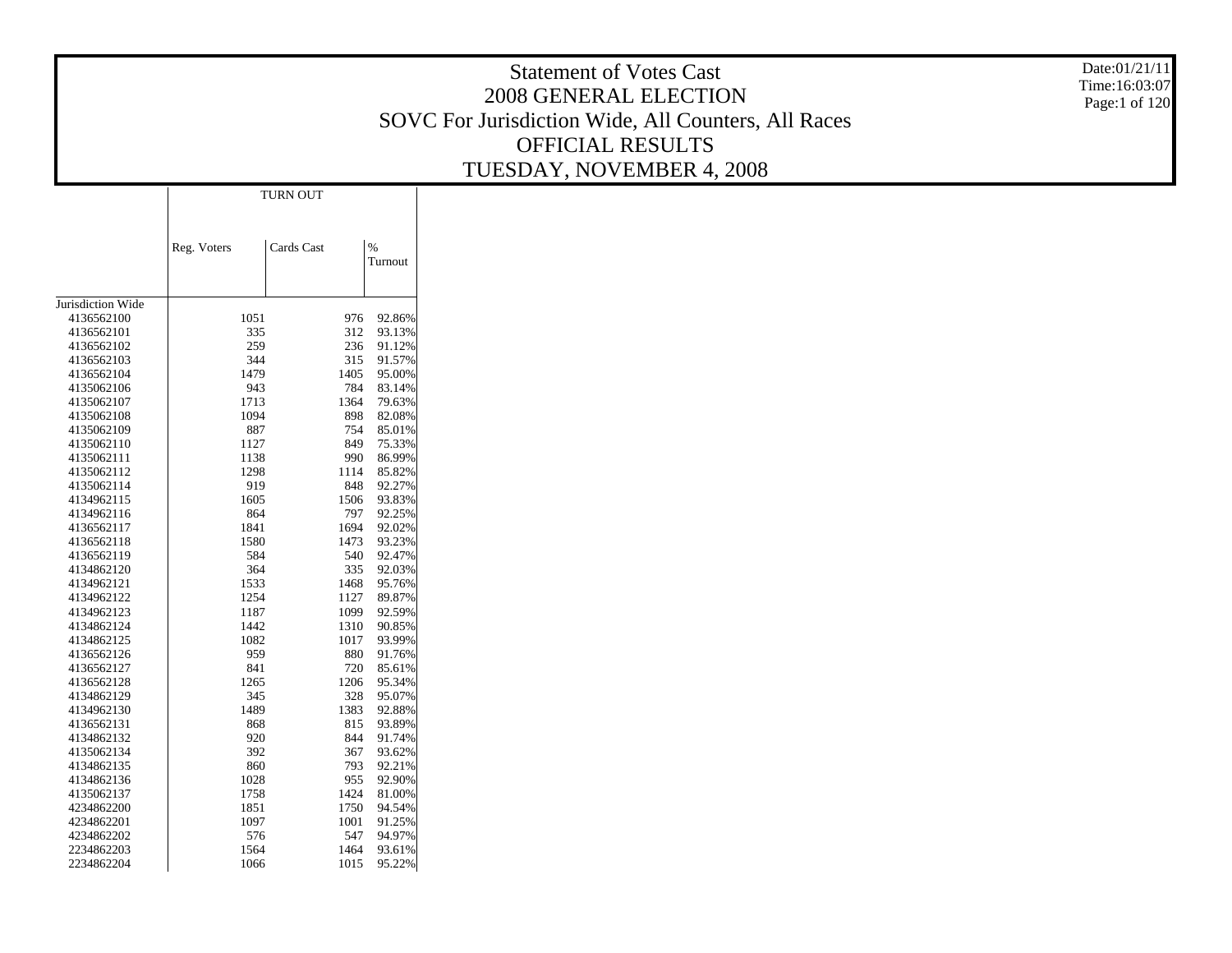# Statement of Votes Cast 2008 GENERAL ELECTION SOVC For Jurisdiction Wide, All Counters, All Races OFFICIAL RESULTS TUESDAY, NOVEMBER 4, 2008

Date:01/21/11 Time:16:03:07 Page:2 of 120

|            |             | <b>TURN OUT</b> |      |         |
|------------|-------------|-----------------|------|---------|
|            |             |                 |      |         |
|            |             |                 |      |         |
|            |             | Cards Cast      |      | $\%$    |
|            | Reg. Voters |                 |      | Turnout |
|            |             |                 |      |         |
|            |             |                 |      |         |
| 2234862205 | 1301        |                 | 1167 | 89.70%  |
| 2234862206 | 1367        |                 | 1261 | 92.25%  |
| 2234862207 | 1477        |                 | 1404 | 95.06%  |
| 4234862208 | 789         |                 | 752  | 95.31%  |
| 4134862211 | 1026        |                 | 905  | 88.21%  |
| 4134862212 | 1255        |                 | 1135 | 90.44%  |
| 4134862213 | 445         |                 | 410  | 92.13%  |
| 4134862214 | 1280        |                 | 1222 | 95.47%  |
| 4134862215 | 1145        |                 | 1069 | 93.36%  |
| 4135062217 | 919         |                 | 822  | 89.45%  |
| 4135062218 | 749         |                 | 701  | 93.59%  |
| 4135062219 | 508         |                 | 468  | 92.13%  |
| 4135062220 | 808         |                 | 676  | 83.66%  |
| 4135062221 | 1051        |                 | 980  | 93.24%  |
| 4134862222 | 1238        |                 | 1165 | 94.10%  |
| 4134862223 | 1172        |                 | 1089 | 92.92%  |
| 4234862224 | 578         |                 | 523  | 90.48%  |
| 4134862226 | 1195        |                 | 1055 | 88.28%  |
| 4234862228 | 1866        |                 | 1663 | 89.12%  |
| 4234862229 | 1069        |                 | 979  | 91.58%  |
| 4234862230 | 1275        |                 | 1165 | 91.37%  |
| 4234862231 | 1193        |                 | 1070 | 89.69%  |
| 4234862232 | 1922        |                 | 1778 | 92.51%  |
| 4134862235 | 1209        |                 | 1136 | 93.96%  |
| 4235062236 | 520         |                 | 479  | 92.12%  |
| 4234862237 | 1696        |                 | 1574 | 92.81%  |
| 4134862238 | 1528        |                 | 1406 | 92.02%  |
| 2234862239 | 1404        |                 | 1324 | 94.30%  |
| 2234862240 | 1672        |                 | 1535 | 91.81%  |
| 4134862241 | 704         |                 | 662  | 94.03%  |
| 2234862242 | 1119        |                 | 1050 | 93.83%  |
| 4134862243 | 1656        |                 | 1550 | 93.60%  |
| 4234862244 | 1308        |                 | 1199 | 91.67%  |
| 2999962999 | 2           |                 | 0    | 0.00%   |
| 4234862300 | 1186        |                 | 1059 | 89.29%  |
| 4236562301 | 975         |                 | 874  | 89.64%  |
| 4236562302 | 1050        |                 | 922  | 87.81%  |
| 4236562303 | 723         |                 | 652  | 90.18%  |
| 4236562304 | 1003        |                 | 921  | 91.82%  |
| 2234862305 | 1181        |                 | 1054 | 89.25%  |
| 2234862306 | 857         |                 | 810  | 94.52%  |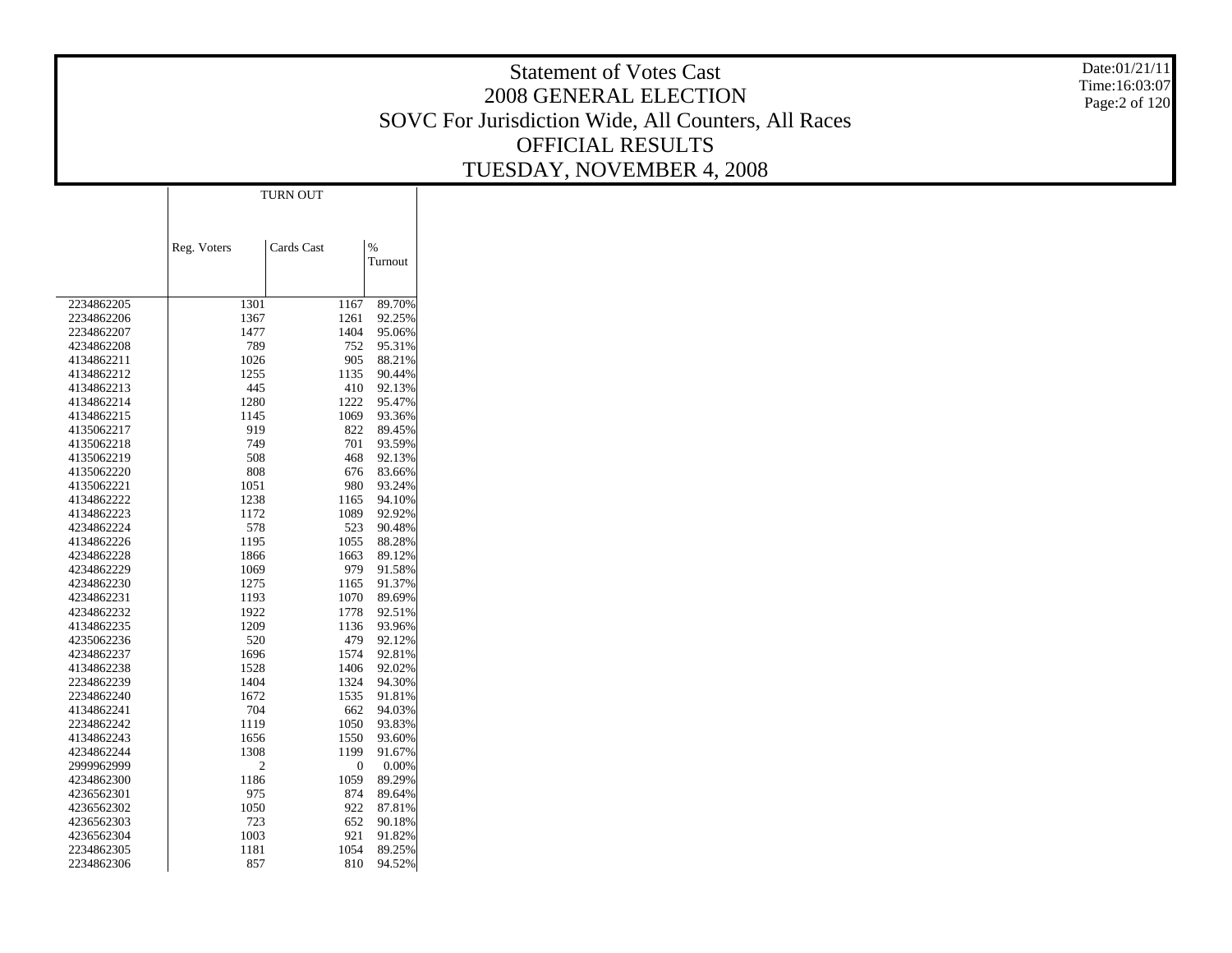# Statement of Votes Cast 2008 GENERAL ELECTION SOVC For Jurisdiction Wide, All Counters, All Races OFFICIAL RESULTS TUESDAY, NOVEMBER 4, 2008

Date:01/21/11 Time:16:03:07 Page:3 of 120

|               |                | <b>TURN OUT</b> |        |         |
|---------------|----------------|-----------------|--------|---------|
|               |                |                 |        |         |
|               |                |                 |        |         |
|               | Reg. Voters    | Cards Cast      |        | $\%$    |
|               |                |                 |        | Turnout |
|               |                |                 |        |         |
|               |                |                 |        |         |
| 2234862307    | 2013           |                 | 1906   | 94.68%  |
| 4136562308    | 1197           |                 | 1087   | 90.81%  |
| 4236562309    | 555            |                 | 523    | 94.23%  |
| 4236562310    | 965            |                 | 873    | 90.47%  |
| 4136562311    | 1402           |                 | 1303   | 92.94%  |
| 4136562312    | 372            |                 | 351    | 94.35%  |
| 4236562313    | 648            |                 | 603    | 93.06%  |
| 4236562314    | 1765           |                 | 1504   | 85.21%  |
| 4135062315    | 1069           |                 | 887    | 82.97%  |
| 4135062317    | 690            |                 | 630    | 91.30%  |
| 4135062318    | 837            |                 | 735    | 87.81%  |
| 4135062319    | 526            |                 | 446    | 84.79%  |
| 4135062320    | 497            |                 | 390    | 78.47%  |
| 4135062321    | 963            |                 | 746    | 77.47%  |
| 4135062322    | 1161           |                 | 1025   | 88.29%  |
| 4135062323    | 1110           |                 | 973    | 87.66%  |
| 4135062324    | 1837           |                 | 1625   | 88.46%  |
| 4135062325    | 872            |                 | 736    | 84.40%  |
| 4134862326    | 1017           |                 | 907    | 89.18%  |
| 2233362327    | 42             |                 | 38     | 90.48%  |
| 2234862328    | 1828           |                 | 1675   | 91.63%  |
| 4135062329    | 955            |                 | 742    | 77.70%  |
| 4135062330    | 2026           |                 | 1834   | 90.52%  |
| 4234862331    | 1151           |                 | 1078   | 93.66%  |
| 4136562332    | 303            |                 | 295    | 97.36%  |
| 4134862333    | 764            |                 | 687    | 89.92%  |
| 2234862334    | 1404           |                 | 1308   | 93.16%  |
| 4999962999    | 77             |                 | 78     | 101.30% |
| Provisional 1 | $\overline{0}$ |                 | 559    |         |
| Provisional 2 | $\overline{0}$ |                 | 605    |         |
| Total         | 116269         |                 | 106518 | 91.61%  |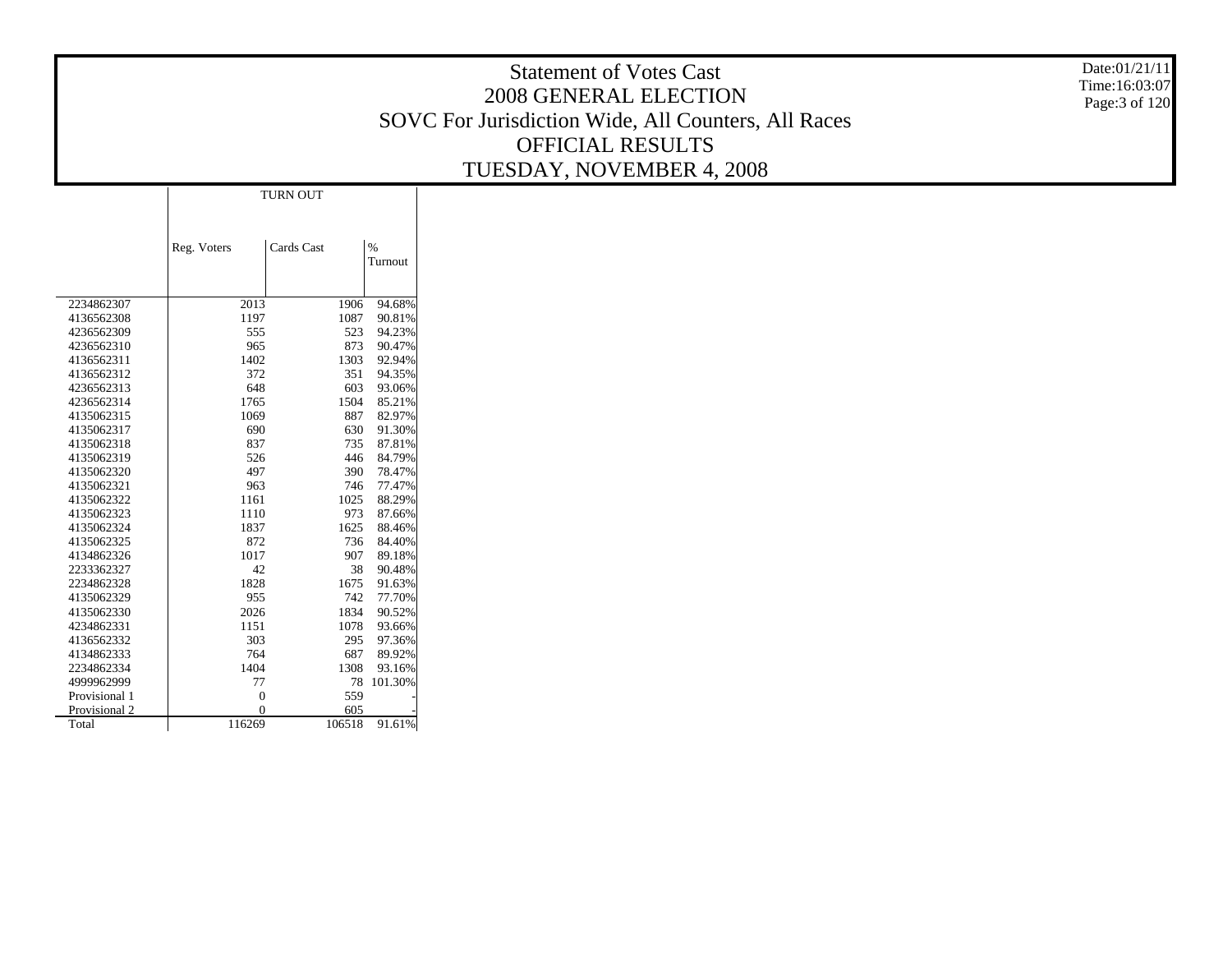Date:01/21/11Time:16:03:07Page:4 of 120

# Statement of Votes Cast2008 GENERAL ELECTIONSOVC For Jurisdiction Wide, All Counters, All Races OFFICIAL RESULTSTUESDAY, NOVEMBER 4, 2008

Jurisdiction Wide 4136562100 4136562101 4136562102 4136562103 4136562104 4135062106 4135062107 4135062108 4135062109 4135062110 4135062111 4135062112 4135062114 4134962115 4134962116 4136562117 4136562118 4136562119 4134862120 4134962121 4134962122 4134962123 4134862124 4134862125 4136562126 4136562127 4136562128 4134862129 4134962130 4136562131 4134862132 4135062134 4134862135 4134862136 4135062137 4234862200 4234862201 4234862202 2234862203 2234862204Reg. Voters Total Votes McCain Palin (REP) Obama Biden (DEM) Baldwin Castle (ACN) Barr Root (LBR) McKinney Clemente (GRN) Allen Stath (HQ) President1051 973 643 66.08% 294 30.22% 13 1.34% 10 1.03% 2 0.21% 0 0.00% 335 311 252 81.03% $\%$  55 17.68% 1 0.32% 0 0.00% 0 0.00% 0 0.00% 259 233 193 82.83% $\%$  30 12.88% 4 1.72% 3 1.29% 0 0.00% 0 0.00% 344 312 237 75.96% $\%$  66 21.15% 1 0.32% 7 2.24% 0 0.00% 0 0.00% 1479 1398 1016 72.68% 356 25.46% 13 0.93% 3 0.21% 1 0.07% 0 0.00% 943 778 282 36.25% $\%$  482 61.95% 6 0.77% 2 0.26% 0 0.00% 0 0.00% 1713 1345 400 29.74% $\%$  927 68.92% 5 0.37% 2 0.15% 1 0.07% 0 0.00% 1094 887 343 38.67% 519 58.51% 4 0.45% 2 0.23% 2 0.23% 1 0.11% 887 746 317 42.49% $\%$  418 56.03% 4 0.54% 0 0.00% 0 0.00% 0 0.00% 1127 842 264 31.35% $\%$  555 65.91% 4 0.48% 7 0.83% 1 0.12% 0 0.00% 1138 979 436 44.54% 518 52.91% 6 0.61% 5 0.51% 1 0.10% 1 0.10% 1298 1111 366 32.94% $\%$  724 65.17% 2 0.18% 6 0.54% 1 0.09% 0 0.00% 919 845 360 42.60% $\%$  476 56.33% 1 0.12% 1 0.12% 0 0.00% 0 0.00% 1605 1499 836 55.77% 633 42.23% 5 0.33% 6 0.40% 7 0.47% 0 0.00% 864 788 408 51.78% 359 45.56% 6 0.76% 2 0.25% 4 0.51% 0 0.00% 1841 1689 1059 62.70% $\%$  607 35.94% 6 0.36% 9 0.53% 0 0.00% 0 0.00% 1580 1464 981 67.01% $\%$  456 31.15% 7 0.48% 10 0.68% 0 0.00% 0 0.00% 584 536 329 61.38% $\%$  191 35.63% 4 0.75% 4 0.75% 0 0.00% 0 0.00% 364 334 247 73.95% $\%$  80 23.95% 1 0.30% 3 0.90% 0 0.00% 0 0.00% 1533 1463 861 58.85% $\%$  580 39.64% 2 0.14% 11 0.75% 0 0.00% 0 0.00% 1254 1120 595 53.13% 501 44.73% 5 0.45% 5 0.45% 5 0.45% 0 0.00% 1187 1097 557 50.77% $\%$  508 46.31% 4 0.36% 12 1.09% 4 0.36% 0 0.00% 1442 1300 730 56.15% $\%$  546 42.00% 4 0.31% 10 0.77% 0 0.00% 0 0.00% 1082 1015 612 60.30% 388 38.23% 5 0.49% 3 0.30% 0 0.00% 1 0.10% 959 875 543 62.06% 308 35.20% 8 0.91% 2 0.23% 2 0.23% 1 0.11% 841 717 428 59.69% $\%$  268 37.38% 5 0.70% 4 0.56% 0 0.00% 0 0.00% 1265 1200 892 74.33% $\%$  303 25.25% 1 0.08% 2 0.17% 0 0.00% 0 0.00% 345 326 245 75.15% $\%$  76 23.31% 1 0.31% 0 0.00% 0 0.00% 0 0.00% 1489 1372 862 62.83% $\%$  501 36.52% 1 0.07% 3 0.22% 0 0.00% 0 0.00% 868 809 540 66.75% $\%$  257 31.77% 3 0.37% 4 0.49% 0 0.00% 0 0.00% 920 841 457 54.34% $\%$  377 44.83% 1 0.12% 2 0.24% 0 0.00% 0 0.00% 392 364 168 46.15% $\%$  192 52.75% 0 0.00% 1 0.27% 0 0.00% 0 0.00% 860 790 493 62.41% $\%$  289 36.58% 2 0.25% 1 0.13% 0 0.00% 0 0.00% 1028 951 544 57.20% 395 41.54% 5 0.53% 1 0.11% 1 0.11% 1 0.11% 1758 1411 470 33.31% $\%$  911 64.56% 6 0.43% 4 0.28% 1 0.07% 0 0.00% 1851 1741 1024 58.82% 677 38.89% 8 0.46% 9 0.52% 3 0.17% 0 0.00% 1097 995 567 56.98% 398 40.00% 10 1.01% 10 1.01% 1 0.10% 1 0.10% 576 539 314 58.26% 214 39.70% 2 0.37% 2 0.37% 1 0.19% 0 0.00% 1564 1452 685 47.18% 734 50.55% 12 0.83% 6 0.41% 0 0.00% 1 0.07% 1066 1010 557 55.15% $\%$  435 43.07% 6 0.59% 6 0.59% 0 0.00% 0 0.00%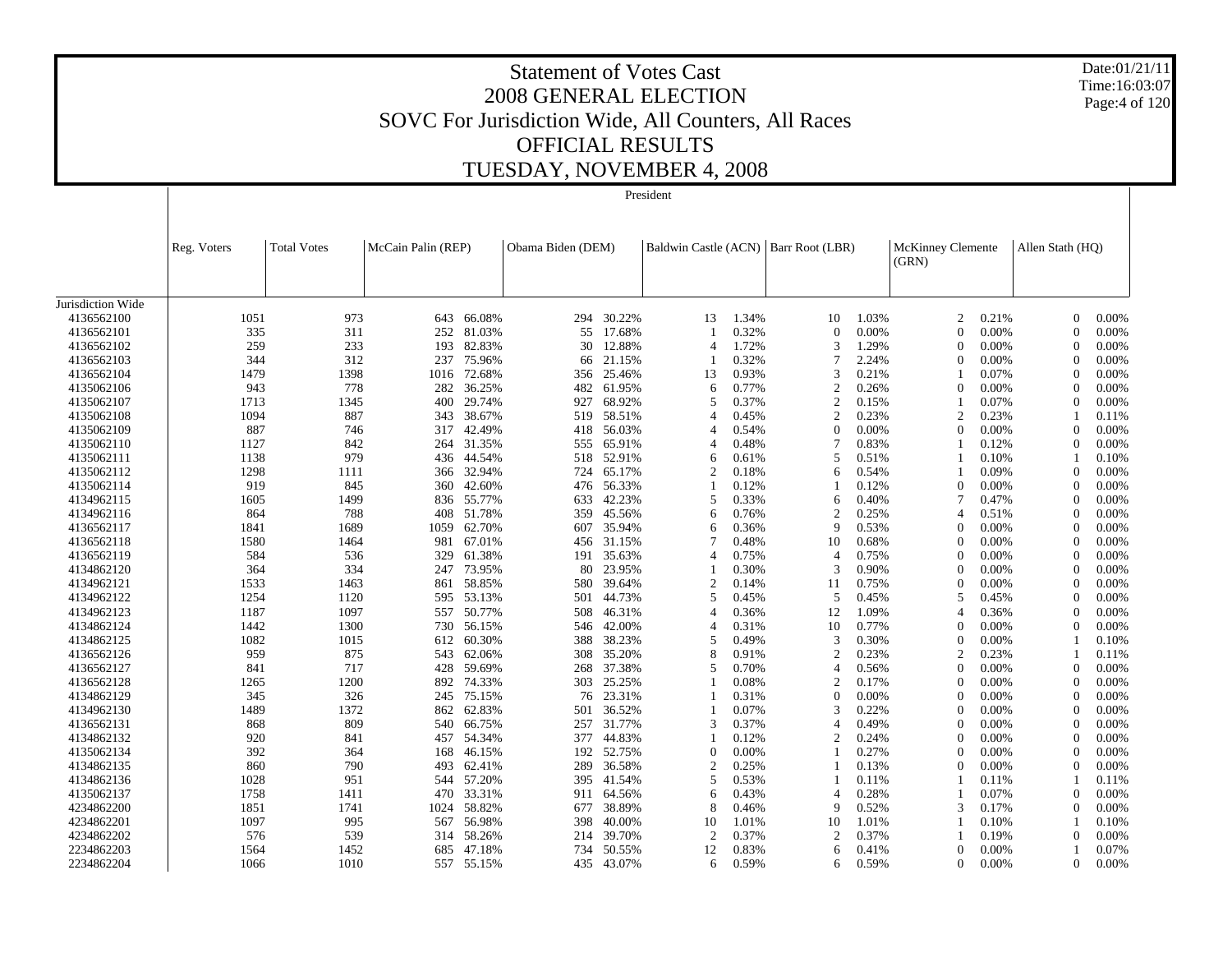Date:01/21/11 Time:16:03:08 Page:5 of 120

|            |                |                    |                    |            |                   |        | President      |       |                                        |       |                          |       |                  |       |
|------------|----------------|--------------------|--------------------|------------|-------------------|--------|----------------|-------|----------------------------------------|-------|--------------------------|-------|------------------|-------|
|            |                |                    |                    |            |                   |        |                |       |                                        |       |                          |       |                  |       |
|            |                |                    |                    |            |                   |        |                |       |                                        |       |                          |       |                  |       |
|            | Reg. Voters    | <b>Total Votes</b> | McCain Palin (REP) |            | Obama Biden (DEM) |        |                |       | Baldwin Castle (ACN)   Barr Root (LBR) |       | <b>McKinney Clemente</b> |       | Allen Stath (HO) |       |
|            |                |                    |                    |            |                   |        |                |       |                                        |       | (GRN)                    |       |                  |       |
|            |                |                    |                    |            |                   |        |                |       |                                        |       |                          |       |                  |       |
| 2234862205 | 1301           | 1163               | 489                | 42.05%     | 638               | 54.86% | 6              | 0.52% | 10                                     | 0.86% |                          | 0.09% | $\overline{0}$   | 0.00% |
| 2234862206 | 1367           | 1257               | 657                | 52.27%     | 576               | 45.82% | 5              | 0.40% | $\overline{2}$                         | 0.16% | $\theta$                 | 0.00% | $\Omega$         | 0.00% |
| 2234862207 | 1477           | 1398               | 720                | 51.50%     | 654               | 46.78% | 2              | 0.14% | 6                                      | 0.43% |                          | 0.07% | $\Omega$         | 0.00% |
| 4234862208 | 789            | 749                | 456                | 60.88%     | 279               | 37.25% | 3              | 0.40% | $\overline{4}$                         | 0.53% | $\overline{0}$           | 0.00% |                  | 0.13% |
| 4134862211 | 1026           | 900                | 457                | 50.78%     | 419               | 46.56% | 5              | 0.56% | $\theta$                               | 0.00% | 5                        | 0.56% | $\mathbf{0}$     | 0.00% |
| 4134862212 | 1255           | 1125               | 586                | 52.09%     | 524               | 46.58% |                | 0.09% | 7                                      | 0.62% | $\Omega$                 | 0.00% | $\Omega$         | 0.00% |
| 4134862213 | 445            | 407                | 219                | 53.81%     | 183               | 44.96% | 2              | 0.49% |                                        | 0.25% |                          | 0.25% | $\Omega$         | 0.00% |
| 4134862214 | 1280           | 1210               | 743                | 61.40%     | 450               | 37.19% | 2              | 0.17% | 6                                      | 0.50% | $\Omega$                 | 0.00% | $\Omega$         | 0.00% |
| 4134862215 | 1145           | 1065               | 636                | 59.72%     | 411               | 38.59% | 6              | 0.56% | $\overline{4}$                         | 0.38% | $\Omega$                 | 0.00% |                  | 0.09% |
| 4135062217 | 919            | 819                | 367                | 44.81%     | 433               | 52.87% | 2              | 0.24% | $\mathcal{R}$                          | 0.37% | $\Omega$                 | 0.00% | $\Omega$         | 0.00% |
| 4135062218 | 749            | 697                | 375                | 53.80%     | 309               | 44.33% | 6              | 0.86% | 6                                      | 0.86% | $\Omega$                 | 0.00% | $\Omega$         | 0.00% |
| 4135062219 | 508            | 464                | 224                | 48.28%     | 232               | 50.00% | 4              | 0.86% | $\overline{2}$                         | 0.43% | $\Omega$                 | 0.00% | $\Omega$         | 0.00% |
| 4135062220 | 808            | 670                | 282                | 42.09%     | 377               | 56.27% | 4              | 0.60% | $\boldsymbol{\Delta}$                  | 0.60% |                          | 0.15% | $\Omega$         | 0.00% |
| 4135062221 | 1051           | 971                | 477                | 49.12%     | 481               | 49.54% | $\overline{2}$ | 0.21% |                                        | 0.10% | $\overline{2}$           | 0.21% | $\Omega$         | 0.00% |
| 4134862222 | 1238           | 1156               | 657                | 56.83%     | 474               | 41.00% | 5              | 0.43% | 7                                      | 0.61% |                          | 0.09% |                  | 0.09% |
| 4134862223 | 1172           | 1082               | 661                | 61.09%     | 404               | 37.34% |                | 0.09% | 6                                      | 0.55% | $\overline{2}$           | 0.18% | $\theta$         | 0.00% |
| 4234862224 | 578            | 521                | 298                | 57.20%     | 218               | 41.84% | 0              | 0.00% | $\overline{4}$                         | 0.77% | $\Omega$                 | 0.00% | $\Omega$         | 0.00% |
| 4134862226 | 1195           | 1048               | 504                | 48.09%     | 524               | 50.00% | 3              | 0.29% | 3                                      | 0.29% | -1                       | 0.10% | $\theta$         | 0.00% |
| 4234862228 | 1866           | 1651               | 866                | 52.45%     | 750               | 45.43% | 13             | 0.79% | 7                                      | 0.42% |                          | 0.06% | $\Omega$         | 0.00% |
| 4234862229 | 1069           | 976                | 585                | 59.94%     | 376               | 38.52% | $\overline{c}$ | 0.20% | 5                                      | 0.51% |                          | 0.10% | $\Omega$         | 0.00% |
| 4234862230 | 1275           | 1161               | 695                | 59.86%     | 443               | 38.16% | 3              | 0.26% | 8                                      | 0.69% | $\boldsymbol{0}$         | 0.00% | $\Omega$         | 0.00% |
| 4234862231 | 1193           | 1061               | 532                | 50.14%     | 518               | 48.82% | 5              | 0.47% | $\Omega$                               | 0.00% | $\overline{2}$           | 0.19% | $\theta$         | 0.00% |
| 4234862232 | 1922           | 1774               | 1053               | 59.36%     | 695               | 39.18% | 5              | 0.28% | 6                                      | 0.34% | $\overline{2}$           | 0.11% | $\theta$         | 0.00% |
| 4134862235 | 1209           | 1126               | 672                | 59.68%     | 438               | 38.90% | 4              | 0.36% | $\overline{7}$                         | 0.62% | $\Omega$                 | 0.00% | $\overline{c}$   | 0.18% |
| 4235062236 | 520            | 477                | 314                | 65.83%     | 157               | 32.91% |                | 0.21% | 3                                      | 0.63% | $\Omega$                 | 0.00% | $\Omega$         | 0.00% |
| 4234862237 | 1696           | 1566               | 900                | 57.47%     | 637               | 40.68% | 8              | 0.51% | 6                                      | 0.38% | $\overline{2}$           | 0.13% | $\Omega$         | 0.00% |
| 4134862238 | 1528           | 1394               | 755                | 54.16%     | 618               | 44.33% | 8              | 0.57% | $\overline{4}$                         | 0.29% | $\overline{1}$           | 0.07% | $\Omega$         | 0.00% |
| 2234862239 | 1404           | 1322               | 733                | 55.45%     | 558               | 42.21% | 7              | 0.53% | 14                                     | 1.06% |                          | 0.08% | $\Omega$         | 0.00% |
| 2234862240 | 1672           | 1530               | 819                | 53.53%     | 683               | 44.64% | 5              | 0.33% | 8                                      | 0.52% | $\overline{2}$           | 0.13% | $\Omega$         | 0.00% |
| 4134862241 | 704            | 660                |                    | 345 52.27% | 301               | 45.61% | $\overline{c}$ | 0.30% | 5                                      | 0.76% | $\overline{2}$           | 0.30% | $\Omega$         | 0.00% |
| 2234862242 | 1119           | 1044               | 481                | 46.07%     | 545               | 52.20% | 4              | 0.38% | $\overline{4}$                         | 0.38% | $\theta$                 | 0.00% | $\Omega$         | 0.00% |
| 4134862243 | 1656           | 1545               | 864                | 55.92%     | 664               | 42.98% | 3              | 0.19% | $\overline{4}$                         | 0.26% | 3                        | 0.19% | $\Omega$         | 0.00% |
| 4234862244 | 1308           | 1191               | 768                | 64.48%     | 402               | 33.75% | 6              | 0.50% |                                        | 0.59% | $\Omega$                 | 0.00% | $\theta$         | 0.00% |
| 2999962999 | $\overline{2}$ | $\theta$           | $\Omega$           |            | $\theta$          |        | $\mathbf{0}$   |       | $\Omega$                               |       | $\Omega$                 |       | $\theta$         |       |
| 4234862300 | 1186           | 1053               | 581                | 55.18%     | 443               | 42.07% | 8              | 0.76% | 6                                      | 0.57% | $\Omega$                 | 0.00% | $\Omega$         | 0.00% |
| 4236562301 | 975            | 869                | 326                | 37.51%     | 529               | 60.87% | 4              | 0.46% | $\overline{2}$                         | 0.23% | $\Omega$                 | 0.00% | $\Omega$         | 0.00% |
| 4236562302 | 1050           | 909                | 345                | 37.95%     | 534               | 58.75% | 2              | 0.22% | $\mathcal{D}$                          | 0.22% | 5                        | 0.55% | $\Omega$         | 0.00% |
| 4236562303 | 723            | 650                | 312                | 48.00%     | 326               | 50.15% | 3              | 0.46% | $\overline{2}$                         | 0.31% | $\Omega$                 | 0.00% | $\Omega$         | 0.00% |
| 4236562304 | 1003           | 918                | 521                | 56.75%     | 384               | 41.83% | 6              | 0.65% | $\mathcal{D}$                          | 0.22% |                          | 0.11% | $\Omega$         | 0.00% |
| 2234862305 | 1181           | 1046               | 508                | 48.57%     | 504               | 48.18% | 10             | 0.96% | $\overline{7}$                         | 0.67% | 5                        | 0.48% | $\Omega$         | 0.00% |
| 2234862306 | 857            | 799                | 307                | 38.42%     | 474               | 59.32% | 3              | 0.38% | 3                                      | 0.38% | $\mathfrak{D}$           | 0.25% | $\Omega$         | 0.00% |
|            |                |                    |                    |            |                   |        |                |       |                                        |       |                          |       |                  |       |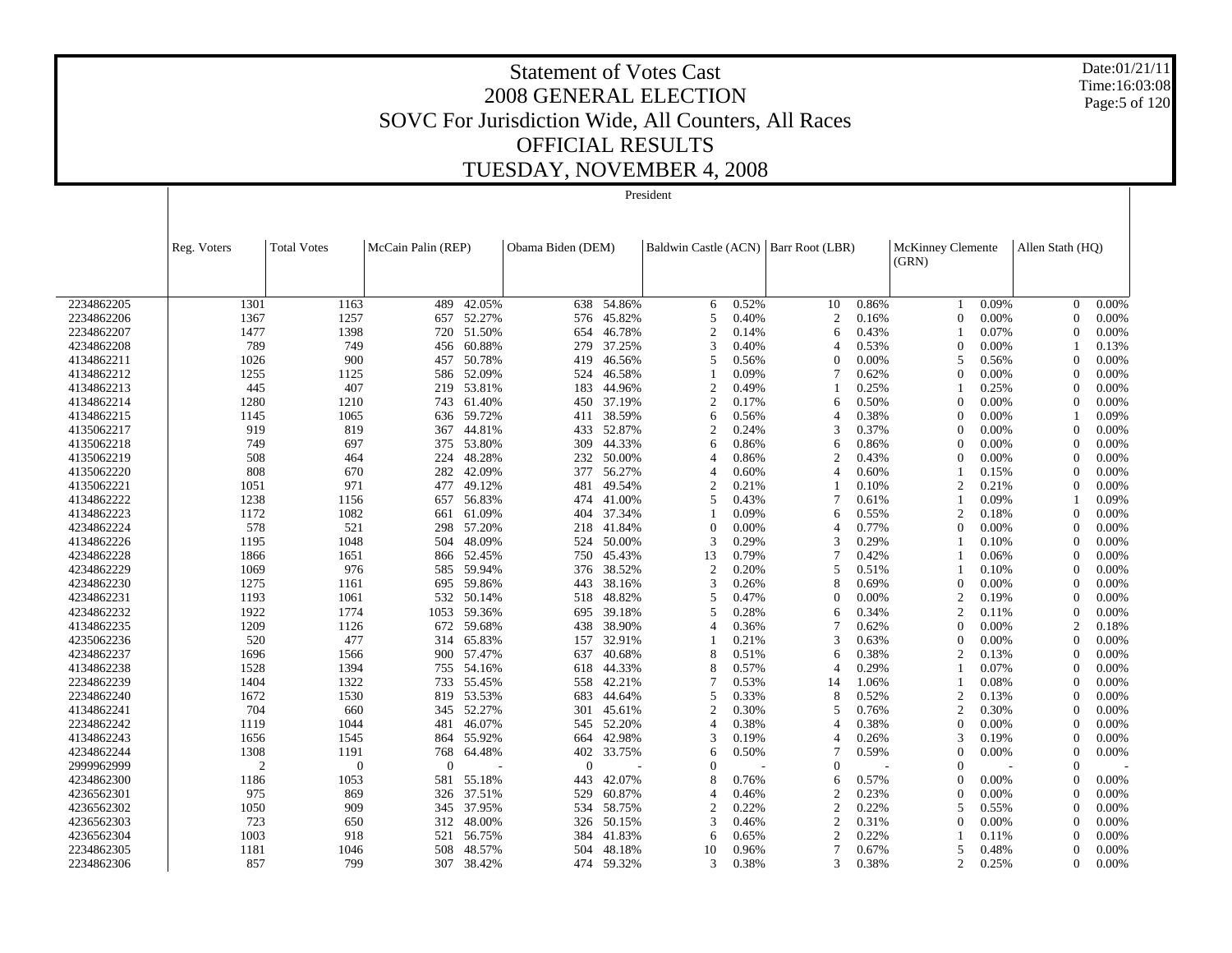Date:01/21/11 Time:16:03:08 Page:6 of 120

|               |             |                    |                    |              |                   |        | President      |       |                                        |       |                   |       |                  |       |
|---------------|-------------|--------------------|--------------------|--------------|-------------------|--------|----------------|-------|----------------------------------------|-------|-------------------|-------|------------------|-------|
|               |             |                    |                    |              |                   |        |                |       |                                        |       |                   |       |                  |       |
|               |             |                    |                    |              |                   |        |                |       |                                        |       |                   |       |                  |       |
|               | Reg. Voters | <b>Total Votes</b> | McCain Palin (REP) |              | Obama Biden (DEM) |        |                |       | Baldwin Castle (ACN)   Barr Root (LBR) |       | McKinney Clemente |       | Allen Stath (HO) |       |
|               |             |                    |                    |              |                   |        |                |       |                                        |       | (GRN)             |       |                  |       |
|               |             |                    |                    |              |                   |        |                |       |                                        |       |                   |       |                  |       |
| 2234862307    | 2013        | 1901               | 928                | 48.82%       | 948               | 49.87% | $\theta$       | 0.00% | 11                                     | 0.58% | $\mathfrak{2}$    | 0.11% | $\mathbf{0}$     | 0.00% |
| 4136562308    | 1197        | 1085               | 754                | 69.49%       | 311               | 28.66% | $\mathcal{R}$  | 0.28% | 4                                      | 0.37% | $\overline{c}$    | 0.18% | $\Omega$         | 0.00% |
| 4236562309    | 555         | 521                | 374                | 71.79%       | 133               | 25.53% |                | 0.19% | 3                                      | 0.58% | $\Omega$          | 0.00% | $\Omega$         | 0.00% |
| 4236562310    | 965         | 868                | 547                | 63.02%       | 299               | 34.45% | 5              | 0.58% | 5                                      | 0.58% | $\theta$          | 0.00% | $\theta$         | 0.00% |
| 4136562311    | 1402        | 1294               | 856                | 66.15%       | 403               | 31.14% | $\mathbf Q$    | 0.70% |                                        | 0.54% |                   | 0.08% | $\Omega$         | 0.00% |
| 4136562312    | 372         | 350                | 274                | 78.29%       | 69                | 19.71% | $\overline{c}$ | 0.57% | 2                                      | 0.57% |                   | 0.29% | $\Omega$         | 0.00% |
| 4236562313    | 648         | 599                | 337                | 56.26%       | 241               | 40.23% |                | 0.67% | 5                                      | 0.83% | $\overline{2}$    | 0.33% | $\Omega$         | 0.00% |
| 4236562314    | 1765        | 1490               | 701                | 47.05%       | 742               | 49.80% | 14             | 0.94% |                                        | 0.47% | 3                 | 0.20% | $\Omega$         | 0.00% |
| 4135062315    | 1069        | 885                | 291                | 32.88%       | 581               | 65.65% | 5              | 0.56% | 3                                      | 0.34% |                   | 0.11% |                  | 0.11% |
| 4135062317    | 690         | 627                | 301                | 48.01%       | 311               | 49.60% | $\Omega$       | 0.00% | $\mathfrak{D}$                         | 0.32% |                   | 0.16% | $\Omega$         | 0.00% |
| 4135062318    | 837         | 729                | 335                | 45.95%       | 371               | 50.89% | 3              | 0.41% | 5                                      | 0.69% |                   | 0.14% | $\Omega$         | 0.00% |
| 4135062319    | 526         | 443                | 191                | 43.12%       | 240               | 54.18% | 3              | 0.68% |                                        | 0.23% |                   | 0.23% |                  | 0.23% |
| 4135062320    | 497         | 387                | 182                | 47.03%       | 193               | 49.87% | 6              | 1.55% | 3                                      | 0.78% | $\theta$          | 0.00% | $\theta$         | 0.00% |
| 4135062321    | 963         | 737                | 297                | 40.30%       | 428               | 58.07% |                | 0.14% | Δ                                      | 0.54% |                   | 0.14% | $\theta$         | 0.00% |
| 4135062322    | 1161        | 1011               | 445                | 44.02%       | 546               | 54.01% | 3              | 0.30% | $\overline{c}$                         | 0.20% | $\overline{2}$    | 0.20% | $\Omega$         | 0.00% |
| 4135062323    | 1110        | 964                | 461                | 47.82%       | 487               | 50.52% | 8              | 0.83% | 0                                      | 0.00% | $\overline{c}$    | 0.21% | $\Omega$         | 0.00% |
| 4135062324    | 1837        | 1618               | 811                | 50.12%       | 769               | 47.53% | 14             | 0.87% | 8                                      | 0.49% | $\theta$          | 0.00% |                  | 0.06% |
| 4135062325    | 872         | 726                | 297                | 40.91%       | 410               | 56.47% | $\mathcal{R}$  | 0.41% | 3                                      | 0.41% | 3                 | 0.41% | $\Omega$         | 0.00% |
| 4134862326    | 1017        | 902                | 503                | 55.76%       | 378               | 41.91% |                | 0.33% | 5                                      | 0.55% |                   | 0.11% | $\Omega$         | 0.00% |
| 2233362327    | 42          | 38                 | 19                 | 50.00%       | 16                | 42.11% |                | 2.63% | $\Omega$                               | 0.00% | $\theta$          | 0.00% | $\Omega$         | 0.00% |
| 2234862328    | 1828        | 1668               | 799                | 47.90%       | 847               | 50.78% | 6              | 0.36% | 6                                      | 0.36% | 3                 | 0.18% | $\Omega$         | 0.00% |
| 4135062329    | 955         | 740                | 241                | 32.57%       | 486               | 65.68% | Δ              | 0.54% | 3                                      | 0.41% | $\Omega$          | 0.00% | $\Omega$         | 0.00% |
| 4135062330    | 2026        | 1825               | 957                | 52.44%       | 835               | 45.75% | 9              | 0.49% | 8                                      | 0.44% |                   | 0.05% | $\Omega$         | 0.00% |
| 4234862331    | 1151        | 1069               | 631                | 59.03%       | 415               | 38.82% |                | 0.65% | 5                                      | 0.47% |                   | 0.09% | $\Omega$         | 0.00% |
| 4136562332    | 303         | 295                | 213                | 72.20%       | 72                | 24.41% | $\Omega$       | 0.00% | 4                                      | 1.36% | $\theta$          | 0.00% | $\theta$         | 0.00% |
| 4134862333    | 764         | 684                | 350                | 51.17%       | 325               | 47.51% |                | 0.15% | 3                                      | 0.44% | $\theta$          | 0.00% | $\theta$         | 0.00% |
| 2234862334    | 1404        | 1303               | 663                | 50.88%       | 627               | 48.12% |                | 0.08% | 6                                      | 0.46% |                   | 0.08% | $\theta$         | 0.00% |
| 4999962999    | 77          | 77                 | 16                 | 20.78%       | 59                | 76.62% | $\Omega$       | 0.00% | $\Omega$                               | 0.00% |                   | 1.30% | $\theta$         | 0.00% |
| Provisional 1 | $\theta$    | 550                | 285                | 51.82%       | 259               | 47.09% |                | 0.18% | 3                                      | 0.55% | $\theta$          | 0.00% | $\Omega$         | 0.00% |
| Provisional 2 | $\Omega$    | 598                | 264                | 44.15%       | 322               | 53.85% | $\Omega$       | 0.00% | $\mathbf{3}$                           | 0.50% |                   | 0.17% | $\Omega$         | 0.00% |
| Total         | 116269      | 105866             |                    | 56526 53.39% | 47292             | 44.67% | 472            | 0.45% | 489                                    | 0.46% | 115               | 0.11% | 15               | 0.01% |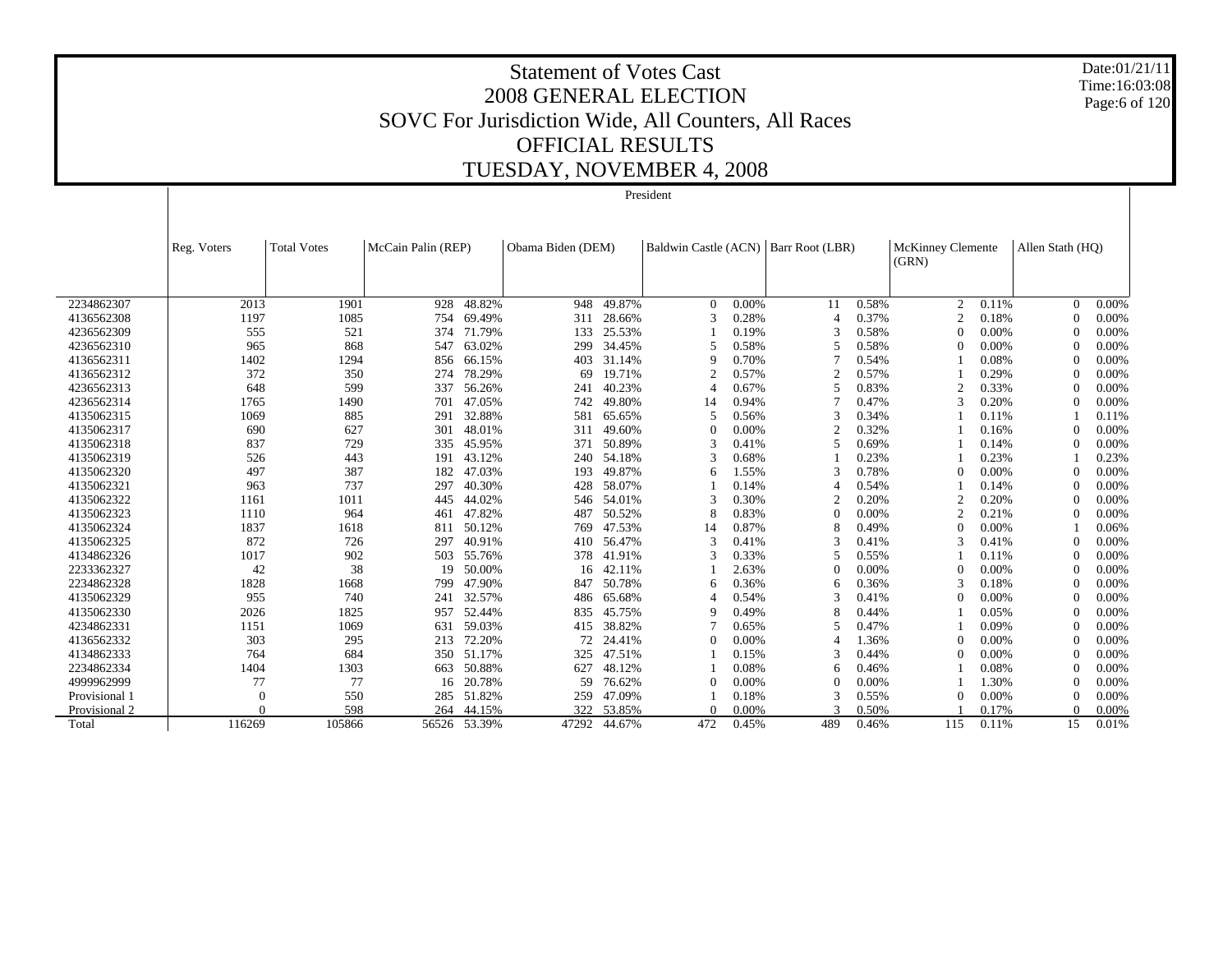Date:01/21/11 Time:16:03:08 Page:7 of 120

|                   |                                  |       |                          |       |                  |       |                          |       | President                  |       |                          |       |                                 |       |                          |       |                          |       |
|-------------------|----------------------------------|-------|--------------------------|-------|------------------|-------|--------------------------|-------|----------------------------|-------|--------------------------|-------|---------------------------------|-------|--------------------------|-------|--------------------------|-------|
|                   |                                  |       |                          |       |                  |       |                          |       |                            |       |                          |       |                                 |       |                          |       |                          |       |
|                   | <b>Amondson Pletten</b><br>(PRO) |       | Harris Kennedy<br>(SOW)  |       | Jay Sallis (TEA) |       | Keyes Rohrbough<br>(AID) |       | <b>Riva Moses</b><br>(SOL) |       | Lyttle Bassford<br>(USP) |       | <b>McEnulty Mangan</b><br>(UAF) |       | Moore Alexander<br>(SUS) |       | Nader Gonzalez<br>(UAF)  |       |
|                   |                                  |       |                          |       |                  |       |                          |       |                            |       |                          |       |                                 |       |                          |       |                          |       |
| Jurisdiction Wide |                                  |       |                          |       |                  |       |                          |       |                            |       |                          |       |                                 |       |                          |       |                          |       |
| 4136562100        | $\Omega$                         | 0.00% | $\Omega$                 | 0.00% | $\theta$         | 0.00% | $\overline{c}$           | 0.21% | $\Omega$                   | 0.00% |                          | 0.10% | $\overline{2}$                  | 0.21% | $\theta$                 | 0.00% | 6                        | 0.62% |
| 4136562101        | $\Omega$                         | 0.00% | $\Omega$                 | 0.00% | $\theta$         | 0.00% | $\Omega$                 | 0.00% | $\Omega$                   | 0.00% | $\Omega$                 | 0.00% | $\Omega$                        | 0.00% |                          | 0.32% | $\overline{c}$           | 0.64% |
| 4136562102        | $\Omega$                         | 0.00% | $\Omega$                 | 0.00% | $\Omega$         | 0.00% |                          | 0.43% | $\Omega$                   | 0.00% | $\Omega$                 | 0.00% | $\Omega$                        | 0.00% | $\theta$                 | 0.00% | $\overline{c}$           | 0.86% |
| 4136562103        | $\theta$                         | 0.00% | $\Omega$                 | 0.00% | $\theta$         | 0.00% | $\theta$                 | 0.00% | $\theta$                   | 0.00% | $\Omega$                 | 0.00% | $\Omega$                        | 0.00% | $\Omega$                 | 0.00% |                          | 0.32% |
| 4136562104        | $\Omega$                         | 0.00% | $\Omega$                 | 0.00% | $\Omega$         | 0.00% | $\Omega$                 | 0.00% | $\Omega$                   | 0.00% | $\Omega$                 | 0.00% | $\overline{2}$                  | 0.14% | $\Omega$                 | 0.00% | 7                        | 0.50% |
| 4135062106        | $\Omega$                         | 0.00% | $\Omega$                 | 0.00% |                  | 0.13% | $\theta$                 | 0.00% | $\Omega$                   | 0.00% | $\Omega$                 | 0.00% | $\overline{2}$                  | 0.26% | $\boldsymbol{0}$         | 0.00% | 3                        | 0.39% |
| 4135062107        | $\Omega$                         | 0.00% | $\Omega$                 | 0.00% | $\Omega$         | 0.00% |                          | 0.07% | $\Omega$                   | 0.00% | $\Omega$                 | 0.00% | $\Omega$                        | 0.00% | $\theta$                 | 0.00% | q                        | 0.67% |
| 4135062108        | $\Omega$                         | 0.00% | $\mathbf{0}$             | 0.00% |                  | 0.11% | 5                        | 0.56% | $\theta$                   | 0.00% | $\theta$                 | 0.00% | $\Omega$                        | 0.00% | $\boldsymbol{0}$         | 0.00% | 10                       | 1.13% |
| 4135062109        | $\Omega$                         | 0.00% | $\overline{\phantom{a}}$ | 0.13% | $\Omega$         | 0.00% |                          | 0.13% | $\Omega$                   | 0.00% | $\Omega$                 | 0.00% | $\Omega$                        | 0.00% | $\theta$                 | 0.00% | 5                        | 0.67% |
| 4135062110        | $\Omega$                         | 0.00% | $\mathbf{0}$             | 0.00% | $\theta$         | 0.00% | $\overline{c}$           | 0.24% | $\Omega$                   | 0.00% | $\theta$                 | 0.00% |                                 | 0.12% | $\mathbf{0}$             | 0.00% | 8                        | 0.95% |
| 4135062111        | $\Omega$                         | 0.00% | $\Omega$                 | 0.00% | $\Omega$         | 0.00% | 2                        | 0.20% | $\Omega$                   | 0.00% | $\Omega$                 | 0.00% | 3                               | 0.31% | $\theta$                 | 0.00% |                          | 0.72% |
| 4135062112        | $\Omega$                         | 0.00% | $\Omega$                 | 0.00% | $\Omega$         | 0.00% | $\Omega$                 | 0.00% | $\Omega$                   | 0.00% | $\Omega$                 | 0.00% | $\Omega$                        | 0.00% |                          | 0.09% | 11                       | 0.99% |
| 4135062114        | $\Omega$                         | 0.00% | 0                        | 0.00% | $\theta$         | 0.00% |                          | 0.12% | $\Omega$                   | 0.00% | $\Omega$                 | 0.00% | $\Omega$                        | 0.00% | $\Omega$                 | 0.00% | 6                        | 0.71% |
| 4134962115        | $\Omega$                         | 0.00% | $\Omega$                 | 0.00% | $\overline{2}$   | 0.13% | $\overline{c}$           | 0.13% | $\Omega$                   | 0.00% | $\Omega$                 | 0.00% | $\Omega$                        | 0.00% | $\mathbf{0}$             | 0.00% |                          | 0.47% |
| 4134962116        | $\Omega$                         | 0.00% | 0                        | 0.00% |                  | 0.13% |                          | 0.13% | $\Omega$                   | 0.00% | $\Omega$                 | 0.00% | $\Omega$                        | 0.00% | $\Omega$                 | 0.00% |                          | 0.89% |
| 4136562117        | $\Omega$                         | 0.00% | $\Omega$                 | 0.00% | $\Omega$         | 0.00% | 3                        | 0.18% | $\Omega$                   | 0.00% | $\Omega$                 | 0.00% | $\Omega$                        | 0.00% | $\overline{0}$           | 0.00% | 5                        | 0.30% |
| 4136562118        | $\Omega$                         | 0.00% | $\Omega$                 | 0.00% |                  | 0.07% |                          | 0.07% | $\Omega$                   | 0.00% | $\Omega$                 | 0.00% |                                 | 0.07% |                          | 0.07% | 6                        | 0.41% |
| 4136562119        |                                  | 0.00% | $\Omega$                 | 0.00% | $\Omega$         | 0.00% | $\theta$                 | 0.00% | $\Omega$                   | 0.00% | $\Omega$                 | 0.00% |                                 | 0.19% | $\theta$                 | 0.00% |                          | 1.31% |
| 4134862120        | $\Omega$                         | 0.00% | $\Omega$                 | 0.00% | $\Omega$         | 0.00% | 3                        | 0.90% | 0                          | 0.00% | $\Omega$                 | 0.00% | $\Omega$                        | 0.00% | $\Omega$                 | 0.00% | 0                        | 0.00% |
| 4134962121        | $\Omega$                         | 0.00% | $\Omega$                 | 0.00% | 2                | 0.14% | $\Omega$                 | 0.00% | $\Omega$                   | 0.00% | $\Omega$                 | 0.00% |                                 | 0.07% | $\Omega$                 | 0.00% | 6                        | 0.41% |
| 4134962122        | $\Omega$                         | 0.00% |                          | 0.09% | $\theta$         | 0.00% | $\theta$                 | 0.00% | $\Omega$                   | 0.00% | $\Omega$                 | 0.00% | $\theta$                        | 0.00% | $\mathbf{0}$             | 0.00% | 8                        | 0.71% |
| 4134962123        | $\Omega$                         | 0.00% | $\Omega$                 | 0.00% | $\overline{2}$   | 0.18% | $\overline{4}$           | 0.36% | $\Omega$                   | 0.00% | $\Omega$                 | 0.00% | $\Omega$                        | 0.00% | $\theta$                 | 0.00% | 6                        | 0.55% |
| 4134862124        | $\Omega$                         | 0.00% | $\theta$                 | 0.00% | $\theta$         | 0.00% | $\overline{2}$           | 0.15% | $\Omega$                   | 0.00% | $\Omega$                 | 0.00% | $\overline{2}$                  | 0.15% |                          | 0.08% | 5                        | 0.38% |
| 4134862125        | $\Omega$                         | 0.00% | $\Omega$                 | 0.00% | $\Omega$         | 0.00% |                          | 0.10% | $\Omega$                   | 0.00% | $\Omega$                 | 0.00% | $\Omega$                        | 0.00% | $\theta$                 | 0.00% | 5                        | 0.49% |
| 4136562126        | $\Omega$                         | 0.00% | $\mathbf{0}$             | 0.00% | $\Omega$         | 0.00% | $\overline{0}$           | 0.00% | $\theta$                   | 0.00% | $\theta$                 | 0.00% | $\overline{2}$                  | 0.23% | $\boldsymbol{0}$         | 0.00% | 9                        | 1.03% |
| 4136562127        |                                  | 0.14% | $\Omega$                 | 0.00% | $\Omega$         | 0.00% |                          | 0.14% | $\Omega$                   | 0.00% |                          | 0.14% |                                 | 0.14% | $\theta$                 | 0.00% | 8                        | 1.12% |
| 4136562128        | $\Omega$                         | 0.00% | $\Omega$                 | 0.00% | $\Omega$         | 0.00% | $\mathbf{0}$             | 0.00% | $\Omega$                   | 0.00% | $\Omega$                 | 0.00% | $\theta$                        | 0.00% | $\mathbf{0}$             | 0.00% | 2                        | 0.17% |
| 4134862129        | $\Omega$                         | 0.00% | $\Omega$                 | 0.00% | $\Omega$         | 0.00% | $\Omega$                 | 0.00% |                            | 0.31% | $\Omega$                 | 0.00% | $\Omega$                        | 0.00% | $\Omega$                 | 0.00% | 3                        | 0.92% |
| 4134962130        | $\Omega$                         | 0.00% | $\Omega$                 | 0.00% | $\Omega$         | 0.00% | $\Omega$                 | 0.00% | $\Omega$                   | 0.00% | $\Omega$                 | 0.00% | $\Omega$                        | 0.00% | $\mathbf{0}$             | 0.00% | 5                        | 0.36% |
| 4136562131        | $\Omega$                         | 0.00% | 0                        | 0.00% | $\Omega$         | 0.00% | $\Omega$                 | 0.00% | $\Omega$                   | 0.00% | $\Omega$                 | 0.00% | $\Omega$                        | 0.00% | $\Omega$                 | 0.00% | $\overline{\phantom{0}}$ | 0.62% |
| 4134862132        | $\Omega$                         | 0.00% | $\Omega$                 | 0.00% | $\Omega$         | 0.00% |                          | 0.12% | $\Omega$                   | 0.00% | $\Omega$                 | 0.00% | $\Omega$                        | 0.00% | $\mathbf{0}$             | 0.00% | 3                        | 0.36% |
| 4135062134        | $\Omega$                         | 0.00% | 0                        | 0.00% | $\Omega$         | 0.00% |                          | 0.27% | $\Omega$                   | 0.00% | $\Omega$                 | 0.00% | $\Omega$                        | 0.00% | $\Omega$                 | 0.00% | $\overline{c}$           | 0.55% |
| 4134862135        | $\Omega$                         | 0.00% | $\Omega$                 | 0.00% | $\Omega$         | 0.00% | 3                        | 0.38% | $\Omega$                   | 0.00% | $\Omega$                 | 0.00% | $\Omega$                        | 0.00% | $\overline{0}$           | 0.00% | $\overline{c}$           | 0.25% |
| 4134862136        | $\Omega$                         | 0.00% |                          | 0.11% | $\Omega$         | 0.00% | $\theta$                 | 0.00% | $\Omega$                   | 0.00% | $\Omega$                 | 0.00% | $\Omega$                        | 0.00% | $\theta$                 | 0.00% | $\overline{c}$           | 0.21% |
| 4135062137        | $\Omega$                         | 0.00% | $\Omega$                 | 0.00% | 2                | 0.14% | 5                        | 0.35% | $\Omega$                   | 0.00% | $\Omega$                 | 0.00% | $\overline{2}$                  | 0.14% | $\mathbf{1}$             | 0.07% | Q                        | 0.64% |
| 4234862200        | $\Omega$                         | 0.00% | $\Omega$                 | 0.00% | $\Omega$         | 0.00% | 4                        | 0.23% | 0                          | 0.00% | $\Omega$                 | 0.00% |                                 | 0.06% | $\Omega$                 | 0.00% | 15                       | 0.86% |
| 4234862201        | $\Omega$                         | 0.00% | $\Omega$                 | 0.00% |                  | 0.10% |                          | 0.10% | $\Omega$                   | 0.00% |                          | 0.10% | $\Omega$                        | 0.00% | $\theta$                 | 0.00% | 5                        | 0.50% |
| 4234862202        | $\Omega$                         | 0.00% | $\Omega$                 | 0.00% | $\mathbf{0}$     | 0.00% |                          | 0.19% | 0                          | 0.00% | $\Omega$                 | 0.00% | $\Omega$                        | 0.00% | $\theta$                 | 0.00% | $\overline{5}$           | 0.93% |
| 2234862203        |                                  | 0.00% | $\Omega$                 | 0.00% |                  | 0.07% |                          | 0.07% | $\Omega$                   | 0.00% | $\Omega$                 | 0.00% |                                 | 0.07% | $\Omega$                 | 0.00% | 11                       | 0.76% |
| 2234862204        | $\Omega$                         | 0.00% | $\Omega$                 | 0.00% |                  | 0.10% |                          | 0.10% | $\Omega$                   | 0.00% | $\Omega$                 | 0.00% | $\Omega$                        | 0.00% | $\Omega$                 | 0.00% | 3                        | 0.30% |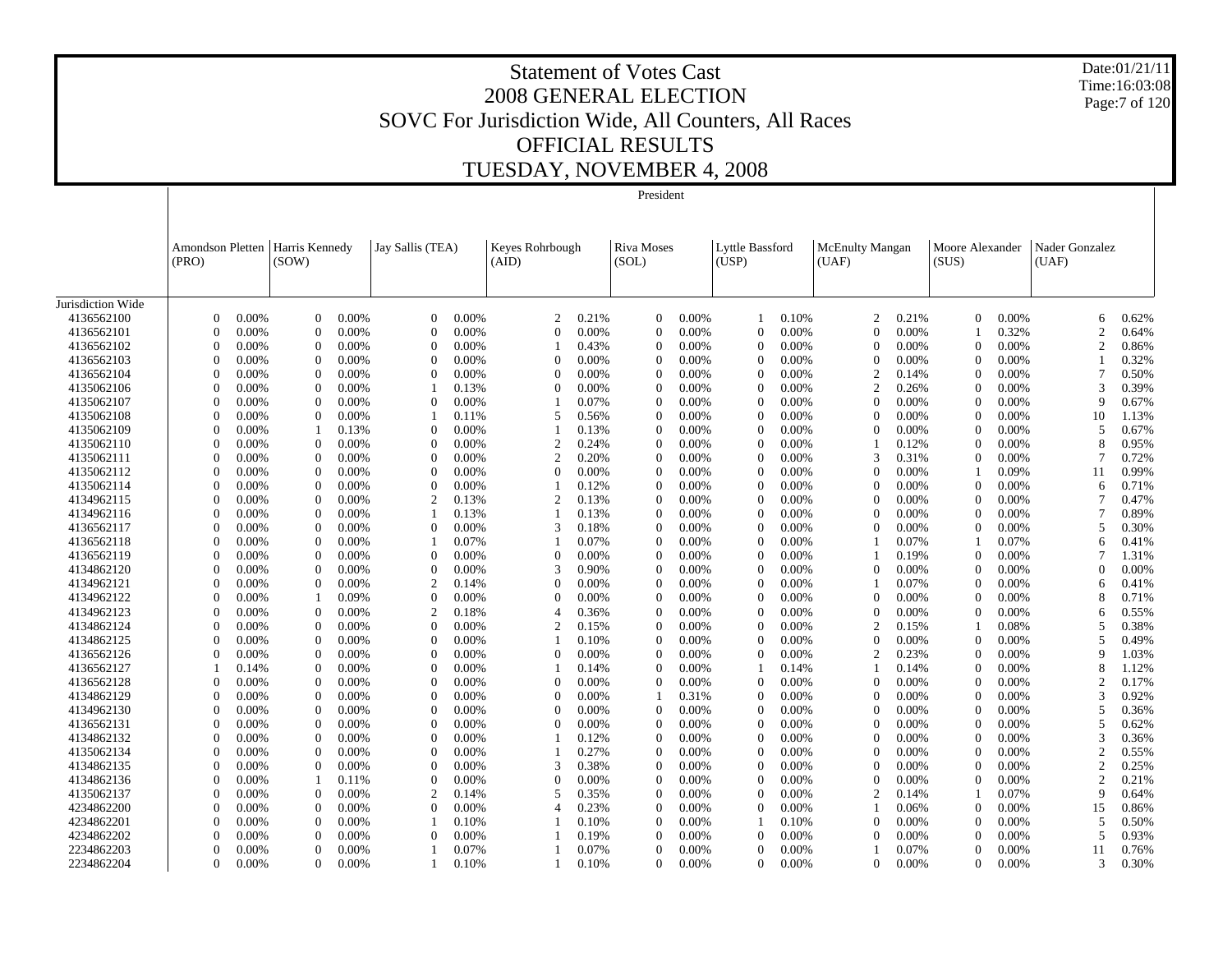Date:01/21/11 Time:16:03:08 Page:8 of 120

# Statement of Votes Cast 2008 GENERAL ELECTION SOVC For Jurisdiction Wide, All Counters, All Races OFFICIAL RESULTS TUESDAY, NOVEMBER 4, 2008

| President                                                                                                                                                                                                                                            |                               |                                  |
|------------------------------------------------------------------------------------------------------------------------------------------------------------------------------------------------------------------------------------------------------|-------------------------------|----------------------------------|
|                                                                                                                                                                                                                                                      |                               |                                  |
|                                                                                                                                                                                                                                                      |                               |                                  |
| <b>Amondson Pletten</b><br>Harris Kennedy<br>Keyes Rohrbough<br>Lyttle Bassford<br>Jay Sallis (TEA)<br>Riva Moses<br><b>McEnulty Mangan</b>                                                                                                          | Moore Alexander               | Nader Gonzalez                   |
| (UAF)<br>(SUS)<br>(PRO)<br>(SOW)<br>(AID)<br>(SOL)<br>(USP)                                                                                                                                                                                          |                               | (UAF)                            |
|                                                                                                                                                                                                                                                      |                               |                                  |
|                                                                                                                                                                                                                                                      |                               |                                  |
| 2234862205<br>0.00%<br>0.00%<br>$\overline{0}$<br>0.00%<br>0.09%<br>0.00%<br>0.00%<br>0.09%<br>$\Omega$<br>$\Omega$<br>$\Omega$<br>$\Omega$                                                                                                          | 0.00%<br>$\Omega$             | 1.38%<br>16                      |
| 2234862206<br>0.00%<br>$\overline{0}$<br>0.00%<br>$\mathbf{0}$<br>0.00%<br>3<br>0.24%<br>0.00%<br>0.00%<br>$\Omega$<br>0.00%<br>$\theta$<br>$\Omega$                                                                                                 | $\theta$<br>0.00%             | 14<br>1.11%                      |
| 2234862207<br>0.00%<br>0.00%<br>$\Omega$<br>0.00%<br>$\theta$<br>$\mathbf{0}$<br>3<br>0.21%<br>0.00%<br>0.00%<br>0.07%<br>0                                                                                                                          | $\theta$<br>0.00%             | 0.79%<br>11                      |
| 4234862208<br>$\Omega$<br>$\mathbf{0}$<br>0.00%<br>$\Omega$<br>0.00%<br>$\Omega$<br>0.00%<br>0.00%<br>0.00%<br>0.13%<br>$\Omega$<br>0.00%                                                                                                            | $\theta$<br>0.00%             | 0.67%<br>5                       |
| 4134862211<br>$\theta$<br>0.00%<br>$\theta$<br>0.00%<br>2<br>0.22%<br>0.44%<br>0.00%<br>0.00%<br>$\theta$<br>0.00%<br>4<br>$\Omega$                                                                                                                  | 0.11%                         | 0.78%                            |
| 4134862212<br>$\Omega$<br>0.00%<br>$\Omega$<br>0.00%<br>0.18%<br>0.00%<br>$\overline{2}$<br>$\Omega$<br>0.00%<br>$\overline{c}$<br>$\Omega$<br>$\Omega$<br>0.00%<br>0.18%                                                                            | $\Omega$<br>0.00%             | 0.27%<br>3                       |
| 4134862213<br>0.00%<br>$\theta$<br>0.00%<br>$\theta$<br>0.00%<br>$\mathbf{0}$<br>0.00%<br>$\Omega$<br>0.00%<br>0.00%<br>0.00%<br>$\theta$<br>$\Omega$<br>$\Omega$<br>4134862214<br>$\Omega$<br>0.00%<br>$\Omega$<br>$\Omega$<br>$\Omega$<br>$\Omega$ | $\theta$<br>0.00%<br>$\Omega$ | 0.25%<br>0.58%<br>7              |
| 0.00%<br>0.08%<br>0.08%<br>0.00%<br>0.00%<br>0.00%<br>$\overline{0}$<br>$\mathbf{0}$<br>$\Omega$<br>$\Omega$<br>$\Omega$                                                                                                                             | 0.00%<br>$\theta$             | 6                                |
| 4134862215<br>0.00%<br>0.00%<br>0.00%<br>0.00%<br>0.00%<br>$\theta$<br>0.00%<br>0.09%<br>$\overline{0}$<br>$\theta$<br>3<br>$\Omega$<br>$\Omega$                                                                                                     | 0.00%<br>$\theta$             | 0.56%<br>9                       |
| 4135062217<br>0.37%<br>0.00%<br>0.12%<br>0.00%<br>0.00%<br>0.00%<br>0.12%<br>$\mathbf{0}$<br>$\overline{0}$<br>$\mathbf{0}$<br>0.00%<br>$\Omega$<br>$\Omega$<br>0.00%<br>$\Omega$<br>$\Omega$                                                        | 0.00%<br>$\theta$             | 1.10%                            |
| 4135062218<br>0.00%<br>0.00%<br>0.00%<br>0.00%<br>0.00%<br>$\mathbf{0}$<br>$\overline{0}$<br>$\theta$<br>0.00%<br>$\Omega$<br>0.00%<br>$\Omega$<br>$\Omega$                                                                                          | 0.00%<br>$\theta$             | 0.14%<br>$\overline{c}$          |
| 4135062219<br>0.00%<br>0.00%<br>0.00%<br>0.00%<br>0.00%<br>$\theta$<br>$\theta$<br>0.00%<br>$\mathbf{0}$<br>0.00%<br>0.00%<br>$\Omega$<br>0.00%<br>0<br>$\Omega$<br>$\sqrt{ }$                                                                       | 0.00%<br>$\theta$             | 0.43%<br>$\mathfrak{D}$<br>0.30% |
| 4135062220<br>$0.00\%$<br>0.00%<br>$0.00\%$<br>4135062221<br>$\overline{0}$<br>0.00%<br>$\mathbf{0}$<br>0.00%<br>$\overline{c}$<br>0.00%<br>$\Omega$<br>0.00%<br>$\theta$<br>0.00%<br>$\Omega$                                                       | 0.00%<br>$\theta$<br>0.00%    | 0.62%<br>6                       |
| 0.21%<br>0.00%<br>4134862222<br>$\theta$<br>0.00%<br>3<br>0.26%<br>$\overline{c}$<br>0.17%<br>0.00%<br>0.00%<br>$\theta$<br>0.00%<br>$\theta$<br>$\Omega$<br>$\Omega$                                                                                | $\theta$<br>0.00%             | 0.52%<br>6                       |
| 0.00%<br>4134862223<br>$\Omega$<br>0.00%<br>0.09%<br>0.00%<br>0.09%<br>$\Omega$<br>0.00%<br>$\Omega$<br>$0.00\%$<br>0<br>0<br>$0.00\%$                                                                                                               | $\Omega$<br>0.00%             | 0.55%<br>6                       |
| 4234862224<br>$\mathbf{0}$<br>$\Omega$<br>0.00%<br>$\theta$<br>0.00%<br>0.00%<br>$\Omega$<br>0.00%<br>0.00%<br>$\Omega$<br>0.00%<br>0.19%<br>$\Omega$                                                                                                | $\theta$<br>0.00%             | 0.00%<br>$\Omega$                |
| 4134862226<br>$\mathbf{0}$<br>0.00%<br>$\overline{2}$<br>$\theta$<br>0.00%<br>$\theta$<br>0.00%<br>0.38%<br>0.00%<br>0.00%<br>0.19%<br>0<br>4                                                                                                        | $\theta$<br>0.00%             | 7<br>0.67%                       |
| $\overline{2}$<br>4234862228<br>0.00%<br>$\Omega$<br>0.00%<br>$\Omega$<br>0.00%<br>$\mathfrak{D}$<br>0.12%<br>0.00%<br>0.00%<br>0.12%<br>$\Omega$<br>$\Omega$                                                                                        | $\Omega$<br>0.00%             | 10<br>0.61%                      |
| 4234862229<br>$\Omega$<br>0.00%<br>0.10%<br>0.00%<br>0.10%<br>$\Omega$<br>0.00%<br>$\theta$<br>0.00%<br>0.10%                                                                                                                                        | $\Omega$<br>0.00%             | 3<br>0.31%                       |
| 4234862230<br>$\Omega$<br>0.00%<br>$\overline{2}$<br>$\Omega$<br>0.00%<br>$\Omega$<br>0.00%<br>$\overline{c}$<br>0.17%<br>0.09%<br>$\Omega$<br>0.00%<br>0.17%                                                                                        | $\Omega$<br>0.00%             | 0.60%                            |
| 4234862231<br>0.00%<br>$\overline{0}$<br>0.00%<br>0.09%<br>0.09%<br>0.00%<br>0.00%<br>0.09%<br>$\theta$<br>$\Omega$                                                                                                                                  | $\theta$<br>0.00%             | 0.09%                            |
| 4234862232<br>$\mathbf{0}$<br>$\overline{c}$<br>3<br>$\theta$<br>0.00%<br>0.00%<br>0.11%<br>0.00%<br>0.00%<br>0.17%<br>0.06%<br>$\Omega$                                                                                                             | $\theta$<br>0.00%             | 0.39%                            |
| 4134862235<br>$\overline{2}$<br>$\overline{0}$<br>0.00%<br>0.18%<br>0.00%<br>0.00%<br>0.00%<br>$\Omega$<br>0.00%<br>$\Omega$<br>0.00%<br>$\Omega$<br>0                                                                                               | $\theta$<br>0.00%             | 0.09%                            |
| 4235062236<br>$\theta$<br>0.00%<br>$\Omega$<br>$\Omega$<br>0.00%<br>$\theta$<br>0.00%<br>$\overline{c}$<br>0.42%<br>0.00%<br>$\Omega$<br>0.00%<br>0.00%                                                                                              | $\theta$<br>0.00%             | $\Omega$<br>0.00%                |
| 4234862237<br>0.00%<br>$\theta$<br>0.00%<br>$\Omega$<br>0.00%<br>0.06%<br>0.06%<br>0.00%<br>$\theta$<br>0.00%<br>$\Omega$<br>$\Omega$                                                                                                                | 0.06%                         | Q<br>0.57%                       |
| 4134862238<br>$\Omega$<br>$\Omega$<br>0.29%<br>0.00%<br>$\Omega$<br>$\Omega$<br>0.00%<br>0.00%<br>0.00%<br>$\Omega$<br>$\Omega$<br>0.00%<br>0.00%<br>4                                                                                               | $\Omega$<br>0.00%             | 0.29%<br>4                       |
| 2234862239<br>$\theta$<br>0.00%<br>$\theta$<br>0.00%<br>0.08%<br>0.00%<br>0.00%<br>0.00%<br>$\theta$<br>0.00%<br>-1<br>0<br>$\Omega$<br>$\Omega$                                                                                                     | $\theta$<br>0.00%             | 0.53%<br>7                       |
| 2234862240<br>$\Omega$<br>0.00%<br>$\Omega$<br>0.00%<br>0.07%<br>3<br>0.20%<br>0.00%<br>0.00%<br>$\Omega$<br>0.00%<br>-1<br>$\Omega$<br>$\Omega$                                                                                                     | $\Omega$<br>0.00%             | Q<br>0.59%                       |
| 4134862241<br>0.00%<br>$\mathbf{0}$<br>0.00%<br>0.00%<br>$\theta$<br>0.00%<br>$\theta$<br>0.15%<br>$\Omega$<br>$\Omega$<br>0.00%<br>0.15%                                                                                                            | $\theta$<br>0.00%             | 3<br>0.45%                       |
| 2234862242<br>$\overline{0}$<br>$\overline{2}$<br>$\Omega$<br>$\theta$<br>0.00%<br>0.00%<br>$\overline{1}$<br>0.10%<br>0.19%<br>0.00%<br>$\Omega$<br>0.00%<br>0.00%<br>$\Omega$                                                                      | $\theta$<br>0.00%             | 0.67%<br>7                       |
| 4134862243<br>$\overline{0}$<br>0.00%<br>$\theta$<br>0.00%<br>$\Omega$<br>0.00%<br>$\theta$<br>0.00%<br>0.06%<br>0.00%<br>$\Omega$<br>0.00%<br>$\Omega$                                                                                              | $\theta$<br>0.00%             | 0.39%<br>6                       |
| 3<br>4234862244<br>$\mathbf{0}$<br>$\overline{0}$<br>$\mathbf{0}$<br>$\Omega$<br>0.00%<br>0.00%<br>0.25%<br>$\Omega$<br>0.00%<br>$\Omega$<br>0.00%<br>0.00%<br>0.00%                                                                                 | $\overline{0}$<br>0.00%       | 5<br>0.42%                       |
| $\Omega$<br>2999962999<br>$\theta$<br>$\theta$<br>$\mathbf{0}$<br>$\Omega$<br>$\Omega$                                                                                                                                                               | $\theta$                      | 0                                |
| 4234862300<br>$\overline{0}$<br>0.00%<br>$\mathbf{0}$<br>0.00%<br>$\overline{c}$<br>3<br>$\theta$<br>0.00%<br>0.19%<br>0.00%<br>$\Omega$<br>0.00%<br>0.28%<br>$\Omega$                                                                               | $\theta$<br>0.00%             | Q<br>0.85%                       |
| 4236562301<br>$\theta$<br>$\theta$<br>0.00%<br>$\mathbf{0}$<br>0.00%<br>$\Omega$<br>0.00%<br>0.00%<br>0.00%<br>$\overline{2}$<br>0.23%<br>0.00%<br>$\Omega$<br>$\Omega$                                                                              | $\theta$<br>0.00%             | 0.69%<br>6                       |
| 4236562302<br>$\overline{c}$<br>0.22%<br>0.00%<br>$\Omega$<br>0.00%<br>0.11%<br>0.11%<br>10<br>1.10%<br>$\Omega$<br>$\Omega$<br>0.00%                                                                                                                | $\theta$<br>0.00%             | 5<br>0.55%                       |
| 4236562303<br>$\Omega$<br>0.00%<br>$\theta$<br>0.00%<br>$\overline{1}$<br>0.15%<br>0.15%<br>0.00%<br>0.00%<br>$\theta$<br>0.00%<br>$\Omega$<br>0                                                                                                     | $\theta$<br>0.00%             | 5<br>0.77%                       |
| 4236562304<br>0.00%<br>$\Omega$<br>0.00%<br>$\Omega$<br>0.00%<br>0.00%<br>0.00%<br>$\Omega$<br>0.00%<br>$\Omega$<br>0.11%                                                                                                                            | $\Omega$<br>0.00%             | 0.33%<br>3                       |
| 2234862305<br>$\Omega$<br>0.00%<br>$\Omega$<br>0.00%<br>0.00%<br>0.00%<br>$\Omega$<br>0.00%<br>$\Omega$<br>0.00%<br>$\Omega$<br>$\Omega$<br>0.00%                                                                                                    | $\Omega$<br>0.00%             | 12<br>1.15%                      |
| 2234862306<br>0.00%<br>$\theta$<br>0.00%<br>$\overline{2}$<br>$\overline{0}$<br>0.00%<br>$\Omega$<br>$\Omega$<br>0.00%<br>$\Omega$<br>0.00%<br>$\Omega$<br>0.00%<br>0.25%                                                                            | $\Omega$<br>0.00%             | 8<br>1.00%                       |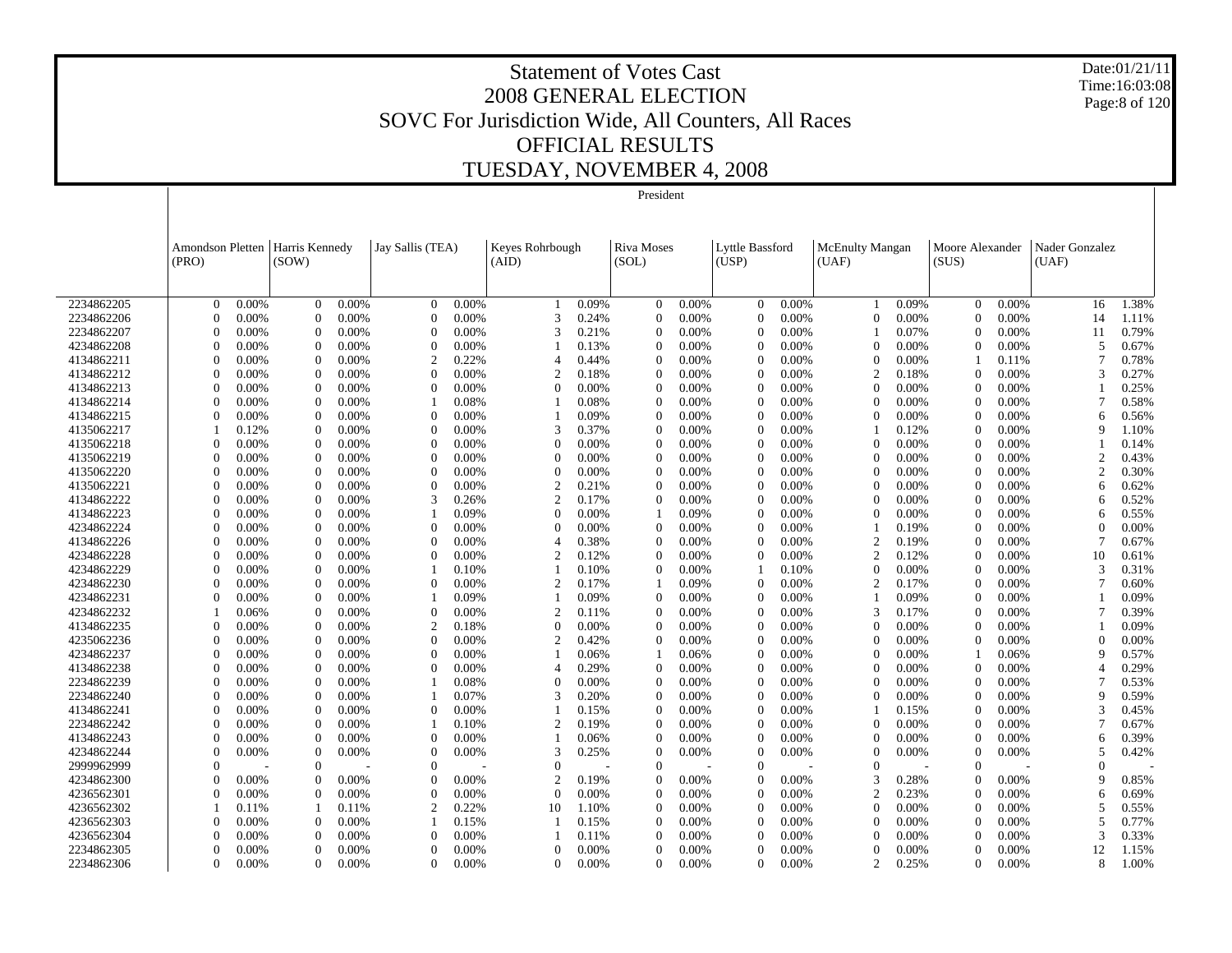Date:01/21/11 Time:16:03:08 Page:9 of 120

|               |                           |          |                         |       |                  |       |                          |       | President           |       |                          |       |                          |       |                          |       |                         |       |
|---------------|---------------------------|----------|-------------------------|-------|------------------|-------|--------------------------|-------|---------------------|-------|--------------------------|-------|--------------------------|-------|--------------------------|-------|-------------------------|-------|
|               |                           |          |                         |       |                  |       |                          |       |                     |       |                          |       |                          |       |                          |       |                         |       |
|               | Amondson Pletten<br>(PRO) |          | Harris Kennedy<br>(SOW) |       | Jay Sallis (TEA) |       | Keyes Rohrbough<br>(AID) |       | Riva Moses<br>(SOL) |       | Lyttle Bassford<br>(USP) |       | McEnulty Mangan<br>(UAF) |       | Moore Alexander<br>(SUS) |       | Nader Gonzalez<br>(UAF) |       |
|               |                           |          |                         |       |                  |       |                          |       |                     |       |                          |       |                          |       |                          |       |                         |       |
| 2234862307    |                           | 0.05%    | $\Omega$                | 0.00% | $\mathbf{0}$     | 0.00% | $\boldsymbol{\varDelta}$ | 0.21% | $\Omega$            | 0.00% | $\Omega$                 | 0.00% | $\Omega$                 | 0.00% | $\Omega$                 | 0.00% | 7                       | 0.37% |
| 4136562308    |                           | 0.00%    | $\Omega$                | 0.00% | $\mathbf{0}$     | 0.00% |                          | 0.18% |                     | 0.00% |                          | 0.00% |                          | 0.09% | $\theta$                 | 0.00% | 8                       | 0.74% |
| 4236562309    |                           | 0.00%    | $\Omega$                | 0.00% | $\Omega$         | 0.00% |                          | 0.38% |                     | 0.00% |                          | 0.00% | $\Omega$                 | 0.00% |                          | 0.19% |                         | 0.96% |
| 4236562310    | $\Omega$                  | 0.00%    | $\Omega$                | 0.00% | $\Omega$         | 0.00% |                          | 0.46% |                     | 0.12% |                          | 0.00% | $\mathcal{D}$            | 0.23% | $\Omega$                 | 0.00% |                         | 0.58% |
| 4136562311    | $\Omega$                  | 0.00%    | $\Omega$                | 0.00% | $\Omega$         | 0.00% |                          | 0.39% |                     | 0.00% |                          | 0.00% |                          | 0.08% | $\Omega$                 | 0.00% | 12                      | 0.93% |
| 4136562312    | $\Omega$                  | 0.00%    | $\Omega$                | 0.00% | $\Omega$         | 0.00% |                          | 0.00% |                     | 0.00% |                          | 0.00% | $\Omega$                 | 0.00% | $\Omega$                 | 0.00% | $\overline{c}$          | 0.57% |
| 4236562313    | $\Omega$                  | 0.00%    | $\Omega$                | 0.00% |                  | 0.17% |                          | 0.17% |                     | 0.00% |                          | 0.00% | $\Omega$                 | 0.00% | $\Omega$                 | 0.00% | 8                       | 1.34% |
| 4236562314    | $\Omega$                  | 0.00%    | $\Omega$                | 0.00% | $\Omega$         | 0.00% |                          | 0.34% |                     | 0.00% |                          | 0.00% |                          | 0.07% | $\Omega$                 | 0.00% | 17                      | 1.14% |
| 4135062315    | $\Omega$                  | 0.00%    | $\Omega$                | 0.00% | $\mathbf{0}$     | 0.00% | $\Omega$                 | 0.00% |                     | 0.00% |                          | 0.00% | $\Omega$                 | 0.00% | $\theta$                 | 0.00% | 3                       | 0.34% |
| 4135062317    |                           | 0.00%    | $\Omega$                | 0.00% | $\overline{c}$   | 0.32% |                          | 0.00% |                     | 0.00% |                          | 0.00% | $\Omega$                 | 0.00% | $\theta$                 | 0.00% | 9                       | 1.44% |
| 4135062318    |                           | 0.00%    | $\Omega$                | 0.00% |                  | 0.14% |                          | 0.27% |                     | 0.00% |                          | 0.00% |                          | 0.14% | $\theta$                 | 0.00% | 10                      | 1.37% |
| 4135062319    | $\theta$                  | 0.00%    | $\Omega$                | 0.00% | $\theta$         | 0.00% |                          | 0.00% |                     | 0.00% |                          | 0.00% |                          | 0.23% | $\theta$                 | 0.00% | 5                       | 1.13% |
| 4135062320    | $\theta$                  | $0.00\%$ | $\Omega$                | 0.00% | $\Omega$         | 0.00% | $\Omega$                 | 0.00% |                     | 0.00% |                          | 0.00% |                          | 0.26% | $\Omega$                 | 0.00% |                         | 0.26% |
| 4135062321    | $\Omega$                  | 0.00%    | $\Omega$                | 0.00% | $\Omega$         | 0.00% |                          | 0.14% |                     | 0.00% | 0                        | 0.00% |                          | 0.14% | $\Omega$                 | 0.00% | $\mathbf{3}$            | 0.41% |
| 4135062322    | $\Omega$                  | 0.00%    | $\Omega$                | 0.00% | $\Omega$         | 0.00% | $\mathcal{D}$            | 0.20% |                     | 0.00% | $\Omega$                 | 0.00% | $\Omega$                 | 0.00% | $\Omega$                 | 0.00% | 11                      | 1.09% |
| 4135062323    | $\Omega$                  | 0.00%    | $\Omega$                | 0.00% | $\Omega$         | 0.00% |                          | 0.10% |                     | 0.00% | $\Omega$                 | 0.00% | $\Omega$                 | 0.00% | $\Omega$                 | 0.00% | 5                       | 0.52% |
| 4135062324    |                           | 0.00%    |                         | 0.06% | $\theta$         | 0.00% |                          | 0.19% |                     | 0.00% |                          | 0.00% | $\Omega$                 | 0.00% | $\Omega$                 | 0.00% | 11                      | 0.68% |
| 4135062325    |                           | 0.00%    | $\Omega$                | 0.00% | $\theta$         | 0.00% |                          | 0.28% |                     | 0.00% |                          | 0.00% | $\Omega$                 | 0.00% | $\theta$                 | 0.00% | 8                       | 1.10% |
| 4134862326    |                           | 0.00%    | $\Omega$                | 0.00% | $\Omega$         | 0.00% | ◠                        | 0.22% |                     | 0.00% |                          | 0.00% |                          | 0.11% | $\theta$                 | 0.00% | q                       | 1.00% |
| 2233362327    | $\Omega$                  | $0.00\%$ | $\Omega$                | 0.00% | $\Omega$         | 0.00% | O                        | 0.00% |                     | 0.00% |                          | 0.00% | $\Omega$                 | 0.00% | $\theta$                 | 0.00% |                         | 5.26% |
| 2234862328    | $\Omega$                  | $0.00\%$ | $\Omega$                | 0.00% | $\Omega$         | 0.00% | ◠                        | 0.12% |                     | 0.00% |                          | 0.00% | $\Omega$                 | 0.00% | $\theta$                 | 0.00% |                         | 0.30% |
| 4135062329    | $\Omega$                  | 0.00%    | $\Omega$                | 0.00% | $\Omega$         | 0.00% |                          | 0.14% |                     | 0.00% |                          | 0.00% | $\Omega$                 | 0.00% | $\Omega$                 | 0.00% |                         | 0.68% |
| 4135062330    | $\Omega$                  | 0.00%    | $\Omega$                | 0.00% | 2                | 0.11% | 3                        | 0.16% |                     | 0.00% |                          | 0.00% | $\Omega$                 | 0.00% | $\theta$                 | 0.00% | 10                      | 0.55% |
| 4234862331    | $\Omega$                  | 0.00%    |                         | 0.09% | $\mathbf{0}$     | 0.00% |                          | 0.28% |                     | 0.00% |                          | 0.00% | $\Omega$                 | 0.00% | $\theta$                 | 0.00% | 6                       | 0.56% |
| 4136562332    | $\Omega$                  | 0.00%    | $\theta$                | 0.00% | $\mathbf{0}$     | 0.00% |                          | 1.02% |                     | 0.00% |                          | 0.34% | $\Omega$                 | 0.00% | $\theta$                 | 0.00% |                         | 0.68% |
| 4134862333    |                           | 0.00%    | $\Omega$                | 0.00% | $\theta$         | 0.00% |                          | 0.00% |                     | 0.15% |                          | 0.00% | $\theta$                 | 0.00% | $\theta$                 | 0.00% |                         | 0.58% |
| 2234862334    | $\theta$                  | 0.00%    | $\Omega$                | 0.00% | $\theta$         | 0.00% |                          | 0.15% |                     | 0.00% |                          | 0.00% | $\Omega$                 | 0.00% | $\theta$                 | 0.00% |                         | 0.23% |
| 4999962999    | $\Omega$                  | 0.00%    | $\Omega$                | 0.00% |                  | 1.30% | $\Omega$                 | 0.00% |                     | 0.00% |                          | 0.00% | $\Omega$                 | 0.00% | $\theta$                 | 0.00% |                         | 0.00% |
| Provisional 1 | $\theta$                  | 0.00%    | $\Omega$                | 0.00% | $\Omega$         | 0.00% | $\Omega$                 | 0.00% |                     | 0.00% | 0                        | 0.00% |                          | 0.18% | $\Omega$                 | 0.00% |                         | 0.18% |
| Provisional 2 | $\Omega$                  | 0.00%    | $\Omega$                | 0.00% | $\Omega$         | 0.00% |                          | 0.17% |                     | 0.00% | 0                        | 0.00% | $\Omega$                 | 0.00% | $\Omega$                 | 0.00% |                         | 1.17% |
| Total         | 5                         | 0.00%    | 6                       | 0.01% | 39               | 0.04% | 168                      | 0.16% | 6                   | 0.01% | 5                        | 0.00% | 57                       | 0.05% | 8                        | 0.01% | 648                     | 0.61% |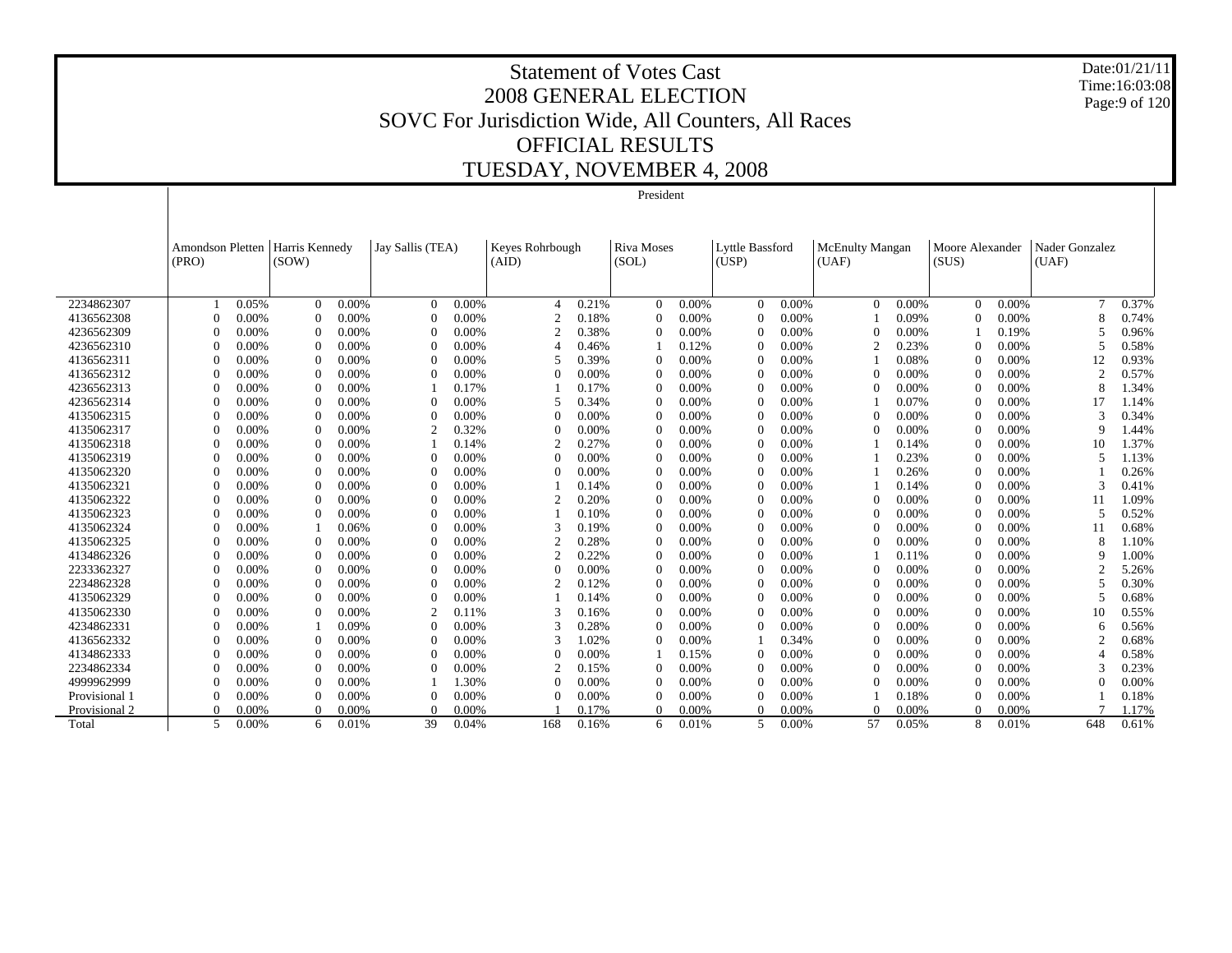Date:01/21/11 Time:16:03:08 Page:10 of 120

|                   | President          |       |             |                    | UNITED STATES SENATOR     |            |                  |            |                         |       |                          |       |                          |                |
|-------------------|--------------------|-------|-------------|--------------------|---------------------------|------------|------------------|------------|-------------------------|-------|--------------------------|-------|--------------------------|----------------|
|                   | Stevens Link (OBJ) |       | Reg. Voters | <b>Total Votes</b> | <b>Bob Schaffer (REP)</b> |            | Mark Udall (DEM) |            | <b>Bob Kinsey (GRN)</b> |       | Douglas Cambell<br>(ACN) |       | Write-In Votes           |                |
| Jurisdiction Wide |                    |       |             |                    |                           |            |                  |            |                         |       |                          |       |                          |                |
| 4136562100        | $\theta$           | 0.00% | 1051        | 942                | 580                       | 61.57%     | 295              | 31.32%     | 29                      | 3.08% | 36                       | 3.82% | $\overline{c}$           | 0.21%          |
| 4136562101        | $\Omega$           | 0.00% | 335         | 306                | 230                       | 75.16%     | 58               | 18.95%     | 6                       | 1.96% | 12                       | 3.92% | $\Omega$                 | 0.00%          |
|                   | $\Omega$           |       | 259         |                    |                           |            |                  |            | $\mathcal{R}$           | 1.31% |                          |       |                          | 0.87%          |
| 4136562102        |                    | 0.00% |             | 229                | 168                       | 73.36%     | 43               | 18.78%     |                         |       | 13                       | 5.68% | 2                        |                |
| 4136562103        | $\Omega$           | 0.00% | 344         | 306                | 204                       | 66.67%     | 79               | 25.82%     | 8                       | 2.61% | 15                       | 4.90% | $\Omega$                 | 0.00%          |
| 4136562104        | $\Omega$           | 0.00% | 1479        | 1378               | 915                       | 66.40%     | 368              | 26.71%     | 36                      | 2.61% | 59                       | 4.28% | $\theta$                 | 0.00%          |
| 4135062106        | $\Omega$           | 0.00% | 943         | 748                | 250                       | 33.42%     | 447              | 59.76%     | 22                      | 2.94% | 28                       | 3.74% |                          | 0.13%          |
| 4135062107        | $\Omega$           | 0.00% | 1713        | 1300               | 332                       | 25.54%     | 871              | 67.00%     | 39                      | 3.00% | 58                       | 4.46% | $\Omega$                 | 0.00%          |
| 4135062108        | $\Omega$           | 0.00% | 1094        | 874                | 316                       | 36.16%     | 495              | 56.64%     | 29                      | 3.32% | 34                       | 3.89% | $\theta$                 | 0.00%          |
| 4135062109        | $\Omega$           | 0.00% | 887         | 726                | 270                       | 37.19%     | 404              | 55.65%     | 22                      | 3.03% | 29                       | 3.99% |                          | 0.14%          |
| 4135062110        | $\Omega$           | 0.00% | 1127        | 818                | 252                       | 30.81%     | 498              | 60.88%     | 31                      | 3.79% | 35                       | 4.28% | $\overline{2}$           | 0.24%          |
| 4135062111        | $\Omega$           | 0.00% | 1138        | 951                | 377                       | 39.64%     | 515              | 54.15%     | 24                      | 2.52% | 33                       | 3.47% | $\overline{c}$           | 0.21%          |
| 4135062112        | $\Omega$           | 0.00% | 1298        | 1071               | 328                       | 30.63%     | 676              | 63.12%     | 38                      | 3.55% | 25                       | 2.33% | $\overline{A}$           | 0.37%          |
| 4135062114        | $\Omega$           | 0.00% | 919         | 831                | 327                       | 39.35%     | 473              | 56.92%     | 17                      | 2.05% | 14                       | 1.68% | $\Omega$                 | 0.00%          |
| 4134962115        |                    | 0.07% | 1605        | 1453               | 776                       | 53.41%     | 602              | 41.43%     | 41                      | 2.82% | 34                       | 2.34% | $\Omega$                 | 0.00%          |
| 4134962116        | $\Omega$           | 0.00% | 864         | 773                | 352                       | 45.54%     | 350              | 45.28%     | 44                      | 5.69% | 27                       | 3.49% | $\Omega$                 | 0.00%          |
| 4136562117        | $\Omega$           | 0.00% | 1841        | 1634               | 989                       | 60.53%     | 567              | 34.70%     | 45                      | 2.75% | 32                       | 1.96% |                          | 0.06%          |
| 4136562118        | $\Omega$           | 0.00% | 1580        | 1444               | 901                       | 62.40%     | 466              | 32.27%     | 40                      | 2.77% | 36                       | 2.49% |                          | 0.07%          |
| 4136562119        | $\Omega$           | 0.00% | 584         | 520                | 309                       | 59.42%     | 175              | 33.65%     | 17                      | 3.27% | 19                       | 3.65% | $\Omega$                 | 0.00%          |
| 4134862120        | $\Omega$           | 0.00% | 364         | 322                | 222                       | 68.94%     | 83               | 25.78%     | 10                      | 3.11% | $\overline{7}$           | 2.17% | $\theta$                 | 0.00%          |
| 4134962121        | $\Omega$           | 0.00% | 1533        | 1435               | 819                       | 57.07%     | 542              | 37.77%     | 39                      | 2.72% | 34                       | 2.37% |                          | 0.07%          |
| 4134962122        | $\Omega$           | 0.00% | 1254        | 1089               | 544                       | 49.95%     | 462              | 42.42%     | 34                      | 3.12% | 48                       | 4.41% |                          | 0.09%          |
| 4134962123        | $\Omega$           | 0.00% | 1187        | 1059               | 534                       | 50.42%     | 453              | 42.78%     | 34                      | 3.21% | 38                       | 3.59% | $\theta$                 | 0.00%          |
| 4134862124        | $\Omega$           | 0.00% | 1442        | 1275               | 699                       | 54.82%     | 516              | 40.47%     | 32                      | 2.51% | 25                       | 1.96% | 3                        | 0.24%          |
| 4134862125        | 0                  | 0.00% | 1082        | 985                | 561                       | 56.95%     | 384              | 38.98%     | 16                      | 1.62% | 23                       | 2.34% |                          | 0.10%          |
| 4136562126        | $\Omega$           | 0.00% | 959         | 847                | 482                       | 56.91%     | 288              | 34.00%     | 30                      | 3.54% | 47                       | 5.55% | $\Omega$                 | 0.00%          |
| 4136562127        | $\Omega$           | 0.00% | 841         | 700                | 382                       | 54.57%     | 260              | 37.14%     | 25                      | 3.57% | 32                       | 4.57% |                          |                |
| 4136562128        | $\Omega$           | 0.00% | 1265        | 1169               | 804                       | 68.78%     | 326              | 27.89%     | 19                      | 1.63% | 18                       | 1.54% | $\overline{c}$           | 0.14%<br>0.17% |
|                   | $\Omega$           |       | 345         |                    |                           |            |                  | 27.76%     |                         |       |                          |       | $\Omega$                 |                |
| 4134862129        |                    | 0.00% |             | 317                | 214                       | 67.51%     | 88               |            | 10                      | 3.15% | 5                        | 1.58% |                          | 0.00%          |
| 4134962130        | $\Omega$           | 0.00% | 1489        | 1332               | 830                       | 62.31%     | 458              | 34.38%     | 28                      | 2.10% | 16                       | 1.20% | $\Omega$                 | 0.00%          |
| 4136562131        | $\Omega$           | 0.00% | 868         | 786                | 519                       | 66.03%     | 236              | 30.03%     | 18                      | 2.29% | 11                       | 1.40% | $\overline{c}$           | 0.25%          |
| 4134862132        | 0                  | 0.00% | 920         | 822                | 404                       | 49.15%     | 377              | 45.86%     | 21                      | 2.55% | 18                       | 2.19% | $\overline{c}$           | 0.24%          |
| 4135062134        | $\Omega$           | 0.00% | 392         | 355                | 153                       | 43.10%     | 183              | 51.55%     | 6                       | 1.69% | 12                       | 3.38% |                          | 0.28%          |
| 4134862135        | $\Omega$           | 0.00% | 860         | 769                | 470                       | 61.12%     | 276              | 35.89%     |                         | 0.91% | 14                       | 1.82% | $\overline{2}$           | 0.26%          |
| 4134862136        |                    | 0.11% | 1028        | 930                | 507                       | 54.52%     | 377              | 40.54%     | 19                      | 2.04% | 27                       | 2.90% | $\theta$                 | 0.00%          |
| 4135062137        | 0                  | 0.00% | 1758        | 1359               | 450                       | 33.11%     | 803              | 59.09%     | 51                      | 3.75% | 54                       | 3.97% |                          | 0.07%          |
| 4234862200        | $\Omega$           | 0.00% | 1851        | 1703               | 937                       | 55.02%     | 646              | 37.93%     | 61                      | 3.58% | 59                       | 3.46% | $\Omega$                 | 0.00%          |
| 4234862201        | $\Omega$           | 0.00% | 1097        | 971                | 496                       | 51.08%     | 404              | 41.61%     | 31                      | 3.19% | 40                       | 4.12% | $\Omega$                 | 0.00%          |
| 4234862202        | $\Omega$           | 0.00% | 576         | 521                | 275                       | 52.78%     | 212              | 40.69%     | 12                      | 2.30% | 21                       | 4.03% |                          | 0.19%          |
| 2234862203        | 0                  | 0.00% | 1564        | 1397               | 601                       | 43.02%     | 693              | 49.61%     | 48                      | 3.44% | 51                       | 3.65% |                          | 0.29%          |
| 2234862204        |                    | 0.10% | 1066        | 984                |                           | 506 51.42% |                  | 415 42.17% | 24                      | 2.44% | 35                       | 3.56% | $\boldsymbol{\varDelta}$ | 0.41%          |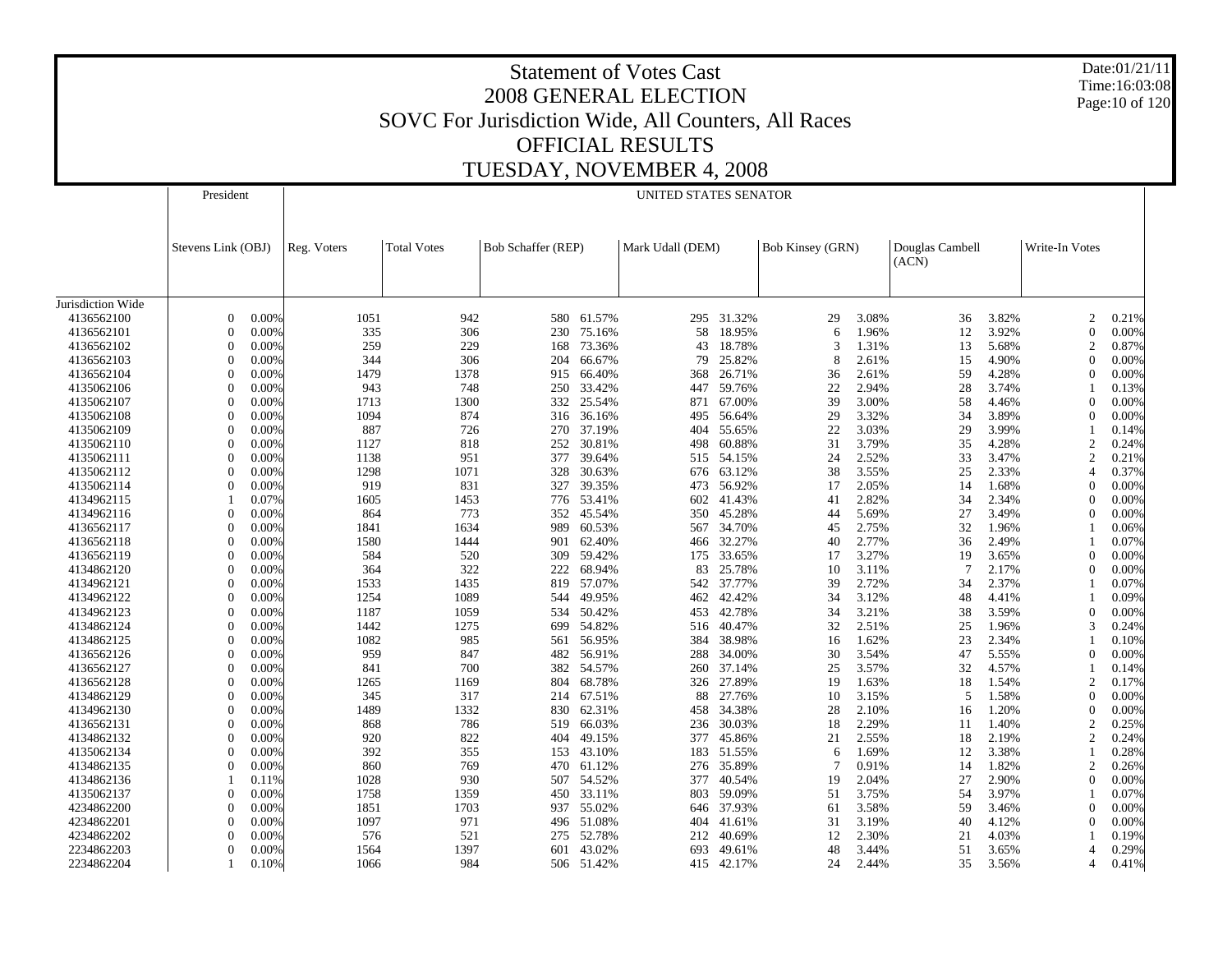Date:01/21/11 Time:16:03:08 Page:11 of 120

|            | President          |       |                |                    |                    |            | UNITED STATES SENATOR |        |                         |       |                          |       |                |       |
|------------|--------------------|-------|----------------|--------------------|--------------------|------------|-----------------------|--------|-------------------------|-------|--------------------------|-------|----------------|-------|
|            | Stevens Link (OBJ) |       | Reg. Voters    | <b>Total Votes</b> | Bob Schaffer (REP) |            | Mark Udall (DEM)      |        | <b>Bob Kinsey (GRN)</b> |       | Douglas Cambell<br>(ACN) |       | Write-In Votes |       |
|            |                    |       |                |                    |                    |            |                       |        |                         |       |                          |       |                |       |
| 2234862205 |                    | 0.09% | 1301           | 1138               | 423                | 37.17%     | 597                   | 52.46% | 49                      | 4.31% | 69                       | 6.06% | $\Omega$       | 0.00% |
| 2234862206 | $\theta$           | 0.00% | 1367           | 1228               | 583                | 47.48%     | 553                   | 45.03% | 44                      | 3.58% | 48                       | 3.91% | $\Omega$       | 0.00% |
| 2234862207 | $\Omega$           | 0.00% | 1477           | 1369               | 665                | 48.58%     | 623                   | 45.51% | 46                      | 3.36% | 33                       | 2.41% |                | 0.15% |
| 4234862208 | $\Omega$           | 0.00% | 789            | 719                | 446                | 62.03%     | 243                   | 33.80% | 17                      | 2.36% | 13                       | 1.81% |                | 0.00% |
| 4134862211 | $\Omega$           | 0.00% | 1026           | 867                | 392                | 45.21%     | 412                   | 47.52% | 29                      | 3.34% | 34                       | 3.92% |                | 0.00% |
| 4134862212 | $\Omega$           | 0.00% | 1255           | 1092               | 537                | 49.18%     | 511                   | 46.79% | 31                      | 2.84% | 12                       | 1.10% |                | 0.09% |
| 4134862213 | $\Omega$           | 0.00% | 445            | 394                | 195                | 49.49%     | 178                   | 45.18% | 12                      | 3.05% | 7                        | 1.78% |                | 0.51% |
| 4134862214 | $\Omega$           | 0.00% | 1280           | 1179               | 684                | 58.02%     | 462                   | 39.19% | 16                      | 1.36% | 17                       | 1.44% |                | 0.00% |
| 4134862215 | $\Omega$           | 0.00% | 1145           | 1042               | 589                | 56.53%     | 430                   | 41.27% | 13                      | 1.25% | 10                       | 0.96% |                | 0.00% |
| 4135062217 | $\Omega$           | 0.00% | 919            | 794                | 321                | 40.43%     | 420                   | 52.90% | 28                      | 3.53% | 25                       | 3.15% |                | 0.00% |
| 4135062218 | $\Omega$           | 0.00% | 749            | 688                | 347                | 50.44%     | 316                   | 45.93% | 16                      | 2.33% | 9                        | 1.31% | $\Omega$       | 0.00% |
| 4135062219 | $\Omega$           | 0.00% | 508            | 453                | 198                | 43.71%     | 239                   | 52.76% | 9                       | 1.99% |                          | 1.55% |                | 0.00% |
| 4135062220 | $\theta$           | 0.00% | 808            | 641                | 247                | 38.53%     | 348                   | 54.29% | 27                      | 4.21% | 18                       | 2.81% |                | 0.16% |
| 4135062221 | $\Omega$           | 0.00% | 1051           | 956                | 423                | 44.25%     | 485                   | 50.73% | 23                      | 2.41% | 25                       | 2.62% |                | 0.00% |
| 4134862222 | $\Omega$           | 0.00% | 1238           | 1135               | 614                | 54.10%     | 480                   | 42.29% | 24                      | 2.11% | 16                       | 1.41% |                | 0.09% |
| 4134862223 | $\Omega$           | 0.00% | 1172           | 1068               | 614                | 57.49%     | 418                   | 39.14% | 21                      | 1.97% | 15                       | 1.40% | $\Omega$       | 0.00% |
| 4234862224 | $\Omega$           | 0.00% | 578            | 515                | 258                | 50.10%     | 225                   | 43.69% | 19                      | 3.69% | 11                       | 2.14% |                | 0.39% |
| 4134862226 | $\Omega$           | 0.00% | 1195           | 1008               | 455                | 45.14%     | 502                   | 49.80% | 30                      | 2.98% | 21                       | 2.08% | $\Omega$       | 0.00% |
| 4234862228 | $\Omega$           | 0.00% | 1866           | 1598               | 770                | 48.19%     | 698                   | 43.68% | 56                      | 3.50% | 67                       | 4.19% |                | 0.44% |
| 4234862229 |                    | 0.10% | 1069           | 946                | 546                | 57.72%     | 358                   | 37.84% | 18                      | 1.90% | 23                       | 2.43% |                | 0.11% |
| 4234862230 | $\Omega$           | 0.00% | 1275           | 1134               | 618                | 54.50%     | 451                   | 39.77% | 26                      | 2.29% | 38                       | 3.35% |                | 0.09% |
| 4234862231 | $\Omega$           | 0.00% | 1193           | 1034               | 502                | 48.55%     | 462                   | 44.68% | 32                      | 3.09% | 38                       | 3.68% | $\Omega$       | 0.00% |
| 4234862232 | $\Omega$           | 0.00% | 1922           | 1736               | 967                | 55.70%     | 663                   | 38.19% | 50                      | 2.88% | 55                       | 3.17% |                | 0.06% |
|            | $\Omega$           |       |                |                    |                    |            |                       |        |                         |       |                          |       |                |       |
| 4134862235 |                    | 0.00% | 1209           | 1112               | 632                | 56.83%     | 452                   | 40.65% | 11                      | 0.99% | 16                       | 1.44% |                | 0.09% |
| 4235062236 | $\Omega$           | 0.00% | 520            | 461                | 277                | 60.09%     | 168                   | 36.44% | 11                      | 2.39% | 5                        | 1.08% | $\Omega$       | 0.00% |
| 4234862237 |                    | 0.06% | 1696           | 1534               | 814                | 53.06%     | 618                   | 40.29% | 51                      | 3.32% | 49                       | 3.19% |                | 0.13% |
| 4134862238 | $\Omega$           | 0.00% | 1528           | 1345               | 684                | 50.86%     | 593                   | 44.09% | 27                      | 2.01% | 39                       | 2.90% |                | 0.15% |
| 2234862239 |                    | 0.08% | 1404           | 1287               | 675                | 52.45%     | 560                   | 43.51% | 25                      | 1.94% | 26                       | 2.02% |                | 0.08% |
| 2234862240 | $\Omega$           | 0.00% | 1672           | 1494               | 755                | 50.54%     | 647                   | 43.31% | 51                      | 3.41% | 41                       | 2.74% | $\Omega$       | 0.00% |
| 4134862241 | $\Omega$           | 0.00% | 704            | 636                | 304                | 47.80%     | 296                   | 46.54% | 20                      | 3.14% | 15                       | 2.36% |                | 0.16% |
| 2234862242 | $\Omega$           | 0.00% | 1119           | 1013               | 451                | 44.52%     | 496                   | 48.96% | 30                      | 2.96% | 34                       | 3.36% | $\overline{2}$ | 0.20% |
| 4134862243 | $\Omega$           | 0.00% | 1656           | 1498               |                    | 767 51.20% | 672                   | 44.86% | 31                      | 2.07% | 26                       | 1.74% |                | 0.13% |
| 4234862244 | $\Omega$           | 0.00% | 1308           | 1162               | 695                | 59.81%     | 405                   | 34.85% | 37                      | 3.18% | 25                       | 2.15% | $\Omega$       | 0.00% |
| 2999962999 | $\Omega$           |       | $\overline{2}$ | $\theta$           | $\mathbf{0}$       |            | $\Omega$              |        | $\theta$                |       | $\Omega$                 |       | $\Omega$       |       |
| 4234862300 |                    | 0.09% | 1186           | 1021               | 517                | 50.64%     | 416                   | 40.74% | 38                      | 3.72% | 47                       | 4.60% |                | 0.29% |
| 4236562301 | $\Omega$           | 0.00% | 975            | 843                | 291                | 34.52%     | 494                   | 58.60% | 19                      | 2.25% | 37                       | 4.39% |                | 0.24% |
| 4236562302 | $\overline{c}$     | 0.22% | 1050           | 897                | 299                | 33.33%     | 526                   | 58.64% | 30                      | 3.34% | 41                       | 4.57% |                | 0.11% |
| 4236562303 |                    | 0.00% | 723            | 628                | 260                | 41.40%     | 332                   | 52.87% | 17                      | 2.71% | 16                       | 2.55% |                | 0.48% |
| 4236562304 | $\Omega$           | 0.00% | 1003           | 888                | 446                | 50.23%     | 388                   | 43.69% | 28                      | 3.15% | 25                       | 2.82% |                | 0.11% |
| 2234862305 | $\Omega$           | 0.00% | 1181           | 1021               | 463                | 45.35%     | 473                   | 46.33% | 28                      | 2.74% | 55                       | 5.39% |                | 0.20% |
| 2234862306 | $\Omega$           | 0.00% | 857            | 782                | 269                | 34.40%     | 461                   | 58.95% | 28                      | 3.58% | 24                       | 3.07% | $\Omega$       | 0.00% |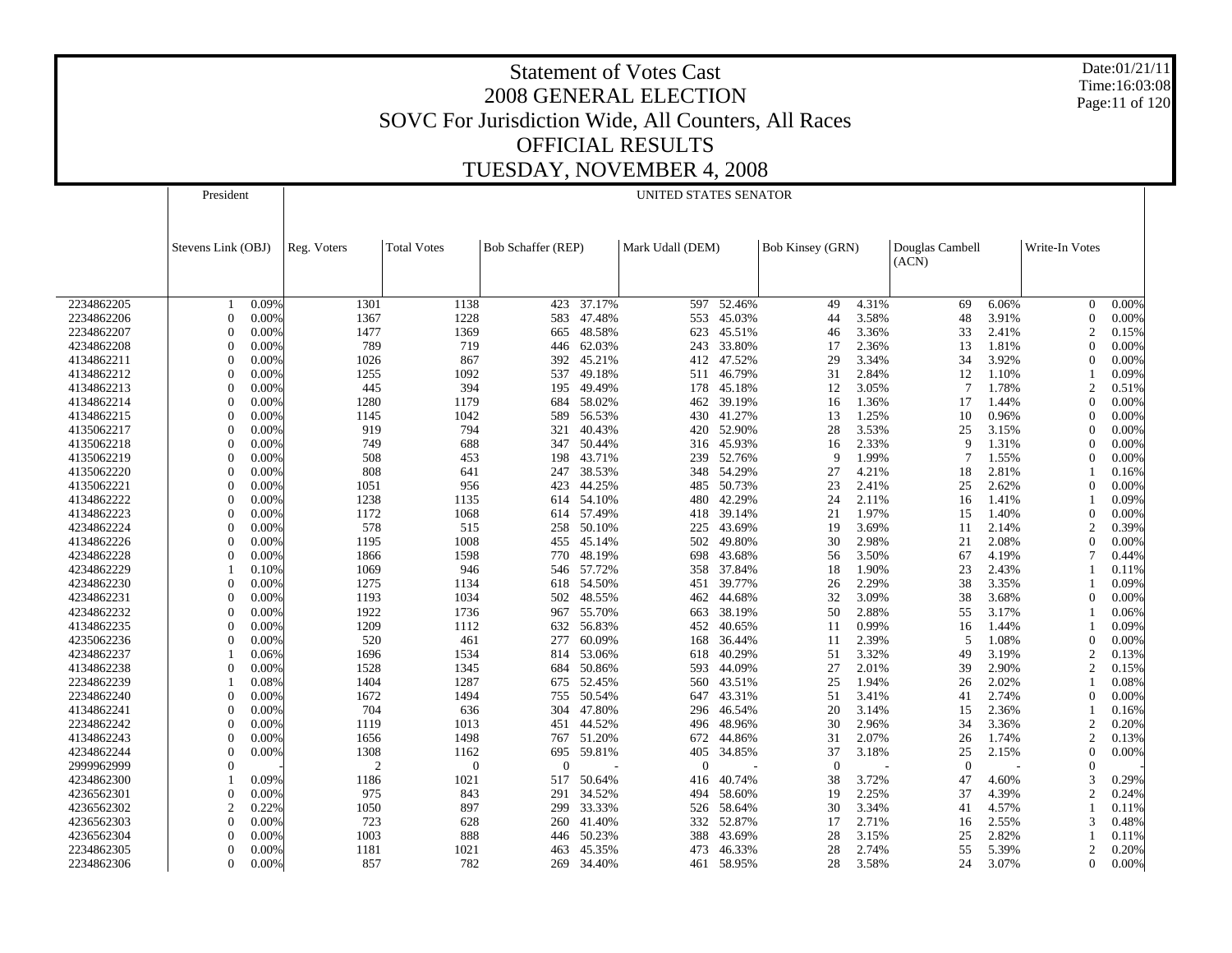Date:01/21/11 Time:16:03:08 Page:12 of 120

|               | President          |       |             |                    |                    |            | UNITED STATES SENATOR |        |                  |       |                          |       |                |       |
|---------------|--------------------|-------|-------------|--------------------|--------------------|------------|-----------------------|--------|------------------|-------|--------------------------|-------|----------------|-------|
|               | Stevens Link (OBJ) |       | Reg. Voters | <b>Total Votes</b> | Bob Schaffer (REP) |            | Mark Udall (DEM)      |        | Bob Kinsey (GRN) |       | Douglas Cambell<br>(ACN) |       | Write-In Votes |       |
|               |                    |       |             |                    |                    |            |                       |        |                  |       |                          |       |                |       |
| 2234862307    | $\Omega$           | 0.00% | 2013        | 1853               | 880                | 47.49%     | 887                   | 47.87% | 54               | 2.91% | 30                       | 1.62% | 2              | 0.11% |
| 4136562308    | $\Omega$           | 0.00% | 1197        | 1052               | 639                | 60.74%     | 332                   | 31.56% | 33               | 3.14% | 48                       | 4.56% | $\Omega$       | 0.00% |
| 4236562309    | $\overline{c}$     | 0.38% | 555         | 513                |                    | 336 65.50% | 142                   | 27.68% | 14               | 2.73% | 21                       | 4.09% | $\overline{0}$ | 0.00% |
| 4236562310    | $\theta$           | 0.00% | 965         | 843                | 465                | 55.16%     | 320                   | 37.96% | 16               | 1.90% | 41                       | 4.86% |                | 0.12% |
| 4136562311    | $\Omega$           | 0.00% | 1402        | 1265               | 724                | 57.23%     | 440                   | 34.78% | 59               | 4.66% | 41                       | 3.24% |                | 0.08% |
| 4136562312    | $\Omega$           | 0.00% | 372         | 345                | 259                | 75.07%     | 72                    | 20.87% | $\overline{4}$   | 1.16% | 8                        | 2.32% | $\overline{2}$ | 0.58% |
| 4236562313    | $\sqrt{ }$         | 0.00% | 648         | 575                | 282                | 49.04%     | 243                   | 42.26% | 18               | 3.13% | 32                       | 5.57% | $\Omega$       | 0.00% |
| 4236562314    | $\Omega$           | 0.00% | 1765        | 1441               | 576                | 39.97%     | 714                   | 49.55% | 67               | 4.65% | 78                       | 5.41% | 6              | 0.42% |
| 4135062315    |                    | 0.00% | 1069        | 819                | 259                | 31.62%     | 519                   | 63.37% | 19               | 2.32% | 20                       | 2.44% | $\overline{2}$ | 0.24% |
| 4135062317    |                    | 0.16% | 690         | 611                | 285                | 46.64%     | 302                   | 49.43% | 16               | 2.62% | 8                        | 1.31% | $\sqrt{ }$     | 0.00% |
| 4135062318    | $\Omega$           | 0.00% | 837         | 706                | 285                | 40.37%     | 380                   | 53.82% | 15               | 2.12% | 26                       | 3.68% | $\sqrt{ }$     | 0.00% |
| 4135062319    | $\Omega$           | 0.00% | 526         | 431                | 162                | 37.59%     | 242                   | 56.15% | 13               | 3.02% | 13                       | 3.02% |                | 0.23% |
| 4135062320    |                    | 0.26% | 497         | 380                | 167                | 43.95%     | 181                   | 47.63% | 13               | 3.42% | 19                       | 5.00% | $\sqrt{ }$     | 0.00% |
| 4135062321    |                    | 0.14% | 963         | 717                | 248                | 34.59%     | 403                   | 56.21% | 30               | 4.18% | 35                       | 4.88% |                | 0.14% |
| 4135062322    | $\theta$           | 0.00% | 1161        | 989                | 377                | 38.12%     | 525                   | 53.08% | 33               | 3.34% | 52                       | 5.26% | $\overline{c}$ | 0.20% |
| 4135062323    | $\Omega$           | 0.00% | 1110        | 950                | 416                | 43.79%     | 473                   | 49.79% | 26               | 2.74% | 34                       | 3.58% |                | 0.11% |
| 4135062324    | $\Omega$           | 0.00% | 1837        | 1557               | 749                | 48.11%     | 700                   | 44.96% | 49               | 3.15% | 55                       | 3.53% |                | 0.26% |
| 4135062325    | $\Omega$           | 0.00% | 872         | 709                | 251                | 35.40%     | 395                   | 55.71% | 28               | 3.95% | 33                       | 4.65% | $\overline{2}$ | 0.28% |
| 4134862326    | $\Omega$           | 0.00% | 1017        | 871                | 439                | 50.40%     | 359                   | 41.22% | 27               | 3.10% | 45                       | 5.17% |                | 0.11% |
| 2233362327    | $\bigcap$          | 0.00% | 42          | 36                 | 14                 | 38.89%     | 20                    | 55.56% | $\overline{2}$   | 5.56% | $\theta$                 | 0.00% | $\sqrt{ }$     | 0.00% |
| 2234862328    | $\bigcap$          | 0.00% | 1828        | 1632               | 799                | 48.96%     | 785                   | 48.10% | 31               | 1.90% | 16                       | 0.98% |                | 0.06% |
| 4135062329    | $\bigcap$          | 0.00% | 955         | 701                | 233                | 33.24%     | 427                   | 60.91% | 24               | 3.42% | 17                       | 2.43% | $\sqrt{ }$     | 0.00% |
| 4135062330    |                    | 0.00% | 2026        | 1775               | 891                | 50.20%     | 790                   | 44.51% | 31               | 1.75% | 61                       | 3.44% | $\overline{2}$ | 0.11% |
| 4234862331    | $\sqrt{ }$         | 0.00% | 1151        | 1050               | 583                | 55.52%     | 395                   | 37.62% | 30               | 2.86% | 41                       | 3.90% |                | 0.10% |
| 4136562332    | $\sqrt{ }$         | 0.00% | 303         | 287                | 181                | 63.07%     | 78                    | 27.18% | 13               | 4.53% | 15                       | 5.23% | $\sqrt{ }$     | 0.00% |
| 4134862333    | $\Omega$           | 0.00% | 764         | 667                | 302                | 45.28%     | 314                   | 47.08% | 16               | 2.40% | 35                       | 5.25% | $\sqrt{ }$     | 0.00% |
| 2234862334    | $\sqrt{ }$         | 0.00% | 1404        | 1263               | 635                | 50.28%     | 591                   | 46.79% | 25               | 1.98% | 12                       | 0.95% | $\sqrt{ }$     | 0.00% |
| 4999962999    | $\sqrt{ }$         | 0.00% | 77          | 64                 | 14                 | 21.88%     | 45                    | 70.31% | 3                | 4.69% | $\overline{2}$           | 3.13% | $\sqrt{ }$     | 0.00% |
| Provisional 1 | $\Omega$           | 0.00% | $\theta$    | 529                |                    | 272 51.42% | 220                   | 41.59% | 18               | 3.40% | 17                       | 3.21% | $\overline{c}$ | 0.38% |
| Provisional 2 | $\Omega$           | 0.00% |             | 574                | 252                | 43.90%     | 293                   | 51.05% | 19               | 3.31% | Q                        | 1.57% |                | 0.17% |
| Total         | 15                 | 0.01% | 116269      | 102992             | 51253              | 49.76%     | 45522                 | 44.20% | 2930             | 2.84% | 3170                     | 3.08% | 117            | 0.11% |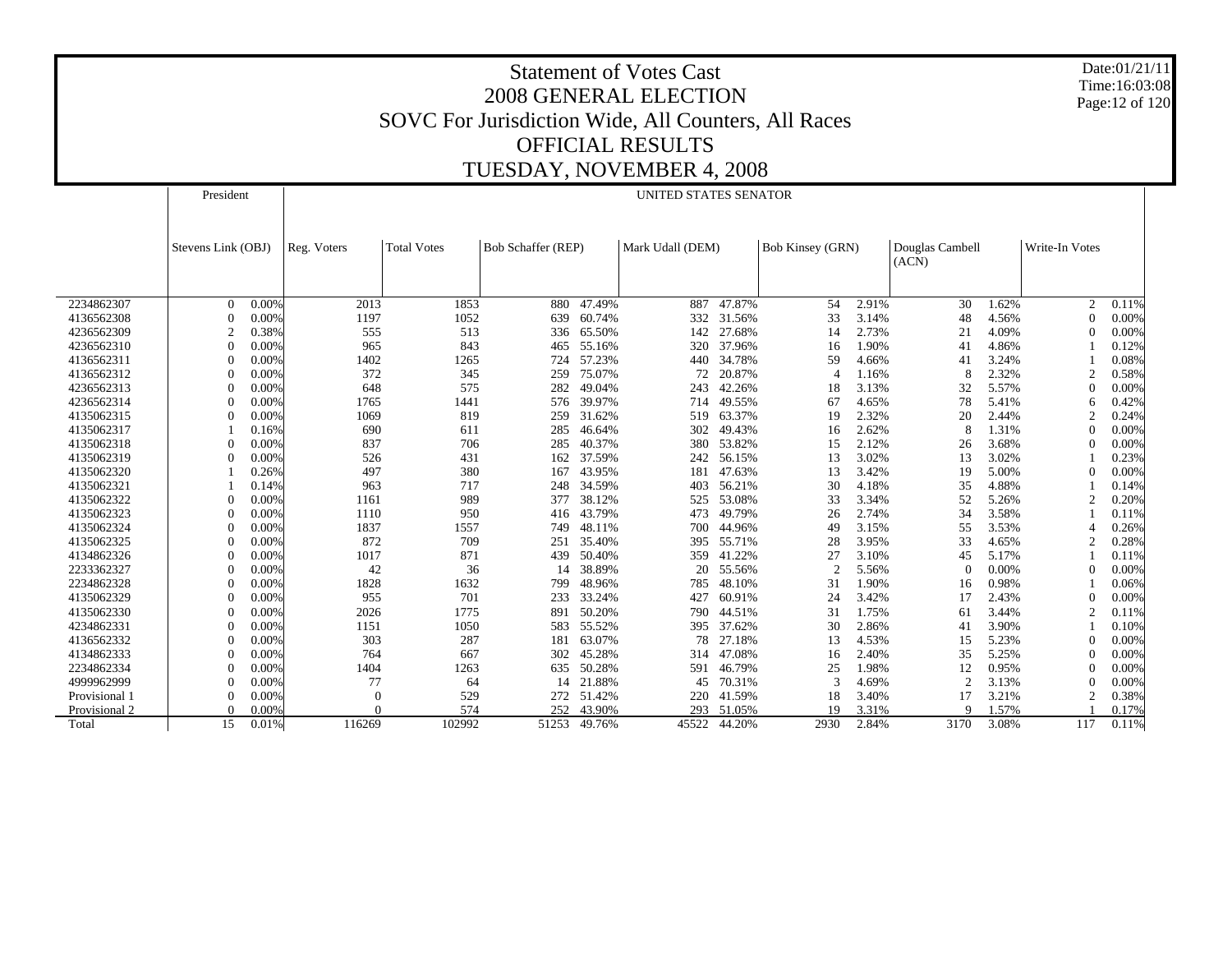Date:01/21/11 Time:16:03:08 Page:13 of 120

|                   |             |                    |                    |            | US CONGRESSIONAL DISTRICT 2 |            |                    |       |                          |       |
|-------------------|-------------|--------------------|--------------------|------------|-----------------------------|------------|--------------------|-------|--------------------------|-------|
|                   | Reg. Voters | <b>Total Votes</b> | Scott Starin (REP) |            | Jared Polis (DEM)           |            | J.A. Calhoun (GRN) |       | William Hammons<br>(UPA) |       |
| Jurisdiction Wide |             |                    |                    |            |                             |            |                    |       |                          |       |
| 4136562100        |             |                    |                    |            |                             |            |                    |       |                          |       |
| 4136562101        |             |                    |                    |            |                             |            |                    |       |                          |       |
|                   |             |                    |                    |            |                             |            |                    |       |                          |       |
| 4136562102        |             |                    |                    |            |                             |            |                    |       |                          |       |
| 4136562103        |             |                    |                    |            |                             |            |                    |       |                          |       |
| 4136562104        |             |                    |                    |            |                             |            |                    |       |                          |       |
| 4135062106        |             |                    |                    |            |                             |            |                    |       |                          |       |
| 4135062107        |             |                    |                    |            |                             |            |                    |       |                          |       |
| 4135062108        |             |                    |                    |            |                             |            |                    |       |                          |       |
| 4135062109        |             |                    |                    |            |                             |            |                    |       |                          |       |
| 4135062110        |             |                    |                    |            |                             |            |                    |       |                          |       |
| 4135062111        |             |                    |                    |            |                             |            |                    |       |                          |       |
| 4135062112        |             |                    |                    |            |                             |            |                    |       |                          |       |
| 4135062114        |             |                    |                    |            |                             |            |                    |       |                          |       |
| 4134962115        |             |                    |                    |            |                             |            |                    |       |                          |       |
| 4134962116        |             |                    |                    |            |                             |            |                    |       |                          |       |
| 4136562117        |             |                    |                    |            |                             |            |                    |       |                          |       |
| 4136562118        |             |                    |                    |            |                             |            |                    |       |                          |       |
| 4136562119        |             |                    |                    |            |                             |            |                    |       |                          |       |
| 4134862120        |             |                    |                    |            |                             |            |                    |       |                          |       |
| 4134962121        |             |                    |                    |            |                             |            |                    |       |                          |       |
| 4134962122        |             |                    |                    |            |                             |            |                    |       |                          |       |
| 4134962123        |             |                    |                    |            |                             |            |                    |       |                          |       |
| 4134862124        |             |                    |                    |            |                             |            |                    |       |                          |       |
| 4134862125        |             |                    |                    |            |                             |            |                    |       |                          |       |
| 4136562126        |             |                    |                    |            |                             |            |                    |       |                          |       |
| 4136562127        |             |                    |                    |            |                             |            |                    |       |                          |       |
|                   |             |                    |                    |            |                             |            |                    |       |                          |       |
| 4136562128        |             |                    |                    |            |                             |            |                    |       |                          |       |
| 4134862129        |             |                    |                    |            |                             |            |                    |       |                          |       |
| 4134962130        |             |                    |                    |            |                             |            |                    |       |                          |       |
| 4136562131        |             |                    |                    |            |                             |            |                    |       |                          |       |
| 4134862132        |             |                    |                    |            |                             |            |                    |       |                          |       |
| 4135062134        |             |                    |                    |            |                             |            |                    |       |                          |       |
| 4134862135        |             |                    |                    |            |                             |            |                    |       |                          |       |
| 4134862136        |             |                    |                    |            |                             |            |                    |       |                          |       |
| 4135062137        |             |                    |                    |            |                             |            |                    |       |                          |       |
| 4234862200        |             |                    |                    |            |                             |            |                    |       |                          |       |
| 4234862201        |             |                    |                    |            |                             |            |                    |       |                          |       |
| 4234862202        |             |                    |                    |            |                             |            |                    |       |                          |       |
| 2234862203        |             | 1355<br>1564       |                    | 601 44.35% | 701                         | 51.73%     | 36                 | 2.66% | 17                       | 1.25% |
| 2234862204        |             | 1066               | 946                | 523 55.29% |                             | 394 41.65% | 25                 | 2.64% | $\overline{4}$           | 0.42% |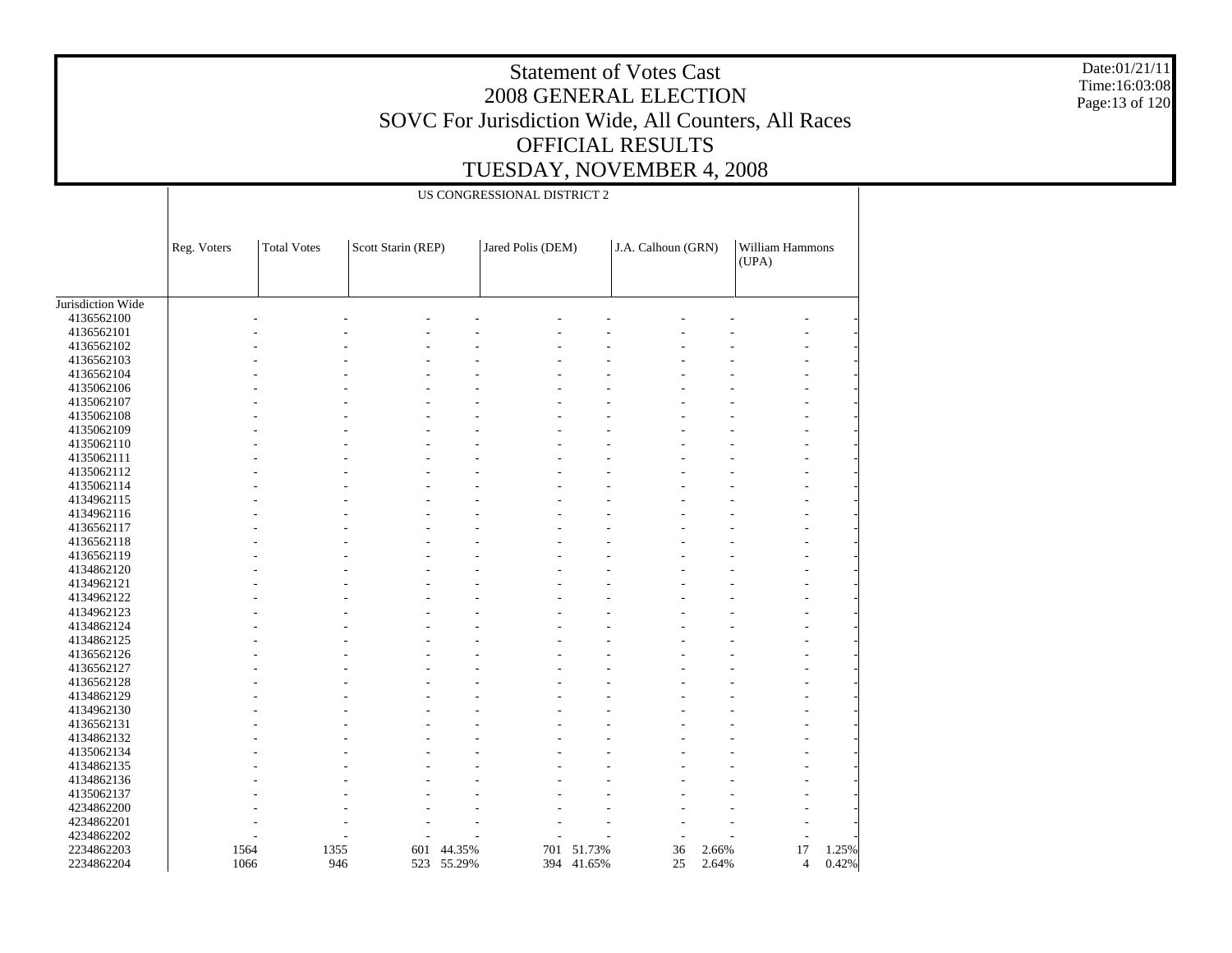Date:01/21/11 Time:16:03:08 Page:14 of 120

|            | US CONGRESSIONAL DISTRICT 2 |                    |                    |            |                   |            |                    |       |                          |       |  |  |  |
|------------|-----------------------------|--------------------|--------------------|------------|-------------------|------------|--------------------|-------|--------------------------|-------|--|--|--|
|            |                             |                    |                    |            |                   |            |                    |       |                          |       |  |  |  |
|            | Reg. Voters                 | <b>Total Votes</b> | Scott Starin (REP) |            | Jared Polis (DEM) |            | J.A. Calhoun (GRN) |       | William Hammons<br>(UPA) |       |  |  |  |
|            |                             |                    |                    |            |                   |            |                    |       |                          |       |  |  |  |
| 2234862205 | 1301                        | 1097               | 415                | 37.83%     | 628               | 57.25%     | 42                 | 3.83% | 12                       | 1.09% |  |  |  |
| 2234862206 | 1367                        | 1187               | 599                | 50.46%     | 540               | 45.49%     | 33                 | 2.78% | 15                       | 1.26% |  |  |  |
| 2234862207 | 1477                        | 1319               |                    | 683 51.78% |                   | 596 45.19% | 35                 | 2.65% | 5                        | 0.38% |  |  |  |
| 4234862208 |                             | L,                 |                    |            |                   |            |                    |       | $\overline{\phantom{a}}$ |       |  |  |  |
| 4134862211 |                             |                    |                    |            |                   |            |                    |       |                          |       |  |  |  |
| 4134862212 |                             |                    |                    |            |                   |            |                    |       |                          |       |  |  |  |
| 4134862213 |                             |                    |                    |            |                   |            |                    |       |                          |       |  |  |  |
| 4134862214 |                             |                    |                    |            |                   |            |                    |       |                          |       |  |  |  |
| 4134862215 |                             |                    |                    |            |                   |            |                    |       |                          |       |  |  |  |
| 4135062217 |                             |                    |                    |            |                   |            |                    |       |                          |       |  |  |  |
| 4135062218 |                             |                    |                    |            |                   |            |                    |       |                          |       |  |  |  |
| 4135062219 |                             |                    |                    |            |                   |            |                    |       |                          |       |  |  |  |
| 4135062220 |                             |                    |                    |            |                   |            |                    |       |                          |       |  |  |  |
| 4135062221 |                             |                    |                    |            |                   |            |                    |       |                          |       |  |  |  |
| 4134862222 |                             |                    |                    |            |                   |            |                    |       |                          |       |  |  |  |
| 4134862223 |                             |                    |                    |            |                   |            |                    |       |                          |       |  |  |  |
| 4234862224 |                             |                    |                    |            |                   |            |                    |       |                          |       |  |  |  |
|            |                             |                    |                    |            |                   |            |                    |       |                          |       |  |  |  |
| 4134862226 |                             |                    |                    |            |                   |            |                    |       |                          |       |  |  |  |
| 4234862228 |                             |                    |                    |            |                   |            |                    |       |                          |       |  |  |  |
| 4234862229 |                             |                    |                    |            |                   |            |                    |       |                          |       |  |  |  |
| 4234862230 |                             |                    |                    |            |                   |            |                    |       |                          |       |  |  |  |
| 4234862231 |                             |                    |                    |            |                   |            |                    |       |                          |       |  |  |  |
| 4234862232 |                             |                    |                    |            |                   |            |                    |       |                          |       |  |  |  |
| 4134862235 |                             |                    |                    |            |                   |            |                    |       |                          |       |  |  |  |
| 4235062236 |                             |                    |                    |            |                   |            |                    |       |                          |       |  |  |  |
| 4234862237 |                             |                    |                    |            |                   |            |                    |       |                          |       |  |  |  |
| 4134862238 |                             |                    |                    |            |                   |            |                    |       |                          |       |  |  |  |
| 2234862239 | 1404                        | 1255               | 692                | 55.14%     | 543               | 43.27%     | 16                 | 1.27% | $\overline{4}$           | 0.32% |  |  |  |
| 2234862240 | 1672                        | 1428               | 719                | 50.35%     | 664               | 46.50%     | 37                 | 2.59% | 8                        | 0.56% |  |  |  |
| 4134862241 |                             | J.                 |                    |            |                   |            | $\overline{a}$     |       |                          |       |  |  |  |
| 2234862242 | 1119                        | 977                | 450                | 46.06%     | 491               | 50.26%     | 27                 | 2.76% | 9                        | 0.92% |  |  |  |
| 4134862243 |                             | ÷,                 |                    |            |                   |            |                    |       | $\overline{\phantom{a}}$ |       |  |  |  |
| 4234862244 |                             |                    |                    |            |                   |            |                    |       |                          |       |  |  |  |
| 2999962999 | $\mathfrak{2}$              | $\overline{0}$     | $\theta$           |            | $\Omega$          |            | $\Omega$           |       | $\boldsymbol{0}$         |       |  |  |  |
| 4234862300 |                             |                    |                    |            |                   |            |                    |       |                          |       |  |  |  |
| 4236562301 |                             |                    |                    |            |                   |            |                    |       |                          |       |  |  |  |
| 4236562302 |                             |                    |                    |            |                   |            |                    |       |                          |       |  |  |  |
| 4236562303 |                             |                    |                    |            |                   |            |                    |       |                          |       |  |  |  |
| 4236562304 |                             |                    |                    |            |                   |            |                    |       |                          |       |  |  |  |
| 2234862305 | 1181                        | 998                | 454                | 45.49%     | 498               | 49.90%     | 27                 | 2.71% | 19                       | 1.90% |  |  |  |
| 2234862306 | 857                         | 758                |                    | 279 36.81% |                   | 439 57.92% | 37                 | 4.88% | 3                        | 0.40% |  |  |  |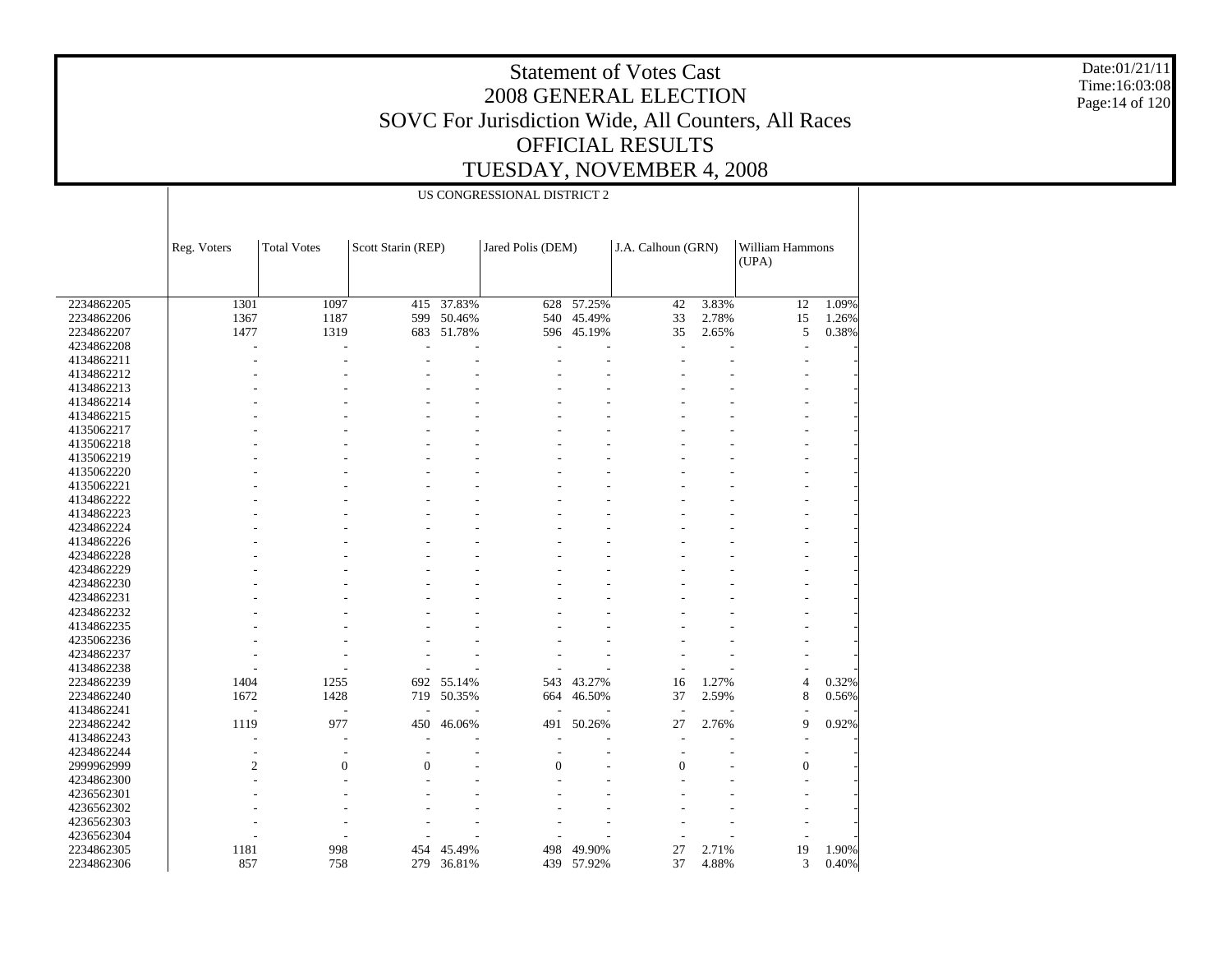Date:01/21/11 Time:16:03:08 Page:15 of 120

|               | US CONGRESSIONAL DISTRICT 2 |                    |                    |        |                   |        |                    |       |                          |          |  |  |  |  |
|---------------|-----------------------------|--------------------|--------------------|--------|-------------------|--------|--------------------|-------|--------------------------|----------|--|--|--|--|
|               | Reg. Voters                 | <b>Total Votes</b> | Scott Starin (REP) |        | Jared Polis (DEM) |        | J.A. Calhoun (GRN) |       | William Hammons<br>(UPA) |          |  |  |  |  |
| 2234862307    | 2013                        | 1792               | 880                | 49.11% | 861               | 48.05% | 44                 | 2.46% | $\tau$                   | 0.39%    |  |  |  |  |
| 4136562308    |                             |                    |                    |        |                   |        |                    |       |                          |          |  |  |  |  |
| 4236562309    |                             |                    |                    |        |                   |        |                    |       |                          |          |  |  |  |  |
| 4236562310    |                             |                    |                    |        |                   |        |                    |       |                          |          |  |  |  |  |
| 4136562311    |                             |                    |                    |        |                   |        |                    |       |                          |          |  |  |  |  |
| 4136562312    |                             |                    |                    |        |                   |        |                    |       |                          |          |  |  |  |  |
| 4236562313    |                             |                    |                    |        |                   |        |                    |       |                          |          |  |  |  |  |
| 4236562314    |                             |                    |                    |        |                   |        |                    |       |                          |          |  |  |  |  |
| 4135062315    |                             |                    |                    |        |                   |        |                    |       |                          |          |  |  |  |  |
| 4135062317    |                             |                    |                    |        |                   |        |                    |       |                          |          |  |  |  |  |
| 4135062318    |                             |                    |                    |        |                   |        |                    |       |                          |          |  |  |  |  |
| 4135062319    |                             |                    |                    |        |                   |        |                    |       |                          |          |  |  |  |  |
| 4135062320    |                             |                    |                    |        |                   |        |                    |       |                          |          |  |  |  |  |
| 4135062321    |                             |                    |                    |        |                   |        |                    |       |                          |          |  |  |  |  |
| 4135062322    |                             |                    |                    |        |                   |        |                    |       |                          |          |  |  |  |  |
| 4135062323    |                             |                    |                    |        |                   |        |                    |       |                          |          |  |  |  |  |
| 4135062324    |                             |                    |                    |        |                   |        |                    |       |                          |          |  |  |  |  |
| 4135062325    |                             |                    |                    |        |                   |        |                    |       |                          |          |  |  |  |  |
| 4134862326    |                             |                    |                    |        |                   |        |                    |       |                          |          |  |  |  |  |
| 2233362327    | 42                          | 35                 | 16                 | 45.71% | 15                | 42.86% | 3                  | 8.57% |                          | 2.86%    |  |  |  |  |
| 2234862328    | 1828                        | 1563               | 764                | 48.88% | 757               | 48.43% | 36                 | 2.30% | 6                        | 0.38%    |  |  |  |  |
| 4135062329    |                             |                    |                    |        |                   |        |                    |       |                          |          |  |  |  |  |
| 4135062330    |                             |                    |                    |        |                   |        |                    |       |                          |          |  |  |  |  |
| 4234862331    |                             |                    |                    |        |                   |        |                    |       |                          |          |  |  |  |  |
| 4136562332    |                             |                    |                    |        |                   |        |                    |       |                          |          |  |  |  |  |
| 4134862333    |                             |                    |                    |        |                   |        |                    |       |                          |          |  |  |  |  |
| 2234862334    | 1404                        | 1222               | 642                | 52.54% | 556               | 45.50% | 24                 | 1.96% | $\boldsymbol{0}$         | $0.00\%$ |  |  |  |  |
| 4999962999    |                             |                    |                    |        |                   |        |                    |       |                          |          |  |  |  |  |
| Provisional 1 | $\mathbf{0}$                | 41                 | 12                 | 29.27% | 27                | 65.85% | $\overline{c}$     | 4.88% | $\boldsymbol{0}$         | 0.00%    |  |  |  |  |
| Provisional 2 | $\Omega$                    | 103                | 48                 | 46.60% | 53                | 51.46% | $\overline{c}$     | 1.94% | $\Omega$                 | 0.00%    |  |  |  |  |
| Total         | 18297                       | 16076              | 7777               | 48.38% | 7763              | 48.29% | 426                | 2.65% | 110                      | 0.68%    |  |  |  |  |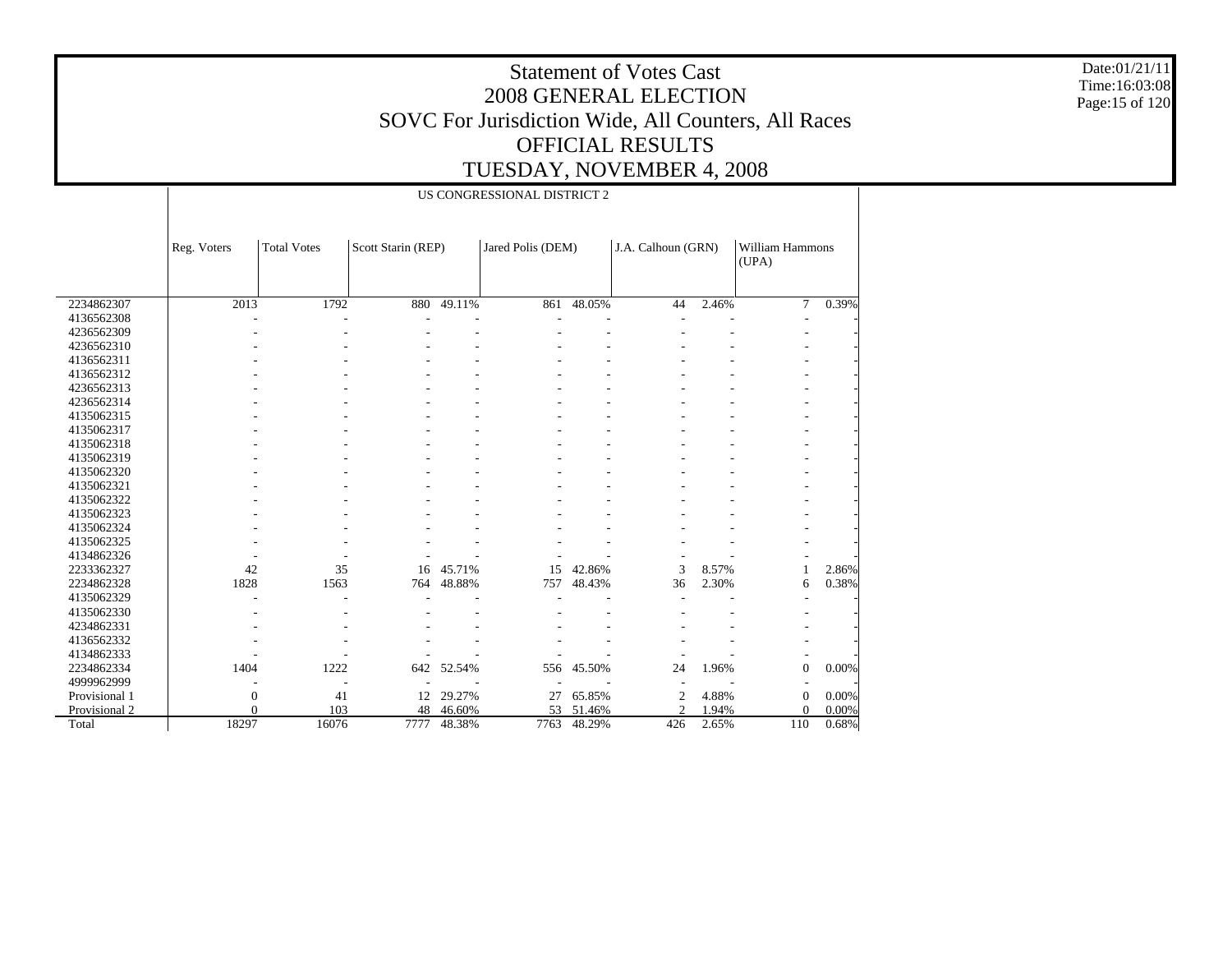Date:01/21/11 Time:16:03:08 Page:16 of 120

|                   |             |                    | US CONGRESSIONAL DISTRICT 4 |            |                              |            |             |                    | CU Regent Cong 2 |            |                  |            |
|-------------------|-------------|--------------------|-----------------------------|------------|------------------------------|------------|-------------|--------------------|------------------|------------|------------------|------------|
|                   | Reg. Voters | <b>Total Votes</b> | Betsy Markey (DEM)          |            | Marilyn N. Musgrave<br>(REP) |            | Reg. Voters | <b>Total Votes</b> | Joe Neguse (DEM) |            | Jerry Reed (REP) |            |
|                   |             |                    |                             |            |                              |            |             |                    |                  |            |                  |            |
| Jurisdiction Wide |             |                    |                             |            |                              |            |             |                    |                  |            |                  |            |
| 4136562100        | 1051        | 927                | 359                         | 38.73%     | 568                          | 61.27%     |             |                    |                  |            |                  |            |
| 4136562101        | 335         | 303                | 82                          | 27.06%     | 221                          | 72.94%     |             |                    |                  |            |                  |            |
| 4136562102        | 259         | 228                | 41                          | 17.98%     | 187                          | 82.02%     |             |                    |                  |            |                  |            |
| 4136562103        | 344         | 303                | 99                          | 32.67%     | 204                          | 67.33%     |             |                    |                  |            |                  |            |
| 4136562104        | 1479        | 1368               | 479                         | 35.01%     | 889                          | 64.99%     |             |                    |                  |            |                  |            |
| 4135062106        | 943         | 737                | 519                         | 70.42%     | 218                          | 29.58%     |             |                    |                  |            |                  |            |
| 4135062107        | 1713        | 1296               | 999                         | 77.08%     | 297                          | 22.92%     |             |                    |                  |            |                  |            |
| 4135062108        | 1094        | 859                | 575                         | 66.94%     | 284                          | 33.06%     |             |                    |                  |            |                  |            |
| 4135062109        | 887         | 714                | 441                         | 61.76%     | 273                          | 38.24%     |             |                    |                  |            |                  |            |
| 4135062110        | 1127        | 801                |                             | 577 72.03% | 224                          | 27.97%     |             |                    |                  |            |                  |            |
| 4135062111        | 1138        | 939                | 605                         | 64.43%     | 334                          | 35.57%     |             |                    |                  |            |                  |            |
| 4135062112        | 1298        | 1056               | 760                         | 71.97%     | 296                          | 28.03%     |             |                    |                  |            |                  |            |
| 4135062114        | 919         | 813                | 539                         | 66.30%     | 274                          | 33.70%     |             |                    |                  |            |                  |            |
| 4134962115        | 1605        | 1440               | 714                         | 49.58%     | 726                          | 50.42%     |             |                    |                  |            |                  |            |
| 4134962116        | 864         | 760                | 446                         | 58.68%     | 314                          | 41.32%     |             |                    |                  |            |                  |            |
| 4136562117        | 1841        | 1610               | 710                         | 44.10%     | 900                          | 55.90%     |             |                    |                  |            |                  |            |
| 4136562118        | 1580        | 1420               | 606                         | 42.68%     | 814                          | 57.32%     |             |                    |                  |            |                  |            |
| 4136562119        | 584         | 509                | 241                         | 47.35%     | 268                          | 52.65%     |             |                    |                  |            |                  |            |
| 4134862120        | 364         | 326                | 107                         | 32.82%     | 219                          | 67.18%     |             |                    |                  |            |                  |            |
| 4134962121        | 1533        | 1411               | 708                         | 50.18%     | 703                          | 49.82%     |             |                    |                  |            |                  |            |
| 4134962122        | 1254        | 1069               | 561                         | 52.48%     | 508                          | 47.52%     |             |                    |                  |            |                  |            |
| 4134962123        | 1187        | 1051               | 604                         | 57.47%     | 447                          | 42.53%     |             |                    |                  |            |                  |            |
| 4134862124        | 1442        | 1255               |                             | 647 51.55% | 608                          | 48.45%     |             |                    |                  |            |                  |            |
| 4134862125        | 1082        | 973                | 481                         | 49.43%     | 492                          | 50.57%     |             |                    |                  |            |                  |            |
| 4136562126        | 959         | 843                | 381                         | 45.20%     | 462                          | 54.80%     |             |                    |                  |            |                  |            |
| 4136562127        | 841         | 684                | 329                         | 48.10%     |                              | 355 51.90% |             |                    |                  |            |                  |            |
| 4136562128        | 1265        | 1151               | 423                         | 36.75%     | 728                          | 63.25%     |             |                    |                  |            |                  |            |
| 4134862129        | 345         | 314                | 106                         | 33.76%     | 208                          | 66.24%     |             |                    |                  |            |                  |            |
| 4134962130        | 1489        | 1321               | 575                         | 43.53%     | 746                          | 56.47%     |             |                    |                  |            |                  |            |
| 4136562131        | 868         | 776                | 314                         | 40.46%     | 462                          | 59.54%     |             |                    |                  |            |                  |            |
| 4134862132        | 920         | 813                |                             | 452 55.60% | 361                          | 44.40%     |             |                    |                  |            |                  |            |
| 4135062134        | 392         | 350                | 216                         | 61.71%     | 134                          | 38.29%     |             |                    |                  |            |                  |            |
| 4134862135        | 860         | 760                | 350                         | 46.05%     | 410                          | 53.95%     |             |                    |                  |            |                  |            |
| 4134862136        | 1028        | 930                | 470                         | 50.54%     | 460                          | 49.46%     |             |                    |                  |            |                  |            |
| 4135062137        | 1758        | 1345               | 950                         | 70.63%     | 395                          | 29.37%     |             |                    |                  |            |                  |            |
| 4234862200        | 1851        | 1654               | 822                         | 49.70%     | 832                          | 50.30%     |             |                    |                  |            |                  |            |
| 4234862201        | 1097        | 947                | 501                         | 52.90%     | 446                          | 47.10%     |             |                    |                  |            |                  |            |
| 4234862202        | 576         | 519                | 260                         | 50.10%     | 259                          | 49.90%     |             |                    |                  |            |                  |            |
| 2234862203        |             |                    |                             |            |                              |            | 1564        | 1281               | 642              | 50.12%     | 639              | 49.88%     |
| 2234862204        |             |                    |                             |            |                              |            | 1066        | 879                |                  | 353 40.16% |                  | 526 59.84% |
|                   |             |                    |                             |            |                              |            |             |                    |                  |            |                  |            |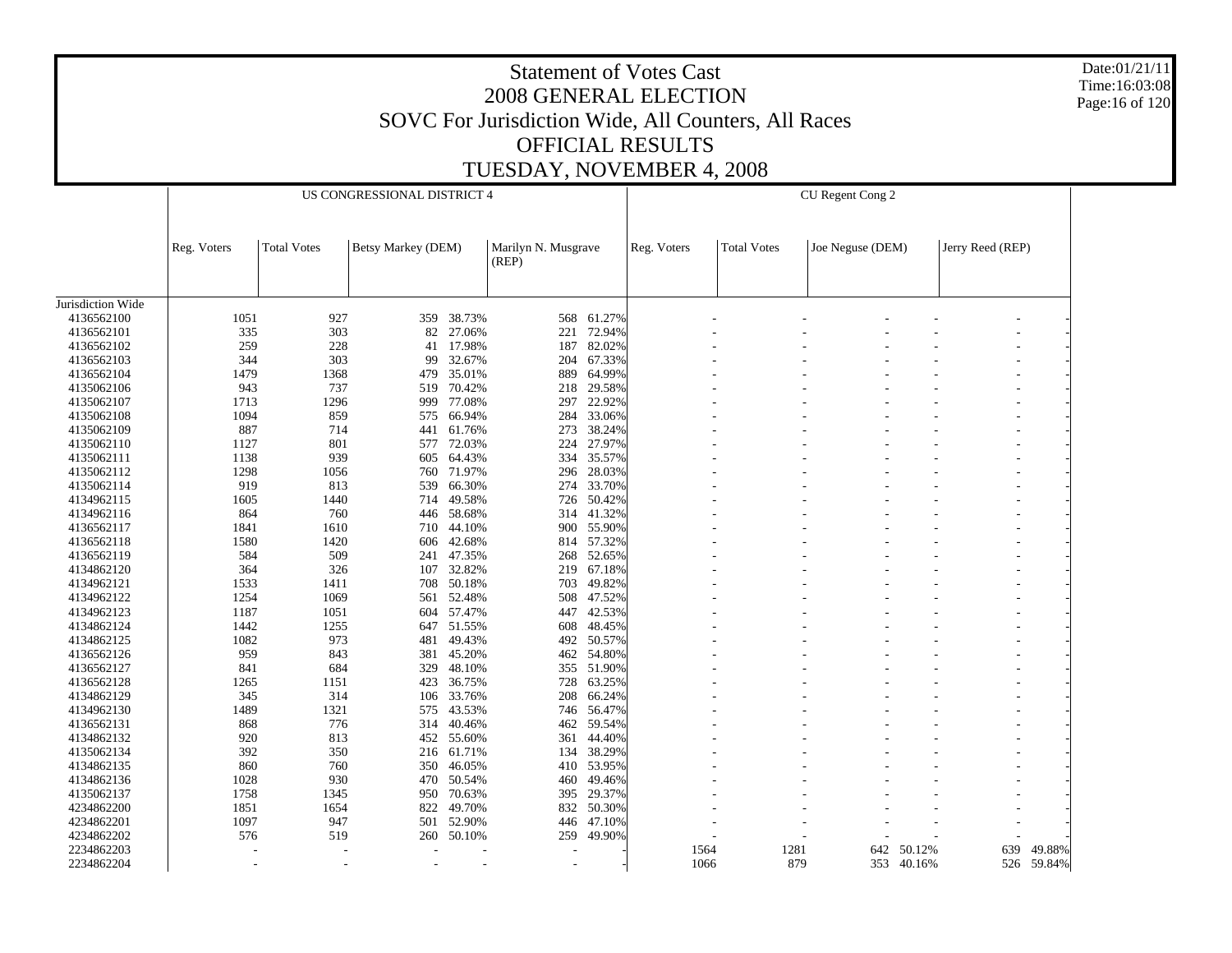Date:01/21/11 Time:16:03:08 Page:17 of 120

|            |             |                          | US CONGRESSIONAL DISTRICT 4 |            |                              |        |             |                    | CU Regent Cong 2 |        |                  |        |
|------------|-------------|--------------------------|-----------------------------|------------|------------------------------|--------|-------------|--------------------|------------------|--------|------------------|--------|
|            |             |                          |                             |            |                              |        |             |                    |                  |        |                  |        |
|            | Reg. Voters | <b>Total Votes</b>       | Betsy Markey (DEM)          |            | Marilyn N. Musgrave<br>(REP) |        | Reg. Voters | <b>Total Votes</b> | Joe Neguse (DEM) |        | Jerry Reed (REP) |        |
|            |             |                          |                             |            |                              |        |             |                    |                  |        |                  |        |
| 2234862205 | $\sim$      | $\overline{\phantom{a}}$ |                             |            | $\overline{\phantom{a}}$     |        | 1301        | 1037               | 569              | 54.87% | 468              | 45.13% |
| 2234862206 |             |                          |                             |            | $\overline{\phantom{a}}$     |        | 1367        | 1107               | 486              | 43.90% | 621              | 56.10% |
| 2234862207 |             |                          |                             |            |                              |        | 1477        | 1242               | 541              | 43.56% | 701              | 56.44% |
| 4234862208 | 789         | 708                      | 320                         | 45.20%     | 388                          | 54.80% |             |                    |                  |        |                  |        |
| 4134862211 | 1026        | 859                      | 523                         | 60.88%     | 336                          | 39.12% |             |                    |                  |        |                  |        |
| 4134862212 | 1255        | 1077                     | 582                         | 54.04%     | 495                          | 45.96% |             |                    |                  |        |                  |        |
| 4134862213 | 445         | 386                      | 200                         | 51.81%     | 186                          | 48.19% |             |                    |                  |        |                  |        |
| 4134862214 | 1280        | 1159                     | 525                         | 45.30%     | 634                          | 54.70% |             |                    |                  |        |                  |        |
| 4134862215 | 1145        | 1023                     | 473                         | 46.24%     | 550                          | 53.76% |             |                    |                  |        |                  |        |
| 4135062217 | 919         | 786                      | 489                         | 62.21%     | 297                          | 37.79% |             |                    |                  |        |                  |        |
| 4135062218 | 749         | 674                      | 366                         | 54.30%     | 308                          | 45.70% |             |                    |                  |        |                  |        |
| 4135062219 | 508         | 446                      | 256                         | 57.40%     | 190                          | 42.60% |             |                    |                  |        |                  |        |
| 4135062220 | 808         | 632                      | 407                         | 64.40%     | 225                          | 35.60% |             |                    |                  |        |                  |        |
| 4135062221 | 1051        | 942                      | 555                         | 58.92%     | 387                          | 41.08% |             |                    |                  |        |                  |        |
| 4134862222 | 1238        | 1109                     | 548                         | 49.41%     | 561                          | 50.59% |             |                    |                  |        |                  |        |
| 4134862223 | 1172        | 1027                     | 461                         | 44.89%     | 566                          | 55.11% |             |                    |                  |        |                  |        |
| 4234862224 | 578         | 496                      |                             | 272 54.84% | 224                          | 45.16% |             |                    |                  |        |                  |        |
| 4134862226 | 1195        | 989                      | 579                         | 58.54%     | 410                          | 41.46% |             |                    |                  |        |                  |        |
| 4234862228 | 1866        | 1571                     | 868                         | 55.25%     | 703                          | 44.75% |             |                    |                  |        |                  |        |
| 4234862229 | 1069        | 930                      | 435                         | 46.77%     | 495                          | 53.23% |             |                    |                  |        |                  |        |
| 4234862230 | 1275        | 1113                     | 563                         | 50.58%     | 550                          | 49.42% |             |                    |                  |        |                  |        |
| 4234862231 | 1193        | 1029                     | 591                         | 57.43%     | 438                          | 42.57% |             |                    |                  |        |                  |        |
| 4234862232 | 1922        | 1692                     | 844                         | 49.88%     | 848                          | 50.12% |             |                    |                  |        |                  |        |
| 4134862235 | 1209        | 1097                     | 519                         | 47.31%     | 578                          | 52.69% |             |                    |                  |        |                  |        |
| 4235062236 | 520         | 449                      | 208                         | 46.33%     | 241                          | 53.67% |             |                    |                  |        |                  |        |
| 4234862237 | 1696        | 1496                     | 732                         | 48.93%     | 764                          | 51.07% |             |                    |                  |        |                  |        |
| 4134862238 | 1528        | 1320                     | 713                         | 54.02%     | 607                          | 45.98% |             |                    |                  |        |                  |        |
| 2234862239 |             |                          |                             |            |                              |        | 1404        | 1154               | 442              | 38.30% | 712              | 61.70% |
| 2234862240 |             |                          |                             |            |                              |        | 1672        | 1352               | 587              | 43.42% | 765              | 56.58% |
| 4134862241 | 704         | 626                      | 343                         | 54.79%     | 283                          | 45.21% |             |                    |                  |        |                  |        |
| 2234862242 |             |                          |                             |            |                              |        | 1119        | 920                | 444              | 48.26% | 476              | 51.74% |
| 4134862243 | 1656        | 1483                     | 788                         | 53.14%     | 695                          | 46.86% |             |                    |                  |        |                  |        |
| 4234862244 | 1308        | 1135                     | 498                         | 43.88%     | 637                          | 56.12% |             |                    |                  |        |                  |        |
| 2999962999 |             |                          |                             |            |                              |        |             |                    |                  |        |                  |        |
| 4234862300 | 1186        | 993                      | 556                         | 55.99%     | 437                          | 44.01% |             |                    |                  |        |                  |        |
| 4236562301 | 975         | 826                      | 554                         | 67.07%     | 272                          | 32.93% |             |                    |                  |        |                  |        |
| 4236562302 | 1050        | 866                      | 580                         | 66.97%     | 286                          | 33.03% |             |                    |                  |        |                  |        |
| 4236562303 | 723         | 618                      | 387                         | 62.62%     | 231                          | 37.38% |             |                    |                  |        |                  |        |
| 4236562304 | 1003        | 870                      | 448                         | 51.49%     | 422                          | 48.51% |             |                    |                  |        |                  |        |
| 2234862305 |             |                          |                             |            |                              |        | 1181        | 940                | 450              | 47.87% | 490              | 52.13% |
| 2234862306 |             |                          | ٠                           |            | $\overline{\phantom{a}}$     |        | 857         | 700                | 428              | 61.14% | 272              | 38.86% |
|            |             |                          |                             |            |                              |        |             |                    |                  |        |                  |        |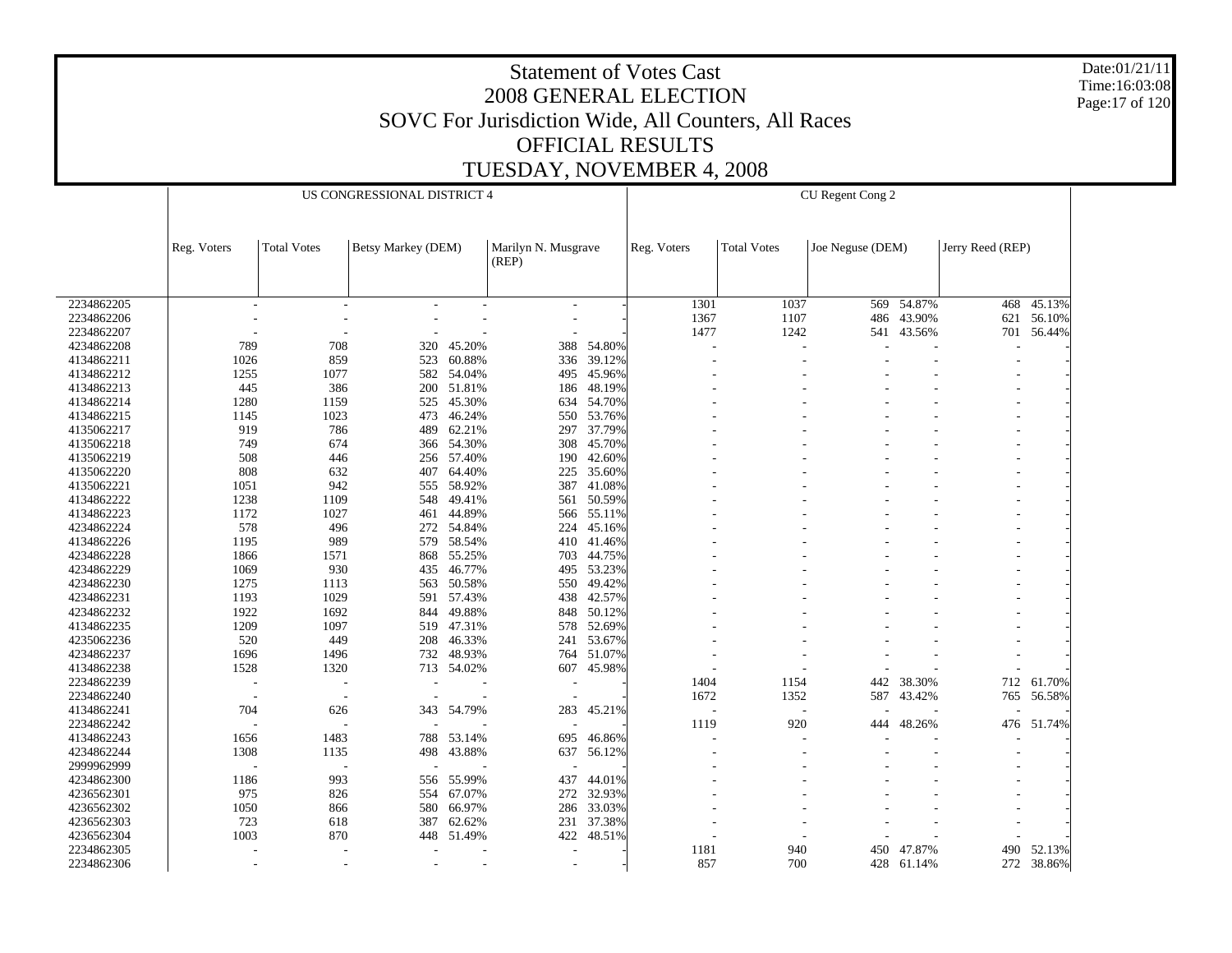Date:01/21/11 Time:16:03:08 Page:18 of 120

|               |              |                    | US CONGRESSIONAL DISTRICT 4 |        |                              |        |             |                    | CU Regent Cong 2 |        |                  |             |
|---------------|--------------|--------------------|-----------------------------|--------|------------------------------|--------|-------------|--------------------|------------------|--------|------------------|-------------|
|               |              |                    |                             |        |                              |        |             |                    |                  |        |                  |             |
|               | Reg. Voters  | <b>Total Votes</b> | Betsy Markey (DEM)          |        | Marilyn N. Musgrave<br>(REP) |        | Reg. Voters | <b>Total Votes</b> | Joe Neguse (DEM) |        | Jerry Reed (REP) |             |
|               |              |                    |                             |        |                              |        |             |                    |                  |        |                  |             |
| 2234862307    | ٠            |                    |                             | ÷,     | $\overline{\phantom{a}}$     |        | 2013        | 1657               | 771              | 46.53% |                  | 886 53.47%  |
| 4136562308    | 1197         | 1052               | 463                         | 44.01% | 589                          | 55.99% |             |                    |                  |        |                  |             |
| 4236562309    | 555          | 506                | 203                         | 40.12% | 303                          | 59.88% |             |                    |                  |        |                  |             |
| 4236562310    | 965          | 826                | 407                         | 49.27% | 419                          | 50.73% |             |                    |                  |        |                  |             |
| 4136562311    | 1402         | 1240               | 551                         | 44.44% | 689                          | 55.56% |             |                    |                  |        |                  |             |
| 4136562312    | 372          | 342                | 91                          | 26.61% | 251                          | 73.39% |             |                    |                  |        |                  |             |
| 4236562313    | 648          | 576                | 321                         | 55.73% | 255                          | 44.27% |             |                    |                  |        |                  |             |
| 4236562314    | 1765         | 1406               | 855                         | 60.81% | 551                          | 39.19% |             |                    |                  |        |                  |             |
| 4135062315    | 1069         | 785                | 562                         | 71.59% | 223                          | 28.41% |             |                    |                  |        |                  |             |
| 4135062317    | 690          | 593                | 335                         | 56.49% | 258                          | 43.51% |             |                    |                  |        |                  |             |
| 4135062318    | 837          | 698                | 424                         | 60.74% | 274                          | 39.26% |             |                    |                  |        |                  |             |
| 4135062319    | 526          | 425                | 282                         | 66.35% | 143                          | 33.65% |             |                    |                  |        |                  |             |
| 4135062320    | 497          | 348                | 212                         | 60.92% | 136                          | 39.08% |             |                    |                  |        |                  |             |
| 4135062321    | 963          | 703                | 470                         | 66.86% | 233                          | 33.14% |             |                    |                  |        |                  |             |
| 4135062322    | 1161         | 973                | 626                         | 64.34% | 347                          | 35.66% |             |                    |                  |        |                  |             |
| 4135062323    | 1110         | 920                | 565                         | 61.41% | 355                          | 38.59% |             |                    |                  |        |                  |             |
| 4135062324    | 1837         | 1531               | 866                         | 56.56% | 665                          | 43.44% |             |                    |                  |        |                  |             |
| 4135062325    | 872          | 697                | 465                         | 66.71% | 232                          | 33.29% |             |                    |                  |        |                  |             |
| 4134862326    | 1017         | 866                | 464                         | 53.58% | 402                          | 46.42% |             |                    |                  |        |                  |             |
| 2233362327    |              |                    |                             |        |                              |        | 42          | 33                 | 16               | 48.48% | 17               | 51.52%      |
| 2234862328    |              |                    |                             |        |                              |        | 1828        | 1432               | 641              | 44.76% | 791              | 55.24%      |
| 4135062329    | 955          | 673                | 471                         | 69.99% | 202                          | 30.01% |             |                    |                  |        |                  |             |
| 4135062330    | 2026         | 1754               | 976                         | 55.64% | 778                          | 44.36% |             |                    |                  |        |                  |             |
| 4234862331    | 1151         | 1029               | 497                         | 48.30% | 532                          | 51.70% |             |                    |                  |        |                  |             |
| 4136562332    | 303          | 284                | 103                         | 36.27% | 181                          | 63.73% |             |                    |                  |        |                  |             |
| 4134862333    | 764          | 651                | 360                         | 55.30% | 291                          | 44.70% |             |                    |                  |        |                  |             |
| 2234862334    |              |                    |                             |        |                              |        | 1404        | 1137               | 499              | 43.89% | 638              | 56.11%      |
| 4999962999    | 77           | 64                 | 48                          | 75.00% | 16                           | 25.00% |             |                    |                  |        |                  |             |
| Provisional 1 | $\mathbf{0}$ | 472                | 254                         | 53.81% | 218                          | 46.19% | $\Omega$    | 35                 | 19               | 54.29% | 16               | 45.71%      |
| Provisional 2 | $\Omega$     | 453                | 267                         | 58.94% | 186                          | 41.06% |             | 92                 | 47               | 51.09% | 45               | 48.91%      |
| Total         | 97972        | 84869              | 45370                       | 53.46% | 39499                        | 46.54% | 18295       | 14998              | 6935             | 46.24% |                  | 8063 53.76% |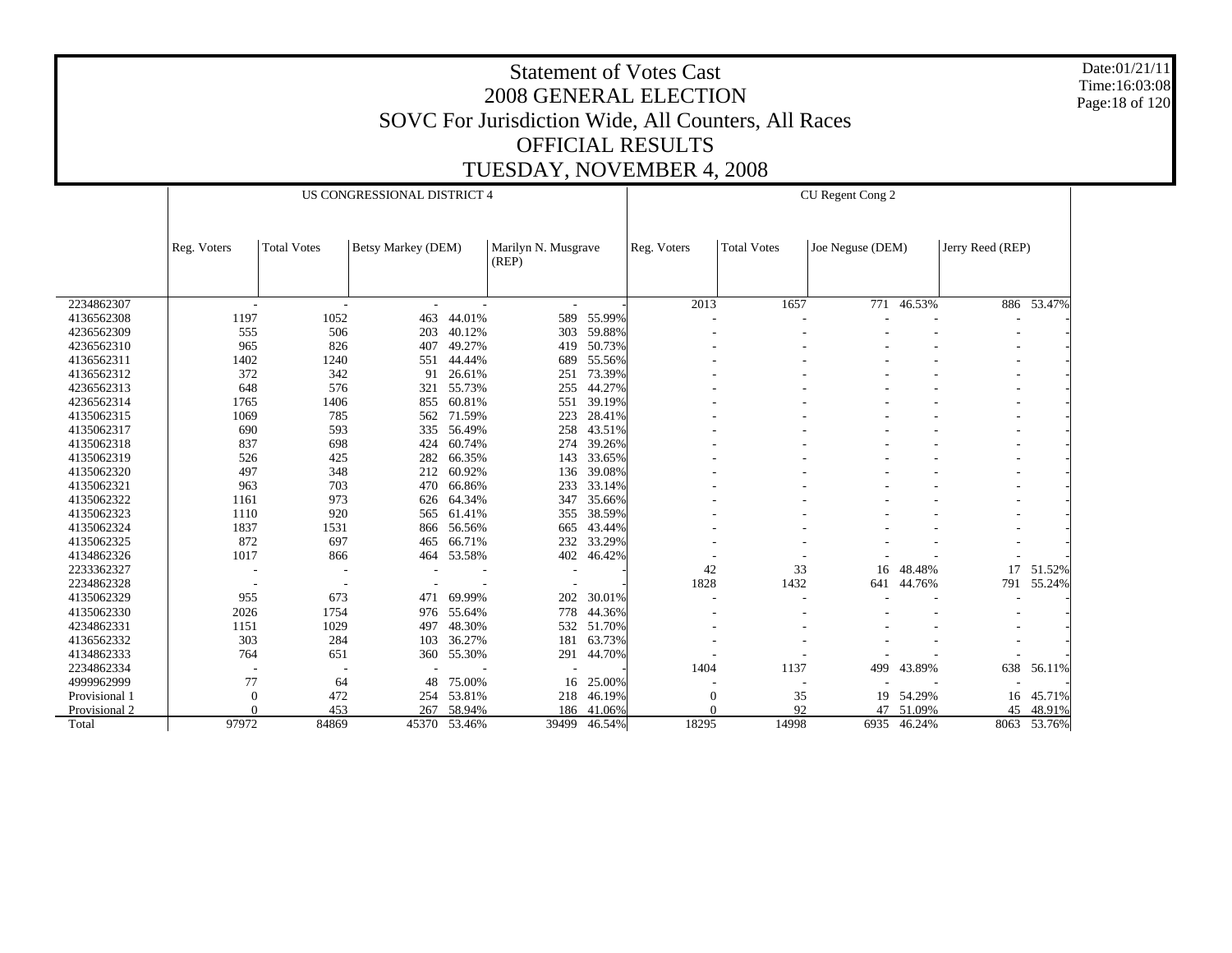Date:01/21/11 Time:16:03:08 Page:19 of 120

|                   |             |                    | STATE SENATE - DISTRICT 23 |            |                    |            |        | STATE REP - DISTRICT 33 |                   |                  |
|-------------------|-------------|--------------------|----------------------------|------------|--------------------|------------|--------|-------------------------|-------------------|------------------|
|                   | Reg. Voters | <b>Total Votes</b> | Shawn Mitchell (REP)       |            | Joseph A. Whitcomb |            | Reg.   | <b>Total Votes</b>      | Nick Kliebenstein | Dianne Primavera |
|                   |             |                    |                            |            | (DEM)              |            | Voters |                         | (REP)             | (DEM)            |
|                   |             |                    |                            |            |                    |            |        |                         |                   |                  |
| Jurisdiction Wide |             |                    |                            |            |                    |            |        |                         |                   |                  |
| 4136562100        |             |                    |                            |            |                    |            |        |                         |                   |                  |
| 4136562101        |             |                    |                            |            |                    |            |        |                         |                   |                  |
| 4136562102        |             |                    |                            |            |                    |            |        |                         |                   |                  |
| 4136562103        |             |                    |                            |            |                    |            |        |                         |                   |                  |
| 4136562104        |             |                    |                            |            |                    |            |        |                         |                   |                  |
| 4135062106        |             |                    |                            |            |                    |            |        |                         |                   |                  |
| 4135062107        |             |                    |                            |            |                    |            |        |                         |                   |                  |
| 4135062108        |             |                    |                            |            |                    |            |        |                         |                   |                  |
| 4135062109        |             |                    |                            |            |                    |            |        |                         |                   |                  |
| 4135062110        |             |                    |                            |            |                    |            |        |                         |                   |                  |
| 4135062111        |             |                    |                            |            |                    |            |        |                         |                   |                  |
| 4135062112        |             |                    |                            |            |                    |            |        |                         |                   |                  |
| 4135062114        |             |                    |                            |            |                    |            |        |                         |                   |                  |
| 4134962115        |             |                    |                            |            |                    |            |        |                         |                   |                  |
| 4134962116        |             |                    |                            |            |                    |            |        |                         |                   |                  |
| 4136562117        |             |                    |                            |            |                    |            |        |                         |                   |                  |
| 4136562118        |             |                    |                            |            |                    |            |        |                         |                   |                  |
| 4136562119        |             |                    |                            |            |                    |            |        |                         |                   |                  |
| 4134862120        |             |                    |                            |            |                    |            |        |                         |                   |                  |
| 4134962121        |             |                    |                            |            |                    |            |        |                         |                   |                  |
| 4134962122        |             |                    |                            |            |                    |            |        |                         |                   |                  |
| 4134962123        |             |                    |                            |            |                    |            |        |                         |                   |                  |
| 4134862124        |             |                    |                            |            |                    |            |        |                         |                   |                  |
| 4134862125        |             |                    |                            |            |                    |            |        |                         |                   |                  |
| 4136562126        |             |                    |                            |            |                    |            |        |                         |                   |                  |
| 4136562127        |             |                    |                            |            |                    |            |        |                         |                   |                  |
| 4136562128        |             |                    |                            |            |                    |            |        |                         |                   |                  |
| 4134862129        |             |                    |                            |            |                    |            |        |                         |                   |                  |
| 4134962130        |             |                    |                            |            |                    |            |        |                         |                   |                  |
| 4136562131        |             |                    |                            |            |                    |            |        |                         |                   |                  |
| 4134862132        |             |                    |                            |            |                    |            |        |                         |                   |                  |
| 4135062134        |             |                    |                            |            |                    |            |        |                         |                   |                  |
| 4134862135        |             |                    |                            |            |                    |            |        |                         |                   |                  |
| 4134862136        |             |                    |                            |            |                    |            |        |                         |                   |                  |
| 4135062137        |             |                    |                            |            |                    |            |        |                         |                   |                  |
| 4234862200        | 1851        | 1601               | 1019                       | 63.65%     | 582                | 36.35%     |        |                         |                   |                  |
| 4234862201        | 1097        |                    | 914<br>543                 | 59.41%     | 371                | 40.59%     |        |                         |                   |                  |
| 4234862202        |             | 576                | 497<br>313                 | 62.98%     | 184                | 37.02%     |        |                         |                   |                  |
| 2234862203        | 1564        | 1323               | 679                        | 51.32%     | 644                | 48.68%     |        |                         |                   |                  |
| 2234862204        | 1066        |                    | 910                        | 538 59.12% |                    | 372 40.88% |        |                         |                   |                  |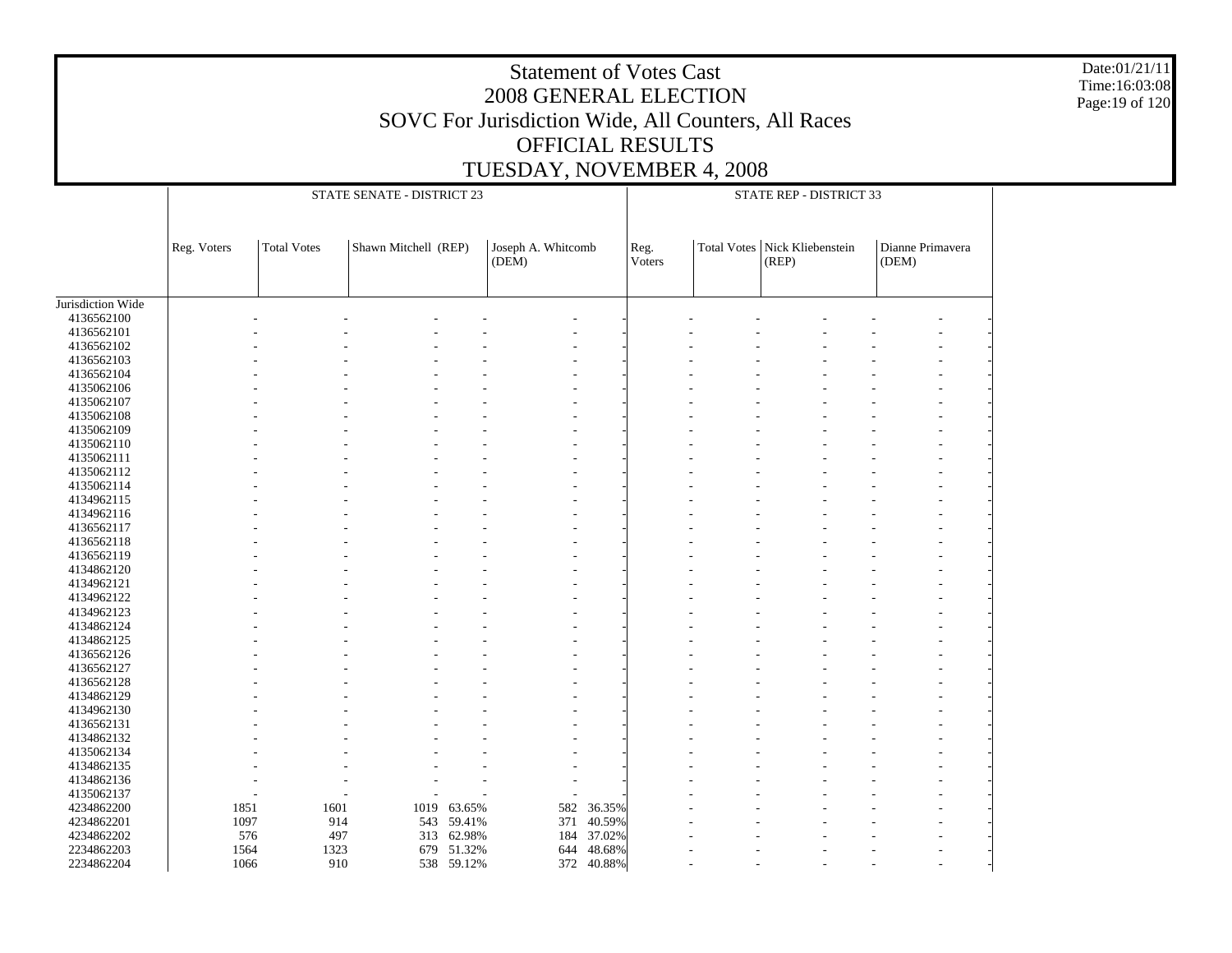Date:01/21/11 Time:16:03:08 Page:20 of 120

|            |             |                    | STATE SENATE - DISTRICT 23 |            |                             |            |                | STATE REP - DISTRICT 33 |                            |                           |
|------------|-------------|--------------------|----------------------------|------------|-----------------------------|------------|----------------|-------------------------|----------------------------|---------------------------|
|            | Reg. Voters | <b>Total Votes</b> | Shawn Mitchell (REP)       |            | Joseph A. Whitcomb<br>(DEM) |            | Reg.<br>Voters | <b>Total Votes</b>      | Nick Kliebenstein<br>(REP) | Dianne Primavera<br>(DEM) |
| 2234862205 | 1301        | 1073               | 476                        | 44.36%     | 597                         | 55.64%     |                |                         |                            | $\overline{\phantom{a}}$  |
| 2234862206 | 1367        | 1139               | 653                        | 57.33%     | 486                         | 42.67%     |                |                         |                            |                           |
|            | 1477        | 1279               |                            |            |                             | 43.00%     |                |                         |                            |                           |
| 2234862207 | 789         |                    | 729                        | 57.00%     | 550                         |            |                |                         |                            |                           |
| 4234862208 |             | 682                | 461                        | 67.60%     | 221                         | 32.40%     |                |                         |                            |                           |
| 4134862211 |             |                    |                            |            |                             |            |                |                         |                            |                           |
| 4134862212 |             |                    |                            |            |                             |            |                |                         |                            |                           |
| 4134862213 |             |                    |                            |            |                             |            |                |                         |                            |                           |
| 4134862214 |             |                    |                            |            |                             |            |                |                         |                            |                           |
| 4134862215 |             |                    |                            |            |                             |            |                |                         |                            |                           |
| 4135062217 |             |                    |                            |            |                             |            |                |                         |                            |                           |
| 4135062218 |             |                    |                            |            |                             |            |                |                         |                            |                           |
| 4135062219 |             |                    |                            |            |                             |            |                |                         |                            |                           |
| 4135062220 |             |                    |                            |            |                             |            |                |                         |                            |                           |
| 4135062221 |             |                    |                            |            |                             |            |                |                         |                            |                           |
| 4134862222 |             |                    |                            |            |                             |            |                |                         |                            |                           |
| 4134862223 |             |                    |                            |            |                             |            |                |                         |                            |                           |
| 4234862224 | 578         | 486                | 296                        | 60.91%     | 190                         | 39.09%     |                |                         |                            | $\overline{a}$            |
| 4134862226 |             |                    |                            |            |                             |            |                |                         |                            |                           |
| 4234862228 | 1866        | 1535               | 847                        | 55.18%     | 688                         | 44.82%     |                |                         |                            |                           |
| 4234862229 | 1069        | 891                | 572                        | 64.20%     | 319                         | 35.80%     |                |                         |                            |                           |
| 4234862230 | 1275        | 1093               | 670                        | 61.30%     |                             | 423 38.70% |                |                         |                            |                           |
| 4234862231 | 1193        | 982                | 544                        | 55.40%     | 438                         | 44.60%     |                |                         |                            |                           |
| 4234862232 | 1922        | 1644               | 1030                       | 62.65%     |                             | 614 37.35% |                |                         |                            |                           |
| 4134862235 | J.          |                    |                            |            |                             |            |                |                         |                            |                           |
|            |             |                    |                            |            |                             |            |                |                         |                            |                           |
| 4235062236 | 520         | 436                | 295                        | 67.66%     | 141                         | 32.34%     |                |                         |                            |                           |
| 4234862237 | 1696        | 1469               | 906                        | 61.67%     | 563                         | 38.33%     |                |                         |                            |                           |
| 4134862238 |             |                    |                            |            |                             |            |                |                         |                            |                           |
| 2234862239 | 1404        | 1211               | 757                        | 62.51%     | 454                         | 37.49%     |                |                         |                            |                           |
| 2234862240 | 1672        | 1402               | 816                        | 58.20%     | 586                         | 41.80%     |                |                         |                            |                           |
| 4134862241 |             |                    |                            |            |                             |            |                |                         |                            |                           |
| 2234862242 | 1119        | 942                | 486                        | 51.59%     | 456                         | 48.41%     |                |                         |                            |                           |
| 4134862243 |             |                    |                            |            |                             |            |                |                         |                            |                           |
| 4234862244 | 1308        | 1099               | 759                        | 69.06%     | 340                         | 30.94%     |                |                         |                            |                           |
| 2999962999 |             |                    |                            |            |                             |            |                |                         |                            |                           |
| 4234862300 | 1186        | 969                | 567                        | 58.51%     | 402                         | 41.49%     |                |                         |                            |                           |
| 4236562301 | 975         | 817                | 332                        | 40.64%     | 485                         | 59.36%     |                |                         |                            |                           |
| 4236562302 | 1050        | 859                | 347                        | 40.40%     |                             | 512 59.60% |                |                         |                            |                           |
| 4236562303 | 723         | 622                |                            | 314 50.48% | 308                         | 49.52%     |                |                         |                            |                           |
| 4236562304 | 1003        | 857                |                            | 492 57.41% | 365                         | 42.59%     |                |                         |                            |                           |
| 2234862305 | 1181        | 981                | 494                        | 50.36%     | 487                         | 49.64%     |                |                         |                            |                           |
| 2234862306 | 857         | 724                |                            | 303 41.85% | 421                         | 58.15%     |                |                         |                            |                           |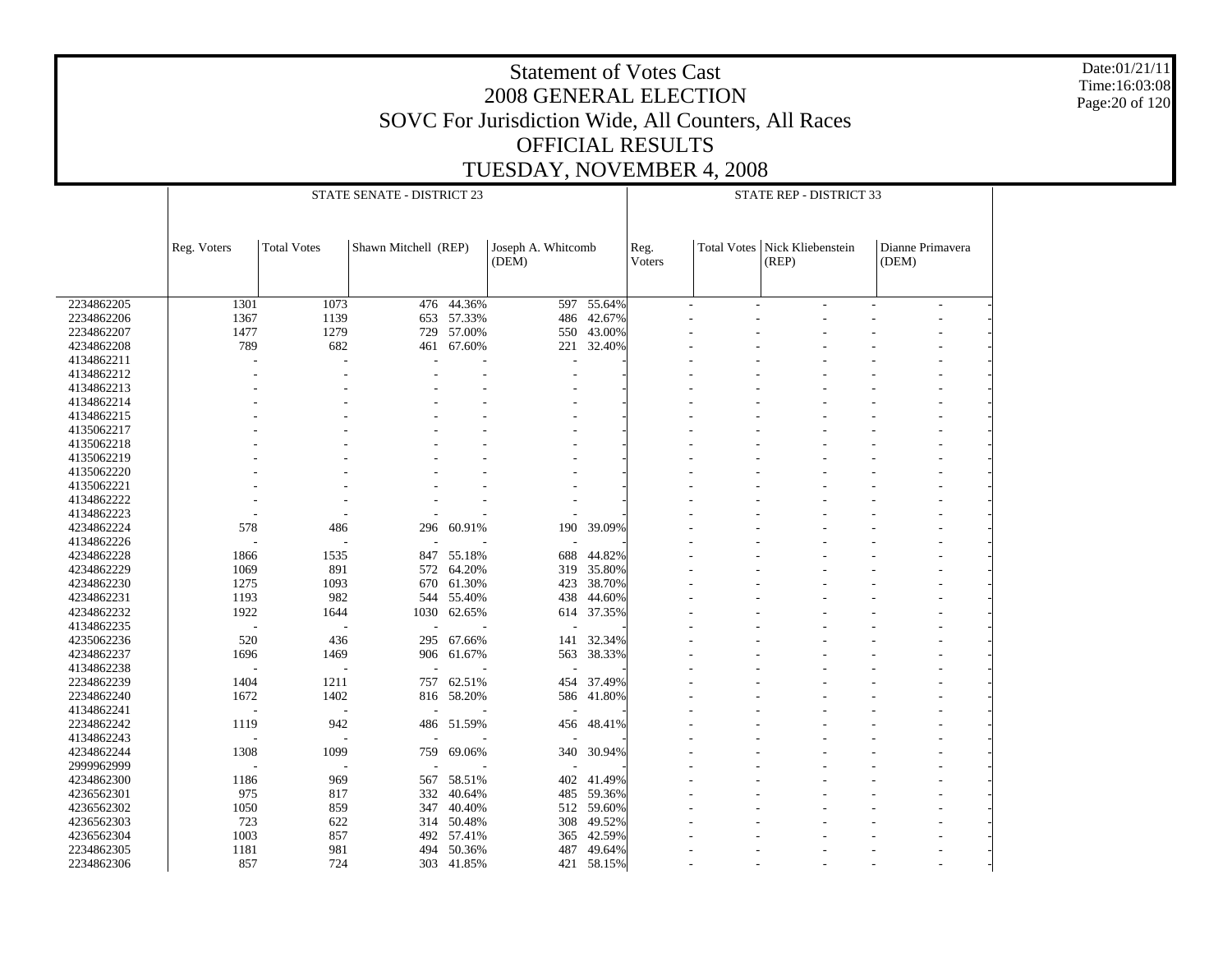Date:01/21/11 Time:16:03:08 Page:21 of 120

|               |                          |                    | STATE SENATE - DISTRICT 23 |              |                             |              |                |    | STATE REP - DISTRICT 33                  |        |                           |           |
|---------------|--------------------------|--------------------|----------------------------|--------------|-----------------------------|--------------|----------------|----|------------------------------------------|--------|---------------------------|-----------|
|               | Reg. Voters              | <b>Total Votes</b> | Shawn Mitchell (REP)       |              | Joseph A. Whitcomb<br>(DEM) |              | Reg.<br>Voters |    | Total Votes   Nick Kliebenstein<br>(REP) |        | Dianne Primavera<br>(DEM) |           |
|               |                          |                    |                            |              |                             |              |                |    |                                          |        |                           |           |
| 2234862307    | 2013                     | 1725               |                            | 951 55.13%   | 774                         | 44.87%       |                |    |                                          |        | ۰                         |           |
| 4136562308    | $\overline{\phantom{a}}$ |                    |                            |              | $\overline{\phantom{a}}$    |              |                |    |                                          |        |                           |           |
| 4236562309    | 555                      | 487                | 348                        | 71.46%       | 139                         | 28.54%       |                |    |                                          |        |                           |           |
| 4236562310    | 965                      | 807                | 508                        | 62.95%       | 299                         | 37.05%       |                |    |                                          |        |                           |           |
| 4136562311    |                          |                    |                            |              |                             |              |                |    |                                          |        |                           |           |
| 4136562312    |                          |                    |                            |              |                             |              |                |    |                                          |        |                           |           |
| 4236562313    | 648                      | 557                |                            | 334 59.96%   | 223                         | 40.04%       |                |    |                                          |        |                           |           |
| 4236562314    | 1765                     | 1400               | 705                        | 50.36%       | 695                         | 49.64%       |                |    |                                          |        |                           |           |
| 4135062315    | Ĭ.                       |                    |                            |              |                             |              |                |    |                                          |        |                           |           |
| 4135062317    |                          |                    |                            |              |                             |              |                |    |                                          |        |                           |           |
| 4135062318    |                          |                    |                            |              |                             |              |                |    |                                          |        |                           |           |
| 4135062319    |                          |                    |                            |              |                             |              |                |    |                                          |        |                           |           |
| 4135062320    |                          |                    |                            |              |                             |              |                |    |                                          |        |                           |           |
| 4135062321    |                          |                    |                            |              |                             |              |                |    |                                          |        |                           |           |
| 4135062322    |                          |                    |                            |              |                             |              |                |    |                                          |        |                           |           |
| 4135062323    |                          |                    |                            |              |                             |              |                |    |                                          |        |                           |           |
| 4135062324    |                          |                    |                            |              |                             |              |                |    |                                          |        |                           |           |
| 4135062325    |                          |                    |                            |              |                             |              |                |    |                                          |        |                           |           |
| 4134862326    |                          |                    |                            |              |                             |              |                |    |                                          |        |                           |           |
| 2233362327    | 42                       | 35                 | 18                         | 51.43%       | 17                          | 48.57%       | 42             | 35 | 17                                       | 48.57% | 18                        | 51.43%    |
| 2234862328    | 1828                     | 1493               |                            | 842 56.40%   | 651                         | 43.60%       |                | ۰. |                                          |        |                           |           |
| 4135062329    | $\overline{\phantom{a}}$ | $\overline{a}$     |                            |              | $\overline{\phantom{a}}$    |              |                | ٠  |                                          |        |                           |           |
| 4135062330    | $\overline{\phantom{a}}$ |                    |                            |              |                             |              |                |    |                                          |        |                           |           |
| 4234862331    | 1151                     | 1003               |                            | 630 62.81%   | 373                         | 37.19%       |                |    |                                          |        |                           |           |
| 4136562332    |                          |                    |                            |              |                             |              |                |    |                                          |        |                           |           |
| 4134862333    |                          |                    |                            |              |                             |              |                |    |                                          |        |                           |           |
| 2234862334    | 1404                     | 1177               | 685                        | 58.20%       | 492                         | 41.80%       |                |    |                                          |        |                           |           |
| 4999962999    |                          |                    |                            |              |                             |              |                |    |                                          |        |                           |           |
| Provisional 1 | $\mathbf{0}$             | 145                | 80                         | 55.17%       | 65                          | 44.83%       |                |    |                                          |        |                           |           |
| Provisional 2 | $\Omega$                 | 264                |                            | 146 55.30%   | 118                         | 44.70%       | $\overline{0}$ |    | $\mathbf{0}$                             | 0.00%  |                           | 1 100.00% |
| Total         | 44056                    | 37530              |                            | 21485 57.25% |                             | 16045 42.75% | 42             | 36 | 17                                       | 47.22% |                           | 19 52.78% |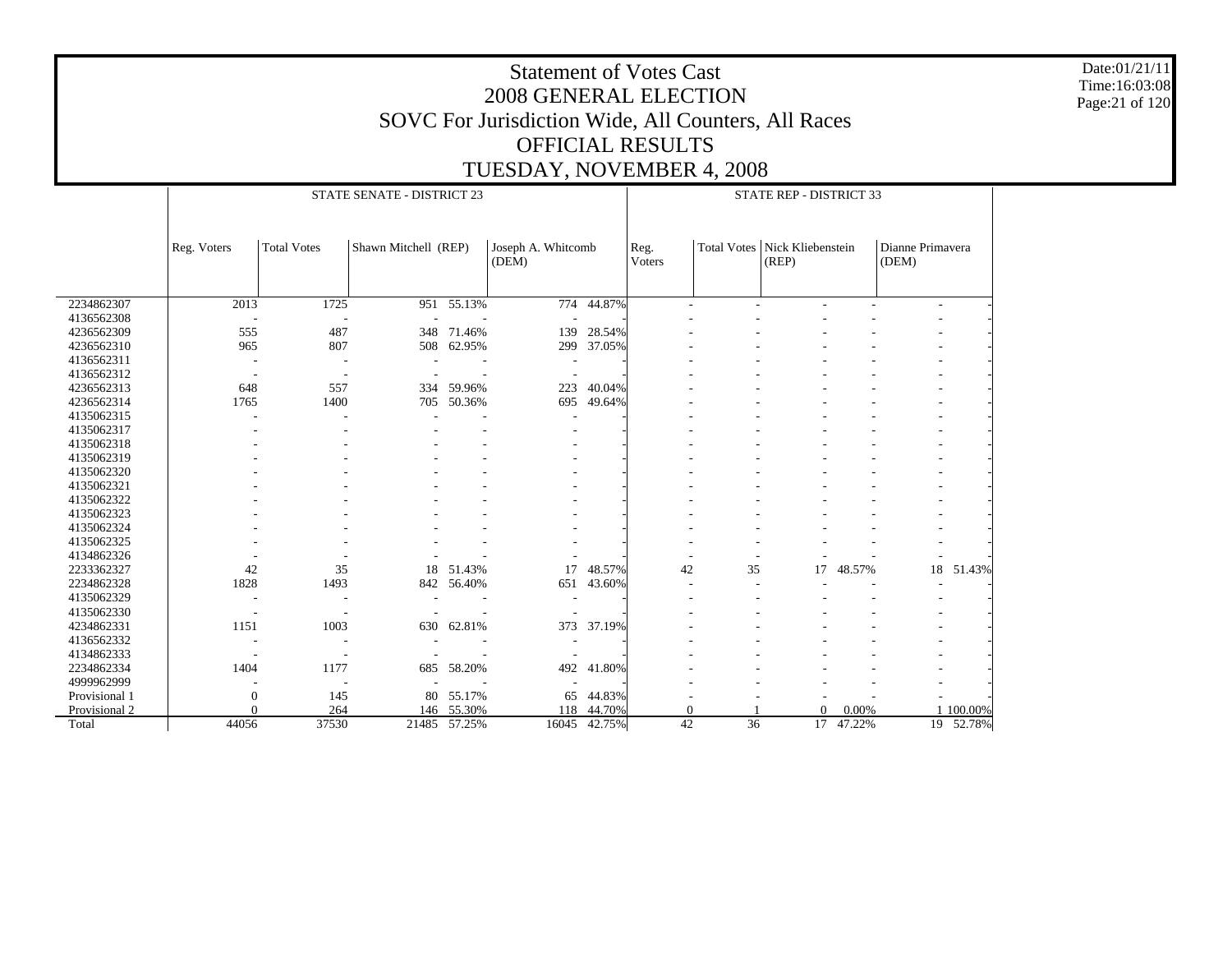Date:01/21/11 Time:16:03:09 Page:22 of 120

|                   |                          |                               | STATE REP - DISTRICT 48  |                          |                          |            |             |                    | STATE REP - DISTRICT 49 |            |                  |            |
|-------------------|--------------------------|-------------------------------|--------------------------|--------------------------|--------------------------|------------|-------------|--------------------|-------------------------|------------|------------------|------------|
|                   |                          |                               |                          |                          |                          |            |             |                    |                         |            |                  |            |
|                   | Reg. Voters              | <b>Total Votes</b>            | Glenn Vaad (REP)         |                          | Bill Williams (DEM)      |            | Reg. Voters | <b>Total Votes</b> | Kevin Lundberg (REP)    |            | James Ross (DEM) |            |
|                   |                          |                               |                          |                          |                          |            |             |                    |                         |            |                  |            |
| Jurisdiction Wide |                          |                               |                          |                          |                          |            |             |                    |                         |            |                  |            |
| 4136562100        |                          |                               |                          |                          |                          |            |             |                    |                         |            |                  |            |
| 4136562101        |                          |                               |                          |                          |                          |            |             |                    |                         |            |                  |            |
| 4136562102        |                          |                               |                          |                          |                          |            |             |                    |                         |            |                  |            |
| 4136562103        |                          |                               |                          |                          |                          |            |             |                    |                         |            |                  |            |
| 4136562104        |                          |                               |                          |                          |                          |            |             |                    |                         |            |                  |            |
| 4135062106        |                          |                               |                          |                          |                          |            |             |                    |                         |            |                  |            |
| 4135062107        |                          |                               |                          |                          |                          |            |             |                    |                         |            |                  |            |
| 4135062108        |                          |                               |                          |                          |                          |            |             |                    |                         |            |                  |            |
| 4135062109        |                          |                               |                          |                          |                          |            |             |                    |                         |            |                  |            |
| 4135062110        |                          |                               |                          |                          |                          |            |             |                    |                         |            |                  |            |
| 4135062111        |                          |                               |                          |                          |                          |            |             |                    |                         |            |                  |            |
| 4135062112        |                          |                               |                          |                          |                          |            |             |                    |                         |            |                  |            |
| 4135062114        |                          |                               |                          |                          |                          |            |             |                    |                         |            |                  |            |
| 4134962115        |                          |                               |                          |                          |                          |            | 1605        | 1372               |                         | 849 61.88% | 523              | 38.12%     |
| 4134962116        |                          |                               |                          |                          |                          |            | 864         | 742                |                         | 394 53.10% | 348              | 46.90%     |
| 4136562117        |                          |                               |                          |                          |                          |            |             | $\overline{a}$     |                         |            |                  |            |
| 4136562118        |                          |                               |                          |                          |                          |            |             |                    |                         |            |                  |            |
| 4136562119        |                          |                               |                          |                          |                          |            |             |                    |                         |            |                  |            |
| 4134862120        | 364                      | 318                           | 239                      | 75.16%                   | 79                       | 24.84%     |             |                    |                         |            |                  |            |
| 4134962121        |                          |                               |                          |                          |                          |            | 1533        | 1356               | 868                     | 64.01%     | 488              | 35.99%     |
| 4134962122        |                          |                               |                          |                          |                          |            | 1254        | 1016               |                         | 575 56.59% | 441              | 43.41%     |
| 4134962123        |                          |                               |                          |                          |                          |            | 1187        | 996                |                         | 568 57.03% |                  | 428 42.97% |
| 4134862124        | 1442                     | 1198                          |                          | 738 61.60%               | 460                      | 38.40%     | ÷,          |                    |                         |            |                  |            |
| 4134862125        | 1082                     | 942                           |                          | 641 68.05%               |                          | 301 31.95% |             |                    |                         |            |                  |            |
| 4136562126        |                          | ٠<br>$\overline{\phantom{a}}$ |                          |                          | $\overline{\phantom{a}}$ |            |             |                    |                         |            |                  |            |
| 4136562127        | $\overline{\phantom{a}}$ |                               |                          |                          |                          |            |             |                    |                         |            |                  |            |
| 4136562128        | $\overline{\phantom{a}}$ | $\overline{\phantom{a}}$      |                          |                          | $\overline{\phantom{a}}$ |            |             |                    |                         |            |                  |            |
| 4134862129        | 345                      | 303                           |                          | 233 76.90%               | 70                       | 23.10%     |             |                    |                         |            |                  |            |
| 4134962130        | $\sim$                   | $\overline{\phantom{a}}$      | $\overline{\phantom{a}}$ | $\overline{\phantom{a}}$ | $\overline{\phantom{a}}$ |            | 1489        | 1257               |                         | 854 67.94% | 403              | 32.06%     |
| 4136562131        | $\overline{\phantom{a}}$ | $\overline{\phantom{a}}$      |                          |                          |                          |            |             |                    |                         |            |                  |            |
| 4134862132        | 920                      | 761                           |                          | 459 60.32%               |                          | 302 39.68% |             |                    |                         |            |                  |            |
| 4135062134        | $\overline{\phantom{a}}$ | $\overline{a}$                | $\overline{\phantom{a}}$ |                          | $\sim$                   |            |             |                    |                         |            |                  |            |
| 4134862135        | 860                      | 733                           |                          | 515 70.26%               |                          | 218 29.74% |             |                    |                         |            |                  |            |
| 4134862136        | 1028                     | 866                           |                          | 545 62.93%               |                          | 321 37.07% |             |                    |                         |            |                  |            |
| 4135062137        |                          |                               | $\overline{\phantom{a}}$ |                          | $\sim$                   |            |             |                    |                         |            |                  |            |
| 4234862200        | 1851                     | 1599                          |                          | 1046 65.42%              |                          | 553 34.58% |             |                    |                         |            |                  |            |
| 4234862201        | 1097                     | 912                           | 530                      | 58.11%                   |                          | 382 41.89% |             |                    |                         |            |                  |            |
| 4234862202        | 576                      | 491                           | 294                      | 59.88%                   |                          | 197 40.12% |             |                    |                         |            |                  |            |
| 2234862203        | 1564                     | 1305                          | 632                      | 48.43%                   |                          | 673 51.57% |             |                    |                         |            |                  |            |
|                   |                          |                               |                          |                          |                          |            |             |                    |                         |            |                  |            |
| 2234862204        | 1066                     | 888                           |                          | 533 60.02%               |                          | 355 39.98% |             |                    |                         |            |                  |            |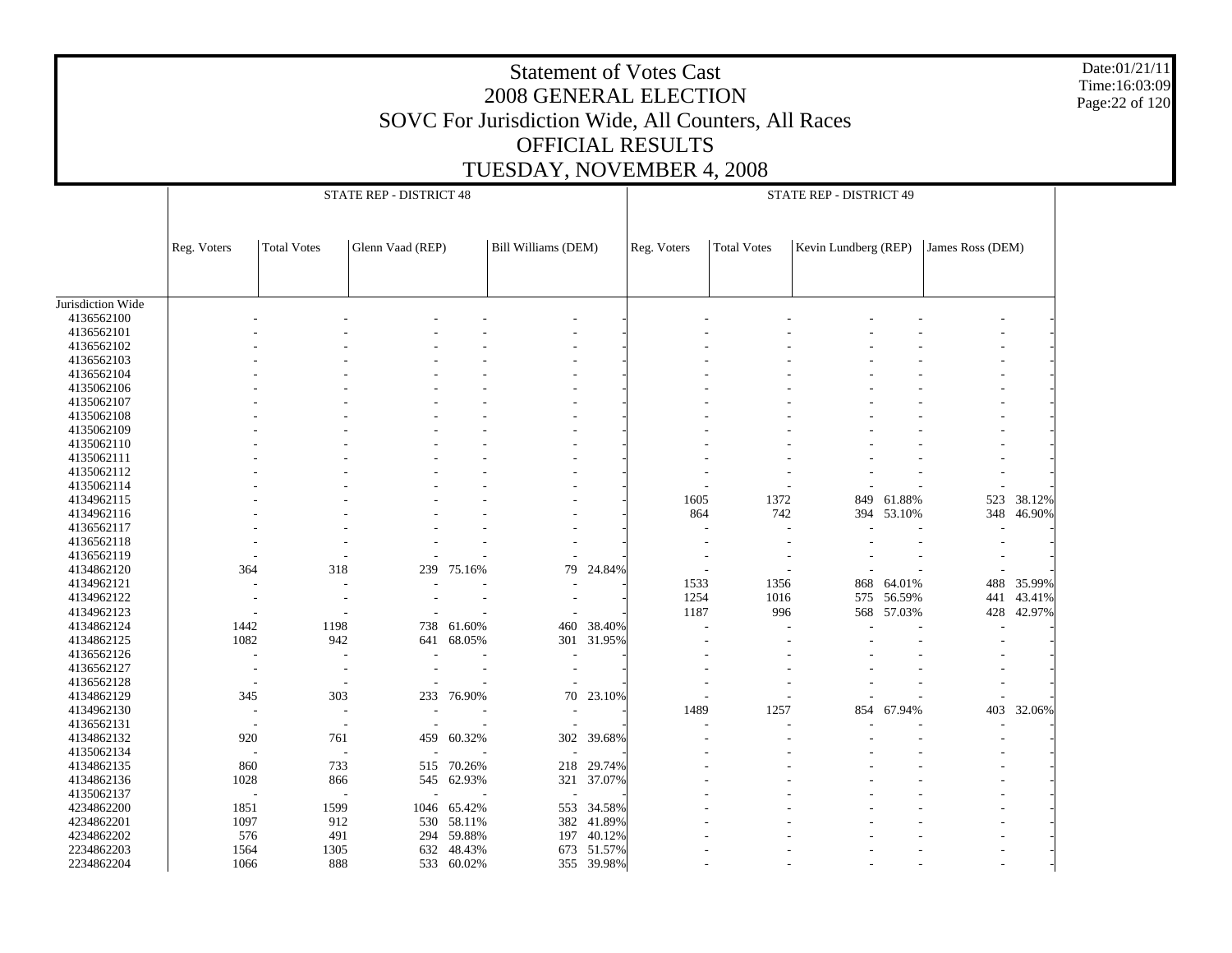Date:01/21/11 Time:16:03:09 Page:23 of 120

|            |             |                    | STATE REP - DISTRICT 48 |            |                     |            |             |                    | STATE REP - DISTRICT 49 |                  |  |
|------------|-------------|--------------------|-------------------------|------------|---------------------|------------|-------------|--------------------|-------------------------|------------------|--|
|            |             |                    |                         |            |                     |            |             |                    |                         |                  |  |
|            |             |                    |                         |            |                     |            |             |                    |                         |                  |  |
|            | Reg. Voters | <b>Total Votes</b> | Glenn Vaad (REP)        |            | Bill Williams (DEM) |            | Reg. Voters | <b>Total Votes</b> | Kevin Lundberg (REP)    | James Ross (DEM) |  |
|            |             |                    |                         |            |                     |            |             |                    |                         |                  |  |
|            |             |                    |                         |            |                     |            |             |                    |                         |                  |  |
|            |             |                    |                         |            |                     |            |             |                    |                         |                  |  |
| 2234862205 | 1301        | 1062               | 433                     | 40.77%     | 629                 | 59.23%     |             |                    |                         | ٠                |  |
| 2234862206 | 1367        | 1126               |                         | 621 55.15% | 505                 | 44.85%     |             |                    |                         |                  |  |
| 2234862207 | 1477        | 1263               | 699                     | 55.34%     | 564                 | 44.66%     |             |                    |                         |                  |  |
| 4234862208 | 789         | 689                | 482                     | 69.96%     | 207                 | 30.04%     |             |                    |                         |                  |  |
| 4134862211 | 1026        | 828                |                         | 452 54.59% |                     | 376 45.41% |             |                    |                         |                  |  |
| 4134862212 | 1255        | 1016               | 628                     | 61.81%     | 388                 | 38.19%     |             |                    |                         |                  |  |
| 4134862213 | 445         | 365                | 210                     | 57.53%     | 155                 | 42.47%     |             |                    |                         |                  |  |
| 4134862214 | 1280        | 1122               | 800                     | 71.30%     | 322                 | 28.70%     |             |                    |                         |                  |  |
| 4134862215 | 1145        | 1001               | 675                     | 67.43%     |                     | 326 32.57% |             |                    |                         |                  |  |
| 4135062217 |             |                    |                         |            |                     |            |             |                    |                         |                  |  |
| 4135062218 |             |                    |                         |            |                     |            |             |                    |                         |                  |  |
| 4135062219 |             |                    |                         |            |                     |            |             |                    |                         |                  |  |
| 4135062220 |             |                    |                         |            |                     |            |             |                    |                         |                  |  |
| 4135062221 |             |                    |                         |            |                     |            |             |                    |                         |                  |  |
| 4134862222 | 1238        | 1082               | 727                     | 67.19%     | 355                 | 32.81%     |             |                    |                         |                  |  |
| 4134862223 | 1172        | 999                | 681                     | 68.17%     | 318                 | 31.83%     |             |                    |                         |                  |  |
| 4234862224 | 578         | 484                | 296                     | 61.16%     |                     | 188 38.84% |             |                    |                         |                  |  |
| 4134862226 | 1195        | 925                | 483                     | 52.22%     | 442                 | 47.78%     |             |                    |                         |                  |  |
| 4234862228 | 1866        | 1526               |                         | 865 56.68% | 661                 | 43.32%     |             |                    |                         |                  |  |
| 4234862229 | 1069        | 879                | 562                     | 63.94%     | 317                 | 36.06%     |             |                    |                         |                  |  |
| 4234862230 | 1275        | 1070               | 682                     | 63.74%     | 388                 | 36.26%     |             |                    |                         |                  |  |
| 4234862231 | 1193        | 980                | 533                     | 54.39%     | 447                 | 45.61%     |             |                    |                         |                  |  |
| 4234862232 | 1922        | 1630               | 1043                    | 63.99%     | 587                 | 36.01%     |             |                    |                         |                  |  |
| 4134862235 | 1209        | 1042               | 698                     | 66.99%     |                     | 344 33.01% |             |                    |                         |                  |  |
| 4235062236 |             |                    |                         |            |                     |            |             |                    |                         |                  |  |
| 4234862237 | 1696        | 1456               | 879                     | 60.37%     | 577                 | 39.63%     |             |                    |                         |                  |  |
| 4134862238 | 1528        | 1258               | 741                     | 58.90%     | 517                 | 41.10%     |             |                    |                         |                  |  |
| 2234862239 | 1404        | 1194               |                         | 748 62.65% |                     | 446 37.35% |             |                    |                         |                  |  |
| 2234862240 | 1672        | 1372               | 761                     | 55.47%     | 611                 | 44.53%     |             |                    |                         |                  |  |
| 4134862241 | 704         | 594                |                         | 361 60.77% | 233                 | 39.23%     |             |                    |                         |                  |  |
| 2234862242 | 1119        | 936                | 478                     | 51.07%     | 458                 | 48.93%     |             |                    |                         |                  |  |
| 4134862243 | 1656        | 1435               | 909                     | 63.34%     | 526                 | 36.66%     |             |                    |                         |                  |  |
| 4234862244 | 1308        | 1088               | 739                     | 67.92%     | 349                 | 32.08%     |             |                    |                         |                  |  |
| 2999962999 |             |                    |                         |            |                     |            |             |                    |                         |                  |  |
| 4234862300 | 1186        | 959                | 520                     | 54.22%     | 439                 | 45.78%     |             |                    |                         |                  |  |
| 4236562301 |             |                    |                         |            |                     |            |             |                    |                         |                  |  |
| 4236562302 |             |                    |                         |            |                     |            |             |                    |                         |                  |  |
| 4236562303 |             |                    |                         |            |                     |            |             |                    |                         |                  |  |
| 4236562304 |             |                    |                         |            |                     |            |             |                    |                         |                  |  |
| 2234862305 | 1181        | 966                | 473                     | 48.96%     | 493                 | 51.04%     |             |                    |                         |                  |  |
| 2234862306 | 857         | 709                | 284                     | 40.06%     |                     | 425 59.94% |             |                    |                         |                  |  |
|            |             |                    |                         |            |                     |            |             |                    |                         |                  |  |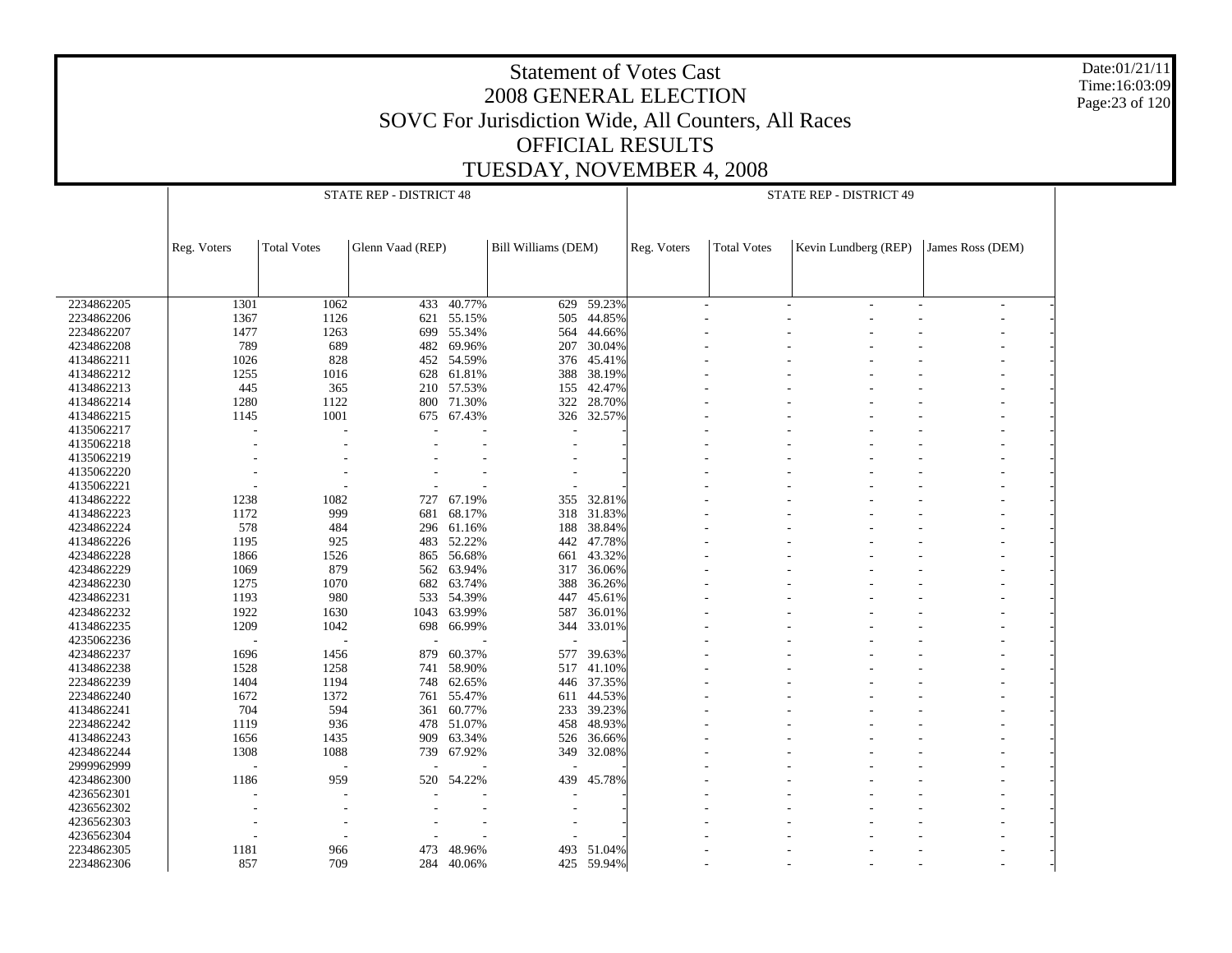Date:01/21/11 Time:16:03:09 Page:24 of 120

|               |                          |                          | STATE REP - DISTRICT 48 |            |                          |            |             |                    | STATE REP - DISTRICT 49 |             |                          |             |
|---------------|--------------------------|--------------------------|-------------------------|------------|--------------------------|------------|-------------|--------------------|-------------------------|-------------|--------------------------|-------------|
|               |                          |                          |                         |            |                          |            |             |                    |                         |             |                          |             |
|               | Reg. Voters              | <b>Total Votes</b>       | Glenn Vaad (REP)        |            | Bill Williams (DEM)      |            | Reg. Voters | <b>Total Votes</b> | Kevin Lundberg (REP)    |             | James Ross (DEM)         |             |
|               |                          |                          |                         |            |                          |            |             |                    |                         |             |                          |             |
|               |                          |                          |                         |            |                          |            |             |                    |                         |             |                          |             |
| 2234862307    | 2013                     | 1686                     |                         | 886 52.55% | 800                      | $-47.45%$  |             |                    | ٠                       |             | $\overline{\phantom{0}}$ |             |
| 4136562308    |                          |                          |                         |            | ٠                        |            |             |                    |                         |             |                          |             |
| 4236562309    |                          |                          |                         |            |                          |            |             |                    |                         |             |                          |             |
| 4236562310    |                          |                          |                         |            |                          |            |             |                    |                         |             |                          |             |
| 4136562311    |                          |                          |                         |            |                          |            |             |                    |                         |             |                          |             |
| 4136562312    |                          |                          |                         |            |                          |            |             |                    |                         |             |                          |             |
| 4236562313    |                          |                          |                         |            |                          |            |             |                    |                         |             |                          |             |
| 4236562314    |                          |                          |                         |            |                          |            |             |                    |                         |             |                          |             |
| 4135062315    |                          |                          |                         |            |                          |            |             |                    |                         |             |                          |             |
| 4135062317    |                          |                          |                         |            |                          |            |             |                    |                         |             |                          |             |
| 4135062318    |                          |                          |                         |            |                          |            |             |                    |                         |             |                          |             |
| 4135062319    |                          |                          |                         |            |                          |            |             |                    |                         |             |                          |             |
| 4135062320    |                          |                          |                         |            |                          |            |             |                    |                         |             |                          |             |
| 4135062321    |                          |                          |                         |            |                          |            |             |                    |                         |             |                          |             |
| 4135062322    |                          |                          |                         |            |                          |            |             |                    |                         |             |                          |             |
| 4135062323    |                          |                          |                         |            |                          |            |             |                    |                         |             |                          |             |
| 4135062324    |                          |                          |                         |            |                          |            |             |                    |                         |             |                          |             |
| 4135062325    |                          |                          |                         |            |                          |            |             |                    |                         |             |                          |             |
| 4134862326    | 1017                     | 834                      | 492                     | 58.99%     |                          | 342 41.01% |             |                    |                         |             |                          |             |
| 2233362327    |                          |                          |                         |            |                          |            |             |                    |                         |             |                          |             |
| 2234862328    | 1828                     | 1448                     |                         | 832 57.46% | 616                      | 42.54%     |             |                    |                         |             |                          |             |
| 4135062329    | <b>.</b>                 |                          |                         |            |                          |            |             |                    |                         |             |                          |             |
| 4135062330    | $\overline{\phantom{a}}$ | $\overline{\phantom{a}}$ |                         |            | $\overline{\phantom{a}}$ |            |             |                    |                         |             |                          |             |
| 4234862331    | 1151                     | 999                      |                         | 619 61.96% | 380                      | 38.04%     |             |                    |                         |             |                          |             |
| 4136562332    |                          |                          |                         |            | $\overline{\phantom{a}}$ |            |             |                    |                         |             |                          |             |
| 4134862333    | 764                      | 624                      |                         | 334 53.53% | 290                      | 46.47%     |             |                    |                         |             |                          |             |
| 2234862334    | 1404                     | 1140                     |                         | 654 57.37% | 486                      | 42.63%     |             |                    |                         |             |                          |             |
| 4999962999    |                          |                          |                         |            |                          |            |             |                    |                         |             |                          |             |
| Provisional 1 | $\boldsymbol{0}$         | 204                      | 122                     | 59.80%     | 82                       | 40.20%     |             | $\mathbf{0}$<br>64 | 44                      | 68.75%      | 20                       | 31.25%      |
| Provisional 2 | $\Omega$                 | 255                      | 130                     | 50.98%     | 125                      | 49.02%     |             |                    |                         |             |                          |             |
| Total         | 57485                    | 48562                    | 28937                   | 59.59%     | 19625                    | 40.41%     | 7932        | 6803               |                         | 4152 61.03% |                          | 2651 38.97% |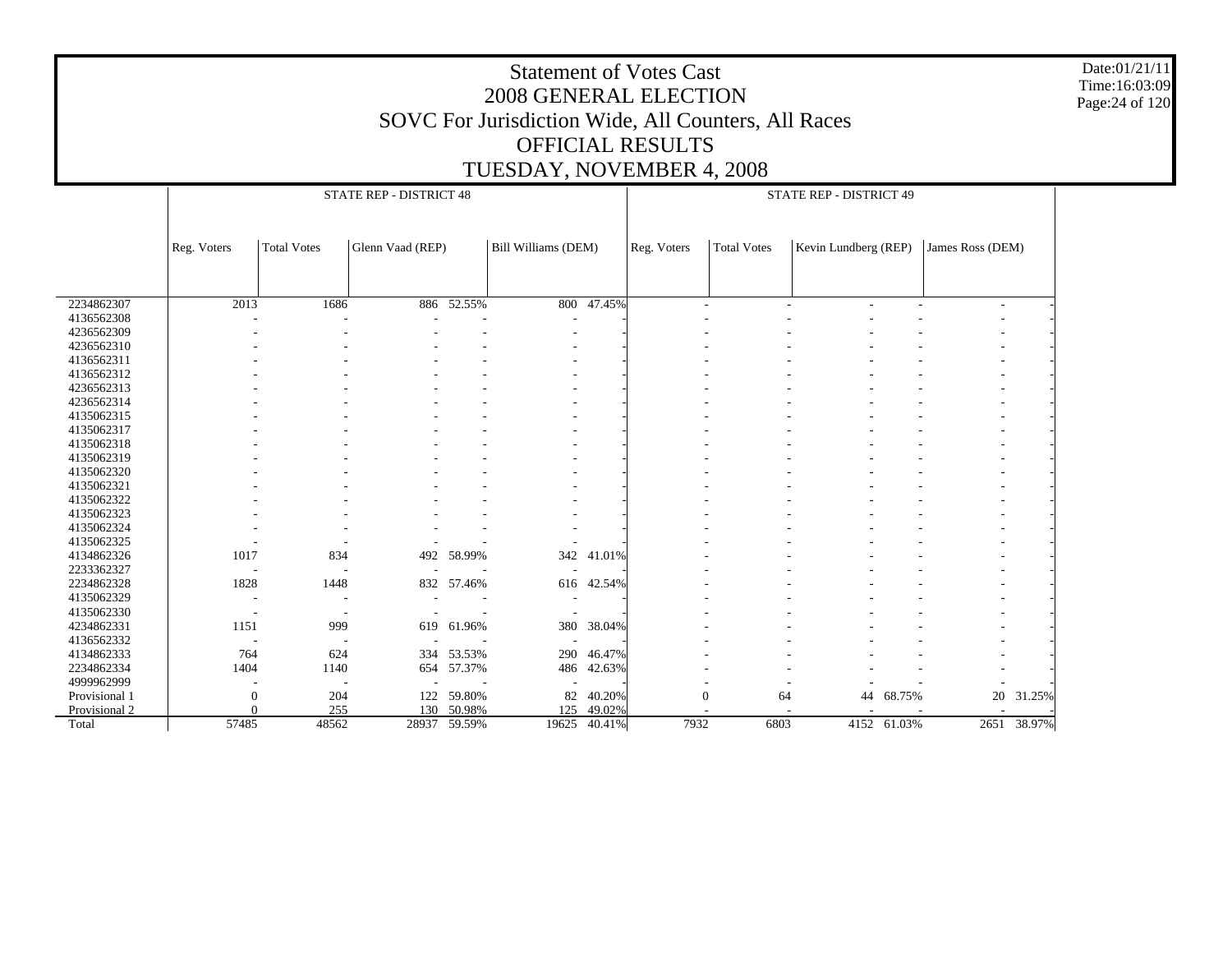Date:01/21/11 Time:16:03:09 Page:25 of 120

|                   |             |                    | STATE REP - DISTRICT 50 |            |                          |        |             |                          | STATE REP - DISTRICT 65 |            |                |       |
|-------------------|-------------|--------------------|-------------------------|------------|--------------------------|--------|-------------|--------------------------|-------------------------|------------|----------------|-------|
|                   | Reg. Voters | <b>Total Votes</b> | Scott M. Helman (REP)   |            | Jim Riesberg (DEM)       |        | Reg. Voters | <b>Total Votes</b>       | Jerry Sonnenberg (REP)  |            | Write-In Votes |       |
|                   |             |                    |                         |            |                          |        |             |                          |                         |            |                |       |
| Jurisdiction Wide |             |                    |                         |            |                          |        |             |                          |                         |            |                |       |
| 4136562100        |             |                    |                         |            |                          |        | 1051        | 728                      |                         | 713 97.94% | 15             | 2.06% |
| 4136562101        |             |                    |                         |            |                          |        | 335         | 261                      | 259                     | 99.23%     | $\sqrt{2}$     | 0.77% |
| 4136562102        |             |                    |                         |            |                          |        | 259         | 219                      | 218                     | 99.54%     | $\mathbf{1}$   | 0.46% |
| 4136562103        |             |                    |                         |            |                          |        | 344         | 256                      | 254                     | 99.22%     | $\overline{c}$ | 0.78% |
| 4136562104        |             |                    |                         |            |                          |        | 1479        | 1122                     | 1112                    | 99.11%     | 10             | 0.89% |
| 4135062106        | 943         | 726                | 237                     | 32.64%     | 489                      | 67.36% |             |                          |                         |            |                |       |
| 4135062107        | 1713        | 1257               | 320                     | 25.46%     | 937                      | 74.54% |             |                          |                         |            |                |       |
| 4135062108        | 1094        | 861                |                         | 302 35.08% | 559                      | 64.92% |             |                          |                         |            |                |       |
| 4135062109        | 887         | 705                | 272                     | 38.58%     | 433                      | 61.42% |             |                          |                         |            |                |       |
| 4135062110        | 1127        | 800                | 237                     | 29.63%     | 563                      | 70.38% |             |                          |                         |            |                |       |
| 4135062111        | 1138        | 916                | 324                     | 35.37%     | 592                      | 64.63% |             |                          |                         |            |                |       |
| 4135062112        | 1298        | 1023               | 306                     | 29.91%     | 717                      | 70.09% |             |                          |                         |            |                |       |
| 4135062114        | 919         | 813                | 279                     | 34.32%     | 534                      | 65.68% |             |                          |                         |            |                |       |
| 4134962115        |             | L,                 |                         |            | $\overline{\phantom{a}}$ |        |             |                          |                         |            |                |       |
| 4134962116        |             |                    |                         |            |                          |        |             |                          |                         |            |                |       |
| 4136562117        |             |                    |                         |            |                          |        | 1841        | 1254                     | 1235                    | 98.48%     | 19             | 1.52% |
| 4136562118        |             |                    |                         |            |                          |        | 1580        | 1159                     | 1147                    | 98.96%     | 12             | 1.04% |
| 4136562119        |             |                    |                         |            |                          |        | 584         | 393                      |                         | 391 99.49% | $\sqrt{2}$     | 0.51% |
| 4134862120        |             |                    |                         |            |                          |        |             |                          |                         |            |                |       |
| 4134962121        |             |                    |                         |            |                          |        |             |                          |                         |            |                |       |
| 4134962122        |             |                    |                         |            |                          |        |             |                          |                         |            |                |       |
| 4134962123        |             |                    |                         |            |                          |        |             |                          |                         |            |                |       |
| 4134862124        |             |                    |                         |            |                          |        |             |                          |                         |            |                |       |
| 4134862125        |             |                    |                         |            |                          |        |             |                          |                         |            |                |       |
| 4136562126        |             |                    |                         |            |                          |        | 959         | 653                      | 644                     | 98.62%     | 9              | 1.38% |
| 4136562127        |             |                    |                         |            |                          |        | 841         | 516                      | 505                     | 97.87%     | 11             | 2.13% |
| 4136562128        |             |                    |                         |            |                          |        | 1265        | 919                      |                         | 915 99.56% | $\overline{4}$ | 0.44% |
| 4134862129        |             |                    |                         |            |                          |        | J.          | $\overline{\phantom{a}}$ |                         |            |                |       |
| 4134962130        |             |                    |                         |            |                          |        | ÷,          | $\overline{\phantom{a}}$ |                         |            |                |       |
| 4136562131        |             |                    |                         |            |                          |        | 868         | 599                      | 593                     | 99.00%     | 6              | 1.00% |
| 4134862132        |             |                    |                         |            |                          |        |             |                          |                         |            |                |       |
| 4135062134        | 392         | 346                | 133                     | 38.44%     | 213                      | 61.56% |             |                          |                         |            |                |       |
| 4134862135        |             |                    |                         |            | $\overline{a}$           |        |             |                          |                         |            |                |       |
| 4134862136        |             |                    |                         |            |                          |        |             |                          |                         |            |                |       |
| 4135062137        | 1758        | 1303               | 414                     | 31.77%     | 889                      | 68.23% |             |                          |                         |            |                |       |
| 4234862200        |             |                    |                         |            |                          |        |             |                          |                         |            |                |       |
| 4234862201        |             |                    |                         |            |                          |        |             |                          |                         |            |                |       |
| 4234862202        |             |                    |                         |            |                          |        |             |                          |                         |            |                |       |
| 2234862203        |             |                    |                         |            |                          |        |             |                          |                         |            |                |       |
| 2234862204        |             |                    |                         |            |                          |        |             |                          |                         |            |                |       |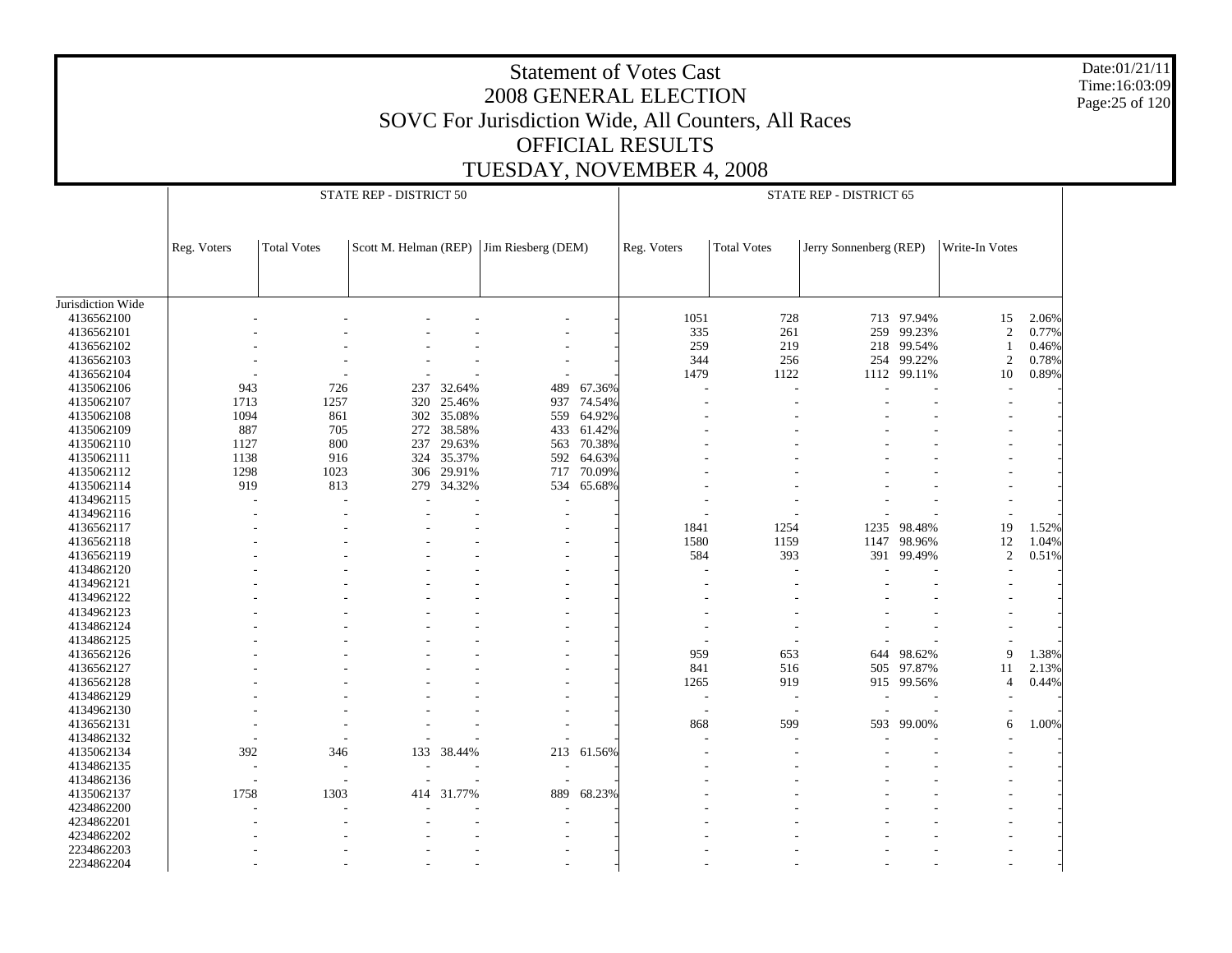Date:01/21/11 Time:16:03:09 Page:26 of 120

|            |                          | STATE REP - DISTRICT 50 |     |            |                                          |            |             | STATE REP - DISTRICT 65  |                          |            |                          |       |  |  |  |
|------------|--------------------------|-------------------------|-----|------------|------------------------------------------|------------|-------------|--------------------------|--------------------------|------------|--------------------------|-------|--|--|--|
|            |                          |                         |     |            |                                          |            |             |                          |                          |            |                          |       |  |  |  |
|            |                          |                         |     |            |                                          |            |             |                          |                          |            |                          |       |  |  |  |
|            | Reg. Voters              | <b>Total Votes</b>      |     |            | Scott M. Helman (REP) Jim Riesberg (DEM) |            | Reg. Voters | <b>Total Votes</b>       | Jerry Sonnenberg (REP)   |            | Write-In Votes           |       |  |  |  |
|            |                          |                         |     |            |                                          |            |             |                          |                          |            |                          |       |  |  |  |
|            |                          |                         |     |            |                                          |            |             |                          |                          |            |                          |       |  |  |  |
|            |                          |                         |     |            |                                          |            |             |                          |                          |            |                          |       |  |  |  |
| 2234862205 | $\overline{\phantom{a}}$ |                         |     |            | $\overline{\phantom{a}}$                 |            |             | $\overline{\phantom{a}}$ | $\overline{\phantom{a}}$ |            | $\overline{\phantom{a}}$ |       |  |  |  |
| 2234862206 |                          |                         |     |            |                                          |            |             |                          |                          |            |                          |       |  |  |  |
| 2234862207 |                          |                         |     |            |                                          |            |             |                          |                          |            |                          |       |  |  |  |
| 4234862208 |                          |                         |     |            |                                          |            |             |                          |                          |            |                          |       |  |  |  |
| 4134862211 |                          |                         |     |            |                                          |            |             |                          |                          |            |                          |       |  |  |  |
| 4134862212 |                          |                         |     |            |                                          |            |             |                          |                          |            |                          |       |  |  |  |
| 4134862213 |                          |                         |     |            |                                          |            |             |                          |                          |            |                          |       |  |  |  |
| 4134862214 |                          |                         |     |            |                                          |            |             |                          |                          |            |                          |       |  |  |  |
| 4134862215 |                          |                         |     |            |                                          |            |             |                          |                          |            |                          |       |  |  |  |
| 4135062217 | 919                      | 783                     |     | 332 42.40% | 451                                      | 57.60%     |             |                          |                          |            |                          |       |  |  |  |
| 4135062218 | 749                      | 669                     |     | 311 46.49% |                                          | 358 53.51% |             |                          |                          |            |                          |       |  |  |  |
| 4135062219 | 508                      | 437                     |     | 164 37.53% | 273                                      | 62.47%     |             |                          |                          |            |                          |       |  |  |  |
| 4135062220 | 808                      | 623                     |     | 232 37.24% | 391                                      | 62.76%     |             |                          |                          |            |                          |       |  |  |  |
| 4135062221 | 1051                     | 929                     | 377 | 40.58%     |                                          | 552 59.42% |             |                          |                          |            |                          |       |  |  |  |
| 4134862222 |                          |                         |     |            |                                          |            |             |                          |                          |            |                          |       |  |  |  |
| 4134862223 |                          |                         |     |            |                                          |            |             |                          |                          |            |                          |       |  |  |  |
| 4234862224 |                          |                         |     |            |                                          |            |             |                          |                          |            |                          |       |  |  |  |
| 4134862226 |                          |                         |     |            |                                          |            |             |                          |                          |            |                          |       |  |  |  |
| 4234862228 |                          |                         |     |            |                                          |            |             |                          |                          |            |                          |       |  |  |  |
| 4234862229 |                          |                         |     |            |                                          |            |             |                          |                          |            |                          |       |  |  |  |
| 4234862230 |                          |                         |     |            |                                          |            |             |                          |                          |            |                          |       |  |  |  |
| 4234862231 |                          |                         |     |            |                                          |            |             |                          |                          |            |                          |       |  |  |  |
| 4234862232 |                          |                         |     |            |                                          |            |             |                          |                          |            |                          |       |  |  |  |
| 4134862235 |                          |                         |     |            | L,                                       |            |             |                          |                          |            |                          |       |  |  |  |
| 4235062236 | 520                      | 439                     | 261 | 59.45%     | 178                                      | 40.55%     |             |                          |                          |            |                          |       |  |  |  |
| 4234862237 |                          |                         |     |            |                                          |            |             |                          |                          |            |                          |       |  |  |  |
| 4134862238 |                          |                         |     |            |                                          |            |             |                          |                          |            |                          |       |  |  |  |
| 2234862239 |                          |                         |     |            |                                          |            |             |                          |                          |            |                          |       |  |  |  |
| 2234862240 |                          |                         |     |            |                                          |            |             |                          |                          |            |                          |       |  |  |  |
| 4134862241 |                          |                         |     |            |                                          |            |             |                          |                          |            |                          |       |  |  |  |
| 2234862242 |                          |                         |     |            |                                          |            |             |                          |                          |            |                          |       |  |  |  |
| 4134862243 |                          |                         |     |            |                                          |            |             |                          |                          |            |                          |       |  |  |  |
| 4234862244 |                          |                         |     |            |                                          |            |             |                          |                          |            |                          |       |  |  |  |
| 2999962999 |                          |                         |     |            |                                          |            |             |                          |                          |            |                          |       |  |  |  |
| 4234862300 |                          |                         |     |            |                                          |            |             |                          |                          |            |                          |       |  |  |  |
| 4236562301 |                          |                         |     |            |                                          |            | 975         | 551                      | 536                      | 97.28%     | 15                       | 2.72% |  |  |  |
| 4236562302 |                          |                         |     |            |                                          |            | 1050        | 568                      |                          | 553 97.36% | 15                       | 2.64% |  |  |  |
| 4236562303 |                          |                         |     |            |                                          |            | 723         | 447                      | 433                      | 96.87%     | 14                       | 3.13% |  |  |  |
| 4236562304 |                          |                         |     |            |                                          |            | 1003        | 625                      |                          | 613 98.08% | 12                       | 1.92% |  |  |  |
| 2234862305 |                          |                         |     |            |                                          |            |             |                          |                          |            |                          |       |  |  |  |
| 2234862306 |                          |                         |     |            |                                          |            |             |                          | $\overline{\phantom{a}}$ |            |                          |       |  |  |  |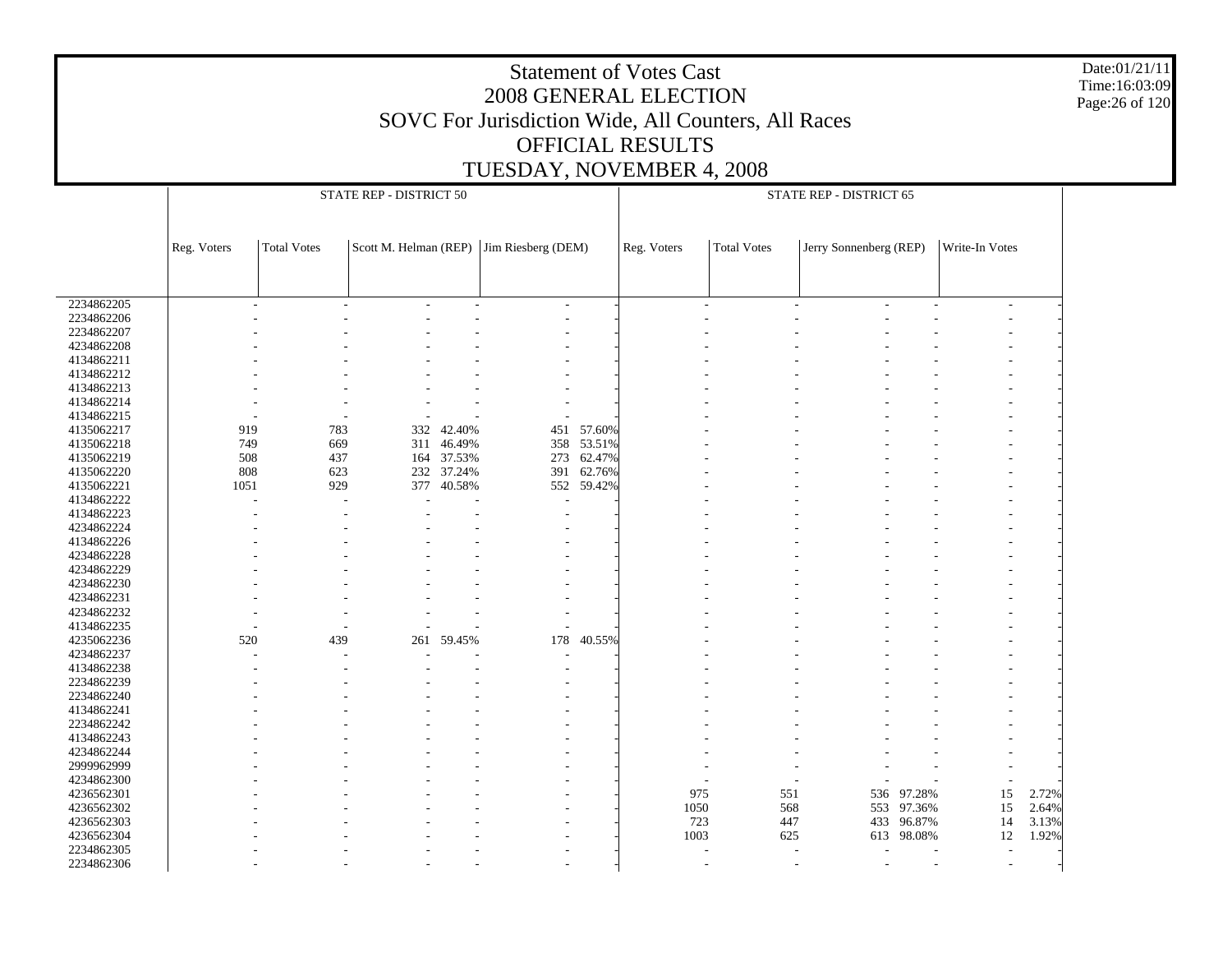Date:01/21/11 Time:16:03:09 Page:27 of 120

|               |             |                    | STATE REP - DISTRICT 50 |            |                                          | STATE REP - DISTRICT 65 |                |                    |                          |            |                          |       |
|---------------|-------------|--------------------|-------------------------|------------|------------------------------------------|-------------------------|----------------|--------------------|--------------------------|------------|--------------------------|-------|
|               |             |                    |                         |            |                                          |                         |                |                    |                          |            |                          |       |
|               | Reg. Voters | <b>Total Votes</b> |                         |            | Scott M. Helman (REP) Jim Riesberg (DEM) |                         | Reg. Voters    | <b>Total Votes</b> | Jerry Sonnenberg (REP)   |            | Write-In Votes           |       |
|               |             |                    |                         |            |                                          |                         |                |                    |                          |            |                          |       |
|               |             |                    |                         |            |                                          |                         |                |                    |                          |            |                          |       |
| 2234862307    |             |                    |                         |            | ٠                                        |                         | ٠              | ٠                  | $\overline{\phantom{a}}$ |            | $\overline{\phantom{a}}$ |       |
| 4136562308    |             |                    |                         |            |                                          |                         | 1197           | 862                | 853                      | 98.96%     | 9                        | 1.04% |
| 4236562309    |             |                    |                         |            |                                          |                         | 555            | 410                | 402                      | 98.05%     | 8                        | 1.95% |
| 4236562310    |             |                    |                         |            |                                          |                         | 965            | 654                | 650                      | 99.39%     | $\overline{4}$           | 0.61% |
| 4136562311    |             |                    |                         |            |                                          |                         | 1402           | 994                | 969                      | 97.48%     | 25                       | 2.52% |
| 4136562312    |             |                    |                         |            |                                          |                         | 372            | 288                | 284                      | 98.61%     | $\overline{4}$           | 1.39% |
| 4236562313    |             |                    |                         |            |                                          |                         | 648            | 445                | 437                      | 98.20%     | 8                        | 1.80% |
| 4236562314    |             |                    |                         |            |                                          |                         | 1765           | 1085               | 1037                     | 95.58%     | 48                       | 4.42% |
| 4135062315    | 1069        | 723                | 237                     | 32.78%     | 486                                      | 67.22%                  |                |                    |                          |            |                          |       |
| 4135062317    | 690         | 592                | 226                     | 38.18%     | 366                                      | 61.82%                  |                |                    |                          |            |                          |       |
| 4135062318    | 837         | 691                | 266                     | 38.49%     | 425                                      | 61.51%                  |                |                    |                          |            |                          |       |
| 4135062319    | 526         | 421                | 147                     | 34.92%     | 274                                      | 65.08%                  |                |                    |                          |            |                          |       |
| 4135062320    | 497         | 348                | 142                     | 40.80%     | 206                                      | 59.20%                  |                |                    |                          |            |                          |       |
| 4135062321    | 963         | 683                |                         | 238 34.85% | 445                                      | 65.15%                  |                |                    |                          |            |                          |       |
| 4135062322    | 1161        | 960                | 399                     | 41.56%     | 561                                      | 58.44%                  |                |                    |                          |            |                          |       |
| 4135062323    | 1110        | 904                | 390                     | 43.14%     | 514                                      | 56.86%                  |                |                    |                          |            |                          |       |
| 4135062324    | 1837        | 1506               | 740                     | 49.14%     | 766                                      | 50.86%                  |                |                    |                          |            |                          |       |
| 4135062325    | 872         | 690                | 240                     | 34.78%     | 450                                      | 65.22%                  |                |                    |                          |            |                          |       |
| 4134862326    |             |                    |                         |            |                                          |                         |                |                    |                          |            |                          |       |
| 2233362327    |             |                    |                         |            |                                          |                         |                |                    |                          |            |                          |       |
| 2234862328    |             |                    |                         |            |                                          |                         |                |                    |                          |            |                          |       |
| 4135062329    | 955         | 629                | 219                     | 34.82%     | 410                                      | 65.18%                  |                |                    |                          |            |                          |       |
| 4135062330    | 2026        | 1710               | 815                     | 47.66%     | 895                                      | 52.34%                  |                |                    |                          |            |                          |       |
| 4234862331    |             |                    |                         |            |                                          |                         |                |                    |                          |            |                          |       |
| 4136562332    |             |                    |                         |            |                                          |                         | 303            | 237                | 236                      | 99.58%     |                          | 0.42% |
| 4134862333    |             |                    |                         |            |                                          |                         |                |                    |                          |            |                          |       |
| 2234862334    |             |                    |                         |            |                                          |                         |                |                    |                          |            |                          |       |
| 4999962999    |             |                    |                         |            |                                          |                         |                |                    |                          |            |                          |       |
| Provisional 1 | 0           | 141                | 49                      | 34.75%     | 92                                       | 65.25%                  | $\overline{0}$ | 67                 |                          | 67 100.00% | $\overline{0}$           | 0.00% |
| Provisional 2 | $\Omega$    | 199                | 79                      | 39.70%     | 120                                      | 60.30%                  | $\sqrt{ }$     | 45                 | 43                       | 95.56%     | $\mathcal{D}$            | 4.44% |
| Total         | 28367       | 22827              | 8688                    | 38.06%     | 14139                                    | 61.94%                  | 22364          | 15357              | 15099                    | 98.32%     | 258                      | 1.68% |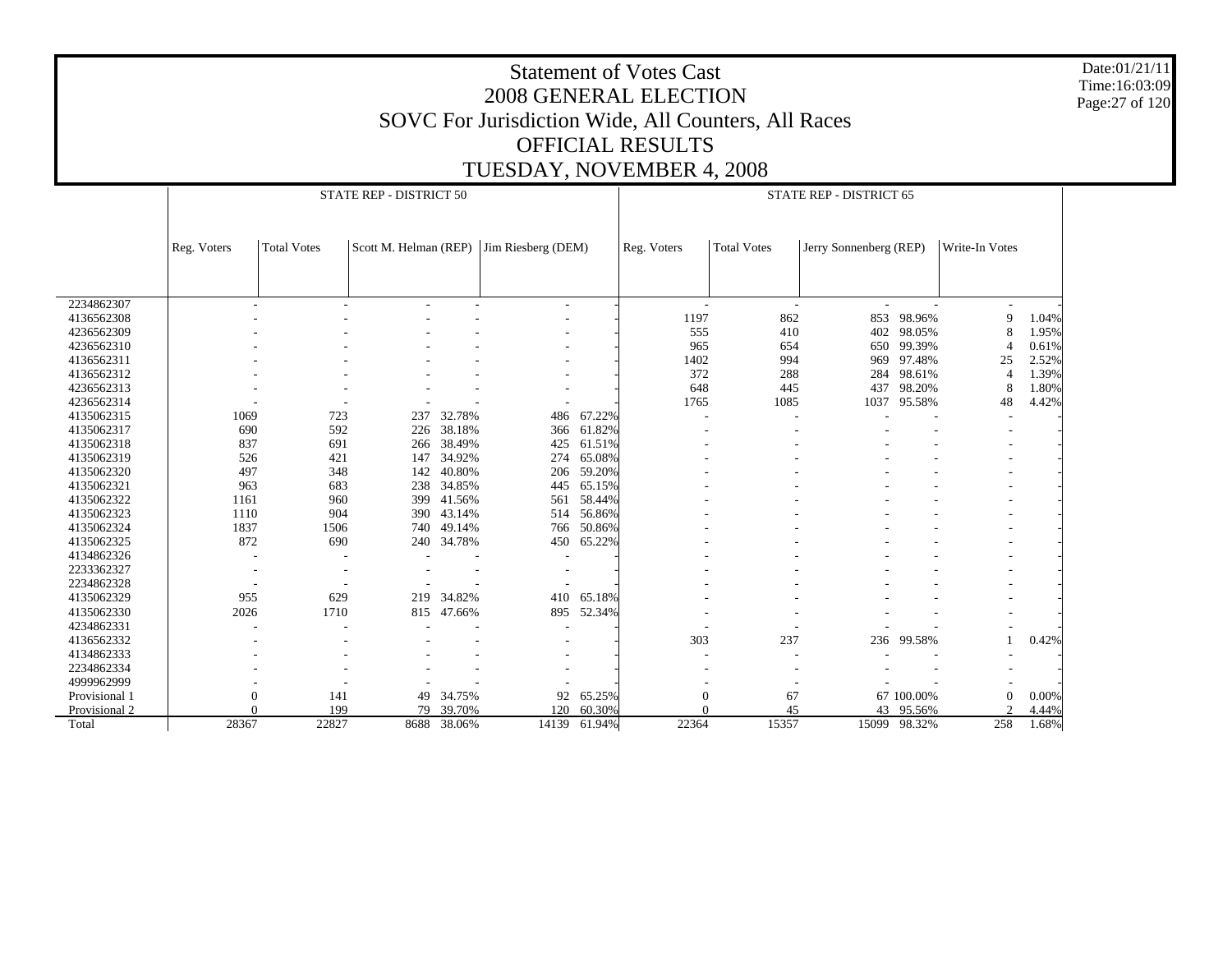|                          |             |                                                     | Date:01/21/11               |             |                           |          |  |  |  |
|--------------------------|-------------|-----------------------------------------------------|-----------------------------|-------------|---------------------------|----------|--|--|--|
|                          |             |                                                     | Time:16:03:09               |             |                           |          |  |  |  |
|                          |             |                                                     | Page: 28 of 120             |             |                           |          |  |  |  |
|                          |             | SOVC For Jurisdiction Wide, All Counters, All Races |                             |             |                           |          |  |  |  |
|                          |             |                                                     |                             |             | <b>OFFICIAL RESULTS</b>   |          |  |  |  |
|                          |             |                                                     |                             |             |                           |          |  |  |  |
|                          |             |                                                     |                             |             | TUESDAY, NOVEMBER 4, 2008 |          |  |  |  |
|                          |             | <b>DISTRICT ATTORNEY</b>                            |                             |             | RTD DISTRICT I            |          |  |  |  |
|                          |             |                                                     |                             |             |                           |          |  |  |  |
|                          |             |                                                     |                             |             |                           |          |  |  |  |
|                          | Reg. Voters | <b>Total Votes</b>                                  | Ken Buck (REP)              | Reg. Voters | <b>Total Votes</b>        | Lee Kemp |  |  |  |
|                          |             |                                                     |                             |             |                           |          |  |  |  |
|                          |             |                                                     |                             |             |                           |          |  |  |  |
| Jurisdiction Wide        |             |                                                     |                             |             |                           |          |  |  |  |
| 4136562100               | 1051        | 701                                                 | 701 100.00%                 |             |                           |          |  |  |  |
| 4136562101               | 335         | 262                                                 | 262 100.00%                 |             |                           |          |  |  |  |
| 4136562102               | 259         | 196                                                 | 196 100.00%                 |             |                           |          |  |  |  |
| 4136562103               | 344         | 253                                                 | 253 100.00%                 |             |                           |          |  |  |  |
| 4136562104<br>4135062106 | 1479<br>943 | 1113<br>484                                         | 1113 100.00%<br>484 100.00% |             |                           |          |  |  |  |
| 4135062107               | 1713        | 702                                                 | 702 100.00%                 |             |                           |          |  |  |  |
| 4135062108               | 1094        | 595                                                 | 595 100.00%                 |             |                           |          |  |  |  |
| 4135062109               | 887         | 488                                                 | 488 100.00%                 |             |                           |          |  |  |  |
| 4135062110               | 1127        | 468                                                 | 468 100.00%                 |             |                           |          |  |  |  |
| 4135062111               | 1138        | 662                                                 | 662 100.00%                 |             |                           |          |  |  |  |
| 4135062112               | 1298        | 612                                                 | 612 100.00%                 |             |                           |          |  |  |  |
| 4135062114               | 919         | 503                                                 | 503 100.00%                 |             |                           |          |  |  |  |
| 4134962115               | 1605        | 1045                                                | 1045 100.00%                |             |                           |          |  |  |  |
| 4134962116<br>4136562117 | 864<br>1841 | 545<br>1227                                         | 545 100.00%<br>1227 100.00% |             |                           |          |  |  |  |
| 4136562118               | 1580        | 1172                                                | 1172 100.00%                |             |                           |          |  |  |  |
| 4136562119               | 584         | 400                                                 | 400 100.00%                 |             |                           |          |  |  |  |
| 4134862120               | 364         | 251                                                 | 251 100.00%                 |             |                           |          |  |  |  |
| 4134962121               | 1533        | 1050                                                | 1050 100.00%                |             |                           |          |  |  |  |
| 4134962122               | 1254        | 783                                                 | 783 100.00%                 |             |                           |          |  |  |  |
| 4134962123               | 1187        | 735                                                 | 735 100.00%                 |             |                           |          |  |  |  |
| 4134862124               | 1442        | 984                                                 | 984 100.00%                 |             |                           |          |  |  |  |
| 4134862125               | 1082        | 742                                                 | 742 100.00%                 |             |                           |          |  |  |  |
| 4136562126               | 959         | 636                                                 | 636 100.00%                 |             |                           |          |  |  |  |
| 4136562127<br>4136562128 | 841<br>1265 | 513<br>920                                          | 513 100.00%<br>920 100.00%  |             |                           |          |  |  |  |
| 4134862129               | 345         | 272                                                 | 272 100.00%                 |             |                           |          |  |  |  |
| 4134962130               | 1489        | 1009                                                | 1009 100.00%                |             |                           |          |  |  |  |
| 4136562131               | 868         | 586                                                 | 586 100.00%                 |             |                           |          |  |  |  |
| 4134862132               | 920         | 595                                                 | 595 100.00%                 |             |                           |          |  |  |  |
| 4135062134               | 392         | 254                                                 | 254 100.00%                 |             |                           |          |  |  |  |
| 4134862135               | 860         | 632                                                 | 632 100.00%                 |             |                           |          |  |  |  |
| 4134862136               | 1028        | 705                                                 | 705 100.00%                 |             |                           |          |  |  |  |
| 4135062137               | 1758        | 814                                                 | 814 100.00%                 |             |                           |          |  |  |  |
| 4234862200               | 1851        | 1277                                                | 1277 100.00%                |             |                           |          |  |  |  |
| 4234862201<br>4234862202 | 1097<br>576 | 719<br>378                                          | 719 100.00%<br>378 100.00%  |             |                           |          |  |  |  |
| 2234862203               | 1564        | 921                                                 | 921 100.00%                 |             |                           |          |  |  |  |
| 2234862204               | 1066        | 715                                                 | 715 100.00%                 |             |                           |          |  |  |  |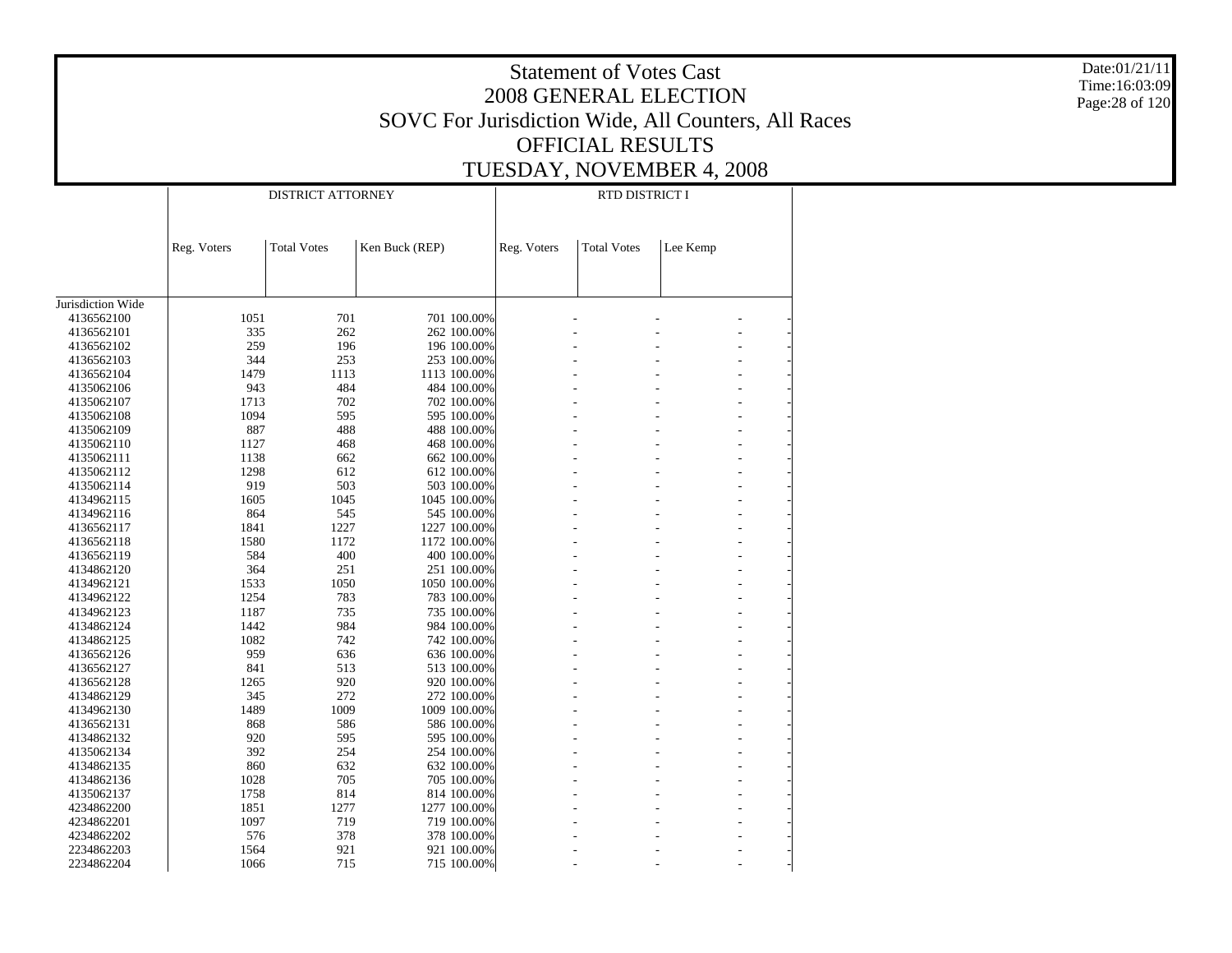Statement of Votes Cast2008 GENERAL ELECTIONSOVC For Jurisdiction Wide, All Counters, All Races OFFICIAL RESULTSTUESDAY, NOVEMBER 4, 2008 Date:01/21/11Time:16:03:09Page:29 of 120 2234862205 2234862206 2234862207 4234862208 4134862211 4134862212 4134862213 4134862214 4134862215 4135062217 4135062218 4135062219 4135062220 4135062221 4134862222 4134862223 4234862224 4134862226 4234862228 4234862229 4234862230 4234862231 4234862232 4134862235 4235062236 4234862237 4134862238 2234862239 2234862240 4134862241 2234862242 4134862243 4234862244 2999962999 4234862300 4236562301 4236562302 4236562303 4236562304 2234862305 2234862306 Reg. Voters | Total Votes | Ken Buck (REP) DISTRICT ATTORNEYReg. Voters | Total Votes | Lee Kemp RTD DISTRICT I1301 711 711 100.00% $\sim$  -  $\sim$  -  $\sim$  -  $\sim$  -  $\sim$ 1367 888 888 100.00% $\sim$  -  $\sim$  -  $\sim$  -  $\sim$  -  $\sim$ 1477 959 959 100.00% $\sim$  -  $\sim$  -  $\sim$  -  $\sim$  -  $\sim$ 789 549 549 100.00% $\sim$  -  $\sim$  -  $\sim$  -  $\sim$  -  $\sim$ 1026 634 634 100.00% $\sim$  -  $\sim$  -  $\sim$  -  $\sim$  -  $\sim$ 1255 777 777 100.00% $\sim$  -  $\sim$  -  $\sim$  -  $\sim$  -  $\sim$ 445 270 270 100.00% $\sim$  -  $\sim$  -  $\sim$  -  $\sim$  -  $\sim$ 1280 903 903 100.00% $\sim$  -  $\sim$  -  $\sim$  -  $\sim$  -  $\sim$ 1145 797 797 100.00% $\sim$  -  $\sim$  -  $\sim$  -  $\sim$  -  $\sim$ 919 567 567 100.00% $\sim$  -  $\sim$  -  $\sim$  -  $\sim$  -  $\sim$ 749 495 495 100.00% $\sim$  -  $\sim$  -  $\sim$  -  $\sim$  -  $\sim$ 508 304 304 100.00% $\sim$  -  $\sim$  -  $\sim$  -  $\sim$  -  $\sim$ 808 414 414 100.00% $\sim$  -  $\sim$  -  $\sim$  -  $\sim$  -  $\sim$ 1051 679 679 100.00% $\sim$  -  $\sim$  -  $\sim$  -  $\sim$  -  $\sim$ 1238 841 841 100.00% $\sim$  -  $\sim$  -  $\sim$  -  $\sim$  -  $\sim$ 1172 809 809 100.00% $\sim$  -  $\sim$  -  $\sim$  -  $\sim$  -  $\sim$ 578 368 368 100.00% $\sim$  -  $\sim$  -  $\sim$  -  $\sim$  -  $\sim$ 1195 705 705 100.00% $\sim$  -  $\sim$  -  $\sim$  -  $\sim$  -  $\sim$ 1866 1219 1219 100.00% $\sim$  -  $\sim$  -  $\sim$  -  $\sim$  -  $\sim$ 1069 731 731 100.00% $\sim$  -  $\sim$  -  $\sim$  -  $\sim$  -  $\sim$ 1275 868 868 100.00% $\sim$  -  $\sim$  -  $\sim$  -  $\sim$  -  $\sim$ 1193 775 775 100.00% $\sim$  -  $\sim$  -  $\sim$  -  $\sim$  -  $\sim$ 1922 1335 1335 100.00% $\sim$  -  $\sim$  -  $\sim$  -  $\sim$  -  $\sim$ 1209 855 855 100.00% $\sim$  -  $\sim$  -  $\sim$  -  $\sim$  -  $\sim$ 520 357 357 100.00% $\sim$  -  $\sim$  -  $\sim$  -  $\sim$  -  $\sim$ 1696 1137 1137 100.00%27 15 100.00% 1528 1007 1007 100.00% $\sim$  -  $\sim$  -  $\sim$  -  $\sim$  -  $\sim$ 1404 965 965 100.00% $\sim$  -  $\sim$  -  $\sim$  -  $\sim$  -  $\sim$ 1672 1083 1083 100.00% $\sim$  -  $\sim$  -  $\sim$  -  $\sim$  -  $\sim$ 704 494 494 100.00% $\sim$  -  $\sim$  -  $\sim$  -  $\sim$  -  $\sim$ 1119 713 713 100.00% $\sim$  -  $\sim$  -  $\sim$  -  $\sim$  -  $\sim$ 1656 1096 1096 100.00% $\sim$  -  $\sim$  -  $\sim$  -  $\sim$  -  $\sim$ 1308 880 880 100.00% $\sim$  -  $\sim$  -  $\sim$  -  $\sim$  -  $\sim$  - - - - - - - 1186 714 714 100.00% $\sim$  -  $\sim$  -  $\sim$  -  $\sim$  -  $\sim$ 975 538 538 100.00% $\sim$  -  $\sim$  -  $\sim$  -  $\sim$  -  $\sim$ 1050 561 561 100.00% $\sim$  -  $\sim$  -  $\sim$  -  $\sim$  -  $\sim$ 723 443 443 100.00% $\sim$  -  $\sim$  -  $\sim$  -  $\sim$  -  $\sim$ 1003 610 610 100.00% $\sim$  -  $\sim$  -  $\sim$  -  $\sim$  -  $\sim$ 1181 688 688 100.00% $\sim$  -  $\sim$  -  $\sim$  -  $\sim$  -  $\sim$ 857 436 436 100.00%19 12 12 100.00%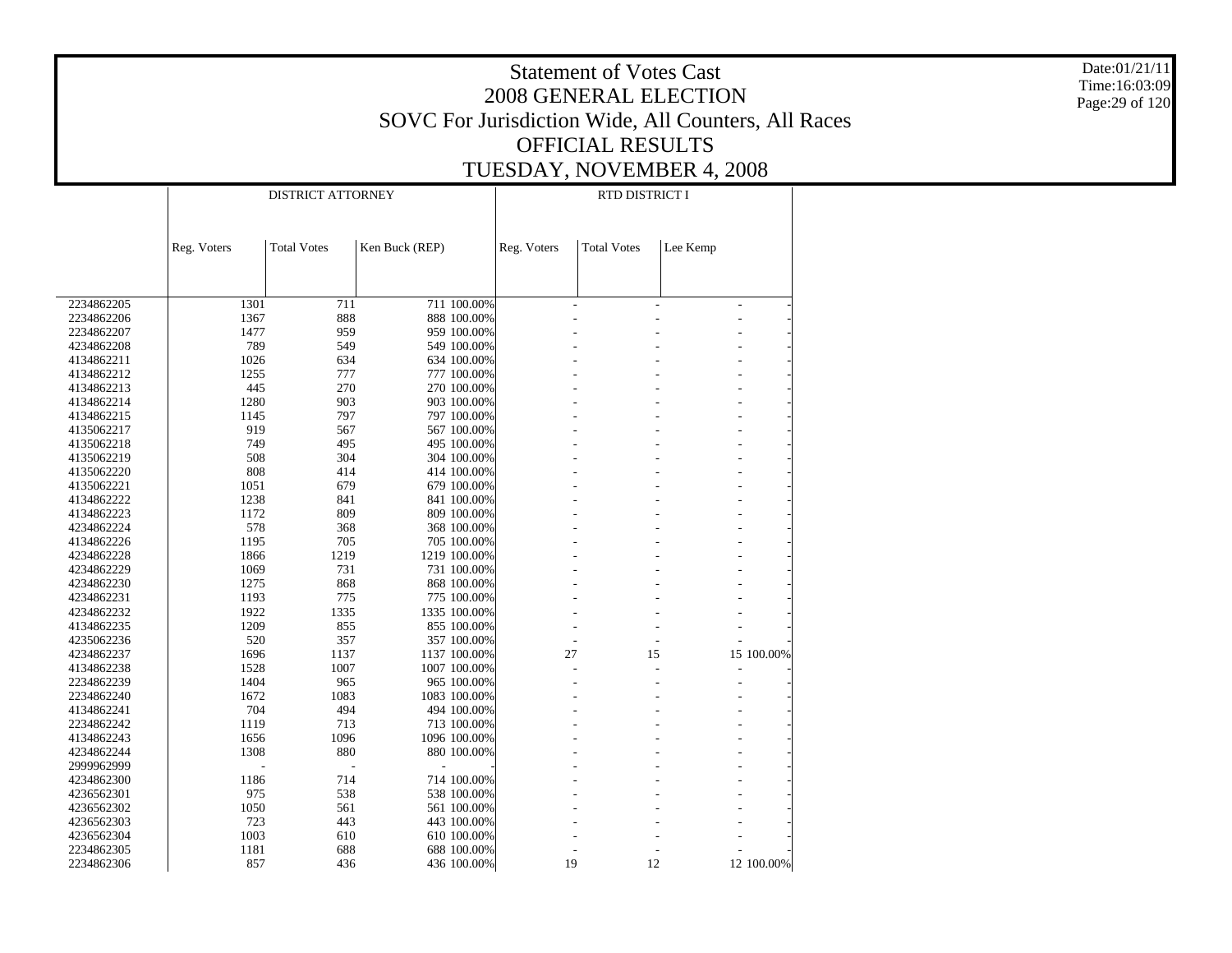Date:01/21/11 Time:16:03:09 Page:30 of 120

|               |                  | <b>DISTRICT ATTORNEY</b> |                |               | RTD DISTRICT I |                    |          |              |  |  |  |
|---------------|------------------|--------------------------|----------------|---------------|----------------|--------------------|----------|--------------|--|--|--|
|               | Reg. Voters      | <b>Total Votes</b>       | Ken Buck (REP) |               | Reg. Voters    | <b>Total Votes</b> | Lee Kemp |              |  |  |  |
|               |                  |                          |                |               |                |                    |          |              |  |  |  |
| 2234862307    | 2013             | 1230                     |                | 1230 100.00%  | 1383           | 737                |          | 737 100.00%  |  |  |  |
| 4136562308    | 1197             | 876                      |                | 876 100.00%   |                |                    |          |              |  |  |  |
| 4236562309    | 555              | 394                      |                | 394 100.00%   |                |                    |          |              |  |  |  |
| 4236562310    | 965              | 632                      |                | 632 100.00%   |                |                    |          |              |  |  |  |
| 4136562311    | 1402             | 931                      |                | 931 100.00%   |                |                    |          |              |  |  |  |
| 4136562312    | 372              | 276                      |                | 276 100.00%   |                |                    |          |              |  |  |  |
| 4236562313    | 648              | 424                      |                | 424 100.00%   |                |                    |          |              |  |  |  |
| 4236562314    | 1765             | 1050                     |                | 1050 100.00%  |                |                    |          |              |  |  |  |
| 4135062315    | 1069             | 497                      |                | 497 100.00%   |                |                    |          |              |  |  |  |
| 4135062317    | 690              | 417                      |                | 417 100.00%   |                |                    |          |              |  |  |  |
| 4135062318    | 837              | 479                      |                | 479 100.00%   |                |                    |          |              |  |  |  |
| 4135062319    | 526              | 300                      |                | 300 100.00%   |                |                    |          |              |  |  |  |
| 4135062320    | 497              | 248                      |                | 248 100.00%   |                |                    |          |              |  |  |  |
| 4135062321    | 963              | 482                      |                | 482 100.00%   |                |                    |          |              |  |  |  |
| 4135062322    | 1161             | 698                      |                | 698 100.00%   |                |                    |          |              |  |  |  |
| 4135062323    | 1110             | 684                      |                | 684 100.00%   |                |                    |          |              |  |  |  |
| 4135062324    | 1837             | 1154                     |                | 1154 100.00%  |                |                    |          |              |  |  |  |
| 4135062325    | 872              | 492                      |                | 492 100.00%   |                |                    |          |              |  |  |  |
| 4134862326    | 1017             | 652                      |                | 652 100.00%   |                |                    |          |              |  |  |  |
| 2233362327    | 42               | 27                       |                | 27 100.00%    |                |                    |          |              |  |  |  |
| 2234862328    | 1828             | 1106                     |                | 1106 100.00%  | 1225           | 620                |          | 620 100.00%  |  |  |  |
| 4135062329    | 955              | 448                      |                | 448 100.00%   |                |                    |          |              |  |  |  |
| 4135062330    | 2026             | 1259                     |                | 1259 100.00%  |                |                    |          |              |  |  |  |
| 4234862331    | 1151             | 767                      |                | 767 100.00%   |                |                    |          |              |  |  |  |
| 4136562332    | 303              | 240                      |                | 240 100.00%   |                |                    |          |              |  |  |  |
| 4134862333    | 764              | 474                      |                | 474 100.00%   |                |                    |          |              |  |  |  |
| 2234862334    | 1404             | 879                      |                | 879 100.00%   | 1361           | 726                |          | 726 100.00%  |  |  |  |
| 4999962999    |                  |                          |                |               |                |                    |          |              |  |  |  |
| Provisional 1 | $\boldsymbol{0}$ | 364                      |                | 364 100.00%   |                |                    |          |              |  |  |  |
| Provisional 2 | $\theta$         | 375                      |                | 375 100.00%   | $\overline{0}$ | 27                 |          | 27 100.00%   |  |  |  |
| Total         | 116190           | 73949                    |                | 73949 100.00% | 4015           | 2137               |          | 2137 100.00% |  |  |  |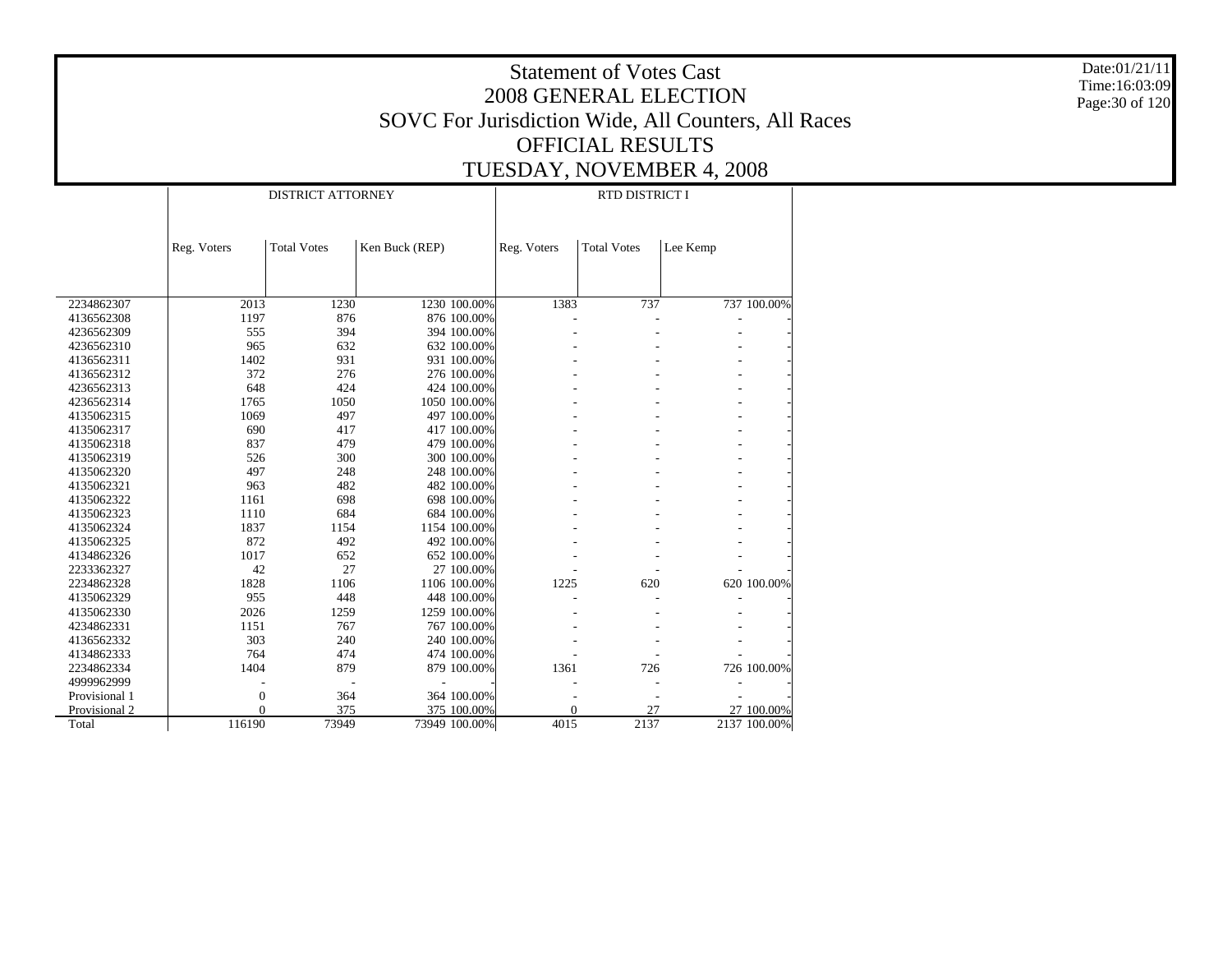Date:01/21/11 Time:16:03:09 Page:31 of 120

|                   |             |                    | County Comm at Large |            |                   | County Comm Dist 1 |             |                    |                     |        |                     |            |
|-------------------|-------------|--------------------|----------------------|------------|-------------------|--------------------|-------------|--------------------|---------------------|--------|---------------------|------------|
|                   |             |                    |                      |            |                   |                    |             |                    |                     |        |                     |            |
|                   | Reg. Voters | <b>Total Votes</b> | Debbie Pilch (DEM)   |            | Sean Conway (REP) |                    | Reg. Voters | <b>Total Votes</b> | David E. Long (REP) |        | Pierre DeMilt (DEM) |            |
|                   |             |                    |                      |            |                   |                    |             |                    |                     |        |                     |            |
| Jurisdiction Wide |             |                    |                      |            |                   |                    |             |                    |                     |        |                     |            |
| 4136562100        | 1051        | 886                | 286                  | 32.28%     | 600               | 67.72%             | 1051        | 884                | 639                 | 72.29% |                     | 245 27.71% |
| 4136562101        | 335         | 295                | 64                   | 21.69%     | 231               | 78.31%             | 335         | 298                | 256                 | 85.91% | 42                  | 14.09%     |
| 4136562102        | 259         | 218                | 42                   | 19.27%     | 176               | 80.73%             | 259         | 232                | 206                 | 88.79% | 26                  | 11.21%     |
| 4136562103        | 344         | 299                | 78                   | 26.09%     | 221               | 73.91%             | 344         | 298                | 244                 | 81.88% | 54                  | 18.12%     |
| 4136562104        | 1479        | 1325               | 395                  | 29.81%     | 930               | 70.19%             | 1479        | 1299               | 1001                | 77.06% | 298                 | 22.94%     |
| 4135062106        | 943         | 722                | 450                  | 62.33%     | 272               | 37.67%             | 943         | 703                | 280                 | 39.83% | 423                 | 60.17%     |
| 4135062107        | 1713        | 1257               | 870                  | 69.21%     | 387               | 30.79%             | 1713        | 1210               | 395                 | 32.64% | 815                 | 67.36%     |
| 4135062108        | 1094        | 842                | 492                  | 58.43%     | 350               | 41.57%             | 1094        | 803                | 380                 | 47.32% | 423                 | 52.68%     |
| 4135062109        | 887         | 689                | 373                  | 54.14%     | 316               | 45.86%             | 887         | 670                | 319                 | 47.61% | 351                 | 52.39%     |
| 4135062110        | 1127        | 778                |                      | 511 65.68% | 267               | 34.32%             | 1127        | 749                | 299                 | 39.92% | 450                 | 60.08%     |
| 4135062111        | 1138        | 911                | 509                  | 55.87%     | 402               | 44.13%             | 1138        | 873                | 435                 | 49.83% | 438                 | 50.17%     |
| 4135062112        | 1298        | 991                | 630                  | 63.57%     | 361               | 36.43%             | 1298        | 934                | 373                 | 39.94% | 561                 | 60.06%     |
| 4135062114        | 919         | 792                | 422                  | 53.28%     | 370               | 46.72%             | 919         | 762                | 393                 | 51.57% | 369                 | 48.43%     |
| 4134962115        | 1605        | 1344               | 508                  | 37.80%     | 836               | 62.20%             | 1605        | 1323               | 858                 | 64.85% | 465                 | 35.15%     |
| 4134962116        | 864         | 721                | 317                  | 43.97%     | 404               | 56.03%             | 864         | 715                | 425                 | 59.44% | 290                 | 40.56%     |
| 4136562117        | 1841        | 1490               | 478                  | 32.08%     | 1012              | 67.92%             | 1841        | 1505               | 1030                | 68.44% | 475                 | 31.56%     |
| 4136562118        | 1580        | 1392               | 434                  | 31.18%     | 958               | 68.82%             | 1580        | 1368               | 1002                | 73.25% | 366                 | 26.75%     |
| 4136562119        | 584         | 486                | 180                  | 37.04%     | 306               | 62.96%             | 584         | 476                | 327                 | 68.70% | 149                 | 31.30%     |
| 4134862120        | 364         | 321                | 88                   | 27.41%     | 233               | 72.59%             | 364         | 316                | 248                 | 78.48% | 68                  | 21.52%     |
| 4134962121        | 1533        | 1337               | 439                  | 32.83%     | 898               | 67.17%             | 1533        | 1293               | 869                 | 67.21% | 424                 | 32.79%     |
| 4134962122        | 1254        | 1016               | 417                  | 41.04%     | 599               | 58.96%             | 1254        | 1001               | 604                 | 60.34% | 397                 | 39.66%     |
| 4134962123        | 1187        | 988                | 440                  | 44.53%     | 548               | 55.47%             | 1187        | 964                | 583                 | 60.48% | 381                 | 39.52%     |
| 4134862124        | 1442        | 1211               | 495                  | 40.88%     | 716               | 59.12%             | 1442        | 1159               | 733                 | 63.24% | 426                 | 36.76%     |
| 4134862125        | 1082        | 958                | 346                  | 36.12%     | 612               | 63.88%             | 1082        | 910                | 627                 | 68.90% | 283                 | 31.10%     |
| 4136562126        | 959         | 807                | 312                  | 38.66%     | 495               | 61.34%             | 959         | 791                | 565                 | 71.43% | 226                 | 28.57%     |
| 4136562127        | 841         | 684                | 290                  | 42.40%     | 394               | 57.60%             | 841         | 664                | 445                 | 67.02% | 219                 | 32.98%     |
| 4136562128        | 1265        | 1129               |                      | 316 27.99% | 813               | 72.01%             | 1265        | 1104               | 863                 | 78.17% |                     | 241 21.83% |
| 4134862129        | 345         | 308                | 73                   | 23.70%     | 235               | 76.30%             | 345         | 305                | 239                 | 78.36% | 66                  | 21.64%     |
| 4134962130        | 1489        | 1242               | 370                  | 29.79%     | 872               | 70.21%             | 1489        | 1221               | 884                 | 72.40% | 337                 | 27.60%     |
| 4136562131        | 868         | 742                | 237                  | 31.94%     | 505               | 68.06%             | 868         | 730                | 540                 | 73.97% | 190                 | 26.03%     |
| 4134862132        | 920         | 783                | 356                  | 45.47%     | 427               | 54.53%             | 920         | 758                | 471                 | 62.14% | 287                 | 37.86%     |
| 4135062134        | 392         | 347                | 174                  | 50.14%     | 173               | 49.86%             | 392         | 332                | 183                 | 55.12% | 149                 | 44.88%     |
| 4134862135        | 860         | 744                | 271                  | 36.42%     | 473               | 63.58%             | 860         | 708                | 494                 | 69.77% | 214                 | 30.23%     |
| 4134862136        | 1028        | 882                | 350                  | 39.68%     | 532               | 60.32%             | 1028        | 838                | 550                 | 65.63% | 288                 | 34.37%     |
| 4135062137        | 1758        | 1252               | 770                  | 61.50%     | 482               | 38.50%             | 1758        | 1204               | 485                 | 40.28% | 719                 | 59.72%     |
| 4234862200        | 1851        | 1581               | 613                  | 38.77%     | 968               | 61.23%             |             |                    |                     |        |                     |            |
| 4234862201        | 1097        | 911                | 366                  | 40.18%     | 545               | 59.82%             | ÷.          |                    |                     |        |                     |            |
| 4234862202        | 576         | 487                | 194                  | 39.84%     | 293               | 60.16%             |             |                    |                     |        |                     |            |
| 2234862203        | 1564        | 1286               | 633                  | 49.22%     | 653               | 50.78%             |             |                    |                     |        |                     |            |
| 2234862204        | 1066        | 880                | 354                  | 40.23%     |                   | 526 59.77%         |             |                    |                     |        |                     |            |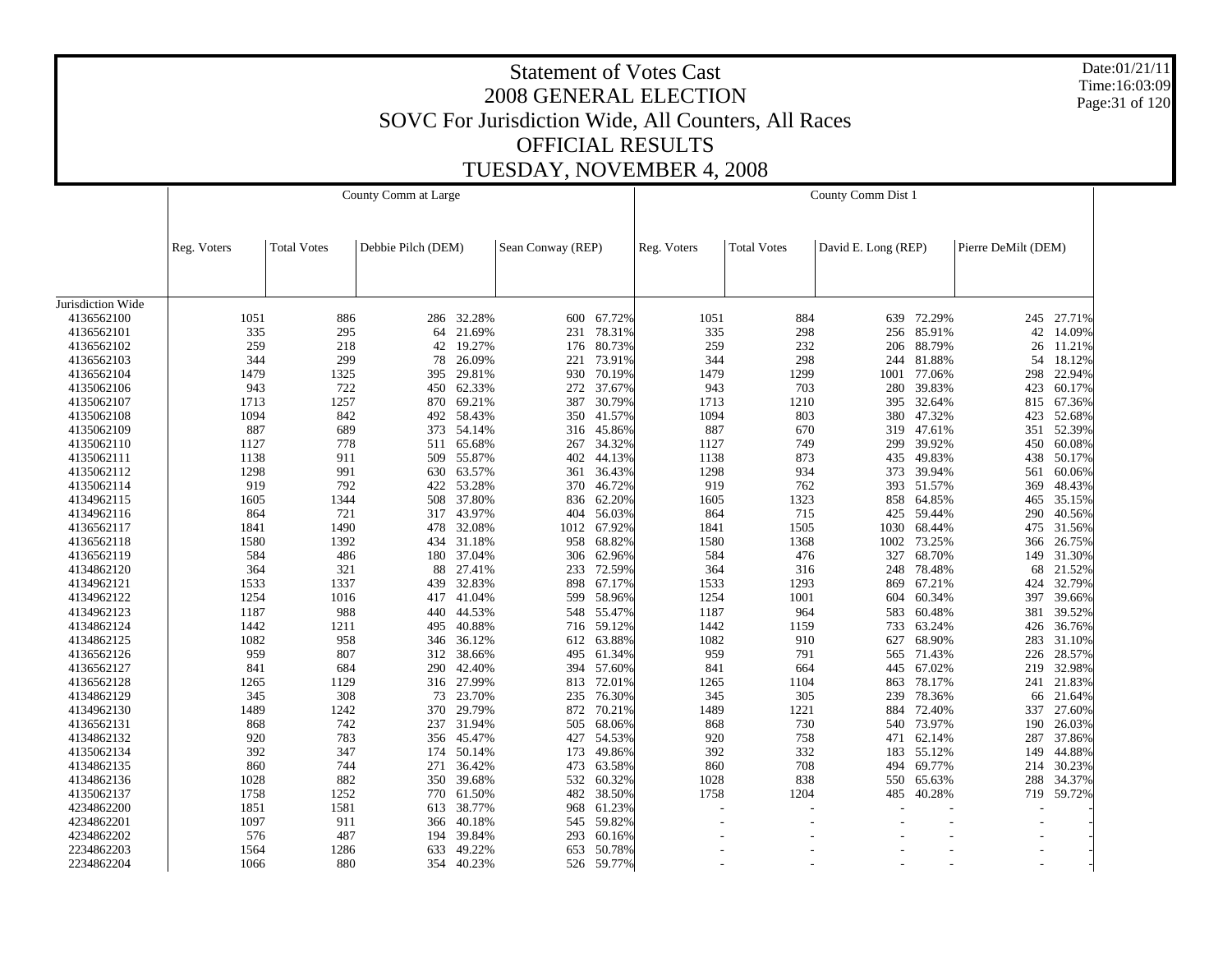Date:01/21/11 Time:16:03:09 Page:32 of 120

| Debbie Pilch (DEM)<br>David E. Long (REP)<br>Pierre DeMilt (DEM)<br><b>Total Votes</b><br>Sean Conway (REP)<br><b>Total Votes</b><br>Reg. Voters<br>Reg. Voters<br>2234862205<br>1301<br>1061<br>593<br>55.89%<br>468<br>44.11%<br>$\tilde{\phantom{a}}$<br>$\overline{a}$<br>$\overline{\phantom{a}}$<br>44.22%<br>2234862206<br>493<br>622<br>55.78%<br>1367<br>1115<br>2234862207<br>1477<br>1250<br>42.56%<br>718 57.44%<br>532<br>4234862208<br>789<br>682<br>231<br>33.87%<br>451<br>66.13%<br>4134862211<br>1026<br>849<br>47.70%<br>444<br>52.30%<br>405<br>4134862212<br>1255<br>1045<br>42.97%<br>57.03%<br>449<br>596<br>4134862213<br>445<br>59.94%<br>362<br>40.06%<br>217<br>145<br>1280<br>4134862214<br>1146<br>379<br>33.07%<br>66.93%<br>767<br>4134862215<br>1145<br>1009<br>37.07%<br>62.93%<br>374<br>635<br>4135062217<br>919<br>48.50%<br>769<br>396<br>51.50%<br>373<br>4135062218<br>749<br>271<br>41.37%<br>384<br>58.63%<br>655<br>4135062219<br>508<br>426<br>201<br>47.18%<br>225<br>52.82%<br>4135062220<br>808<br>592<br>54.39%<br>270<br>322<br>45.61%<br>4135062221<br>1051<br>896<br>426<br>47.54%<br>470<br>52.46%<br>4134862222<br>1238<br>1101<br>38.51%<br>61.49%<br>424<br>677<br>4134862223<br>1172<br>1028<br>34.53%<br>673<br>65.47%<br>355<br>578<br>4234862224<br>474<br>189<br>39.87%<br>285<br>60.13%<br>4134862226<br>1195<br>931<br>49.52%<br>470<br>50.48%<br>461<br>4234862228<br>1866<br>1508<br>42.71%<br>57.29%<br>644<br>864<br>4234862229<br>1069<br>870<br>322<br>37.01%<br>548<br>62.99%<br>4234862230<br>1275<br>62.35%<br>1057<br>398<br>37.65%<br>659<br>4234862231<br>1193<br>1001<br>46.45%<br>536<br>53.55%<br>465<br>4234862232<br>1922<br>1622<br>36.37%<br>1032<br>63.63%<br>590<br>4134862235<br>1209<br>1064<br>372<br>34.96%<br>692<br>65.04%<br>4235062236<br>520<br>436<br>34.17%<br>287<br>65.83%<br>149<br>4234862237<br>1696<br>39.63%<br>60.37%<br>1451<br>575<br>876<br>4134862238<br>1528<br>1284<br>522<br>40.65%<br>762<br>59.35%<br>2234862239<br>1404<br>37.30%<br>733<br>62.70%<br>1169<br>436<br>1672<br>2234862240<br>1368<br>42.54%<br>786<br>57.46%<br>582<br>4134862241<br>704<br>43.02%<br>616<br>351<br>56.98%<br>265<br>2234862242<br>1119<br>928<br>48.28%<br>480<br>51.72%<br>448<br>4134862243<br>1459<br>588<br>40.30%<br>871<br>59.70%<br>1656<br>1308<br>1089<br>32.23%<br>4234862244<br>351<br>738<br>67.77%<br>2999962999<br>44.00%<br>4234862300<br>1186<br>959<br>422<br>537<br>56.00%<br>975<br>472<br>332<br>41.29%<br>4236562301<br>804<br>58.71%<br>1050<br>4236562302<br>845<br>504<br>59.64%<br>341<br>40.36%<br>49.25%<br>4236562303<br>723<br>603<br>306<br>50.75%<br>297<br>4236562304<br>1003<br>840<br>43.21%<br>477<br>56.79%<br>363<br>2234862305<br>1181<br>957<br>48.80%<br>51.20%<br>467<br>490<br>282<br>40.52%<br>2234862306<br>857<br>696<br>414<br>59.48% |  | County Comm at Large |  | County Comm Dist 1 |  |  |  |  |  |  |
|-----------------------------------------------------------------------------------------------------------------------------------------------------------------------------------------------------------------------------------------------------------------------------------------------------------------------------------------------------------------------------------------------------------------------------------------------------------------------------------------------------------------------------------------------------------------------------------------------------------------------------------------------------------------------------------------------------------------------------------------------------------------------------------------------------------------------------------------------------------------------------------------------------------------------------------------------------------------------------------------------------------------------------------------------------------------------------------------------------------------------------------------------------------------------------------------------------------------------------------------------------------------------------------------------------------------------------------------------------------------------------------------------------------------------------------------------------------------------------------------------------------------------------------------------------------------------------------------------------------------------------------------------------------------------------------------------------------------------------------------------------------------------------------------------------------------------------------------------------------------------------------------------------------------------------------------------------------------------------------------------------------------------------------------------------------------------------------------------------------------------------------------------------------------------------------------------------------------------------------------------------------------------------------------------------------------------------------------------------------------------------------------------------------------------------------------------------------------------------------------------------------------------------------------------------------------------------------------------------------------------------------------------------------------------------------------------------------------------------------------------------------------------------------------------------------------------------------------------------------------------------------|--|----------------------|--|--------------------|--|--|--|--|--|--|
|                                                                                                                                                                                                                                                                                                                                                                                                                                                                                                                                                                                                                                                                                                                                                                                                                                                                                                                                                                                                                                                                                                                                                                                                                                                                                                                                                                                                                                                                                                                                                                                                                                                                                                                                                                                                                                                                                                                                                                                                                                                                                                                                                                                                                                                                                                                                                                                                                                                                                                                                                                                                                                                                                                                                                                                                                                                                                   |  |                      |  |                    |  |  |  |  |  |  |
|                                                                                                                                                                                                                                                                                                                                                                                                                                                                                                                                                                                                                                                                                                                                                                                                                                                                                                                                                                                                                                                                                                                                                                                                                                                                                                                                                                                                                                                                                                                                                                                                                                                                                                                                                                                                                                                                                                                                                                                                                                                                                                                                                                                                                                                                                                                                                                                                                                                                                                                                                                                                                                                                                                                                                                                                                                                                                   |  |                      |  |                    |  |  |  |  |  |  |
|                                                                                                                                                                                                                                                                                                                                                                                                                                                                                                                                                                                                                                                                                                                                                                                                                                                                                                                                                                                                                                                                                                                                                                                                                                                                                                                                                                                                                                                                                                                                                                                                                                                                                                                                                                                                                                                                                                                                                                                                                                                                                                                                                                                                                                                                                                                                                                                                                                                                                                                                                                                                                                                                                                                                                                                                                                                                                   |  |                      |  |                    |  |  |  |  |  |  |
|                                                                                                                                                                                                                                                                                                                                                                                                                                                                                                                                                                                                                                                                                                                                                                                                                                                                                                                                                                                                                                                                                                                                                                                                                                                                                                                                                                                                                                                                                                                                                                                                                                                                                                                                                                                                                                                                                                                                                                                                                                                                                                                                                                                                                                                                                                                                                                                                                                                                                                                                                                                                                                                                                                                                                                                                                                                                                   |  |                      |  |                    |  |  |  |  |  |  |
|                                                                                                                                                                                                                                                                                                                                                                                                                                                                                                                                                                                                                                                                                                                                                                                                                                                                                                                                                                                                                                                                                                                                                                                                                                                                                                                                                                                                                                                                                                                                                                                                                                                                                                                                                                                                                                                                                                                                                                                                                                                                                                                                                                                                                                                                                                                                                                                                                                                                                                                                                                                                                                                                                                                                                                                                                                                                                   |  |                      |  |                    |  |  |  |  |  |  |
|                                                                                                                                                                                                                                                                                                                                                                                                                                                                                                                                                                                                                                                                                                                                                                                                                                                                                                                                                                                                                                                                                                                                                                                                                                                                                                                                                                                                                                                                                                                                                                                                                                                                                                                                                                                                                                                                                                                                                                                                                                                                                                                                                                                                                                                                                                                                                                                                                                                                                                                                                                                                                                                                                                                                                                                                                                                                                   |  |                      |  |                    |  |  |  |  |  |  |
|                                                                                                                                                                                                                                                                                                                                                                                                                                                                                                                                                                                                                                                                                                                                                                                                                                                                                                                                                                                                                                                                                                                                                                                                                                                                                                                                                                                                                                                                                                                                                                                                                                                                                                                                                                                                                                                                                                                                                                                                                                                                                                                                                                                                                                                                                                                                                                                                                                                                                                                                                                                                                                                                                                                                                                                                                                                                                   |  |                      |  |                    |  |  |  |  |  |  |
|                                                                                                                                                                                                                                                                                                                                                                                                                                                                                                                                                                                                                                                                                                                                                                                                                                                                                                                                                                                                                                                                                                                                                                                                                                                                                                                                                                                                                                                                                                                                                                                                                                                                                                                                                                                                                                                                                                                                                                                                                                                                                                                                                                                                                                                                                                                                                                                                                                                                                                                                                                                                                                                                                                                                                                                                                                                                                   |  |                      |  |                    |  |  |  |  |  |  |
|                                                                                                                                                                                                                                                                                                                                                                                                                                                                                                                                                                                                                                                                                                                                                                                                                                                                                                                                                                                                                                                                                                                                                                                                                                                                                                                                                                                                                                                                                                                                                                                                                                                                                                                                                                                                                                                                                                                                                                                                                                                                                                                                                                                                                                                                                                                                                                                                                                                                                                                                                                                                                                                                                                                                                                                                                                                                                   |  |                      |  |                    |  |  |  |  |  |  |
|                                                                                                                                                                                                                                                                                                                                                                                                                                                                                                                                                                                                                                                                                                                                                                                                                                                                                                                                                                                                                                                                                                                                                                                                                                                                                                                                                                                                                                                                                                                                                                                                                                                                                                                                                                                                                                                                                                                                                                                                                                                                                                                                                                                                                                                                                                                                                                                                                                                                                                                                                                                                                                                                                                                                                                                                                                                                                   |  |                      |  |                    |  |  |  |  |  |  |
|                                                                                                                                                                                                                                                                                                                                                                                                                                                                                                                                                                                                                                                                                                                                                                                                                                                                                                                                                                                                                                                                                                                                                                                                                                                                                                                                                                                                                                                                                                                                                                                                                                                                                                                                                                                                                                                                                                                                                                                                                                                                                                                                                                                                                                                                                                                                                                                                                                                                                                                                                                                                                                                                                                                                                                                                                                                                                   |  |                      |  |                    |  |  |  |  |  |  |
|                                                                                                                                                                                                                                                                                                                                                                                                                                                                                                                                                                                                                                                                                                                                                                                                                                                                                                                                                                                                                                                                                                                                                                                                                                                                                                                                                                                                                                                                                                                                                                                                                                                                                                                                                                                                                                                                                                                                                                                                                                                                                                                                                                                                                                                                                                                                                                                                                                                                                                                                                                                                                                                                                                                                                                                                                                                                                   |  |                      |  |                    |  |  |  |  |  |  |
|                                                                                                                                                                                                                                                                                                                                                                                                                                                                                                                                                                                                                                                                                                                                                                                                                                                                                                                                                                                                                                                                                                                                                                                                                                                                                                                                                                                                                                                                                                                                                                                                                                                                                                                                                                                                                                                                                                                                                                                                                                                                                                                                                                                                                                                                                                                                                                                                                                                                                                                                                                                                                                                                                                                                                                                                                                                                                   |  |                      |  |                    |  |  |  |  |  |  |
|                                                                                                                                                                                                                                                                                                                                                                                                                                                                                                                                                                                                                                                                                                                                                                                                                                                                                                                                                                                                                                                                                                                                                                                                                                                                                                                                                                                                                                                                                                                                                                                                                                                                                                                                                                                                                                                                                                                                                                                                                                                                                                                                                                                                                                                                                                                                                                                                                                                                                                                                                                                                                                                                                                                                                                                                                                                                                   |  |                      |  |                    |  |  |  |  |  |  |
|                                                                                                                                                                                                                                                                                                                                                                                                                                                                                                                                                                                                                                                                                                                                                                                                                                                                                                                                                                                                                                                                                                                                                                                                                                                                                                                                                                                                                                                                                                                                                                                                                                                                                                                                                                                                                                                                                                                                                                                                                                                                                                                                                                                                                                                                                                                                                                                                                                                                                                                                                                                                                                                                                                                                                                                                                                                                                   |  |                      |  |                    |  |  |  |  |  |  |
|                                                                                                                                                                                                                                                                                                                                                                                                                                                                                                                                                                                                                                                                                                                                                                                                                                                                                                                                                                                                                                                                                                                                                                                                                                                                                                                                                                                                                                                                                                                                                                                                                                                                                                                                                                                                                                                                                                                                                                                                                                                                                                                                                                                                                                                                                                                                                                                                                                                                                                                                                                                                                                                                                                                                                                                                                                                                                   |  |                      |  |                    |  |  |  |  |  |  |
|                                                                                                                                                                                                                                                                                                                                                                                                                                                                                                                                                                                                                                                                                                                                                                                                                                                                                                                                                                                                                                                                                                                                                                                                                                                                                                                                                                                                                                                                                                                                                                                                                                                                                                                                                                                                                                                                                                                                                                                                                                                                                                                                                                                                                                                                                                                                                                                                                                                                                                                                                                                                                                                                                                                                                                                                                                                                                   |  |                      |  |                    |  |  |  |  |  |  |
|                                                                                                                                                                                                                                                                                                                                                                                                                                                                                                                                                                                                                                                                                                                                                                                                                                                                                                                                                                                                                                                                                                                                                                                                                                                                                                                                                                                                                                                                                                                                                                                                                                                                                                                                                                                                                                                                                                                                                                                                                                                                                                                                                                                                                                                                                                                                                                                                                                                                                                                                                                                                                                                                                                                                                                                                                                                                                   |  |                      |  |                    |  |  |  |  |  |  |
|                                                                                                                                                                                                                                                                                                                                                                                                                                                                                                                                                                                                                                                                                                                                                                                                                                                                                                                                                                                                                                                                                                                                                                                                                                                                                                                                                                                                                                                                                                                                                                                                                                                                                                                                                                                                                                                                                                                                                                                                                                                                                                                                                                                                                                                                                                                                                                                                                                                                                                                                                                                                                                                                                                                                                                                                                                                                                   |  |                      |  |                    |  |  |  |  |  |  |
|                                                                                                                                                                                                                                                                                                                                                                                                                                                                                                                                                                                                                                                                                                                                                                                                                                                                                                                                                                                                                                                                                                                                                                                                                                                                                                                                                                                                                                                                                                                                                                                                                                                                                                                                                                                                                                                                                                                                                                                                                                                                                                                                                                                                                                                                                                                                                                                                                                                                                                                                                                                                                                                                                                                                                                                                                                                                                   |  |                      |  |                    |  |  |  |  |  |  |
|                                                                                                                                                                                                                                                                                                                                                                                                                                                                                                                                                                                                                                                                                                                                                                                                                                                                                                                                                                                                                                                                                                                                                                                                                                                                                                                                                                                                                                                                                                                                                                                                                                                                                                                                                                                                                                                                                                                                                                                                                                                                                                                                                                                                                                                                                                                                                                                                                                                                                                                                                                                                                                                                                                                                                                                                                                                                                   |  |                      |  |                    |  |  |  |  |  |  |
|                                                                                                                                                                                                                                                                                                                                                                                                                                                                                                                                                                                                                                                                                                                                                                                                                                                                                                                                                                                                                                                                                                                                                                                                                                                                                                                                                                                                                                                                                                                                                                                                                                                                                                                                                                                                                                                                                                                                                                                                                                                                                                                                                                                                                                                                                                                                                                                                                                                                                                                                                                                                                                                                                                                                                                                                                                                                                   |  |                      |  |                    |  |  |  |  |  |  |
|                                                                                                                                                                                                                                                                                                                                                                                                                                                                                                                                                                                                                                                                                                                                                                                                                                                                                                                                                                                                                                                                                                                                                                                                                                                                                                                                                                                                                                                                                                                                                                                                                                                                                                                                                                                                                                                                                                                                                                                                                                                                                                                                                                                                                                                                                                                                                                                                                                                                                                                                                                                                                                                                                                                                                                                                                                                                                   |  |                      |  |                    |  |  |  |  |  |  |
|                                                                                                                                                                                                                                                                                                                                                                                                                                                                                                                                                                                                                                                                                                                                                                                                                                                                                                                                                                                                                                                                                                                                                                                                                                                                                                                                                                                                                                                                                                                                                                                                                                                                                                                                                                                                                                                                                                                                                                                                                                                                                                                                                                                                                                                                                                                                                                                                                                                                                                                                                                                                                                                                                                                                                                                                                                                                                   |  |                      |  |                    |  |  |  |  |  |  |
|                                                                                                                                                                                                                                                                                                                                                                                                                                                                                                                                                                                                                                                                                                                                                                                                                                                                                                                                                                                                                                                                                                                                                                                                                                                                                                                                                                                                                                                                                                                                                                                                                                                                                                                                                                                                                                                                                                                                                                                                                                                                                                                                                                                                                                                                                                                                                                                                                                                                                                                                                                                                                                                                                                                                                                                                                                                                                   |  |                      |  |                    |  |  |  |  |  |  |
|                                                                                                                                                                                                                                                                                                                                                                                                                                                                                                                                                                                                                                                                                                                                                                                                                                                                                                                                                                                                                                                                                                                                                                                                                                                                                                                                                                                                                                                                                                                                                                                                                                                                                                                                                                                                                                                                                                                                                                                                                                                                                                                                                                                                                                                                                                                                                                                                                                                                                                                                                                                                                                                                                                                                                                                                                                                                                   |  |                      |  |                    |  |  |  |  |  |  |
|                                                                                                                                                                                                                                                                                                                                                                                                                                                                                                                                                                                                                                                                                                                                                                                                                                                                                                                                                                                                                                                                                                                                                                                                                                                                                                                                                                                                                                                                                                                                                                                                                                                                                                                                                                                                                                                                                                                                                                                                                                                                                                                                                                                                                                                                                                                                                                                                                                                                                                                                                                                                                                                                                                                                                                                                                                                                                   |  |                      |  |                    |  |  |  |  |  |  |
|                                                                                                                                                                                                                                                                                                                                                                                                                                                                                                                                                                                                                                                                                                                                                                                                                                                                                                                                                                                                                                                                                                                                                                                                                                                                                                                                                                                                                                                                                                                                                                                                                                                                                                                                                                                                                                                                                                                                                                                                                                                                                                                                                                                                                                                                                                                                                                                                                                                                                                                                                                                                                                                                                                                                                                                                                                                                                   |  |                      |  |                    |  |  |  |  |  |  |
|                                                                                                                                                                                                                                                                                                                                                                                                                                                                                                                                                                                                                                                                                                                                                                                                                                                                                                                                                                                                                                                                                                                                                                                                                                                                                                                                                                                                                                                                                                                                                                                                                                                                                                                                                                                                                                                                                                                                                                                                                                                                                                                                                                                                                                                                                                                                                                                                                                                                                                                                                                                                                                                                                                                                                                                                                                                                                   |  |                      |  |                    |  |  |  |  |  |  |
|                                                                                                                                                                                                                                                                                                                                                                                                                                                                                                                                                                                                                                                                                                                                                                                                                                                                                                                                                                                                                                                                                                                                                                                                                                                                                                                                                                                                                                                                                                                                                                                                                                                                                                                                                                                                                                                                                                                                                                                                                                                                                                                                                                                                                                                                                                                                                                                                                                                                                                                                                                                                                                                                                                                                                                                                                                                                                   |  |                      |  |                    |  |  |  |  |  |  |
|                                                                                                                                                                                                                                                                                                                                                                                                                                                                                                                                                                                                                                                                                                                                                                                                                                                                                                                                                                                                                                                                                                                                                                                                                                                                                                                                                                                                                                                                                                                                                                                                                                                                                                                                                                                                                                                                                                                                                                                                                                                                                                                                                                                                                                                                                                                                                                                                                                                                                                                                                                                                                                                                                                                                                                                                                                                                                   |  |                      |  |                    |  |  |  |  |  |  |
|                                                                                                                                                                                                                                                                                                                                                                                                                                                                                                                                                                                                                                                                                                                                                                                                                                                                                                                                                                                                                                                                                                                                                                                                                                                                                                                                                                                                                                                                                                                                                                                                                                                                                                                                                                                                                                                                                                                                                                                                                                                                                                                                                                                                                                                                                                                                                                                                                                                                                                                                                                                                                                                                                                                                                                                                                                                                                   |  |                      |  |                    |  |  |  |  |  |  |
|                                                                                                                                                                                                                                                                                                                                                                                                                                                                                                                                                                                                                                                                                                                                                                                                                                                                                                                                                                                                                                                                                                                                                                                                                                                                                                                                                                                                                                                                                                                                                                                                                                                                                                                                                                                                                                                                                                                                                                                                                                                                                                                                                                                                                                                                                                                                                                                                                                                                                                                                                                                                                                                                                                                                                                                                                                                                                   |  |                      |  |                    |  |  |  |  |  |  |
|                                                                                                                                                                                                                                                                                                                                                                                                                                                                                                                                                                                                                                                                                                                                                                                                                                                                                                                                                                                                                                                                                                                                                                                                                                                                                                                                                                                                                                                                                                                                                                                                                                                                                                                                                                                                                                                                                                                                                                                                                                                                                                                                                                                                                                                                                                                                                                                                                                                                                                                                                                                                                                                                                                                                                                                                                                                                                   |  |                      |  |                    |  |  |  |  |  |  |
|                                                                                                                                                                                                                                                                                                                                                                                                                                                                                                                                                                                                                                                                                                                                                                                                                                                                                                                                                                                                                                                                                                                                                                                                                                                                                                                                                                                                                                                                                                                                                                                                                                                                                                                                                                                                                                                                                                                                                                                                                                                                                                                                                                                                                                                                                                                                                                                                                                                                                                                                                                                                                                                                                                                                                                                                                                                                                   |  |                      |  |                    |  |  |  |  |  |  |
|                                                                                                                                                                                                                                                                                                                                                                                                                                                                                                                                                                                                                                                                                                                                                                                                                                                                                                                                                                                                                                                                                                                                                                                                                                                                                                                                                                                                                                                                                                                                                                                                                                                                                                                                                                                                                                                                                                                                                                                                                                                                                                                                                                                                                                                                                                                                                                                                                                                                                                                                                                                                                                                                                                                                                                                                                                                                                   |  |                      |  |                    |  |  |  |  |  |  |
|                                                                                                                                                                                                                                                                                                                                                                                                                                                                                                                                                                                                                                                                                                                                                                                                                                                                                                                                                                                                                                                                                                                                                                                                                                                                                                                                                                                                                                                                                                                                                                                                                                                                                                                                                                                                                                                                                                                                                                                                                                                                                                                                                                                                                                                                                                                                                                                                                                                                                                                                                                                                                                                                                                                                                                                                                                                                                   |  |                      |  |                    |  |  |  |  |  |  |
|                                                                                                                                                                                                                                                                                                                                                                                                                                                                                                                                                                                                                                                                                                                                                                                                                                                                                                                                                                                                                                                                                                                                                                                                                                                                                                                                                                                                                                                                                                                                                                                                                                                                                                                                                                                                                                                                                                                                                                                                                                                                                                                                                                                                                                                                                                                                                                                                                                                                                                                                                                                                                                                                                                                                                                                                                                                                                   |  |                      |  |                    |  |  |  |  |  |  |
|                                                                                                                                                                                                                                                                                                                                                                                                                                                                                                                                                                                                                                                                                                                                                                                                                                                                                                                                                                                                                                                                                                                                                                                                                                                                                                                                                                                                                                                                                                                                                                                                                                                                                                                                                                                                                                                                                                                                                                                                                                                                                                                                                                                                                                                                                                                                                                                                                                                                                                                                                                                                                                                                                                                                                                                                                                                                                   |  |                      |  |                    |  |  |  |  |  |  |
|                                                                                                                                                                                                                                                                                                                                                                                                                                                                                                                                                                                                                                                                                                                                                                                                                                                                                                                                                                                                                                                                                                                                                                                                                                                                                                                                                                                                                                                                                                                                                                                                                                                                                                                                                                                                                                                                                                                                                                                                                                                                                                                                                                                                                                                                                                                                                                                                                                                                                                                                                                                                                                                                                                                                                                                                                                                                                   |  |                      |  |                    |  |  |  |  |  |  |
|                                                                                                                                                                                                                                                                                                                                                                                                                                                                                                                                                                                                                                                                                                                                                                                                                                                                                                                                                                                                                                                                                                                                                                                                                                                                                                                                                                                                                                                                                                                                                                                                                                                                                                                                                                                                                                                                                                                                                                                                                                                                                                                                                                                                                                                                                                                                                                                                                                                                                                                                                                                                                                                                                                                                                                                                                                                                                   |  |                      |  |                    |  |  |  |  |  |  |
|                                                                                                                                                                                                                                                                                                                                                                                                                                                                                                                                                                                                                                                                                                                                                                                                                                                                                                                                                                                                                                                                                                                                                                                                                                                                                                                                                                                                                                                                                                                                                                                                                                                                                                                                                                                                                                                                                                                                                                                                                                                                                                                                                                                                                                                                                                                                                                                                                                                                                                                                                                                                                                                                                                                                                                                                                                                                                   |  |                      |  |                    |  |  |  |  |  |  |
|                                                                                                                                                                                                                                                                                                                                                                                                                                                                                                                                                                                                                                                                                                                                                                                                                                                                                                                                                                                                                                                                                                                                                                                                                                                                                                                                                                                                                                                                                                                                                                                                                                                                                                                                                                                                                                                                                                                                                                                                                                                                                                                                                                                                                                                                                                                                                                                                                                                                                                                                                                                                                                                                                                                                                                                                                                                                                   |  |                      |  |                    |  |  |  |  |  |  |
|                                                                                                                                                                                                                                                                                                                                                                                                                                                                                                                                                                                                                                                                                                                                                                                                                                                                                                                                                                                                                                                                                                                                                                                                                                                                                                                                                                                                                                                                                                                                                                                                                                                                                                                                                                                                                                                                                                                                                                                                                                                                                                                                                                                                                                                                                                                                                                                                                                                                                                                                                                                                                                                                                                                                                                                                                                                                                   |  |                      |  |                    |  |  |  |  |  |  |
|                                                                                                                                                                                                                                                                                                                                                                                                                                                                                                                                                                                                                                                                                                                                                                                                                                                                                                                                                                                                                                                                                                                                                                                                                                                                                                                                                                                                                                                                                                                                                                                                                                                                                                                                                                                                                                                                                                                                                                                                                                                                                                                                                                                                                                                                                                                                                                                                                                                                                                                                                                                                                                                                                                                                                                                                                                                                                   |  |                      |  |                    |  |  |  |  |  |  |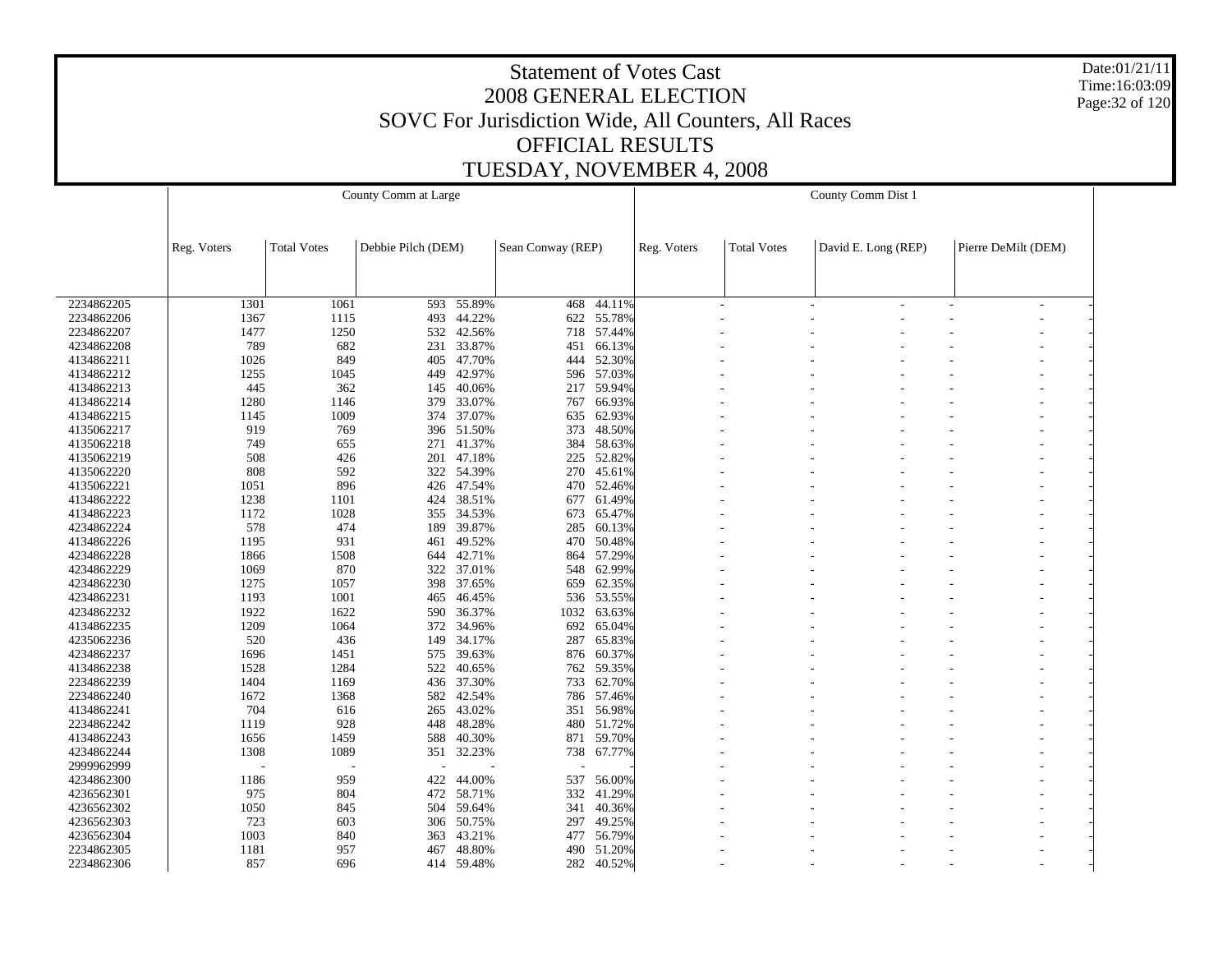Date:01/21/11 Time:16:03:09 Page:33 of 120

|               |              |                    | County Comm at Large |        |                   |            | County Comm Dist 1 |                    |                     |              |                     |              |  |  |
|---------------|--------------|--------------------|----------------------|--------|-------------------|------------|--------------------|--------------------|---------------------|--------------|---------------------|--------------|--|--|
|               | Reg. Voters  | <b>Total Votes</b> | Debbie Pilch (DEM)   |        | Sean Conway (REP) |            | Reg. Voters        | <b>Total Votes</b> | David E. Long (REP) |              | Pierre DeMilt (DEM) |              |  |  |
|               |              |                    |                      |        |                   |            |                    |                    |                     |              |                     |              |  |  |
| 2234862307    | 2013         | 1659               | 764                  | 46.05% | 895               | 53.95%     |                    |                    | ٠                   | ٠            |                     |              |  |  |
| 4136562308    | 1197         | 1024               | 319                  | 31.15% | 705               | 68.85%     |                    |                    |                     |              |                     |              |  |  |
| 4236562309    | 555          | 489                | 131                  | 26.79% | 358               | 73.21%     |                    |                    |                     |              |                     |              |  |  |
| 4236562310    | 965          | 790                | 302                  | 38.23% | 488               | 61.77%     |                    |                    |                     |              |                     |              |  |  |
| 4136562311    | 1402         | 1168               | 409                  | 35.02% | 759               | 64.98%     |                    |                    |                     |              |                     |              |  |  |
| 4136562312    | 372          | 323                | 75                   | 23.22% | 248               | 76.78%     |                    |                    |                     |              |                     |              |  |  |
| 4236562313    | 648          | 549                | 246                  | 44.81% | 303               | 55.19%     |                    |                    |                     |              |                     |              |  |  |
| 4236562314    | 1765         | 1366               | 683                  | 50.00% | 683               | 50.00%     |                    |                    |                     |              |                     |              |  |  |
| 4135062315    | 1069         | 680                | 406                  | 59.71% | 274               | 40.29%     |                    |                    |                     |              |                     |              |  |  |
| 4135062317    | 690          | 584                | 282                  | 48.29% | 302               | 51.71%     |                    |                    |                     |              |                     |              |  |  |
| 4135062318    | 837          | 686                | 362                  | 52.77% | 324               | 47.23%     |                    |                    |                     |              |                     |              |  |  |
| 4135062319    | 526          | 412                | 221                  | 53.64% | 191               | 46.36%     |                    |                    |                     |              |                     |              |  |  |
| 4135062320    | 497          | 341                | 164                  | 48.09% | 177               | 51.91%     |                    |                    |                     |              |                     |              |  |  |
| 4135062321    | 963          | 680                | 405                  | 59.56% | 275               | 40.44%     |                    |                    |                     |              |                     |              |  |  |
| 4135062322    | 1161         | 947                | 522                  | 55.12% | 425               | 44.88%     |                    |                    |                     |              |                     |              |  |  |
| 4135062323    | 1110         | 900                | 455                  | 50.56% | 445               | 49.44%     |                    |                    |                     |              |                     |              |  |  |
| 4135062324    | 1837         | 1472               | 656                  | 44.57% |                   | 816 55.43% |                    |                    |                     |              |                     |              |  |  |
| 4135062325    | 872          | 686                | 378                  | 55.10% | 308               | 44.90%     |                    |                    |                     |              |                     |              |  |  |
| 4134862326    | 1017         | 839                | 354                  | 42.19% | 485               | 57.81%     |                    |                    |                     |              |                     |              |  |  |
| 2233362327    | 42           | 33                 | 16                   | 48.48% | 17                | 51.52%     |                    |                    |                     |              |                     |              |  |  |
| 2234862328    | 1828         | 1407               | 623                  | 44.28% | 784               | 55.72%     |                    |                    |                     |              |                     |              |  |  |
| 4135062329    | 955          | 604                | 369                  | 61.09% | 235               | 38.91%     |                    |                    |                     |              |                     |              |  |  |
| 4135062330    | 2026         | 1665               | 719                  | 43.18% | 946               | 56.82%     |                    |                    |                     |              |                     |              |  |  |
| 4234862331    | 1151         | 1011               | 394                  | 38.97% | 617               | 61.03%     |                    |                    |                     |              |                     |              |  |  |
| 4136562332    | 303          | 274                | 68                   | 24.82% | 206               | 75.18%     |                    |                    |                     |              |                     |              |  |  |
| 4134862333    | 764          | 646                | 307                  | 47.52% | 339               | 52.48%     |                    |                    |                     |              |                     |              |  |  |
| 2234862334    | 1404         | 1100               | 448                  | 40.73% | 652               | 59.27%     |                    |                    |                     |              |                     |              |  |  |
| 4999962999    |              |                    |                      |        |                   |            |                    |                    |                     |              |                     |              |  |  |
| Provisional 1 | $\mathbf{0}$ | 485                | 218                  | 44.95% | 267               | 55.05%     |                    | $\boldsymbol{0}$   | 273<br>158          | 57.88%       | 115                 | 42.12%       |  |  |
| Provisional 2 |              | 513                | 252                  | 49.12% | 261               | 50.88%     |                    |                    |                     |              |                     |              |  |  |
| Total         | 116190       | 96684              | 41792                | 43.23% | 54892             | 56.77%     | 36648              | 29673              |                     | 18403 62.02% |                     | 11270 37.98% |  |  |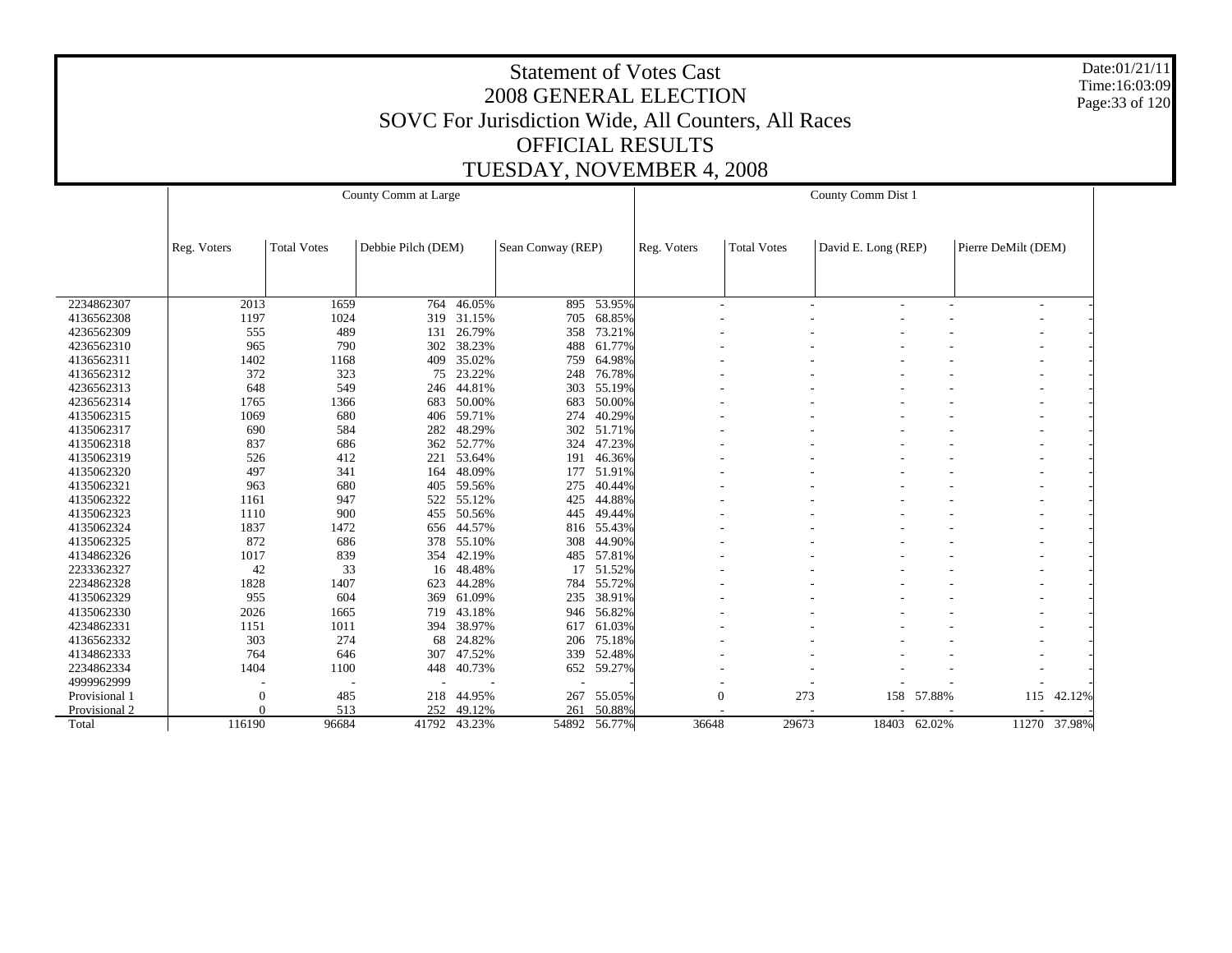Date:01/21/11 Time:16:03:09 Page:34 of 120

|                   |             |                    | County Comm Dist 3                       |  |
|-------------------|-------------|--------------------|------------------------------------------|--|
|                   |             |                    |                                          |  |
|                   | Reg. Voters | <b>Total Votes</b> | Barbara Kirkmeyer (REP) Tom Pettit (DEM) |  |
|                   |             |                    |                                          |  |
|                   |             |                    |                                          |  |
| Jurisdiction Wide |             |                    |                                          |  |
| 4136562100        |             |                    |                                          |  |
| 4136562101        |             |                    |                                          |  |
| 4136562102        |             |                    |                                          |  |
| 4136562103        |             |                    |                                          |  |
| 4136562104        |             |                    |                                          |  |
| 4135062106        |             |                    |                                          |  |
| 4135062107        |             |                    |                                          |  |
| 4135062108        |             |                    |                                          |  |
| 4135062109        |             |                    |                                          |  |
| 4135062110        |             |                    |                                          |  |
| 4135062111        |             |                    |                                          |  |
| 4135062112        |             |                    |                                          |  |
| 4135062114        |             |                    |                                          |  |
| 4134962115        |             |                    |                                          |  |
| 4134962116        |             |                    |                                          |  |
| 4136562117        |             |                    |                                          |  |
| 4136562118        |             |                    |                                          |  |
| 4136562119        |             |                    |                                          |  |
| 4134862120        |             |                    |                                          |  |
| 4134962121        |             |                    |                                          |  |
| 4134962122        |             |                    |                                          |  |
| 4134962123        |             |                    |                                          |  |
| 4134862124        |             |                    |                                          |  |
| 4134862125        |             |                    |                                          |  |
| 4136562126        |             |                    |                                          |  |
| 4136562127        |             |                    |                                          |  |
| 4136562128        |             |                    |                                          |  |
| 4134862129        |             |                    |                                          |  |
| 4134962130        |             |                    |                                          |  |
| 4136562131        |             |                    |                                          |  |
| 4134862132        |             |                    |                                          |  |
| 4135062134        |             |                    |                                          |  |
| 4134862135        |             |                    |                                          |  |
| 4134862136        |             |                    |                                          |  |
| 4135062137        |             |                    |                                          |  |
| 4234862200        |             |                    |                                          |  |
| 4234862201        |             |                    |                                          |  |
| 4234862202        |             |                    |                                          |  |
| 2234862203        |             |                    |                                          |  |
| 2234862204        |             |                    |                                          |  |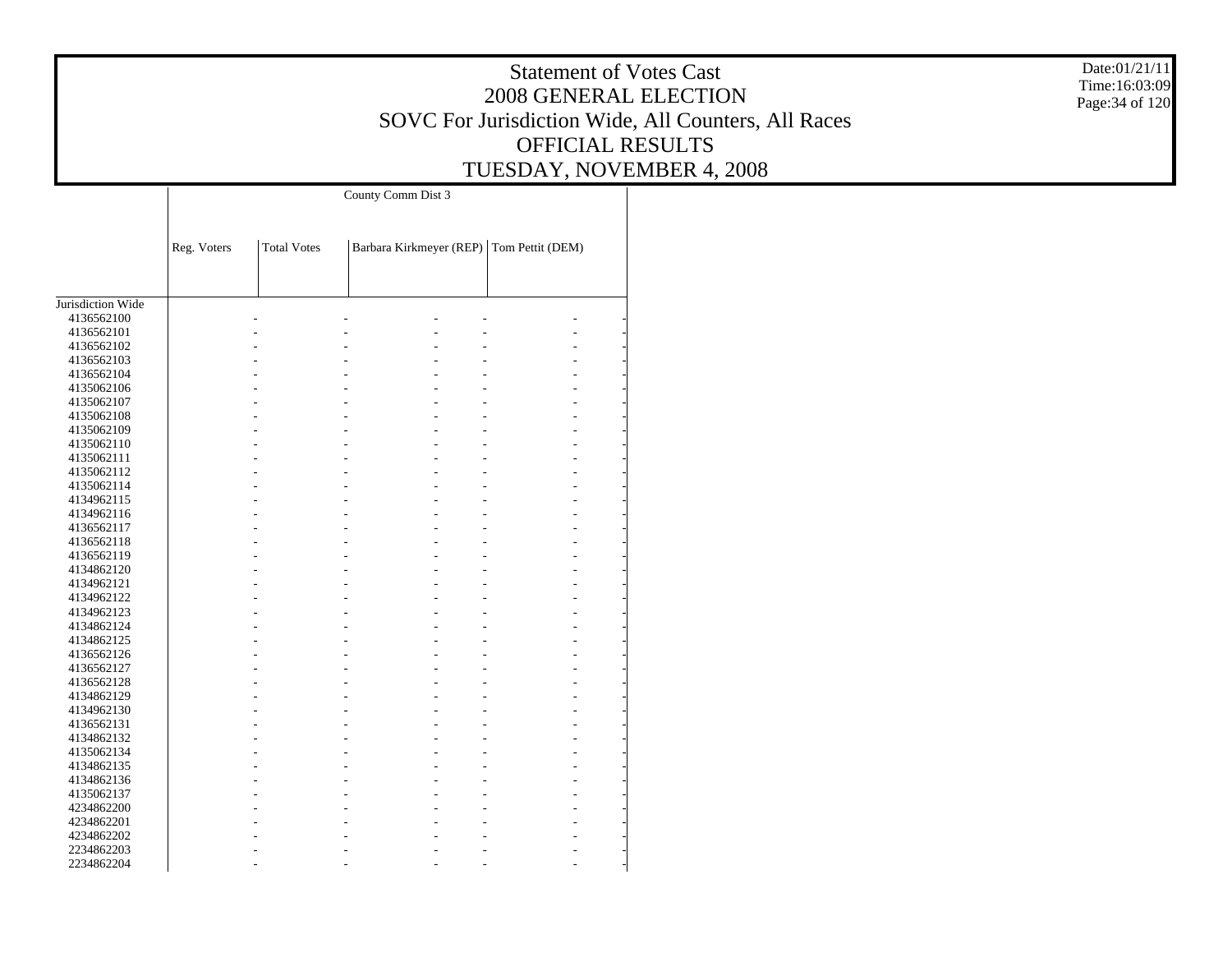Date:01/21/11 Time:16:03:09 Page:35 of 120

|            |             |                    | County Comm Dist 3 |                |                                          |        |
|------------|-------------|--------------------|--------------------|----------------|------------------------------------------|--------|
|            |             |                    |                    |                |                                          |        |
|            |             |                    |                    |                |                                          |        |
|            | Reg. Voters | <b>Total Votes</b> |                    |                | Barbara Kirkmeyer (REP) Tom Pettit (DEM) |        |
|            |             |                    |                    |                |                                          |        |
|            |             |                    |                    |                |                                          |        |
|            |             |                    |                    |                |                                          |        |
| 2234862205 | L,          | $\overline{a}$     | L                  | $\overline{a}$ | $\overline{a}$                           |        |
| 2234862206 |             |                    |                    |                |                                          |        |
| 2234862207 |             |                    |                    |                |                                          |        |
| 4234862208 |             |                    |                    |                |                                          |        |
| 4134862211 |             |                    |                    |                |                                          |        |
| 4134862212 |             |                    |                    |                |                                          |        |
| 4134862213 |             |                    |                    |                |                                          |        |
| 4134862214 |             |                    |                    |                |                                          |        |
| 4134862215 |             |                    |                    |                |                                          |        |
| 4135062217 |             |                    |                    |                |                                          |        |
| 4135062218 |             |                    |                    |                |                                          |        |
| 4135062219 |             |                    |                    |                |                                          |        |
| 4135062220 |             |                    |                    |                |                                          |        |
| 4135062221 |             |                    |                    |                |                                          |        |
| 4134862222 |             |                    |                    |                |                                          |        |
| 4134862223 |             |                    |                    |                |                                          |        |
| 4234862224 |             |                    |                    |                |                                          |        |
| 4134862226 |             |                    |                    |                |                                          |        |
| 4234862228 |             |                    |                    |                |                                          |        |
| 4234862229 |             |                    |                    |                |                                          |        |
| 4234862230 |             |                    |                    |                |                                          |        |
| 4234862231 |             |                    |                    |                |                                          |        |
| 4234862232 |             |                    |                    |                |                                          |        |
| 4134862235 |             |                    |                    |                |                                          |        |
| 4235062236 |             |                    |                    |                |                                          |        |
| 4234862237 |             |                    |                    |                |                                          |        |
| 4134862238 |             |                    |                    |                |                                          |        |
| 2234862239 |             |                    |                    |                |                                          |        |
| 2234862240 |             |                    |                    |                |                                          |        |
| 4134862241 |             |                    |                    |                |                                          |        |
| 2234862242 |             |                    |                    |                |                                          |        |
| 4134862243 |             |                    |                    |                |                                          |        |
| 4234862244 |             |                    |                    |                |                                          |        |
| 2999962999 |             |                    |                    |                |                                          |        |
| 4234862300 | 1186        | 971                | 609                | 62.72%         | 362                                      | 37.28% |
| 4236562301 | 975         | 807                | 361                | 44.73%         | 446                                      | 55.27% |
| 4236562302 | 1050        | 851                | 386                | 45.36%         | 465                                      | 54.64% |
| 4236562303 | 723         | 620                | 349                | 56.29%         | 271                                      | 43.71% |
| 4236562304 | 1003        | 852                | 560                | 65.73%         | 292                                      | 34.27% |
| 2234862305 | 1181        | 963                | 513                | 53.27%         | 450                                      | 46.73% |
|            | 857         | 693                | 302                | 43.58%         | 391                                      |        |
| 2234862306 |             |                    |                    |                |                                          | 56.42% |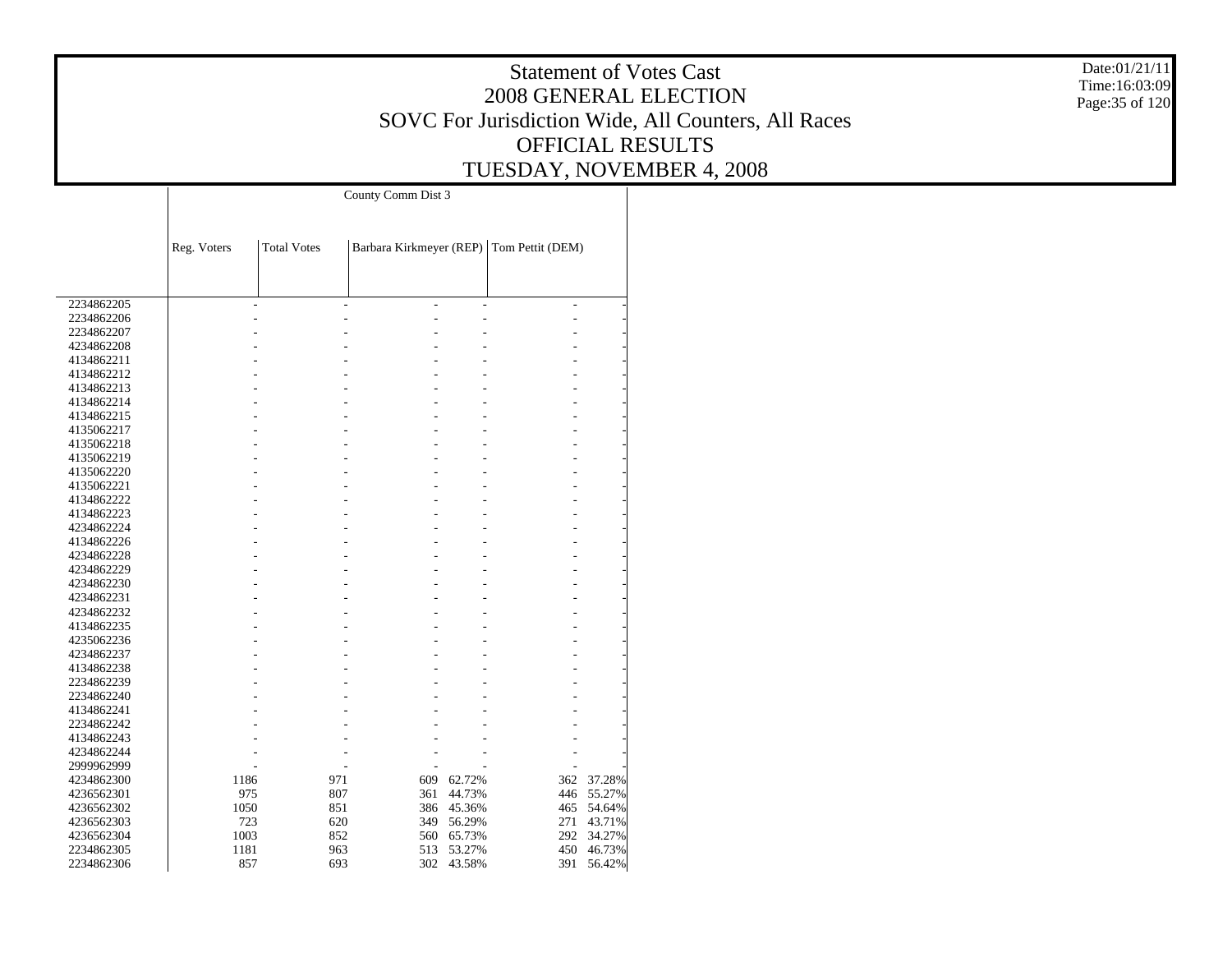Date:01/21/11 Time:16:03:09 Page:36 of 120

# Statement of Votes Cast 2008 GENERAL ELECTION SOVC For Jurisdiction Wide, All Counters, All Races OFFICIAL RESULTS TUESDAY, NOVEMBER 4, 2008

County Comm Dist 3

|               | Reg. Voters  | <b>Total Votes</b> | Barbara Kirkmeyer (REP) |        | Tom Pettit (DEM) |        |
|---------------|--------------|--------------------|-------------------------|--------|------------------|--------|
|               |              |                    |                         |        |                  |        |
|               |              |                    |                         |        |                  |        |
| 2234862307    | 2013         | 1663               | 932                     | 56.04% | 731              | 43.96% |
| 4136562308    | 1197         | 1014               | 634                     | 62.52% | 380              | 37.48% |
| 4236562309    | 555          | 484                | 338                     | 69.83% | 146              | 30.17% |
| 4236562310    | 965          | 806                | 522                     | 64.76% | 284              | 35.24% |
| 4136562311    | 1402         | 1196               | 789                     | 65.97% | 407              | 34.03% |
| 4136562312    | 372          | 328                | 257                     | 78.35% | 71               | 21.65% |
| 4236562313    | 648          | 559                | 339                     | 60.64% | 220              | 39.36% |
| 4236562314    | 1765         | 1360               | 701                     | 51.54% | 659              | 48.46% |
| 4135062315    | 1069         | 654                | 233                     | 35.63% | 421              | 64.37% |
| 4135062317    | 690          | 562                | 297                     | 52.85% | 265              | 47.15% |
| 4135062318    | 837          | 671                | 296                     | 44.11% | 375              | 55.89% |
| 4135062319    | 526          | 395                | 178                     | 45.06% | 217              | 54.94% |
| 4135062320    | 497          | 338                | 169                     | 50.00% | 169              | 50.00% |
| 4135062321    | 963          | 656                | 253                     | 38.57% | 403              | 61.43% |
| 4135062322    | 1161         | 937                | 430                     | 45.89% | 507              | 54.11% |
| 4135062323    | 1110         | 871                | 406                     | 46.61% | 465              | 53.39% |
| 4135062324    | 1837         | 1444               | 786                     | 54.43% | 658              | 45.57% |
| 4135062325    | 872          | 672                | 287                     | 42.71% | 385              | 57.29% |
| 4134862326    | 1017         | 824                | 460                     | 55.83% | 364              | 44.17% |
| 2233362327    | 42           | 35                 | 18                      | 51.43% | 17               | 48.57% |
| 2234862328    | 1828         | 1407               | 801                     | 56.93% | 606              | 43.07% |
| 4135062329    | 955          | 598                | 219                     | 36.62% | 379              | 63.38% |
| 4135062330    | 2026         | 1619               | 904                     | 55.84% | 715              | 44.16% |
| 4234862331    | 1151         | 998                | 618                     | 61.92% | 380              | 38.08% |
| 4136562332    | 303          | 275                | 190                     | 69.09% | 85               | 30.91% |
| 4134862333    | 764          | 633                | 307                     | 48.50% | 326              | 51.50% |
| 2234862334    | 1404         | 1101               | 658                     | 59.76% | 443              | 40.24% |
| 4999962999    |              |                    |                         |        |                  |        |
| Provisional 1 |              |                    |                         |        |                  |        |
| Provisional 2 | $\mathbf{0}$ | 351                | 146                     | 41.60% | 205              | 58.40% |
| Total         | 34944        | 28208              | 15248                   | 54.06% | 12960            | 45.94% |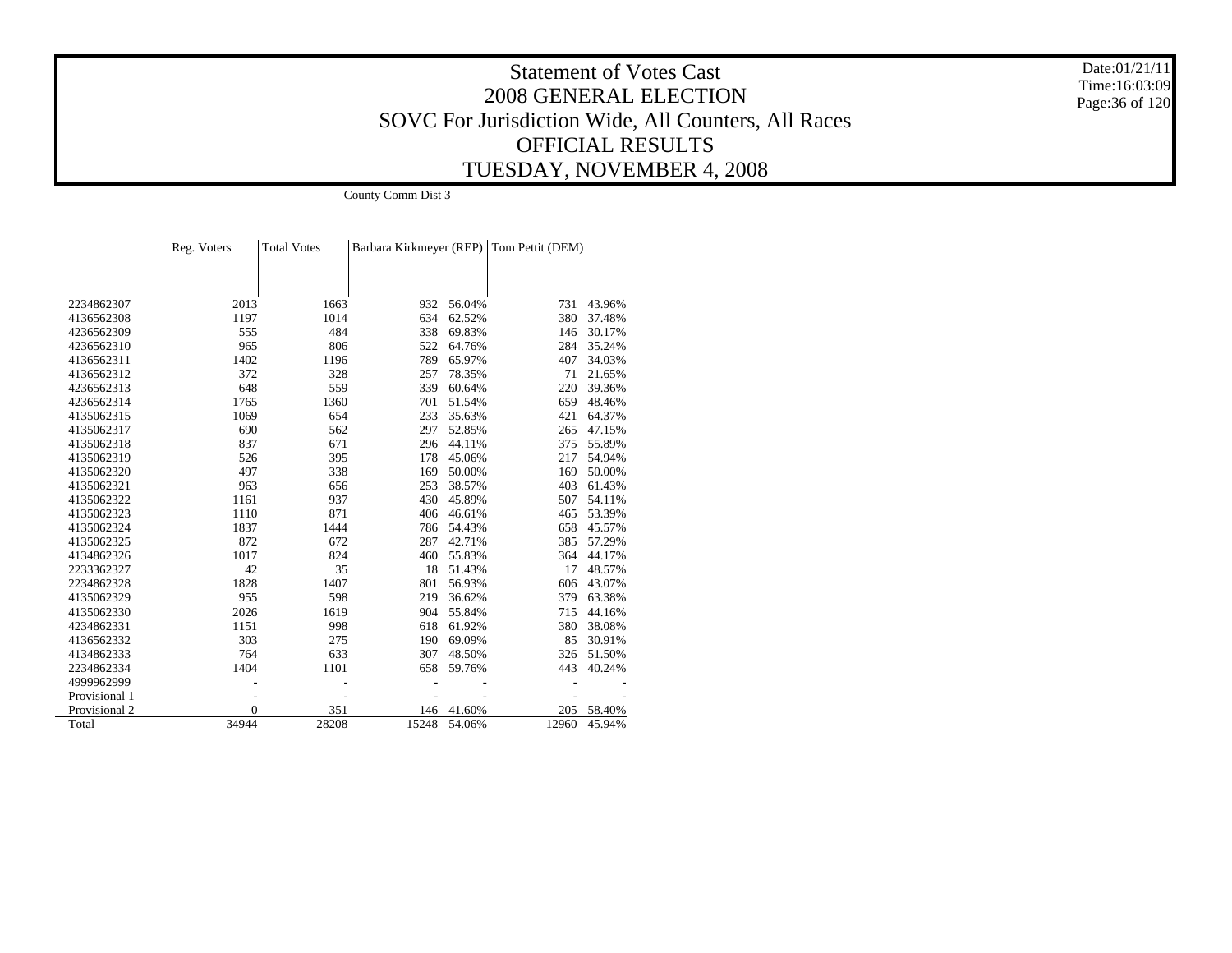Date:01/21/11 Time:16:03:09 Page:37 of 120

| <b>Total Votes</b><br>Donald D. Mueller<br>Troy D. Mellon<br>Jim Rohn<br>Reg. Voters<br>Jurisdiction Wide<br>1051<br>651<br>41.94%<br>187<br>28.73%<br>191<br>4136562100<br>273<br>335<br>201<br>84<br>41.79%<br>44<br>21.89%<br>73<br>4136562101<br>259<br>43<br>146<br>69<br>47.26%<br>34<br>23.29%<br>4136562102<br>344<br>219<br>28.31%<br>77<br>4136562103<br>80<br>36.53%<br>62<br>1479<br>935<br>339<br>36.26%<br>32.62%<br>291<br>4136562104<br>305<br>943<br>570<br>30.53%<br>188<br>4135062106<br>208<br>36.49%<br>174<br>1713<br>936<br>363<br>38.78%<br>316<br>33.76%<br>257<br>4135062107<br>1094<br>658<br>39.36%<br>223<br>33.89%<br>4135062108<br>259<br>176<br>887<br>512<br>41.99%<br>158<br>30.86%<br>139<br>4135062109<br>215<br>560<br>1127<br>233<br>41.61%<br>183<br>32.68%<br>144<br>4135062110<br>649<br>41.91%<br>212<br>32.67%<br>4135062111<br>1138<br>272<br>165<br>1298<br>629<br>261<br>41.49%<br>193<br>30.68%<br>175<br>4135062112<br>919<br>489<br>47.65%<br>29.24%<br>4135062114<br>233<br>143<br>113<br>1605<br>760<br>306<br>40.26%<br>289<br>38.03%<br>165<br>4134962115<br>864<br>511<br>204<br>39.92%<br>182<br>35.62%<br>125<br>4134962116<br>905<br>203<br>1841<br>40.33%<br>337<br>37.24%<br>4136562117<br>365<br>1580<br>40.60%<br>268<br>25.97%<br>345<br>4136562118<br>1032<br>419<br>584<br>347<br>153<br>44.09%<br>72<br>20.75%<br>122<br>4136562119<br>364<br>221<br>48.42%<br>28.05%<br>52<br>4134862120<br>107<br>62<br>1533<br>842<br>312<br>37.05%<br>310<br>36.82%<br>220<br>4134962121<br>1254<br>689<br>262<br>38.03%<br>36.43%<br>4134962122<br>251<br>176<br>1187<br>669<br>232<br>34.68%<br>275<br>41.11%<br>162 24.22%<br>4134962123<br>1442<br>838<br>33.17%<br>344<br>41.05%<br>278<br>216<br>4134862124<br>1082<br>630<br>33.17%<br>146 23.17%<br>4134862125<br>275<br>43.65%<br>209<br>23.47%<br>959<br>605<br>254<br>41.98%<br>142<br>209<br>4136562126<br>841<br>535<br>33.27%<br>24.49%<br>226 42.24%<br>178<br>131<br>4136562127<br>780<br>1265<br>328<br>42.05%<br>24.23%<br>263<br>189<br>4136562128<br>213<br>38.50% |        |
|---------------------------------------------------------------------------------------------------------------------------------------------------------------------------------------------------------------------------------------------------------------------------------------------------------------------------------------------------------------------------------------------------------------------------------------------------------------------------------------------------------------------------------------------------------------------------------------------------------------------------------------------------------------------------------------------------------------------------------------------------------------------------------------------------------------------------------------------------------------------------------------------------------------------------------------------------------------------------------------------------------------------------------------------------------------------------------------------------------------------------------------------------------------------------------------------------------------------------------------------------------------------------------------------------------------------------------------------------------------------------------------------------------------------------------------------------------------------------------------------------------------------------------------------------------------------------------------------------------------------------------------------------------------------------------------------------------------------------------------------------------------------------------------------------------------------------------------------------------------------------------------------------------------------------------------------------------------------------------------------------------------------------------------------------------------------------------------------|--------|
|                                                                                                                                                                                                                                                                                                                                                                                                                                                                                                                                                                                                                                                                                                                                                                                                                                                                                                                                                                                                                                                                                                                                                                                                                                                                                                                                                                                                                                                                                                                                                                                                                                                                                                                                                                                                                                                                                                                                                                                                                                                                                             |        |
|                                                                                                                                                                                                                                                                                                                                                                                                                                                                                                                                                                                                                                                                                                                                                                                                                                                                                                                                                                                                                                                                                                                                                                                                                                                                                                                                                                                                                                                                                                                                                                                                                                                                                                                                                                                                                                                                                                                                                                                                                                                                                             |        |
|                                                                                                                                                                                                                                                                                                                                                                                                                                                                                                                                                                                                                                                                                                                                                                                                                                                                                                                                                                                                                                                                                                                                                                                                                                                                                                                                                                                                                                                                                                                                                                                                                                                                                                                                                                                                                                                                                                                                                                                                                                                                                             |        |
|                                                                                                                                                                                                                                                                                                                                                                                                                                                                                                                                                                                                                                                                                                                                                                                                                                                                                                                                                                                                                                                                                                                                                                                                                                                                                                                                                                                                                                                                                                                                                                                                                                                                                                                                                                                                                                                                                                                                                                                                                                                                                             | 29.34% |
|                                                                                                                                                                                                                                                                                                                                                                                                                                                                                                                                                                                                                                                                                                                                                                                                                                                                                                                                                                                                                                                                                                                                                                                                                                                                                                                                                                                                                                                                                                                                                                                                                                                                                                                                                                                                                                                                                                                                                                                                                                                                                             | 36.32% |
|                                                                                                                                                                                                                                                                                                                                                                                                                                                                                                                                                                                                                                                                                                                                                                                                                                                                                                                                                                                                                                                                                                                                                                                                                                                                                                                                                                                                                                                                                                                                                                                                                                                                                                                                                                                                                                                                                                                                                                                                                                                                                             | 29.45% |
|                                                                                                                                                                                                                                                                                                                                                                                                                                                                                                                                                                                                                                                                                                                                                                                                                                                                                                                                                                                                                                                                                                                                                                                                                                                                                                                                                                                                                                                                                                                                                                                                                                                                                                                                                                                                                                                                                                                                                                                                                                                                                             | 35.16% |
|                                                                                                                                                                                                                                                                                                                                                                                                                                                                                                                                                                                                                                                                                                                                                                                                                                                                                                                                                                                                                                                                                                                                                                                                                                                                                                                                                                                                                                                                                                                                                                                                                                                                                                                                                                                                                                                                                                                                                                                                                                                                                             | 31.12% |
|                                                                                                                                                                                                                                                                                                                                                                                                                                                                                                                                                                                                                                                                                                                                                                                                                                                                                                                                                                                                                                                                                                                                                                                                                                                                                                                                                                                                                                                                                                                                                                                                                                                                                                                                                                                                                                                                                                                                                                                                                                                                                             | 32.98% |
|                                                                                                                                                                                                                                                                                                                                                                                                                                                                                                                                                                                                                                                                                                                                                                                                                                                                                                                                                                                                                                                                                                                                                                                                                                                                                                                                                                                                                                                                                                                                                                                                                                                                                                                                                                                                                                                                                                                                                                                                                                                                                             | 27.46% |
|                                                                                                                                                                                                                                                                                                                                                                                                                                                                                                                                                                                                                                                                                                                                                                                                                                                                                                                                                                                                                                                                                                                                                                                                                                                                                                                                                                                                                                                                                                                                                                                                                                                                                                                                                                                                                                                                                                                                                                                                                                                                                             | 26.75% |
|                                                                                                                                                                                                                                                                                                                                                                                                                                                                                                                                                                                                                                                                                                                                                                                                                                                                                                                                                                                                                                                                                                                                                                                                                                                                                                                                                                                                                                                                                                                                                                                                                                                                                                                                                                                                                                                                                                                                                                                                                                                                                             | 27.15% |
|                                                                                                                                                                                                                                                                                                                                                                                                                                                                                                                                                                                                                                                                                                                                                                                                                                                                                                                                                                                                                                                                                                                                                                                                                                                                                                                                                                                                                                                                                                                                                                                                                                                                                                                                                                                                                                                                                                                                                                                                                                                                                             | 25.71% |
|                                                                                                                                                                                                                                                                                                                                                                                                                                                                                                                                                                                                                                                                                                                                                                                                                                                                                                                                                                                                                                                                                                                                                                                                                                                                                                                                                                                                                                                                                                                                                                                                                                                                                                                                                                                                                                                                                                                                                                                                                                                                                             | 25.42% |
|                                                                                                                                                                                                                                                                                                                                                                                                                                                                                                                                                                                                                                                                                                                                                                                                                                                                                                                                                                                                                                                                                                                                                                                                                                                                                                                                                                                                                                                                                                                                                                                                                                                                                                                                                                                                                                                                                                                                                                                                                                                                                             | 27.82% |
|                                                                                                                                                                                                                                                                                                                                                                                                                                                                                                                                                                                                                                                                                                                                                                                                                                                                                                                                                                                                                                                                                                                                                                                                                                                                                                                                                                                                                                                                                                                                                                                                                                                                                                                                                                                                                                                                                                                                                                                                                                                                                             | 23.11% |
|                                                                                                                                                                                                                                                                                                                                                                                                                                                                                                                                                                                                                                                                                                                                                                                                                                                                                                                                                                                                                                                                                                                                                                                                                                                                                                                                                                                                                                                                                                                                                                                                                                                                                                                                                                                                                                                                                                                                                                                                                                                                                             | 21.71% |
|                                                                                                                                                                                                                                                                                                                                                                                                                                                                                                                                                                                                                                                                                                                                                                                                                                                                                                                                                                                                                                                                                                                                                                                                                                                                                                                                                                                                                                                                                                                                                                                                                                                                                                                                                                                                                                                                                                                                                                                                                                                                                             | 24.46% |
|                                                                                                                                                                                                                                                                                                                                                                                                                                                                                                                                                                                                                                                                                                                                                                                                                                                                                                                                                                                                                                                                                                                                                                                                                                                                                                                                                                                                                                                                                                                                                                                                                                                                                                                                                                                                                                                                                                                                                                                                                                                                                             | 22.43% |
|                                                                                                                                                                                                                                                                                                                                                                                                                                                                                                                                                                                                                                                                                                                                                                                                                                                                                                                                                                                                                                                                                                                                                                                                                                                                                                                                                                                                                                                                                                                                                                                                                                                                                                                                                                                                                                                                                                                                                                                                                                                                                             | 33.43% |
|                                                                                                                                                                                                                                                                                                                                                                                                                                                                                                                                                                                                                                                                                                                                                                                                                                                                                                                                                                                                                                                                                                                                                                                                                                                                                                                                                                                                                                                                                                                                                                                                                                                                                                                                                                                                                                                                                                                                                                                                                                                                                             | 35.16% |
|                                                                                                                                                                                                                                                                                                                                                                                                                                                                                                                                                                                                                                                                                                                                                                                                                                                                                                                                                                                                                                                                                                                                                                                                                                                                                                                                                                                                                                                                                                                                                                                                                                                                                                                                                                                                                                                                                                                                                                                                                                                                                             | 23.53% |
|                                                                                                                                                                                                                                                                                                                                                                                                                                                                                                                                                                                                                                                                                                                                                                                                                                                                                                                                                                                                                                                                                                                                                                                                                                                                                                                                                                                                                                                                                                                                                                                                                                                                                                                                                                                                                                                                                                                                                                                                                                                                                             | 26.13% |
|                                                                                                                                                                                                                                                                                                                                                                                                                                                                                                                                                                                                                                                                                                                                                                                                                                                                                                                                                                                                                                                                                                                                                                                                                                                                                                                                                                                                                                                                                                                                                                                                                                                                                                                                                                                                                                                                                                                                                                                                                                                                                             | 25.54% |
|                                                                                                                                                                                                                                                                                                                                                                                                                                                                                                                                                                                                                                                                                                                                                                                                                                                                                                                                                                                                                                                                                                                                                                                                                                                                                                                                                                                                                                                                                                                                                                                                                                                                                                                                                                                                                                                                                                                                                                                                                                                                                             |        |
|                                                                                                                                                                                                                                                                                                                                                                                                                                                                                                                                                                                                                                                                                                                                                                                                                                                                                                                                                                                                                                                                                                                                                                                                                                                                                                                                                                                                                                                                                                                                                                                                                                                                                                                                                                                                                                                                                                                                                                                                                                                                                             | 25.78% |
|                                                                                                                                                                                                                                                                                                                                                                                                                                                                                                                                                                                                                                                                                                                                                                                                                                                                                                                                                                                                                                                                                                                                                                                                                                                                                                                                                                                                                                                                                                                                                                                                                                                                                                                                                                                                                                                                                                                                                                                                                                                                                             |        |
|                                                                                                                                                                                                                                                                                                                                                                                                                                                                                                                                                                                                                                                                                                                                                                                                                                                                                                                                                                                                                                                                                                                                                                                                                                                                                                                                                                                                                                                                                                                                                                                                                                                                                                                                                                                                                                                                                                                                                                                                                                                                                             | 34.55% |
|                                                                                                                                                                                                                                                                                                                                                                                                                                                                                                                                                                                                                                                                                                                                                                                                                                                                                                                                                                                                                                                                                                                                                                                                                                                                                                                                                                                                                                                                                                                                                                                                                                                                                                                                                                                                                                                                                                                                                                                                                                                                                             |        |
|                                                                                                                                                                                                                                                                                                                                                                                                                                                                                                                                                                                                                                                                                                                                                                                                                                                                                                                                                                                                                                                                                                                                                                                                                                                                                                                                                                                                                                                                                                                                                                                                                                                                                                                                                                                                                                                                                                                                                                                                                                                                                             | 33.72% |
| 345<br>74<br>34.74%<br>82<br>57<br>4134862129                                                                                                                                                                                                                                                                                                                                                                                                                                                                                                                                                                                                                                                                                                                                                                                                                                                                                                                                                                                                                                                                                                                                                                                                                                                                                                                                                                                                                                                                                                                                                                                                                                                                                                                                                                                                                                                                                                                                                                                                                                               | 26.76% |
| 1489<br>729<br>39.23%<br>263<br>36.08%<br>180<br>4134962130<br>286                                                                                                                                                                                                                                                                                                                                                                                                                                                                                                                                                                                                                                                                                                                                                                                                                                                                                                                                                                                                                                                                                                                                                                                                                                                                                                                                                                                                                                                                                                                                                                                                                                                                                                                                                                                                                                                                                                                                                                                                                          | 24.69% |
| 477<br>42.77%<br>25.37%<br>4136562131<br>868<br>204<br>121<br>152                                                                                                                                                                                                                                                                                                                                                                                                                                                                                                                                                                                                                                                                                                                                                                                                                                                                                                                                                                                                                                                                                                                                                                                                                                                                                                                                                                                                                                                                                                                                                                                                                                                                                                                                                                                                                                                                                                                                                                                                                           | 31.87% |
| 920<br>563<br>41.56%<br>33.04%<br>143<br>4134862132<br>234<br>186                                                                                                                                                                                                                                                                                                                                                                                                                                                                                                                                                                                                                                                                                                                                                                                                                                                                                                                                                                                                                                                                                                                                                                                                                                                                                                                                                                                                                                                                                                                                                                                                                                                                                                                                                                                                                                                                                                                                                                                                                           | 25.40% |
| 392<br>243<br>32.92%<br>39.09%<br>68<br>4135062134<br>80<br>95                                                                                                                                                                                                                                                                                                                                                                                                                                                                                                                                                                                                                                                                                                                                                                                                                                                                                                                                                                                                                                                                                                                                                                                                                                                                                                                                                                                                                                                                                                                                                                                                                                                                                                                                                                                                                                                                                                                                                                                                                              | 27.98% |
| 860<br>496<br>231<br>46.57%<br>28.43%<br>124<br>4134862135<br>141                                                                                                                                                                                                                                                                                                                                                                                                                                                                                                                                                                                                                                                                                                                                                                                                                                                                                                                                                                                                                                                                                                                                                                                                                                                                                                                                                                                                                                                                                                                                                                                                                                                                                                                                                                                                                                                                                                                                                                                                                           | 25.00% |
| 1028<br>636<br>280<br>44.03%<br>29.09%<br>4134862136<br>185<br>171                                                                                                                                                                                                                                                                                                                                                                                                                                                                                                                                                                                                                                                                                                                                                                                                                                                                                                                                                                                                                                                                                                                                                                                                                                                                                                                                                                                                                                                                                                                                                                                                                                                                                                                                                                                                                                                                                                                                                                                                                          | 26.89% |
| 1758<br>903<br>40.09%<br>292<br>32.34%<br>249<br>4135062137<br>362                                                                                                                                                                                                                                                                                                                                                                                                                                                                                                                                                                                                                                                                                                                                                                                                                                                                                                                                                                                                                                                                                                                                                                                                                                                                                                                                                                                                                                                                                                                                                                                                                                                                                                                                                                                                                                                                                                                                                                                                                          | 27.57% |
| 1851<br>1022<br>40.70%<br>374<br>36.59%<br>232<br>4234862200<br>416                                                                                                                                                                                                                                                                                                                                                                                                                                                                                                                                                                                                                                                                                                                                                                                                                                                                                                                                                                                                                                                                                                                                                                                                                                                                                                                                                                                                                                                                                                                                                                                                                                                                                                                                                                                                                                                                                                                                                                                                                         | 22.70% |
| 1097<br>42.15%<br>34.06%<br>4234862201<br>643<br>271<br>219<br>153                                                                                                                                                                                                                                                                                                                                                                                                                                                                                                                                                                                                                                                                                                                                                                                                                                                                                                                                                                                                                                                                                                                                                                                                                                                                                                                                                                                                                                                                                                                                                                                                                                                                                                                                                                                                                                                                                                                                                                                                                          | 23.79% |
| 576<br>320<br>39.38%<br>36.88%<br>76<br>4234862202<br>126<br>118                                                                                                                                                                                                                                                                                                                                                                                                                                                                                                                                                                                                                                                                                                                                                                                                                                                                                                                                                                                                                                                                                                                                                                                                                                                                                                                                                                                                                                                                                                                                                                                                                                                                                                                                                                                                                                                                                                                                                                                                                            | 23.75% |
| 884<br>35.97%<br>339<br>38.35%<br>227<br>2234862203<br>1564<br>318                                                                                                                                                                                                                                                                                                                                                                                                                                                                                                                                                                                                                                                                                                                                                                                                                                                                                                                                                                                                                                                                                                                                                                                                                                                                                                                                                                                                                                                                                                                                                                                                                                                                                                                                                                                                                                                                                                                                                                                                                          | 25.68% |
| 555<br>202<br>145<br>2234862204<br>1066<br>208<br>37.48%<br>36.40%                                                                                                                                                                                                                                                                                                                                                                                                                                                                                                                                                                                                                                                                                                                                                                                                                                                                                                                                                                                                                                                                                                                                                                                                                                                                                                                                                                                                                                                                                                                                                                                                                                                                                                                                                                                                                                                                                                                                                                                                                          | 26.13% |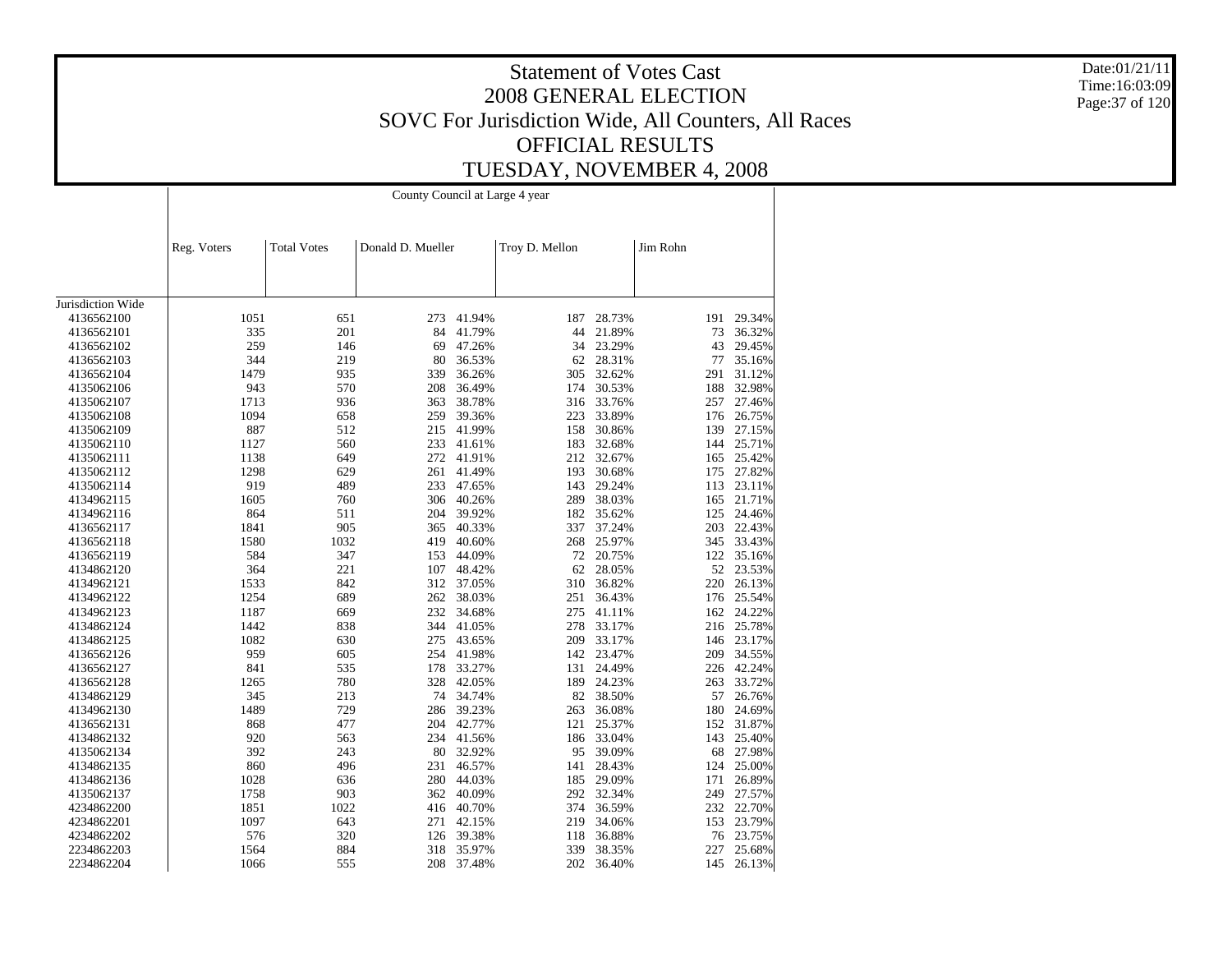Date:01/21/11 Time:16:03:09 Page:38 of 120

|            |             | County Council at Large 4 year |                   |        |                |        |          |            |  |  |
|------------|-------------|--------------------------------|-------------------|--------|----------------|--------|----------|------------|--|--|
|            | Reg. Voters | <b>Total Votes</b>             | Donald D. Mueller |        | Troy D. Mellon |        | Jim Rohn |            |  |  |
|            |             |                                |                   |        |                |        |          |            |  |  |
|            |             |                                |                   |        |                |        |          |            |  |  |
| 2234862205 | 1301        | 736                            | 303               | 41.17% | 261            | 35.46% | 172      | 23.37%     |  |  |
| 2234862206 | 1367        | 717                            | 269               | 37.52% | 268            | 37.38% | 180      | 25.10%     |  |  |
| 2234862207 | 1477        | 817                            | 342               | 41.86% | 285            | 34.88% |          | 190 23.26% |  |  |
| 4234862208 | 789         | 386                            | 182               | 47.15% | 131            | 33.94% | 73       | 18.91%     |  |  |
| 4134862211 | 1026        | 637                            | 305               | 47.88% | 176            | 27.63% | 156      | 24.49%     |  |  |
| 4134862212 | 1255        | 675                            | 337               | 49.93% | 174            | 25.78% | 164      | 24.30%     |  |  |
| 4134862213 | 445         | 230                            | 94                | 40.87% | 84             | 36.52% | 52       | 22.61%     |  |  |
| 4134862214 | 1280        | 845                            | 473               | 55.98% | 197            | 23.31% | 175      | 20.71%     |  |  |
| 4134862215 | 1145        | 695                            | 360               | 51.80% | 188            | 27.05% | 147      | 21.15%     |  |  |
| 4135062217 | 919         | 553                            | 226               | 40.87% | 175            | 31.65% |          | 152 27.49% |  |  |
| 4135062218 | 749         | 432                            | 221               | 51.16% | 116            | 26.85% | 95       | 21.99%     |  |  |
| 4135062219 | 508         | 276                            | 112               | 40.58% | 88             | 31.88% | 76       | 27.54%     |  |  |
|            | 808         | 417                            | 174               | 41.73% |                | 35.73% | 94       | 22.54%     |  |  |
| 4135062220 |             |                                |                   |        | 149            |        |          |            |  |  |
| 4135062221 | 1051        | 638                            | 260               | 40.75% | 189            | 29.62% | 189      | 29.62%     |  |  |
| 4134862222 | 1238        | 780                            | 348               | 44.62% | 236            | 30.26% | 196      | 25.13%     |  |  |
| 4134862223 | 1172        | 691                            | 325               | 47.03% | 194            | 28.08% |          | 172 24.89% |  |  |
| 4234862224 | 578         | 362                            | 107               | 29.56% | 181            | 50.00% | 74       | 20.44%     |  |  |
| 4134862226 | 1195        | 645                            | 278               | 43.10% | 230            | 35.66% | 137      | 21.24%     |  |  |
| 4234862228 | 1866        | 1159                           | 415               | 35.81% | 551            | 47.54% | 193      | 16.65%     |  |  |
| 4234862229 | 1069        | 632                            | 207               | 32.75% | 304            | 48.10% | 121      | 19.15%     |  |  |
| 4234862230 | 1275        | 866                            | 233               | 26.91% | 517            | 59.70% |          | 116 13.39% |  |  |
| 4234862231 | 1193        | 722                            | 290               | 40.17% | 244            | 33.80% | 188      | 26.04%     |  |  |
| 4234862232 | 1922        | 1261                           | 374               | 29.66% | 671            | 53.21% | 216      | 17.13%     |  |  |
| 4134862235 | 1209        | 717                            | 320               | 44.63% | 223            | 31.10% | 174      | 24.27%     |  |  |
| 4235062236 | 520         | 313                            | 151               | 48.24% | 88             | 28.12% |          | 74 23.64%  |  |  |
| 4234862237 | 1696        | 903                            | 381               | 42.19% | 302            | 33.44% |          | 220 24.36% |  |  |
| 4134862238 | 1528        | 861                            | 357               | 41.46% | 250            | 29.04% |          | 254 29.50% |  |  |
| 2234862239 | 1404        | 728                            | 293               | 40.25% | 262            | 35.99% | 173      | 23.76%     |  |  |
| 2234862240 | 1672        | 908                            | 366               | 40.31% | 324            | 35.68% | 218      | 24.01%     |  |  |
| 4134862241 | 704         | 426                            | 192               | 45.07% | 146            | 34.27% | 88       | 20.66%     |  |  |
| 2234862242 | 1119        | 633                            | 246               | 38.86% | 243            | 38.39% | 144      | 22.75%     |  |  |
|            | 1656        | 989                            | 433               | 43.78% | 319            | 32.25% |          | 237 23.96% |  |  |
| 4134862243 | 1308        |                                |                   |        | 352            |        |          |            |  |  |
| 4234862244 |             | 762                            | 247               | 32.41% |                | 46.19% | 163      | 21.39%     |  |  |
| 2999962999 |             |                                |                   |        | Ĭ.             |        |          |            |  |  |
| 4234862300 | 1186        | 682                            | 269               | 39.44% | 238            | 34.90% | 175      | 25.66%     |  |  |
| 4236562301 | 975         | 570                            | 233               | 40.88% | 212            | 37.19% | 125      | 21.93%     |  |  |
| 4236562302 | 1050        | 603                            | 244               | 40.46% | 229            | 37.98% | 130      | 21.56%     |  |  |
| 4236562303 | 723         | 418                            | 177               | 42.34% | 133            | 31.82% |          | 108 25.84% |  |  |
| 4236562304 | 1003        | 544                            | 220               | 40.44% | 194            | 35.66% | 130      | 23.90%     |  |  |
| 2234862305 | 1181        | 696                            | 275               | 39.51% | 244            | 35.06% | 177      | 25.43%     |  |  |
| 2234862306 | 857         | 387                            | 163               | 42.12% | 136            | 35.14% | 88       | 22.74%     |  |  |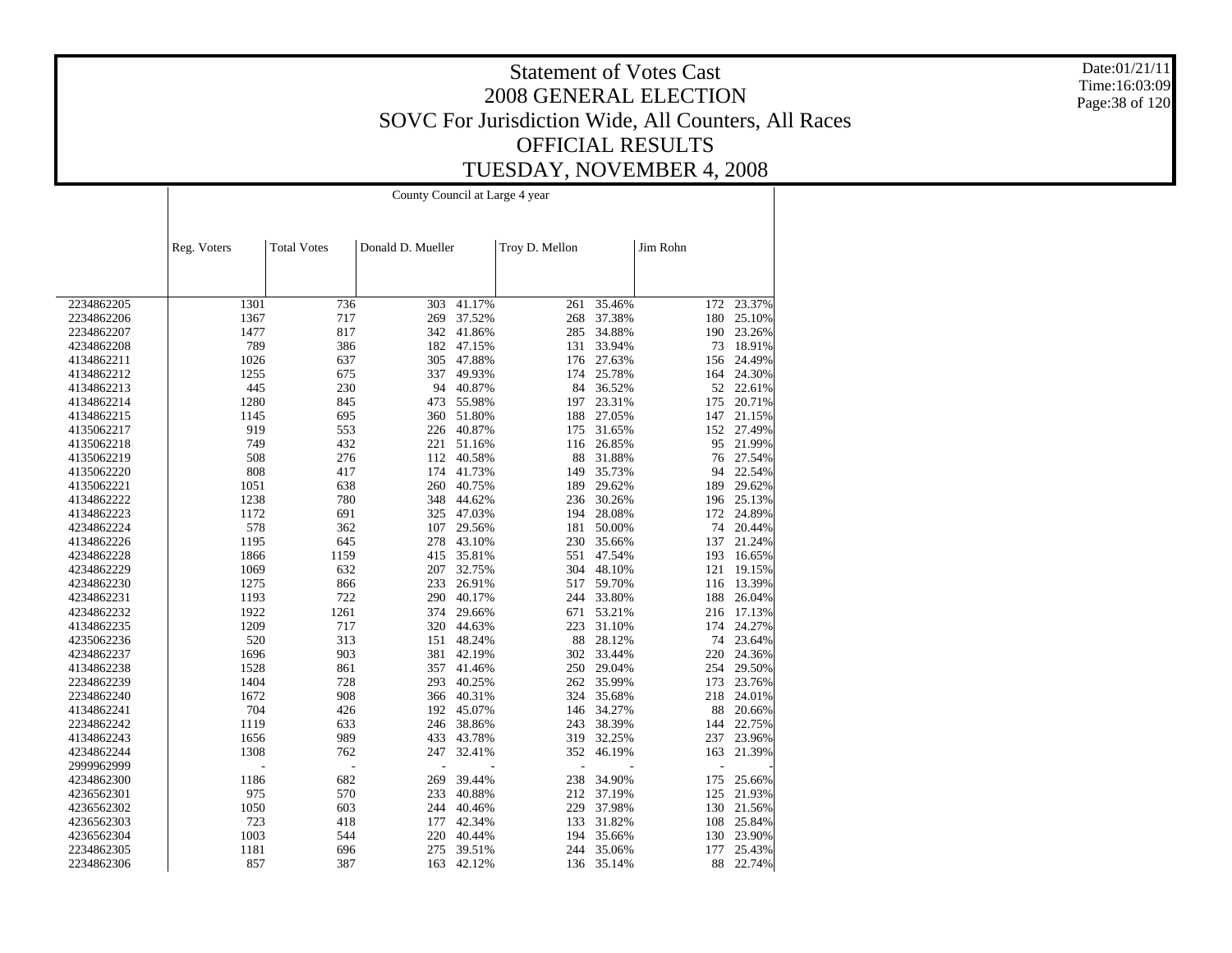Date:01/21/11 Time:16:03:09 Page:39 of 120

|               |             |                    | County Council at Large 4 year |        |                |        |                |        |
|---------------|-------------|--------------------|--------------------------------|--------|----------------|--------|----------------|--------|
|               | Reg. Voters | <b>Total Votes</b> | Donald D. Mueller              |        | Troy D. Mellon |        | Jim Rohn       |        |
|               |             |                    |                                |        |                |        |                |        |
| 2234862307    | 2013        | 983                | 400                            | 40.69% | 349            | 35.50% | 234            | 23.80% |
| 4136562308    | 1197        | 793                | 304                            | 38.34% | 289            | 36.44% | 200            | 25.22% |
| 4236562309    | 555         | 332                | 127                            | 38.25% | 115            | 34.64% | 90             | 27.11% |
| 4236562310    | 965         | 551                | 262                            | 47.55% | 156            | 28.31% | 133            | 24.14% |
| 4136562311    | 1402        | 826                | 332                            | 40.19% | 259            | 31.36% | 235            | 28.45% |
| 4136562312    | 372         | 225                | 71                             | 31.56% | 69             | 30.67% | 85             | 37.78% |
| 4236562313    | 648         | 414                | 184                            | 44.44% | 145            | 35.02% | 85             | 20.53% |
| 4236562314    | 1765        | 988                | 407                            | 41.19% | 342            | 34.62% | 239            | 24.19% |
| 4135062315    | 1069        | 397                | 179                            | 45.09% | 131            | 33.00% | 87             | 21.91% |
| 4135062317    | 690         | 378                | 179                            | 47.35% | 113            | 29.89% | 86             | 22.75% |
| 4135062318    | 837         | 477                | 209                            | 43.82% | 148            | 31.03% | 120            | 25.16% |
| 4135062319    | 526         | 310                | 134                            | 43.23% | 80             | 25.81% | 96             | 30.97% |
| 4135062320    | 497         | 244                | 98                             | 40.16% | 81             | 33.20% | 65             | 26.64% |
| 4135062321    | 963         | 498                | 197                            | 39.56% | 145            | 29.12% | 156            | 31.33% |
| 4135062322    | 1161        | 719                | 279                            | 38.80% | 245            | 34.08% | 195            | 27.12% |
| 4135062323    | 1110        | 710                | 313                            | 44.08% | 206            | 29.01% | 191            | 26.90% |
| 4135062324    | 1837        | 1071               | 450                            | 42.02% | 349            | 32.59% | 272            | 25.40% |
| 4135062325    | 872         | 532                | 212                            | 39.85% | 186            | 34.96% | 134            | 25.19% |
| 4134862326    | 1017        | 639                | 256                            | 40.06% | 205            | 32.08% | 178            | 27.86% |
| 2233362327    | 42          | 25                 | 12                             | 48.00% | 9              | 36.00% | $\overline{4}$ | 16.00% |
| 2234862328    | 1828        | 798                | 332                            | 41.60% | 264            | 33.08% | 202            | 25.31% |
| 4135062329    | 955         | 416                | 197                            | 47.36% | 130            | 31.25% | 89             | 21.39% |
| 4135062330    | 2026        | 1143               | 449                            | 39.28% | 378            | 33.07% | 316            | 27.65% |
| 4234862331    | 1151        | 751                | 320                            | 42.61% | 244            | 32.49% | 187            | 24.90% |
| 4136562332    | 303         | 199                | 71                             | 35.68% | 85             | 42.71% | 43             | 21.61% |
| 4134862333    | 764         | 492                | 185                            | 37.60% | 172            | 34.96% | 135            | 27.44% |
| 2234862334    | 1404        | 637                | 256                            | 40.19% | 212            | 33.28% | 169            | 26.53% |
| 4999962999    |             |                    |                                |        |                |        |                |        |
| Provisional 1 | 0           | 359                | 159                            | 44.29% | 110            | 30.64% | 90             | 25.07% |
| Provisional 2 | $\theta$    | 379                | 164                            | 43.27% | 139            | 36.68% | 76             | 20.05% |
| Total         | 116190      | 66801              | 27258                          | 40.80% | 22706          | 33.99% | 16837          | 25.20% |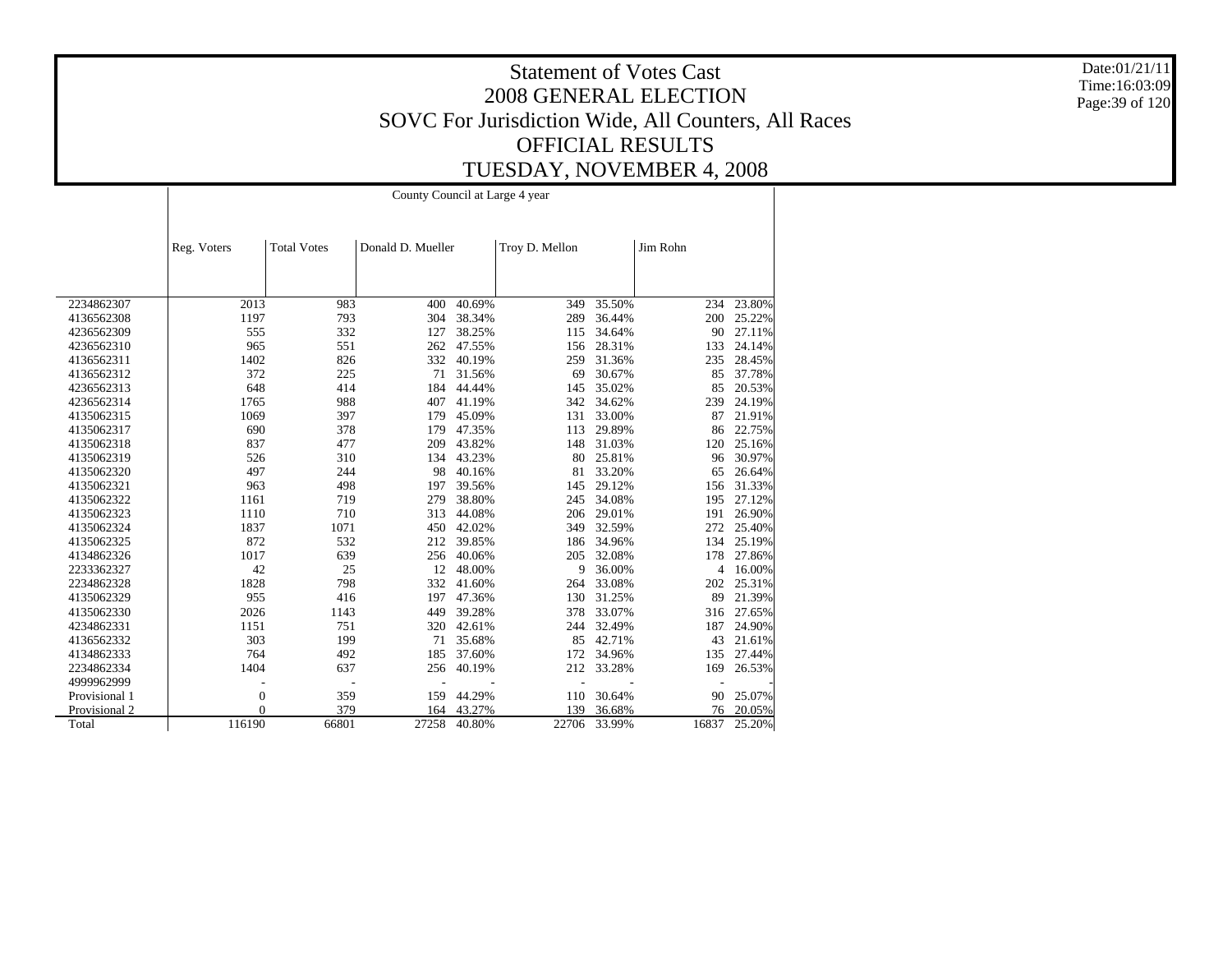Date:01/21/11 Time:16:03:09 Page:40 of 120

|                   |             |                    | County Council At-Large 2 year |            |               |        |             |                    | County Council District 1 4 YEAR TERM |            |             |            |
|-------------------|-------------|--------------------|--------------------------------|------------|---------------|--------|-------------|--------------------|---------------------------------------|------------|-------------|------------|
|                   | Reg. Voters | <b>Total Votes</b> | Perry L. Buck                  |            | Nancy Teksten |        | Reg. Voters | <b>Total Votes</b> | <b>Charles Tucker</b>                 |            | Gene Stille |            |
|                   |             |                    |                                |            |               |        |             |                    |                                       |            |             |            |
| Jurisdiction Wide |             |                    |                                |            |               |        |             |                    |                                       |            |             |            |
| 4136562100        | 1051        | 655                | 372                            | 56.79%     | 283           | 43.21% | 1051        | 622                | 389                                   | 62.54%     |             | 233 37.46% |
| 4136562101        | 335         | 218                | 149                            | 68.35%     | 69            | 31.65% | 335         | 206                | 135                                   | 65.53%     | 71          | 34.47%     |
| 4136562102        | 259         | 150                | 110                            | 73.33%     | 40            | 26.67% | 259         | 145                | 77                                    | 53.10%     | 68          | 46.90%     |
| 4136562103        | 344         | 233                | 160                            | 68.67%     | 73            | 31.33% | 344         | 219                | 129                                   | 58.90%     | 90          | 41.10%     |
| 4136562104        | 1479        | 1025               | 643                            | 62.73%     | 382           | 37.27% | 1479        | 984                | 504                                   | 51.22%     | 480         | 48.78%     |
| 4135062106        | 943         | 600                | 270                            | 45.00%     | 330           | 55.00% | 943         | 556                | 350                                   | 62.95%     | 206         | 37.05%     |
| 4135062107        | 1713        | 983                | 430                            | 43.74%     | 553           | 56.26% | 1713        | 920                | 574                                   | 62.39%     | 346         | 37.61%     |
| 4135062108        | 1094        | 691                | 339                            | 49.06%     | 352           | 50.94% | 1094        | 638                | 386                                   | 60.50%     | 252         | 39.50%     |
| 4135062109        | 887         | 548                | 285                            | 52.01%     | 263           | 47.99% | 887         | 493                | 299                                   | 60.65%     | 194         | 39.35%     |
| 4135062110        | 1127        | 594                | 255                            | 42.93%     | 339           | 57.07% | 1127        | 545                | 309                                   | 56.70%     | 236         | 43.30%     |
| 4135062111        | 1138        | 724                | 364                            | 50.28%     | 360           | 49.72% | 1138        | 635                | 376                                   | 59.21%     | 259         | 40.79%     |
| 4135062112        | 1298        | 709                | 281                            | 39.63%     | 428           | 60.37% | 1298        | 614                | 351                                   | 57.17%     | 263         | 42.83%     |
| 4135062114        | 919         | 603                | 277                            | 45.94%     | 326           | 54.06% | 919         | 454                | 238                                   | 52.42%     | 216         | 47.58%     |
| 4134962115        | 1605        | 814                | 410                            | 50.37%     | 404           | 49.63% | 1605        | 764                | 442                                   | 57.85%     | 322         | 42.15%     |
| 4134962116        | 864         | 539                | 291                            | 53.99%     | 248           | 46.01% | 864         | 513                | 284                                   | 55.36%     | 229         | 44.64%     |
| 4136562117        | 1841        | 938                | 508                            | 54.16%     | 430           | 45.84% | 1841        | 899                | 531                                   | 59.07%     | 368         | 40.93%     |
| 4136562118        | 1580        | 1082               | 669                            | 61.83%     | 413           | 38.17% | 1580        | 1056               | 521                                   | 49.34%     | 535         | 50.66%     |
| 4136562119        | 584         | 377                | 233                            | 61.80%     | 144           | 38.20% | 584         | 362                | 171                                   | 47.24%     | 191         | 52.76%     |
| 4134862120        | 364         | 253                | 163                            | 64.43%     | 90            | 35.57% | 364         | 228                | 100                                   | 43.86%     | 128         | 56.14%     |
| 4134962121        | 1533        | 882                | 470                            | 53.29%     | 412           | 46.71% | 1533        | 821                | 451                                   | 54.93%     | 370         | 45.07%     |
| 4134962122        | 1254        | 727                | 378                            | 51.99%     | 349           | 48.01% | 1254        | 685                | 417                                   | 60.88%     | 268         | 39.12%     |
| 4134962123        | 1187        | 697                | 340                            | 48.78%     | 357           | 51.22% | 1187        | 676                | 372                                   | 55.03%     | 304         | 44.97%     |
| 4134862124        | 1442        | 948                | 503                            | 53.06%     | 445           | 46.94% | 1442        | 807                | 446                                   | 55.27%     | 361         | 44.73%     |
| 4134862125        | 1082        | 742                | 393                            | 52.96%     | 349           | 47.04% | 1082        | 597                | 307                                   | 51.42%     | 290         | 48.58%     |
| 4136562126        | 959         | 597                | 343                            | 57.45%     | 254           | 42.55% | 959         | 602                | 378                                   | 62.79%     |             | 224 37.21% |
| 4136562127        | 841         | 540                | 302                            | 55.93%     | 238           | 44.07% | 841         | 522                | 321                                   | 61.49%     | 201         | 38.51%     |
| 4136562128        | 1265        | 839                | 533                            | 63.53%     | 306           | 36.47% | 1265        | 806                |                                       | 415 51.49% | 391         | 48.51%     |
| 4134862129        | 345         | 223                | 128                            | 57.40%     | 95            | 42.60% | 345         | 219                | 105                                   | 47.95%     | 114         | 52.05%     |
| 4134962130        | 1489        | 772                | 420                            | 54.40%     | 352           | 45.60% | 1489        | 695                | 384                                   | 55.25%     |             | 311 44.75% |
| 4136562131        | 868         | 509                | 326                            | 64.05%     | 183           | 35.95% | 868         | 477                | 260                                   | 54.51%     | 217         | 45.49%     |
| 4134862132        | 920         | 630                | 344                            | 54.60%     | 286           | 45.40% | 920         | 557                | 295                                   | 52.96%     | 262         | 47.04%     |
| 4135062134        | 392         | 271                | 128                            | 47.23%     | 143           | 52.77% | 392         | 226                | 127                                   | 56.19%     | 99          | 43.81%     |
| 4134862135        | 860         | 561                | 361                            | 64.35%     | 200           | 35.65% | 860         | 468                | 268                                   | 57.26%     | 200         | 42.74%     |
| 4134862136        | 1028        | 697                | 397                            | 56.96%     | 300           | 43.04% | 1028        | 615                | 341                                   | 55.45%     | 274         | 44.55%     |
| 4135062137        | 1758        | 943                | 458                            | 48.57%     | 485           | 51.43% | 1758        | 882                | 549                                   | 62.24%     |             | 333 37.76% |
| 4234862200        | 1851        | 1062               | 542                            | 51.04%     | 520           | 48.96% |             |                    |                                       |            |             |            |
| 4234862201        | 1097        | 674                | 378                            | 56.08%     | 296           | 43.92% |             |                    |                                       |            |             |            |
| 4234862202        | 576         | 332                | 189                            | 56.93%     | 143           | 43.07% |             |                    |                                       |            |             |            |
| 2234862203        | 1564        | 905                | 449                            | 49.61%     | 456           | 50.39% |             |                    |                                       |            |             |            |
| 2234862204        | 1066        | 574                |                                | 293 51.05% | 281           | 48.95% |             |                    |                                       |            |             |            |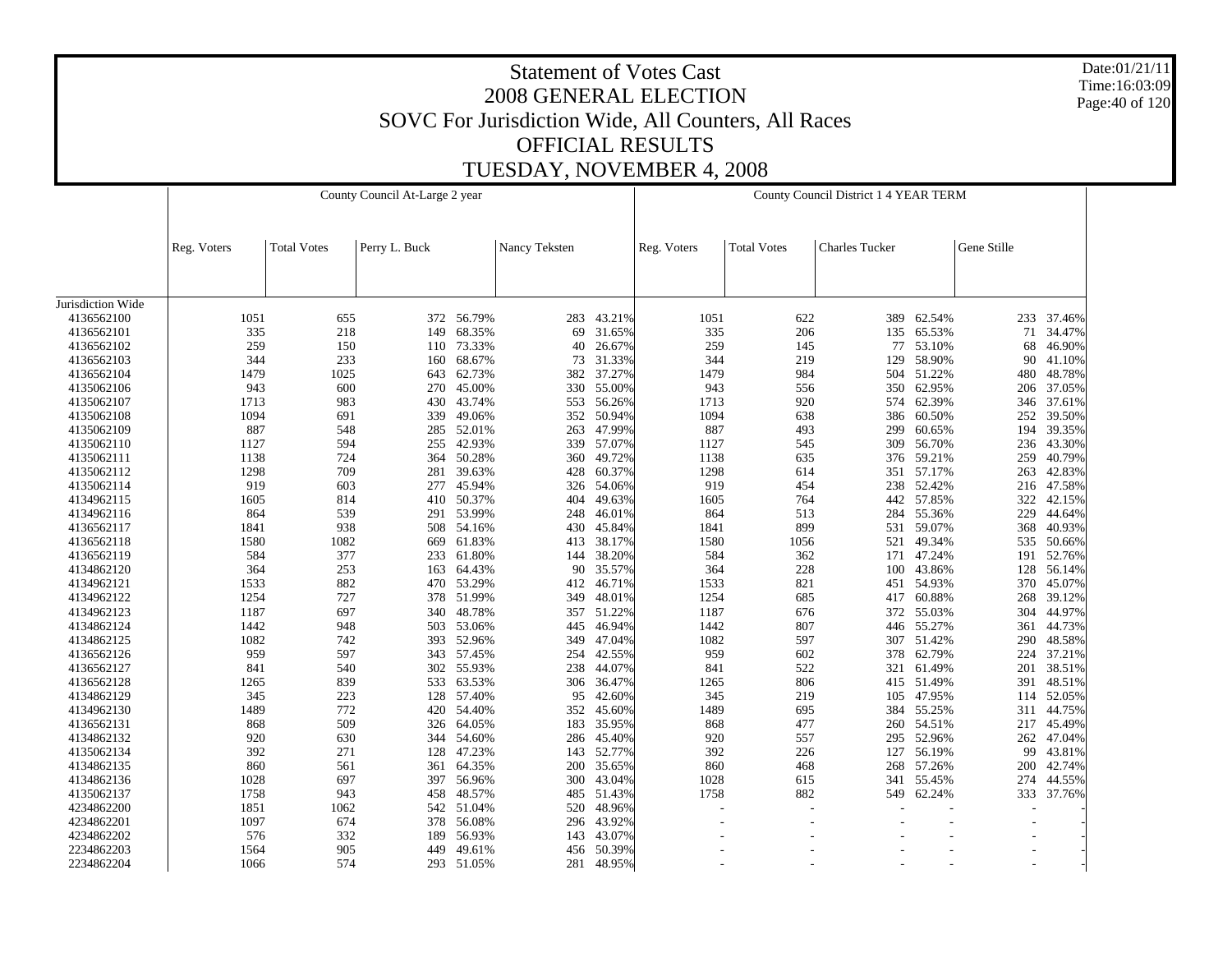Date:01/21/11 Time:16:03:09 Page:41 of 120

|            |             |                    | County Council At-Large 2 year |            |               |            |             |                    | County Council District 1 4 YEAR TERM |             |  |
|------------|-------------|--------------------|--------------------------------|------------|---------------|------------|-------------|--------------------|---------------------------------------|-------------|--|
|            | Reg. Voters | <b>Total Votes</b> | Perry L. Buck                  |            | Nancy Teksten |            | Reg. Voters | <b>Total Votes</b> | <b>Charles Tucker</b>                 | Gene Stille |  |
|            |             |                    |                                |            |               |            |             |                    |                                       |             |  |
| 2234862205 | 1301        | 750                | 352                            | 46.93%     | 398           | 53.07%     |             |                    |                                       | ÷           |  |
| 2234862206 | 1367        | 741                | 358                            | 48.31%     | 383           | 51.69%     |             |                    |                                       |             |  |
| 2234862207 | 1477        | 836                | 423                            | 50.60%     | 413           | 49.40%     |             |                    |                                       |             |  |
| 4234862208 | 789         | 439                | 262                            | 59.68%     | 177           | 40.32%     |             |                    |                                       |             |  |
| 4134862211 | 1026        | 689                | 387                            | 56.17%     | 302           | 43.83%     |             |                    |                                       |             |  |
| 4134862212 | 1255        | 779                | 415                            | 53.27%     | 364           | 46.73%     |             |                    |                                       |             |  |
| 4134862213 | 445         | 247                | 126                            | 51.01%     | 121           | 48.99%     |             |                    |                                       |             |  |
| 4134862214 | 1280        | 977                | 555                            | 56.81%     | 422           | 43.19%     |             |                    |                                       |             |  |
| 4134862215 | 1145        | 837                | 477                            | 56.99%     | 360           | 43.01%     |             |                    |                                       |             |  |
| 4135062217 | 919         | 608                | 318                            | 52.30%     | 290           | 47.70%     |             |                    |                                       |             |  |
| 4135062218 | 749         | 524                | 296                            | 56.49%     | 228           | 43.51%     |             |                    |                                       |             |  |
| 4135062219 | 508         | 329                | 179                            | 54.41%     | 150           | 45.59%     |             |                    |                                       |             |  |
| 4135062220 | 808         | 465                | 243                            | 52.26%     | 222           | 47.74%     |             |                    |                                       |             |  |
| 4135062221 | 1051        | 703                | 356                            | 50.64%     | 347           | 49.36%     |             |                    |                                       |             |  |
| 4134862222 | 1238        | 889                | 509                            | 57.26%     | 380           | 42.74%     |             |                    |                                       |             |  |
| 4134862223 | 1172        | 830                | 459                            | 55.30%     | 371           | 44.70%     |             |                    |                                       |             |  |
| 4234862224 | 578         | 369                | 183                            | 49.59%     | 186           | 50.41%     |             |                    |                                       |             |  |
| 4134862226 | 1195        | 682                | 371                            | 54.40%     | 311           | 45.60%     |             |                    |                                       |             |  |
| 4234862228 | 1866        | 1159               | 595                            | 51.34%     | 564           | 48.66%     |             |                    |                                       |             |  |
| 4234862229 | 1069        | 604                | 325                            | 53.81%     | 279           | 46.19%     |             |                    |                                       |             |  |
| 4234862230 | 1275        | 792                | 431                            | 54.42%     | 361           | 45.58%     |             |                    |                                       |             |  |
| 4234862231 | 1193        | 798                | 439                            | 55.01%     | 359           | 44.99%     |             |                    |                                       |             |  |
| 4234862232 | 1922        | 1194               | 635                            | 53.18%     | 559           | 46.82%     |             |                    |                                       |             |  |
| 4134862235 | 1209        | 829                | 495                            | 59.71%     | 334           | 40.29%     |             |                    |                                       |             |  |
| 4235062236 | 520         | 366                | 215                            | 58.74%     | 151           | 41.26%     |             |                    |                                       |             |  |
| 4234862237 | 1696        | 945                |                                | 482 51.01% | 463           | 48.99%     |             |                    |                                       |             |  |
| 4134862238 | 1528        | 973                | 522                            | 53.65%     | 451           | 46.35%     |             |                    |                                       |             |  |
| 2234862239 | 1404        | 751                | 353                            | 47.00%     | 398           | 53.00%     |             |                    |                                       |             |  |
| 2234862240 | 1672        | 943                | 460                            | 48.78%     | 483           | 51.22%     |             |                    |                                       |             |  |
| 4134862241 | 704         | 479                | 266                            | 55.53%     | 213           | 44.47%     |             |                    |                                       |             |  |
| 2234862242 | 1119        | 656                | 306                            | 46.65%     | 350           | 53.35%     |             |                    |                                       |             |  |
| 4134862243 | 1656        | 1134               | 642                            | 56.61%     | 492           | 43.39%     |             |                    |                                       |             |  |
| 4234862244 | 1308        | 767                | 427                            | 55.67%     | 340           | 44.33%     |             |                    |                                       |             |  |
| 2999962999 |             |                    |                                |            |               |            |             |                    |                                       |             |  |
| 4234862300 | 1186        | 711                | 342                            | 48.10%     | 369           | 51.90%     |             |                    |                                       |             |  |
| 4236562301 | 975         | 580                | 267                            | 46.03%     | 313           | 53.97%     |             |                    |                                       |             |  |
| 4236562302 | 1050        | 638                | 288                            | 45.14%     | 350           | 54.86%     |             |                    |                                       |             |  |
| 4236562303 | 723         | 451                | 233                            | 51.66%     | 218           | 48.34%     |             |                    |                                       |             |  |
| 4236562304 | 1003        | 563                | 291                            | 51.69%     | 272           | 48.31%     |             |                    |                                       |             |  |
| 2234862305 | 1181        | 711                | 350                            | 49.23%     | 361           | 50.77%     |             |                    |                                       |             |  |
| 2234862306 | 857         | 414                |                                | 174 42.03% |               | 240 57.97% |             |                    |                                       |             |  |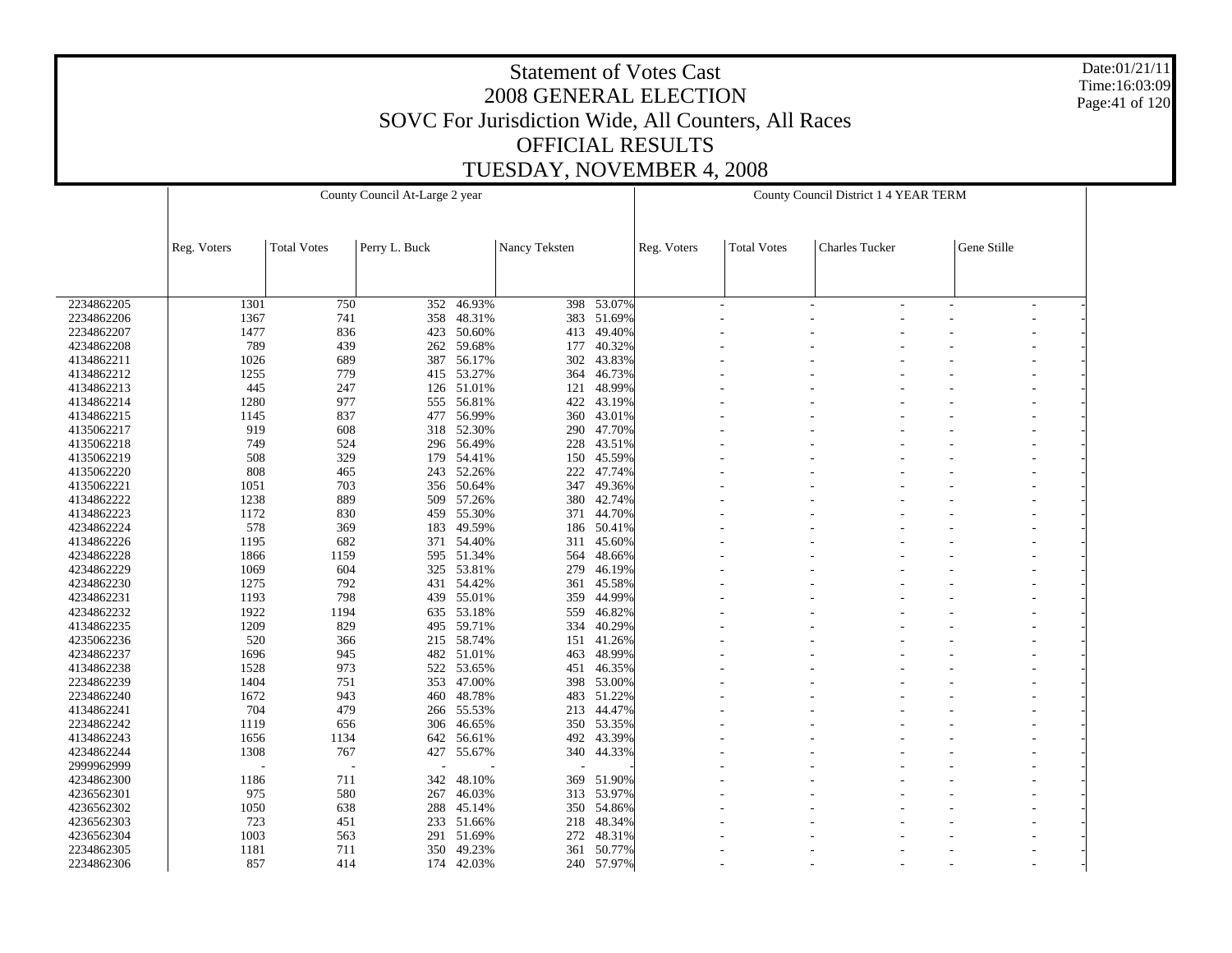Date:01/21/11 Time:16:03:10 Page:42 of 120

|               |                |                    | County Council At-Large 2 year |              |               |        | County Council District 1 4 YEAR TERM |                     |                        |              |             |        |
|---------------|----------------|--------------------|--------------------------------|--------------|---------------|--------|---------------------------------------|---------------------|------------------------|--------------|-------------|--------|
|               |                |                    |                                |              |               |        |                                       |                     |                        |              |             |        |
|               | Reg. Voters    | <b>Total Votes</b> | Perry L. Buck                  |              | Nancy Teksten |        | Reg. Voters                           | <b>Total Votes</b>  | <b>Charles Tucker</b>  |              | Gene Stille |        |
|               |                |                    |                                |              |               |        |                                       |                     |                        |              |             |        |
| 2234862307    | 2013           | 1004               | 417                            | 41.53%       | 587           | 58.47% |                                       | $\overline{a}$      | $\qquad \qquad -$<br>٠ | -            |             |        |
| 4136562308    | 1197           | 841                | 502                            | 59.69%       | 339           | 40.31% |                                       |                     |                        |              |             |        |
| 4236562309    | 555            | 350                | 197                            | 56.29%       | 153           | 43.71% |                                       |                     |                        |              |             |        |
| 4236562310    | 965            | 560                | 313                            | 55.89%       | 247           | 44.11% |                                       |                     |                        |              |             |        |
| 4136562311    | 1402           | 856                | 497                            | 58.06%       | 359           | 41.94% |                                       |                     |                        |              |             |        |
| 4136562312    | 372            | 232                | 153                            | 65.95%       | 79            | 34.05% |                                       |                     |                        |              |             |        |
| 4236562313    | 648            | 421                | 206                            | 48.93%       | 215           | 51.07% |                                       |                     |                        |              |             |        |
| 4236562314    | 1765           | 1004               | 472                            | 47.01%       | 532           | 52.99% |                                       |                     |                        |              |             |        |
| 4135062315    | 1069           | 409                | 207                            | 50.61%       | 202           | 49.39% |                                       |                     |                        |              |             |        |
| 4135062317    | 690            | 456                | 225                            | 49.34%       | 231           | 50.66% |                                       |                     |                        |              |             |        |
| 4135062318    | 837            | 534                | 268                            | 50.19%       | 266           | 49.81% |                                       |                     |                        |              |             |        |
| 4135062319    | 526            | 330                | 164                            | 49.70%       | 166           | 50.30% |                                       |                     |                        |              |             |        |
| 4135062320    | 497            | 263                | 137                            | 52.09%       | 126           | 47.91% |                                       |                     |                        |              |             |        |
| 4135062321    | 963            | 528                | 265                            | 50.19%       | 263           | 49.81% |                                       |                     |                        |              |             |        |
| 4135062322    | 1161           | 759                | 383                            | 50.46%       | 376           | 49.54% |                                       |                     |                        |              |             |        |
| 4135062323    | 1110           | 738                | 385                            | 52.17%       | 353           | 47.83% |                                       |                     |                        |              |             |        |
| 4135062324    | 1837           | 1121               | 608                            | 54.24%       | 513           | 45.76% |                                       |                     |                        |              |             |        |
| 4135062325    | 872            | 555                | 276                            | 49.73%       | 279           | 50.27% |                                       |                     |                        |              |             |        |
| 4134862326    | 1017           | 686                | 404                            | 58.89%       | 282           | 41.11% |                                       |                     |                        |              |             |        |
| 2233362327    | 42             | 25                 | 10                             | 40.00%       | 15            | 60.00% |                                       |                     |                        |              |             |        |
| 2234862328    | 1828           | 814                | 327                            | 40.17%       | 487           | 59.83% |                                       |                     |                        |              |             |        |
| 4135062329    | 955            | 413                | 201                            | 48.67%       | 212           | 51.33% |                                       |                     |                        |              |             |        |
| 4135062330    | 2026           | 1221               | 656                            | 53.73%       | 565           | 46.27% |                                       |                     |                        |              |             |        |
| 4234862331    | 1151           | 797                | 459                            | 57.59%       | 338           | 42.41% |                                       |                     |                        |              |             |        |
| 4136562332    | 303            | 219                | 158                            | 72.15%       | 61            | 27.85% |                                       |                     |                        |              |             |        |
| 4134862333    | 764            | 509                | 270                            | 53.05%       | 239           | 46.95% |                                       |                     |                        |              |             |        |
| 2234862334    | 1404           | 651                | 287                            | 44.09%       | 364           | 55.91% |                                       |                     |                        |              |             |        |
| 4999962999    |                | ÷.                 |                                |              |               |        |                                       |                     |                        |              |             |        |
| Provisional 1 | $\overline{0}$ | 372                | 194                            | 52.15%       | 178           | 47.85% |                                       | $\mathbf{0}$<br>202 | 125                    | 61.88%       | 77          | 38.12% |
| Provisional 2 | $\Omega$       | 386                | 194                            | 50.26%       | 192           | 49.74% |                                       |                     |                        |              |             |        |
| Total         | 116190         | 71067              |                                | 37526 52.80% | 33541         | 47.20% | 36648                                 | 20710               |                        | 11727 56.62% | 8983        | 43.38% |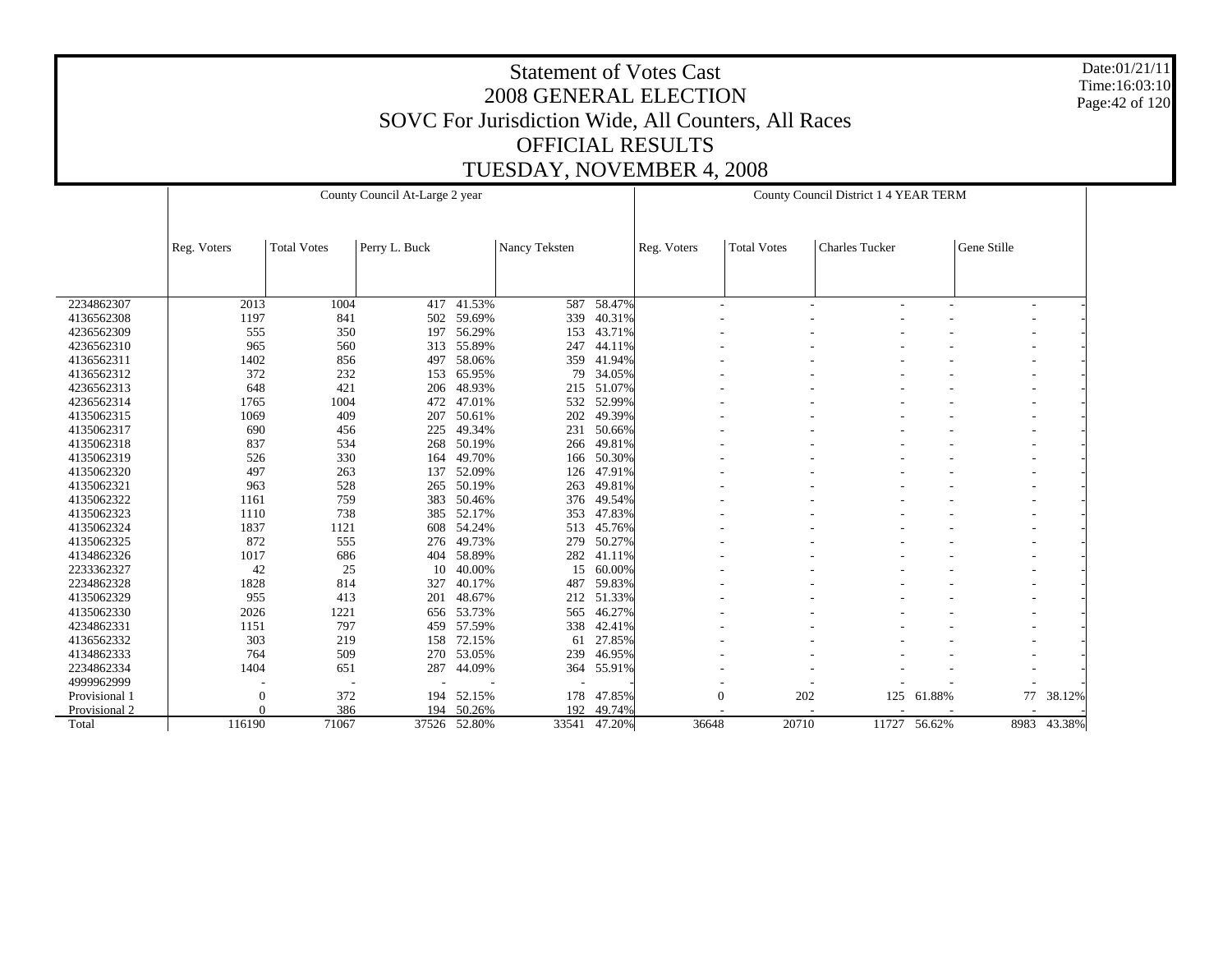|                          |             |                    |                                       |             |             | <b>Statement of Votes Cast</b><br>OFFICIAL RESULTS | 2008 GENERAL ELECTION<br>SOVC For Jurisdiction Wide, All Counters, All Races<br>TUESDAY, NOVEMBER 4, 2008 |  | Date:01/21/11<br>Time:16:03:10<br>Page: 43 of 120 |
|--------------------------|-------------|--------------------|---------------------------------------|-------------|-------------|----------------------------------------------------|-----------------------------------------------------------------------------------------------------------|--|---------------------------------------------------|
|                          |             |                    | County Council District 2 4 YEAR TERM |             |             |                                                    | County Council District 3 2 YEAR TERM                                                                     |  |                                                   |
|                          |             |                    |                                       |             |             |                                                    |                                                                                                           |  |                                                   |
|                          | Reg. Voters | <b>Total Votes</b> | "Ginny" Buczek                        |             | Reg. Voters | <b>Total Votes</b>                                 | John Kivimaki                                                                                             |  |                                                   |
| Jurisdiction Wide        |             |                    |                                       |             |             |                                                    |                                                                                                           |  |                                                   |
| 4136562100               |             |                    |                                       |             |             |                                                    |                                                                                                           |  |                                                   |
| 4136562101               |             |                    |                                       |             |             |                                                    |                                                                                                           |  |                                                   |
| 4136562102               |             |                    |                                       |             |             |                                                    |                                                                                                           |  |                                                   |
| 4136562103               |             |                    |                                       |             |             |                                                    |                                                                                                           |  |                                                   |
| 4136562104<br>4135062106 |             |                    |                                       |             |             |                                                    |                                                                                                           |  |                                                   |
| 4135062107               |             |                    |                                       |             |             |                                                    |                                                                                                           |  |                                                   |
| 4135062108               |             |                    |                                       |             |             |                                                    |                                                                                                           |  |                                                   |
| 4135062109               |             |                    |                                       |             |             |                                                    |                                                                                                           |  |                                                   |
| 4135062110               |             |                    |                                       |             |             |                                                    |                                                                                                           |  |                                                   |
| 4135062111               |             |                    |                                       |             |             |                                                    |                                                                                                           |  |                                                   |
| 4135062112               |             |                    |                                       |             |             |                                                    |                                                                                                           |  |                                                   |
| 4135062114               |             |                    |                                       |             |             |                                                    |                                                                                                           |  |                                                   |
| 4134962115               |             |                    |                                       |             |             |                                                    |                                                                                                           |  |                                                   |
| 4134962116               |             |                    |                                       |             |             |                                                    |                                                                                                           |  |                                                   |
| 4136562117               |             |                    |                                       |             |             |                                                    |                                                                                                           |  |                                                   |
| 4136562118               |             |                    |                                       |             |             |                                                    |                                                                                                           |  |                                                   |
| 4136562119<br>4134862120 |             |                    |                                       |             |             |                                                    |                                                                                                           |  |                                                   |
| 4134962121               |             |                    |                                       |             |             |                                                    |                                                                                                           |  |                                                   |
| 4134962122               |             |                    |                                       |             |             |                                                    |                                                                                                           |  |                                                   |
| 4134962123               |             |                    |                                       |             |             |                                                    |                                                                                                           |  |                                                   |
| 4134862124               |             |                    |                                       |             |             |                                                    |                                                                                                           |  |                                                   |
| 4134862125               |             |                    |                                       |             |             |                                                    |                                                                                                           |  |                                                   |
| 4136562126               |             |                    |                                       |             |             |                                                    |                                                                                                           |  |                                                   |
| 4136562127               |             |                    |                                       |             |             |                                                    |                                                                                                           |  |                                                   |
| 4136562128               |             |                    |                                       |             |             |                                                    |                                                                                                           |  |                                                   |
| 4134862129               |             |                    |                                       |             |             |                                                    |                                                                                                           |  |                                                   |
| 4134962130               |             |                    |                                       |             |             |                                                    |                                                                                                           |  |                                                   |
| 4136562131<br>4134862132 |             |                    |                                       |             |             |                                                    |                                                                                                           |  |                                                   |
| 4135062134               |             |                    |                                       |             |             |                                                    |                                                                                                           |  |                                                   |
| 4134862135               |             |                    |                                       |             |             |                                                    |                                                                                                           |  |                                                   |
| 4134862136               |             |                    |                                       |             |             |                                                    |                                                                                                           |  |                                                   |
| 4135062137               |             |                    |                                       |             |             |                                                    |                                                                                                           |  |                                                   |
| 4234862200               | 1851        |                    | 979                                   | 979 100.00% |             |                                                    |                                                                                                           |  |                                                   |
| 4234862201               | 1097        |                    | 570                                   | 570 100.00% |             |                                                    |                                                                                                           |  |                                                   |
| 4234862202               | 576         |                    | 281                                   | 281 100.00% |             |                                                    |                                                                                                           |  |                                                   |
| 2234862203               | 1564        |                    | 892                                   | 892 100.00% |             |                                                    |                                                                                                           |  |                                                   |
| 2234862204               | 1066        |                    | 573                                   | 573 100.00% |             |                                                    |                                                                                                           |  |                                                   |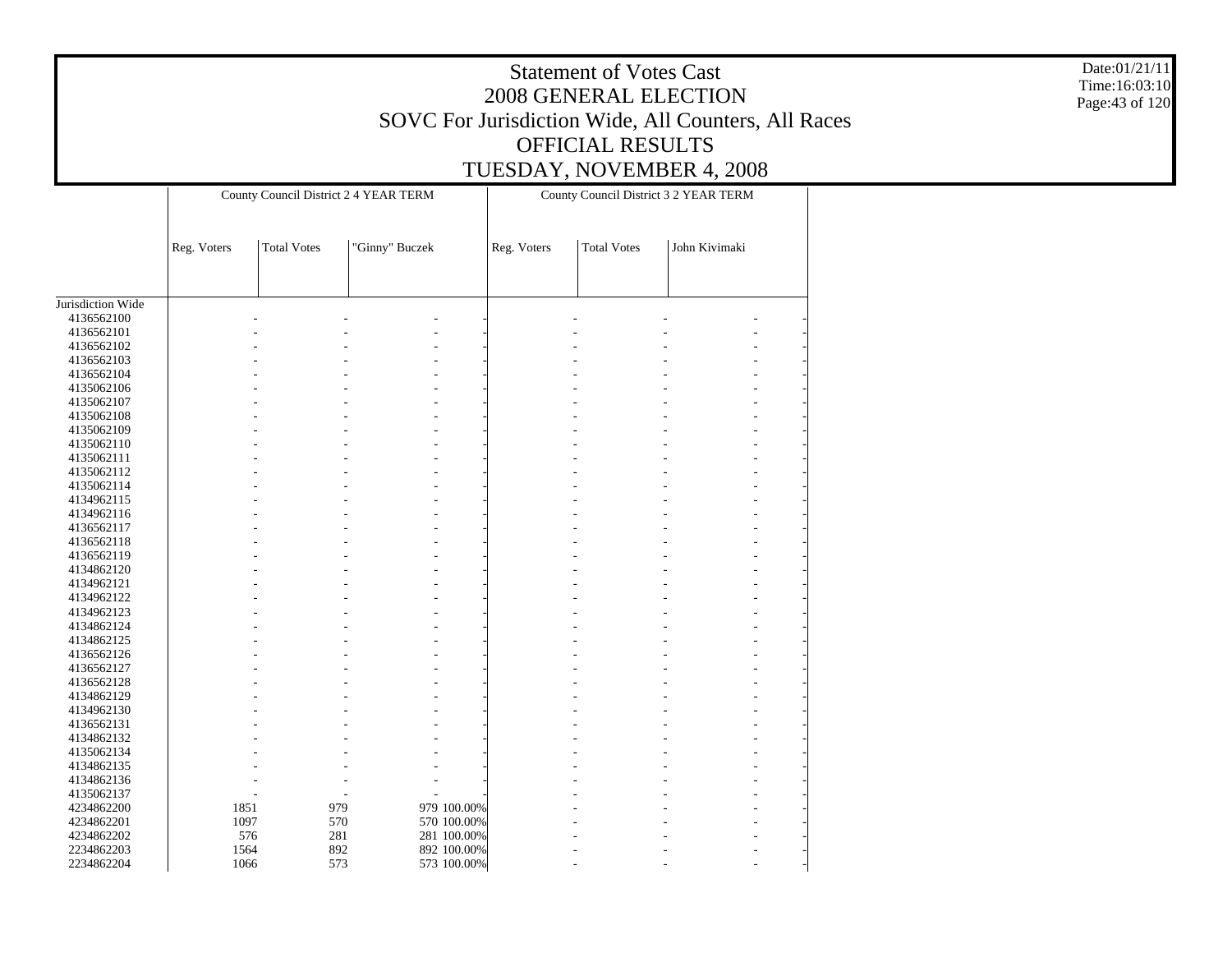Date:01/21/11 Time:16:03:10 Page:44 of 120

|            |             | County Council District 2 4 YEAR TERM |                |              |             |                    | County Council District 3 2 YEAR TERM |             |
|------------|-------------|---------------------------------------|----------------|--------------|-------------|--------------------|---------------------------------------|-------------|
|            | Reg. Voters | <b>Total Votes</b>                    | "Ginny" Buczek |              | Reg. Voters | <b>Total Votes</b> | John Kivimaki                         |             |
|            |             |                                       |                |              |             |                    |                                       |             |
| 2234862205 | 1301        | 714                                   |                | 714 100.00%  |             |                    | $\overline{a}$                        |             |
| 2234862206 | 1367        | 699                                   |                | 699 100.00%  |             |                    |                                       |             |
| 2234862207 | 1477        | 836                                   |                | 836 100.00%  |             |                    |                                       |             |
| 4234862208 | 789         | 387                                   |                | 387 100.00%  |             |                    |                                       |             |
| 4134862211 | 1026        | 585                                   |                | 585 100.00%  |             |                    |                                       |             |
| 4134862212 | 1255        | 628                                   |                | 628 100.00%  |             |                    |                                       |             |
| 4134862213 | 445         | 218                                   |                | 218 100.00%  |             |                    |                                       |             |
| 4134862214 | 1280        | 753                                   |                | 753 100.00%  |             |                    |                                       |             |
| 4134862215 | 1145        | 666                                   |                | 666 100.00%  |             |                    |                                       |             |
| 4135062217 | 919         | 518                                   |                | 518 100.00%  |             |                    |                                       |             |
| 4135062218 | 749         | 423                                   |                | 423 100.00%  |             |                    |                                       |             |
| 4135062219 | 508         | 264                                   |                | 264 100.00%  |             |                    |                                       |             |
| 4135062220 | 808         | 407                                   |                | 407 100.00%  |             |                    |                                       |             |
| 4135062221 | 1051        | 581                                   |                | 581 100.00%  |             |                    |                                       |             |
| 4134862222 | 1238        | 725                                   |                | 725 100.00%  |             |                    |                                       |             |
| 4134862223 | 1172        | 641                                   |                | 641 100.00%  |             |                    |                                       |             |
| 4234862224 | 578         | 300                                   |                | 300 100.00%  |             |                    |                                       |             |
| 4134862226 | 1195        | 606                                   |                | 606 100.00%  |             |                    |                                       |             |
| 4234862228 | 1866        | 1009                                  |                | 1009 100.00% |             |                    |                                       |             |
| 4234862229 | 1069        | 587                                   |                | 587 100.00%  |             |                    |                                       |             |
| 4234862230 | 1275        | 706                                   |                | 706 100.00%  |             |                    |                                       |             |
| 4234862231 | 1193        | 660                                   |                | 660 100.00%  |             |                    |                                       |             |
|            | 1922        | 1060                                  |                | 1060 100.00% |             |                    |                                       |             |
| 4234862232 |             | 677                                   |                |              |             |                    |                                       |             |
| 4134862235 | 1209        |                                       |                | 677 100.00%  |             |                    |                                       |             |
| 4235062236 | 520         | 274                                   |                | 274 100.00%  |             |                    |                                       |             |
| 4234862237 | 1696        | 852                                   |                | 852 100.00%  |             |                    |                                       |             |
| 4134862238 | 1528        | 832                                   |                | 832 100.00%  |             |                    |                                       |             |
| 2234862239 | 1404        | 803                                   |                | 803 100.00%  |             |                    |                                       |             |
| 2234862240 | 1672        | 924                                   |                | 924 100.00%  |             |                    |                                       |             |
| 4134862241 | 704         | 408                                   |                | 408 100.00%  |             |                    |                                       |             |
| 2234862242 | 1119        | 672                                   |                | 672 100.00%  |             |                    |                                       |             |
| 4134862243 | 1656        | 944                                   |                | 944 100.00%  |             |                    |                                       |             |
| 4234862244 | 1308        | 704                                   |                | 704 100.00%  |             |                    |                                       |             |
| 2999962999 |             |                                       | L,             |              |             |                    |                                       |             |
| 4234862300 |             |                                       |                |              | 1186        |                    | 630                                   | 630 100.00% |
| 4236562301 |             |                                       |                |              |             | 975                | 493                                   | 493 100.00% |
| 4236562302 |             |                                       |                |              | 1050        |                    | 545                                   | 545 100.00% |
| 4236562303 |             |                                       |                |              |             | 723                | 385                                   | 385 100.00% |
| 4236562304 |             |                                       |                |              | 1003        |                    | 487                                   | 487 100.00% |
| 2234862305 |             |                                       |                |              | 1181        |                    | 604                                   | 604 100.00% |
| 2234862306 |             |                                       |                |              |             | 857                | 350                                   | 350 100.00% |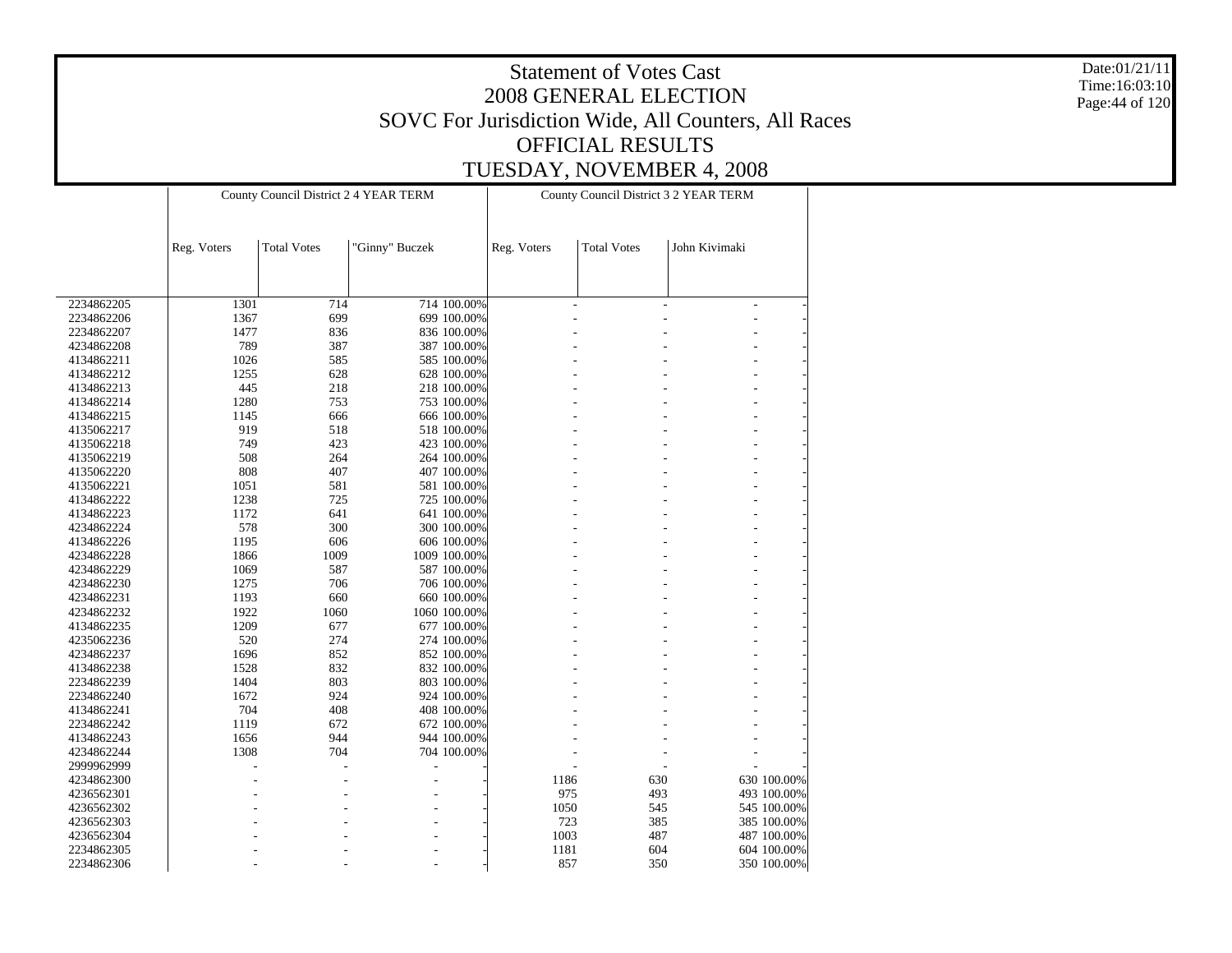Date:01/21/11 Time:16:03:10 Page:45 of 120

|               |             | County Council District 2 4 YEAR TERM |                |               |             | County Council District 3 2 YEAR TERM |               |
|---------------|-------------|---------------------------------------|----------------|---------------|-------------|---------------------------------------|---------------|
|               | Reg. Voters | <b>Total Votes</b>                    | "Ginny" Buczek |               | Reg. Voters | <b>Total Votes</b>                    | John Kivimaki |
|               |             |                                       |                |               |             |                                       |               |
| 2234862307    |             | ٠                                     | ÷,             |               | 2013        | 932                                   | 932 100.00%   |
| 4136562308    |             |                                       |                |               | 1197        | 723                                   | 723 100.00%   |
| 4236562309    |             |                                       |                |               | 555         | 300                                   | 300 100,00%   |
| 4236562310    |             |                                       |                |               | 965         | 526                                   | 526 100.00%   |
| 4136562311    |             |                                       |                |               | 1402        | 768                                   | 768 100.00%   |
| 4136562312    |             |                                       |                |               | 372         | 212                                   | 212 100.00%   |
| 4236562313    |             |                                       |                |               | 648         | 386                                   | 386 100.00%   |
| 4236562314    |             |                                       |                |               | 1765        | 928                                   | 928 100.00%   |
| 4135062315    |             |                                       |                |               | 1069        | 428                                   | 428 100.00%   |
| 4135062317    |             |                                       |                |               | 690         | 350                                   | 350 100.00%   |
| 4135062318    |             |                                       |                |               | 837         | 432                                   | 432 100.00%   |
| 4135062319    |             |                                       |                |               | 526         | 283                                   | 283 100.00%   |
| 4135062320    |             |                                       | ٠              |               | 497         | 223                                   | 223 100.00%   |
| 4135062321    |             |                                       | ۰              |               | 963         | 447                                   | 447 100.00%   |
| 4135062322    |             |                                       |                |               | 1161        | 658                                   | 658 100.00%   |
| 4135062323    |             |                                       |                |               | 1110        | 623                                   | 623 100.00%   |
| 4135062324    |             |                                       |                |               | 1837        | 985                                   | 985 100.00%   |
| 4135062325    |             |                                       |                |               | 872         | 476                                   | 476 100.00%   |
| 4134862326    |             |                                       |                |               | 1017        | 560                                   | 560 100.00%   |
| 2233362327    |             |                                       |                |               | 42          | 22                                    | 22 100,00%    |
| 2234862328    |             |                                       |                |               | 1828        | 820                                   | 820 100.00%   |
| 4135062329    |             |                                       |                |               | 955         | 413                                   | 413 100.00%   |
| 4135062330    |             |                                       |                |               | 2026        | 1039                                  | 1039 100.00%  |
| 4234862331    |             |                                       |                |               | 1151        | 692                                   | 692 100.00%   |
| 4136562332    |             |                                       |                |               | 303         | 192                                   | 192 100.00%   |
| 4134862333    |             |                                       |                |               | 764         | 418                                   | 418 100.00%   |
| 2234862334    |             |                                       |                |               | 1404        | 639                                   | 639 100.00%   |
| 4999962999    |             |                                       |                |               |             |                                       |               |
| Provisional 1 |             | $\overline{0}$<br>129                 |                | 129 100.00%   |             |                                       |               |
| Provisional 2 |             | $\Omega$<br>98                        |                | 98 100.00%    | $\theta$    | 236                                   | 236 100.00%   |
| Total         | 44598       | 24585                                 |                | 24585 100.00% | 34944       | 18205                                 | 18205 100.00% |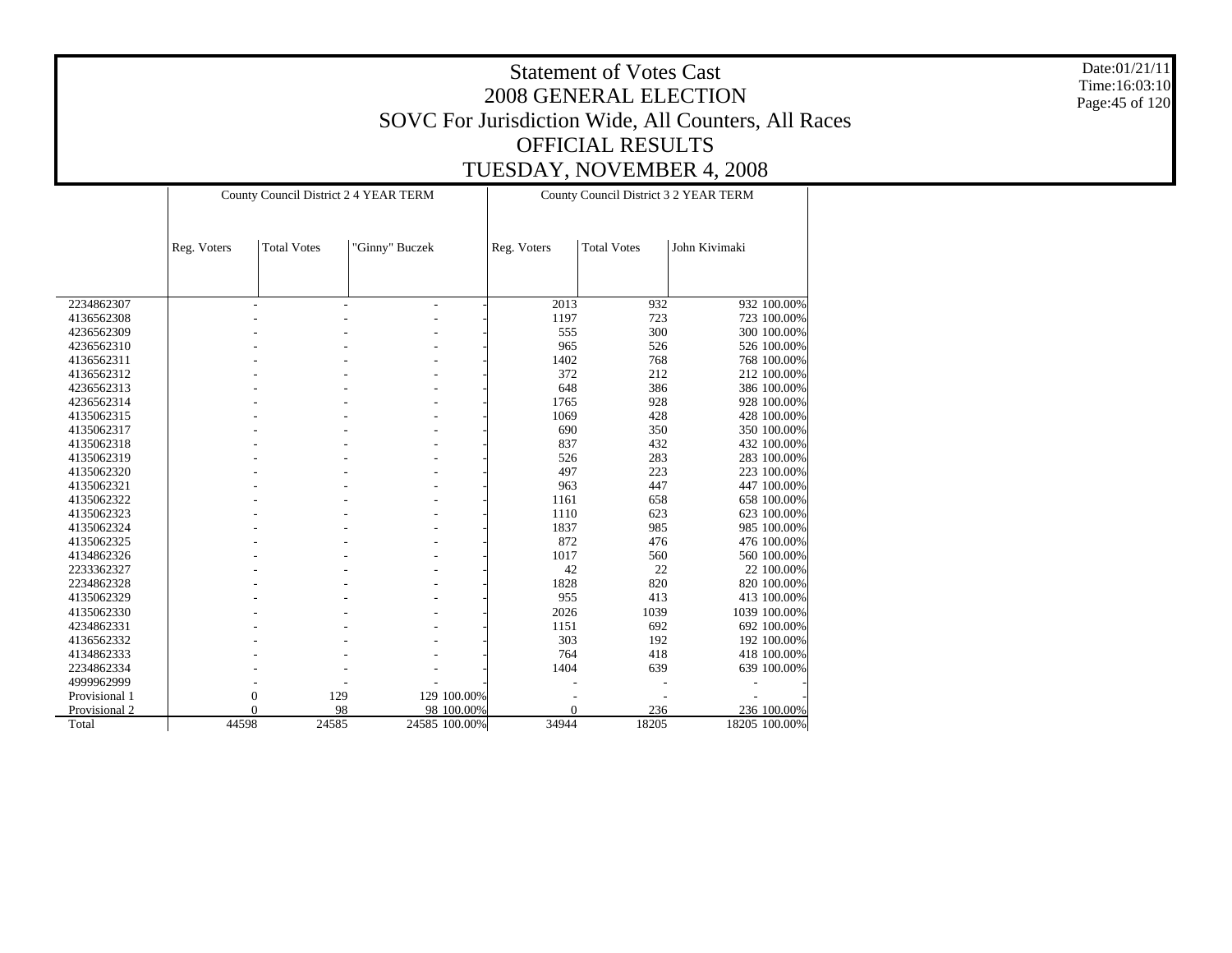Date:01/21/11 Time:16:03:10 Page:46 of 120

|                   |             |                    |                   | Dacono Council Members |             |          |  |
|-------------------|-------------|--------------------|-------------------|------------------------|-------------|----------|--|
|                   | Reg. Voters | <b>Total Votes</b> | William A. Jordan | <b>Stephen Ditlow</b>  | Steve Bruno | Kay Cole |  |
|                   |             |                    |                   |                        |             |          |  |
| Jurisdiction Wide |             |                    |                   |                        |             |          |  |
| 4136562100        |             |                    |                   |                        |             |          |  |
| 4136562101        |             |                    |                   |                        |             |          |  |
| 4136562102        |             |                    |                   |                        |             |          |  |
| 4136562103        |             |                    |                   |                        |             |          |  |
| 4136562104        |             |                    |                   |                        |             |          |  |
| 4135062106        |             |                    |                   |                        |             |          |  |
| 4135062107        |             |                    |                   |                        |             |          |  |
| 4135062108        |             |                    |                   |                        |             |          |  |
| 4135062109        |             |                    |                   |                        |             |          |  |
| 4135062110        |             |                    |                   |                        |             |          |  |
| 4135062111        |             |                    |                   |                        |             |          |  |
| 4135062112        |             |                    |                   |                        |             |          |  |
| 4135062114        |             |                    |                   |                        |             |          |  |
| 4134962115        |             |                    |                   |                        |             |          |  |
| 4134962116        |             |                    |                   |                        |             |          |  |
| 4136562117        |             |                    |                   |                        |             |          |  |
| 4136562118        |             |                    |                   |                        |             |          |  |
| 4136562119        |             |                    |                   |                        |             |          |  |
| 4134862120        |             |                    |                   |                        |             |          |  |
| 4134962121        |             |                    |                   |                        |             |          |  |
| 4134962122        |             |                    |                   |                        |             |          |  |
| 4134962123        |             |                    |                   |                        |             |          |  |
| 4134862124        |             |                    |                   |                        |             |          |  |
| 4134862125        |             |                    |                   |                        |             |          |  |
| 4136562126        |             |                    |                   |                        |             |          |  |
| 4136562127        |             |                    |                   |                        |             |          |  |
| 4136562128        |             |                    |                   |                        |             |          |  |
| 4134862129        |             |                    |                   |                        |             |          |  |
| 4134962130        |             |                    |                   |                        |             |          |  |
| 4136562131        |             |                    |                   |                        |             |          |  |
| 4134862132        |             |                    |                   |                        |             |          |  |
| 4135062134        |             |                    |                   |                        |             |          |  |
| 4134862135        |             |                    |                   |                        |             |          |  |
| 4134862136        |             |                    |                   |                        |             |          |  |
| 4135062137        |             |                    |                   |                        |             |          |  |
| 4234862200        |             |                    |                   |                        |             |          |  |
| 4234862201        |             |                    |                   |                        |             |          |  |
| 4234862202        |             |                    |                   |                        |             |          |  |
| 2234862203        |             |                    |                   |                        |             |          |  |
| 2234862204        |             |                    |                   |                        |             |          |  |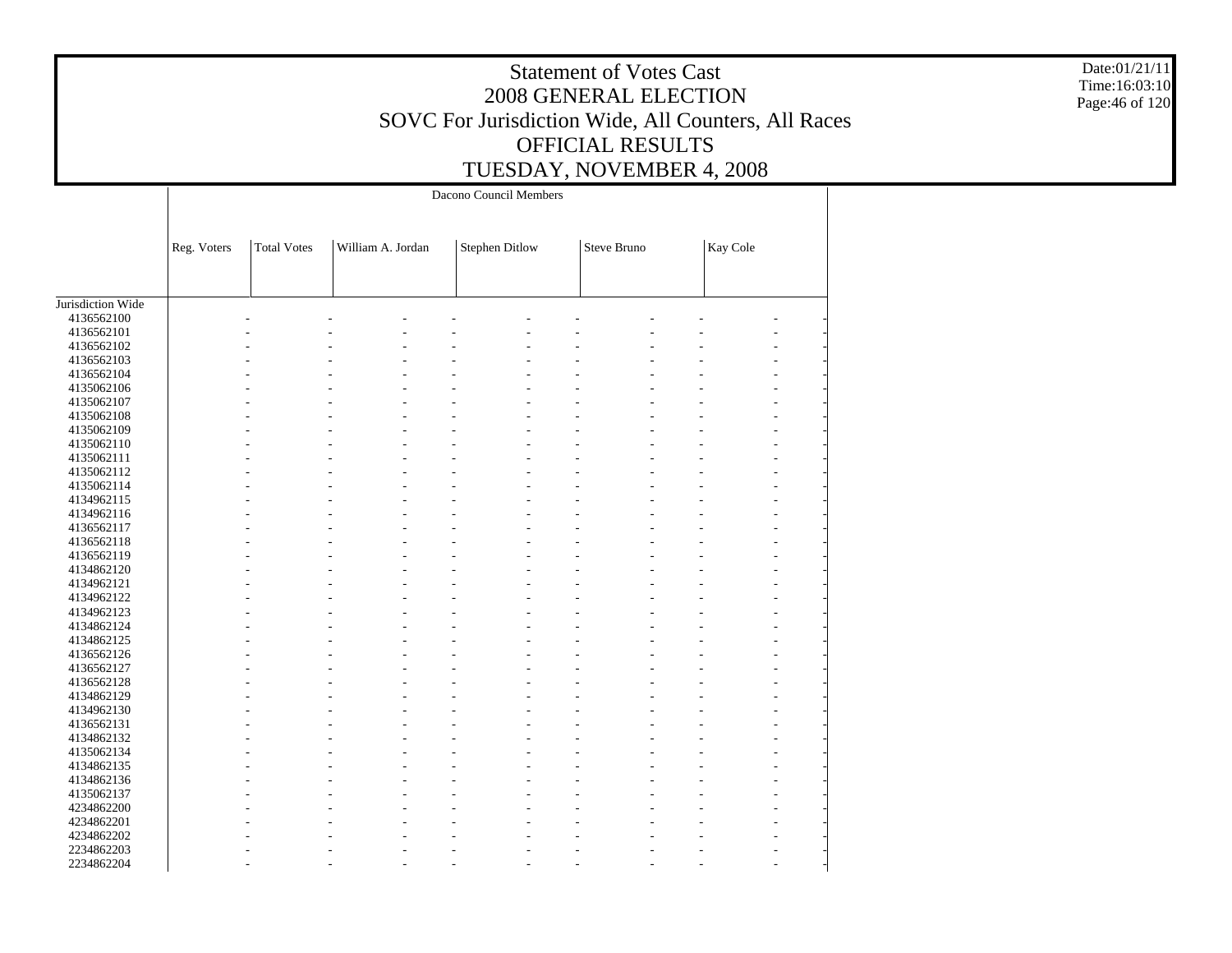Date:01/21/11 Time:16:03:10 Page:47 of 120

|            | Dacono Council Members |                    |                   |        |                          |        |                          |        |                          |            |
|------------|------------------------|--------------------|-------------------|--------|--------------------------|--------|--------------------------|--------|--------------------------|------------|
|            |                        |                    |                   |        |                          |        |                          |        |                          |            |
|            |                        |                    |                   |        |                          |        |                          |        |                          |            |
|            | Reg. Voters            | <b>Total Votes</b> | William A. Jordan |        | <b>Stephen Ditlow</b>    |        | Steve Bruno              |        | Kay Cole                 |            |
|            |                        |                    |                   |        |                          |        |                          |        |                          |            |
|            |                        |                    |                   |        |                          |        |                          |        |                          |            |
| 2234862205 | 520                    | 660                | 143               | 21.67% | 121                      | 18.33% | 168                      | 25.45% |                          | 228 34.55% |
| 2234862206 |                        |                    |                   |        |                          |        |                          |        |                          |            |
| 2234862207 |                        |                    |                   |        |                          |        |                          |        |                          |            |
| 4234862208 |                        |                    |                   |        |                          |        |                          |        |                          |            |
| 4134862211 |                        |                    |                   |        |                          |        |                          |        |                          |            |
| 4134862212 |                        |                    |                   |        |                          |        |                          |        |                          |            |
| 4134862213 |                        |                    |                   |        |                          |        |                          |        |                          |            |
| 4134862214 |                        |                    |                   |        |                          |        |                          |        |                          |            |
| 4134862215 |                        |                    |                   |        |                          |        |                          |        |                          |            |
| 4135062217 |                        |                    |                   |        |                          |        |                          |        |                          |            |
| 4135062218 |                        |                    |                   |        |                          |        |                          |        |                          |            |
| 4135062219 |                        |                    |                   |        |                          |        |                          |        |                          |            |
| 4135062220 |                        |                    |                   |        |                          |        |                          |        |                          |            |
| 4135062221 |                        |                    |                   |        |                          |        |                          |        |                          |            |
| 4134862222 |                        |                    |                   |        |                          |        |                          |        |                          |            |
| 4134862223 |                        |                    |                   |        |                          |        |                          |        |                          |            |
| 4234862224 |                        |                    |                   |        |                          |        |                          |        |                          |            |
| 4134862226 |                        |                    |                   |        |                          |        |                          |        |                          |            |
| 4234862228 |                        |                    |                   |        |                          |        |                          |        |                          |            |
| 4234862229 |                        |                    |                   |        |                          |        |                          |        |                          |            |
| 4234862230 |                        |                    |                   |        |                          |        |                          |        |                          |            |
|            |                        |                    |                   |        |                          |        |                          |        |                          |            |
| 4234862231 |                        |                    |                   |        |                          |        |                          |        |                          |            |
| 4234862232 |                        |                    |                   |        |                          |        |                          |        |                          |            |
| 4134862235 |                        |                    |                   |        |                          |        |                          |        |                          |            |
| 4235062236 |                        |                    |                   |        |                          |        |                          |        |                          |            |
| 4234862237 |                        |                    |                   |        |                          |        |                          |        |                          |            |
| 4134862238 |                        |                    |                   |        |                          |        |                          |        |                          |            |
| 2234862239 |                        |                    |                   |        |                          |        |                          |        |                          |            |
| 2234862240 |                        |                    |                   |        |                          |        |                          |        |                          |            |
| 4134862241 |                        |                    |                   |        |                          |        |                          |        |                          |            |
| 2234862242 |                        |                    |                   |        |                          |        |                          |        |                          |            |
| 4134862243 |                        |                    |                   |        |                          |        |                          |        |                          |            |
| 4234862244 |                        |                    |                   |        |                          |        |                          |        |                          |            |
| 2999962999 |                        |                    |                   |        |                          |        |                          |        |                          |            |
| 4234862300 |                        |                    |                   |        |                          |        |                          |        |                          |            |
| 4236562301 |                        |                    |                   |        |                          |        |                          |        |                          |            |
| 4236562302 |                        |                    |                   |        |                          |        |                          |        |                          |            |
| 4236562303 |                        |                    |                   |        |                          |        |                          |        |                          |            |
| 4236562304 |                        |                    |                   |        |                          |        |                          |        |                          |            |
| 2234862305 | 1068                   | 1292               | 279               | 21.59% | 260                      | 20.12% | 349                      | 27.01% | 404                      | 31.27%     |
| 2234862306 | $\overline{a}$         | ٠                  | $\overline{a}$    | ٠      | $\overline{\phantom{a}}$ | ٠      | $\overline{\phantom{a}}$ | ÷      | $\overline{\phantom{a}}$ |            |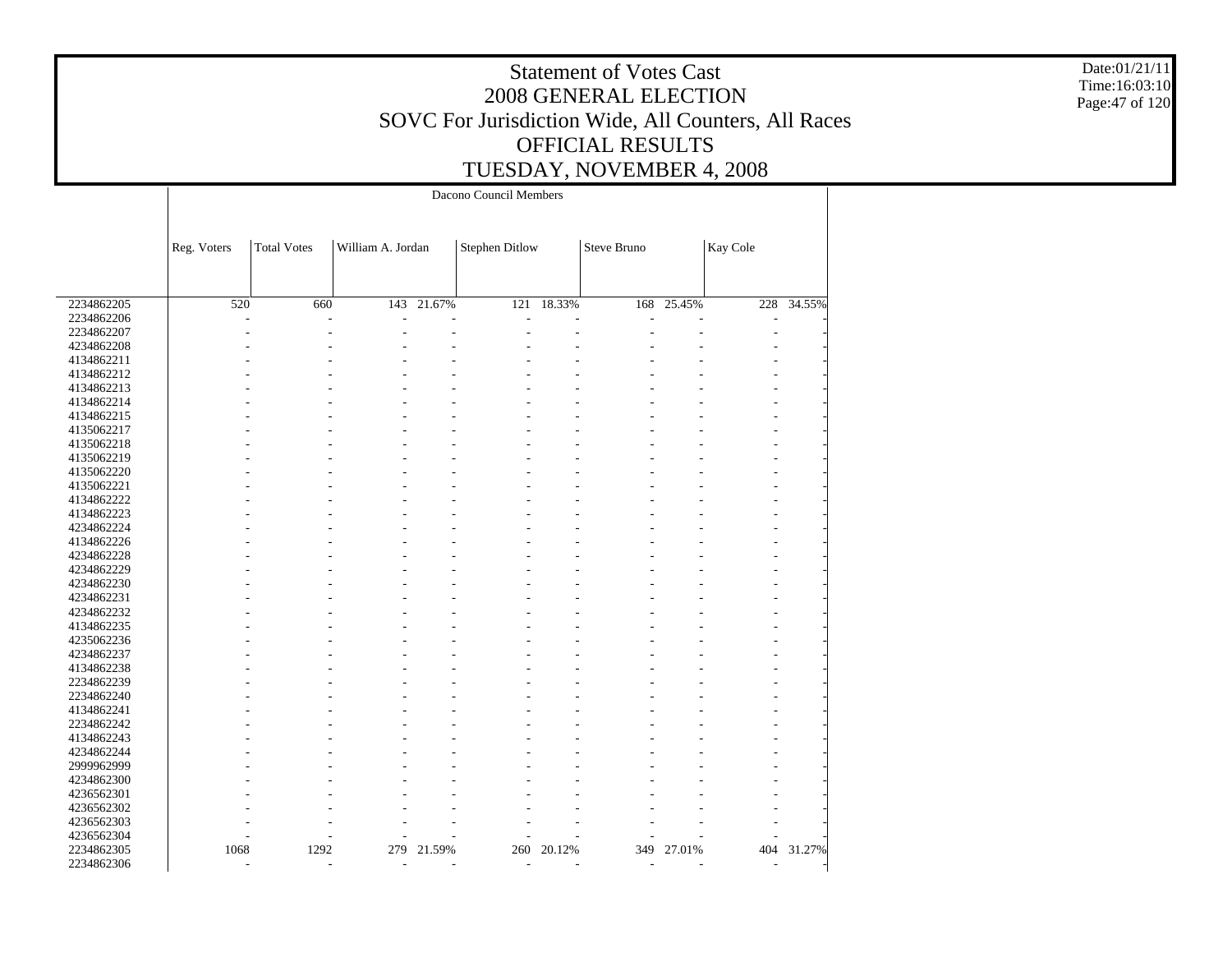Date:01/21/11 Time:16:03:10 Page:48 of 120

|               |             |                    |                               |        | Dacono Council Members |        |                    |        |                  |            |
|---------------|-------------|--------------------|-------------------------------|--------|------------------------|--------|--------------------|--------|------------------|------------|
|               | Reg. Voters | <b>Total Votes</b> | William A. Jordan             |        | <b>Stephen Ditlow</b>  |        | <b>Steve Bruno</b> |        | Kay Cole         |            |
|               |             |                    |                               |        |                        |        |                    |        |                  |            |
|               |             |                    |                               |        |                        |        |                    |        |                  |            |
| 2234862307    |             |                    | $\overline{a}$<br>ä,          | L,     |                        | L,     |                    | L,     | ٠                |            |
| 4136562308    |             |                    |                               |        |                        |        |                    |        |                  |            |
| 4236562309    |             |                    |                               |        |                        |        |                    |        |                  |            |
| 4236562310    |             |                    |                               |        |                        |        |                    |        |                  |            |
| 4136562311    |             |                    |                               |        |                        |        |                    |        |                  |            |
| 4136562312    |             |                    |                               |        |                        |        |                    |        |                  |            |
| 4236562313    |             |                    |                               |        |                        |        |                    |        |                  |            |
| 4236562314    |             |                    |                               |        |                        |        |                    |        |                  |            |
| 4135062315    |             |                    |                               |        |                        |        |                    |        |                  |            |
| 4135062317    |             |                    |                               |        |                        |        |                    |        |                  |            |
| 4135062318    |             |                    |                               |        |                        |        |                    |        |                  |            |
| 4135062319    |             |                    |                               |        |                        |        |                    |        |                  |            |
| 4135062320    |             |                    |                               |        |                        |        |                    |        |                  |            |
| 4135062321    |             |                    |                               |        |                        |        |                    |        |                  |            |
| 4135062322    |             |                    |                               |        |                        |        |                    |        |                  |            |
| 4135062323    |             |                    |                               |        |                        |        |                    |        |                  |            |
| 4135062324    |             |                    |                               |        |                        |        |                    |        |                  |            |
| 4135062325    |             |                    |                               |        |                        |        |                    |        |                  |            |
| 4134862326    |             |                    |                               |        |                        |        |                    |        |                  |            |
| 2233362327    |             |                    |                               |        |                        |        |                    |        |                  |            |
| 2234862328    |             |                    |                               |        |                        |        |                    |        |                  |            |
| 4135062329    |             |                    |                               |        |                        |        |                    |        |                  |            |
| 4135062330    |             |                    |                               |        |                        |        |                    |        |                  |            |
| 4234862331    |             |                    |                               |        |                        |        |                    |        |                  |            |
| 4136562332    |             |                    |                               |        |                        |        |                    |        |                  |            |
| 4134862333    |             |                    |                               |        |                        |        |                    |        |                  |            |
| 2234862334    |             |                    |                               |        |                        |        |                    |        |                  |            |
| 4999962999    |             |                    |                               |        |                        |        |                    |        |                  |            |
| Provisional 1 |             | $\boldsymbol{0}$   | 3<br>2                        | 66.67% | $\mathbf{1}$           | 33.33% | $\boldsymbol{0}$   | 0.00%  | $\boldsymbol{0}$ | 0.00%      |
| Provisional 2 |             | $\theta$           | $\mathbf Q$<br>$\overline{c}$ | 22.22% |                        | 11.11% | $\overline{c}$     | 22.22% | $\overline{4}$   | 44.44%     |
| Total         | 1588        | 1964               | 426                           | 21.69% | 383                    | 19.50% | 519                | 26.43% |                  | 636 32.38% |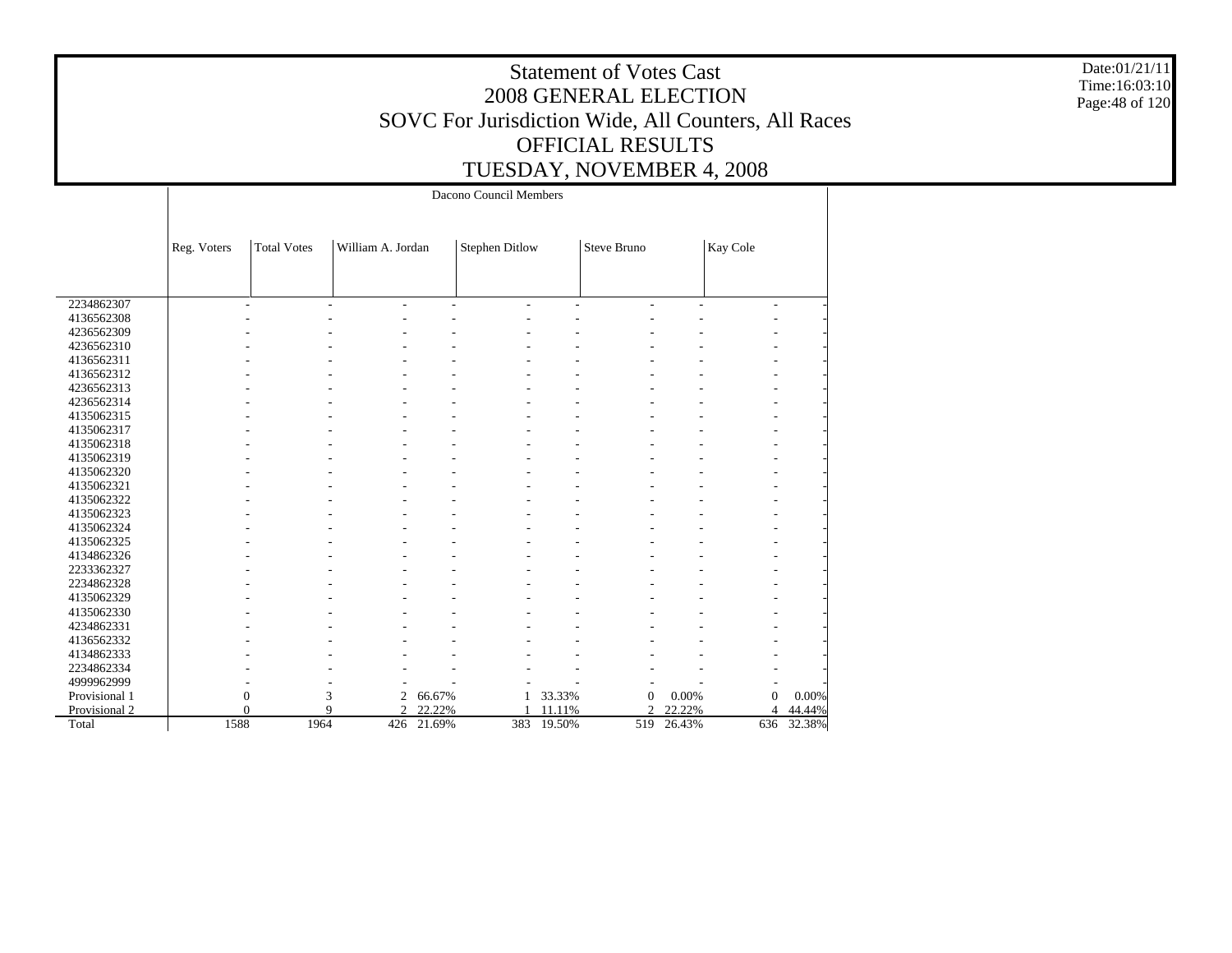Date:01/21/11 Time:16:03:10 Page:49 of 120

|                   |             |                    | Supreme Court of Appeals 1 |            |                |            |             |                    | Supreme Court of Appeals 2 |            |                |        |
|-------------------|-------------|--------------------|----------------------------|------------|----------------|------------|-------------|--------------------|----------------------------|------------|----------------|--------|
|                   | Reg. Voters | <b>Total Votes</b> | <b>YES</b>                 |            | N <sub>O</sub> |            | Reg. Voters | <b>Total Votes</b> | <b>YES</b>                 |            | N <sub>O</sub> |        |
|                   |             |                    |                            |            |                |            |             |                    |                            |            |                |        |
| Jurisdiction Wide |             |                    |                            |            |                |            |             |                    |                            |            |                |        |
| 4136562100        | 1051        | 763                |                            | 501 65.66% | 262            | 34.34%     | 1051        | 765                | 489                        | 63.92%     | 276            | 36.08% |
| 4136562101        | 335         | 251                | 168                        | 66.93%     | 83             | 33.07%     | 335         | 248                | 163                        | 65.73%     | 85             | 34.27% |
| 4136562102        | 259         | 192                |                            | 102 53.13% | 90             | 46.88%     | 259         | 187                | 95                         | 50.80%     | 92             | 49.20% |
| 4136562103        | 344         | 250                | 165                        | 66.00%     | 85             | 34.00%     | 344         | 249                | 155                        | 62.25%     | 94             | 37.75% |
| 4136562104        | 1479        | 1137               | 739                        | 65.00%     | 398            | 35.00%     | 1479        | 1135               | 710                        | 62.56%     | 425            | 37.44% |
| 4135062106        | 943         | 634                | 476                        | 75.08%     | 158            | 24.92%     | 943         | 630                | 465                        | 73.81%     | 165            | 26.19% |
| 4135062107        | 1713        | 1074               | 762                        | 70.95%     | 312            | 29.05%     | 1713        | 1056               | 747                        | 70.74%     | 309            | 29.26% |
| 4135062108        | 1094        | 738                |                            | 550 74.53% | 188            | 25.47%     | 1094        | 729                |                            | 526 72.15% | 203            | 27.85% |
| 4135062109        | 887         | 606                | 449                        | 74.09%     | 157            | 25.91%     | 887         | 605                | 431                        | 71.24%     | 174            | 28.76% |
| 4135062110        | 1127        | 657                | 459                        | 69.86%     | 198            | 30.14%     | 1127        | 652                | 450                        | 69.02%     | 202            | 30.98% |
| 4135062111        | 1138        | 795                | 610                        | 76.73%     | 185            | 23.27%     | 1138        | 785                | 592                        | 75.41%     | 193            | 24.59% |
| 4135062112        | 1298        | 825                |                            | 626 75.88% | 199            | 24.12%     | 1298        | 816                | 601                        | 73.65%     | 215            | 26.35% |
| 4135062114        | 919         | 634                | 506                        | 79.81%     | 128            | 20.19%     | 919         | 633                | 506                        | 79.94%     | 127            | 20.06% |
| 4134962115        | 1605        | 1073               |                            | 812 75.68% | 261            | 24.32%     | 1605        | 1067               | 788                        | 73.85%     | 279            | 26.15% |
| 4134962116        | 864         | 633                | 451                        | 71.25%     | 182            | 28.75%     | 864         | 617                | 424                        | 68.72%     | 193            | 31.28% |
| 4136562117        | 1841        | 1258               | 930                        | 73.93%     | 328            | 26.07%     | 1841        | 1246               | 894                        | 71.75%     | 352            | 28.25% |
| 4136562118        | 1580        | 1222               | 899                        | 73.57%     | 323            | 26.43%     | 1580        | 1201               | 832                        | 69.28%     | 369            | 30.72% |
| 4136562119        | 584         | 422                | 281                        | 66.59%     | 141            | 33.41%     | 584         | 423                | 254                        | 60.05%     | 169            | 39.95% |
| 4134862120        | 364         | 277                | 192                        | 69.31%     | 85             | 30.69%     | 364         | 272                | 189                        | 69.49%     | 83             | 30.51% |
| 4134962121        | 1533        | 1116               | 816                        | 73.12%     | 300            | 26.88%     | 1533        | 1107               | 794                        | 71.73%     | 313            | 28.27% |
| 4134962122        | 1254        | 865                |                            | 623 72.02% | 242            | 27.98%     | 1254        | 862                | 601                        | 69.72%     | 261            | 30.28% |
| 4134962123        | 1187        | 854                | 626                        | 73.30%     | 228            | 26.70%     | 1187        | 843                | 589                        | 69.87%     | 254            | 30.13% |
| 4134862124        | 1442        | 1039               |                            | 807 77.67% | 232            | 22.33%     | 1442        | 1031               | 777                        | 75.36%     | 254            | 24.64% |
| 4134862125        | 1082        | 800                | 622                        | 77.75%     | 178            | 22.25%     | 1082        | 797                | 608                        | 76.29%     | 189            | 23.71% |
| 4136562126        | 959         | 731                | 479                        | 65.53%     | 252            | 34.47%     | 959         | 715                | 470                        | 65.73%     | 245            | 34.27% |
| 4136562127        | 841         | 595                | 399                        | 67.06%     | 196            | 32.94%     | 841         | 585                | 390                        | 66.67%     | 195            | 33.33% |
| 4136562128        | 1265        | 957                |                            | 683 71.37% | 274            | 28.63%     | 1265        | 957                | 653                        | 68.23%     | 304            | 31.77% |
| 4134862129        | 345         | 266                | 185                        | 69.55%     | 81             | 30.45%     | 345         | 263                | 172                        | 65.40%     | 91             | 34.60% |
| 4134962130        | 1489        | 983                |                            | 793 80.67% | 190            | 19.33%     | 1489        | 965                | 760                        | 78.76%     | 205            | 21.24% |
| 4136562131        | 868         | 633                | 430                        | 67.93%     | 203            | 32.07%     | 868         | 630                | 407                        | 64.60%     | 223            | 35.40% |
| 4134862132        | 920         | 661                | 481                        | 72.77%     | 180            | 27.23%     | 920         | 659                | 467                        | 70.86%     | 192            | 29.14% |
| 4135062134        | 392         | 285                | 212                        | 74.39%     | 73             | 25.61%     | 392         | 283                | 209                        | 73.85%     | 74             | 26.15% |
| 4134862135        | 860         | 616                | 515                        | 83.60%     | 101            | 16.40%     | 860         | 610                | 487                        | 79.84%     | 123            | 20.16% |
| 4134862136        | 1028        | 759                |                            | 543 71.54% | 216            | 28.46%     | 1028        | 756                | 534                        | 70.63%     | 222            | 29.37% |
| 4135062137        | 1758        | 1069               | 784                        | 73.34%     | 285            | 26.66%     | 1758        | 1052               | 731                        | 69.49%     | 321            | 30.51% |
| 4234862200        | 1851        | 1353               | 918                        | 67.85%     | 435            | 32.15%     | 1851        | 1326               | 877                        | 66.14%     | 449            | 33.86% |
| 4234862201        | 1097        | 808                | 531                        | 65.72%     | 277            | 34.28%     | 1097        | 803                | 512                        | 63.76%     | 291            | 36.24% |
| 4234862202        | 576         | 417                |                            | 271 64.99% | 146            | 35.01%     | 576         | 416                | 254                        | 61.06%     | 162            | 38.94% |
| 2234862203        | 1564        | 1110               | 746                        | 67.21%     | 364            | 32.79%     | 1564        | 1106               | 705                        | 63.74%     | 401            | 36.26% |
| 2234862204        | 1066        | 748                |                            | 542 72.46% |                | 206 27.54% | 1066        | 743                | 520                        | 69.99%     | 223            | 30.01% |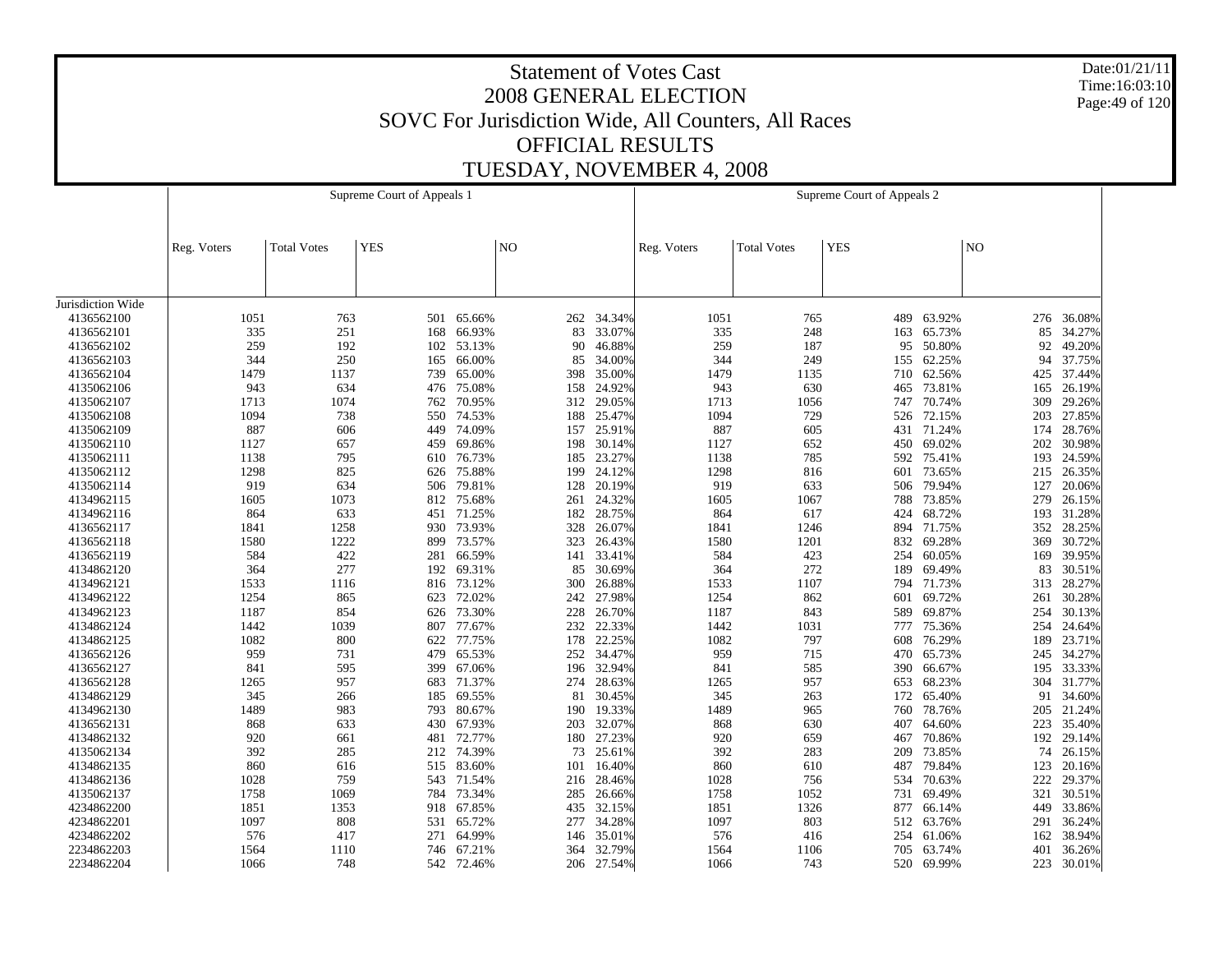Date:01/21/11 Time:16:03:10 Page:50 of 120

|            |             |                    | Supreme Court of Appeals 1 |            |                |            |                          |                    | Supreme Court of Appeals 2 |        |                |        |
|------------|-------------|--------------------|----------------------------|------------|----------------|------------|--------------------------|--------------------|----------------------------|--------|----------------|--------|
|            |             |                    |                            |            |                |            |                          |                    |                            |        |                |        |
|            |             |                    |                            |            |                |            |                          |                    |                            |        |                |        |
|            | Reg. Voters | <b>Total Votes</b> | <b>YES</b>                 |            | N <sub>O</sub> |            | Reg. Voters              | <b>Total Votes</b> | <b>YES</b>                 |        | N <sub>O</sub> |        |
|            |             |                    |                            |            |                |            |                          |                    |                            |        |                |        |
|            |             |                    |                            |            |                |            |                          |                    |                            |        |                |        |
|            |             |                    |                            |            |                |            |                          |                    |                            |        |                |        |
| 2234862205 | 1301        | 921                | 583                        | 63.30%     | 338            | 36.70%     | 1301                     | 911                | 564                        | 61.91% | 347            | 38.09% |
| 2234862206 | 1367        | 944                | 661                        | 70.02%     | 283            | 29.98%     | 1367                     | 928                | 625                        | 67.35% | 303            | 32.65% |
| 2234862207 | 1477        | 1063               | 744                        | 69.99%     | 319            | 30.01%     | 1477                     | 1046               | 694                        | 66.35% | 352            | 33.65% |
| 4234862208 | 789         | 553                | 361                        | 65.28%     |                | 192 34.72% | 789                      | 548                | 346                        | 63.14% | 202            | 36.86% |
| 4134862211 | 1026        | 736                | 540                        | 73.37%     | 196            | 26.63%     | 1026                     | 729                | 535                        | 73.39% | 194            | 26.61% |
| 4134862212 | 1255        | 838                | 656                        | 78.28%     | 182            | 21.72%     | 1255                     | 826                | 625                        | 75.67% | 201            | 24.33% |
| 4134862213 | 445         | 293                | 205                        | 69.97%     | 88             | 30.03%     | 445                      | 292                | 194                        | 66.44% | 98             | 33.56% |
| 4134862214 | 1280        | 972                | 761                        | 78.29%     | 211            | 21.71%     | 1280                     | 965                | 728                        | 75.44% | 237            | 24.56% |
| 4134862215 | 1145        | 838                | 672                        | 80.19%     | 166            | 19.81%     | 1145                     | 828                | 645                        | 77.90% | 183            | 22.10% |
| 4135062217 | 919         | 673                | 529                        | 78.60%     | 144            | 21.40%     | 919                      | 668                | 517                        | 77.40% | 151            | 22.60% |
| 4135062218 | 749         | 537                | 416                        | 77.47%     | 121            | 22.53%     | 749                      | 533                | 413                        | 77.49% | 120            | 22.51% |
| 4135062219 | 508         | 334                | 236                        | 70.66%     | 98             | 29.34%     | 508                      | 335                | 237                        | 70.75% | 98             | 29.25% |
| 4135062220 | 808         | 519                | 403                        | 77.65%     | 116            | 22.35%     | 808                      | 512                | 393                        | 76.76% | 119            | 23.24% |
| 4135062221 | 1051        | 763                | 571                        | 74.84%     | 192            | 25.16%     | 1051                     | 758                | 555                        | 73.22% | 203            | 26.78% |
| 4134862222 | 1238        | 939                | 745                        | 79.34%     | 194            | 20.66%     | 1238                     | 931                | 718                        | 77.12% | 213            | 22.88% |
| 4134862223 | 1172        | 836                | 661                        | 79.07%     | 175            | 20.93%     | 1172                     | 837                | 643                        | 76.82% | 194            | 23.18% |
| 4234862224 | 578         | 410                | 279                        | 68.05%     | 131            | 31.95%     | 578                      | 407                | 277                        | 68.06% | 130            | 31.94% |
| 4134862226 | 1195        | 774                | 589                        | 76.10%     | 185            | 23.90%     | 1195                     | 764                | 556                        | 72.77% | 208            | 27.23% |
| 4234862228 | 1866        | 1314               | 883                        | 67.20%     | 431            | 32.80%     | 1866                     | 1298               | 856                        | 65.95% | 442            | 34.05% |
| 4234862229 | 1069        | 740                | 534                        | 72.16%     | 206            | 27.84%     | 1069                     | 734                | 524                        | 71.39% | 210            | 28.61% |
| 4234862230 | 1275        | 918                | 630                        | 68.63%     | 288            | 31.37%     | 1275                     | 904                | 610                        | 67.48% | 294            | 32.52% |
| 4234862231 | 1193        | 875                | 632                        | 72.23%     | 243            | 27.77%     | 1193                     | 880                | 630                        | 71.59% | 250            | 28.41% |
| 4234862232 | 1922        | 1384               | 975                        | 70.45%     | 409            | 29.55%     | 1922                     | 1373               | 926                        | 67.44% | 447            | 32.56% |
| 4134862235 | 1209        | 869                | 627                        | 72.15%     | 242            | 27.85%     | 1209                     | 870                | 619                        | 71.15% | 251            | 28.85% |
| 4235062236 | 520         | 380                |                            | 271 71.32% | 109            | 28.68%     | 520                      | 377                | 259                        | 68.70% | 118            | 31.30% |
| 4234862237 | 1696        | 1192               | 840                        | 70.47%     | 352            | 29.53%     | 1696                     | 1172               | 789                        | 67.32% | 383            | 32.68% |
| 4134862238 | 1528        | 1082               | 821                        | 75.88%     | 261            | 24.12%     | 1528                     | 1077               | 795                        | 73.82% | 282            | 26.18% |
| 2234862239 | 1404        | 997                | 719                        | 72.12%     | 278            | 27.88%     | 1404                     | 993                | 678                        | 68.28% | 315            | 31.72% |
| 2234862240 | 1672        | 1199               | 837                        | 69.81%     | 362            | 30.19%     | 1672                     | 1194               | 793                        | 66.42% | 401            | 33.58% |
| 4134862241 | 704         | 517                |                            | 380 73.50% | 137            | 26.50%     | 704                      | 511                | 364                        | 71.23% | 147            | 28.77% |
| 2234862242 | 1119        | 798                | 567                        | 71.05%     | 231            | 28.95%     | 1119                     | 789                | 535                        | 67.81% | 254            | 32.19% |
| 4134862243 | 1656        | 1231               |                            | 917 74.49% | 314            | 25.51%     | 1656                     | 1219               | 881                        | 72.27% | 338            | 27.73% |
| 4234862244 | 1308        | 935                | 629                        | 67.27%     | 306            | 32.73%     | 1308                     | 927                | 600                        | 64.72% | 327            | 35.28% |
| 2999962999 |             |                    |                            |            |                |            | $\overline{\phantom{a}}$ |                    |                            |        |                |        |
| 4234862300 | 1186        | 869                | 526                        | 60.53%     | 343            | 39.47%     | 1186                     | 865                | 490                        | 56.65% | 375            | 43.35% |
| 4236562301 | 975         | 703                | 454                        | 64.58%     | 249            | 35.42%     | 975                      | 697                | 423                        | 60.69% | 274            | 39.31% |
| 4236562302 | 1050        | 753                | 475                        | 63.08%     | 278            | 36.92%     | 1050                     | 750                | 471                        | 62.80% | 279            | 37.20% |
| 4236562303 | 723         | 545                | 374                        | 68.62%     |                | 171 31.38% | 723                      | 542                | 361                        | 66.61% | 181            | 33.39% |
| 4236562304 | 1003        | 731                | 458                        | 62.65%     | 273            | 37.35%     | 1003                     | 731                | 434                        | 59.37% | 297            | 40.63% |
| 2234862305 | 1181        | 847                | 560                        | 66.12%     | 287            | 33.88%     | 1181                     | 841                | 526                        | 62.54% | 315            | 37.46% |
| 2234862306 | 857         | 572                | 369                        | 64.51%     | 203            | 35.49%     | 857                      | 568                | 361                        | 63.56% | 207            | 36.44% |
|            |             |                    |                            |            |                |            |                          |                    |                            |        |                |        |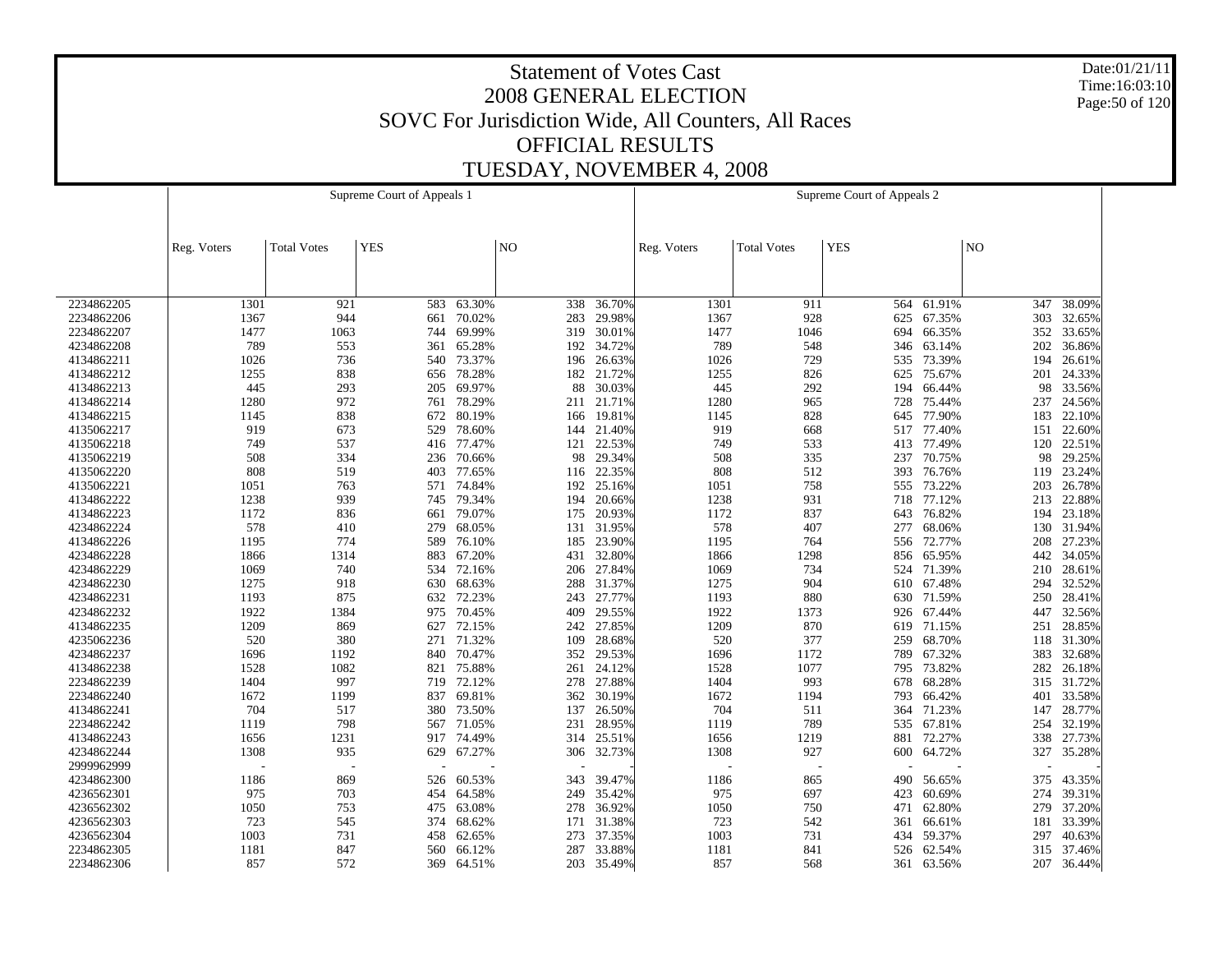Date:01/21/11 Time:16:03:10 Page:51 of 120

|               |                |                    | Supreme Court of Appeals 1 |            |       |        |             |                    | Supreme Court of Appeals 2 |        |       |            |
|---------------|----------------|--------------------|----------------------------|------------|-------|--------|-------------|--------------------|----------------------------|--------|-------|------------|
|               | Reg. Voters    | <b>Total Votes</b> | <b>YES</b>                 |            | NO    |        | Reg. Voters | <b>Total Votes</b> | <b>YES</b>                 |        | NO    |            |
|               |                |                    |                            |            |       |        |             |                    |                            |        |       |            |
| 2234862307    | 2013           | 1373               | 1003                       | 73.05%     | 370   | 26.95% | 2013        | 1359               | 937                        | 68.95% |       | 422 31.05% |
| 4136562308    | 1197           | 907                | 632                        | 69.68%     | 275   | 30.32% | 1197        | 904                | 626                        | 69.25% | 278   | 30.75%     |
| 4236562309    | 555            | 420                | 257                        | 61.19%     | 163   | 38.81% | 555         | 419                | 260                        | 62.05% | 159   | 37.95%     |
| 4236562310    | 965            | 710                | 421                        | 59.30%     | 289   | 40.70% | 965         | 708                | 400                        | 56.50% | 308   | 43.50%     |
| 4136562311    | 1402           | 1022               | 614                        | 60.08%     | 408   | 39.92% | 1402        | 1019               | 599                        | 58.78% | 420   | 41.22%     |
| 4136562312    | 372            | 275                | 182                        | 66.18%     | 93    | 33.82% | 372         | 274                | 171                        | 62.41% | 103   | 37.59%     |
| 4236562313    | 648            | 510                | 317                        | 62.16%     | 193   | 37.84% | 648         | 500                | 291                        | 58.20% | 209   | 41.80%     |
| 4236562314    | 1765           | 1220               | 834                        | 68.36%     | 386   | 31.64% | 1765        | 1205               | 772                        | 64.07% | 433   | 35.93%     |
| 4135062315    | 1069           | 532                | 416                        | 78.20%     | 116   | 21.80% | 1069        | 530                | 409                        | 77.17% | 121   | 22.83%     |
| 4135062317    | 690            | 487                | 406                        | 83.37%     | 81    | 16.63% | 690         | 489                | 394                        | 80.57% | 95    | 19.43%     |
| 4135062318    | 837            | 592                | 466                        | 78.72%     | 126   | 21.28% | 837         | 578                | 443                        | 76.64% | 135   | 23.36%     |
| 4135062319    | 526            | 363                | 289                        | 79.61%     | 74    | 20.39% | 526         | 350                | 257                        | 73.43% | 93    | 26.57%     |
| 4135062320    | 497            | 291                | 219                        | 75.26%     | 72    | 24.74% | 497         | 289                | 214                        | 74.05% | 75    | 25.95%     |
| 4135062321    | 963            | 603                | 433                        | 71.81%     | 170   | 28.19% | 963         | 594                | 422                        | 71.04% | 172   | 28.96%     |
| 4135062322    | 1161           | 834                |                            | 620 74.34% | 214   | 25.66% | 1161        | 832                | 618                        | 74.28% | 214   | 25.72%     |
| 4135062323    | 1110           | 797                | 580                        | 72.77%     | 217   | 27.23% | 1110        | 794                | 547                        | 68.89% | 247   | 31.11%     |
| 4135062324    | 1837           | 1277               | 955                        | 74.78%     | 322   | 25.22% | 1837        | 1268               | 920                        | 72.56% | 348   | 27.44%     |
| 4135062325    | 872            | 605                | 429                        | 70.91%     | 176   | 29.09% | 872         | 594                | 417                        | 70.20% | 177   | 29.80%     |
| 4134862326    | 1017           | 750                | 561                        | 74.80%     | 189   | 25.20% | 1017        | 742                | 560                        | 75.47% | 182   | 24.53%     |
| 2233362327    | 42             | 30                 | 16                         | 53.33%     | 14    | 46.67% | 42          | 31                 | 17                         | 54.84% | 14    | 45.16%     |
| 2234862328    | 1828           | 1111               | 855                        | 76.96%     | 256   | 23.04% | 1828        | 1095               | 832                        | 75.98% | 263   | 24.02%     |
| 4135062329    | 955            | 487                | 394                        | 80.90%     | 93    | 19.10% | 955         | 486                | 386                        | 79.42% | 100   | 20.58%     |
| 4135062330    | 2026           | 1402               | 1083                       | 77.25%     | 319   | 22.75% | 2026        | 1382               | 1044                       | 75.54% | 338   | 24.46%     |
| 4234862331    | 1151           | 881                | 605                        | 68.67%     | 276   | 31.33% | 1151        | 873                | 580                        | 66.44% | 293   | 33.56%     |
| 4136562332    | 303            | 241                | 170                        | 70.54%     | 71    | 29.46% | 303         | 240                | 160                        | 66.67% | 80    | 33.33%     |
| 4134862333    | 764            | 559                | 398                        | 71.20%     | 161   | 28.80% | 764         | 554                | 380                        | 68.59% | 174   | 31.41%     |
| 2234862334    | 1404           | 884                | 685                        | 77.49%     | 199   | 22.51% | 1404        | 882                | 652                        | 73.92% | 230   | 26.08%     |
| 4999962999    |                |                    |                            |            |       |        |             |                    |                            |        |       |            |
| Provisional 1 | $\overline{0}$ | 408                | 281                        | 68.87%     | 127   | 31.13% | $\theta$    | 401                | 271                        | 67.58% | 130   | 32.42%     |
| Provisional 2 | $\Omega$       | 419                | 309                        | 73.75%     | 110   | 26.25% | $\Omega$    | 413                | 290                        | 70.22% | 123   | 29.78%     |
| Total         | 116190         | 82490              | 59204                      | 71.77%     | 23286 | 28.23% | 116190      | 81760              | 56887                      | 69.58% | 24873 | 30.42%     |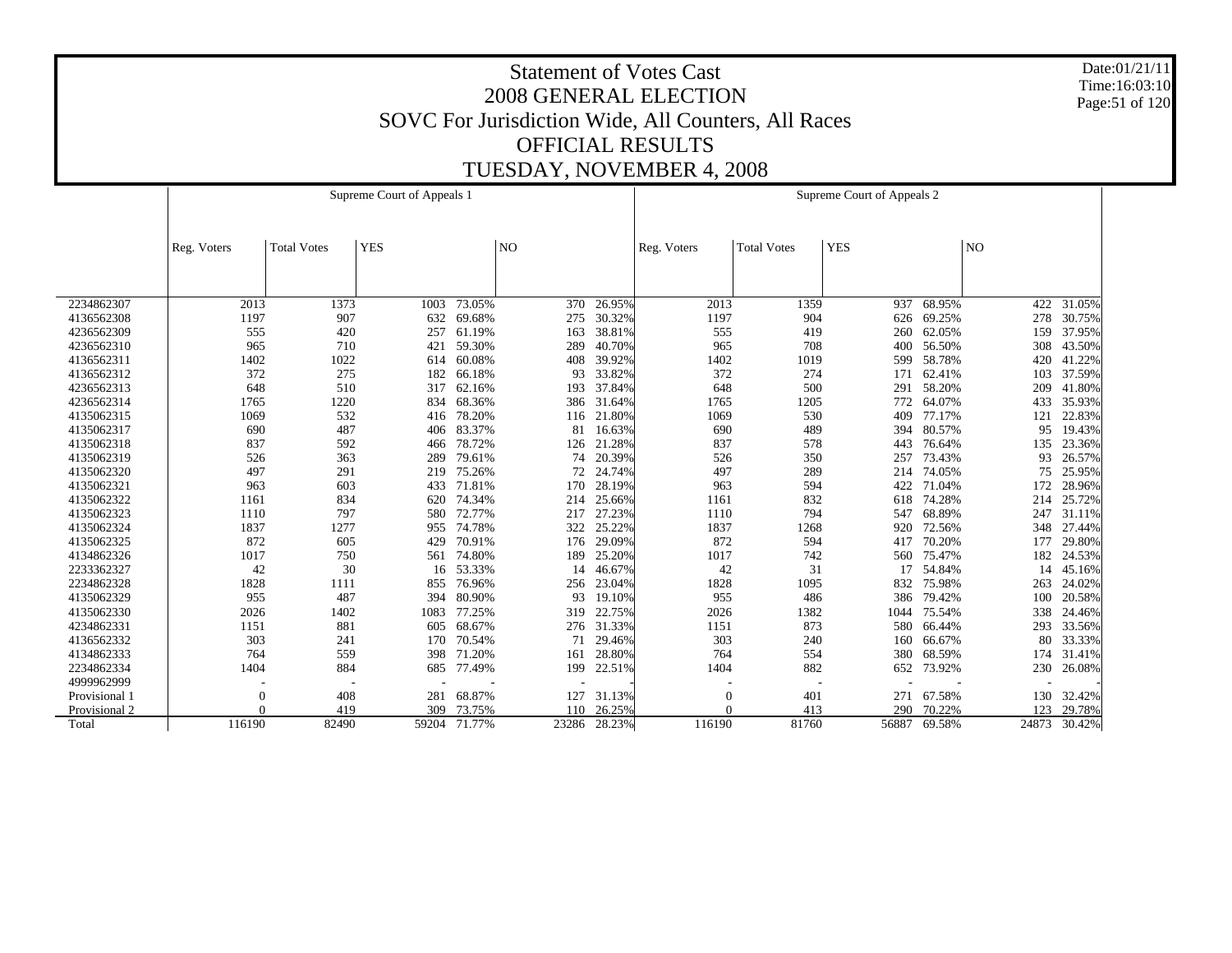Date:01/21/11 Time:16:03:10 Page:52 of 120

|                                 |             |                    | Court of Appeals 1 |            |                |            |             |                    | Court of Appeals 2 |            |                |        |
|---------------------------------|-------------|--------------------|--------------------|------------|----------------|------------|-------------|--------------------|--------------------|------------|----------------|--------|
|                                 |             |                    |                    |            |                |            |             |                    |                    |            |                |        |
|                                 | Reg. Voters | <b>Total Votes</b> | <b>YES</b>         |            | N <sub>O</sub> |            | Reg. Voters | <b>Total Votes</b> | <b>YES</b>         |            | N <sub>O</sub> |        |
|                                 |             |                    |                    |            |                |            |             |                    |                    |            |                |        |
|                                 |             |                    |                    |            |                |            |             |                    |                    |            |                |        |
| Jurisdiction Wide<br>4136562100 | 1051        | 758                |                    | 495 65.30% |                | 34.70%     |             | 758                | 492                | 64.91%     |                | 35.09% |
| 4136562101                      | 335         | 241                | 159                | 65.98%     | 263<br>82      | 34.02%     | 1051<br>335 | 242                |                    | 67.36%     | 266<br>79      | 32.64% |
| 4136562102                      | 259         | 187                | 95                 | 50.80%     | 92             | 49.20%     | 259         | 184                | 163<br>98          | 53.26%     | 86             | 46.74% |
| 4136562103                      | 344         | 242                |                    | 156 64.46% | 86             | 35.54%     | 344         | 244                | 153                | 62.70%     | 91             | 37.30% |
| 4136562104                      | 1479        | 1129               | 716                | 63.42%     | 413            | 36.58%     | 1479        | 1129               | 721                | 63.86%     | 408            | 36.14% |
| 4135062106                      | 943         | 623                |                    | 458 73.52% | 165            | 26.48%     | 943         | 624                | 466                | 74.68%     | 158            | 25.32% |
| 4135062107                      | 1713        | 1044               | 720                | 68.97%     | 324            | 31.03%     | 1713        | 1038               | 726                | 69.94%     | 312            | 30.06% |
|                                 | 1094        | 717                |                    |            | 203            | 28.31%     | 1094        | 722                |                    | 71.88%     | 203            |        |
| 4135062108                      | 887         | 602                |                    | 514 71.69% |                |            |             |                    | 519                |            |                | 28.12% |
| 4135062109                      |             |                    | 426                | 70.76%     | 176            | 29.24%     | 887         | 597                | 417                | 69.85%     | 180            | 30.15% |
| 4135062110                      | 1127        | 637                | 438                | 68.76%     | 199            | 31.24%     | 1127        | 636                | 434                | 68.24%     | 202            | 31.76% |
| 4135062111                      | 1138        | 775                | 593                | 76.52%     | 182            | 23.48%     | 1138        | 772                | 575                | 74.48%     | 197            | 25.52% |
| 4135062112                      | 1298        | 799                |                    | 587 73.47% | 212            | 26.53%     | 1298        | 794                | 575                | 72.42%     | 219            | 27.58% |
| 4135062114                      | 919         | 621                | 494                | 79.55%     | 127            | 20.45%     | 919         | 618                | 481                | 77.83%     | 137            | 22.17% |
| 4134962115                      | 1605        | 1045               |                    | 769 73.59% | 276            | 26.41%     | 1605        | 1042               | 764                | 73.32%     | 278            | 26.68% |
| 4134962116                      | 864         | 612                | 421                | 68.79%     | 191            | 31.21%     | 864         | 610                | 425                | 69.67%     | 185            | 30.33% |
| 4136562117                      | 1841        | 1203               | 859                | 71.40%     | 344            | 28.60%     | 1841        | 1203               | 849                | 70.57%     | 354            | 29.43% |
| 4136562118                      | 1580        | 1195               | 842                | 70.46%     | 353            | 29.54%     | 1580        | 1185               | 836                | 70.55%     | 349            | 29.45% |
| 4136562119                      | 584         | 423                | 270                | 63.83%     | 153            | 36.17%     | 584         | 421                | 271                | 64.37%     | 150            | 35.63% |
| 4134862120                      | 364         | 273                | 186                | 68.13%     | 87             | 31.87%     | 364         | 270                | 183                | 67.78%     | 87             | 32.22% |
| 4134962121                      | 1533        | 1091               | 780                | 71.49%     | 311            | 28.51%     | 1533        | 1085               | 774                | 71.34%     | 311            | 28.66% |
| 4134962122                      | 1254        | 852                |                    | 596 69.95% | 256            | 30.05%     | 1254        | 847                | 589                | 69.54%     | 258            | 30.46% |
| 4134962123                      | 1187        | 834                | 573                | 68.71%     | 261            | 31.29%     | 1187        | 833                | 569                | 68.31%     | 264            | 31.69% |
| 4134862124                      | 1442        | 1020               | 767                | 75.20%     | 253            | 24.80%     | 1442        | 1015               | 746                | 73.50%     | 269            | 26.50% |
| 4134862125                      | 1082        | 798                | 619                | 77.57%     | 179            | 22.43%     | 1082        | 792                | 613                | 77.40%     | 179            | 22.60% |
| 4136562126                      | 959         | 706                |                    | 450 63.74% | 256            | 36.26%     | 959         | 707                | 459                | 64.92%     | 248            | 35.08% |
| 4136562127                      | 841         | 573                | 378                | 65.97%     | 195            | 34.03%     | 841         | 573                | 367                | 64.05%     | 206            | 35.95% |
| 4136562128                      | 1265        | 930                |                    | 656 70.54% | 274            | 29.46%     | 1265        | 932                | 655                | 70.28%     | 277            | 29.72% |
| 4134862129                      | 345         | 255                | 179                | 70.20%     | 76             | 29.80%     | 345         | 257                | 182                | 70.82%     | 75             | 29.18% |
| 4134962130                      | 1489        | 940                |                    | 753 80.11% | 187            | 19.89%     | 1489        | 935                | 733                | 78.40%     | 202            | 21.60% |
| 4136562131                      | 868         | 624                | 414                | 66.35%     | 210            | 33.65%     | 868         | 622                | 408                | 65.59%     | 214            | 34.41% |
| 4134862132                      | 920         | 658                |                    | 472 71.73% | 186            | 28.27%     | 920         | 652                | 472                | 72.39%     | 180            | 27.61% |
| 4135062134                      | 392         | 278                | 208                | 74.82%     | 70             | 25.18%     | 392         | 276                | 205                | 74.28%     | 71             | 25.72% |
| 4134862135                      | 860         | 601                | 486                | 80.87%     | 115            | 19.13%     | 860         | 599                | 483                | 80.63%     | 116            | 19.37% |
| 4134862136                      | 1028        | 744                | 520                | 69.89%     | 224            | 30.11%     | 1028        | 742                | 513                | 69.14%     | 229            | 30.86% |
| 4135062137                      | 1758        | 1036               | 724                | 69.88%     | 312            | 30.12%     | 1758        | 1027               | 714                | 69.52%     | 313            | 30.48% |
| 4234862200                      | 1851        | 1309               | 860                | 65.70%     | 449            | 34.30%     | 1851        | 1302               | 861                | 66.13%     | 441            | 33.87% |
| 4234862201                      | 1097        | 788                | 514                | 65.23%     | 274            | 34.77%     | 1097        | 785                | 506                | 64.46%     | 279            | 35.54% |
| 4234862202                      | 576         | 407                | 247                | 60.69%     | 160            | 39.31%     | 576         | 402                | 253                | 62.94%     | 149            | 37.06% |
| 2234862203                      | 1564        | 1092               | 714                | 65.38%     | 378            | 34.62%     | 1564        | 1083               | 699                | 64.54%     | 384            | 35.46% |
| 2234862204                      | 1066        | 731                |                    | 515 70.45% |                | 216 29.55% | 1066        | 727                |                    | 517 71.11% | 210            | 28.89% |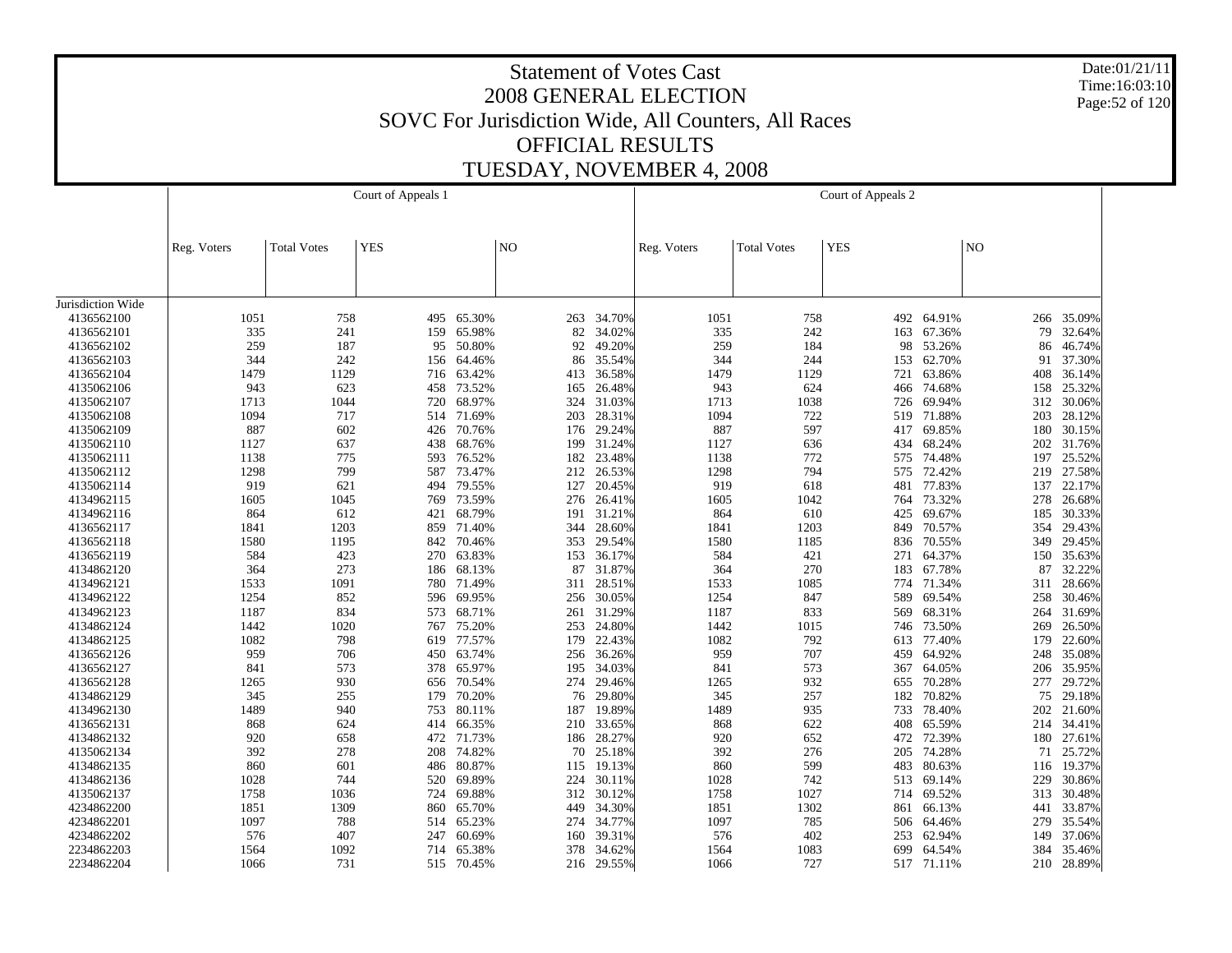Date:01/21/11 Time:16:03:10 Page:53 of 120

|            |             |                    | Court of Appeals 1 |            |                 |        |             |                    | Court of Appeals 2 |        |     |        |
|------------|-------------|--------------------|--------------------|------------|-----------------|--------|-------------|--------------------|--------------------|--------|-----|--------|
|            |             |                    |                    |            |                 |        |             |                    |                    |        |     |        |
|            |             |                    |                    |            |                 |        |             |                    |                    |        |     |        |
|            | Reg. Voters | <b>Total Votes</b> | <b>YES</b>         |            | NO <sub>1</sub> |        | Reg. Voters | <b>Total Votes</b> | <b>YES</b>         |        | NO  |        |
|            |             |                    |                    |            |                 |        |             |                    |                    |        |     |        |
|            |             |                    |                    |            |                 |        |             |                    |                    |        |     |        |
|            |             |                    |                    |            |                 |        |             |                    |                    |        |     |        |
| 2234862205 | 1301        | 903                | 558                | 61.79%     | 345             | 38.21% | 1301        | 899                | 546                | 60.73% | 353 | 39.27% |
| 2234862206 | 1367        | 919                | 621                | 67.57%     | 298             | 32.43% | 1367        | 914                | 607                | 66.41% | 307 | 33.59% |
| 2234862207 | 1477        | 1042               | 705                | 67.66%     | 337             | 32.34% | 1477        | 1035               | 706                | 68.21% | 329 | 31.79% |
| 4234862208 | 789         | 535                | 332                | 62.06%     | 203             | 37.94% | 789         | 536                | 336                | 62.69% | 200 | 37.31% |
| 4134862211 | 1026        | 729                | 535                | 73.39%     | 194             | 26.61% | 1026        | 731                | 528                | 72.23% | 203 | 27.77% |
| 4134862212 | 1255        | 825                | 633                | 76.73%     | 192             | 23.27% | 1255        | 815                | 625                | 76.69% | 190 | 23.31% |
| 4134862213 | 445         | 296                | 208                | 70.27%     | 88              | 29.73% | 445         | 283                | 188                | 66.43% | 95  | 33.57% |
| 4134862214 | 1280        | 948                | 724                | 76.37%     | 224             | 23.63% | 1280        | 941                | 719                | 76.41% | 222 | 23.59% |
| 4134862215 | 1145        | 814                | 649                | 79.73%     | 165             | 20.27% | 1145        | 805                | 634                | 78.76% | 171 | 21.24% |
| 4135062217 | 919         | 664                | 514                | 77.41%     | 150             | 22.59% | 919         | 658                | 505                | 76.75% | 153 | 23.25% |
| 4135062218 | 749         | 517                | 401                | 77.56%     | 116             | 22.44% | 749         | 517                | 397                | 76.79% | 120 | 23.21% |
| 4135062219 | 508         | 326                | 233                | 71.47%     | 93              | 28.53% | 508         | 328                | 233                | 71.04% | 95  | 28.96% |
| 4135062220 | 808         | 507                |                    | 386 76.13% | 121             | 23.87% | 808         | 505                | 388                | 76.83% | 117 | 23.17% |
| 4135062221 | 1051        | 751                | 550                | 73.24%     | 201             | 26.76% | 1051        | 750                | 549                | 73.20% | 201 | 26.80% |
| 4134862222 | 1238        | 922                |                    | 732 79.39% | 190             | 20.61% | 1238        | 915                | 718                | 78.47% | 197 | 21.53% |
| 4134862223 | 1172        | 827                | 655                | 79.20%     | 172             | 20.80% | 1172        | 820                | 637                | 77.68% | 183 | 22.32% |
| 4234862224 | 578         | 401                | 269                | 67.08%     | 132             | 32.92% | 578         | 395                | 262                | 66.33% | 133 | 33.67% |
| 4134862226 | 1195        | 763                | 567                | 74.31%     | 196             | 25.69% | 1195        | 755                | 566                | 74.97% | 189 | 25.03% |
| 4234862228 | 1866        | 1294               | 860                | 66.46%     | 434             | 33.54% | 1866        | 1293               | 852                | 65.89% | 441 | 34.11% |
| 4234862229 | 1069        | 720                | 503                | 69.86%     | 217             | 30.14% | 1069        | 718                | 499                | 69.50% | 219 | 30.50% |
| 4234862230 | 1275        | 905                |                    | 612 67.62% | 293             | 32.38% | 1275        | 903                | 617                | 68.33% | 286 | 31.67% |
| 4234862231 | 1193        | 866                | 626                | 72.29%     | 240             | 27.71% | 1193        | 862                | 628                | 72.85% | 234 | 27.15% |
| 4234862232 | 1922        | 1363               | 946                | 69.41%     | 417             | 30.59% | 1922        | 1358               | 937                | 69.00% | 421 | 31.00% |
| 4134862235 | 1209        | 857                | 622                | 72.58%     | 235             | 27.42% | 1209        | 850                | 605                | 71.18% | 245 | 28.82% |
| 4235062236 | 520         | 375                | 258                | 68.80%     | 117             | 31.20% | 520         | 371                | 262                | 70.62% | 109 | 29.38% |
| 4234862237 | 1696        | 1167               | 810                | 69.41%     | 357             | 30.59% | 1696        | 1161               | 790                | 68.04% | 371 | 31.96% |
| 4134862238 | 1528        | 1062               | 796                | 74.95%     | 266             | 25.05% | 1528        | 1053               | 795                | 75.50% | 258 | 24.50% |
| 2234862239 | 1404        | 977                | 687                | 70.32%     | 290             | 29.68% | 1404        | 979                | 690                | 70.48% | 289 | 29.52% |
| 2234862240 | 1672        | 1182               | 792                | 67.01%     | 390             | 32.99% | 1672        | 1175               | 791                | 67.32% | 384 | 32.68% |
| 4134862241 | 704         | 506                |                    | 376 74.31% | 130             | 25.69% | 704         | 507                | 370                | 72.98% | 137 | 27.02% |
| 2234862242 | 1119        | 787                | 548                | 69.63%     | 239             | 30.37% | 1119        | 783                | 539                | 68.84% | 244 | 31.16% |
| 4134862243 | 1656        | 1210               |                    | 890 73.55% | 320             | 26.45% | 1656        | 1208               | 890                | 73.68% | 318 | 26.32% |
| 4234862244 | 1308        | 904                | 596                | 65.93%     | 308             | 34.07% | 1308        | 901                | 609                | 67.59% | 292 | 32.41% |
| 2999962999 |             |                    |                    |            |                 |        |             |                    |                    |        |     |        |
| 4234862300 | 1186        | 859                | 489                | 56.93%     | 370             | 43.07% | 1186        | 859                | 496                | 57.74% | 363 | 42.26% |
| 4236562301 | 975         | 685                | 434                | 63.36%     | 251             | 36.64% | 975         | 684                | 419                | 61.26% | 265 | 38.74% |
| 4236562302 | 1050        | 748                | 479                | 64.04%     | 269             | 35.96% | 1050        | 742                | 466                | 62.80% | 276 | 37.20% |
| 4236562303 | 723         | 532                | 365                | 68.61%     | 167             | 31.39% | 723         | 533                | 368                | 69.04% | 165 | 30.96% |
| 4236562304 | 1003        | 721                | 435                | 60.33%     | 286             | 39.67% | 1003        | 712                | 419                | 58.85% | 293 | 41.15% |
| 2234862305 | 1181        | 822                | 536                | 65.21%     | 286             | 34.79% | 1181        | 827                | 535                | 64.69% | 292 | 35.31% |
| 2234862306 | 857         | 562                | 363                | 64.59%     | 199             | 35.41% | 857         | 559                | 350                | 62.61% | 209 | 37.39% |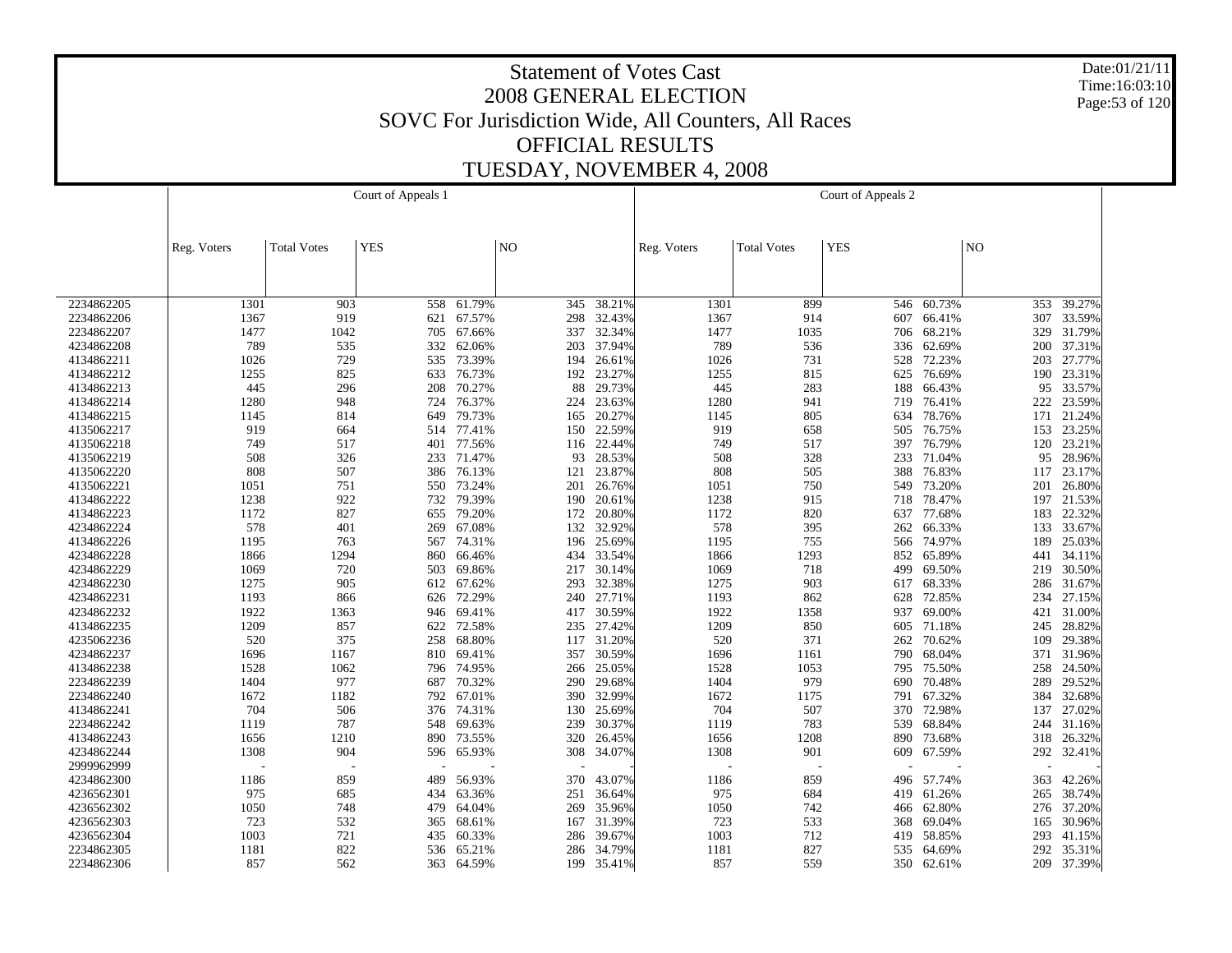Date:01/21/11 Time:16:03:10 Page:54 of 120

|               |             |                    | Court of Appeals 1 |            |       |        |             |                    | Court of Appeals 2 |            |       |        |
|---------------|-------------|--------------------|--------------------|------------|-------|--------|-------------|--------------------|--------------------|------------|-------|--------|
|               |             |                    |                    |            |       |        |             |                    |                    |            |       |        |
|               | Reg. Voters | <b>Total Votes</b> | <b>YES</b>         |            | NO    |        | Reg. Voters | <b>Total Votes</b> | <b>YES</b>         |            | $N$ O |        |
|               |             |                    |                    |            |       |        |             |                    |                    |            |       |        |
|               |             |                    |                    |            |       |        |             |                    |                    |            |       |        |
| 2234862307    | 2013        | 1339               | 951                | 71.02%     | 388   | 28.98% | 2013        | 1339               | 956                | 71.40%     | 383   | 28.60% |
| 4136562308    | 1197        | 901                | 620                | 68.81%     | 281   | 31.19% | 1197        | 891                | 611                | 68.57%     | 280   | 31.43% |
| 4236562309    | 555         | 413                | 253                | 61.26%     | 160   | 38.74% | 555         | 414                | 258                | 62.32%     | 156   | 37.68% |
| 4236562310    | 965         | 700                | 404                | 57.71%     | 296   | 42.29% | 965         | 699                | 402                | 57.51%     | 297   | 42.49% |
| 4136562311    | 1402        | 1011               |                    | 615 60.83% | 396   | 39.17% | 1402        | 1008               | 599                | 59.42%     | 409   | 40.58% |
| 4136562312    | 372         | 269                | 183                | 68.03%     | 86    | 31.97% | 372         | 267                | 170                | 63.67%     | 97    | 36.33% |
| 4236562313    | 648         | 501                | 303                | 60.48%     | 198   | 39.52% | 648         | 501                | 297                | 59.28%     | 204   | 40.72% |
| 4236562314    | 1765        | 1182               | 772                | 65.31%     | 410   | 34.69% | 1765        | 1182               | 768                | 64.97%     | 414   | 35.03% |
| 4135062315    | 1069        | 501                | 390                | 77.84%     | 111   | 22.16% | 1069        | 499                | 375                | 75.15%     | 124   | 24.85% |
| 4135062317    | 690         | 475                | 382                | 80.42%     | 93    | 19.58% | 690         | 471                | 386                | 81.95%     | 85    | 18.05% |
| 4135062318    | 837         | 572                | 441                | 77.10%     | 131   | 22.90% | 837         | 570                | 434                | 76.14%     | 136   | 23.86% |
| 4135062319    | 526         | 352                | 273                | 77.56%     | 79    | 22.44% | 526         | 345                | 260                | 75.36%     | 85    | 24.64% |
| 4135062320    | 497         | 285                | 212                | 74.39%     | 73    | 25.61% | 497         | 285                | 209                | 73.33%     | 76    | 26.67% |
| 4135062321    | 963         | 594                | 428                | 72.05%     | 166   | 27.95% | 963         | 591                | 422                | 71.40%     | 169   | 28.60% |
| 4135062322    | 1161        | 819                | 612                | 74.73%     | 207   | 25.27% | 1161        | 818                | 591                | 72.25%     | 227   | 27.75% |
| 4135062323    | 1110        | 789                | 554                | 70.22%     | 235   | 29.78% | 1110        | 787                | 554                | 70.39%     | 233   | 29.61% |
| 4135062324    | 1837        | 1254               | 909                | 72.49%     | 345   | 27.51% | 1837        | 1253               |                    | 911 72.71% | 342   | 27.29% |
| 4135062325    | 872         | 583                | 403                | 69.13%     | 180   | 30.87% | 872         | 582                | 406                | 69.76%     | 176   | 30.24% |
| 4134862326    | 1017        | 743                | 550                | 74.02%     | 193   | 25.98% | 1017        | 738                | 542                | 73.44%     | 196   | 26.56% |
| 2233362327    | 42          | 31                 | 17                 | 54.84%     | 14    | 45.16% | 42          | 31                 | 16                 | 51.61%     | 15    | 48.39% |
| 2234862328    | 1828        | 1090               | 833                | 76.42%     | 257   | 23.58% | 1828        | 1078               | 814                | 75.51%     | 264   | 24.49% |
| 4135062329    | 955         | 459                | 368                | 80.17%     | 91    | 19.83% | 955         | 459                | 356                | 77.56%     | 103   | 22.44% |
| 4135062330    | 2026        | 1360               | 1031               | 75.81%     | 329   | 24.19% | 2026        | 1352               | 1020               | 75.44%     | 332   | 24.56% |
| 4234862331    | 1151        | 865                | 591                | 68.32%     | 274   | 31.68% | 1151        | 856                | 580                | 67.76%     | 276   | 32.24% |
| 4136562332    | 303         | 238                | 167                | 70.17%     | 71    | 29.83% | 303         | 238                | 165                | 69.33%     | 73    | 30.67% |
| 4134862333    | 764         | 552                | 388                | 70.29%     | 164   | 29.71% | 764         | 549                | 379                | 69.03%     | 170   | 30.97% |
| 2234862334    | 1404        | 866                | 645                | 74.48%     | 221   | 25.52% | 1404        | 863                | 657                | 76.13%     | 206   | 23.87% |
| 4999962999    |             |                    |                    |            |       |        |             |                    |                    |            |       |        |
| Provisional 1 | $\Omega$    | 398                | 265                | 66.58%     | 133   | 33.42% | $\Omega$    | 398                | 263                | 66.08%     | 135   | 33.92% |
| Provisional 2 | $\Omega$    | 408                | 295                | 72.30%     | 113   | 27.70% |             | 403                | 278                | 68.98%     | 125   | 31.02% |
| Total         | 116190      | 80736              | 56773              | 70.32%     | 23963 | 29.68% | 116190      | 80389              | 56216              | 69.93%     | 24173 | 30.07% |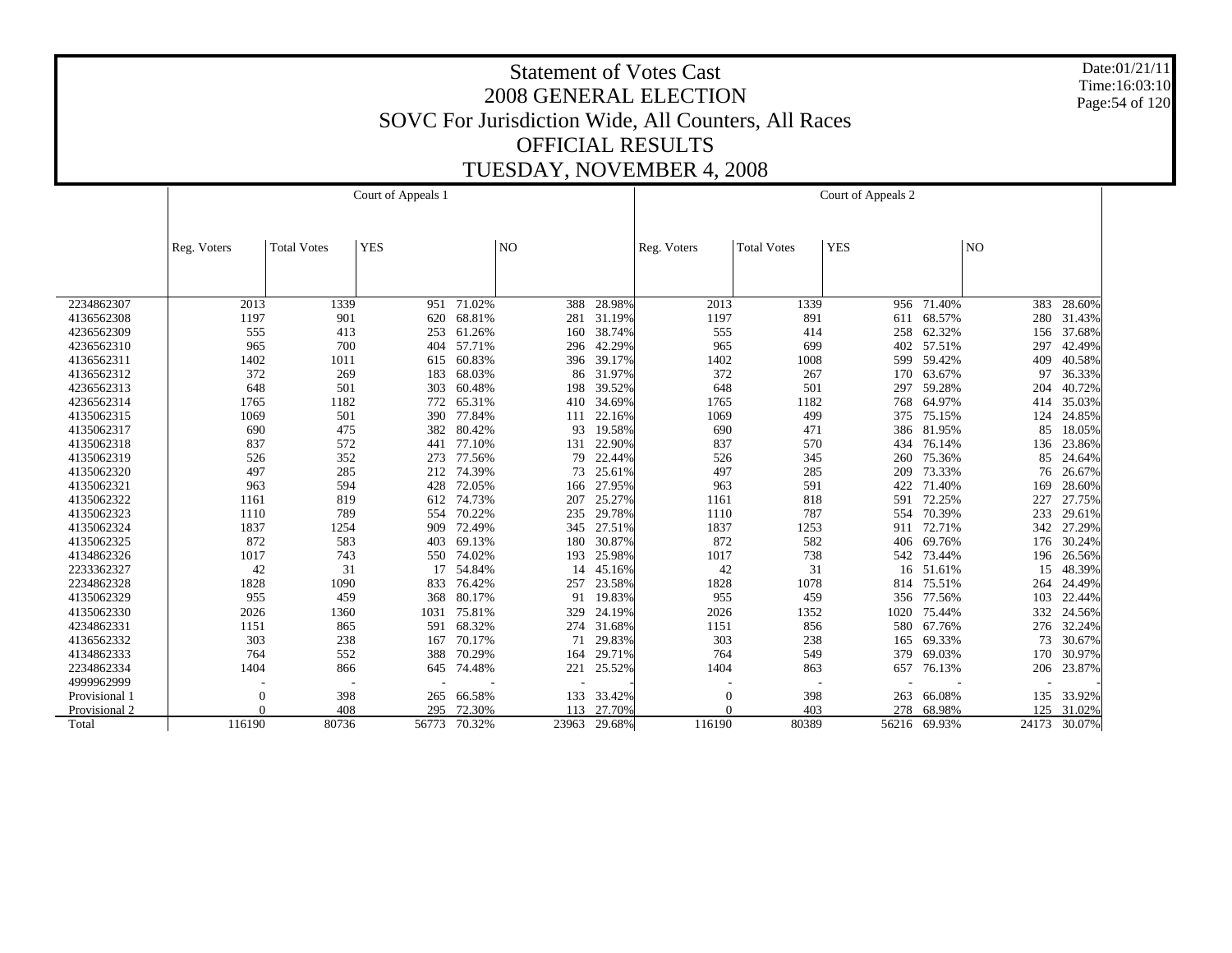Date:01/21/11 Time:16:03:10 Page:55 of 120

|                   |             |                    | Court of Appeals 3 |            |                |            |             |                    | Court of Appeals 4 |        |     |        |
|-------------------|-------------|--------------------|--------------------|------------|----------------|------------|-------------|--------------------|--------------------|--------|-----|--------|
|                   |             |                    |                    |            |                |            |             |                    |                    |        |     |        |
|                   | Reg. Voters | <b>Total Votes</b> | <b>YES</b>         |            | $\overline{N}$ |            | Reg. Voters | <b>Total Votes</b> | <b>YES</b>         |        | NO  |        |
|                   |             |                    |                    |            |                |            |             |                    |                    |        |     |        |
|                   |             |                    |                    |            |                |            |             |                    |                    |        |     |        |
| Jurisdiction Wide |             |                    |                    |            |                |            |             |                    |                    |        |     |        |
| 4136562100        | 1051        | 755                |                    | 460 60.93% |                | 295 39.07% | 1051        | 752                | 473                | 62.90% | 279 | 37.10% |
| 4136562101        | 335         | 243                | 157                | 64.61%     | 86             | 35.39%     | 335         | 238                | 162                | 68.07% | 76  | 31.93% |
| 4136562102        | 259         | 185                |                    | 96 51.89%  | 89             | 48.11%     | 259         | 182                | 91                 | 50.00% | 91  | 50.00% |
| 4136562103        | 344         | 240                | 148                | 61.67%     | 92             | 38.33%     | 344         | 240                | 156                | 65.00% | 84  | 35.00% |
| 4136562104        | 1479        | 1129               | 676                | 59.88%     | 453            | 40.12%     | 1479        | 1124               | 702                | 62.46% | 422 | 37.54% |
| 4135062106        | 943         | 621                | 446                | 71.82%     | 175            | 28.18%     | 943         | 614                | 442                | 71.99% | 172 | 28.01% |
| 4135062107        | 1713        | 1042               | 724                | 69.48%     | 318            | 30.52%     | 1713        | 1033               | 713                | 69.02% | 320 | 30.98% |
| 4135062108        | 1094        | 718                |                    | 495 68.94% | 223            | 31.06%     | 1094        | 715                | 519                | 72.59% | 196 | 27.41% |
| 4135062109        | 887         | 600                | 412                | 68.67%     | 188            | 31.33%     | 887         | 591                | 412                | 69.71% | 179 | 30.29% |
| 4135062110        | 1127        | 638                | 424                | 66.46%     | 214            | 33.54%     | 1127        | 634                | 423                | 66.72% | 211 | 33.28% |
| 4135062111        | 1138        | 774                | 560                | 72.35%     | 214            | 27.65%     | 1138        | 771                | 577                | 74.84% | 194 | 25.16% |
| 4135062112        | 1298        | 798                |                    | 558 69.92% | 240            | 30.08%     | 1298        | 789                | 562                | 71.23% | 227 | 28.77% |
| 4135062114        | 919         | 621                | 473                | 76.17%     | 148            | 23.83%     | 919         | 610                | 474                | 77.70% | 136 | 22.30% |
| 4134962115        | 1605        | 1036               | 720                | 69.50%     | 316            | 30.50%     | 1605        | 1036               | 746                | 72.01% | 290 | 27.99% |
| 4134962116        | 864         | 609                | 409                | 67.16%     | 200            | 32.84%     | 864         | 607                | 425                | 70.02% | 182 | 29.98% |
| 4136562117        | 1841        | 1194               | 798                | 66.83%     | 396            | 33.17%     | 1841        | 1192               | 834                | 69.97% | 358 | 30.03% |
| 4136562118        | 1580        | 1186               | 816                | 68.80%     | 370            | 31.20%     | 1580        | 1183               | 819                | 69.23% | 364 | 30.77% |
| 4136562119        | 584         | 423                | 261                | 61.70%     | 162            | 38.30%     | 584         | 414                | 262                | 63.29% | 152 | 36.71% |
| 4134862120        | 364         | 271                | 184                | 67.90%     | 87             | 32.10%     | 364         | 268                | 185                | 69.03% | 83  | 30.97% |
| 4134962121        | 1533        | 1089               | 734                | 67.40%     | 355            | 32.60%     | 1533        | 1084               | 776                | 71.59% | 308 | 28.41% |
| 4134962122        | 1254        | 846                | 562                | 66.43%     | 284            | 33.57%     | 1254        | 843                | 571                | 67.73% | 272 | 32.27% |
| 4134962123        | 1187        | 829                | 538                | 64.90%     | 291            | 35.10%     | 1187        | 830                | 566                | 68.19% | 264 | 31.81% |
| 4134862124        | 1442        | 1016               |                    | 740 72.83% | 276            | 27.17%     | 1442        | 1008               | 754                | 74.80% | 254 | 25.20% |
| 4134862125        | 1082        | 793                | 591                | 74.53%     | 202            | 25.47%     | 1082        | 787                | 599                | 76.11% | 188 | 23.89% |
| 4136562126        | 959         | 703                |                    | 438 62.30% | 265            | 37.70%     | 959         | 701                | 443                | 63.20% | 258 | 36.80% |
| 4136562127        | 841         | 571                | 361                | 63.22%     | 210            | 36.78%     | 841         | 567                | 362                | 63.84% | 205 | 36.16% |
| 4136562128        | 1265        | 927                |                    | 607 65.48% | 320            | 34.52%     | 1265        | 926                | 644                | 69.55% | 282 | 30.45% |
| 4134862129        | 345         | 251                | 164                | 65.34%     | 87             | 34.66%     | 345         | 252                | 174                | 69.05% | 78  | 30.95% |
| 4134962130        | 1489        | 932                |                    | 713 76.50% | 219            | 23.50%     | 1489        | 930                | 726                | 78.06% | 204 | 21.94% |
| 4136562131        | 868         | 622                | 392                | 63.02%     | 230            | 36.98%     | 868         | 619                | 392                | 63.33% | 227 | 36.67% |
| 4134862132        | 920         | 654                | 447                | 68.35%     | 207            | 31.65%     | 920         | 647                | 463                | 71.56% | 184 | 28.44% |
| 4135062134        | 392         | 281                | 203                | 72.24%     | 78             | 27.76%     | 392         | 277                | 205                | 74.01% | 72  | 25.99% |
| 4134862135        | 860         | 598                | 468                | 78.26%     | 130            | 21.74%     | 860         | 597                | 476                | 79.73% | 121 | 20.27% |
| 4134862136        | 1028        | 739                | 500                | 67.66%     | 239            | 32.34%     | 1028        | 738                | 514                | 69.65% | 224 | 30.35% |
| 4135062137        | 1758        | 1029               | 694                | 67.44%     | 335            | 32.56%     | 1758        | 1021               | 709                | 69.44% | 312 | 30.56% |
| 4234862200        | 1851        | 1301               |                    | 817 62.80% | 484            | 37.20%     | 1851        | 1301               | 840                | 64.57% | 461 | 35.43% |
| 4234862201        | 1097        | 788                | 507                | 64.34%     | 281            | 35.66%     | 1097        | 785                | 506                | 64.46% | 279 | 35.54% |
| 4234862202        | 576         | 404                | 243                | 60.15%     | 161            | 39.85%     | 576         | 402                | 238                | 59.20% | 164 | 40.80% |
| 2234862203        | 1564        | 1083               | 666                | 61.50%     | 417            | 38.50%     | 1564        | 1080               | 690                | 63.89% | 390 | 36.11% |
| 2234862204        | 1066        | 730                | 492                | 67.40%     |                | 238 32.60% | 1066        | 730                | 516                | 70.68% | 214 | 29.32% |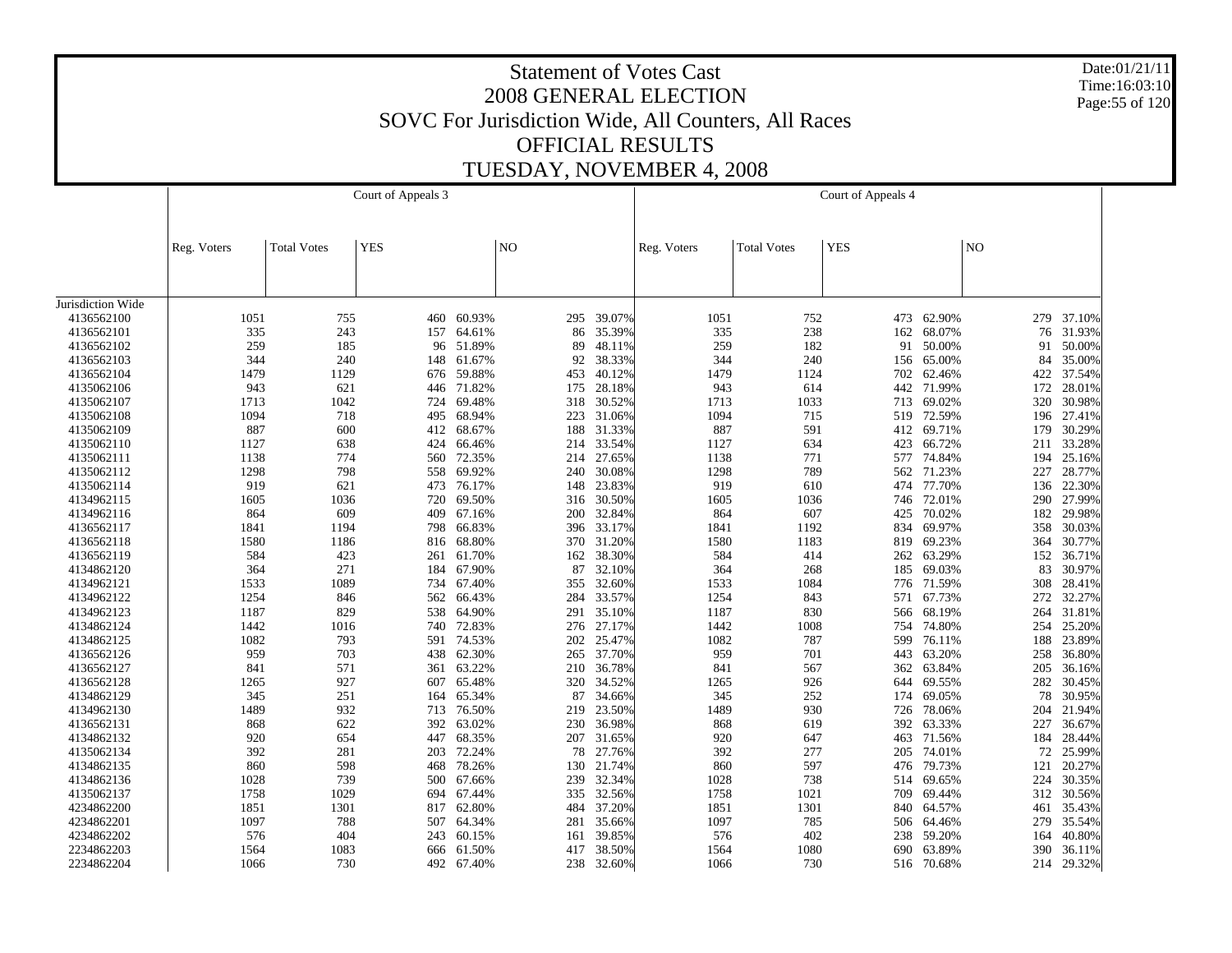Date:01/21/11 Time:16:03:10 Page:56 of 120

|            |             |                    | Court of Appeals 3 |            |                |            |             |                    | Court of Appeals 4 |        |                |        |
|------------|-------------|--------------------|--------------------|------------|----------------|------------|-------------|--------------------|--------------------|--------|----------------|--------|
|            |             |                    |                    |            |                |            |             |                    |                    |        |                |        |
|            |             |                    |                    |            |                |            |             |                    |                    |        |                |        |
|            | Reg. Voters | <b>Total Votes</b> | <b>YES</b>         |            | N <sub>O</sub> |            | Reg. Voters | <b>Total Votes</b> | <b>YES</b>         |        | N <sub>O</sub> |        |
|            |             |                    |                    |            |                |            |             |                    |                    |        |                |        |
|            |             |                    |                    |            |                |            |             |                    |                    |        |                |        |
|            |             |                    |                    |            |                |            |             |                    |                    |        |                |        |
| 2234862205 | 1301        | 897                | 546                | 60.87%     | 351            | 39.13%     | 1301        | 892                | 546                | 61.21% | 346            | 38.79% |
| 2234862206 | 1367        | 907                |                    | 586 64.61% | 321            | 35.39%     | 1367        | 907                | 602                | 66.37% | 305            | 33.63% |
| 2234862207 | 1477        | 1037               | 686                | 66.15%     | 351            | 33.85%     | 1477        | 1030               | 689                | 66.89% | 341            | 33.11% |
| 4234862208 | 789         | 533                |                    | 313 58.72% | 220            | 41.28%     | 789         | 528                | 322                | 60.98% | 206            | 39.02% |
| 4134862211 | 1026        | 729                | 513                | 70.37%     | 216            | 29.63%     | 1026        | 727                | 526                | 72.35% | 201            | 27.65% |
| 4134862212 | 1255        | 815                |                    | 595 73.01% | 220            | 26.99%     | 1255        | 813                | 615                | 75.65% | 198            | 24.35% |
| 4134862213 | 445         | 286                | 191                | 66.78%     | 95             | 33.22%     | 445         | 286                | 188                | 65.73% | 98             | 34.27% |
| 4134862214 | 1280        | 937                | 696                | 74.28%     | 241            | 25.72%     | 1280        | 935                | 704                | 75.29% | 231            | 24.71% |
| 4134862215 | 1145        | 809                | 624                | 77.13%     | 185            | 22.87%     | 1145        | 806                | 632                | 78.41% | 174            | 21.59% |
| 4135062217 | 919         | 653                | 494                | 75.65%     | 159            | 24.35%     | 919         | 654                | 503                | 76.91% | 151            | 23.09% |
| 4135062218 | 749         | 518                |                    | 382 73.75% | 136            | 26.25%     | 749         | 514                | 388                | 75.49% | 126            | 24.51% |
| 4135062219 | 508         | 327                | 224                | 68.50%     | 103            | 31.50%     | 508         | 325                | 228                | 70.15% | 97             | 29.85% |
| 4135062220 | 808         | 499                |                    | 384 76.95% | 115            | 23.05%     | 808         | 503                | 381                | 75.75% | 122            | 24.25% |
| 4135062221 | 1051        | 739                | 531                | 71.85%     | 208            | 28.15%     | 1051        | 743                | 535                | 72.01% | 208            | 27.99% |
| 4134862222 | 1238        | 910                | 688                | 75.60%     | 222            | 24.40%     | 1238        | 908                | 702                | 77.31% | 206            | 22.69% |
| 4134862223 | 1172        | 821                | 619                | 75.40%     | 202            | 24.60%     | 1172        | 820                | 628                | 76.59% | 192            | 23.41% |
| 4234862224 | 578         | 398                |                    | 252 63.32% | 146            | 36.68%     | 578         | 394                | 259                | 65.74% | 135            | 34.26% |
| 4134862226 | 1195        | 756                | 546                | 72.22%     | 210            | 27.78%     | 1195        | 753                | 572                | 75.96% | 181            | 24.04% |
| 4234862228 | 1866        | 1290               |                    | 832 64.50% | 458            | 35.50%     | 1866        | 1283               | 848                | 66.10% | 435            | 33.90% |
| 4234862229 | 1069        | 717                | 476                | 66.39%     | 241            | 33.61%     | 1069        | 718                | 497                | 69.22% | 221            | 30.78% |
| 4234862230 | 1275        | 899                | 587                | 65.29%     | 312            | 34.71%     | 1275        | 902                | 608                | 67.41% | 294            | 32.59% |
| 4234862231 | 1193        | 857                | 603                | 70.36%     | 254            | 29.64%     | 1193        | 857                | 616                | 71.88% | 241            | 28.12% |
| 4234862232 | 1922        | 1355               | 889                | 65.61%     | 466            | 34.39%     | 1922        | 1348               | 917                | 68.03% | 431            | 31.97% |
| 4134862235 | 1209        | 847                | 588                | 69.42%     | 259            | 30.58%     | 1209        | 845                | 597                | 70.65% | 248            | 29.35% |
| 4235062236 | 520         | 374                | 234                | 62.57%     | 140            | 37.43%     | 520         | 368                | 243                | 66.03% | 125            | 33.97% |
| 4234862237 | 1696        | 1161               | 770                | 66.32%     | 391            | 33.68%     | 1696        | 1151               | 779                | 67.68% | 372            | 32.32% |
| 4134862238 | 1528        | 1050               | 764                | 72.76%     | 286            | 27.24%     | 1528        | 1039               | 770                | 74.11% | 269            | 25.89% |
| 2234862239 | 1404        | 977                |                    | 652 66.73% | 325            | 33.27%     | 1404        | 971                | 673                | 69.31% | 298            | 30.69% |
| 2234862240 | 1672        | 1177               | 762                | 64.74%     | 415            | 35.26%     | 1672        | 1171               | 782                | 66.78% | 389            | 33.22% |
| 4134862241 | 704         | 505                |                    | 358 70.89% | 147            | 29.11%     | 704         | 504                | 363                | 72.02% | 141            | 27.98% |
| 2234862242 | 1119        | 784                | 530                | 67.60%     | 254            | 32.40%     | 1119        | 782                | 526                | 67.26% | 256            | 32.74% |
| 4134862243 | 1656        | 1200               | 862                | 71.83%     | 338            | 28.17%     | 1656        | 1200               | 865                | 72.08% | 335            | 27.92% |
| 4234862244 | 1308        | 900                | 556                | 61.78%     | 344            | 38.22%     | 1308        | 896                | 589                | 65.74% | 307            | 34.26% |
| 2999962999 |             |                    |                    |            |                |            |             |                    |                    |        |                |        |
| 4234862300 | 1186        | 864                | 469                | 54.28%     | 395            | 45.72%     | 1186        | 862                | 488                | 56.61% | 374            | 43.39% |
| 4236562301 | 975         | 684                | 417                | 60.96%     | 267            | 39.04%     | 975         | 680                | 410                | 60.29% | 270            | 39.71% |
| 4236562302 | 1050        | 743                | 446                | 60.03%     | 297            | 39.97%     | 1050        | 742                | 462                | 62.26% | 280            | 37.74% |
| 4236562303 | 723         | 533                | 354                | 66.42%     | 179            | 33.58%     | 723         | 528                | 366                | 69.32% | 162            | 30.68% |
| 4236562304 | 1003        | 707                | 406                | 57.43%     | 301            | 42.57%     | 1003        | 708                | 424                | 59.89% | 284            | 40.11% |
| 2234862305 | 1181        | 814                | 511                | 62.78%     | 303            | 37.22%     | 1181        | 814                | 513                | 63.02% | 301            | 36.98% |
| 2234862306 | 857         | 558                |                    | 342 61.29% |                | 216 38.71% | 857         | 555                | 356                | 64.14% | 199            | 35.86% |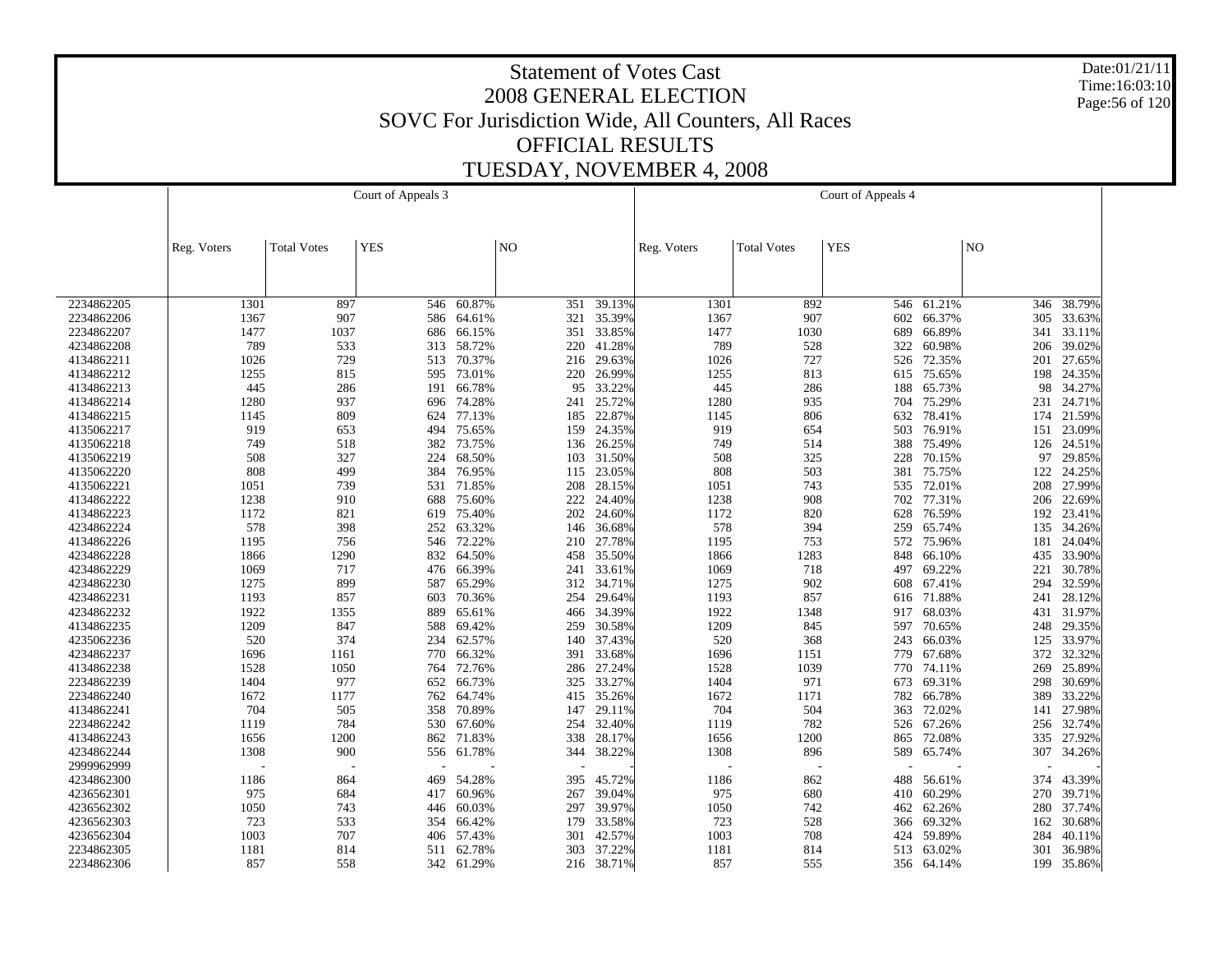Date:01/21/11 Time:16:03:10 Page:57 of 120

|               |             |                    | Court of Appeals 3 |            |       |        |             |                    | Court of Appeals 4 |              |       |        |
|---------------|-------------|--------------------|--------------------|------------|-------|--------|-------------|--------------------|--------------------|--------------|-------|--------|
|               | Reg. Voters | <b>Total Votes</b> | <b>YES</b>         |            | NO    |        | Reg. Voters | <b>Total Votes</b> | <b>YES</b>         |              | NO    |        |
|               |             |                    |                    |            |       |        |             |                    |                    |              |       |        |
|               |             |                    |                    |            |       |        |             |                    |                    |              |       |        |
| 2234862307    | 2013        | 1343               | 883                | 65.75%     | 460   | 34.25% | 2013        | 1330               |                    | 914 68.72%   | 416   | 31.28% |
| 4136562308    | 1197        | 893                | 600                | 67.19%     | 293   | 32.81% | 1197        | 886                | 597                | 67.38%       | 289   | 32.62% |
| 4236562309    | 555         | 411                | 245                | 59.61%     | 166   | 40.39% | 555         | 411                | 248                | 60.34%       | 163   | 39.66% |
| 4236562310    | 965         | 699                | 396                | 56.65%     | 303   | 43.35% | 965         | 691                | 397                | 57.45%       | 294   | 42.55% |
| 4136562311    | 1402        | 1007               |                    | 561 55.71% | 446   | 44.29% | 1402        | 1002               | 578                | 57.68%       | 424   | 42.32% |
| 4136562312    | 372         | 264                | 163                | 61.74%     | 101   | 38.26% | 372         | 264                | 162                | 61.36%       | 102   | 38.64% |
| 4236562313    | 648         | 499                | 273                | 54.71%     | 226   | 45.29% | 648         | 501                | 298                | 59.48%       | 203   | 40.52% |
| 4236562314    | 1765        | 1181               | 736                | 62.32%     | 445   | 37.68% | 1765        | 1182               | 764                | 64.64%       | 418   | 35.36% |
| 4135062315    | 1069        | 500                | 381                | 76.20%     | 119   | 23.80% | 1069        | 496                | 380                | 76.61%       | 116   | 23.39% |
| 4135062317    | 690         | 473                | 379                | 80.13%     | 94    | 19.87% | 690         | 473                | 381                | 80.55%       | 92    | 19.45% |
| 4135062318    | 837         | 574                | 428                | 74.56%     | 146   | 25.44% | 837         | 570                | 436                | 76.49%       | 134   | 23.51% |
| 4135062319    | 526         | 345                | 262                | 75.94%     | 83    | 24.06% | 526         | 343                | 256                | 74.64%       | 87    | 25.36% |
| 4135062320    | 497         | 284                | 203                | 71.48%     | 81    | 28.52% | 497         | 282                | 205                | 72.70%       | 77    | 27.30% |
| 4135062321    | 963         | 592                | 412                | 69.59%     | 180   | 30.41% | 963         | 590                | 422                | 71.53%       | 168   | 28.47% |
| 4135062322    | 1161        | 815                | 583                | 71.53%     | 232   | 28.47% | 1161        | 815                | 599                | 73.50%       | 216   | 26.50% |
| 4135062323    | 1110        | 789                |                    | 546 69.20% | 243   | 30.80% | 1110        | 783                |                    | 545 69.60%   | 238   | 30.40% |
| 4135062324    | 1837        | 1249               | 861                | 68.94%     | 388   | 31.06% | 1837        | 1244               | 893                | 71.78%       | 351   | 28.22% |
| 4135062325    | 872         | 581                | 390                | 67.13%     | 191   | 32.87% | 872         | 581                | 395                | 67.99%       | 186   | 32.01% |
| 4134862326    | 1017        | 737                | 527                | 71.51%     | 210   | 28.49% | 1017        | 736                | 540                | 73.37%       | 196   | 26.63% |
| 2233362327    | 42          | 31                 | 14                 | 45.16%     | 17    | 54.84% | 42          | 31                 | 18                 | 58.06%       | 13    | 41.94% |
| 2234862328    | 1828        | 1081               | 788                | 72.90%     | 293   | 27.10% | 1828        | 1071               | 807                | 75.35%       | 264   | 24.65% |
| 4135062329    | 955         | 461                | 361                | 78.31%     | 100   | 21.69% | 955         | 460                | 355                | 77.17%       | 105   | 22.83% |
| 4135062330    | 2026        | 1354               | 982                | 72.53%     | 372   | 27.47% | 2026        | 1349               | 1003               | 74.35%       | 346   | 25.65% |
| 4234862331    | 1151        | 857                | 568                | 66.28%     | 289   | 33.72% | 1151        | 852                | 571                | 67.02%       | 281   | 32.98% |
| 4136562332    | 303         | 237                | 153                | 64.56%     | 84    | 35.44% | 303         | 237                | 164                | 69.20%       | 73    | 30.80% |
| 4134862333    | 764         | 551                | 373                | 67.70%     | 178   | 32.30% | 764         | 547                | 372                | 68.01%       | 175   | 31.99% |
| 2234862334    | 1404        | 858                | 609                | 70.98%     | 249   | 29.02% | 1404        | 850                | 628                | 73.88%       | 222   | 26.12% |
| 4999962999    |             |                    |                    |            |       |        |             |                    |                    |              |       |        |
| Provisional 1 | $\theta$    | 401                | 263                | 65.59%     | 138   | 34.41% | $\Omega$    | 398                | 259                | 65.08%       | 139   | 34.92% |
| Provisional 2 |             | 406                | 285                | 70.20%     | 121   | 29.80% |             | 403                | 275                | 68.24%       | 128   | 31.76% |
| Total         | 116190      | 80309              | 54197              | 67.49%     | 26112 | 32.51% | 116190      | 79958              |                    | 55315 69.18% | 24643 | 30.82% |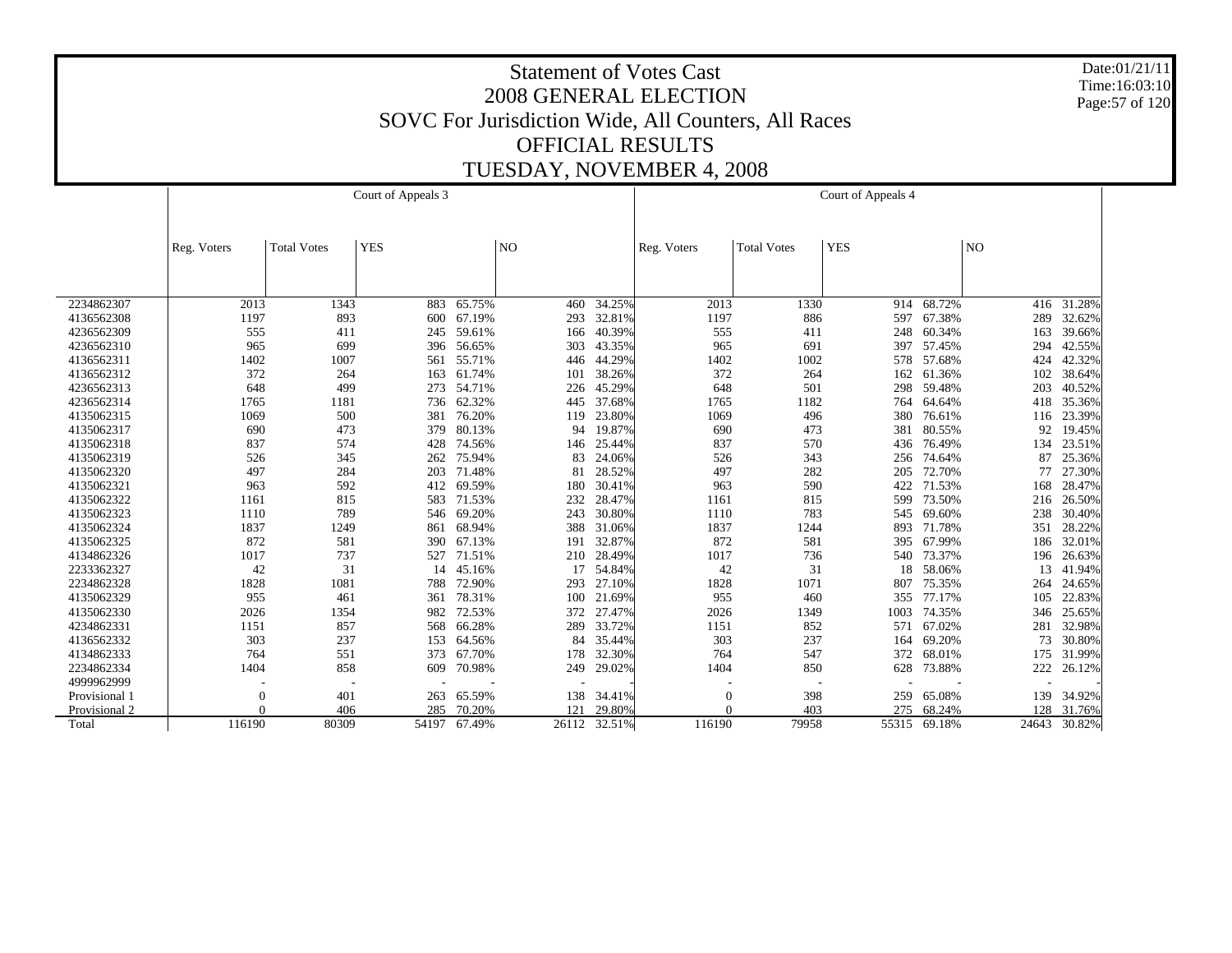Date:01/21/11 Time:16:03:10 Page:58 of 120

|                   |             |                    | Court of Appeals 5 |            |     |            |             |                    | Court of Appeals 6 |        |                |        |
|-------------------|-------------|--------------------|--------------------|------------|-----|------------|-------------|--------------------|--------------------|--------|----------------|--------|
|                   |             |                    |                    |            |     |            |             |                    |                    |        |                |        |
|                   | Reg. Voters | <b>Total Votes</b> | <b>YES</b>         |            | NO  |            | Reg. Voters | <b>Total Votes</b> | <b>YES</b>         |        | N <sub>O</sub> |        |
|                   |             |                    |                    |            |     |            |             |                    |                    |        |                |        |
|                   |             |                    |                    |            |     |            |             |                    |                    |        |                |        |
| Jurisdiction Wide |             |                    |                    |            |     |            |             |                    |                    |        |                |        |
| 4136562100        | 1051        | 753                |                    | 462 61.35% | 291 | 38.65%     | 1051        | 752                | 462                | 61.44% | 290            | 38.56% |
| 4136562101        | 335         | 244                | 154                | 63.11%     | 90  | 36.89%     | 335         | 237                | 153                | 64.56% | 84             | 35.44% |
| 4136562102        | 259         | 183                | 92                 | 50.27%     | 91  | 49.73%     | 259         | 185                | 87                 | 47.03% | 98             | 52.97% |
| 4136562103        | 344         | 238                | 151                | 63.45%     | 87  | 36.55%     | 344         | 239                | 153                | 64.02% | 86             | 35.98% |
| 4136562104        | 1479        | 1124               | 659                | 58.63%     | 465 | 41.37%     | 1479        | 1123               | 691                | 61.53% | 432            | 38.47% |
| 4135062106        | 943         | 623                | 458                | 73.52%     | 165 | 26.48%     | 943         | 616                | 455                | 73.86% | 161            | 26.14% |
| 4135062107        | 1713        | 1037               | 733                | 70.68%     | 304 | 29.32%     | 1713        | 1026               | 731                | 71.25% | 295            | 28.75% |
| 4135062108        | 1094        | 715                | 494                | 69.09%     | 221 | 30.91%     | 1094        | 712                | 510                | 71.63% | 202            | 28.37% |
| 4135062109        | 887         | 597                | 412                | 69.01%     | 185 | 30.99%     | 887         | 600                | 419                | 69.83% | 181            | 30.17% |
| 4135062110        | 1127        | 636                | 442                | 69.50%     | 194 | 30.50%     | 1127        | 635                | 442                | 69.61% | 193            | 30.39% |
| 4135062111        | 1138        | 768                | 574                | 74.74%     | 194 | 25.26%     | 1138        | 773                | 581                | 75.16% | 192            | 24.84% |
| 4135062112        | 1298        | 794                | 561                | 70.65%     | 233 | 29.35%     | 1298        | 795                | 584                | 73.46% | 211            | 26.54% |
| 4135062114        | 919         | 614                | 466                | 75.90%     | 148 | 24.10%     | 919         | 617                | 467                | 75.69% | 150            | 24.31% |
| 4134962115        | 1605        | 1032               | 723                | 70.06%     | 309 | 29.94%     | 1605        | 1035               | 723                | 69.86% | 312            | 30.14% |
| 4134962116        | 864         | 609                | 402                | 66.01%     | 207 | 33.99%     | 864         | 610                | 405                | 66.39% | 205            | 33.61% |
| 4136562117        | 1841        | 1196               | 800                | 66.89%     | 396 | 33.11%     | 1841        | 1194               | 808                | 67.67% | 386            | 32.33% |
| 4136562118        | 1580        | 1183               | 812                | 68.64%     | 371 | 31.36%     | 1580        | 1185               | 817                | 68.95% | 368            | 31.05% |
| 4136562119        | 584         | 419                | 259                | 61.81%     | 160 | 38.19%     | 584         | 422                | 264                | 62.56% | 158            | 37.44% |
| 4134862120        | 364         | 269                | 178                | 66.17%     | 91  | 33.83%     | 364         | 268                | 177                | 66.04% | 91             | 33.96% |
| 4134962121        | 1533        | 1084               | 741                | 68.36%     | 343 | 31.64%     | 1533        | 1085               | 747                | 68.85% | 338            | 31.15% |
| 4134962122        | 1254        | 846                | 562                | 66.43%     | 284 | 33.57%     | 1254        | 844                | 566                | 67.06% | 278            | 32.94% |
| 4134962123        | 1187        | 830                | 552                | 66.51%     | 278 | 33.49%     | 1187        | 829                | 555                | 66.95% | 274            | 33.05% |
| 4134862124        | 1442        | 1008               | 732                | 72.62%     | 276 | 27.38%     | 1442        | 1009               | 743                | 73.64% | 266            | 26.36% |
| 4134862125        | 1082        | 785                | 579                | 73.76%     | 206 | 26.24%     | 1082        | 788                | 590                | 74.87% | 198            | 25.13% |
| 4136562126        | 959         | 705                |                    | 436 61.84% | 269 | 38.16%     | 959         | 707                | 449                | 63.51% | 258            | 36.49% |
| 4136562127        | 841         | 567                | 362                | 63.84%     | 205 | 36.16%     | 841         | 570                | 367                | 64.39% | 203            | 35.61% |
| 4136562128        | 1265        | 929                |                    | 617 66.42% | 312 | 33.58%     | 1265        | 929                | 638                | 68.68% | 291            | 31.32% |
| 4134862129        | 345         | 252                | 162                | 64.29%     | 90  | 35.71%     | 345         | 252                | 166                | 65.87% | 86             | 34.13% |
| 4134962130        | 1489        | 930                | 709                | 76.24%     | 221 | 23.76%     | 1489        | 932                | 724                | 77.68% | 208            | 22.32% |
| 4136562131        | 868         | 620                | 385                | 62.10%     | 235 | 37.90%     | 868         | 617                | 391                | 63.37% | 226            | 36.63% |
| 4134862132        | 920         | 656                | 451                | 68.75%     | 205 | 31.25%     | 920         | 650                | 456                | 70.15% | 194            | 29.85% |
| 4135062134        | 392         | 276                | 203                | 73.55%     | 73  | 26.45%     | 392         | 278                | 201                | 72.30% | 77             | 27.70% |
| 4134862135        | 860         | 596                | 469                | 78.69%     | 127 | 21.31%     | 860         | 597                | 469                | 78.56% | 128            | 21.44% |
| 4134862136        | 1028        | 735                | 494                | 67.21%     | 241 | 32.79%     | 1028        | 734                | 516                | 70.30% | 218            | 29.70% |
| 4135062137        | 1758        | 1026               | 711                | 69.30%     | 315 | 30.70%     | 1758        | 1024               | 725                | 70.80% | 299            | 29.20% |
| 4234862200        | 1851        | 1297               | 807                | 62.22%     | 490 | 37.78%     | 1851        | 1298               | 821                | 63.25% | 477            | 36.75% |
| 4234862201        | 1097        | 785                | 496                | 63.18%     | 289 | 36.82%     | 1097        | 785                | 501                | 63.82% | 284            | 36.18% |
| 4234862202        | 576         | 400                | 240                | 60.00%     | 160 | 40.00%     | 576         | 398                | 243                | 61.06% | 155            | 38.94% |
| 2234862203        | 1564        | 1071               | 667                | 62.28%     | 404 | 37.72%     | 1564        | 1074               | 668                | 62.20% | 406            | 37.80% |
| 2234862204        | 1066        | 730                |                    | 494 67.67% |     | 236 32.33% | 1066        | 729                | 505                | 69.27% | 224            | 30.73% |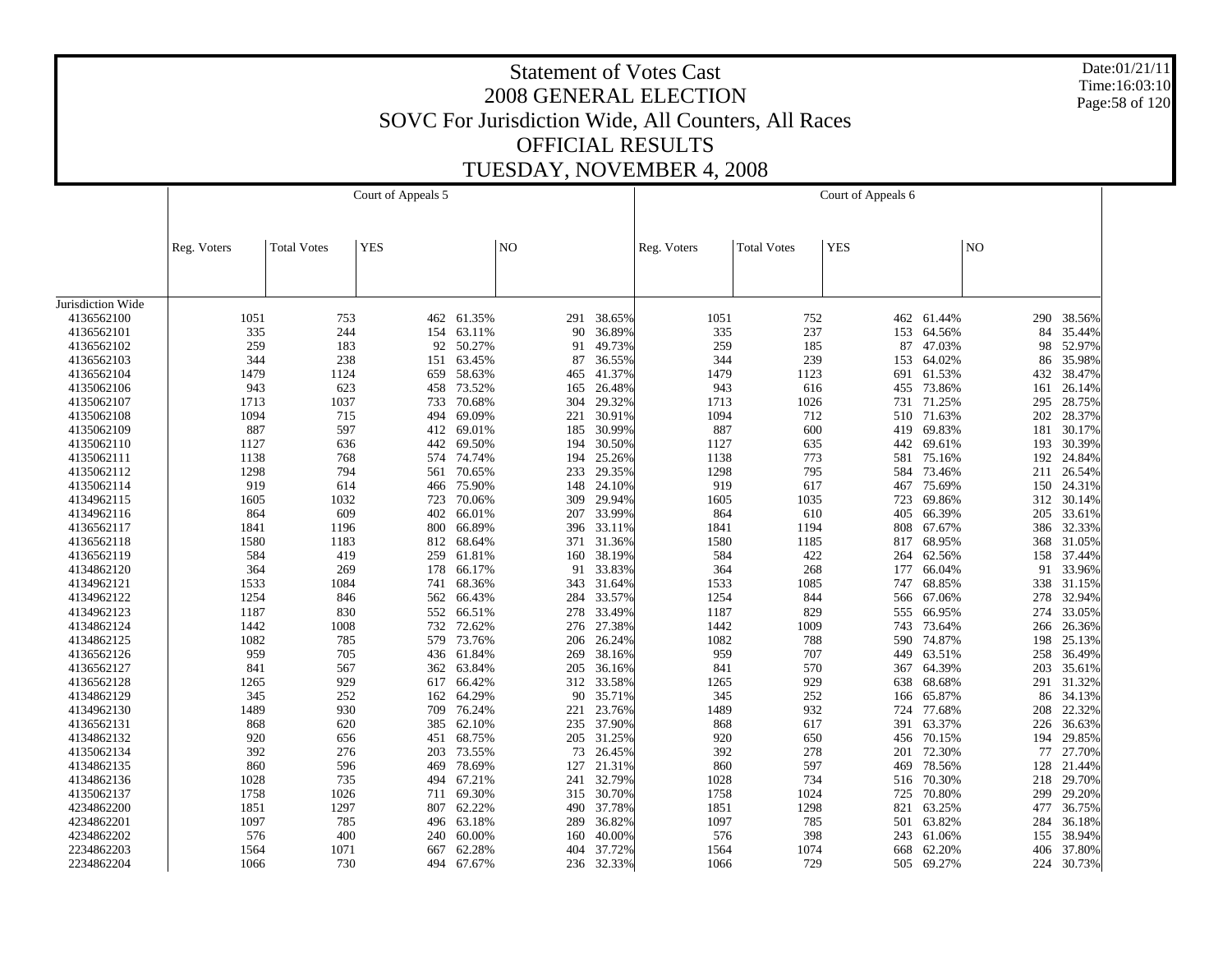Date:01/21/11 Time:16:03:10 Page:59 of 120

|            |             |                    | Court of Appeals 5 |            |                |        |             |                    | Court of Appeals 6 |        |                |        |
|------------|-------------|--------------------|--------------------|------------|----------------|--------|-------------|--------------------|--------------------|--------|----------------|--------|
|            |             |                    |                    |            |                |        |             |                    |                    |        |                |        |
|            |             |                    |                    |            |                |        |             |                    |                    |        |                |        |
|            | Reg. Voters | <b>Total Votes</b> | <b>YES</b>         |            | N <sub>O</sub> |        | Reg. Voters | <b>Total Votes</b> | <b>YES</b>         |        | N <sub>O</sub> |        |
|            |             |                    |                    |            |                |        |             |                    |                    |        |                |        |
|            |             |                    |                    |            |                |        |             |                    |                    |        |                |        |
|            |             |                    |                    |            |                |        |             |                    |                    |        |                |        |
| 2234862205 | 1301        | 890                | 526                | 59.10%     | 364            | 40.90% | 1301        | 893                | 544                | 60.92% | 349            | 39.08% |
| 2234862206 | 1367        | 906                |                    | 577 63.69% | 329            | 36.31% | 1367        | 899                | 598                | 66.52% | 301            | 33.48% |
| 2234862207 | 1477        | 1026               | 670                | 65.30%     | 356            | 34.70% | 1477        | 1021               | 677                | 66.31% | 344            | 33.69% |
| 4234862208 | 789         | 529                |                    | 314 59.36% | 215            | 40.64% | 789         | 529                | 320                | 60.49% | 209            | 39.51% |
| 4134862211 | 1026        | 726                | 516                | 71.07%     | 210            | 28.93% | 1026        | 726                | 548                | 75.48% | 178            | 24.52% |
| 4134862212 | 1255        | 809                | 593                | 73.30%     | 216            | 26.70% | 1255        | 813                | 603                | 74.17% | 210            | 25.83% |
| 4134862213 | 445         | 286                | 190                | 66.43%     | 96             | 33.57% | 445         | 286                | 185                | 64.69% | 101            | 35.31% |
| 4134862214 | 1280        | 931                | 687                | 73.79%     | 244            | 26.21% | 1280        | 930                | 699                | 75.16% | 231            | 24.84% |
| 4134862215 | 1145        | 803                | 616                | 76.71%     | 187            | 23.29% | 1145        | 803                | 623                | 77.58% | 180            | 22.42% |
| 4135062217 | 919         | 652                | 505                | 77.45%     | 147            | 22.55% | 919         | 650                | 505                | 77.69% | 145            | 22.31% |
| 4135062218 | 749         | 511                |                    | 373 72.99% | 138            | 27.01% | 749         | 517                | 384                | 74.27% | 133            | 25.73% |
| 4135062219 | 508         | 323                | 229                | 70.90%     | 94             | 29.10% | 508         | 326                | 229                | 70.25% | 97             | 29.75% |
| 4135062220 | 808         | 504                | 380                | 75.40%     | 124            | 24.60% | 808         | 503                | 385                | 76.54% | 118            | 23.46% |
| 4135062221 | 1051        | 739                | 529                | 71.58%     | 210            | 28.42% | 1051        | 743                | 541                | 72.81% | 202            | 27.19% |
| 4134862222 | 1238        | 909                | 688                | 75.69%     | 221            | 24.31% | 1238        | 908                | 690                | 75.99% | 218            | 24.01% |
| 4134862223 | 1172        | 816                | 606                | 74.26%     | 210            | 25.74% | 1172        | 816                | 617                | 75.61% | 199            | 24.39% |
| 4234862224 | 578         | 398                | 254                | 63.82%     | 144            | 36.18% | 578         | 395                | 251                | 63.54% | 144            | 36.46% |
| 4134862226 | 1195        | 753                | 549                | 72.91%     | 204            | 27.09% | 1195        | 754                | 548                | 72.68% | 206            | 27.32% |
| 4234862228 | 1866        | 1282               |                    | 825 64.35% | 457            | 35.65% | 1866        | 1282               | 851                | 66.38% | 431            | 33.62% |
| 4234862229 | 1069        | 719                | 487                | 67.73%     | 232            | 32.27% | 1069        | 716                | 483                | 67.46% | 233            | 32.54% |
| 4234862230 | 1275        | 895                | 586                | 65.47%     | 309            | 34.53% | 1275        | 902                | 598                | 66.30% | 304            | 33.70% |
| 4234862231 | 1193        | 854                | 604                | 70.73%     | 250            | 29.27% | 1193        | 857                | 619                | 72.23% | 238            | 27.77% |
| 4234862232 | 1922        | 1349               | 887                | 65.75%     | 462            | 34.25% | 1922        | 1347               | 915                | 67.93% | 432            | 32.07% |
| 4134862235 | 1209        | 843                | 589                | 69.87%     | 254            | 30.13% | 1209        | 846                | 580                | 68.56% | 266            | 31.44% |
| 4235062236 | 520         | 373                | 236                | 63.27%     | 137            | 36.73% | 520         | 371                | 245                | 66.04% | 126            | 33.96% |
| 4234862237 | 1696        | 1154               | 766                | 66.38%     | 388            | 33.62% | 1696        | 1150               | 776                | 67.48% | 374            | 32.52% |
| 4134862238 | 1528        | 1042               | 767                | 73.61%     | 275            | 26.39% | 1528        | 1041               | 780                | 74.93% | 261            | 25.07% |
| 2234862239 | 1404        | 971                |                    | 646 66.53% | 325            | 33.47% | 1404        | 966                | 651                | 67.39% | 315            | 32.61% |
| 2234862240 | 1672        | 1177               | 747                | 63.47%     | 430            | 36.53% | 1672        | 1162               | 772                | 66.44% | 390            | 33.56% |
| 4134862241 | 704         | 503                |                    | 356 70.78% | 147            | 29.22% | 704         | 501                | 361                | 72.06% | 140            | 27.94% |
| 2234862242 | 1119        | 783                | 521                | 66.54%     | 262            | 33.46% | 1119        | 776                | 527                | 67.91% | 249            | 32.09% |
| 4134862243 | 1656        | 1198               |                    | 845 70.53% | 353            | 29.47% | 1656        | 1201               | 867                | 72.19% | 334            | 27.81% |
| 4234862244 | 1308        | 898                | 547                | 60.91%     | 351            | 39.09% | 1308        | 890                | 561                | 63.03% | 329            | 36.97% |
| 2999962999 |             |                    |                    |            |                |        |             |                    |                    |        |                |        |
| 4234862300 | 1186        | 862                | 470                | 54.52%     | 392            | 45.48% | 1186        | 857                | 486                | 56.71% | 371            | 43.29% |
| 4236562301 | 975         | 677                |                    | 426 62.92% | 251            | 37.08% | 975         | 674                | 418                | 62.02% | 256            | 37.98% |
| 4236562302 | 1050        | 738                | 462                | 62.60%     | 276            | 37.40% | 1050        | 728                | 462                | 63.46% | 266            | 36.54% |
| 4236562303 | 723         | 530                | 349                | 65.85%     | 181            | 34.15% | 723         | 529                | 362                | 68.43% | 167            | 31.57% |
| 4236562304 | 1003        | 709                | 403                | 56.84%     | 306            | 43.16% | 1003        | 706                | 426                | 60.34% | 280            | 39.66% |
| 2234862305 | 1181        | 819                | 501                | 61.17%     | 318            | 38.83% | 1181        | 813                | 516                | 63.47% | 297            | 36.53% |
| 2234862306 | 857         | 552                | 340                | 61.59%     | 212            | 38.41% | 857         | 553                | 347                | 62.75% | 206            | 37.25% |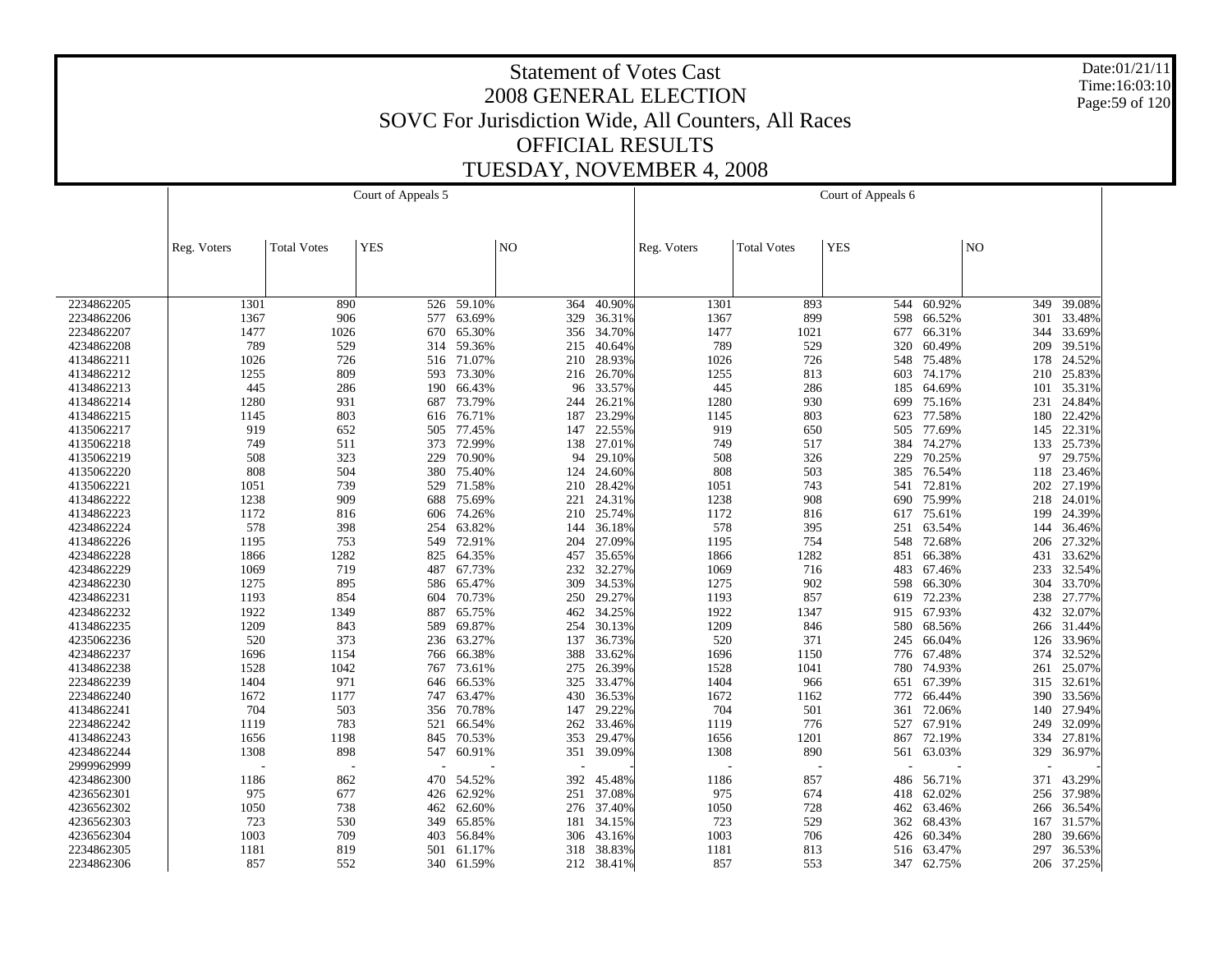Date:01/21/11 Time:16:03:11 Page:60 of 120

|               |             |                    | Court of Appeals 5 |            |       |        |             |                    | Court of Appeals 6 |            |                |        |
|---------------|-------------|--------------------|--------------------|------------|-------|--------|-------------|--------------------|--------------------|------------|----------------|--------|
|               | Reg. Voters | <b>Total Votes</b> | <b>YES</b>         |            | NO    |        | Reg. Voters | <b>Total Votes</b> | <b>YES</b>         |            | N <sub>O</sub> |        |
|               |             |                    |                    |            |       |        |             |                    |                    |            |                |        |
| 2234862307    | 2013        | 1326               | 879                | 66.29%     | 447   | 33.71% | 2013        | 1328               | 886                | 66.72%     | 442            | 33.28% |
| 4136562308    | 1197        | 891                | 597                | 67.00%     | 294   | 33.00% | 1197        | 891                | 595                | 66.78%     | 296            | 33.22% |
| 4236562309    | 555         | 413                |                    | 236 57.14% | 177   | 42.86% | 555         | 414                | 242                | 58.45%     | 172            | 41.55% |
| 4236562310    | 965         | 697                | 386                | 55.38%     | 311   | 44.62% | 965         | 682                | 398                | 58.36%     | 284            | 41.64% |
| 4136562311    | 1402        | 998                |                    | 547 54.81% | 451   | 45.19% | 1402        | 1001               | 563                | 56.24%     | 438            | 43.76% |
| 4136562312    | 372         | 263                | 160                | 60.84%     | 103   | 39.16% | 372         | 264                | 169                | 64.02%     | 95             | 35.98% |
| 4236562313    | 648         | 501                | 283                | 56.49%     | 218   | 43.51% | 648         | 500                | 300                | 60.00%     | 200            | 40.00% |
| 4236562314    | 1765        | 1184               | 739                | 62.42%     | 445   | 37.58% | 1765        | 1163               | 763                | 65.61%     | 400            | 34.39% |
| 4135062315    | 1069        | 494                | 372                | 75.30%     | 122   | 24.70% | 1069        | 493                | 388                | 78.70%     | 105            | 21.30% |
| 4135062317    | 690         | 473                | 377                | 79.70%     | 96    | 20.30% | 690         | 471                | 384                | 81.53%     | 87             | 18.47% |
| 4135062318    | 837         | 570                | 421                | 73.86%     | 149   | 26.14% | 837         | 574                | 416                | 72.47%     | 158            | 27.53% |
| 4135062319    | 526         | 341                | 249                | 73.02%     | 92    | 26.98% | 526         | 349                | 268                | 76.79%     | 81             | 23.21% |
| 4135062320    | 497         | 283                | 203                | 71.73%     | 80    | 28.27% | 497         | 285                | 207                | 72.63%     | 78             | 27.37% |
| 4135062321    | 963         | 592                | 415                | 70.10%     | 177   | 29.90% | 963         | 587                | 428                | 72.91%     | 159            | 27.09% |
| 4135062322    | 1161        | 820                | 591                | 72.07%     | 229   | 27.93% | 1161        | 817                | 603                | 73.81%     | 214            | 26.19% |
| 4135062323    | 1110        | 789                | 554                | 70.22%     | 235   | 29.78% | 1110        | 780                |                    | 560 71.79% | 220            | 28.21% |
| 4135062324    | 1837        | 1253               | 868                | 69.27%     | 385   | 30.73% | 1837        | 1249               | 893.               | 71.50%     | 356            | 28.50% |
| 4135062325    | 872         | 586                | 402                | 68.60%     | 184   | 31.40% | 872         | 585                | 410                | 70.09%     | 175            | 29.91% |
| 4134862326    | 1017        | 734                | 537                | 73.16%     | 197   | 26.84% | 1017        | 731                | 551                | 75.38%     | 180            | 24.62% |
| 2233362327    | 42          | 32                 | 16                 | 50.00%     | 16    | 50.00% | 42          | 31                 | 18                 | 58.06%     | 13             | 41.94% |
| 2234862328    | 1828        | 1072               | 784                | 73.13%     | 288   | 26.87% | 1828        | 1071               | 795                | 74.23%     | 276            | 25.77% |
| 4135062329    | 955         | 458                | 351                | 76.64%     | 107   | 23.36% | 955         | 459                | 356                | 77.56%     | 103            | 22.44% |
| 4135062330    | 2026        | 1348               | 978                | 72.55%     | 370   | 27.45% | 2026        | 1341               | 987                | 73.60%     | 354            | 26.40% |
| 4234862331    | 1151        | 854                | 575                | 67.33%     | 279   | 32.67% | 1151        | 846                | 574                | 67.85%     | 272            | 32.15% |
| 4136562332    | 303         | 237                | 155                | 65.40%     | 82    | 34.60% | 303         | 237                | 158                | 66.67%     | 79             | 33.33% |
| 4134862333    | 764         | 550                | 375                | 68.18%     | 175   | 31.82% | 764         | 546                | 378                | 69.23%     | 168            | 30.77% |
| 2234862334    | 1404        | 856                | 604                | 70.56%     | 252   | 29.44% | 1404        | 855                | 621                | 72.63%     | 234            | 27.37% |
| 4999962999    |             |                    |                    |            |       |        |             |                    |                    |            |                |        |
| Provisional 1 | $\Omega$    | 398                | 262                | 65.83%     | 136   | 34.17% | $\Omega$    | 396                | 261                | 65.91%     | 135            | 34.09% |
| Provisional 2 | $\Omega$    | 401                | 282                | 70.32%     | 119   | 29.68% |             | 400                | 286                | 71.50%     | 114            | 28.50% |
| Total         | 116190      | 80015              | 54061              | 67.56%     | 25954 | 32.44% | 116190      | 79879              | 54978              | 68.83%     | 24901          | 31.17% |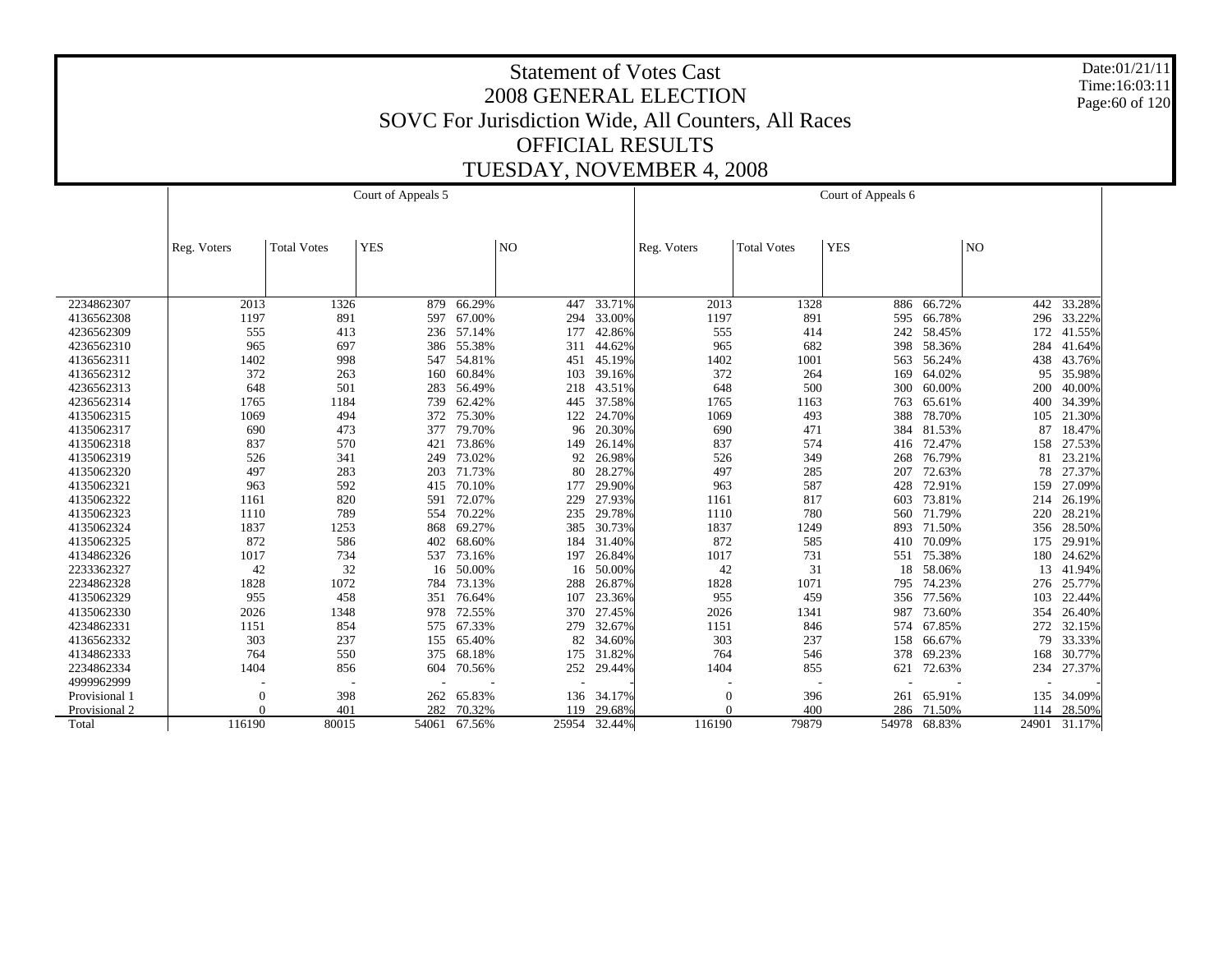Date:01/21/11 Time:16:03:11 Page:61 of 120

|                   |             |                    | DISTRICT JUDGE - 19th JUDICIAL |            |                |        |             |                    | Amendment 46 |            |                |            |
|-------------------|-------------|--------------------|--------------------------------|------------|----------------|--------|-------------|--------------------|--------------|------------|----------------|------------|
|                   |             |                    |                                |            |                |        |             |                    |              |            |                |            |
|                   | Reg. Voters | <b>Total Votes</b> | <b>YES</b>                     |            | N <sub>O</sub> |        | Reg. Voters | <b>Total Votes</b> | <b>YES</b>   |            | N <sub>O</sub> |            |
|                   |             |                    |                                |            |                |        |             |                    |              |            |                |            |
|                   |             |                    |                                |            |                |        |             |                    |              |            |                |            |
| Jurisdiction Wide |             |                    |                                |            |                |        |             |                    |              |            |                |            |
| 4136562100        | 1051        | 765                |                                | 505 66.01% | 260            | 33.99% | 1051        | 931                | 457          | 49.09%     |                | 474 50.91% |
| 4136562101        | 335         | 248                | 169                            | 68.15%     | 79             | 31.85% | 335         | 302                | 142          | 47.02%     | 160            | 52.98%     |
| 4136562102        | 259         | 186                | 99                             | 53.23%     | 87             | 46.77% | 259         | 223                | 107          | 47.98%     | 116            | 52.02%     |
| 4136562103        | 344         | 247                | 170                            | 68.83%     | 77             | 31.17% | 344         | 301                | 147          | 48.84%     | 154            | 51.16%     |
| 4136562104        | 1479        | 1151               | 768                            | 66.72%     | 383            | 33.28% | 1479        | 1339               | 672          | 50.19%     | 667            | 49.81%     |
| 4135062106        | 943         | 645                | 486                            | 75.35%     | 159            | 24.65% | 943         | 730                | 320          | 43.84%     | 410            | 56.16%     |
| 4135062107        | 1713        | 1058               | 762                            | 72.02%     | 296            | 27.98% | 1713        | 1242               | 493          | 39.69%     | 749            | 60.31%     |
| 4135062108        | 1094        | 747                | 563                            | 75.37%     | 184            | 24.63% | 1094        | 849                | 378          | 44.52%     | 471            | 55.48%     |
| 4135062109        | 887         | 615                | 459                            | 74.63%     | 156            | 25.37% | 887         | 705                | 312          | 44.26%     | 393            | 55.74%     |
| 4135062110        | 1127        | 653                | 469                            | 71.82%     | 184            | 28.18% | 1127        | 795                | 349          | 43.90%     | 446            | 56.10%     |
| 4135062111        | 1138        | 797                | 627                            | 78.67%     | 170            | 21.33% | 1138        | 908                | 408          | 44.93%     | 500            | 55.07%     |
| 4135062112        | 1298        | 811                |                                | 616 75.96% | 195            | 24.04% | 1298        | 1034               | 435          | 42.07%     | 599            | 57.93%     |
| 4135062114        | 919         | 652                | 528                            | 80.98%     | 124            | 19.02% | 919         | 790                | 340          | 43.04%     | 450            | 56.96%     |
| 4134962115        | 1605        | 1052               | 784                            | 74.52%     | 268            | 25.48% | 1605        | 1394               | 691          | 49.57%     | 703            | 50.43%     |
| 4134962116        | 864         | 623                | 440                            | 70.63%     | 183            | 29.37% | 864         | 727                | 329          | 45.25%     | 398            | 54.75%     |
| 4136562117        | 1841        | 1217               | 878                            | 72.14%     | 339            | 27.86% | 1841        | 1596               | 860          | 53.88%     | 736            | 46.12%     |
| 4136562118        | 1580        | 1225               | 935                            | 76.33%     | 290            | 23.67% | 1580        | 1405               | 740          | 52.67%     | 665            | 47.33%     |
| 4136562119        | 584         | 430                | 284                            | 66.05%     | 146            | 33.95% | 584         | 509                | 262          | 51.47%     | 247            | 48.53%     |
| 4134862120        | 364         | 272                | 197                            | 72.43%     | 75             | 27.57% | 364         | 321                | 167          | 52.02%     | 154            | 47.98%     |
| 4134962121        | 1533        | 1095               | 801                            | 73.15%     | 294            | 26.85% | 1533        | 1377               | 698          | 50.69%     | 679            | 49.31%     |
| 4134962122        | 1254        | 860                | 609                            | 70.81%     | 251            | 29.19% | 1254        | 1067               | 523          | 49.02%     | 544            | 50.98%     |
| 4134962123        | 1187        | 846                | 606                            | 71.63%     | 240            | 28.37% | 1187        | 1026               |              | 526 51.27% | 500            | 48.73%     |
| 4134862124        | 1442        | 1055               | 826                            | 78.29%     | 229            | 21.71% | 1442        | 1234               | 608          | 49.27%     | 626            | 50.73%     |
| 4134862125        | 1082        | 838                | 684                            | 81.62%     | 154            | 18.38% | 1082        | 965                | 491          | 50.88%     | 474            | 49.12%     |
| 4136562126        | 959         | 716                | 490                            | 68.44%     | 226            | 31.56% | 959         | 838                | 397          | 47.37%     | 441            | 52.63%     |
| 4136562127        | 841         | 587                | 395                            | 67.29%     | 192            | 32.71% | 841         | 681                | 312          | 45.81%     | 369            | 54.19%     |
| 4136562128        | 1265        | 963                | 703                            | 73.00%     | 260            | 27.00% | 1265        | 1138               | 556          | 48.86%     | 582            | 51.14%     |
| 4134862129        | 345         | 263                | 186                            | 70.72%     | 77             | 29.28% | 345         | 306                | 171          | 55.88%     | 135            | 44.12%     |
| 4134962130        | 1489        | 945                | 759                            | 80.32%     | 186            | 19.68% | 1489        | 1275               |              | 696 54.59% | 579            | 45.41%     |
| 4136562131        | 868         | 626                | 413                            | 65.97%     | 213            | 34.03% | 868         | 772                | 394          | 51.04%     | 378            | 48.96%     |
| 4134862132        | 920         | 689                | 527                            | 76.49%     | 162            | 23.51% | 920         | 800                | 404          | 50.50%     | 396            | 49.50%     |
| 4135062134        | 392         | 292                | 243                            | 83.22%     | 49             | 16.78% | 392         | 341                | 160          | 46.92%     | 181            | 53.08%     |
| 4134862135        | 860         | 622                |                                | 531 85.37% | 91             | 14.63% | 860         | 747                | 399          | 53.41%     | 348            | 46.59%     |
| 4134862136        | 1028        | 771                | 582                            | 75.49%     | 189            | 24.51% | 1028        | 888                | 455          | 51.24%     | 433            | 48.76%     |
| 4135062137        | 1758        | 1047               | 760                            | 72.59%     | 287            | 27.41% | 1758        | 1304               | 625          | 47.93%     | 679            | 52.07%     |
| 4234862200        | 1851        | 1301               | 870                            | 66.87%     | 431            | 33.13% | 1851        | 1656               | 841          | 50.79%     | 815            | 49.21%     |
| 4234862201        | 1097        | 796                | 533                            | 66.96%     | 263            | 33.04% | 1097        | 938                | 518          | 55.22%     | 420            | 44.78%     |
| 4234862202        | 576         | 412                | 277                            | 67.23%     | 135            | 32.77% | 576         | 507                | 237          | 46.75%     | 270            | 53.25%     |
| 2234862203        | 1564        | 1088               | 713                            | 65.53%     | 375            | 34.47% | 1564        | 1366               | 679          | 49.71%     | 687            | 50.29%     |
| 2234862204        | 1066        | 727                | 510                            | 70.15%     | 217            | 29.85% | 1066        | 953                |              | 546 57.29% | 407            | 42.71%     |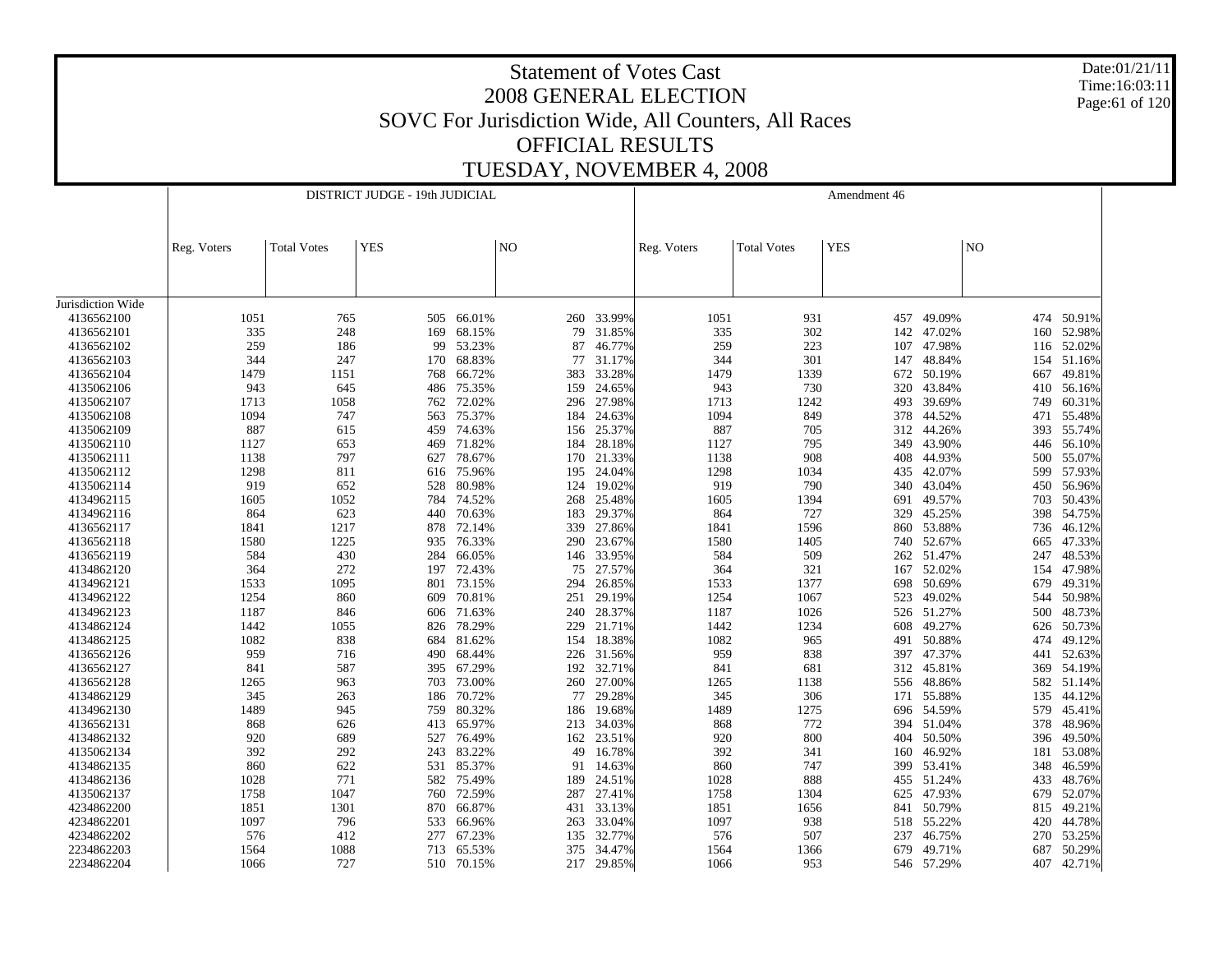Date:01/21/11 Time:16:03:11 Page:62 of 120

|            |              |                    | DISTRICT JUDGE - 19th JUDICIAL |            |                |                  |             |                    | Amendment 46 |            |     |        |
|------------|--------------|--------------------|--------------------------------|------------|----------------|------------------|-------------|--------------------|--------------|------------|-----|--------|
|            |              |                    |                                |            |                |                  |             |                    |              |            |     |        |
|            |              |                    |                                |            |                |                  |             |                    |              |            |     |        |
|            | Reg. Voters  | <b>Total Votes</b> | <b>YES</b>                     |            | N <sub>O</sub> |                  | Reg. Voters | <b>Total Votes</b> | <b>YES</b>   |            | NO  |        |
|            |              |                    |                                |            |                |                  |             |                    |              |            |     |        |
|            |              |                    |                                |            |                |                  |             |                    |              |            |     |        |
|            |              |                    |                                |            |                |                  |             |                    |              |            |     |        |
| 2234862205 | 1301         | 903                | 542                            | 60.02%     | 361            | 39.98%           | 1301        | 1109               | 540          | 48.69%     | 569 | 51.31% |
| 2234862206 | 1367<br>1477 | 906                |                                | 616 67.99% | 290            | 32.01%           | 1367        | 1176               | 622          | 52.89%     | 554 | 47.11% |
| 2234862207 |              | 1034               | 711                            | 68.76%     | 323            | 31.24%           | 1477        | 1325               | 707          | 53.36%     | 618 | 46.64% |
| 4234862208 | 789          | 534                | 342                            | 64.04%     | 192            | 35.96%<br>22.75% | 789         | 708                | 381          | 53.81%     | 327 | 46.19% |
| 4134862211 | 1026         | 756                | 584                            | 77.25%     | 172            |                  | 1026        | 852                | 434          | 50.94%     | 418 | 49.06% |
| 4134862212 | 1255         | 862                | 700                            | 81.21%     |                | 162 18.79%       | 1255        | 1059               | 544          | 51.37%     | 515 | 48.63% |
| 4134862213 | 445          | 298                | 202                            | 67.79%     | 96             | 32.21%           | 445         | 386                | 225          | 58.29%     | 161 | 41.71% |
| 4134862214 | 1280         | 1001               | 829                            | 82.82%     | 172            | 17.18%           | 1280        | 1152               | 579          | 50.26%     | 573 | 49.74% |
| 4134862215 | 1145         | 868                | 731                            | 84.22%     | 137            | 15.78%           | 1145        | 1010               | 537          | 53.17%     | 473 | 46.83% |
| 4135062217 | 919          | 676                | 534                            | 78.99%     | 142            | 21.01%           | 919         | 764                | 372          | 48.69%     | 392 | 51.31% |
| 4135062218 | 749          | 537                | 442                            | 82.31%     | 95             | 17.69%           | 749         | 660                | 310          | 46.97%     | 350 | 53.03% |
| 4135062219 | 508          | 348                | 271                            | 77.87%     | 77             | 22.13%           | 508         | 440                | 202          | 45.91%     | 238 | 54.09% |
| 4135062220 | 808          | 519                | 408                            | 78.61%     | 111            | 21.39%           | 808         | 623                | 305          | 48.96%     | 318 | 51.04% |
| 4135062221 | 1051         | 791                | 613                            | 77.50%     | 178            | 22.50%           | 1051        | 929                | 456          | 49.09%     | 473 | 50.91% |
| 4134862222 | 1238         | 962                |                                | 794 82.54% | 168            | 17.46%           | 1238        | 1092               | 517          | 47.34%     | 575 | 52.66% |
| 4134862223 | 1172         | 869                | 722                            | 83.08%     | 147            | 16.92%           | 1172        | 1023               | 540          | 52.79%     | 483 | 47.21% |
| 4234862224 | 578          | 406                | 279                            | 68.72%     | 127            | 31.28%           | 578         | 509                | 250          | 49.12%     | 259 | 50.88% |
| 4134862226 | 1195         | 784                | 602                            | 76.79%     | 182            | 23.21%           | 1195        | 965                | 482          | 49.95%     | 483 | 50.05% |
| 4234862228 | 1866         | 1298               | 869                            | 66.95%     | 429            | 33.05%           | 1866        | 1579               | 769          | 48.70%     | 810 | 51.30% |
| 4234862229 | 1069         | 727                | 512                            | 70.43%     | 215            | 29.57%           | 1069        | 913                | 519          | 56.85%     | 394 | 43.15% |
| 4234862230 | 1275         | 910                | 628                            | 69.01%     | 282            | 30.99%           | 1275        | 1115               | 604          | 54.17%     | 511 | 45.83% |
| 4234862231 | 1193         | 891                | 663                            | 74.41%     | 228            | 25.59%           | 1193        | 1010               | 490          | 48.51%     | 520 | 51.49% |
| 4234862232 | 1922         | 1375               | 962                            | 69.96%     | 413            | 30.04%           | 1922        | 1680               | 894          | 53.21%     | 786 | 46.79% |
| 4134862235 | 1209         | 891                | 678                            | 76.09%     | 213            | 23.91%           | 1209        | 1082               | 552          | 51.02%     | 530 | 48.98% |
| 4235062236 | 520          | 398                | 294                            | 73.87%     | 104            | 26.13%           | 520         | 454                | 230          | 50.66%     | 224 | 49.34% |
| 4234862237 | 1696         | 1152               | 802                            | 69.62%     | 350            | 30.38%           | 1696        | 1478               | 799          | 54.06%     | 679 | 45.94% |
| 4134862238 | 1528         | 1078               | 847                            | 78.57%     | 231            | 21.43%           | 1528        | 1287               | 673          | 52.29%     | 614 | 47.71% |
| 2234862239 | 1404         | 972                |                                | 683 70.27% | 289            | 29.73%           | 1404        | 1256               | 663          | 52.79%     | 593 | 47.21% |
| 2234862240 | 1672         | 1176               | 794                            | 67.52%     | 382            | 32.48%           | 1672        | 1438               | 793          | 55.15%     | 645 | 44.85% |
| 4134862241 | 704          | 516                | 399                            | 77.33%     | 117            | 22.67%           | 704         | 611                | 304          | 49.75%     | 307 | 50.25% |
| 2234862242 | 1119         | 780                | 542                            | 69.49%     | 238            | 30.51%           | 1119        | 983                | 509          | 51.78%     | 474 | 48.22% |
| 4134862243 | 1656         | 1251               | 995                            | 79.54%     | 256            | 20.46%           | 1656        | 1454               |              | 755 51.93% | 699 | 48.07% |
| 4234862244 | 1308         | 903                | 604                            | 66.89%     | 299            | 33.11%           | 1308        | 1132               | 593          | 52.39%     | 539 | 47.61% |
| 2999962999 |              |                    |                                |            |                |                  |             |                    |              |            |     |        |
| 4234862300 | 1186         | 862                | 505                            | 58.58%     | 357            | 41.42%           | 1186        | 1011               | 511          | 50.54%     | 500 | 49.46% |
| 4236562301 | 975          | 687                | 446                            | 64.92%     | 241            | 35.08%           | 975         | 821                | 378          | 46.04%     | 443 | 53.96% |
| 4236562302 | 1050         | 737                | 474                            | 64.31%     | 263            | 35.69%           | 1050        | 868                | 393          | 45.28%     | 475 | 54.72% |
| 4236562303 | 723          | 532                | 369                            | 69.36%     | 163            | 30.64%           | 723         | 618                | 285          | 46.12%     | 333 | 53.88% |
| 4236562304 | 1003         | 710                | 434                            | 61.13%     | 276            | 38.87%           | 1003        | 854                | 415          | 48.59%     | 439 | 51.41% |
| 2234862305 | 1181         | 820                | 542                            | 66.10%     | 278            | 33.90%           | 1181        | 994                | 491          | 49.40%     | 503 | 50.60% |
| 2234862306 | 857          | 556                | 365                            | 65.65%     | 191            | 34.35%           | 857         | 748                | 330          | 44.12%     | 418 | 55.88% |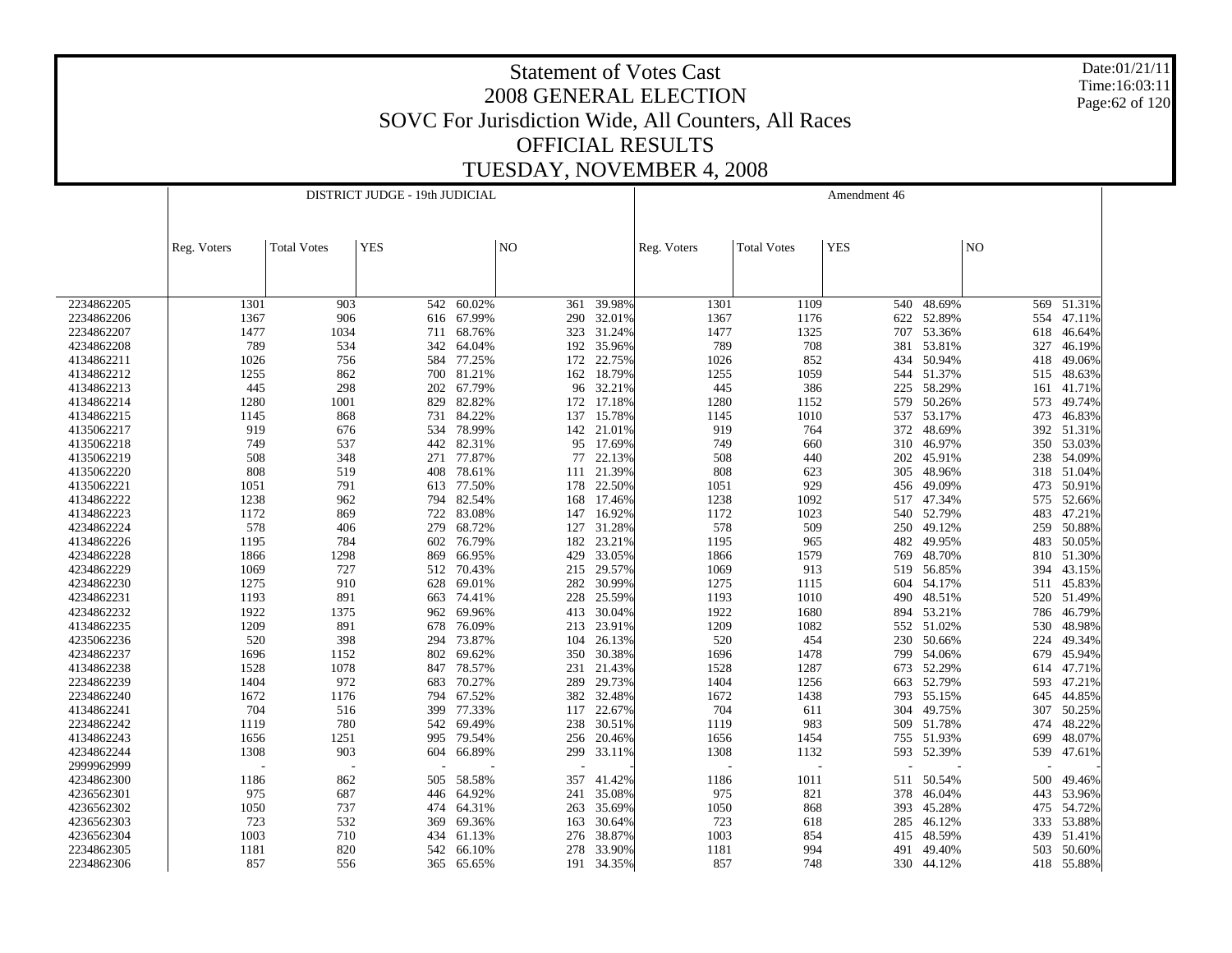Date:01/21/11 Time:16:03:11 Page:63 of 120

|               |             |                    | DISTRICT JUDGE - 19th JUDICIAL |            |                |        |             |                    | Amendment 46 |              |       |        |
|---------------|-------------|--------------------|--------------------------------|------------|----------------|--------|-------------|--------------------|--------------|--------------|-------|--------|
|               | Reg. Voters | <b>Total Votes</b> | <b>YES</b>                     |            | N <sub>O</sub> |        | Reg. Voters | <b>Total Votes</b> | <b>YES</b>   |              | NO    |        |
|               |             |                    |                                |            |                |        |             |                    |              |              |       |        |
| 2234862307    | 2013        | 1333               |                                | 955 71.64% | 378            | 28.36% | 2013        | 1779               |              | 956 53.74%   | 823   | 46.26% |
| 4136562308    | 1197        | 918                | 670                            | 72.98%     | 248            | 27.02% | 1197        | 1030               | 474          | 46.02%       | 556   | 53.98% |
| 4236562309    | 555         | 423                | 269                            | 63.59%     | 154            | 36.41% | 555         | 496                | 245          | 49.40%       | 251   | 50.60% |
| 4236562310    | 965         | 698                | 411                            | 58.88%     | 287            | 41.12% | 965         | 822                | 370          | 45.01%       | 452   | 54.99% |
| 4136562311    | 1402        | 1007               | 601                            | 59.68%     | 406            | 40.32% | 1402        | 1250               | 633          | 50.64%       | 617   | 49.36% |
| 4136562312    | 372         | 275                | 188                            | 68.36%     | 87             | 31.64% | 372         | 337                | 197          | 58.46%       | 140   | 41.54% |
| 4236562313    | 648         | 505                | 310                            | 61.39%     | 195            | 38.61% | 648         | 585                | 296          | 50.60%       | 289   | 49.40% |
| 4236562314    | 1765        | 1186               | 788                            | 66.44%     | 398            | 33.56% | 1765        | 1427               | 753          | 52.77%       | 674   | 47.23% |
| 4135062315    | 1069        | 495                | 389                            | 78.59%     | 106            | 21.41% | 1069        | 790                | 403          | 51.01%       | 387   | 48.99% |
| 4135062317    | 690         | 504                | 425                            | 84.33%     | 79             | 15.67% | 690         | 607                | 269          | 44.32%       | 338   | 55.68% |
| 4135062318    | 837         | 592                | 477                            | 80.57%     | 115            | 19.43% | 837         | 676                | 299          | 44.23%       | 377   | 55.77% |
| 4135062319    | 526         | 357                | 280                            | 78.43%     | 77             | 21.57% | 526         | 417                | 211          | 50.60%       | 206   | 49.40% |
| 4135062320    | 497         | 291                | 224                            | 76.98%     | 67             | 23.02% | 497         | 347                | 169          | 48.70%       | 178   | 51.30% |
| 4135062321    | 963         | 604                | 445                            | 73.68%     | 159            | 26.32% | 963         | 693                | 324          | 46.75%       | 369   | 53.25% |
| 4135062322    | 1161        | 847                |                                | 632 74.62% | 215            | 25.38% | 1161        | 961                | 460          | 47.87%       | 501   | 52.13% |
| 4135062323    | 1110        | 811                | 603                            | 74.35%     | 208            | 25.65% | 1110        | 911                | 423          | 46.43%       | 488   | 53.57% |
| 4135062324    | 1837        | 1285               | 965                            | 75.10%     | 320            | 24.90% | 1837        | 1529               | 831          | 54.35%       | 698   | 45.65% |
| 4135062325    | 872         | 594                | 420                            | 70.71%     | 174            | 29.29% | 872         | 693                | 302          | 43.58%       | 391   | 56.42% |
| 4134862326    | 1017        | 757                | 587                            | 77.54%     | 170            | 22.46% | 1017        | 864                | 385          | 44.56%       | 479   | 55.44% |
| 2233362327    | 42          | 32                 | 18                             | 56.25%     | 14             | 43.75% | 42          | 34                 | 13           | 38.24%       | 21    | 61.76% |
| 2234862328    | 1828        | 1075               | 838                            | 77.95%     | 237            | 22.05% | 1828        | 1557               | 868          | 55.75%       | 689   | 44.25% |
| 4135062329    | 955         | 455                | 356                            | 78.24%     | 99             | 21.76% | 955         | 658                | 314          | 47.72%       | 344   | 52.28% |
| 4135062330    | 2026        | 1385               | 1067                           | 77.04%     | 318            | 22.96% | 2026        | 1700               | 879          | 51.71%       | 821   | 48.29% |
| 4234862331    | 1151        | 878                | 634                            | 72.21%     | 244            | 27.79% | 1151        | 1029               | 474          | 46.06%       | 555   | 53.94% |
| 4136562332    | 303         | 241                | 170                            | 70.54%     | 71             | 29.46% | 303         | 274                | 127          | 46.35%       | 147   | 53.65% |
| 4134862333    | 764         | 565                | 412                            | 72.92%     | 153            | 27.08% | 764         | 642                | 281          | 43.77%       | 361   | 56.23% |
| 2234862334    | 1404        | 855                | 662                            | 77.43%     | 193            | 22.57% | 1404        | 1181               | 692          | 58.59%       | 489   | 41.41% |
| 4999962999    |             |                    |                                |            |                |        |             |                    |              |              |       |        |
| Provisional 1 | $\Omega$    | 399                | 270                            | 67.67%     | 129            | 32.33% | $\theta$    | 494                | 231          | 46.76%       | 263   | 53.24% |
| Provisional 2 |             | 404                | 279                            | 69.06%     | 125            | 30.94% |             | 530                | 259          | 48.87%       | 271   | 51.13% |
| Total         | 116190      | 81980              | 59431                          | 72.49%     | 22549          | 27.51% | 116190      | 99761              |              | 49936 50.06% | 49825 | 49.94% |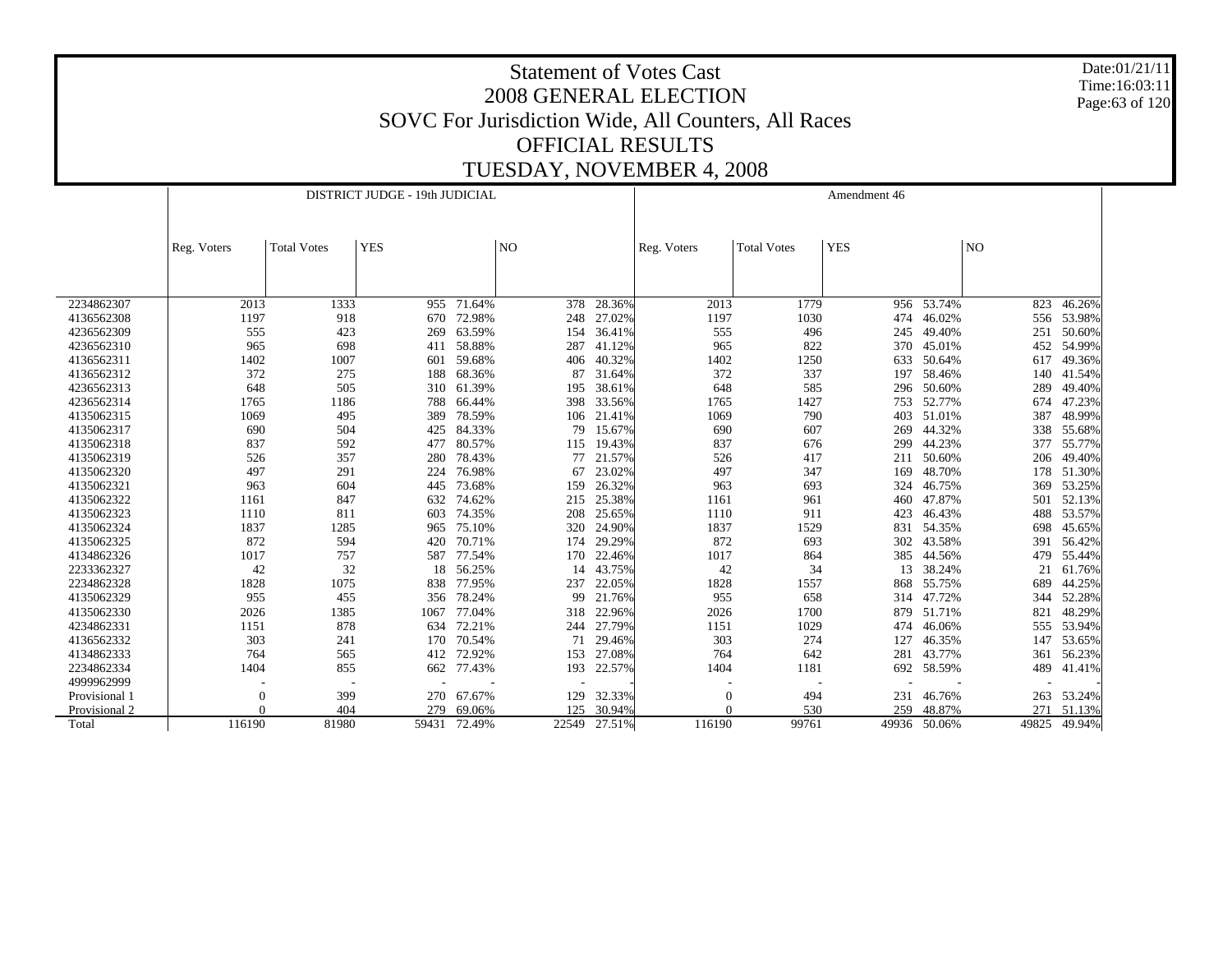Date:01/21/11 Time:16:03:11 Page:64 of 120

|                   |             |                    | Amendment 47 |            |            |            |             |                    | Amendment 48 |            |            |                  |
|-------------------|-------------|--------------------|--------------|------------|------------|------------|-------------|--------------------|--------------|------------|------------|------------------|
|                   | Reg. Voters | <b>Total Votes</b> | <b>YES</b>   |            | NO         |            | Reg. Voters | <b>Total Votes</b> | <b>YES</b>   |            | NO         |                  |
| Jurisdiction Wide |             |                    |              |            |            |            |             |                    |              |            |            |                  |
| 4136562100        | 1051        | 947                | 445          | 46.99%     |            | 502 53.01% | 1051        | 951                |              | 306 32.18% |            | 645 67.82%       |
| 4136562101        | 335         | 303                | 162          | 53.47%     | 141        | 46.53%     | 335         | 303                | 116          | 38.28%     | 187        | 61.72%           |
| 4136562102        | 259         | 228                | 125          | 54.82%     | 103        | 45.18%     | 259         | 229                | 94           | 41.05%     |            | 135 58.95%       |
| 4136562103        | 344         | 304                | 153          | 50.33%     | 151        | 49.67%     | 344         | 308                | 113          | 36.69%     | 195        | 63.31%           |
| 4136562104        | 1479        | 1368               | 638          | 46.64%     |            | 730 53.36% | 1479        | 1376               |              | 513 37.28% | 863        | 62.72%           |
| 4135062106        | 943         | 753                | 235          | 31.21%     | 518        | 68.79%     | 943         | 743                | 238          | 32.03%     | 505        | 67.97%           |
| 4135062107        | 1713        | 1263               | 332          | 26.29%     | 931        | 73.71%     | 1713        | 1258               | 400          | 31.80%     | 858        | 68.20%           |
| 4135062108        | 1094        | 865                | 291          | 33.64%     | 574        | 66.36%     | 1094        | 866                | 281          | 32.45%     | 585        | 67.55%           |
| 4135062109        | 887         | 717                | 260          | 36.26%     | 457        | 63.74%     | 887         | 728                | 250          | 34.34%     | 478        | 65.66%           |
| 4135062110        | 1127        | 812                | 255          | 31.40%     | 557        | 68.60%     | 1127        | 816                | 251          | 30.76%     | 565        | 69.24%           |
| 4135062111        | 1138        | 948                | 356          | 37.55%     | 592        | 62.45%     | 1138        | 947                | 300          | 31.68%     | 647        | 68.32%           |
| 4135062112        | 1298        | 1040               | 368          | 35.38%     | 672        | 64.62%     | 1298        | 1074               | 263          | 24.49%     | 811        | 75.51%           |
| 4135062114        | 919         | 803                | 294          | 36.61%     | 509        | 63.39%     | 919         | 802                | 187          | 23.32%     | 615        | 76.68%           |
| 4134962115        | 1605        | 1445               | 721          | 49.90%     | 724        | 50.10%     | 1605        | 1443               | 485          | 33.61%     | 958        | 66.39%           |
| 4134962116        | 864         | 756                | 309          | 40.87%     | 447        | 59.13%     | 864         | 764                | 256          | 33.51%     | 508        | 66.49%           |
| 4136562117        | 1841        | 1653               | 887          | 53.66%     |            | 766 46.34% | 1841        | 1654               | 537          | 32.47%     | 1117       | 67.53%           |
| 4136562118        | 1580        | 1425               | 704          | 49.40%     | 721        | 50.60%     | 1580        | 1439               | 568          | 39.47%     | 871        | 60.53%           |
| 4136562119        | 584         | 515                | 233          | 45.24%     | 282        | 54.76%     | 584         | 520                | 212          | 40.77%     | 308        | 59.23%           |
| 4134862120        | 364         | 325                | 187          | 57.54%     | 138        | 42.46%     | 364         | 327                | 129          | 39.45%     | 198        | 60.55%           |
| 4134962121        | 1533        | 1409               | 674          | 47.84%     |            | 735 52.16% | 1533        | 1426               | 434          | 30.43%     | 992        | 69.57%           |
| 4134962122        | 1254        | 1097               | 491          | 44.76%     | 606        | 55.24%     | 1254        | 1101               | 372          | 33.79%     | 729        | 66.21%           |
| 4134962123        | 1187        | 1058               | 473          | 44.71%     | 585        | 55.29%     | 1187        | 1061               | 341          | 32.14%     | 720        | 67.86%           |
| 4134862124        | 1442        | 1261               | 605          | 47.98%     | 656        | 52.02%     | 1442        | 1263               | 434          | 34.36%     | 829        | 65.64%           |
| 4134862125        | 1082        | 982                | 468          | 47.66%     | 514        | 52.34%     | 1082        | 982                | 349          | 35.54%     | 633        | 64.46%           |
| 4136562126        | 959         | 852                | 355          | 41.67%     | 497        | 58.33%     | 959         | 853                | 246          | 28.84%     | 607        | 71.16%           |
| 4136562127        | 841         | 689                | 282          | 40.93%     | 407        | 59.07%     | 841         | 694                | 225          | 32.42%     | 469        | 67.58%           |
| 4136562128        | 1265        | 1166               | 575          | 49.31%     | 591        | 50.69%     | 1265        | 1162               | 457          | 39.33%     | 705        | 60.67%           |
| 4134862129        | 345         | 313                | 190          | 60.70%     | 123        | 39.30%     | 345         | 317                | 127          | 40.06%     | 190        | 59.94%           |
| 4134962130        | 1489        | 1306               | 714          | 54.67%     | 592        | 45.33%     | 1489        | 1317               | 476          | 36.14%     | 841        | 63.86%           |
| 4136562131        | 868         | 782                | 405          | 51.79%     | 377        | 48.21%     | 868         | 790                | 265          | 33.54%     | 525        | 66.46%           |
| 4134862132        | 920         | 817                | 343          | 41.98%     | 474        | 58.02%     | 920         | 830                | 273          | 32.89%     | 557        | 67.11%           |
| 4135062134        | 392         | 356                | 144          | 40.45%     | 212        | 59.55%     | 392         | 353                | 113          | 32.01%     | 240        | 67.99%           |
| 4134862135        | 860         | 772                |              | 366 47.41% |            | 406 52.59% | 860         | 762                | 270          | 35.43%     |            | 492 64.57%       |
| 4134862136        | 1028        | 919                |              | 43.09%     |            | 56.91%     | 1028        | 919                |              | 38.52%     |            |                  |
| 4135062137        | 1758        | 1339               | 396<br>458   | 34.20%     | 523<br>881 | 65.80%     | 1758        | 1350               | 354<br>394   | 29.19%     | 565<br>956 | 61.48%<br>70.81% |
| 4234862200        | 1851        | 1692               | 828          | 48.94%     | 864        | 51.06%     | 1851        | 1702               | 480          | 28.20%     | 1222       | 71.80%           |
| 4234862201        | 1097        | 974                | 366          | 37.58%     | 608        | 62.42%     | 1097        | 972                | 259          | 26.65%     | 713        | 73.35%           |
| 4234862202        | 576         | 522                | 237          | 45.40%     | 285        | 54.60%     | 576         | 518                | 153          | 29.54%     | 365        | 70.46%           |
| 2234862203        | 1564        | 1407               | 562          | 39.94%     | 845        | 60.06%     | 1564        | 1409               | 392          | 27.82%     | 1017       | 72.18%           |
| 2234862204        | 1066        | 984                | 519          | 52.74%     |            | 465 47.26% | 1066        | 992                | 303          | 30.54%     | 689        | 69.46%           |
|                   |             |                    |              |            |            |            |             |                    |              |            |            |                  |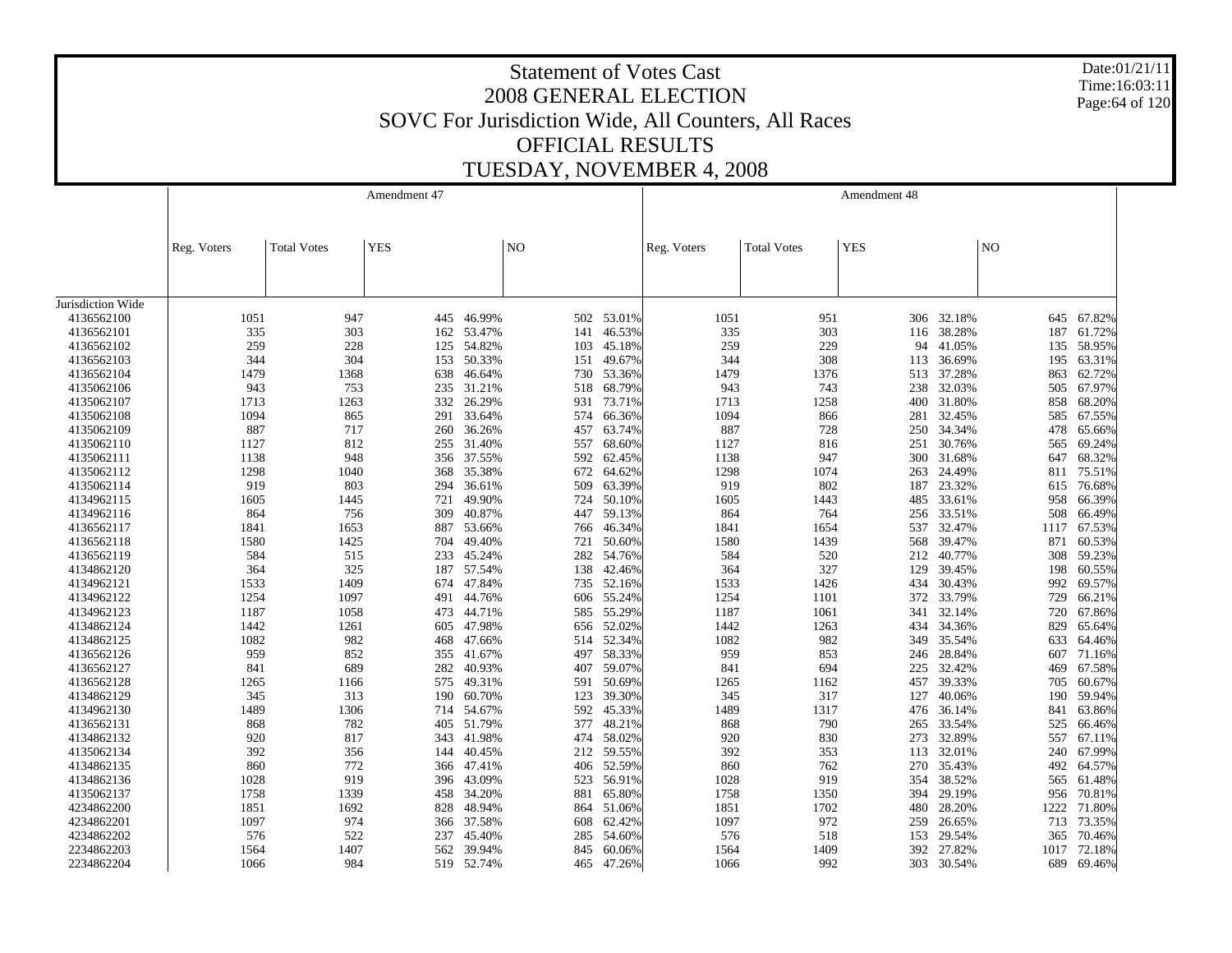Date:01/21/11 Time:16:03:11 Page:65 of 120

|            |             |                    | Amendment 47 |                |     |            |             |                    | Amendment 48 |            |      |        |
|------------|-------------|--------------------|--------------|----------------|-----|------------|-------------|--------------------|--------------|------------|------|--------|
|            |             |                    |              |                |     |            |             |                    |              |            |      |        |
|            |             |                    |              |                |     |            |             |                    |              |            |      |        |
|            | Reg. Voters | <b>Total Votes</b> | <b>YES</b>   | N <sub>O</sub> |     |            | Reg. Voters | <b>Total Votes</b> | <b>YES</b>   |            | NO   |        |
|            |             |                    |              |                |     |            |             |                    |              |            |      |        |
|            |             |                    |              |                |     |            |             |                    |              |            |      |        |
| 2234862205 | 1301        | 1135               | 414          | 36.48%         | 721 | 63.52%     | 1301        | 1125               | 300          | 26.67%     | 825  | 73.33% |
| 2234862206 | 1367        | 1213               |              | 621 51.20%     | 592 | 48.80%     | 1367        | 1204               | 342          | 28.41%     | 862  | 71.59% |
| 2234862207 | 1477        | 1352               | 651          | 48.15%         |     | 701 51.85% | 1477        | 1361               | 441          | 32.40%     | 920  | 67.60% |
| 4234862208 | 789         | 729                |              | 376 51.58%     | 353 | 48.42%     | 789         | 729                | 194          | 26.61%     | 535  | 73.39% |
| 4134862211 | 1026        | 871                | 326          | 37.43%         | 545 | 62.57%     | 1026        | 878                | 271          | 30.87%     | 607  | 69.13% |
| 4134862212 | 1255        | 1092               | 536          | 49.08%         |     | 556 50.92% | 1255        | 1092               | 346          | 31.68%     | 746  | 68.32% |
| 4134862213 | 445         | 392                | 207          | 52.81%         | 185 | 47.19%     | 445         | 395                | 143          | 36.20%     | 252  | 63.80% |
| 4134862214 | 1280        | 1176               | 572          | 48.64%         | 604 | 51.36%     | 1280        | 1176               | 355          | 30.19%     | 821  | 69.81% |
| 4134862215 | 1145        | 1032               | 536          | 51.94%         | 496 | 48.06%     | 1145        | 1036               | 339          | 32.72%     | 697  | 67.28% |
| 4135062217 | 919         | 788                | 304          | 38.58%         | 484 | 61.42%     | 919         | 791                | 236          | 29.84%     | 555  | 70.16% |
| 4135062218 | 749         | 673                | 303          | 45.02%         | 370 | 54.98%     | 749         | 673                | 211          | 31.35%     | 462  | 68.65% |
| 4135062219 | 508         | 445                | 189          | 42.47%         | 256 | 57.53%     | 508         | 454                | 150          | 33.04%     | 304  | 66.96% |
| 4135062220 | 808         | 632                | 246          | 38.92%         |     | 386 61.08% | 808         | 642                | 177          | 27.57%     | 465  | 72.43% |
| 4135062221 | 1051        | 948                | 355          | 37.45%         | 593 | 62.55%     | 1051        | 941                | 321          | 34.11%     | 620  | 65.89% |
| 4134862222 | 1238        | 1123               | 482          | 42.92%         |     | 641 57.08% | 1238        | 1114               | 387          | 34.74%     | 727  | 65.26% |
| 4134862223 | 1172        | 1058               | 488          | 46.12%         | 570 | 53.88%     | 1172        | 1057               | 344          | 32.54%     | 713  | 67.46% |
| 4234862224 | 578         | 517                | 239          | 46.23%         |     | 278 53.77% | 578         | 516                | 169          | 32.75%     | 347  | 67.25% |
| 4134862226 | 1195        | 987                | 405          | 41.03%         | 582 | 58.97%     | 1195        | 1012               | 349          | 34.49%     | 663  | 65.51% |
| 4234862228 | 1866        | 1603               | 638          | 39.80%         | 965 | 60.20%     | 1866        | 1614               | 558          | 34.57%     | 1056 | 65.43% |
| 4234862229 | 1069        | 933                | 472          | 50.59%         | 461 | 49.41%     | 1069        | 934                | 329          | 35.22%     | 605  | 64.78% |
| 4234862230 | 1275        | 1122               | 495          | 44.12%         | 627 | 55.88%     | 1275        | 1127               | 374          | 33.19%     | 753  | 66.81% |
| 4234862231 | 1193        | 1039               | 435          | 41.87%         | 604 | 58.13%     | 1193        | 1043               | 353          | 33.84%     | 690  | 66.16% |
| 4234862232 | 1922        | 1715               | 823          | 47.99%         |     | 892 52.01% | 1922        | 1720               | 635          | 36.92%     | 1085 | 63.08% |
| 4134862235 | 1209        | 1096               | 533          | 48.63%         | 563 | 51.37%     | 1209        | 1107               | 355          | 32.07%     | 752  | 67.93% |
| 4235062236 | 520         | 463                | 231          | 49.89%         | 232 | 50.11%     | 520         | 464                | 158          | 34.05%     | 306  | 65.95% |
| 4234862237 | 1696        | 1511               | 782          | 51.75%         | 729 | 48.25%     | 1696        | 1514               | 502          | 33.16%     | 1012 | 66.84% |
| 4134862238 | 1528        | 1333               | 615          | 46.14%         | 718 | 53.86%     | 1528        | 1341               | 458          | 34.15%     | 883  | 65.85% |
| 2234862239 | 1404        | 1275               |              | 655 51.37%     | 620 | 48.63%     | 1404        | 1287               | 401          | 31.16%     | 886  | 68.84% |
| 2234862240 | 1672        | 1484               | 735          | 49.53%         | 749 | 50.47%     | 1672        | 1483               | 475          | 32.03%     | 1008 | 67.97% |
| 4134862241 | 704         | 635                | 269          | 42.36%         |     | 366 57.64% | 704         | 633                | 191          | 30.17%     | 442  | 69.83% |
| 2234862242 | 1119        | 1005               | 437          | 43.48%         | 568 | 56.52%     | 1119        | 1017               | 298          | 29.30%     | 719  | 70.70% |
| 4134862243 | 1656        | 1487               | 658          | 44.25%         | 829 | 55.75%     | 1656        | 1494               | 487          | 32.60%     | 1007 | 67.40% |
| 4234862244 | 1308        | 1170               | 610          | 52.14%         | 560 | 47.86%     | 1308        | 1168               | 391          | 33.48%     | 777  | 66.52% |
| 2999962999 |             |                    |              |                |     |            |             |                    |              |            |      |        |
| 4234862300 | 1186        | 1035               | 405          | 39.13%         | 630 | 60.87%     | 1186        | 1029               | 281          | 27.31%     | 748  | 72.69% |
| 4236562301 | 975         | 841                | 264          | 31.39%         | 577 | 68.61%     | 975         | 832                | 268          | 32.21%     | 564  | 67.79% |
| 4236562302 | 1050        | 901                | 287          | 31.85%         | 614 | 68.15%     | 1050        | 886                | 276          | 31.15%     | 610  | 68.85% |
| 4236562303 | 723         | 633                | 234          | 36.97%         | 399 | 63.03%     | 723         | 623                | 181          | 29.05%     | 442  | 70.95% |
| 4236562304 | 1003        | 890                | 358          | 40.22%         | 532 | 59.78%     | 1003        | 881                | 273          | 30.99%     | 608  | 69.01% |
| 2234862305 | 1181        | 1017               | 439          | 43.17%         | 578 | 56.83%     | 1181        | 1017               | 304          | 29.89%     | 713  | 70.11% |
| 2234862306 | 857         | 765                | 279          | 36.47%         | 486 | 63.53%     | 857         | 778                |              | 186 23.91% | 592  | 76.09% |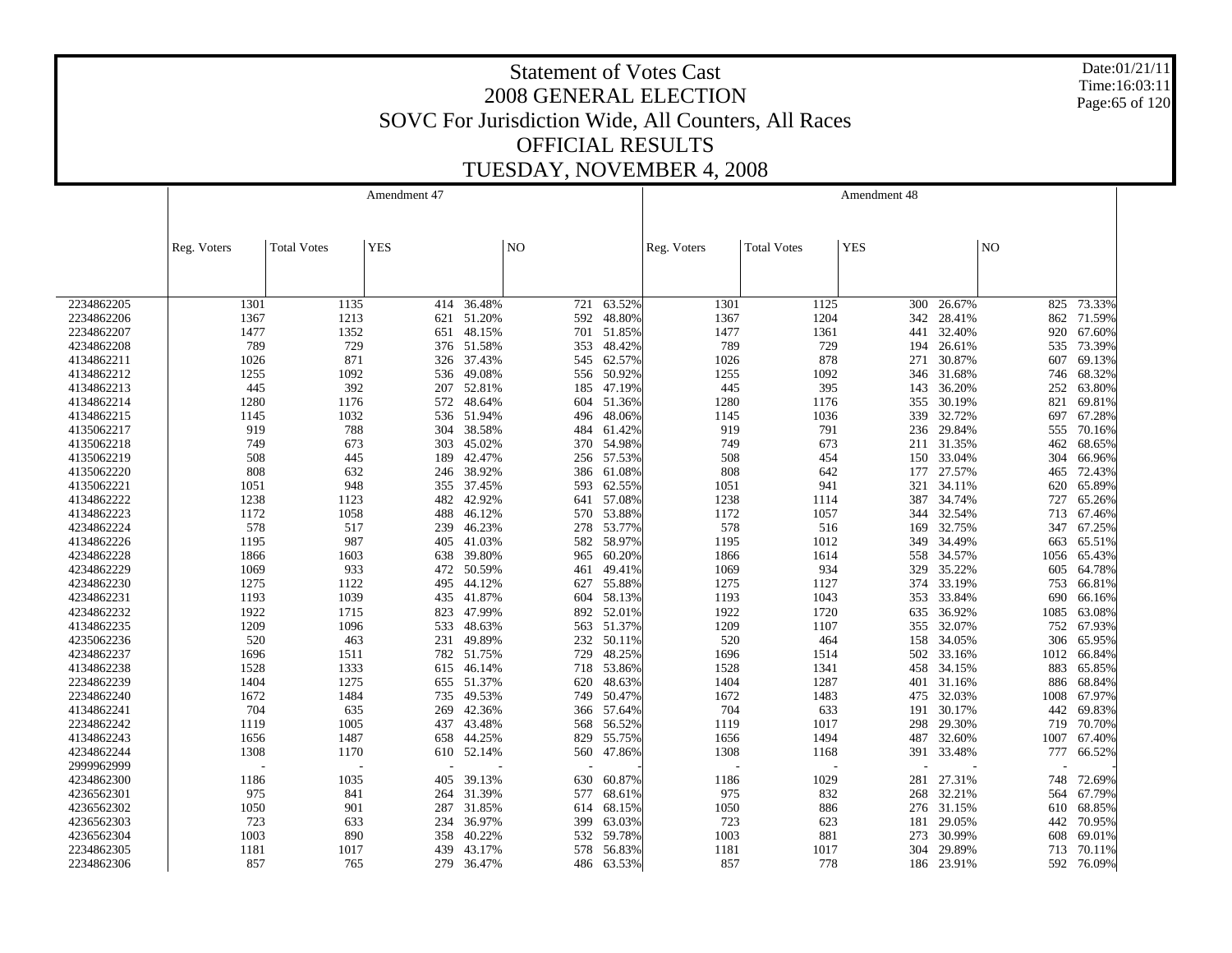Date:01/21/11 Time:16:03:11 Page:66 of 120

|               |                |                    | Amendment 47 |        |                 |           |             |                    | Amendment 48 |        |       |        |
|---------------|----------------|--------------------|--------------|--------|-----------------|-----------|-------------|--------------------|--------------|--------|-------|--------|
|               |                |                    |              |        |                 |           |             |                    |              |        |       |        |
|               |                | <b>Total Votes</b> | <b>YES</b>   |        | NO <sub>1</sub> |           |             | <b>Total Votes</b> | <b>YES</b>   |        | NO    |        |
|               | Reg. Voters    |                    |              |        |                 |           | Reg. Voters |                    |              |        |       |        |
|               |                |                    |              |        |                 |           |             |                    |              |        |       |        |
|               |                |                    |              |        |                 |           |             |                    |              |        |       |        |
| 2234862307    | 2013           | 1821               | 963          | 52.88% | 858             | $-47.12%$ | 2013        | 1841               | 471          | 25.58% | 1370  | 74.42% |
| 4136562308    | 1197           | 1045               | 392          | 37.51% | 653             | 62.49%    | 1197        | 1050               | 355          | 33.81% | 695   | 66.19% |
| 4236562309    | 555            | 511                | 237          | 46.38% | 274             | 53.62%    | 555         | 511                | 178          | 34.83% | 333   | 65.17% |
| 4236562310    | 965            | 845                | 326          | 38.58% | 519             | 61.42%    | 965         | 846                | 277          | 32.74% | 569   | 67.26% |
| 4136562311    | 1402           | 1275               | 523          | 41.02% | 752             | 58.98%    | 1402        | 1281               | 407          | 31.77% | 874   | 68.23% |
| 4136562312    | 372            | 341                | 168          | 49.27% | 173             | 50.73%    | 372         | 343                | 159          | 46.36% | 184   | 53.64% |
| 4236562313    | 648            | 590                | 232          | 39.32% | 358             | 60.68%    | 648         | 586                | 157          | 26.79% | 429   | 73.21% |
| 4236562314    | 1765           | 1458               | 549          | 37.65% | 909             | 62.35%    | 1765        | 1458               | 480          | 32.92% | 978   | 67.08% |
| 4135062315    | 1069           | 796                | 292          | 36.68% | 504             | 63.32%    | 1069        | 841                | 197          | 23.42% | 644   | 76.58% |
| 4135062317    | 690            | 614                | 279          | 45.44% | 335             | 54.56%    | 690         | 612                | 155          | 25.33% | 457   | 74.67% |
| 4135062318    | 837            | 699                | 262          | 37.48% | 437             | 62.52%    | 837         | 706                | 209          | 29.60% | 497   | 70.40% |
| 4135062319    | 526            | 426                | 147          | 34.51% | 279             | 65.49%    | 526         | 430                | 130          | 30.23% | 300   | 69.77% |
| 4135062320    | 497            | 359                | 124          | 34.54% | 235             | 65.46%    | 497         | 361                | 123          | 34.07% | 238   | 65.93% |
| 4135062321    | 963            | 713                | 243          | 34.08% | 470             | 65.92%    | 963         | 717                | 225          | 31.38% | 492   | 68.62% |
| 4135062322    | 1161           | 984                | 394          | 40.04% | 590             | 59.96%    | 1161        | 984                | 314          | 31.91% | 670   | 68.09% |
| 4135062323    | 1110           | 925                | 336          | 36.32% | 589             | 63.68%    | 1110        | 923                | 339          | 36.73% | 584   | 63.27% |
| 4135062324    | 1837           | 1549               | 660          | 42.61% | 889             | 57.39%    | 1837        | 1574               | 603          | 38.31% | 971   | 61.69% |
| 4135062325    | 872            | 705                | 238          | 33.76% | 467             | 66.24%    | 872         | 708                | 198          | 27.97% | 510   | 72.03% |
| 4134862326    | 1017           | 882                | 324          | 36.73% | 558             | 63.27%    | 1017        | 875                | 275          | 31.43% | 600   | 68.57% |
| 2233362327    | 42             | 36                 | 14           | 38.89% | 22              | 61.11%    | 42          | 38                 |              | 2.63%  | 37    | 97.37% |
| 2234862328    | 1828           | 1600               | 915          | 57.19% | 685             | 42.81%    | 1828        | 1610               | 418          | 25.96% | 1192  | 74.04% |
| 4135062329    | 955            | 661                | 232          | 35.10% | 429             | 64.90%    | 955         | 705                | 129          | 18.30% | 576   | 81.70% |
| 4135062330    | 2026           | 1757               | 724          | 41.21% | 1033            | 58.79%    | 2026        | 1769               | 600          | 33.92% | 1169  | 66.08% |
| 4234862331    | 1151           | 1048               | 440          | 41.98% | 608             | 58.02%    | 1151        | 1045               | 367          | 35.12% | 678   | 64.88% |
| 4136562332    | 303            | 286                | 120          | 41.96% | 166             | 58.04%    | 303         | 291                | 122          | 41.92% | 169   | 58.08% |
| 4134862333    | 764            | 666                | 233          | 34.98% | 433             | 65.02%    | 764         | 661                | 214          | 32.38% | 447   | 67.62% |
| 2234862334    | 1404           | 1226               | 682          | 55.63% | 544             | 44.37%    | 1404        | 1252               | 361          | 28.83% | 891   | 71.17% |
| 4999962999    |                |                    |              |        |                 |           |             |                    |              |        |       |        |
| Provisional 1 | $\overline{0}$ | 503                | 161          | 32.01% | 342             | 67.99%    | $\theta$    | 520                | 165          | 31.73% | 355   | 68.27% |
| Provisional 2 |                | 552                | 182          | 32.97% | 370             | 67.03%    |             | 560                | 190          | 33.93% | 370   | 66.07% |
| Total         | 116190         | 102156             | 44702        | 43.76% | 57454           | 56.24%    | 116190      | 102607             | 32844        | 32.01% | 69763 | 67.99% |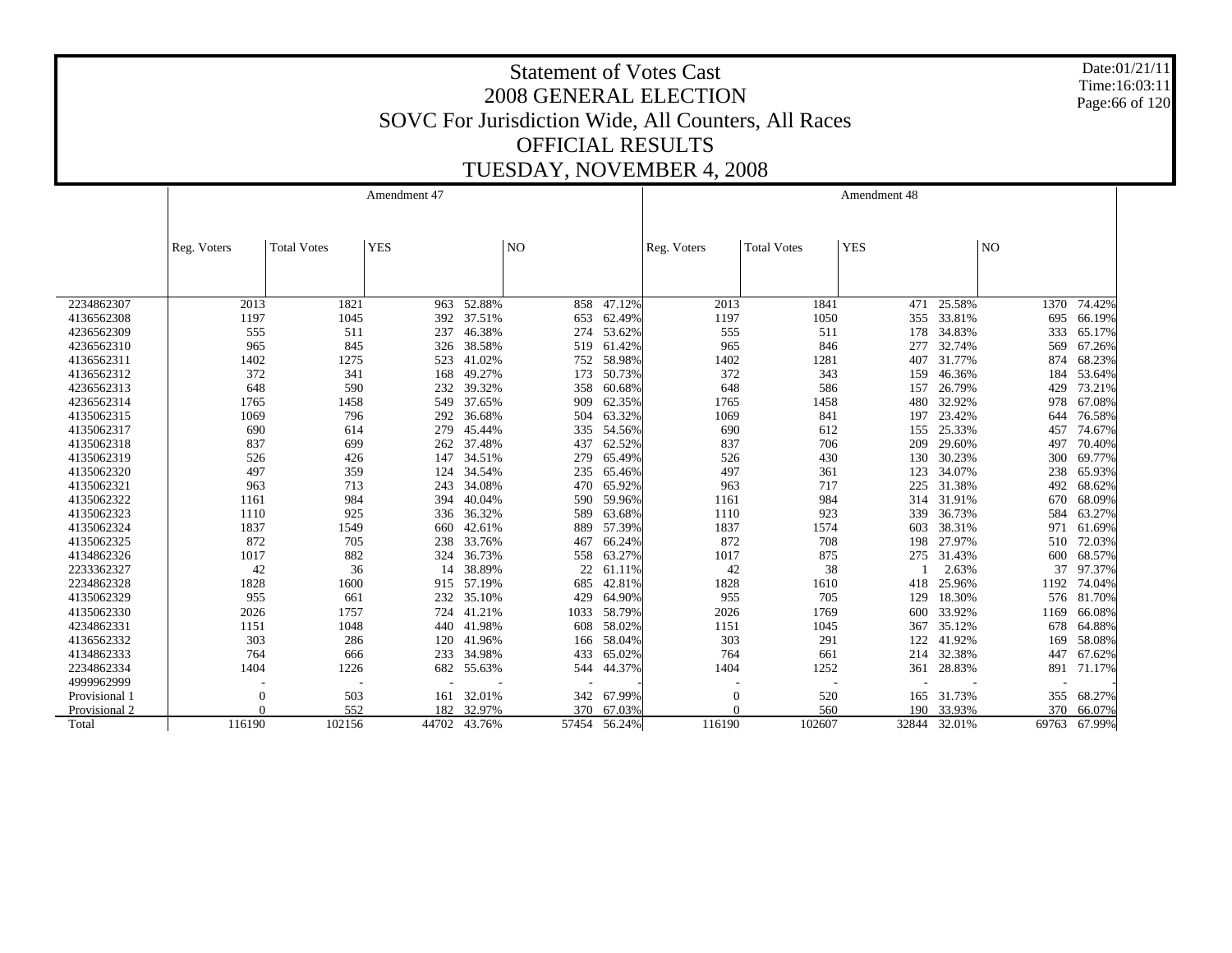Date:01/21/11 Time:16:03:11 Page:67 of 120

|                   |             |                    | Amendment 49 |        |                |            |             |                    | Amendment 50 |        |     |        |
|-------------------|-------------|--------------------|--------------|--------|----------------|------------|-------------|--------------------|--------------|--------|-----|--------|
|                   | Reg. Voters | <b>Total Votes</b> | <b>YES</b>   |        | N <sub>O</sub> |            | Reg. Voters | <b>Total Votes</b> | <b>YES</b>   |        | NO  |        |
| Jurisdiction Wide |             |                    |              |        |                |            |             |                    |              |        |     |        |
| 4136562100        | 1051        | 939                | 379          | 40.36% |                | 560 59.64% | 1051        | 932                | 523          | 56.12% | 409 | 43.88% |
| 4136562101        | 335         | 302                | 125          | 41.39% | 177            | 58.61%     | 335         | 306                | 168          | 54.90% | 138 | 45.10% |
| 4136562102        | 259         | 225                | 94           | 41.78% | 131            | 58.22%     | 259         | 232                | 122          | 52.59% | 110 | 47.41% |
| 4136562103        | 344         | 301                | 112          | 37.21% | 189            | 62.79%     | 344         | 301                | 149          | 49.50% | 152 | 50.50% |
| 4136562104        | 1479        | 1347               | 529          | 39.27% | 818            | 60.73%     | 1479        | 1352               | 759          | 56.14% | 593 | 43.86% |
| 4135062106        | 943         | 740                | 209          | 28.24% | 531            | 71.76%     | 943         | 726                | 468          | 64.46% | 258 | 35.54% |
| 4135062107        | 1713        | 1256               | 353          | 28.11% | 903            | 71.89%     | 1713        | 1230               | 733          | 59.59% | 497 | 40.41% |
| 4135062108        | 1094        | 863                | 295          | 34.18% | 568            | 65.82%     | 1094        | 851                | 516          | 60.63% | 335 | 39.37% |
| 4135062109        | 887         | 714                | 252          | 35.29% | 462            | 64.71%     | 887         | 705                | 372          | 52.77% | 333 | 47.23% |
| 4135062110        | 1127        | 791                | 234          | 29.58% | 557            | 70.42%     | 1127        | 795                | 473          | 59.50% | 322 | 40.50% |
| 4135062111        | 1138        | 932                | 327          | 35.09% | 605            | 64.91%     | 1138        | 932                | 546          | 58.58% | 386 | 41.42% |
| 4135062112        | 1298        | 1021               | 307          | 30.07% |                | 714 69.93% | 1298        | 1027               | 625          | 60.86% | 402 | 39.14% |
| 4135062114        | 919         | 786                | 277          | 35.24% | 509            | 64.76%     | 919         | 799                | 477          | 59.70% | 322 | 40.30% |
| 4134962115        | 1605        | 1409               | 589          | 41.80% | 820            | 58.20%     | 1605        | 1414               | 832          | 58.84% | 582 | 41.16% |
| 4134962116        | 864         | 751                | 271          | 36.09% | 480            | 63.91%     | 864         | 751                | 473          | 62.98% | 278 | 37.02% |
| 4136562117        | 1841        | 1606               | 700          | 43.59% |                | 906 56.41% | 1841        | 1612               | 1023         | 63.46% | 589 | 36.54% |
| 4136562118        | 1580        | 1407               | 575          | 40.87% | 832            | 59.13%     | 1580        | 1417               | 834          | 58.86% | 583 | 41.14% |
| 4136562119        | 584         | 515                | 214          | 41.55% | 301            | 58.45%     | 584         | 507                | 301          | 59.37% | 206 | 40.63% |
| 4134862120        | 364         | 322                | 146          | 45.34% |                | 176 54.66% | 364         | 320                | 184          | 57.50% | 136 | 42.50% |
| 4134962121        | 1533        | 1389               | 537          | 38.66% |                | 852 61.34% | 1533        | 1392               | 834          | 59.91% | 558 | 40.09% |
| 4134962122        | 1254        | 1074               | 407          | 37.90% | 667            | 62.10%     | 1254        | 1072               | 640          | 59.70% | 432 | 40.30% |
| 4134962123        | 1187        | 1039               | 387          | 37.25% | 652            | 62.75%     | 1187        | 1036               | 643          | 62.07% | 393 | 37.93% |
| 4134862124        | 1442        | 1256               | 508          | 40.45% | 748            | 59.55%     | 1442        | 1244               | 777          | 62.46% | 467 | 37.54% |
| 4134862125        | 1082        | 967                | 429          | 44.36% | 538            | 55.64%     | 1082        | 979                | 619          | 63.23% | 360 | 36.77% |
| 4136562126        | 959         | 848                | 321          | 37.85% | 527            | 62.15%     | 959         | 852                | 481          | 56.46% | 371 | 43.54% |
| 4136562127        | 841         | 685                | 237          | 34.60% | 448            | 65.40%     | 841         | 692                | 412          | 59.54% | 280 | 40.46% |
| 4136562128        | 1265        | 1165               | 499          | 42.83% | 666            | 57.17%     | 1265        | 1166               | 659          | 56.52% | 507 | 43.48% |
| 4134862129        | 345         | 314                | 144          | 45.86% | 170            | 54.14%     | 345         | 312                | 190          | 60.90% | 122 | 39.10% |
| 4134962130        | 1489        | 1285               | 640          | 49.81% |                | 645 50.19% | 1489        | 1288               | 816          | 63.35% | 472 | 36.65% |
| 4136562131        | 868         | 772                | 348          | 45.08% | 424            | 54.92%     | 868         | 772                | 436          | 56.48% | 336 | 43.52% |
| 4134862132        | 920         | 812                | 280          | 34.48% | 532            | 65.52%     | 920         | 813                | 520          | 63.96% | 293 | 36.04% |
| 4135062134        | 392         | 348                | 124          | 35.63% | 224            | 64.37%     | 392         | 352                | 211          | 59.94% | 141 | 40.06% |
| 4134862135        | 860         | 758                | 282          | 37.20% |                | 476 62.80% | 860         | 760                | 494          | 65.00% | 266 | 35.00% |
| 4134862136        | 1028        | 897                | 328          | 36.57% | 569            | 63.43%     | 1028        | 901                | 564          | 62.60% | 337 | 37.40% |
| 4135062137        | 1758        | 1320               | 420          | 31.82% | 900            | 68.18%     | 1758        | 1300               | 824          | 63.38% | 476 | 36.62% |
| 4234862200        | 1851        | 1664               | 679          | 40.81% | 985            | 59.19%     | 1851        | 1675               | 1013         | 60.48% | 662 | 39.52% |
| 4234862201        | 1097        | 955                | 350          | 36.65% | 605            | 63.35%     | 1097        | 961                | 596          | 62.02% | 365 | 37.98% |
| 4234862202        | 576         | 507                | 192          | 37.87% |                | 315 62.13% | 576         | 511                | 310          | 60.67% | 201 | 39.33% |
| 2234862203        | 1564        | 1359               | 474          | 34.88% | 885            | 65.12%     | 1564        | 1387               | 916          | 66.04% | 471 | 33.96% |
| 2234862204        | 1066        | 971                | 410          | 42.22% | 561            | 57.78%     | 1066        | 978                | 609          | 62.27% | 369 | 37.73% |
|                   |             |                    |              |        |                |            |             |                    |              |        |     |        |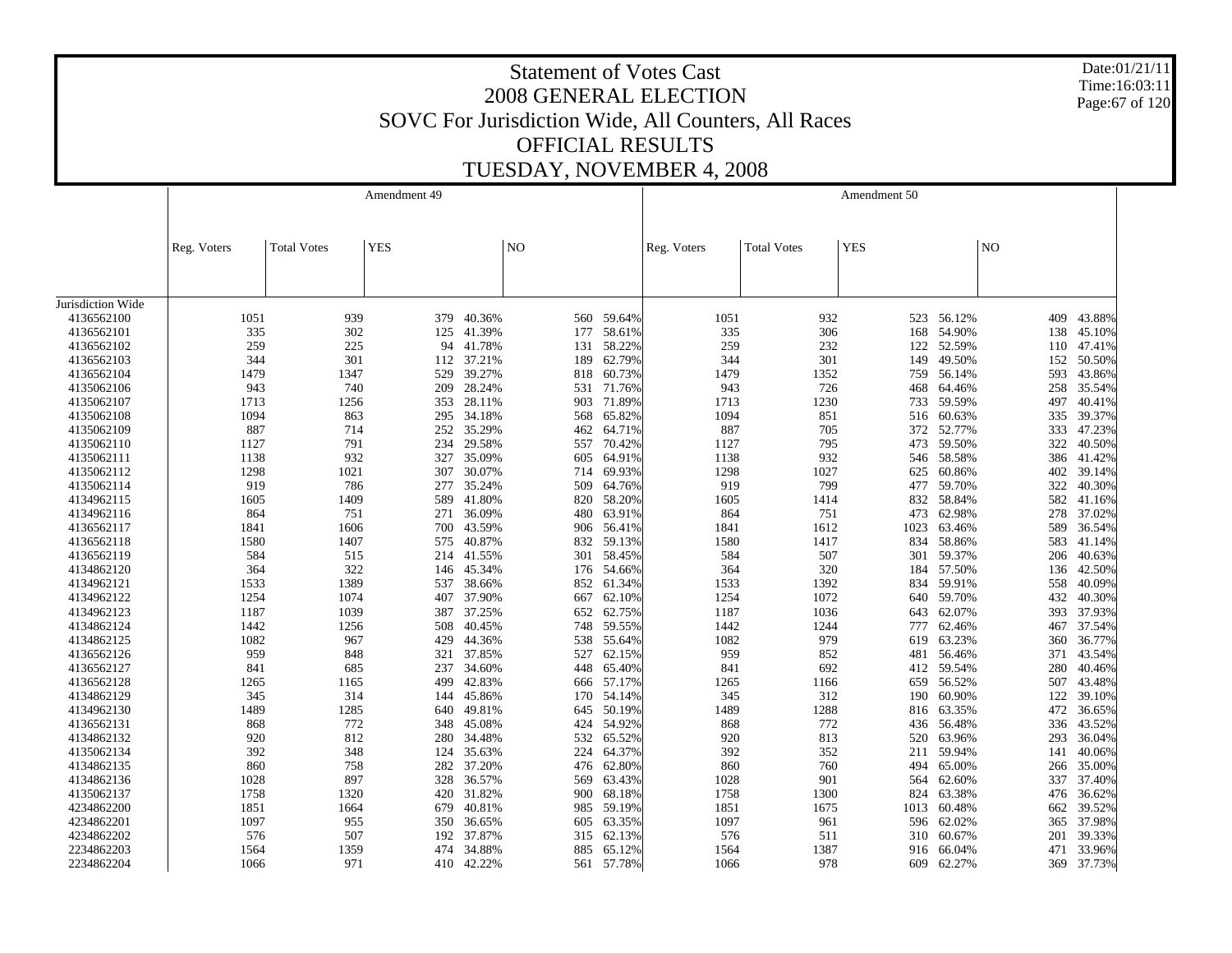Date:01/21/11 Time:16:03:11 Page:68 of 120

|            |             |                          | Amendment 49 |                |      |            |             |                    | Amendment 50 |        |     |        |
|------------|-------------|--------------------------|--------------|----------------|------|------------|-------------|--------------------|--------------|--------|-----|--------|
|            |             |                          |              |                |      |            |             |                    |              |        |     |        |
|            |             |                          |              |                |      |            |             |                    |              |        |     |        |
|            | Reg. Voters | <b>Total Votes</b>       | <b>YES</b>   | N <sub>O</sub> |      |            | Reg. Voters | <b>Total Votes</b> | <b>YES</b>   |        | NO  |        |
|            |             |                          |              |                |      |            |             |                    |              |        |     |        |
|            |             |                          |              |                |      |            |             |                    |              |        |     |        |
|            |             |                          |              |                |      |            |             |                    |              |        |     |        |
| 2234862205 | 1301        | 1112                     | 370          | 33.27%         | 742  | 66.73%     | 1301        | 1119               | 655          | 58.53% | 464 | 41.47% |
| 2234862206 | 1367        | 1168                     | 529          | 45.29%         |      | 639 54.71% | 1367        | 1195               | 745          | 62.34% | 450 | 37.66% |
| 2234862207 | 1477        | 1339                     | 572          | 42.72%         | 767  | 57.28%     | 1477        | 1358               | 890          | 65.54% | 468 | 34.46% |
| 4234862208 | 789         | 715                      | 320          | 44.76%         |      | 395 55.24% | 789         | 714                | 418          | 58.54% | 296 | 41.46% |
| 4134862211 | 1026        | 863                      | 274          | 31.75%         | 589  | 68.25%     | 1026        | 860                | 550          | 63.95% | 310 | 36.05% |
| 4134862212 | 1255        | 1079                     | 429          | 39.76%         | 650  | 60.24%     | 1255        | 1072               | 642          | 59.89% | 430 | 40.11% |
| 4134862213 | 445         | 390                      | 169          | 43.33%         | 221  | 56.67%     | 445         | 387                | 266          | 68.73% | 121 | 31.27% |
| 4134862214 | 1280        | 1171                     | 545          | 46.54%         | 626  | 53.46%     | 1280        | 1165               | 634          | 54.42% | 531 | 45.58% |
| 4134862215 | 1145        | 1021                     | 484          | 47.40%         | 537  | 52.60%     | 1145        | 1013               | 552          | 54.49% | 461 | 45.51% |
| 4135062217 | 919         | 789                      | 292          | 37.01%         | 497  | 62.99%     | 919         | 773                | 492          | 63.65% | 281 | 36.35% |
| 4135062218 | 749         | 669                      | 279          | 41.70%         | 390  | 58.30%     | 749         | 661                | 398          | 60.21% | 263 | 39.79% |
| 4135062219 | 508         | 447                      | 173          | 38.70%         | 274  | 61.30%     | 508         | 437                | 237          | 54.23% | 200 | 45.77% |
| 4135062220 | 808         | 616                      | 228          | 37.01%         | 388  | 62.99%     | 808         | 627                | 414          | 66.03% | 213 | 33.97% |
| 4135062221 | 1051        | 942                      | 351          | 37.26%         | 591  | 62.74%     | 1051        | 938                | 571          | 60.87% | 367 | 39.13% |
| 4134862222 | 1238        | 1113                     | 461          | 41.42%         |      | 652 58.58% | 1238        | 1109               | 657          | 59.24% | 452 | 40.76% |
| 4134862223 | 1172        | 1043                     | 421          | 40.36%         | 622  | 59.64%     | 1172        | 1039               | 604          | 58.13% | 435 | 41.87% |
| 4234862224 | 578         | 508                      | 221          | 43.50%         | 287  | 56.50%     | 578         | 505                | 272          | 53.86% | 233 | 46.14% |
| 4134862226 | 1195        | 968                      | 350          | 36.16%         | 618  | 63.84%     | 1195        | 977                | 656          | 67.14% | 321 | 32.86% |
| 4234862228 | 1866        | 1587                     | 559          | 35.22%         | 1028 | 64.78%     | 1866        | 1587               | 982          | 61.88% | 605 | 38.12% |
| 4234862229 | 1069        | 919                      | 406          | 44.18%         | 513  | 55.82%     | 1069        | 926                | 593          | 64.04% | 333 | 35.96% |
| 4234862230 | 1275        | 1111                     | 453          | 40.77%         |      | 658 59.23% | 1275        | 1110               | 644          | 58.02% | 466 | 41.98% |
| 4234862231 | 1193        | 1035                     | 412          | 39.81%         | 623  | 60.19%     | 1193        | 1029               | 635          | 61.71% | 394 | 38.29% |
| 4234862232 | 1922        | 1691                     | 712          | 42.11%         | 979  | 57.89%     | 1922        | 1711               | 1012         | 59.15% | 699 | 40.85% |
| 4134862235 | 1209        | 1091                     | 476          | 43.63%         |      | 615 56.37% | 1209        | 1090               | 664          | 60.92% | 426 | 39.08% |
| 4235062236 | 520         | 458                      | 182          | 39.74%         | 276  | 60.26%     | 520         | 461                | 271          | 58.79% | 190 | 41.21% |
| 4234862237 | 1696        | 1474                     | 713          | 48.37%         | 761  | 51.63%     | 1696        | 1508               | 868          | 57.56% | 640 | 42.44% |
| 4134862238 | 1528        | 1310                     | 520          | 39.69%         | 790  | 60.31%     | 1528        | 1312               | 783          | 59.68% | 529 | 40.32% |
| 2234862239 | 1404        | 1246                     | 557          | 44.70%         | 689  | 55.30%     | 1404        | 1259               | 822          | 65.29% | 437 | 34.71% |
| 2234862240 | 1672        | 1455                     | 638          | 43.85%         | 817  | 56.15%     | 1672        | 1467               | 930          | 63.39% | 537 | 36.61% |
| 4134862241 | 704         | 619                      | 222          | 35.86%         |      | 397 64.14% | 704         | 623                | 381          | 61.16% | 242 | 38.84% |
| 2234862242 | 1119        | 990                      | 384          | 38.79%         | 606  | 61.21%     | 1119        | 995                | 664          | 66.73% | 331 | 33.27% |
| 4134862243 | 1656        | 1469                     | 585          | 39.82%         | 884  | 60.18%     | 1656        | 1475               | 941          | 63.80% | 534 | 36.20% |
| 4234862244 | 1308        | 1156                     | 557          | 48.18%         | 599  | 51.82%     | 1308        | 1143               | 701          | 61.33% | 442 | 38.67% |
| 2999962999 |             | $\overline{\phantom{a}}$ |              |                |      |            |             |                    |              |        |     |        |
| 4234862300 | 1186        | 1029                     | 357          | 34.69%         | 672  | 65.31%     | 1186        | 1028               | 578          | 56.23% | 450 | 43.77% |
| 4236562301 | 975         | 831                      | 252          | 30.32%         | 579  | 69.68%     | 975         | 833                | 513          | 61.58% | 320 | 38.42% |
| 4236562302 | 1050        | 892                      | 272          | 30.49%         | 620  | 69.51%     | 1050        | 884                | 557          | 63.01% | 327 | 36.99% |
| 4236562303 | 723         | 623                      | 203          | 32.58%         | 420  | 67.42%     | 723         | 622                | 396          | 63.67% | 226 | 36.33% |
| 4236562304 | 1003        | 862                      | 286          | 33.18%         | 576  | 66.82%     | 1003        | 879                | 459          | 52.22% | 420 | 47.78% |
| 2234862305 | 1181        | 1002                     | 406          | 40.52%         | 596  | 59.48%     | 1181        | 1008               | 632          | 62.70% | 376 | 37.30% |
| 2234862306 | 857         | 754                      | 262          | 34.75%         | 492  | 65.25%     | 857         | 765                | 466          | 60.92% | 299 | 39.08% |
|            |             |                          |              |                |      |            |             |                    |              |        |     |        |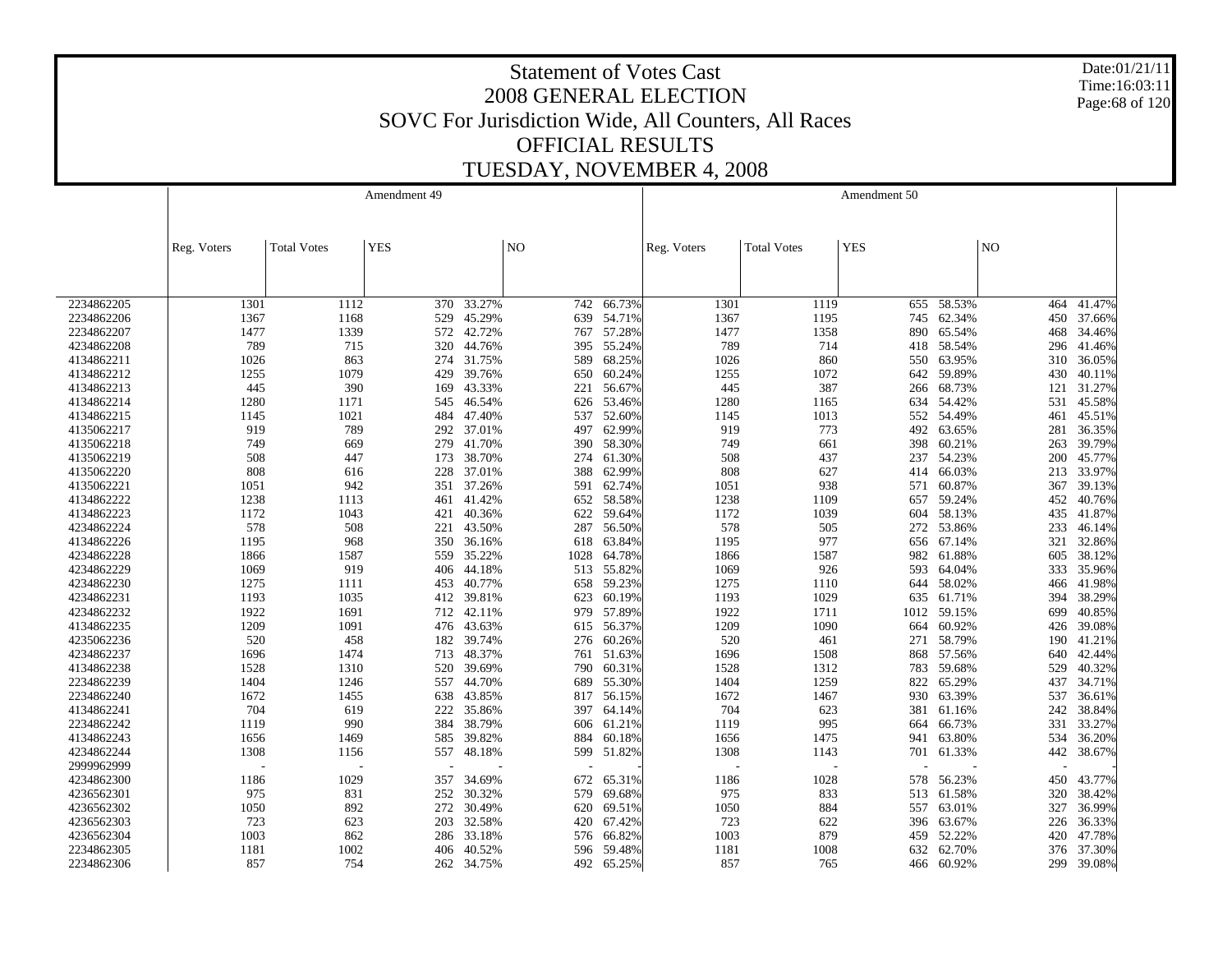Date:01/21/11 Time:16:03:11 Page:69 of 120

|               |             |                    | Amendment 49 |              |                          |              |             |                    | Amendment 50 |              |                |              |
|---------------|-------------|--------------------|--------------|--------------|--------------------------|--------------|-------------|--------------------|--------------|--------------|----------------|--------------|
|               |             |                    |              |              |                          |              |             |                    |              |              |                |              |
|               | Reg. Voters | <b>Total Votes</b> | <b>YES</b>   |              | NO <sub>1</sub>          |              | Reg. Voters | <b>Total Votes</b> | <b>YES</b>   |              | N <sub>O</sub> |              |
|               |             |                    |              |              |                          |              |             |                    |              |              |                |              |
|               |             |                    |              |              |                          |              |             |                    |              |              |                |              |
| 2234862307    | 2013        | 1778               | 778          | 43.76%       | 1000                     | 56.24%       | 2013        | 1808               | 1078         | 59.62%       | 730            | 40.38%       |
| 4136562308    | 1197        | 1036               | 364          | 35.14%       | 672                      | 64.86%       | 1197        | 1042               | 623          | 59.79%       | 419            | 40.21%       |
| 4236562309    | 555         | 504                | 194          | 38.49%       |                          | 310 61.51%   | 555         | 509                | 263          | 51.67%       | 246            | 48.33%       |
| 4236562310    | 965         | 839                | 288          | 34.33%       | 551                      | 65.67%       | 965         | 848                | 495          | 58.37%       | 353            | 41.63%       |
| 4136562311    | 1402        | 1260               | 486          | 38.57%       | 774                      | 61.43%       | 1402        | 1267               | 748          | 59.04%       | 519            | 40.96%       |
| 4136562312    | 372         | 339                | 161          | 47.49%       | 178                      | 52.51%       | 372         | 342                | 181          | 52.92%       | 161            | 47.08%       |
| 4236562313    | 648         | 580                | 227          | 39.14%       | 353                      | 60.86%       | 648         | 583                | 341          | 58.49%       | 242            | 41.51%       |
| 4236562314    | 1765        | 1431               | 493          | 34.45%       | 938                      | 65.55%       | 1765        | 1445               | 916          | 63.39%       | 529            | 36.61%       |
| 4135062315    | 1069        | 758                | 275          | 36.28%       | 483                      | 63.72%       | 1069        | 765                | 470          | 61.44%       | 295            | 38.56%       |
| 4135062317    | 690         | 603                | 230          | 38.14%       | 373                      | 61.86%       | 690         | 603                | 315          | 52.24%       | 288            | 47.76%       |
| 4135062318    | 837         | 690                | 240          | 34.78%       | 450                      | 65.22%       | 837         | 694                | 423          | 60.95%       | 271            | 39.05%       |
| 4135062319    | 526         | 419                | 147          | 35.08%       | 272                      | 64.92%       | 526         | 417                | 259          | 62.11%       | 158            | 37.89%       |
| 4135062320    | 497         | 352                | 124          | 35.23%       | 228                      | 64.77%       | 497         | 346                | 186          | 53.76%       | 160            | 46.24%       |
| 4135062321    | 963         | 707                | 239          | 33.80%       | 468                      | 66.20%       | 963         | 707                | 438          | 61.95%       | 269            | 38.05%       |
| 4135062322    | 1161        | 967                | 332          | 34.33%       | 635                      | 65.67%       | 1161        | 966                | 638          | 66.05%       | 328            | 33.95%       |
| 4135062323    | 1110        | 919                |              | 296 32.21%   | 623                      | 67.79%       | 1110        | 915                | 523          | 57.16%       | 392            | 42.84%       |
| 4135062324    | 1837        | 1540               |              | 576 37.40%   | 964                      | 62.60%       | 1837        | 1531               | 992          | 64.79%       | 539            | 35.21%       |
| 4135062325    | 872         | 696                | 238          | 34.20%       | 458                      | 65.80%       | 872         | 692                | 420          | 60.69%       | 272            | 39.31%       |
| 4134862326    | 1017        | 869                | 289          | 33.26%       | 580                      | 66.74%       | 1017        | 872                | 502          | 57.57%       | 370            | 42.43%       |
| 2233362327    | 42          | 38                 | 18           | 47.37%       | 20                       | 52.63%       | 42          | 37                 | 16           | 43.24%       | 21             | 56.76%       |
| 2234862328    | 1828        | 1556               | 724          | 46.53%       | 832                      | 53.47%       | 1828        | 1587               | 1044         | 65.78%       | 543            | 34.22%       |
| 4135062329    | 955         | 636                | 204          | 32.08%       | 432                      | 67.92%       | 955         | 639                | 432          | 67.61%       | 207            | 32.39%       |
| 4135062330    | 2026        | 1730               | 651          | 37.63%       | 1079                     | 62.37%       | 2026        | 1740               | 1088         | 62.53%       | 652            | 37.47%       |
| 4234862331    | 1151        | 1030               | 375          | 36.41%       | 655                      | 63.59%       | 1151        | 1041               | 599          | 57.54%       | 442            | 42.46%       |
| 4136562332    | 303         | 284                | 106          | 37.32%       | 178                      | 62.68%       | 303         | 280                | 176          | 62.86%       | 104            | 37.14%       |
| 4134862333    | 764         | 652                | 226          | 34.66%       | 426                      | 65.34%       | 764         | 641                | 383          | 59.75%       | 258            | 40.25%       |
| 2234862334    | 1404        | 1182               | 595          | 50.34%       | 587                      | 49.66%       | 1404        | 1219               | 789          | 64.73%       | 430            | 35.27%       |
| 4999962999    |             |                    |              |              | $\overline{\phantom{a}}$ |              |             |                    |              |              |                |              |
| Provisional 1 | $\epsilon$  | 495                | 163          | 32.93%       | 332                      | 67.07%       | $\Omega$    | 498                | 287          | 57.63%       | 211            | 42.37%       |
| Provisional 2 | $\Omega$    | 529                | 171          | 32.33%       | 358                      | 67.67%       |             | 513                | 295          | 57.50%       | 218            | 42.50%       |
| Total         | 116190      | 100588             |              | 39076 38.85% |                          | 61512 61.15% | 116190      | 100863             |              | 61207 60.68% |                | 39656 39.32% |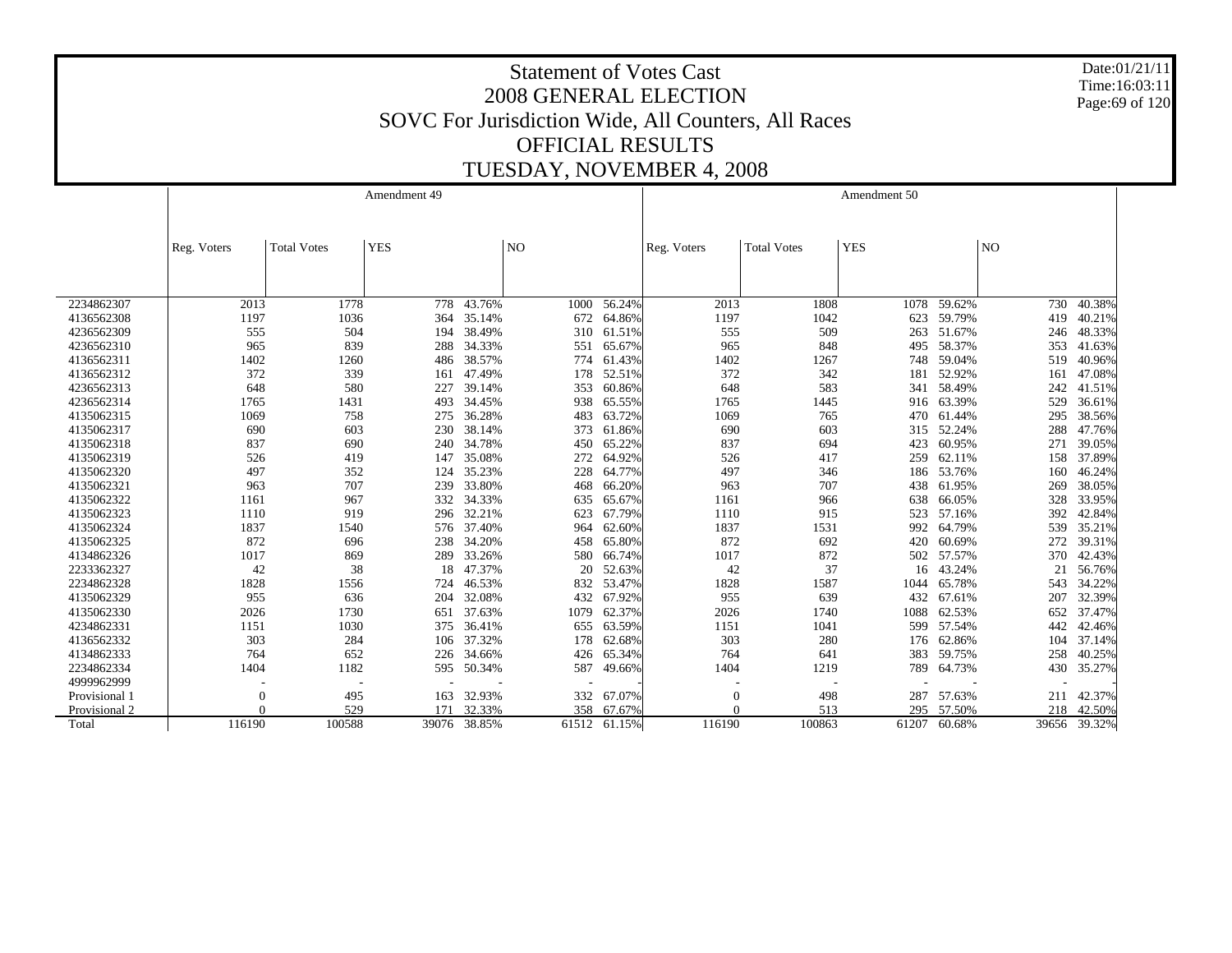Date:01/21/11 Time:16:03:11 Page:70 of 120

|                   |             |                    | Amendment 51 |            |                |             |             |                    | Amendment 52 |        |      |            |
|-------------------|-------------|--------------------|--------------|------------|----------------|-------------|-------------|--------------------|--------------|--------|------|------------|
|                   | Reg. Voters | <b>Total Votes</b> | <b>YES</b>   |            | N <sub>O</sub> |             | Reg. Voters | <b>Total Votes</b> | <b>YES</b>   |        | NO   |            |
|                   |             |                    |              |            |                |             |             |                    |              |        |      |            |
| Jurisdiction Wide |             |                    |              |            |                |             |             |                    |              |        |      |            |
| 4136562100        | 1051        | 934                |              | 211 22.59% |                | 723 77.41%  | 1051        | 927                | 268          | 28.91% |      | 659 71.09% |
| 4136562101        | 335         | 301                | 46           | 15.28%     | 255            | 84.72%      | 335         | 297                | 81           | 27.27% | 216  | 72.73%     |
| 4136562102        | 259         | 229                | 32           | 13.97%     | 197            | 86.03%      | 259         | 227                | 64           | 28.19% |      | 163 71.81% |
| 4136562103        | 344         | 306                | 71           | 23.20%     | 235            | 76.80%      | 344         | 297                | 81           | 27.27% | 216  | 72.73%     |
| 4136562104        | 1479        | 1348               | 298          | 22.11%     | 1050           | 77.89%      | 1479        | 1336               | 393          | 29.42% | 943  | 70.58%     |
| 4135062106        | 943         | 728                | 235          | 32.28%     | 493            | 67.72%      | 943         | 717                | 222          | 30.96% | 495  | 69.04%     |
| 4135062107        | 1713        | 1236               | 453          | 36.65%     | 783            | 63.35%      | 1713        | 1217               | 428          | 35.17% | 789  | 64.83%     |
| 4135062108        | 1094        | 855                | 303          | 35.44%     | 552            | 64.56%      | 1094        | 842                | 319          | 37.89% | 523  | 62.11%     |
| 4135062109        | 887         | 713                | 241          | 33.80%     | 472            | 66.20%      | 887         | 698                | 252          | 36.10% | 446  | 63.90%     |
| 4135062110        | 1127        | 792                | 301          | 38.01%     | 491            | 61.99%      | 1127        | 775                | 258          | 33.29% | 517  | 66.71%     |
| 4135062111        | 1138        | 936                | 381          | 40.71%     | 555            | 59.29%      | 1138        | 901                | 328          | 36.40% | 573  | 63.60%     |
| 4135062112        | 1298        | 1012               | 490          | 48.42%     | 522            | 51.58%      | 1298        | 989                | 348          | 35.19% | 641  | 64.81%     |
| 4135062114        | 919         | 783                | 341          | 43.55%     | 442            | 56.45%      | 919         | 775                | 259          | 33.42% | 516  | 66.58%     |
| 4134962115        | 1605        | 1421               | 459          | 32.30%     | 962            | 67.70%      | 1605        | 1388               | 477          | 34.37% | 911  | 65.63%     |
| 4134962116        | 864         | 743                | 284          | 38.22%     | 459            | 61.78%      | 864         | 728                | 252          | 34.62% | 476  | 65.38%     |
| 4136562117        | 1841        | 1630               | 486          | 29.82%     | 1144           | 70.18%      | 1841        | 1573               | 543          | 34.52% | 1030 | 65.48%     |
| 4136562118        | 1580        | 1414               | 369          | 26.10%     | 1045           | 73.90%      | 1580        | 1395               | 456          | 32.69% | 939  | 67.31%     |
| 4136562119        | 584         | 510                | 158          | 30.98%     | 352            | 69.02%      | 584         | 504                | 164          | 32.54% | 340  | 67.46%     |
| 4134862120        | 364         | 320                | 68           | 21.25%     | 252            | 78.75%      | 364         | 319                | 108          | 33.86% | 211  | 66.14%     |
| 4134962121        | 1533        | 1398               | 462          | 33.05%     | 936            | 66.95%      | 1533        | 1356               | 497          | 36.65% | 859  | 63.35%     |
| 4134962122        | 1254        | 1078               | 370          | 34.32%     | 708            | 65.68%      | 1254        | 1058               | 345          | 32.61% | 713  | 67.39%     |
| 4134962123        | 1187        | 1034               | 369          | 35.69%     | 665            | 64.31%      | 1187        | 1016               | 345          | 33.96% | 671  | 66.04%     |
| 4134862124        | 1442        | 1245               | 451          | 36.22%     | 794            | 63.78%      | 1442        | 1227               | 452          | 36.84% | 775  | 63.16%     |
| 4134862125        | 1082        | 976                | 327          | 33.50%     | 649            | 66.50%      | 1082        | 954                | 331          | 34.70% | 623  | 65.30%     |
| 4136562126        | 959         | 854                | 213          | 24.94%     | 641            | 75.06%      | 959         | 839                | 274          | 32.66% | 565  | 67.34%     |
| 4136562127        | 841         | 686                | 213          | 31.05%     | 473            | 68.95%      | 841         | 671                | 205          | 30.55% | 466  | 69.45%     |
| 4136562128        | 1265        | 1160               |              | 281 24.22% | 879            | 75.78%      | 1265        | 1140               | 382          | 33.51% | 758  | 66.49%     |
| 4134862129        | 345         | 314                | 74           | 23.57%     | 240            | 76.43%      | 345         | 305                | 117          | 38.36% | 188  | 61.64%     |
| 4134962130        | 1489        | 1292               | 446          | 34.52%     | 846            | 65.48%      | 1489        | 1261               | 492          | 39.02% | 769  | 60.98%     |
| 4136562131        | 868         | 773                | 211          | 27.30%     | 562            | 72.70%      | 868         | 760                | 259          | 34.08% | 501  | 65.92%     |
| 4134862132        | 920         | 818                | 283          | 34.60%     | 535            | 65.40%      | 920         | 794                | 283          | 35.64% | 511  | 64.36%     |
| 4135062134        | 392         | 350                | 140          | 40.00%     | 210            | 60.00%      | 392         | 335                | 127          | 37.91% | 208  | 62.09%     |
| 4134862135        | 860         | 757                | 244          | 32.23%     |                | 513 67.77%  | 860         | 743                | 282          | 37.95% | 461  | 62.05%     |
| 4134862136        | 1028        | 895                | 284          | 31.73%     | 611            | 68.27%      | 1028        | 872                | 335          | 38.42% | 537  | 61.58%     |
| 4135062137        | 1758        | 1299               | 514          | 39.57%     | 785            | 60.43%      | 1758        | 1272               | 439          | 34.51% | 833  | 65.49%     |
| 4234862200        | 1851        | 1664               | 548          | 32.93%     |                | 1116 67.07% | 1851        | 1629               | 570          | 34.99% | 1059 | 65.01%     |
| 4234862201        | 1097        | 955                | 290          | 30.37%     | 665            | 69.63%      | 1097        | 935                | 347          | 37.11% | 588  | 62.89%     |
| 4234862202        | 576         | 512                | 137          | 26.76%     | 375            | 73.24%      | 576         | 500                | 163          | 32.60% | 337  | 67.40%     |
| 2234862203        | 1564        | 1399               | 457          | 32.67%     | 942            | 67.33%      | 1564        | 1349               | 489          | 36.25% | 860  | 63.75%     |
| 2234862204        | 1066        | 966                | 329          | 34.06%     | 637            | 65.94%      | 1066        | 943                | 341          | 36.16% |      | 602 63.84% |
|                   |             |                    |              |            |                |             |             |                    |              |        |      |            |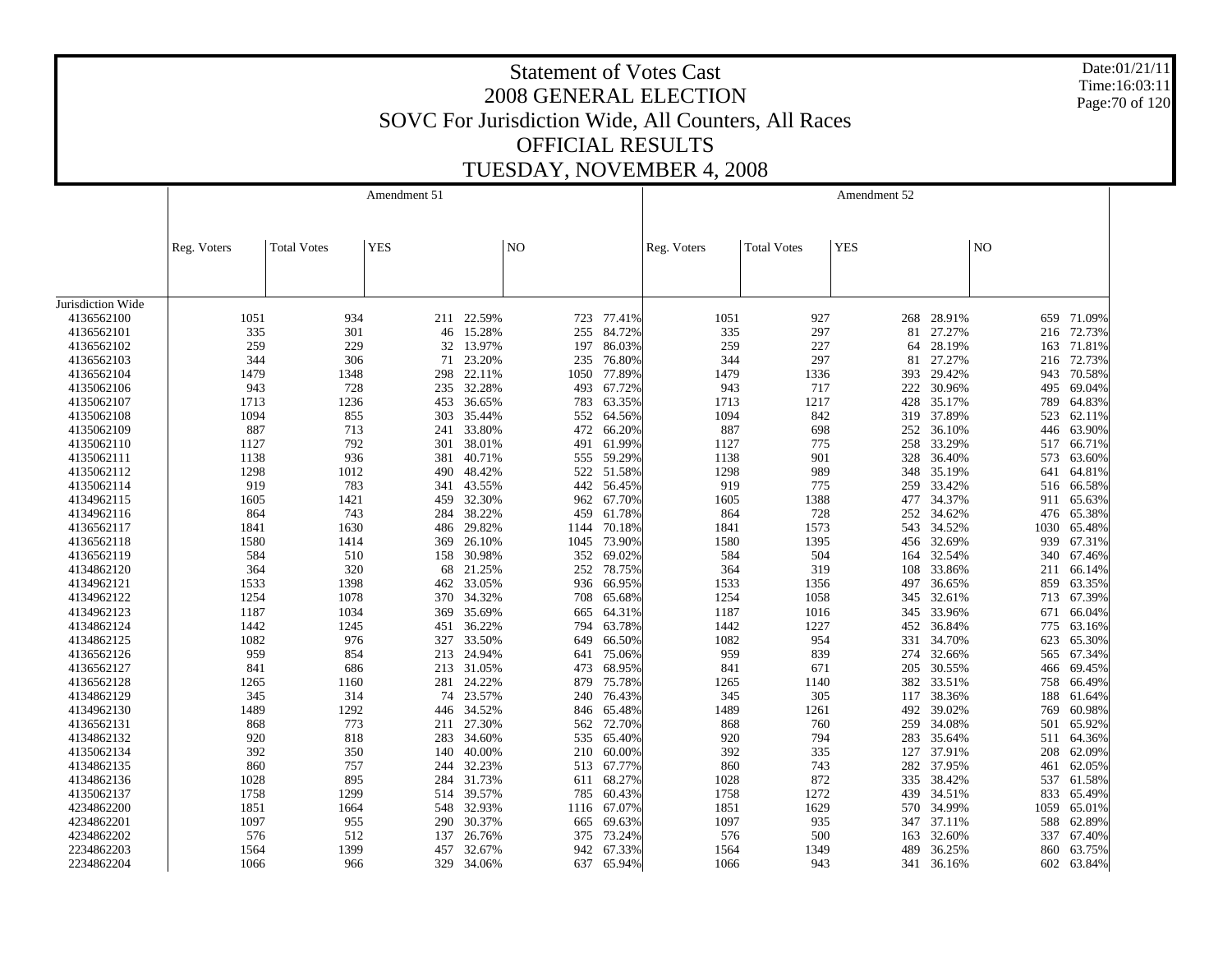Date:01/21/11 Time:16:03:11 Page:71 of 120

|            |             |                    | Amendment 51 |            |             |        |             |                    | Amendment 52 |        |                 |            |
|------------|-------------|--------------------|--------------|------------|-------------|--------|-------------|--------------------|--------------|--------|-----------------|------------|
|            |             |                    |              |            |             |        |             |                    |              |        |                 |            |
|            | Reg. Voters | <b>Total Votes</b> | <b>YES</b>   |            | $_{\rm NO}$ |        | Reg. Voters | <b>Total Votes</b> | <b>YES</b>   |        | NO <sub>1</sub> |            |
|            |             |                    |              |            |             |        |             |                    |              |        |                 |            |
|            |             |                    |              |            |             |        |             |                    |              |        |                 |            |
| 2234862205 | 1301        | 1125               | 391          | 34.76%     | 734         | 65.24% | 1301        | 1097               | 414          | 37.74% | 683             | 62.26%     |
| 2234862206 | 1367        | 1197               | 385          | 32.16%     | 812         | 67.84% | 1367        | 1157               | 475          | 41.05% | 682             | 58.95%     |
| 2234862207 | 1477        | 1356               | 496          | 36.58%     | 860         | 63.42% | 1477        | 1324               | 553          | 41.77% | 771             | 58.23%     |
| 4234862208 | 789         | 715                | 222          | 31.05%     | 493         | 68.95% | 789         | 702                | 277          | 39.46% | 425             | 60.54%     |
| 4134862211 | 1026        | 866                | 264          | 30.48%     | 602         | 69.52% | 1026        | 844                | 296          | 35.07% | 548             | 64.93%     |
| 4134862212 | 1255        | 1071               | 403          | 37.63%     | 668         | 62.37% | 1255        | 1045               | 417          | 39.90% | 628             | 60.10%     |
| 4134862213 | 445         | 387                | 118          | 30.49%     | 269         | 69.51% | 445         | 375                | 152          | 40.53% | 223             | 59.47%     |
| 4134862214 | 1280        | 1164               | 359          | 30.84%     | 805         | 69.16% | 1280        | 1150               | 428          | 37.22% | 722             | 62.78%     |
| 4134862215 | 1145        | 1014               | 334          | 32.94%     | 680         | 67.06% | 1145        | 999                | 350          | 35.04% | 649             | 64.96%     |
| 4135062217 | 919         | 784                | 275          | 35.08%     | 509         | 64.92% | 919         | 764                | 303          | 39.66% | 461             | 60.34%     |
| 4135062218 | 749         | 657                | 261          | 39.73%     | 396         | 60.27% | 749         | 639                | 221          | 34.59% | 418             | 65.41%     |
| 4135062219 | 508         | 444                | 169          | 38.06%     | 275         | 61.94% | 508         | 433                | 142          | 32.79% | 291             | 67.21%     |
| 4135062220 | 808         | 624                | 264          | 42.31%     | 360         | 57.69% | 808         | 608                | 213          | 35.03% | 395             | 64.97%     |
| 4135062221 | 1051        | 931                | 373          | 40.06%     | 558         | 59.94% | 1051        | 915                | 319          | 34.86% | 596             | 65.14%     |
| 4134862222 | 1238        | 1102               | 375          | 34.03%     | 727         | 65.97% | 1238        | 1085               | 398          | 36.68% | 687             | 63.32%     |
| 4134862223 | 1172        | 1030               | 330          | 32.04%     | 700         | 67.96% | 1172        | 1013               | 339          | 33.46% | 674             | 66.54%     |
| 4234862224 | 578         | 508                | 137          | 26.97%     | 371         | 73.03% | 578         | 499                | 176          | 35.27% | 323             | 64.73%     |
| 4134862226 | 1195        | 971                | 358          | 36.87%     | 613         | 63.13% | 1195        | 947                | 342          | 36.11% | 605             | 63.89%     |
| 4234862228 | 1866        | 1589               | 463          | 29.14%     | 1126        | 70.86% | 1866        | 1552               | 530          | 34.15% | 1022            | 65.85%     |
| 4234862229 | 1069        | 928                | 273          | 29.42%     | 655         | 70.58% | 1069        | 899                | 320          | 35.60% | 579             | 64.40%     |
| 4234862230 | 1275        | 1116               | 331          | 29.66%     | 785         | 70.34% | 1275        | 1091               | 388          | 35.56% | 703             | 64.44%     |
| 4234862231 | 1193        | 1025               | 345          | 33.66%     | 680         | 66.34% | 1193        | 1003               | 357          | 35.59% | 646             | 64.41%     |
| 4234862232 | 1922        | 1696               | 552          | 32.55%     | 1144        | 67.45% | 1922        | 1667               | 616          | 36.95% | 1051            | 63.05%     |
| 4134862235 | 1209        | 1090               | 355          | 32.57%     | 735         | 67.43% | 1209        | 1076               | 403          | 37.45% | 673             | 62.55%     |
| 4235062236 | 520         | 457                | 133          | 29.10%     | 324         | 70.90% | 520         | 453                | 135          | 29.80% | 318             | 70.20%     |
| 4234862237 | 1696        | 1497               | 505          | 33.73%     | 992         | 66.27% | 1696        | 1465               | 549          | 37.47% |                 | 916 62.53% |
| 4134862238 | 1528        | 1308               | 496          | 37.92%     | 812         | 62.08% | 1528        | 1274               | 469          | 36.81% | 805             | 63.19%     |
| 2234862239 | 1404        | 1275               | 454          | 35.61%     | 821         | 64.39% | 1404        | 1228               | 463          | 37.70% | 765             | 62.30%     |
| 2234862240 | 1672        | 1476               | 495          | 33.54%     | 981         | 66.46% | 1672        | 1441               | 506          | 35.11% | 935             | 64.89%     |
| 4134862241 | 704         | 624                | 236          | 37.82%     | 388         | 62.18% | 704         | 597                | 212          | 35.51% | 385             | 64.49%     |
| 2234862242 | 1119        | 1000               | 362          | 36.20%     | 638         | 63.80% | 1119        | 976                | 386          | 39.55% | 590             | 60.45%     |
| 4134862243 | 1656        | 1464               | 443          | 30.26%     | 1021        | 69.74% | 1656        | 1425               | 506          | 35.51% | 919             | 64.49%     |
| 4234862244 | 1308        | 1148               | 323          | 28.14%     | 825         | 71.86% | 1308        | 1136               | 418          | 36.80% | 718             | 63.20%     |
| 2999962999 |             |                    |              |            |             |        |             |                    |              |        |                 |            |
| 4234862300 | 1186        | 1029               | 276          | 26.82%     | 753         | 73.18% | 1186        | 1013               | 355          | 35.04% | 658             | 64.96%     |
| 4236562301 | 975         | 828                | 284          | 34.30%     | 544         | 65.70% | 975         | 804                | 290          | 36.07% | 514             | 63.93%     |
| 4236562302 | 1050        | 882                | 311          | 35.26%     | 571         | 64.74% | 1050        | 865                | 324          | 37.46% | 541             | 62.54%     |
| 4236562303 | 723         | 622                | 213          | 34.24%     | 409         | 65.76% | 723         | 613                | 202          | 32.95% | 411             | 67.05%     |
| 4236562304 | 1003        | 879                | 240          | 27.30%     | 639         | 72.70% | 1003        | 854                | 284          | 33.26% | 570             | 66.74%     |
| 2234862305 | 1181        | 1012               | 303          | 29.94%     | 709         | 70.06% | 1181        | 994                | 386          | 38.83% | 608             | 61.17%     |
|            |             |                    |              |            |             |        |             |                    |              |        | 471             |            |
| 2234862306 | 857         | 766                |              | 306 39.95% | 460         | 60.05% | 857         | 735                | 264          | 35.92% |                 | 64.08%     |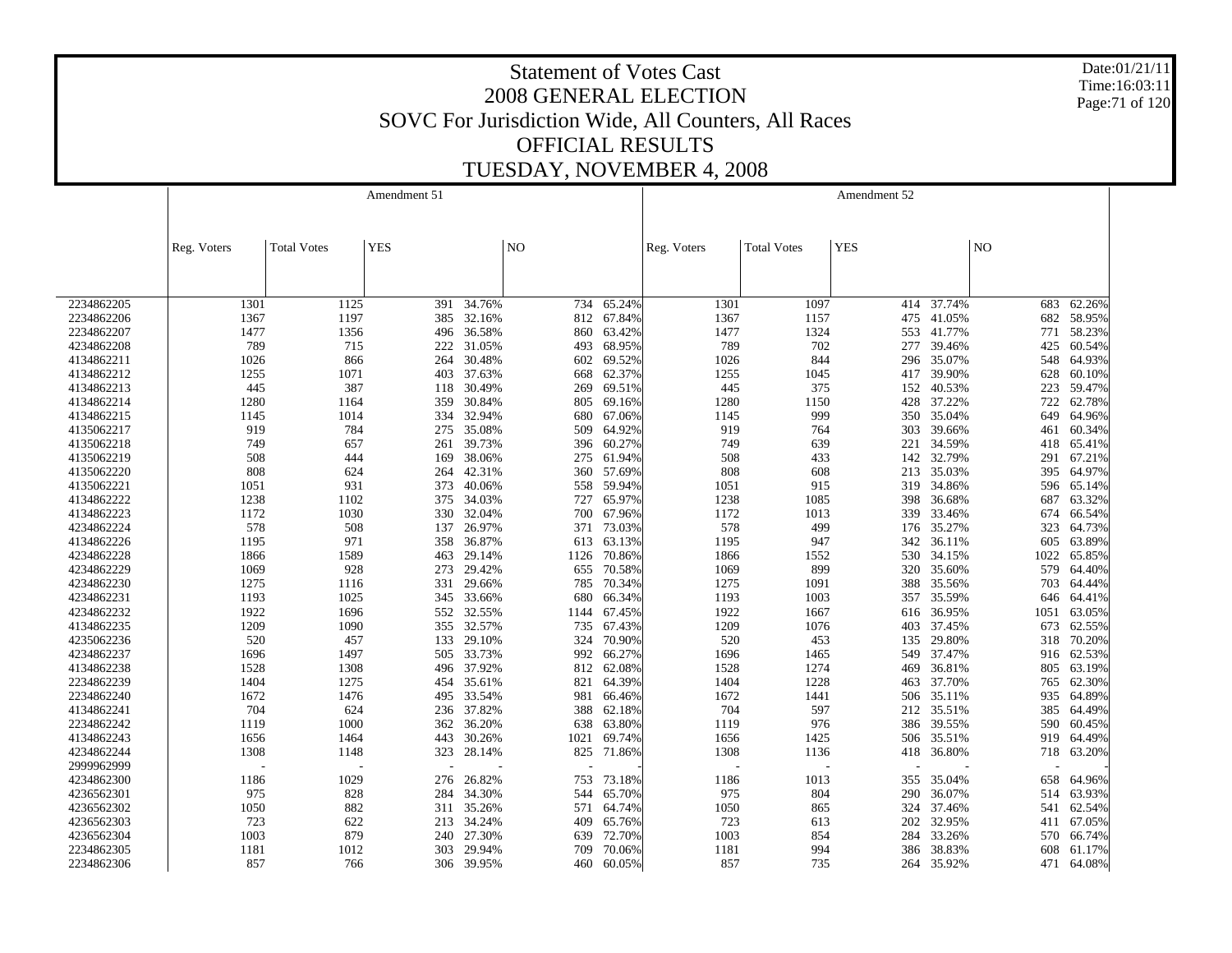Date:01/21/11 Time:16:03:11 Page:72 of 120

|               |             |                    | Amendment 51 |        |                |              |                |                    | Amendment 52 |              |                |        |
|---------------|-------------|--------------------|--------------|--------|----------------|--------------|----------------|--------------------|--------------|--------------|----------------|--------|
|               |             |                    |              |        |                |              |                |                    |              |              |                |        |
|               | Reg. Voters | <b>Total Votes</b> | <b>YES</b>   |        | N <sub>O</sub> |              | Reg. Voters    | <b>Total Votes</b> | <b>YES</b>   |              | N <sub>O</sub> |        |
|               |             |                    |              |        |                |              |                |                    |              |              |                |        |
|               |             |                    |              |        |                |              |                |                    |              |              |                |        |
| 2234862307    | 2013        | 1816               | 664          | 36.56% | 1152           | 63.44%       | 2013           | 1764               | 642          | 36.39%       | 1122           | 63.61% |
| 4136562308    | 1197        | 1042               | 275          | 26.39% | 767            | 73.61%       | 1197           | 1030               | 335          | 32.52%       | 695            | 67.48% |
| 4236562309    | 555         | 509                | 132          | 25.93% | 377            | 74.07%       | 555            | 500                | 146          | 29.20%       | 354            | 70.80% |
| 4236562310    | 965         | 841                | 226          | 26.87% | 615            | 73.13%       | 965            | 825                | 267          | 32.36%       | 558            | 67.64% |
| 4136562311    | 1402        | 1264               | 338          | 26.74% | 926            | 73.26%       | 1402           | 1248               | 425          | 34.05%       | 823            | 65.95% |
| 4136562312    | 372         | 341                | 80           | 23.46% | 261            | 76.54%       | 372            | 333                | 102          | 30.63%       | 231            | 69.37% |
| 4236562313    | 648         | 582                | 163          | 28.01% | 419            | 71.99%       | 648            | 580                | 218          | 37.59%       | 362            | 62.41% |
| 4236562314    | 1765        | 1445               | 470          | 32.53% | 975            | 67.47%       | 1765           | 1404               | 550          | 39.17%       | 854            | 60.83% |
| 4135062315    | 1069        | 773                | 390          | 50.45% | 383            | 49.55%       | 1069           | 724                | 268          | 37.02%       | 456            | 62.98% |
| 4135062317    | 690         | 603                | 259          | 42.95% | 344            | 57.05%       | 690            | 599                | 191          | 31.89%       | 408            | 68.11% |
| 4135062318    | 837         | 684                | 271          | 39.62% | 413            | 60.38%       | 837            | 676                | 225          | 33.28%       | 451            | 66.72% |
| 4135062319    | 526         | 419                | 178          | 42.48% | 241            | 57.52%       | 526            | 410                | 149          | 36.34%       | 261            | 63.66% |
| 4135062320    | 497         | 344                | 123          | 35.76% | 221            | 64.24%       | 497            | 328                | 121          | 36.89%       | 207            | 63.11% |
| 4135062321    | 963         | 705                | 244          | 34.61% | 461            | 65.39%       | 963            | 678                | 224          | 33.04%       | 454            | 66.96% |
| 4135062322    | 1161        | 969                | 354          | 36.53% | 615            | 63.47%       | 1161           | 946                | 330          | 34.88%       | 616            | 65.12% |
| 4135062323    | 1110        | 911                | 298          | 32.71% | 613            | 67.29%       | 1110           | 896                | 311          | 34.71%       | 585            | 65.29% |
| 4135062324    | 1837        | 1532               | 476          | 31.07% | 1056           | 68.93%       | 1837           | 1494               | 561          | 37.55%       | 933            | 62.45% |
| 4135062325    | 872         | 694                | 229          | 33.00% | 465            | 67.00%       | 872            | 682                | 238          | 34.90%       | 444            | 65.10% |
| 4134862326    | 1017        | 863                | 237          | 27.46% | 626            | 72.54%       | 1017           | 861                | 253          | 29.38%       | 608            | 70.62% |
| 2233362327    | 42          | 38                 | 13           | 34.21% | 25             | 65.79%       | 42             | 36                 | 14           | 38.89%       | 22             | 61.11% |
| 2234862328    | 1828        | 1588               | 591          | 37.22% | 997            | 62.78%       | 1828           | 1540               | 645          | 41.88%       | 895            | 58.12% |
| 4135062329    | 955         | 646                | 302          | 46.75% | 344            | 53.25%       | 955            | 609                | 231          | 37.93%       | 378            | 62.07% |
| 4135062330    | 2026        | 1739               | 628          | 36.11% | 1111           | 63.89%       | 2026           | 1673               | 591          | 35.33%       | 1082           | 64.67% |
| 4234862331    | 1151        | 1040               | 334          | 32.12% | 706            | 67.88%       | 1151           | 1024               | 311          | 30.37%       | 713            | 69.63% |
| 4136562332    | 303         | 283                | 74           | 26.15% | 209            | 73.85%       | 303            | 280                | 81           | 28.93%       | 199            | 71.07% |
| 4134862333    | 764         | 653                | 206          | 31.55% | 447            | 68.45%       | 764            | 634                | 204          | 32.18%       | 430            | 67.82% |
| 2234862334    | 1404        | 1226               | 440          | 35.89% | 786            | 64.11%       | 1404           | 1179               | 491          | 41.65%       | 688            | 58.35% |
| 4999962999    |             |                    |              |        |                |              |                |                    |              |              |                |        |
| Provisional 1 | 0           | 506                | 132          | 26.09% | 374            | 73.91%       | $\overline{0}$ | 482                | 178          | 36.93%       | 304            | 63.07% |
| Provisional 2 | $\Omega$    | 525                | 159          | 30.29% | 366            | 69.71%       | $\Omega$       | 510                | 168          | 32.94%       | 342            | 67.06% |
| Total         | 116190      | 100874             | 33369        | 33.08% |                | 67505 66.92% | 116190         | 98566              |              | 35024 35.53% | 63542          | 64.47% |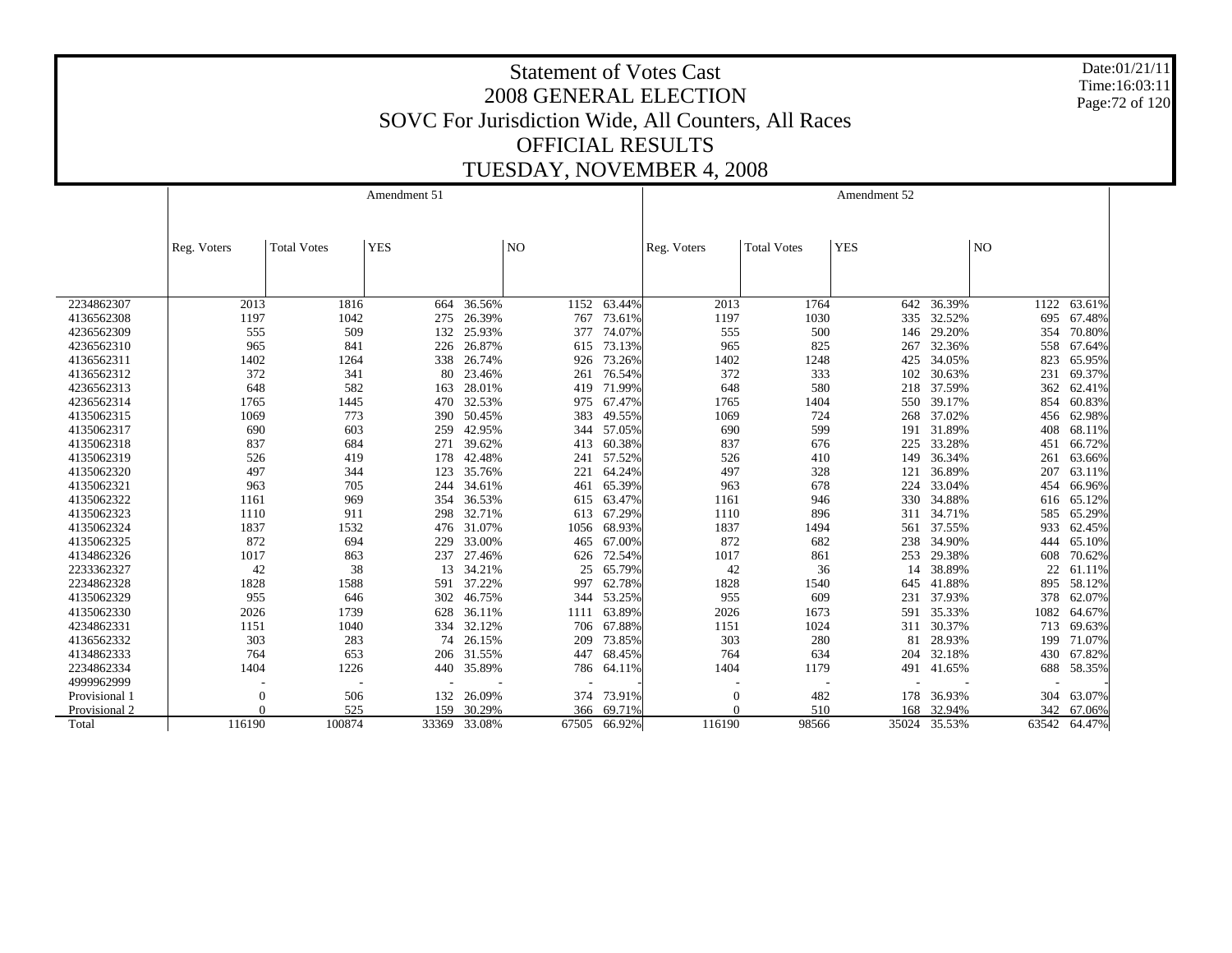Date:01/21/11 Time:16:03:11 Page:73 of 120

|                   |             |                    | Amendment 54 |            |     |        |             |                    | Amendment 58 |        |      |            |
|-------------------|-------------|--------------------|--------------|------------|-----|--------|-------------|--------------------|--------------|--------|------|------------|
|                   | Reg. Voters | <b>Total Votes</b> | <b>YES</b>   |            | NO  |        | Reg. Voters | <b>Total Votes</b> | <b>YES</b>   |        | NO   |            |
|                   |             |                    |              |            |     |        |             |                    |              |        |      |            |
| Jurisdiction Wide |             |                    |              |            |     |        |             |                    |              |        |      |            |
| 4136562100        | 1051        | 933                |              | 493 52.84% | 440 | 47.16% | 1051        | 928                | 290          | 31.25% | 638  | 68.75%     |
| 4136562101        | 335         | 304                | 164          | 53.95%     | 140 | 46.05% | 335         | 299                | 42           | 14.05% | 257  | 85.95%     |
| 4136562102        | 259         | 229                | 104          | 45.41%     | 125 | 54.59% | 259         | 224                | 28           | 12.50% | 196  | 87.50%     |
| 4136562103        | 344         | 302                | 156          | 51.66%     | 146 | 48.34% | 344         | 300                | 73           | 24.33% | 227  | 75.67%     |
| 4136562104        | 1479        | 1342               | 722          | 53.80%     | 620 | 46.20% | 1479        | 1346               | 344          | 25.56% | 1002 | 74.44%     |
| 4135062106        | 943         | 724                | 319          | 44.06%     | 405 | 55.94% | 943         | 732                | 245          | 33.47% | 487  | 66.53%     |
| 4135062107        | 1713        | 1243               | 492          | 39.58%     | 751 | 60.42% | 1713        | 1240               | 450          | 36.29% | 790  | 63.71%     |
| 4135062108        | 1094        | 847                | 405          | 47.82%     | 442 | 52.18% | 1094        | 845                | 269          | 31.83% | 576  | 68.17%     |
| 4135062109        | 887         | 709                | 324          | 45.70%     | 385 | 54.30% | 887         | 711                | 231          | 32.49% | 480  | 67.51%     |
| 4135062110        | 1127        | 786                | 363          | 46.18%     | 423 | 53.82% | 1127        | 790                | 287          | 36.33% | 503  | 63.67%     |
| 4135062111        | 1138        | 908                | 445          | 49.01%     | 463 | 50.99% | 1138        | 928                | 344          | 37.07% | 584  | 62.93%     |
| 4135062112        | 1298        | 1005               | 470          | 46.77%     | 535 | 53.23% | 1298        | 1011               | 521          | 51.53% | 490  | 48.47%     |
| 4135062114        | 919         | 776                | 346          | 44.59%     | 430 | 55.41% | 919         | 785                | 386          | 49.17% | 399  | 50.83%     |
| 4134962115        | 1605        | 1369               | 725          | 52.96%     | 644 | 47.04% | 1605        | 1413               | 523          | 37.01% | 890  | 62.99%     |
| 4134962116        | 864         | 714                | 365          | 51.12%     | 349 | 48.88% | 864         | 738                | 278          | 37.67% | 460  | 62.33%     |
| 4136562117        | 1841        | 1582               | 878          | 55.50%     | 704 | 44.50% | 1841        | 1597               | 570          | 35.69% | 1027 | 64.31%     |
| 4136562118        | 1580        | 1403               | 755          | 53.81%     | 648 | 46.19% | 1580        | 1404               | 422          | 30.06% | 982  | 69.94%     |
| 4136562119        | 584         | 515                | 284          | 55.15%     | 231 | 44.85% | 584         | 517                | 135          | 26.11% | 382  | 73.89%     |
| 4134862120        | 364         | 320                | 179          | 55.94%     | 141 | 44.06% | 364         | 325                | 84           | 25.85% | 241  | 74.15%     |
| 4134962121        | 1533        | 1325               | 753          | 56.83%     | 572 | 43.17% | 1533        | 1382               | 537          | 38.86% | 845  | 61.14%     |
| 4134962122        | 1254        | 1049               | 549          | 52.34%     | 500 | 47.66% | 1254        | 1068               | 392          | 36.70% | 676  | 63.30%     |
| 4134962123        | 1187        | 1008               | 553          | 54.86%     | 455 | 45.14% | 1187        | 1023               | 382          | 37.34% | 641  | 62.66%     |
| 4134862124        | 1442        | 1235               | 670          | 54.25%     | 565 | 45.75% | 1442        | 1240               | 438          | 35.32% | 802  | 64.68%     |
| 4134862125        | 1082        | 965                |              | 54.09%     | 443 |        | 1082        | 969                | 339          | 34.98% |      | 65.02%     |
|                   |             |                    | 522          |            |     | 45.91% |             |                    |              |        | 630  |            |
| 4136562126        | 959         | 841                | 443          | 52.68%     | 398 | 47.32% | 959         | 846                | 252          | 29.79% | 594  | 70.21%     |
| 4136562127        | 841         | 675                | 321          | 47.56%     | 354 | 52.44% | 841         | 686                | 190          | 27.70% | 496  | 72.30%     |
| 4136562128        | 1265        | 1141               |              | 613 53.72% | 528 | 46.28% | 1265        | 1152               | 316          | 27.43% | 836  | 72.57%     |
| 4134862129        | 345         | 308                | 170          | 55.19%     | 138 | 44.81% | 345         | 312                | 89           | 28.53% | 223  | 71.47%     |
| 4134962130        | 1489        | 1251               | 737          | 58.91%     | 514 | 41.09% | 1489        | 1286               | 472          | 36.70% | 814  | 63.30%     |
| 4136562131        | 868         | 757                | 424          | 56.01%     | 333 | 43.99% | 868         | 767                | 223          | 29.07% | 544  | 70.93%     |
| 4134862132        | 920         | 803                | 411          | 51.18%     | 392 | 48.82% | 920         | 799                | 272          | 34.04% | 527  | 65.96%     |
| 4135062134        | 392         | 348                | 180          | 51.72%     | 168 | 48.28% | 392         | 342                | 145          | 42.40% | 197  | 57.60%     |
| 4134862135        | 860         | 753                | 377          | 50.07%     | 376 | 49.93% | 860         | 757                | 269          | 35.54% | 488  | 64.46%     |
| 4134862136        | 1028        | 898                |              | 472 52.56% | 426 | 47.44% | 1028        | 892                | 307          | 34.42% | 585  | 65.58%     |
| 4135062137        | 1758        | 1282               | 582          | 45.40%     | 700 | 54.60% | 1758        | 1293               | 482          | 37.28% | 811  | 62.72%     |
| 4234862200        | 1851        | 1649               | 915          | 55.49%     | 734 | 44.51% | 1851        | 1667               | 592          | 35.51% | 1075 | 64.49%     |
| 4234862201        | 1097        | 956                | 530          | 55.44%     | 426 | 44.56% | 1097        | 954                | 288          | 30.19% | 666  | 69.81%     |
| 4234862202        | 576         | 506                | 266          | 52.57%     | 240 | 47.43% | 576         | 509                | 146          | 28.68% | 363  | 71.32%     |
| 2234862203        | 1564        | 1355               | 718          | 52.99%     | 637 | 47.01% | 1564        | 1377               | 480          | 34.86% | 897  | 65.14%     |
| 2234862204        | 1066        | 950                |              | 532 56.00% | 418 | 44.00% | 1066        | 963                | 333          | 34.58% |      | 630 65.42% |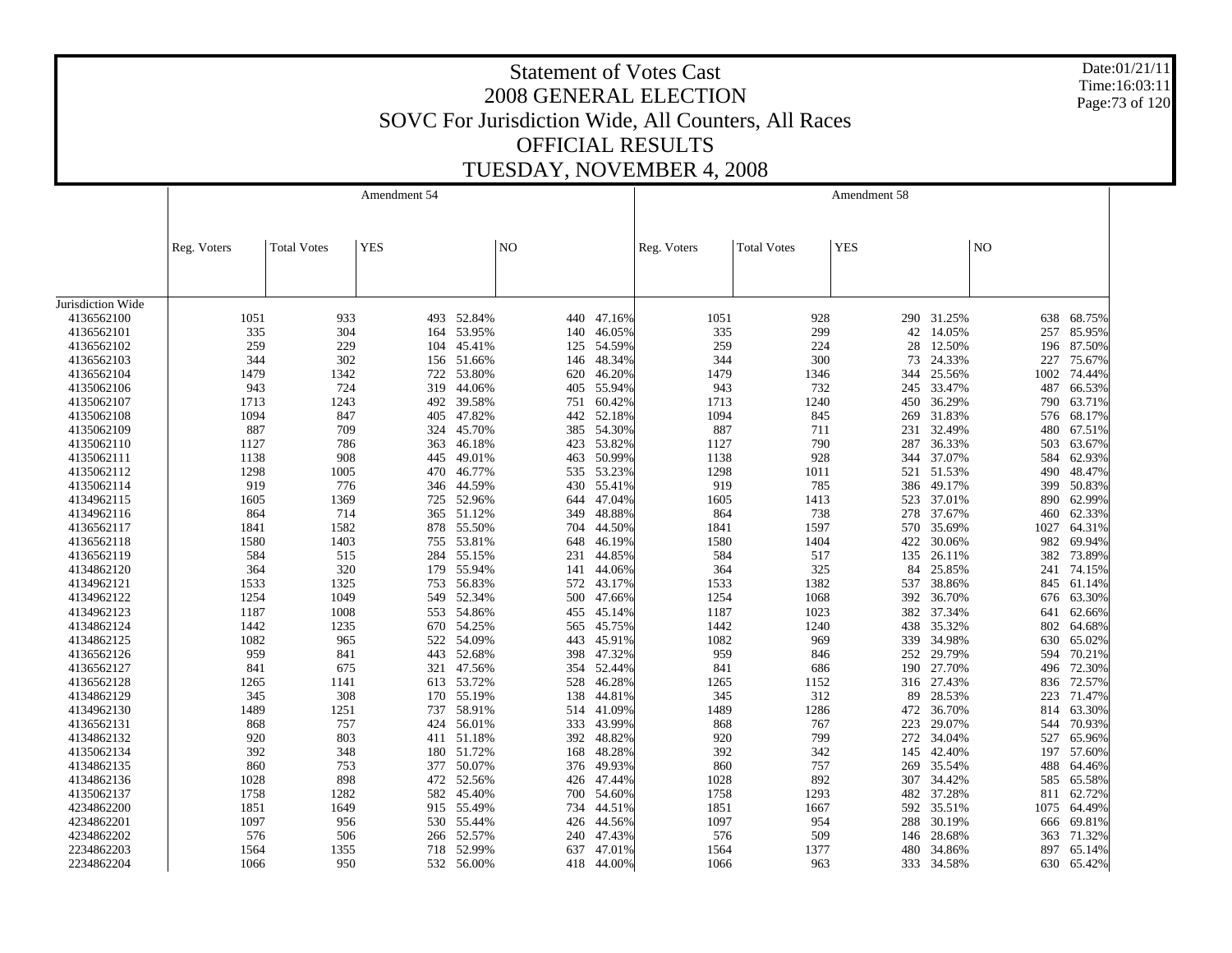Date:01/21/11 Time:16:03:11 Page:74 of 120

|                          |              |                    | Amendment 54 |        |                |        |             |                    | Amendment 58 |        |                |        |
|--------------------------|--------------|--------------------|--------------|--------|----------------|--------|-------------|--------------------|--------------|--------|----------------|--------|
|                          |              |                    |              |        |                |        |             |                    |              |        |                |        |
|                          |              |                    |              |        |                |        |             |                    |              |        |                |        |
|                          | Reg. Voters  | <b>Total Votes</b> | <b>YES</b>   |        | N <sub>O</sub> |        | Reg. Voters | <b>Total Votes</b> | <b>YES</b>   |        | N <sub>O</sub> |        |
|                          |              |                    |              |        |                |        |             |                    |              |        |                |        |
|                          |              |                    |              |        |                |        |             |                    |              |        |                |        |
| 2234862205               | 1301         | 1104               | 548          | 49.64% | 556            | 50.36% | 1301        | 1113               | 349          | 31.36% | 764            | 68.64% |
| 2234862206               | 1367         | 1167               | 691          | 59.21% | 476            | 40.79% | 1367        | 1177               | 402          | 34.15% | 775            | 65.85% |
| 2234862207               | 1477         | 1324               | 777          | 58.69% | 547            | 41.31% | 1477        | 1334               | 544          | 40.78% | 790            | 59.22% |
| 4234862208               | 789          | 706                | 395          | 55.95% | 311            | 44.05% | 789         | 706                | 243          | 34.42% | 463            | 65.58% |
| 4134862211               | 1026         | 848                | 432          | 50.94% | 416            | 49.06% | 1026        | 860                | 273          | 31.74% | 587            | 68.26% |
| 4134862212               | 1255         | 1058               | 536          | 50.66% | 522            | 49.34% | 1255        | 1056               | 391          | 37.03% | 665            | 62.97% |
| 4134862213               | 445          | 384                | 217          | 56.51% | 167            | 43.49% | 445         | 384                | 126          | 32.81% | 258            | 67.19% |
| 4134862214               | 1280         | 1160               | 630          | 54.31% | 530            | 45.69% | 1280        | 1157               | 345          | 29.82% | 812            | 70.18% |
| 4134862215               | 1145         | 1002               | 556          | 55.49% | 446            | 44.51% | 1145        | 1015               | 333          | 32.81% | 682            | 67.19% |
| 4135062217               | 919          | 771                | 393          | 50.97% | 378            | 49.03% | 919         | 779                | 289          | 37.10% | 490            | 62.90% |
| 4135062218               | 749          | 653                | 326          | 49.92% | 327            | 50.08% | 749         | 655                | 243          | 37.10% | 412            | 62.90% |
| 4135062219               | 508          | 445                | 206          | 46.29% | 239            | 53.71% | 508         | 440                | 166          | 37.73% | 274            | 62.27% |
| 4135062220               | 808          | 606                | 302          | 49.83% | 304            | 50.17% | 808         | 613                | 210          | 34.26% | 403            | 65.74% |
| 4135062221               | 1051         | 928                | 462          | 49.78% | 466            | 50.22% | 1051        | 925                | 373          | 40.32% | 552            | 59.68% |
| 4134862222               | 1238         | 1097               | 519          | 47.31% | 578            | 52.69% | 1238        | 1094               | 395          | 36.11% | 699            | 63.89% |
| 4134862223               | 1172         | 1024               | 524          | 51.17% | 500            | 48.83% | 1172        | 1023               | 354          | 34.60% | 669            | 65.40% |
| 4234862224               | 578          | 506                | 248          | 49.01% | 258            | 50.99% | 578         | 501                | 167          | 33.33% | 334            | 66.67% |
| 4134862226               | 1195         | 951                | 489          | 51.42% | 462            | 48.58% | 1195        | 961                | 350          | 36.42% | 611            | 63.58% |
| 4234862228               | 1866         | 1565               | 819          | 52.33% | 746            | 47.67% | 1866        | 1572               | 435          | 27.67% | 1137           | 72.33% |
| 4234862229               | 1069         | 916                | 507          | 55.35% | 409            | 44.65% | 1069        | 920                | 322          | 35.00% | 598            | 65.00% |
| 4234862230               | 1275         | 1097               | 637          | 58.07% | 460            | 41.93% | 1275        | 1109               | 356          | 32.10% | 753            | 67.90% |
| 4234862231               | 1193         | 1019               | 560          | 54.96% | 459            | 45.04% | 1193        | 1021               | 335          | 32.81% | 686            | 67.19% |
| 4234862232               | 1922         | 1675               | 954          | 56.96% | 721            | 43.04% | 1922        | 1679               | 580          | 34.54% | 1099           | 65.46% |
| 4134862235               | 1209         | 1075               | 565          | 52.56% | 510            | 47.44% | 1209        | 1087               | 399          | 36.71% | 688            | 63.29% |
| 4235062236               | 520          | 464                | 243          | 52.37% | 221            | 47.63% | 520         | 464                | 143          | 30.82% | 321            | 69.18% |
| 4234862237               | 1696         | 1479               | 853          | 57.67% |                | 42.33% | 1696        | 1486               |              | 33.38% |                |        |
| 4134862238               |              | 1297               | 705          | 54.36% | 626<br>592     |        | 1528        |                    | 496<br>427   | 32.65% | 990            | 66.62% |
| 2234862239               | 1528<br>1404 | 1238               |              |        |                | 45.64% | 1404        | 1308               |              | 38.36% | 881            | 67.35% |
| 2234862240               |              |                    | 685<br>803   | 55.33% | 553<br>634     | 44.67% | 1672        | 1254               | 481<br>512   |        | 773<br>950     | 61.64% |
|                          | 1672<br>704  | 1437<br>609        |              | 55.88% |                | 44.12% | 704         | 1462               |              | 35.02% |                | 64.98% |
| 4134862241<br>2234862242 |              |                    | 319          | 52.38% | 290            | 47.62% |             | 614                | 226          | 36.81% | 388            | 63.19% |
|                          | 1119         | 976                | 515          | 52.77% | 461            | 47.23% | 1119        | 983                | 384          | 39.06% | 599            | 60.94% |
| 4134862243               | 1656         | 1444               | 760          | 52.63% | 684            | 47.37% | 1656        | 1462               | 541          | 37.00% | 921            | 63.00% |
| 4234862244               | 1308         | 1138               | 683          | 60.02% | 455            | 39.98% | 1308        | 1138               | 383          | 33.66% | 755            | 66.34% |
| 2999962999               |              |                    |              |        |                |        |             |                    |              |        |                |        |
| 4234862300               | 1186         | 1017               | 533          | 52.41% | 484            | 47.59% | 1186        | 1022               | 297          | 29.06% | 725            | 70.94% |
| 4236562301               | 975          | 822                | 375          | 45.62% | 447            | 54.38% | 975         | 824                | 271          | 32.89% | 553            | 67.11% |
| 4236562302               | 1050         | 871                | 391          | 44.89% | 480            | 55.11% | 1050        | 885                | 318          | 35.93% | 567            | 64.07% |
| 4236562303               | 723          | 610                | 269          | 44.10% | 341            | 55.90% | 723         | 615                | 196          | 31.87% | 419            | 68.13% |
| 4236562304               | 1003         | 861                | 428          | 49.71% | 433            | 50.29% | 1003        | 879                | 251          | 28.56% | 628            | 71.44% |
| 2234862305               | 1181         | 986                | 556          | 56.39% | 430            | 43.61% | 1181        | 998                | 317          | 31.76% | 681            | 68.24% |
| 2234862306               | 857          | 742                | 370          | 49.87% | 372            | 50.13% | 857         | 753                | 342          | 45.42% | 411            | 54.58% |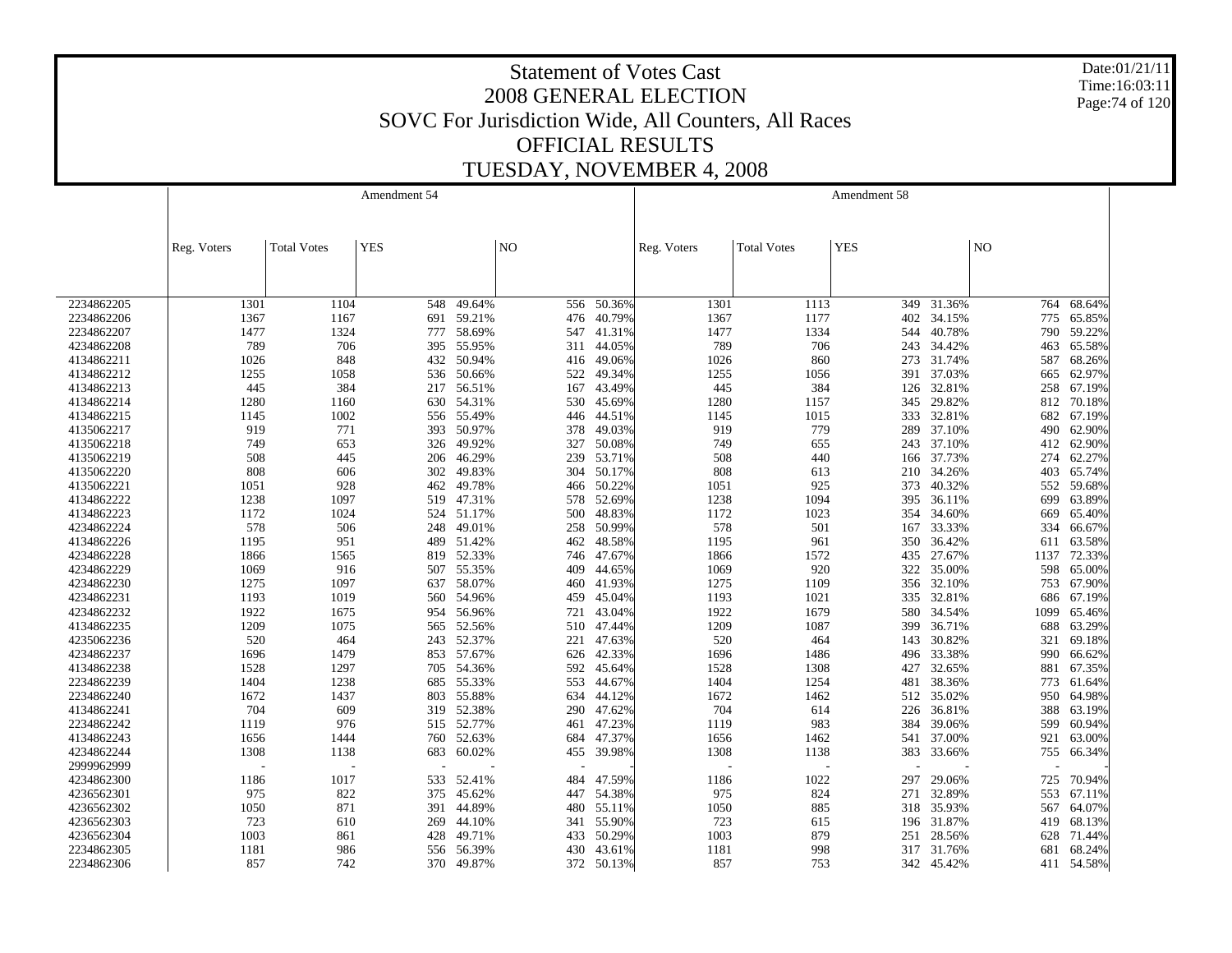Date:01/21/11 Time:16:03:11 Page:75 of 120

|               |             |                    | Amendment 54 |              |                |              |             |                    | Amendment 58 |              |                |        |
|---------------|-------------|--------------------|--------------|--------------|----------------|--------------|-------------|--------------------|--------------|--------------|----------------|--------|
|               |             |                    |              |              |                |              |             |                    |              |              |                |        |
|               | Reg. Voters | <b>Total Votes</b> | <b>YES</b>   |              | N <sub>O</sub> |              | Reg. Voters | <b>Total Votes</b> | <b>YES</b>   |              | N <sub>O</sub> |        |
|               |             |                    |              |              |                |              |             |                    |              |              |                |        |
|               |             |                    |              |              |                |              |             |                    |              |              |                |        |
|               |             |                    |              |              |                |              |             |                    |              |              |                |        |
| 2234862307    | 2013        | 1762               |              | 998 56.64%   |                | 764 43.36%   | 2013        | 1802               | 807          | 44.78%       | 995            | 55.22% |
| 4136562308    | 1197        | 1033               | 507          | 49.08%       | 526            | 50.92%       | 1197        | 1033               | 253          | 24.49%       | 780            | 75.51% |
| 4236562309    | 555         | 501                | 279          | 55.69%       | 222            | 44.31%       | 555         | 505                | 149          | 29.50%       | 356            | 70.50% |
| 4236562310    | 965         | 829                | 396          | 47.77%       | 433            | 52.23%       | 965         | 840                | 227          | 27.02%       | 613            | 72.98% |
| 4136562311    | 1402        | 1258               | 698          | 55.48%       | 560            | 44.52%       | 1402        | 1259               | 351          | 27.88%       | 908            | 72.12% |
| 4136562312    | 372         | 339                | 202          | 59.59%       | 137            | 40.41%       | 372         | 344                | 64           | 18.60%       | 280            | 81.40% |
| 4236562313    | 648         | 581                | 303          | 52.15%       | 278            | 47.85%       | 648         | 583                | 184          | 31.56%       | 399            | 68.44% |
| 4236562314    | 1765        | 1411               | 770          | 54.57%       | 641            | 45.43%       | 1765        | 1426               | 434          | 30.43%       | 992            | 69.57% |
| 4135062315    | 1069        | 715                | 316          | 44.20%       | 399            | 55.80%       | 1069        | 748                | 383          | 51.20%       | 365            | 48.80% |
| 4135062317    | 690         | 598                | 276          | 46.15%       | 322            | 53.85%       | 690         | 607                | 260          | 42.83%       | 347            | 57.17% |
| 4135062318    | 837         | 678                | 336          | 49.56%       |                | 342 50.44%   | 837         | 687                | 282          | 41.05%       | 405            | 58.95% |
| 4135062319    | 526         | 411                | 205          | 49.88%       |                | 206 50.12%   | 526         | 407                | 135          | 33.17%       | 272            | 66.83% |
| 4135062320    | 497         | 335                | 156          | 46.57%       | 179            | 53.43%       | 497         | 342                | 133          | 38.89%       | 209            | 61.11% |
| 4135062321    | 963         | 696                | 304          | 43.68%       | 392            | 56.32%       | 963         | 692                |              | 215 31.07%   | 477            | 68.93% |
| 4135062322    | 1161        | 956                | 479          | 50.10%       | 477            | 49.90%       | 1161        | 961                | 290          | 30.18%       | 671            | 69.82% |
| 4135062323    | 1110        | 895                | 421          | 47.04%       | 474            | 52.96%       | 1110        | 903                | 277          | 30.68%       | 626            | 69.32% |
| 4135062324    | 1837        | 1492               | 815          | 54.62%       | 677            | 45.38%       | 1837        | 1517               | 475          | 31.31%       | 1042           | 68.69% |
| 4135062325    | 872         | 680                | 329          | 48.38%       | 351            | 51.62%       | 872         | 684                | 236          | 34.50%       | 448            | 65.50% |
| 4134862326    | 1017        | 862                | 418          | 48.49%       |                | 444 51.51%   | 1017        | 865                | 235          | 27.17%       | 630            | 72.83% |
| 2233362327    | 42          | 36                 | 20           | 55.56%       | 16             | 44.44%       | 42          | 36                 | 13           | 36.11%       | 23             | 63.89% |
| 2234862328    | 1828        | 1536               | 904          | 58.85%       |                | 632 41.15%   | 1828        | 1564               | 684          | 43.73%       | 880            | 56.27% |
| 4135062329    | 955         | 615                | 260          | 42.28%       |                | 355 57.72%   | 955         | 630                | 308          | 48.89%       | 322            | 51.11% |
| 4135062330    | 2026        | 1679               | 887          | 52.83%       |                | 792 47.17%   | 2026        | 1700               | 591          | 34.76%       | 1109           | 65.24% |
| 4234862331    | 1151        | 1019               | 492          | 48.28%       |                | 527 51.72%   | 1151        | 1038               | 278          | 26.78%       | 760            | 73.22% |
| 4136562332    | 303         | 278                | 133          | 47.84%       |                | 145 52.16%   | 303         | 284                | 73           | 25.70%       | 211            | 74.30% |
| 4134862333    | 764         | 642                | 311          | 48.44%       |                | 331 51.56%   | 764         | 648                | 201          | 31.02%       | 447            | 68.98% |
| 2234862334    | 1404        | 1179               | 721          | 61.15%       |                | 458 38.85%   | 1404        | 1201               |              | 516 42.96%   | 685            | 57.04% |
| 4999962999    |             |                    |              |              |                |              |             |                    |              |              |                |        |
| Provisional 1 | $\theta$    | 489                | 238          | 48.67%       | 251            | 51.33%       | $\Omega$    | 489                | 152          | 31.08%       | 337            | 68.92% |
| Provisional 2 |             | 518                | 252          | 48.65%       | 266            | 51.35%       |             | 514                | 155          | 30.16%       | 359            | 69.84% |
| Total         | 116190      | 99161              |              | 51934 52.37% |                | 47227 47.63% | 116190      | 100054             |              | 34392 34.37% | 65662          | 65.63% |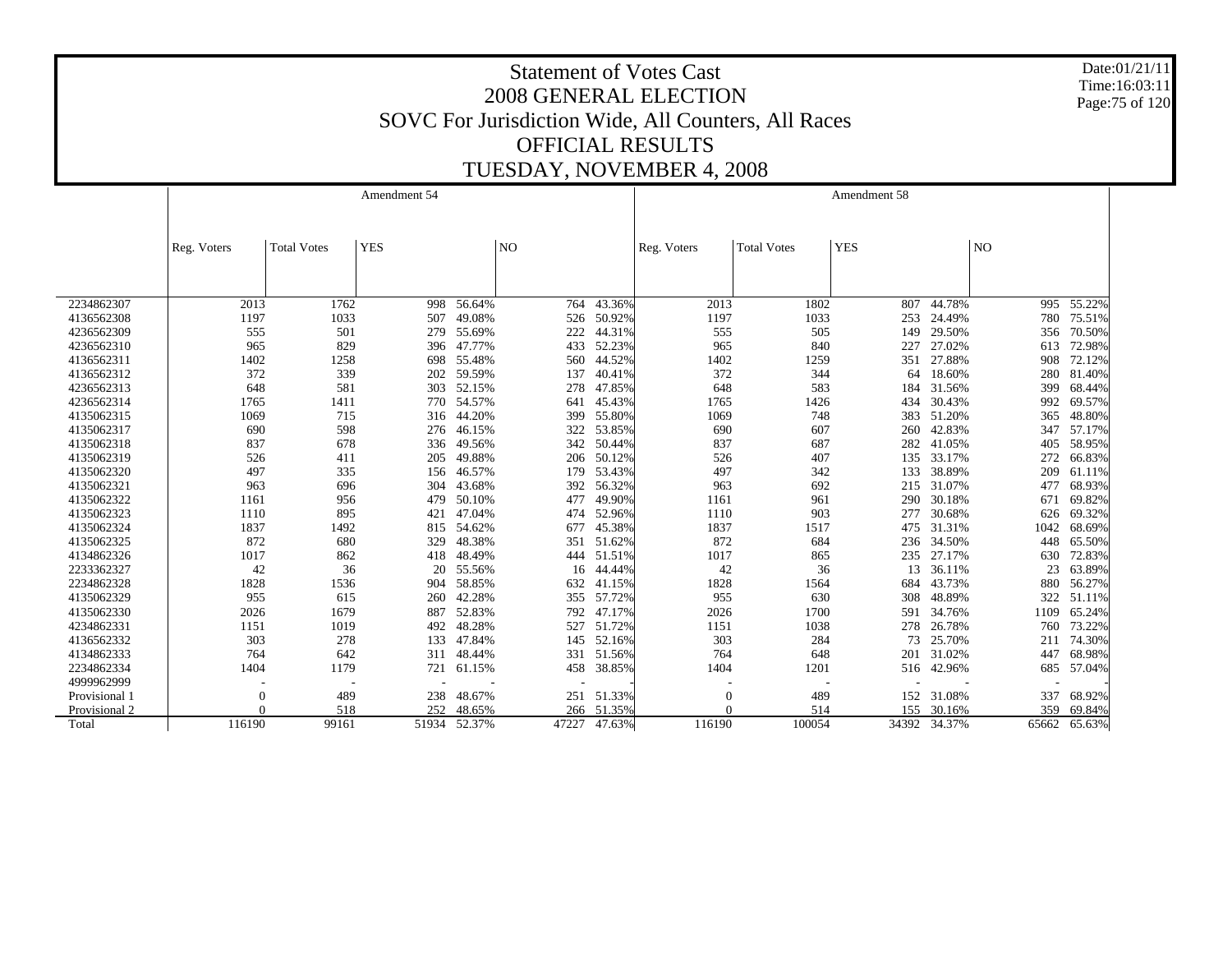Date:01/21/11 Time:16:03:11 Page:76 of 120

|                   |             |                    | Amendment 59 |            |                |        |             |                    | Referendum L |            |                |        |
|-------------------|-------------|--------------------|--------------|------------|----------------|--------|-------------|--------------------|--------------|------------|----------------|--------|
|                   | Reg. Voters | <b>Total Votes</b> | <b>YES</b>   |            | N <sub>O</sub> |        | Reg. Voters | <b>Total Votes</b> | <b>YES</b>   |            | N <sub>O</sub> |        |
|                   |             |                    |              |            |                |        |             |                    |              |            |                |        |
| Jurisdiction Wide |             |                    |              |            |                |        |             |                    |              |            |                |        |
| 4136562100        | 1051        | 916                |              | 294 32.10% | 622            | 67.90% | 1051        | 900                |              | 343 38.11% | 557            | 61.89% |
| 4136562101        | 335         | 294                | 86           | 29.25%     | 208            | 70.75% | 335         | 291                | 93           | 31.96%     | 198            | 68.04% |
| 4136562102        | 259         | 228                | 56           | 24.56%     | 172            | 75.44% | 259         | 221                | 62           | 28.05%     | 159            | 71.95% |
| 4136562103        | 344         | 298                | 89           | 29.87%     | 209            | 70.13% | 344         | 290                | 110          | 37.93%     | 180            | 62.07% |
| 4136562104        | 1479        | 1320               | 452          | 34.24%     | 868            | 65.76% | 1479        | 1292               |              | 452 34.98% | 840            | 65.02% |
| 4135062106        | 943         | 719                | 319          | 44.37%     | 400            | 55.63% | 943         | 700                | 312          | 44.57%     | 388            | 55.43% |
| 4135062107        | 1713        | 1213               |              | 626 51.61% | 587            | 48.39% | 1713        | 1176               |              | 630 53.57% | 546            | 46.43% |
| 4135062108        | 1094        | 837                | 348          | 41.58%     | 489            | 58.42% | 1094        | 822                | 368          | 44.77%     | 454            | 55.23% |
| 4135062109        | 887         | 697                | 311          | 44.62%     | 386            | 55.38% | 887         | 671                | 298          | 44.41%     | 373            | 55.59% |
| 4135062110        | 1127        | 764                | 420          | 54.97%     | 344            | 45.03% | 1127        | 747                | 425          | 56.89%     | 322            | 43.11% |
| 4135062111        | 1138        | 906                | 400          | 44.15%     | 506            | 55.85% | 1138        | 884                | 398          | 45.02%     | 486            | 54.98% |
| 4135062112        | 1298        | 1009               | 580          | 57.48%     | 429            | 42.52% | 1298        | 973                | 530          | 54.47%     | 443            | 45.53% |
| 4135062114        | 919         | 775                | 412          | 53.16%     | 363            | 46.84% | 919         | 769                | 376          | 48.89%     | 393            | 51.11% |
| 4134962115        | 1605        | 1380               |              | 547 39.64% | 833            | 60.36% | 1605        | 1348               | 527          | 39.09%     | 821            | 60.91% |
| 4134962116        | 864         | 723                | 311          | 43.02%     | 412            | 56.98% | 864         | 711                | 351          | 49.37%     | 360            | 50.63% |
| 4136562117        | 1841        | 1587               |              | 558 35.16% | 1029           | 64.84% | 1841        | 1546               | 664          | 42.95%     | 882            | 57.05% |
| 4136562118        | 1580        | 1389               | 476          | 34.27%     | 913            | 65.73% | 1580        | 1368               | 478          | 34.94%     | 890            | 65.06% |
| 4136562119        | 584         | 498                |              | 152 30.52% | 346            | 69.48% | 584         | 495                | 205          | 41.41%     | 290            | 58.59% |
| 4134862120        | 364         | 316                | 91           | 28.80%     | 225            | 71.20% | 364         | 316                | 102          | 32.28%     | 214            | 67.72% |
| 4134962121        | 1533        | 1361               | 544          | 39.97%     | 817            | 60.03% | 1533        | 1338               | 612          | 45.74%     | 726            | 54.26% |
| 4134962122        | 1254        | 1050               | 412          | 39.24%     | 638            | 60.76% | 1254        | 1016               | 451          | 44.39%     | 565            | 55.61% |
| 4134962123        | 1187        | 1015               | 418          | 41.18%     | 597            | 58.82% | 1187        | 992                | 478          | 48.19%     | 514            | 51.81% |
| 4134862124        | 1442        | 1212               | 502          | 41.42%     | 710            | 58.58% | 1442        | 1185               | 553          | 46.67%     | 632            | 53.33% |
| 4134862125        | 1082        | 943                | 384          | 40.72%     | 559            | 59.28% | 1082        | 925                | 377          | 40.76%     | 548            | 59.24% |
| 4136562126        | 959         | 825                |              | 247 29.94% | 578            | 70.06% | 959         | 830                |              | 347 41.81% | 483            | 58.19% |
| 4136562127        | 841         | 663                | 231          | 34.84%     | 432            | 65.16% | 841         | 657                | 275          | 41.86%     | 382            | 58.14% |
| 4136562128        | 1265        | 1127               |              | 382 33.90% | 745            | 66.10% | 1265        | 1113               | 394          | 35.40%     | 719            | 64.60% |
| 4134862129        | 345         | 310                | 101          | 32.58%     | 209            | 67.42% | 345         | 307                | 128          | 41.69%     | 179            | 58.31% |
| 4134962130        | 1489        | 1252               | 509          | 40.65%     | 743            | 59.35% | 1489        | 1232               | 566          | 45.94%     | 666            | 54.06% |
| 4136562131        | 868         | 763                | 238          | 31.19%     | 525            | 68.81% | 868         | 755                | 280          | 37.09%     | 475            | 62.91% |
| 4134862132        | 920         | 790                |              | 326 41.27% | 464            | 58.73% | 920         | 771                | 339          | 43.97%     | 432            | 56.03% |
| 4135062134        | 392         | 341                | 163          | 47.80%     | 178            | 52.20% | 392         | 333                | 149          | 44.74%     | 184            | 55.26% |
| 4134862135        | 860         | 742                |              | 311 41.91% | 431            | 58.09% | 860         | 727                | 316          | 43.47%     | 411            | 56.53% |
| 4134862136        | 1028        | 874                | 365          | 41.76%     | 509            | 58.24% | 1028        | 863                | 359          | 41.60%     | 504            | 58.40% |
| 4135062137        | 1758        | 1271               | 670          | 52.71%     | 601            | 47.29% | 1758        | 1234               | 672          | 54.46%     | 562            | 45.54% |
| 4234862200        | 1851        | 1646               | 646          | 39.25%     | 1000           | 60.75% | 1851        | 1608               | 732          | 45.52%     | 876            | 54.48% |
| 4234862201        | 1097        | 939                | 339          | 36.10%     | 600            | 63.90% | 1097        | 906                | 389          | 42.94%     | 517            | 57.06% |
| 4234862202        | 576         | 507                | 181          | 35.70%     | 326            | 64.30% | 576         | 487                |              | 214 43.94% | 273            | 56.06% |
| 2234862203        | 1564        | 1368               | 560          | 40.94%     | 808            | 59.06% | 1564        | 1314               | 635          | 48.33%     | 679            | 51.67% |
| 2234862204        | 1066        | 949                |              | 360 37.93% | 589            | 62.07% | 1066        | 928                |              | 440 47.41% | 488            | 52.59% |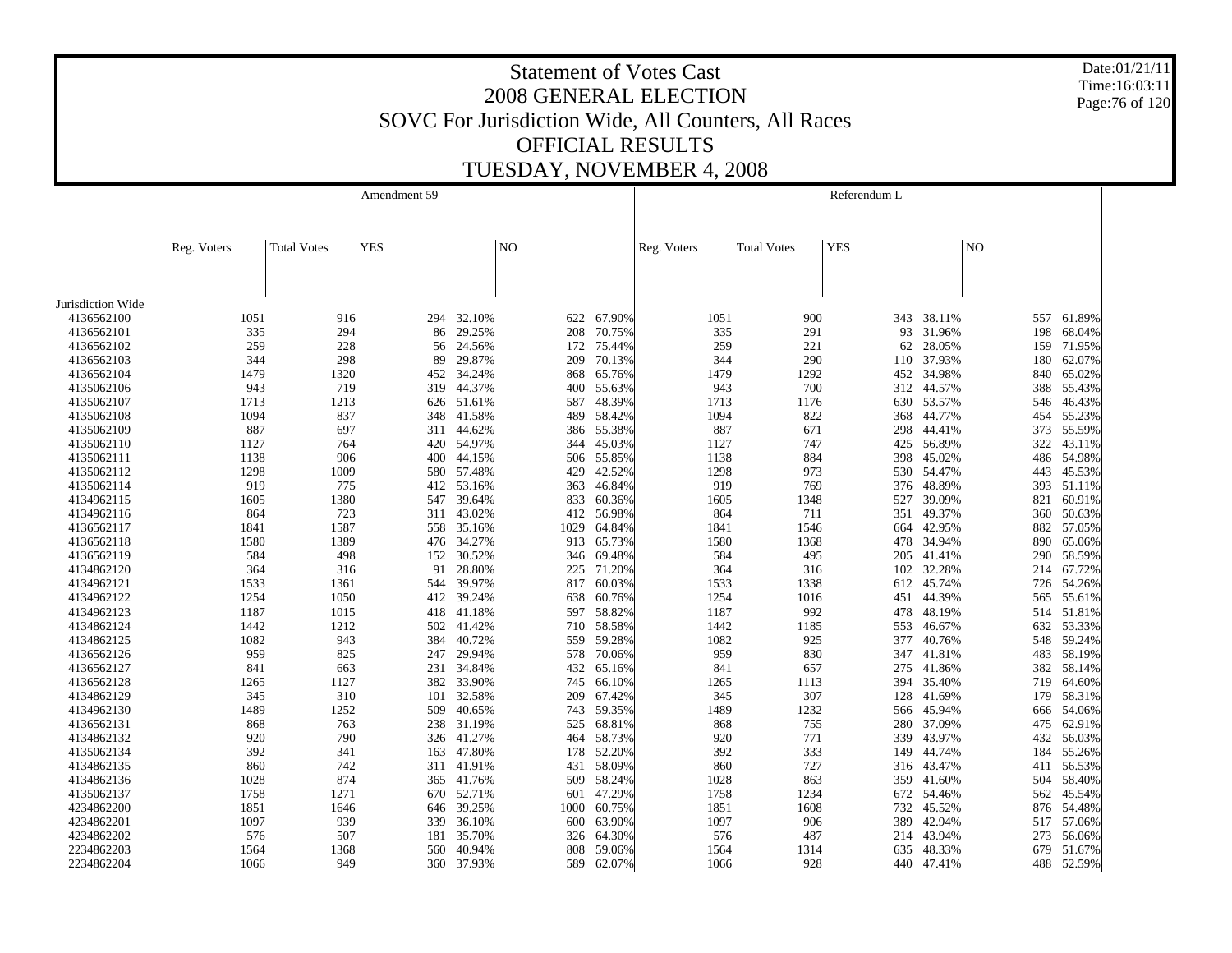Date:01/21/11 Time:16:03:12 Page:77 of 120

|            |             |                    | Amendment 59 |            |                |        |             |                    | Referendum L |        |                |            |
|------------|-------------|--------------------|--------------|------------|----------------|--------|-------------|--------------------|--------------|--------|----------------|------------|
|            |             |                    |              |            |                |        |             |                    |              |        |                |            |
|            |             |                    |              |            |                |        |             |                    |              |        |                |            |
|            | Reg. Voters | <b>Total Votes</b> | <b>YES</b>   |            | N <sub>O</sub> |        | Reg. Voters | <b>Total Votes</b> | <b>YES</b>   |        | N <sub>O</sub> |            |
|            |             |                    |              |            |                |        |             |                    |              |        |                |            |
|            |             |                    |              |            |                |        |             |                    |              |        |                |            |
|            |             |                    |              |            |                |        |             |                    |              |        |                |            |
| 2234862205 | 1301        | 1109               | 459          | 41.39%     | 650            | 58.61% | 1301        | 1071               | 489          | 45.66% | 582            | 54.34%     |
| 2234862206 | 1367        | 1173               | 476          | 40.58%     | 697            | 59.42% | 1367        | 1143               | 515          | 45.06% | 628            | 54.94%     |
| 2234862207 | 1477        | 1317               | 554          | 42.07%     | 763            | 57.93% | 1477        | 1280               | 562          | 43.91% | 718            | 56.09%     |
| 4234862208 | 789         | 703                | 254          | 36.13%     | 449            | 63.87% | 789         | 692                | 294          | 42.49% | 398            | 57.51%     |
| 4134862211 | 1026        | 843                | 345          | 40.93%     | 498            | 59.07% | 1026        | 820                | 373          | 45.49% | 447            | 54.51%     |
| 4134862212 | 1255        | 1042               | 444          | 42.61%     | 598            | 57.39% | 1255        | 1028               | 451          | 43.87% | 577            | 56.13%     |
| 4134862213 | 445         | 378                | 143          | 37.83%     | 235            | 62.17% | 445         | 356                | 166          | 46.63% | 190            | 53.37%     |
| 4134862214 | 1280        | 1136               | 451          | 39.70%     | 685            | 60.30% | 1280        | 1123               | 409          | 36.42% | 714            | 63.58%     |
| 4134862215 | 1145        | 996                | 411          | 41.27%     | 585            | 58.73% | 1145        | 979                | 397          | 40.55% | 582            | 59.45%     |
| 4135062217 | 919         | 773                | 333          | 43.08%     | 440            | 56.92% | 919         | 758                | 330          | 43.54% | 428            | 56.46%     |
| 4135062218 | 749         | 640                | 268          | 41.88%     | 372            | 58.13% | 749         | 624                | 278          | 44.55% | 346            | 55.45%     |
| 4135062219 | 508         | 439                | 203          | 46.24%     | 236            | 53.76% | 508         | 430                | 197          | 45.81% | 233            | 54.19%     |
| 4135062220 | 808         | 605                | 284          | 46.94%     | 321            | 53.06% | 808         | 594                | 290          | 48.82% | 304            | 51.18%     |
| 4135062221 | 1051        | 914                | 413          | 45.19%     | 501            | 54.81% | 1051        | 895                | 414          | 46.26% | 481            | 53.74%     |
| 4134862222 | 1238        | 1079               |              | 453 41.98% | 626            | 58.02% | 1238        | 1067               | 435          | 40.77% | 632            | 59.23%     |
| 4134862223 | 1172        | 1005               | 379          | 37.71%     | 626            | 62.29% | 1172        | 989                | 408          | 41.25% | 581            | 58.75%     |
| 4234862224 | 578         | 498                |              | 189 37.95% | 309            | 62.05% | 578         | 496                | 217          | 43.75% | 279            | 56.25%     |
| 4134862226 | 1195        | 945                | 402          | 42.54%     | 543            | 57.46% | 1195        | 912                | 458          | 50.22% | 454            | 49.78%     |
| 4234862228 | 1866        | 1559               | 621          | 39.83%     | 938            | 60.17% | 1866        | 1521               | 716          | 47.07% | 805            | 52.93%     |
| 4234862229 | 1069        | 914                | 331          | 36.21%     | 583            | 63.79% | 1069        | 885                | 387          | 43.73% | 498            | 56.27%     |
| 4234862230 | 1275        | 1083               |              | 376 34.72% | 707            | 65.28% | 1275        | 1071               | 442          | 41.27% | 629            | 58.73%     |
| 4234862231 | 1193        | 1012               | 461          | 45.55%     | 551            | 54.45% | 1193        | 983                | 482          | 49.03% | 501            | 50.97%     |
| 4234862232 | 1922        | 1654               | 659          | 39.84%     | 995            | 60.16% | 1922        | 1632               | 726          | 44.49% | 906            | 55.51%     |
| 4134862235 | 1209        | 1066               | 442          | 41.46%     | 624            | 58.54% | 1209        | 1052               | 420          | 39.92% | 632            | 60.08%     |
| 4235062236 | 520         | 456                | 159          | 34.87%     | 297            | 65.13% | 520         | 444                | 157          | 35.36% | 287            | 64.64%     |
| 4234862237 | 1696        | 1470               |              | 518 35.24% | 952            | 64.76% | 1696        | 1456               | 664          | 45.60% | 792            | 54.40%     |
| 4134862238 | 1528        | 1288               | 532          | 41.30%     | 756            | 58.70% | 1528        | 1240               | 524          | 42.26% | 716            | 57.74%     |
| 2234862239 | 1404        | 1240               | 520          | 41.94%     | 720            | 58.06% | 1404        | 1210               | 576          | 47.60% | 634            | 52.40%     |
| 2234862240 | 1672        | 1432               | 561          | 39.18%     | 871            | 60.82% | 1672        | 1409               | 628          | 44.57% | 781            | 55.43%     |
| 4134862241 | 704         | 599                | 257          | 42.90%     | 342            | 57.10% | 704         | 593                | 236          | 39.80% | 357            | 60.20%     |
| 2234862242 | 1119        | 965                | 426          | 44.15%     | 539            | 55.85% | 1119        | 958                | 462          | 48.23% | 496            | 51.77%     |
| 4134862243 | 1656        | 1438               | 586          | 40.75%     | 852            | 59.25% | 1656        | 1420               | 631          | 44.44% | 789            | 55.56%     |
| 4234862244 | 1308        | 1126               | 369          | 32.77%     | 757            | 67.23% | 1308        | 1106               | 442          | 39.96% | 664            | 60.04%     |
| 2999962999 |             |                    |              |            |                |        |             |                    |              |        |                |            |
| 4234862300 | 1186        | 1013               | 367          | 36.23%     | 646            | 63.77% | 1186        | 998                | 407          | 40.78% | 591            | 59.22%     |
| 4236562301 | 975         | 811                | 388          | 47.84%     | 423            | 52.16% | 975         | 785                | 344          | 43.82% | 441            | 56.18%     |
| 4236562302 | 1050        | 875                | 419          | 47.89%     | 456            | 52.11% | 1050        | 849                | 429          | 50.53% | 420            | 49.47%     |
| 4236562303 | 723         | 614                | 250          | 40.72%     | 364            | 59.28% | 723         | 592                | 255          | 43.07% | 337            | 56.93%     |
| 4236562304 | 1003        | 863                | 290          | 33.60%     | 573            | 66.40% | 1003        | 834                | 322          | 38.61% | 512            | 61.39%     |
| 2234862305 | 1181        | 979                | 341          | 34.83%     | 638            | 65.17% | 1181        | 967                | 439          | 45.40% | 528            | 54.60%     |
| 2234862306 | 857         | 741                | 339          | 45.75%     | 402            | 54.25% | 857         | 716                | 374          | 52.23% |                | 342 47.77% |
|            |             |                    |              |            |                |        |             |                    |              |        |                |            |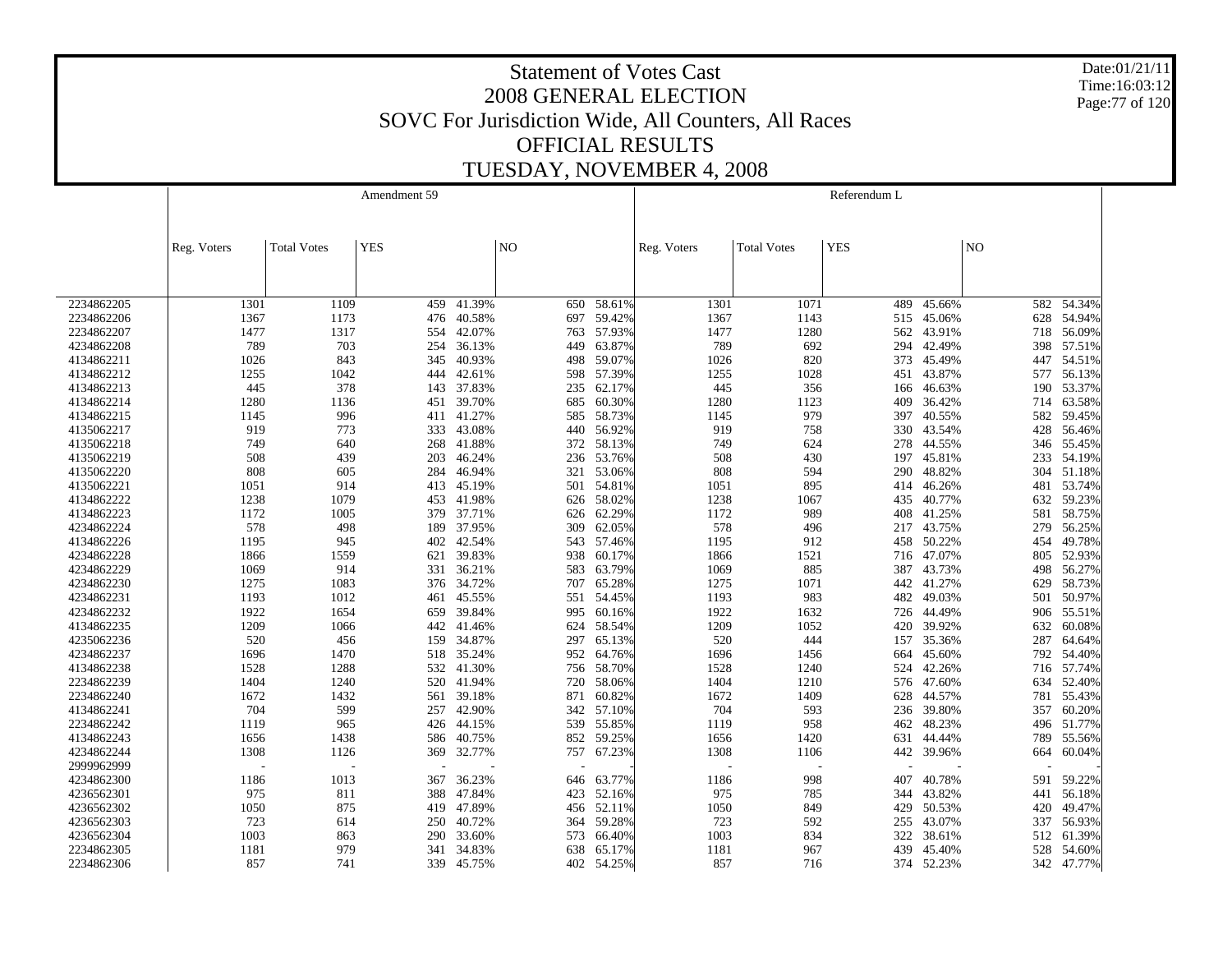Date:01/21/11 Time:16:03:12 Page:78 of 120

|               |             |                    | Amendment 59 |              |                |        |             |                    | Referendum L |        |                |              |
|---------------|-------------|--------------------|--------------|--------------|----------------|--------|-------------|--------------------|--------------|--------|----------------|--------------|
|               |             |                    |              |              |                |        |             |                    |              |        |                |              |
|               |             |                    |              |              |                |        |             |                    |              |        |                |              |
|               | Reg. Voters | <b>Total Votes</b> | <b>YES</b>   |              | N <sub>O</sub> |        | Reg. Voters | <b>Total Votes</b> | <b>YES</b>   |        | N <sub>O</sub> |              |
|               |             |                    |              |              |                |        |             |                    |              |        |                |              |
|               |             |                    |              |              |                |        |             |                    |              |        |                |              |
| 2234862307    | 2013        | 1769               | 760          | 42.96%       | 1009           | 57.04% | 2013        | 1726               | 788          | 45.65% |                | 938 54.35%   |
| 4136562308    | 1197        | 1026               | 327          | 31.87%       | 699            | 68.13% | 1197        | 1016               | 411          | 40.45% | 605            | 59.55%       |
| 4236562309    | 555         | 506                | 148          | 29.25%       | 358            | 70.75% | 555         | 495                | 175          | 35.35% | 320            | 64.65%       |
| 4236562310    | 965         | 814                | 250          | 30.71%       | 564            | 69.29% | 965         | 810                | 323          | 39.88% | 487            | 60.12%       |
| 4136562311    | 1402        | 1248               | 409          | 32.77%       | 839            | 67.23% | 1402        | 1215               | 464          | 38.19% | 751            | 61.81%       |
| 4136562312    | 372         | 334                | 78           | 23.35%       | 256            | 76.65% | 372         | 326                | 106          | 32.52% | 220            | 67.48%       |
| 4236562313    | 648         | 582                | 190          | 32.65%       | 392            | 67.35% | 648         | 564                | 222          | 39.36% | 342            | 60.64%       |
| 4236562314    | 1765        | 1404               | 582          | 41.45%       | 822            | 58.55% | 1765        | 1384               | 656          | 47.40% | 728            | 52.60%       |
| 4135062315    | 1069        | 735                | 474          | 64.49%       | 261            | 35.51% | 1069        | 699                | 416          | 59.51% | 283            | 40.49%       |
| 4135062317    | 690         | 599                | 282          | 47.08%       | 317            | 52.92% | 690         | 591                | 270          | 45.69% | 321            | 54.31%       |
| 4135062318    | 837         | 671                | 331          | 49.33%       | 340            | 50.67% | 837         | 667                | 292          | 43.78% | 375            | 56.22%       |
| 4135062319    | 526         | 407                | 180          | 44.23%       | 227            | 55.77% | 526         | 394                | 187          | 47.46% | 207            | 52.54%       |
| 4135062320    | 497         | 329                | 163          | 49.54%       | 166            | 50.46% | 497         | 319                | 148          | 46.39% | 171            | 53.61%       |
| 4135062321    | 963         | 689                | 325          | 47.17%       | 364            | 52.83% | 963         | 665                | 296          | 44.51% | 369            | 55.49%       |
| 4135062322    | 1161        | 947                | 405          | 42.77%       | 542            | 57.23% | 1161        | 930                | 421          | 45.27% | 509            | 54.73%       |
| 4135062323    | 1110        | 899                | 368          | 40.93%       | 531            | 59.07% | 1110        | 864                | 374          | 43.29% | 490            | 56.71%       |
| 4135062324    | 1837        | 1489               | 639          | 42.91%       | 850            | 57.09% | 1837        | 1458               | 709          | 48.63% | 749            | 51.37%       |
| 4135062325    | 872         | 670                | 318          | 47.46%       | 352            | 52.54% | 872         | 662                | 321          | 48.49% | 341            | 51.51%       |
| 4134862326    | 1017        | 862                | 303          | 35.15%       | 559            | 64.85% | 1017        | 835                | 348          | 41.68% | 487            | 58.32%       |
| 2233362327    | 42          | 36                 | 8            | 22.22%       | 28             | 77.78% | 42          | 35                 | 18           | 51.43% | 17             | 48.57%       |
| 2234862328    | 1828        | 1557               | 713          | 45.79%       | 844            | 54.21% | 1828        | 1493               | 741          | 49.63% | 752            | 50.37%       |
| 4135062329    | 955         | 617                | 410          | 66.45%       | 207            | 33.55% | 955         | 606                | 376          | 62.05% | 230            | 37.95%       |
| 4135062330    | 2026        | 1677               | 723          | 43.11%       | 954            | 56.89% | 2026        | 1605               | 740          | 46.11% | 865            | 53.89%       |
| 4234862331    | 1151        | 1018               | 374          | 36.74%       | 644            | 63.26% | 1151        | 1000               | 419          | 41.90% | 581            | 58.10%       |
| 4136562332    | 303         | 278                | 81           | 29.14%       | 197            | 70.86% | 303         | 269                | 91           | 33.83% | 178            | 66.17%       |
| 4134862333    | 764         | 640                | 251          | 39.22%       | 389            | 60.78% | 764         | 621                | 275          | 44.28% | 346            | 55.72%       |
| 2234862334    | 1404        | 1180               |              | 516 43.73%   | 664            | 56.27% | 1404        | 1147               | 563          | 49.08% |                | 584 50.92%   |
| 4999962999    |             |                    |              |              |                |        |             |                    |              |        |                |              |
| Provisional 1 |             | 487                | 241          | 49.49%       | 246            | 50.51% | $\theta$    | 461                | 245          | 53.15% | 216            | 46.85%       |
| Provisional 2 |             | 506                | 274          | 54.15%       | 232            | 45.85% | $\Omega$    | 484                | 240          | 49.59% | 244            | 50.41%       |
| Total         | 116190      | 98586              |              | 40213 40.79% | 58373          | 59.21% | 116190      | 96360              | 42811        | 44.43% |                | 53549 55.57% |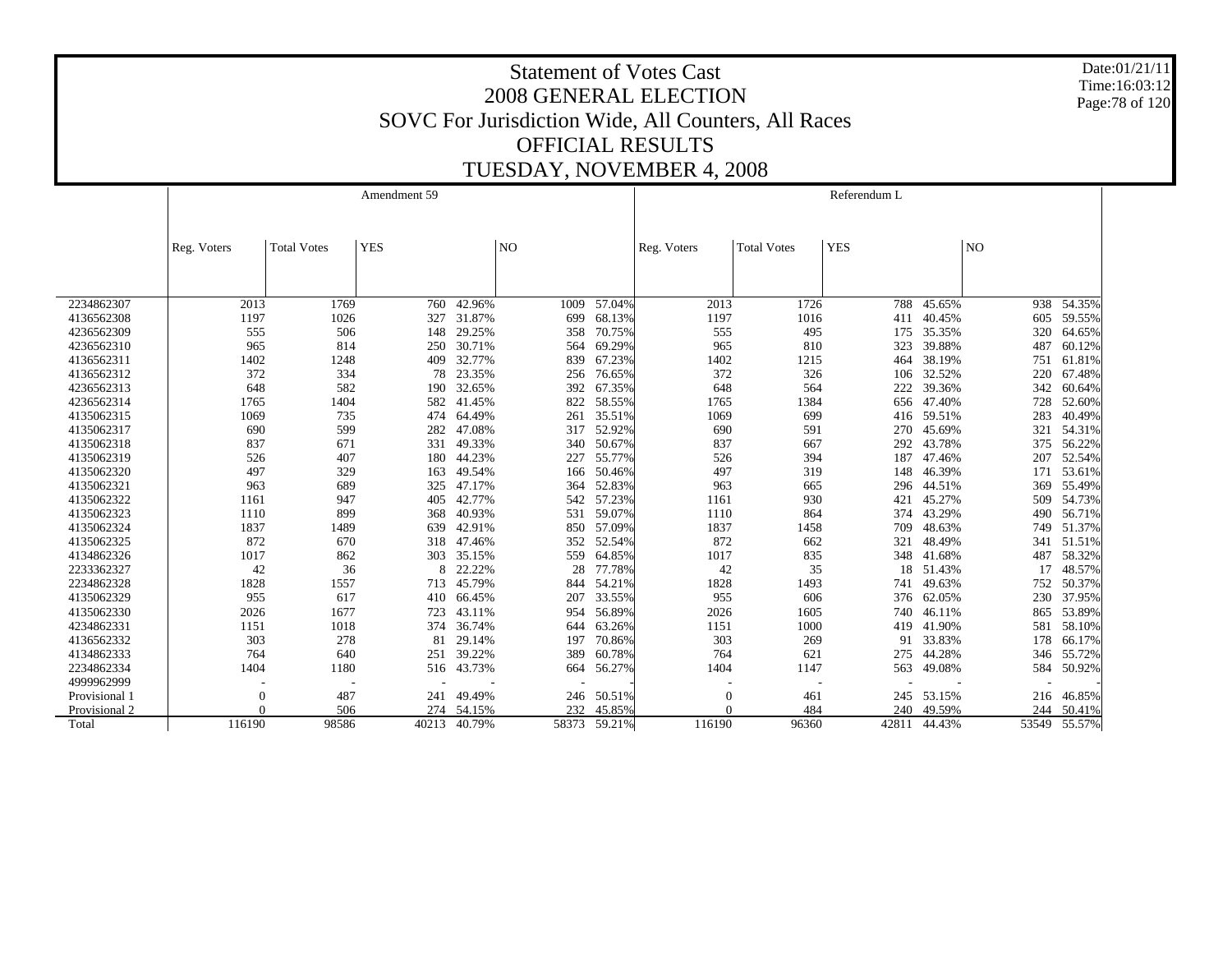Date:01/21/11 Time:16:03:12 Page:79 of 120

|                   |             |                    | Referendum M |                      |                |                  |             |                    | Referendum N |            |            |                  |
|-------------------|-------------|--------------------|--------------|----------------------|----------------|------------------|-------------|--------------------|--------------|------------|------------|------------------|
|                   | Reg. Voters | <b>Total Votes</b> | <b>YES</b>   |                      | N <sub>O</sub> |                  | Reg. Voters | <b>Total Votes</b> | <b>YES</b>   |            | NO         |                  |
|                   |             |                    |              |                      |                |                  |             |                    |              |            |            |                  |
| Jurisdiction Wide |             |                    |              |                      |                |                  |             |                    |              |            |            |                  |
| 4136562100        | 1051        | 882                | 426          | 48.30%               |                | 456 51.70%       | 1051        | 885                |              | 496 56.05% | 389        | 43.95%           |
| 4136562101        | 335         | 280                | 109          | 38.93%               | 171            | 61.07%           | 335         | 280                | 118          | 42.14%     | 162        | 57.86%           |
| 4136562102        | 259         | 217                | 86           | 39.63%               | 131            | 60.37%           | 259         | 217                | 93           | 42.86%     | 124        | 57.14%           |
| 4136562103        | 344         | 283                | 122          | 43.11%               | 161            | 56.89%           | 344         | 282                | 128          | 45.39%     | 154        | 54.61%           |
| 4136562104        | 1479        | 1271               | 616          | 48.47%               | 655            | 51.53%           | 1479        | 1268               | 679          | 53.55%     | 589        | 46.45%           |
| 4135062106        | 943         | 664                | 321          | 48.34%               | 343            | 51.66%           | 943         | 663                | 347          | 52.34%     | 316        | 47.66%           |
| 4135062107        | 1713        | 1121               | 530          | 47.28%               | 591            | 52.72%           | 1713        | 1114               | 580          | 52.06%     | 534        | 47.94%           |
| 4135062108        | 1094        | 792                | 391          | 49.37%               | 401            | 50.63%           | 1094        | 793                | 417          | 52.59%     | 376        | 47.41%           |
| 4135062109        | 887         | 647                | 329          | 50.85%               | 318            | 49.15%           | 887         | 649                | 360          | 55.47%     | 289        | 44.53%           |
| 4135062110        | 1127        | 703                |              | 357 50.78%           | 346            | 49.22%           | 1127        | 710                | 366          | 51.55%     | 344        | 48.45%           |
| 4135062111        | 1138        | 848                | 520          | 61.32%               | 328            | 38.68%           | 1138        | 856                | 562          | 65.65%     | 294        | 34.35%           |
| 4135062112        | 1298        | 906                |              | 543 59.93%           | 363            | 40.07%           | 1298        | 921                | 623          | 67.64%     | 298        | 32.36%           |
| 4135062114        | 919         | 741                | 483          | 65.18%               | 258            | 34.82%           | 919         | 745                | 536          | 71.95%     | 209        | 28.05%           |
| 4134962115        | 1605        | 1301               |              | 798 61.34%           | 503            | 38.66%           | 1605        | 1306               | 885          | 67.76%     | 421        | 32.24%           |
| 4134962116        | 864         | 694                | 420          | 60.52%               | 274            | 39.48%           | 864         | 695                | 464          | 66.76%     | 231        | 33.24%           |
| 4136562117        | 1841        | 1496               |              | 877 58.62%           | 619            | 41.38%           | 1841        | 1496               | 998          | 66.71%     | 498        | 33.29%           |
| 4136562118        | 1580        | 1322               | 660          | 49.92%               | 662            | 50.08%           | 1580        | 1329               | 769          | 57.86%     | 560        | 42.14%           |
| 4136562119        | 584         | 478                |              | 246 51.46%           | 232            | 48.54%           | 584         | 483                |              | 276 57.14% | 207        | 42.86%           |
| 4134862120        | 364         | 306                | 164          | 53.59%               | 142            | 46.41%           | 364         | 308                | 182          | 59.09%     | 126        | 40.91%           |
| 4134962121        | 1533        | 1294               | 814          | 62.91%               | 480            | 37.09%           | 1533        | 1295               | 883          | 68.19%     | 412        | 31.81%           |
| 4134962122        | 1254        | 993                | 553          | 55.69%               | 440            | 44.31%           | 1254        | 994                | 611          | 61.47%     | 383        | 38.53%           |
| 4134962123        | 1187        | 948                | 570          | 60.13%               | 378            | 39.87%           | 1187        | 949                | 601          | 63.33%     | 348        | 36.67%           |
| 4134862124        | 1442        | 1144               | 692          | 60.49%               | 452            | 39.51%           | 1442        | 1148               | 763          | 66.46%     | 385        | 33.54%           |
| 4134862125        | 1082        | 899                | 570          | 63.40%               | 329            | 36.60%           | 1082        | 898                | 631          | 70.27%     | 267        | 29.73%           |
| 4136562126        | 959         | 806                |              | 424 52.61%           | 382            | 47.39%           | 959         | 803                | 467          | 58.16%     | 336        | 41.84%           |
| 4136562127        | 841         | 634                | 309          | 48.74%               | 325            | 51.26%           | 841         | 632                | 349          | 55.22%     | 283        | 44.78%           |
| 4136562128        | 1265        | 1084               |              | 613 56.55%           | 471            | 43.45%           | 1265        | 1083               | 673          | 62.14%     | 410        | 37.86%           |
| 4134862129        | 345         | 306                | 190          | 62.09%               | 116            | 37.91%           | 345         | 305                | 211          | 69.18%     | 94         | 30.82%           |
| 4134962130        | 1489        | 1202               | 806          | 67.05%               | 396            | 32.95%           | 1489        | 1189               | 870          | 73.17%     | 319        | 26.83%           |
| 4136562131        | 868         | 735                |              | 393 53.47%           | 342            | 46.53%           | 868         | 737                | 457          | 62.01%     | 280        | 37.99%           |
| 4134862132        | 920         | 742                |              | 423 57.01%           | 319            | 42.99%           | 920         | 745                | 478          | 64.16%     | 267        | 35.84%           |
| 4135062134        | 392         | 317                | 174          | 54.89%               | 143            | 45.11%           | 392         | 325                | 208          | 64.00%     | 117        | 36.00%           |
| 4134862135        | 860         | 698                | 433          | 62.03%               | 265            | 37.97%           | 860         | 714                | 487          | 68.21%     | 227        | 31.79%           |
| 4134862136        | 1028        | 827                | 543          | 65.66%               | 284            | 34.34%           | 1028        | 828                | 568          | 68.60%     | 260        | 31.40%           |
| 4135062137        | 1758        | 1176               | 624          | 53.06%               | 552            | 46.94%           | 1758        | 1180               | 658          | 55.76%     | 522        | 44.24%           |
| 4234862200        | 1851        | 1558               | 920          | 59.05%               | 638            | 40.95%           | 1851        | 1559               | 1023         | 65.62%     | 536        | 34.38%           |
| 4234862201        | 1097        | 882                |              | 51.81%               | 425            | 48.19%           | 1097        | 883                | 504          | 57.08%     | 379        | 42.92%           |
| 4234862202        | 576         | 470                | 457          |                      | 218            |                  |             |                    | 293          | 62.47%     |            |                  |
| 2234862203        | 1564        | 1270               | 722          | 252 53.62%<br>56.85% | 548            | 46.38%<br>43.15% | 576<br>1564 | 469<br>1267        | 775          | 61.17%     | 176<br>492 | 37.53%<br>38.83% |
| 2234862204        | 1066        | 899                |              | 536 59.62%           | 363            | 40.38%           | 1066        | 895                | 598          | 66.82%     | 297        | 33.18%           |
|                   |             |                    |              |                      |                |                  |             |                    |              |            |            |                  |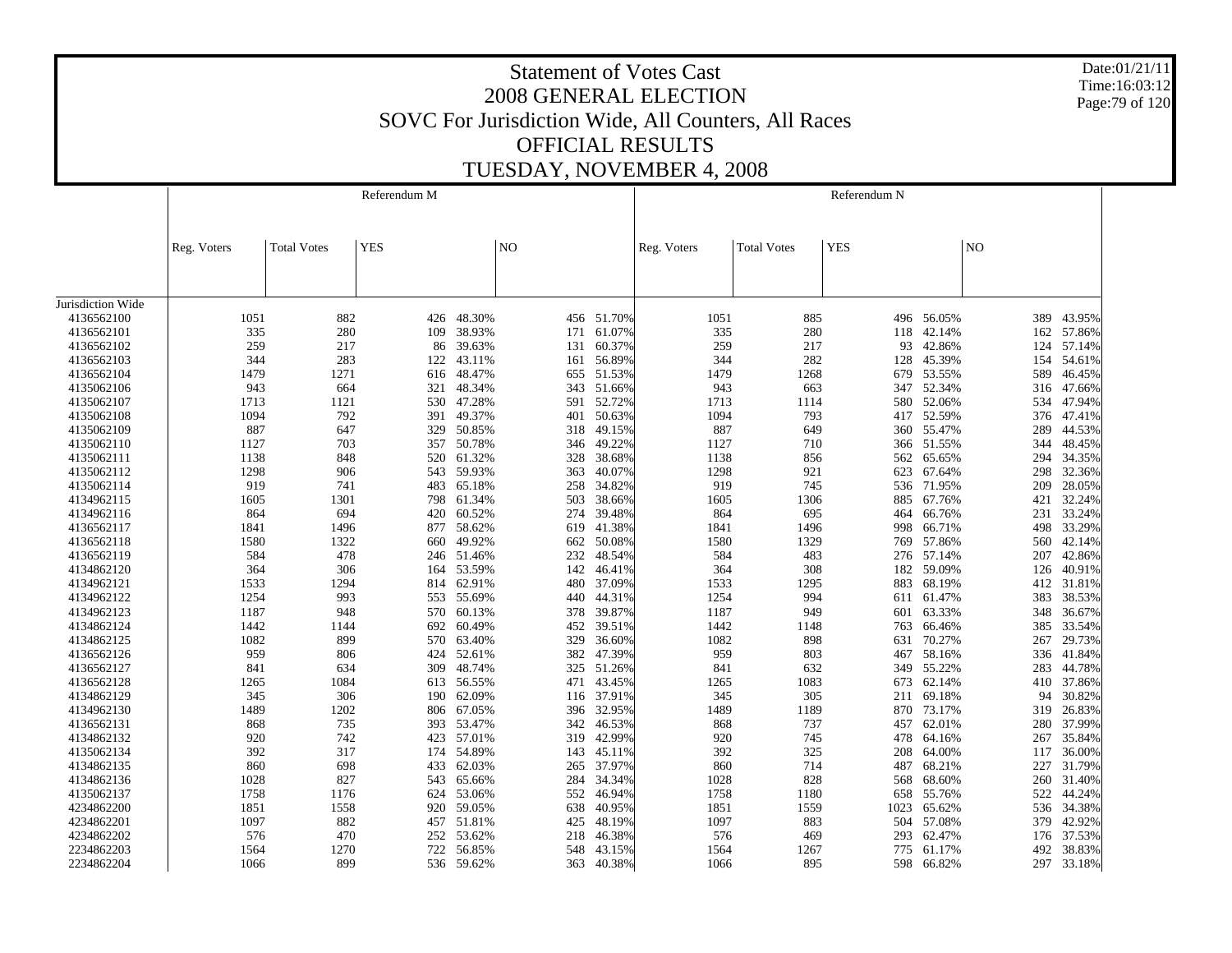Date:01/21/11 Time:16:03:12 Page:80 of 120

|                          |             |                    | Referendum M |                      |                |                  |             |                    | Referendum N |                  |                |                  |
|--------------------------|-------------|--------------------|--------------|----------------------|----------------|------------------|-------------|--------------------|--------------|------------------|----------------|------------------|
|                          |             |                    |              |                      |                |                  |             |                    |              |                  |                |                  |
|                          |             |                    |              |                      |                |                  |             |                    |              |                  |                |                  |
|                          | Reg. Voters | <b>Total Votes</b> | <b>YES</b>   |                      | N <sub>O</sub> |                  | Reg. Voters | <b>Total Votes</b> | <b>YES</b>   |                  | N <sub>O</sub> |                  |
|                          |             |                    |              |                      |                |                  |             |                    |              |                  |                |                  |
|                          |             |                    |              |                      |                |                  |             |                    |              |                  |                |                  |
|                          |             |                    |              |                      |                |                  |             |                    |              |                  |                |                  |
| 2234862205               | 1301        | 1046               | 571          | 54.59%               | 475            | 45.41%           | 1301        | 1048               | 614          | 58.59%           | 434            | 41.41%           |
| 2234862206               | 1367        | 1103               |              | 647 58.66%           | 456            | 41.34%           | 1367        | 1101               | 735          | 66.76%           | 366            | 33.24%           |
| 2234862207               | 1477        | 1248               | 771          | 61.78%               | 477            | 38.22%           | 1477        | 1252               | 852          | 68.05%           | 400            | 31.95%           |
| 4234862208               | 789         | 670                | 408          | 60.90%               | 262            | 39.10%           | 789         | 667                | 436          | 65.37%           | 231            | 34.63%           |
| 4134862211               | 1026        | 790                |              | 433 54.81%           | 357            | 45.19%           | 1026        | 794                | 465          | 58.56%           | 329            | 41.44%           |
| 4134862212               | 1255        | 978                | 620          | 63.39%               | 358            | 36.61%           | 1255        | 983                | 693          | 70.50%           | 290            | 29.50%           |
| 4134862213               | 445         | 336                | 190          | 56.55%               | 146            | 43.45%           | 445         | 337                | 210          | 62.31%           | 127            | 37.69%           |
| 4134862214               | 1280        | 1077               | 696          | 64.62%               | 381            | 35.38%           | 1280        | 1090               | 777          | 71.28%           | 313            | 28.72%           |
| 4134862215               | 1145        | 960                | 606          | 63.13%               | 354            | 36.88%           | 1145        | 955                | 661          | 69.21%           | 294            | 30.79%           |
| 4135062217               | 919         | 731                | 414          | 56.63%               | 317            | 43.37%           | 919         | 730                | 456          | 62.47%           | 274            | 37.53%           |
| 4135062218               | 749         | 596                | 364          | 61.07%               | 232            | 38.93%           | 749         | 596                | 398          | 66.78%           | 198            | 33.22%           |
| 4135062219               | 508         | 400                | 215          | 53.75%               | 185            | 46.25%           | 508         | 411                | 261          | 63.50%           | 150            | 36.50%           |
| 4135062220               | 808         | 560                |              | 316 56.43%           | 244            | 43.57%           | 808         | 562                | 342          | 60.85%           | 220            | 39.15%           |
| 4135062221               | 1051        | 857                | 535          | 62.43%               | 322            | 37.57%           | 1051        | 863                | 569          | 65.93%           | 294            | 34.07%           |
| 4134862222               | 1238        | 1026               | 649          | 63.26%               | 377            | 36.74%           | 1238        | 1036               | 718          | 69.31%           | 318            | 30.69%           |
| 4134862223               | 1172        | 966                | 628          | 65.01%               | 338            | 34.99%           | 1172        | 968                | 708          | 73.14%           | 260            | 26.86%           |
| 4234862224               | 578         | 482                |              | 296 61.41%           | 186            | 38.59%           | 578         | 481                | 308          | 64.03%           | 173            | 35.97%           |
| 4134862226               | 1195        | 860                | 489          | 56.86%               | 371            | 43.14%           | 1195        | 872                | 519          | 59.52%           | 353            | 40.48%           |
| 4234862228               | 1866        | 1470               |              | 763 51.90%           | 707            | 48.10%           | 1866        | 1470               | 857          | 58.30%           | 613            | 41.70%           |
| 4234862229               | 1069        | 848                | 495          | 58.37%               | 353            | 41.63%           | 1069        | 857                | 550          | 64.18%           | 307            | 35.82%           |
| 4234862230               | 1275        | 1029               |              | 601 58.41%           | 428            | 41.59%           | 1275        | 1041               | 655          | 62.92%           | 386            | 37.08%           |
| 4234862231               | 1193        | 962                | 574          | 59.67%               | 388            | 40.33%           | 1193        | 963                | 600          | 62.31%           | 363            | 37.69%           |
| 4234862232               | 1922        | 1577               |              | 919 58.28%           | 658            | 41.72%           | 1922        | 1596               | 980          | 61.40%           | 616            | 38.60%           |
| 4134862235               | 1209        | 1002               | 611          | 60.98%               | 391            | 39.02%           | 1209        | 1013               | 672          | 66.34%           | 341            | 33.66%           |
| 4235062236               | 520         | 434                |              | 253 58.29%           | 181            | 41.71%           | 520         | 436                | 268          | 61.47%           | 168            | 38.53%           |
| 4234862237               | 1696        | 1409               | 873          | 61.96%               | 536            | 38.04%           | 1696        | 1415               | 970          | 68.55%           | 445            | 31.45%           |
| 4134862238               | 1528        | 1200               | 699          | 58.25%               | 501            | 41.75%           | 1528        | 1202               | 788          | 65.56%           | 414            | 34.44%           |
| 2234862239               | 1404        | 1170               | 744          | 63.59%               | 426            | 36.41%           | 1404        | 1173               | 801          | 68.29%           | 372            | 31.71%           |
| 2234862240               | 1672        | 1373               | 844          | 61.47%               | 529            | 38.53%           | 1672        | 1380               | 935          | 67.75%           | 445            | 32.25%           |
| 4134862241               | 704         | 569                |              | 326 57.29%           | 243            | 42.71%           | 704         | 576                | 376          | 65.28%           | 200            | 34.72%           |
| 2234862242               | 1119        | 924                | 567          | 61.36%               | 357            | 38.64%           | 1119        | 924                | 612          | 66.23%           | 312            | 33.77%           |
| 4134862243               | 1656        | 1366               |              | 842 61.64%           | 524            | 38.36%           | 1656        | 1379               | 929          | 67.37%           | 450            | 32.63%           |
| 4234862244               | 1308        | 1065               |              | 596 55.96%           | 469            | 44.04%           | 1308        | 1070               | 690          | 64.49%           | 380            | 35.51%           |
| 2999962999               |             |                    |              |                      |                |                  |             |                    |              |                  |                |                  |
| 4234862300               | 1186        | 978                | 482          | 49.28%               | 496            | 50.72%           | 1186        | 972                | 537          | 55.25%           | 435            | 44.75%           |
| 4236562301<br>4236562302 | 975<br>1050 | 764<br>827         |              | 391 51.18%           | 373<br>401     | 48.82%<br>48.49% | 975<br>1050 | 767<br>821         |              | 416 54.24%       | 351            | 45.76%           |
|                          |             |                    |              | 426 51.51%           |                |                  |             |                    | 456          | 55.54%           | 365            | 44.46%           |
| 4236562303<br>4236562304 | 723<br>1003 | 582                |              | 305 52.41%<br>49.14% | 277            | 47.59%<br>50.86% | 723<br>1003 | 585                | 347          | 59.32%<br>54.78% | 238            | 40.68%<br>45.22% |
| 2234862305               | 1181        | 816<br>951         | 401<br>527   | 55.42%               | 415<br>424     | 44.58%           | 1181        | 816<br>945         | 447<br>562   | 59.47%           | 369<br>383     | 40.53%           |
|                          | 857         | 690                |              | 404 58.55%           | 286            | 41.45%           | 857         | 693                |              | 67.97%           | 222            |                  |
| 2234862306               |             |                    |              |                      |                |                  |             |                    | 471          |                  |                | 32.03%           |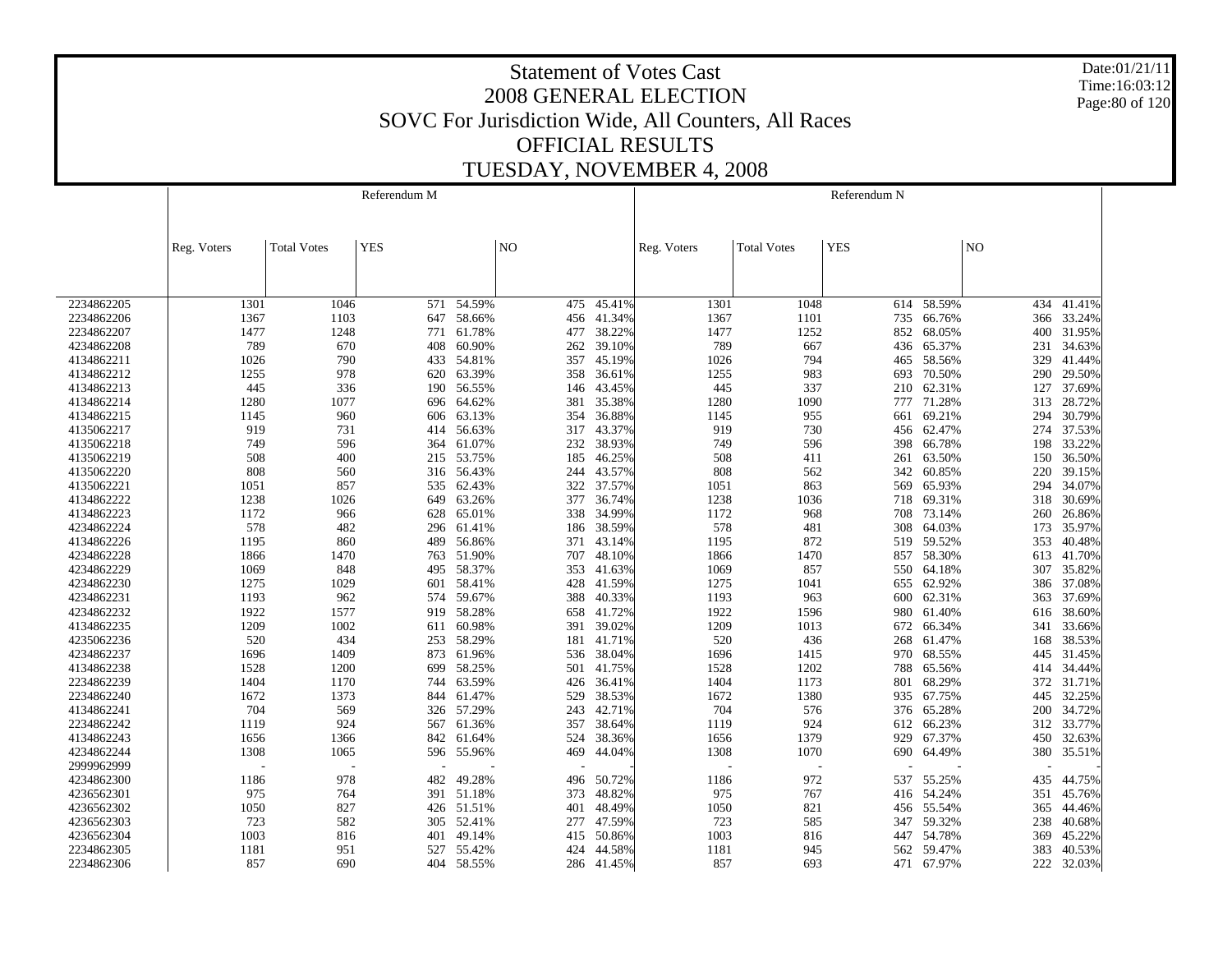Date:01/21/11 Time:16:03:12 Page:81 of 120

|               |             |                    | Referendum M |            |       |        |             |                    | Referendum N |              |     |              |
|---------------|-------------|--------------------|--------------|------------|-------|--------|-------------|--------------------|--------------|--------------|-----|--------------|
|               |             |                    |              |            |       |        |             |                    |              |              |     |              |
|               | Reg. Voters | <b>Total Votes</b> | <b>YES</b>   |            | NO    |        | Reg. Voters | <b>Total Votes</b> | <b>YES</b>   |              | NO  |              |
|               |             |                    |              |            |       |        |             |                    |              |              |     |              |
|               |             |                    |              |            |       |        |             |                    |              |              |     |              |
| 2234862307    | 2013        | 1670               | 1038         | 62.16%     | 632   | 37.84% | 2013        | 1680               | 1175         | 69.94%       | 505 | 30.06%       |
| 4136562308    | 1197        | 984                | 430          | 43.70%     | 554   | 56.30% | 1197        | 979                | 461          | 47.09%       | 518 | 52.91%       |
| 4236562309    | 555         | 485                | 221          | 45.57%     | 264   | 54.43% | 555         | 484                | 266          | 54.96%       | 218 | 45.04%       |
| 4236562310    | 965         | 783                | 360          | 45.98%     | 423   | 54.02% | 965         | 780                | 396          | 50.77%       | 384 | 49.23%       |
| 4136562311    | 1402        | 1185               | 551          | 46.50%     | 634   | 53.50% | 1402        | 1175               | 617          | 52.51%       | 558 | 47.49%       |
| 4136562312    | 372         | 320                | 147          | 45.94%     | 173   | 54.06% | 372         | 317                | 171          | 53.94%       | 146 | 46.06%       |
| 4236562313    | 648         | 557                | 279          | 50.09%     | 278   | 49.91% | 648         | 557                | 320          | 57.45%       | 237 | 42.55%       |
| 4236562314    | 1765        | 1333               | 705          | 52.89%     | 628   | 47.11% | 1765        | 1338               | 771          | 57.62%       | 567 | 42.38%       |
| 4135062315    | 1069        | 615                | 350          | 56.91%     | 265   | 43.09% | 1069        | 629                | 385          | 61.21%       | 244 | 38.79%       |
| 4135062317    | 690         | 574                | 367          | 63.94%     | 207   | 36.06% | 690         | 569                | 404          | 71.00%       | 165 | 29.00%       |
| 4135062318    | 837         | 644                | 396          | 61.49%     | 248   | 38.51% | 837         | 645                | 419          | 64.96%       | 226 | 35.04%       |
| 4135062319    | 526         | 379                | 231          | 60.95%     | 148   | 39.05% | 526         | 387                | 241          | 62.27%       | 146 | 37.73%       |
| 4135062320    | 497         | 299                |              | 162 54.18% | 137   | 45.82% | 497         | 306                | 188          | 61.44%       | 118 | 38.56%       |
| 4135062321    | 963         | 647                | 313          | 48.38%     | 334   | 51.62% | 963         | 655                | 363          | 55.42%       | 292 | 44.58%       |
| 4135062322    | 1161        | 896                |              | 465 51.90% | 431   | 48.10% | 1161        | 908                | 509          | 56.06%       | 399 | 43.94%       |
| 4135062323    | 1110        | 840                | 403          | 47.98%     | 437   | 52.02% | 1110        | 842                | 437          | 51.90%       | 405 | 48.10%       |
| 4135062324    | 1837        | 1402               | 779          | 55.56%     | 623   | 44.44% | 1837        | 1404               | 837          | 59.62%       | 567 | 40.38%       |
| 4135062325    | 872         | 629                | 311          | 49.44%     | 318   | 50.56% | 872         | 631                | 353          | 55.94%       | 278 | 44.06%       |
| 4134862326    | 1017        | 805                |              | 416 51.68% | 389   | 48.32% | 1017        | 814                | 455          | 55.90%       | 359 | 44.10%       |
| 2233362327    | 42          | 35                 | 18           | 51.43%     | 17    | 48.57% | 42          | 34                 | 22           | 64.71%       | 12  | 35.29%       |
| 2234862328    | 1828        | 1436               | 965          | 67.20%     | 471   | 32.80% | 1828        | 1445               | 1072         | 74.19%       | 373 | 25.81%       |
| 4135062329    | 955         | 547                | 311          | 56.86%     | 236   | 43.14% | 955         | 546                | 344          | 63.00%       | 202 | 37.00%       |
| 4135062330    | 2026        | 1547               | 893          | 57.72%     | 654   | 42.28% | 2026        | 1566               | 954          | 60.92%       | 612 | 39.08%       |
| 4234862331    | 1151        | 978                | 489          | 50.00%     | 489   | 50.00% | 1151        | 963                | 515          | 53.48%       | 448 | 46.52%       |
| 4136562332    | 303         | 263                | 114          | 43.35%     | 149   | 56.65% | 303         | 258                | 131          | 50.78%       | 127 | 49.22%       |
| 4134862333    | 764         | 600                | 320          | 53.33%     | 280   | 46.67% | 764         | 599                | 339          | 56.59%       | 260 | 43.41%       |
| 2234862334    | 1404        | 1103               | 739          | 67.00%     | 364   | 33.00% | 1404        | 1118               |              | 845 75.58%   | 273 | 24.42%       |
| 4999962999    |             |                    |              |            |       |        |             |                    |              |              |     |              |
| Provisional 1 | $\theta$    | 434                | 235          | 54.15%     | 199   | 45.85% | $\Omega$    | 442                |              | 236 53.39%   | 206 | 46.61%       |
| Provisional 2 |             | 460                | 227          | 49.35%     | 233   | 50.65% |             | 460                | 258          | 56.09%       | 202 | 43.91%       |
| Total         | 116190      | 92978              | 52742        | 56.73%     | 40236 | 43.27% | 116190      | 93269              |              | 58112 62.31% |     | 35157 37.69% |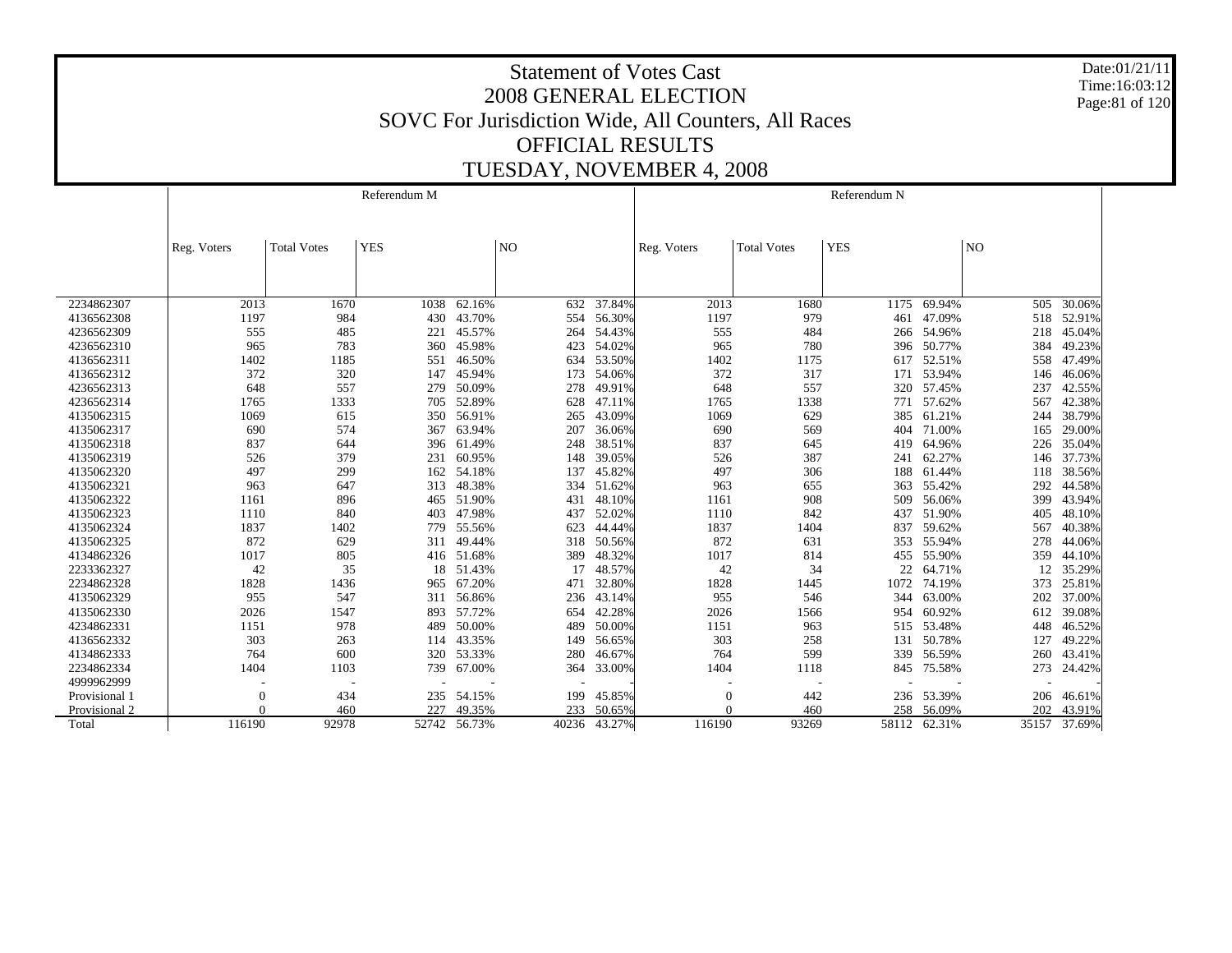Date:01/21/11 Time:16:03:12 Page:82 of 120

| <b>YES</b><br>NO<br><b>YES</b><br>N <sub>O</sub><br>Reg. Voters<br><b>Total Votes</b><br><b>Total Votes</b><br>Reg. Voters<br>4136562100<br>898<br>345 38.42%<br>61.58%<br>1051<br>553<br>335<br>4136562101<br>290<br>97<br>33.45%<br>193<br>66.55%<br>259<br>224<br>34.38%<br>65.63%<br>4136562102<br>77<br>147<br>287<br>344<br>39.72%<br>60.28%<br>4136562103<br>173<br>114<br>1479<br>40.22%<br>59.78%<br>4136562104<br>1293<br>520<br>773<br>943<br>687<br>255 37.12%<br>62.88%<br>4135062106<br>432<br>44.39%<br>4135062107<br>1713<br>1149<br>510<br>639<br>55.61%<br>4135062108<br>802<br>40.52%<br>477 59.48%<br>1094<br>325<br>60.84%<br>4135062109<br>887<br>669<br>262<br>39.16%<br>407<br>4135062110<br>1127<br>733<br>290<br>39.56%<br>60.44%<br>443<br>43.58%<br>488<br>56.42%<br>4135062111<br>1138<br>865<br>377<br>4135062112<br>1298<br>955<br>460<br>48.17%<br>495 51.83%<br>751<br>55.93%<br>44.07%<br>4135062114<br>919<br>420<br>331<br>4134962115<br>1327<br>648<br>48.83%<br>679 51.17%<br>1605<br>52.94%<br>4134962116<br>864<br>697<br>328<br>47.06%<br>369<br>1511<br>638<br>42.22%<br>873 57.78%<br>4136562117<br>1841<br>1352<br>38.31%<br>61.69%<br>4136562118<br>1580<br>518<br>834<br>4136562119<br>584<br>483<br>168<br>34.78%<br>315<br>65.22%<br>41.29%<br>58.71%<br>4134862120<br>364<br>310<br>128<br>182<br>1297<br>579<br>44.64%<br>718<br>55.36%<br>4134962121<br>1533<br>4134962122<br>1254<br>988<br>392<br>39.68%<br>596 60.32%<br>4134962123<br>418<br>56.95%<br>1187<br>971<br>43.05%<br>553<br>4134862124<br>1442<br>488 41.85%<br>678 58.15%<br>1166<br>4134862125<br>924<br>46.10%<br>53.90%<br>1082<br>426<br>498<br>4136562126<br>959<br>813<br>43.91%<br>456 56.09%<br>357<br>4136562127<br>651<br>37.17%<br>409<br>62.83%<br>841<br>242<br>495 44.92%<br>607 55.08%<br>4136562128<br>1265<br>1102<br>4134862129<br>345<br>300<br>47.67%<br>52.33%<br>143<br>157<br>645 53.13%<br>4134962130<br>1489<br>1214<br>46.87%<br>569<br>739<br>426 57.65%<br>4136562131<br>868<br>313<br>42.35%<br>45.99%<br>54.01%<br>4134862132<br>920<br>761<br>350<br>411<br>392<br>333<br>45.35%<br>182 54.65%<br>4135062134<br>151<br>712<br>52.81%<br>4134862135<br>860<br>336<br>47.19%<br>376<br>1028<br>851<br>387<br>45.48%<br>54.52%<br>4134862136<br>464<br>55.87%<br>4135062137<br>1758<br>1201<br>530<br>44.13%<br>671<br>39.86%<br>4234862200<br>1851<br>1568<br>625<br>943<br>60.14%<br>4234862201<br>895<br>40.00%<br>60.00%<br>1097<br>358<br>537<br>4234862202<br>576<br>478<br>43.93%<br>268<br>56.07%<br>210<br>2234862203<br>1280<br>40.55%<br>59.45%<br>1564<br>519<br>761<br>526 58.38%<br>2234862204<br>1066<br>901<br>375 41.62% |                   |  | Referendum O |  |  | Dacono Ballot Issue 2A |  |  |
|------------------------------------------------------------------------------------------------------------------------------------------------------------------------------------------------------------------------------------------------------------------------------------------------------------------------------------------------------------------------------------------------------------------------------------------------------------------------------------------------------------------------------------------------------------------------------------------------------------------------------------------------------------------------------------------------------------------------------------------------------------------------------------------------------------------------------------------------------------------------------------------------------------------------------------------------------------------------------------------------------------------------------------------------------------------------------------------------------------------------------------------------------------------------------------------------------------------------------------------------------------------------------------------------------------------------------------------------------------------------------------------------------------------------------------------------------------------------------------------------------------------------------------------------------------------------------------------------------------------------------------------------------------------------------------------------------------------------------------------------------------------------------------------------------------------------------------------------------------------------------------------------------------------------------------------------------------------------------------------------------------------------------------------------------------------------------------------------------------------------------------------------------------------------------------------------------------------------------------------------------------------------------------------------------------------------------------------------------------------------------------------------------------------------------------------------------------------------------------------------------------------------------------------------------------------------------------------------------------------------------------------------------------------------------------------|-------------------|--|--------------|--|--|------------------------|--|--|
|                                                                                                                                                                                                                                                                                                                                                                                                                                                                                                                                                                                                                                                                                                                                                                                                                                                                                                                                                                                                                                                                                                                                                                                                                                                                                                                                                                                                                                                                                                                                                                                                                                                                                                                                                                                                                                                                                                                                                                                                                                                                                                                                                                                                                                                                                                                                                                                                                                                                                                                                                                                                                                                                                          |                   |  |              |  |  |                        |  |  |
|                                                                                                                                                                                                                                                                                                                                                                                                                                                                                                                                                                                                                                                                                                                                                                                                                                                                                                                                                                                                                                                                                                                                                                                                                                                                                                                                                                                                                                                                                                                                                                                                                                                                                                                                                                                                                                                                                                                                                                                                                                                                                                                                                                                                                                                                                                                                                                                                                                                                                                                                                                                                                                                                                          |                   |  |              |  |  |                        |  |  |
|                                                                                                                                                                                                                                                                                                                                                                                                                                                                                                                                                                                                                                                                                                                                                                                                                                                                                                                                                                                                                                                                                                                                                                                                                                                                                                                                                                                                                                                                                                                                                                                                                                                                                                                                                                                                                                                                                                                                                                                                                                                                                                                                                                                                                                                                                                                                                                                                                                                                                                                                                                                                                                                                                          |                   |  |              |  |  |                        |  |  |
|                                                                                                                                                                                                                                                                                                                                                                                                                                                                                                                                                                                                                                                                                                                                                                                                                                                                                                                                                                                                                                                                                                                                                                                                                                                                                                                                                                                                                                                                                                                                                                                                                                                                                                                                                                                                                                                                                                                                                                                                                                                                                                                                                                                                                                                                                                                                                                                                                                                                                                                                                                                                                                                                                          | Jurisdiction Wide |  |              |  |  |                        |  |  |
|                                                                                                                                                                                                                                                                                                                                                                                                                                                                                                                                                                                                                                                                                                                                                                                                                                                                                                                                                                                                                                                                                                                                                                                                                                                                                                                                                                                                                                                                                                                                                                                                                                                                                                                                                                                                                                                                                                                                                                                                                                                                                                                                                                                                                                                                                                                                                                                                                                                                                                                                                                                                                                                                                          |                   |  |              |  |  |                        |  |  |
|                                                                                                                                                                                                                                                                                                                                                                                                                                                                                                                                                                                                                                                                                                                                                                                                                                                                                                                                                                                                                                                                                                                                                                                                                                                                                                                                                                                                                                                                                                                                                                                                                                                                                                                                                                                                                                                                                                                                                                                                                                                                                                                                                                                                                                                                                                                                                                                                                                                                                                                                                                                                                                                                                          |                   |  |              |  |  |                        |  |  |
|                                                                                                                                                                                                                                                                                                                                                                                                                                                                                                                                                                                                                                                                                                                                                                                                                                                                                                                                                                                                                                                                                                                                                                                                                                                                                                                                                                                                                                                                                                                                                                                                                                                                                                                                                                                                                                                                                                                                                                                                                                                                                                                                                                                                                                                                                                                                                                                                                                                                                                                                                                                                                                                                                          |                   |  |              |  |  |                        |  |  |
|                                                                                                                                                                                                                                                                                                                                                                                                                                                                                                                                                                                                                                                                                                                                                                                                                                                                                                                                                                                                                                                                                                                                                                                                                                                                                                                                                                                                                                                                                                                                                                                                                                                                                                                                                                                                                                                                                                                                                                                                                                                                                                                                                                                                                                                                                                                                                                                                                                                                                                                                                                                                                                                                                          |                   |  |              |  |  |                        |  |  |
|                                                                                                                                                                                                                                                                                                                                                                                                                                                                                                                                                                                                                                                                                                                                                                                                                                                                                                                                                                                                                                                                                                                                                                                                                                                                                                                                                                                                                                                                                                                                                                                                                                                                                                                                                                                                                                                                                                                                                                                                                                                                                                                                                                                                                                                                                                                                                                                                                                                                                                                                                                                                                                                                                          |                   |  |              |  |  |                        |  |  |
|                                                                                                                                                                                                                                                                                                                                                                                                                                                                                                                                                                                                                                                                                                                                                                                                                                                                                                                                                                                                                                                                                                                                                                                                                                                                                                                                                                                                                                                                                                                                                                                                                                                                                                                                                                                                                                                                                                                                                                                                                                                                                                                                                                                                                                                                                                                                                                                                                                                                                                                                                                                                                                                                                          |                   |  |              |  |  |                        |  |  |
|                                                                                                                                                                                                                                                                                                                                                                                                                                                                                                                                                                                                                                                                                                                                                                                                                                                                                                                                                                                                                                                                                                                                                                                                                                                                                                                                                                                                                                                                                                                                                                                                                                                                                                                                                                                                                                                                                                                                                                                                                                                                                                                                                                                                                                                                                                                                                                                                                                                                                                                                                                                                                                                                                          |                   |  |              |  |  |                        |  |  |
|                                                                                                                                                                                                                                                                                                                                                                                                                                                                                                                                                                                                                                                                                                                                                                                                                                                                                                                                                                                                                                                                                                                                                                                                                                                                                                                                                                                                                                                                                                                                                                                                                                                                                                                                                                                                                                                                                                                                                                                                                                                                                                                                                                                                                                                                                                                                                                                                                                                                                                                                                                                                                                                                                          |                   |  |              |  |  |                        |  |  |
|                                                                                                                                                                                                                                                                                                                                                                                                                                                                                                                                                                                                                                                                                                                                                                                                                                                                                                                                                                                                                                                                                                                                                                                                                                                                                                                                                                                                                                                                                                                                                                                                                                                                                                                                                                                                                                                                                                                                                                                                                                                                                                                                                                                                                                                                                                                                                                                                                                                                                                                                                                                                                                                                                          |                   |  |              |  |  |                        |  |  |
|                                                                                                                                                                                                                                                                                                                                                                                                                                                                                                                                                                                                                                                                                                                                                                                                                                                                                                                                                                                                                                                                                                                                                                                                                                                                                                                                                                                                                                                                                                                                                                                                                                                                                                                                                                                                                                                                                                                                                                                                                                                                                                                                                                                                                                                                                                                                                                                                                                                                                                                                                                                                                                                                                          |                   |  |              |  |  |                        |  |  |
|                                                                                                                                                                                                                                                                                                                                                                                                                                                                                                                                                                                                                                                                                                                                                                                                                                                                                                                                                                                                                                                                                                                                                                                                                                                                                                                                                                                                                                                                                                                                                                                                                                                                                                                                                                                                                                                                                                                                                                                                                                                                                                                                                                                                                                                                                                                                                                                                                                                                                                                                                                                                                                                                                          |                   |  |              |  |  |                        |  |  |
|                                                                                                                                                                                                                                                                                                                                                                                                                                                                                                                                                                                                                                                                                                                                                                                                                                                                                                                                                                                                                                                                                                                                                                                                                                                                                                                                                                                                                                                                                                                                                                                                                                                                                                                                                                                                                                                                                                                                                                                                                                                                                                                                                                                                                                                                                                                                                                                                                                                                                                                                                                                                                                                                                          |                   |  |              |  |  |                        |  |  |
|                                                                                                                                                                                                                                                                                                                                                                                                                                                                                                                                                                                                                                                                                                                                                                                                                                                                                                                                                                                                                                                                                                                                                                                                                                                                                                                                                                                                                                                                                                                                                                                                                                                                                                                                                                                                                                                                                                                                                                                                                                                                                                                                                                                                                                                                                                                                                                                                                                                                                                                                                                                                                                                                                          |                   |  |              |  |  |                        |  |  |
|                                                                                                                                                                                                                                                                                                                                                                                                                                                                                                                                                                                                                                                                                                                                                                                                                                                                                                                                                                                                                                                                                                                                                                                                                                                                                                                                                                                                                                                                                                                                                                                                                                                                                                                                                                                                                                                                                                                                                                                                                                                                                                                                                                                                                                                                                                                                                                                                                                                                                                                                                                                                                                                                                          |                   |  |              |  |  |                        |  |  |
|                                                                                                                                                                                                                                                                                                                                                                                                                                                                                                                                                                                                                                                                                                                                                                                                                                                                                                                                                                                                                                                                                                                                                                                                                                                                                                                                                                                                                                                                                                                                                                                                                                                                                                                                                                                                                                                                                                                                                                                                                                                                                                                                                                                                                                                                                                                                                                                                                                                                                                                                                                                                                                                                                          |                   |  |              |  |  |                        |  |  |
|                                                                                                                                                                                                                                                                                                                                                                                                                                                                                                                                                                                                                                                                                                                                                                                                                                                                                                                                                                                                                                                                                                                                                                                                                                                                                                                                                                                                                                                                                                                                                                                                                                                                                                                                                                                                                                                                                                                                                                                                                                                                                                                                                                                                                                                                                                                                                                                                                                                                                                                                                                                                                                                                                          |                   |  |              |  |  |                        |  |  |
|                                                                                                                                                                                                                                                                                                                                                                                                                                                                                                                                                                                                                                                                                                                                                                                                                                                                                                                                                                                                                                                                                                                                                                                                                                                                                                                                                                                                                                                                                                                                                                                                                                                                                                                                                                                                                                                                                                                                                                                                                                                                                                                                                                                                                                                                                                                                                                                                                                                                                                                                                                                                                                                                                          |                   |  |              |  |  |                        |  |  |
|                                                                                                                                                                                                                                                                                                                                                                                                                                                                                                                                                                                                                                                                                                                                                                                                                                                                                                                                                                                                                                                                                                                                                                                                                                                                                                                                                                                                                                                                                                                                                                                                                                                                                                                                                                                                                                                                                                                                                                                                                                                                                                                                                                                                                                                                                                                                                                                                                                                                                                                                                                                                                                                                                          |                   |  |              |  |  |                        |  |  |
|                                                                                                                                                                                                                                                                                                                                                                                                                                                                                                                                                                                                                                                                                                                                                                                                                                                                                                                                                                                                                                                                                                                                                                                                                                                                                                                                                                                                                                                                                                                                                                                                                                                                                                                                                                                                                                                                                                                                                                                                                                                                                                                                                                                                                                                                                                                                                                                                                                                                                                                                                                                                                                                                                          |                   |  |              |  |  |                        |  |  |
|                                                                                                                                                                                                                                                                                                                                                                                                                                                                                                                                                                                                                                                                                                                                                                                                                                                                                                                                                                                                                                                                                                                                                                                                                                                                                                                                                                                                                                                                                                                                                                                                                                                                                                                                                                                                                                                                                                                                                                                                                                                                                                                                                                                                                                                                                                                                                                                                                                                                                                                                                                                                                                                                                          |                   |  |              |  |  |                        |  |  |
|                                                                                                                                                                                                                                                                                                                                                                                                                                                                                                                                                                                                                                                                                                                                                                                                                                                                                                                                                                                                                                                                                                                                                                                                                                                                                                                                                                                                                                                                                                                                                                                                                                                                                                                                                                                                                                                                                                                                                                                                                                                                                                                                                                                                                                                                                                                                                                                                                                                                                                                                                                                                                                                                                          |                   |  |              |  |  |                        |  |  |
|                                                                                                                                                                                                                                                                                                                                                                                                                                                                                                                                                                                                                                                                                                                                                                                                                                                                                                                                                                                                                                                                                                                                                                                                                                                                                                                                                                                                                                                                                                                                                                                                                                                                                                                                                                                                                                                                                                                                                                                                                                                                                                                                                                                                                                                                                                                                                                                                                                                                                                                                                                                                                                                                                          |                   |  |              |  |  |                        |  |  |
|                                                                                                                                                                                                                                                                                                                                                                                                                                                                                                                                                                                                                                                                                                                                                                                                                                                                                                                                                                                                                                                                                                                                                                                                                                                                                                                                                                                                                                                                                                                                                                                                                                                                                                                                                                                                                                                                                                                                                                                                                                                                                                                                                                                                                                                                                                                                                                                                                                                                                                                                                                                                                                                                                          |                   |  |              |  |  |                        |  |  |
|                                                                                                                                                                                                                                                                                                                                                                                                                                                                                                                                                                                                                                                                                                                                                                                                                                                                                                                                                                                                                                                                                                                                                                                                                                                                                                                                                                                                                                                                                                                                                                                                                                                                                                                                                                                                                                                                                                                                                                                                                                                                                                                                                                                                                                                                                                                                                                                                                                                                                                                                                                                                                                                                                          |                   |  |              |  |  |                        |  |  |
|                                                                                                                                                                                                                                                                                                                                                                                                                                                                                                                                                                                                                                                                                                                                                                                                                                                                                                                                                                                                                                                                                                                                                                                                                                                                                                                                                                                                                                                                                                                                                                                                                                                                                                                                                                                                                                                                                                                                                                                                                                                                                                                                                                                                                                                                                                                                                                                                                                                                                                                                                                                                                                                                                          |                   |  |              |  |  |                        |  |  |
|                                                                                                                                                                                                                                                                                                                                                                                                                                                                                                                                                                                                                                                                                                                                                                                                                                                                                                                                                                                                                                                                                                                                                                                                                                                                                                                                                                                                                                                                                                                                                                                                                                                                                                                                                                                                                                                                                                                                                                                                                                                                                                                                                                                                                                                                                                                                                                                                                                                                                                                                                                                                                                                                                          |                   |  |              |  |  |                        |  |  |
|                                                                                                                                                                                                                                                                                                                                                                                                                                                                                                                                                                                                                                                                                                                                                                                                                                                                                                                                                                                                                                                                                                                                                                                                                                                                                                                                                                                                                                                                                                                                                                                                                                                                                                                                                                                                                                                                                                                                                                                                                                                                                                                                                                                                                                                                                                                                                                                                                                                                                                                                                                                                                                                                                          |                   |  |              |  |  |                        |  |  |
|                                                                                                                                                                                                                                                                                                                                                                                                                                                                                                                                                                                                                                                                                                                                                                                                                                                                                                                                                                                                                                                                                                                                                                                                                                                                                                                                                                                                                                                                                                                                                                                                                                                                                                                                                                                                                                                                                                                                                                                                                                                                                                                                                                                                                                                                                                                                                                                                                                                                                                                                                                                                                                                                                          |                   |  |              |  |  |                        |  |  |
|                                                                                                                                                                                                                                                                                                                                                                                                                                                                                                                                                                                                                                                                                                                                                                                                                                                                                                                                                                                                                                                                                                                                                                                                                                                                                                                                                                                                                                                                                                                                                                                                                                                                                                                                                                                                                                                                                                                                                                                                                                                                                                                                                                                                                                                                                                                                                                                                                                                                                                                                                                                                                                                                                          |                   |  |              |  |  |                        |  |  |
|                                                                                                                                                                                                                                                                                                                                                                                                                                                                                                                                                                                                                                                                                                                                                                                                                                                                                                                                                                                                                                                                                                                                                                                                                                                                                                                                                                                                                                                                                                                                                                                                                                                                                                                                                                                                                                                                                                                                                                                                                                                                                                                                                                                                                                                                                                                                                                                                                                                                                                                                                                                                                                                                                          |                   |  |              |  |  |                        |  |  |
|                                                                                                                                                                                                                                                                                                                                                                                                                                                                                                                                                                                                                                                                                                                                                                                                                                                                                                                                                                                                                                                                                                                                                                                                                                                                                                                                                                                                                                                                                                                                                                                                                                                                                                                                                                                                                                                                                                                                                                                                                                                                                                                                                                                                                                                                                                                                                                                                                                                                                                                                                                                                                                                                                          |                   |  |              |  |  |                        |  |  |
|                                                                                                                                                                                                                                                                                                                                                                                                                                                                                                                                                                                                                                                                                                                                                                                                                                                                                                                                                                                                                                                                                                                                                                                                                                                                                                                                                                                                                                                                                                                                                                                                                                                                                                                                                                                                                                                                                                                                                                                                                                                                                                                                                                                                                                                                                                                                                                                                                                                                                                                                                                                                                                                                                          |                   |  |              |  |  |                        |  |  |
|                                                                                                                                                                                                                                                                                                                                                                                                                                                                                                                                                                                                                                                                                                                                                                                                                                                                                                                                                                                                                                                                                                                                                                                                                                                                                                                                                                                                                                                                                                                                                                                                                                                                                                                                                                                                                                                                                                                                                                                                                                                                                                                                                                                                                                                                                                                                                                                                                                                                                                                                                                                                                                                                                          |                   |  |              |  |  |                        |  |  |
|                                                                                                                                                                                                                                                                                                                                                                                                                                                                                                                                                                                                                                                                                                                                                                                                                                                                                                                                                                                                                                                                                                                                                                                                                                                                                                                                                                                                                                                                                                                                                                                                                                                                                                                                                                                                                                                                                                                                                                                                                                                                                                                                                                                                                                                                                                                                                                                                                                                                                                                                                                                                                                                                                          |                   |  |              |  |  |                        |  |  |
|                                                                                                                                                                                                                                                                                                                                                                                                                                                                                                                                                                                                                                                                                                                                                                                                                                                                                                                                                                                                                                                                                                                                                                                                                                                                                                                                                                                                                                                                                                                                                                                                                                                                                                                                                                                                                                                                                                                                                                                                                                                                                                                                                                                                                                                                                                                                                                                                                                                                                                                                                                                                                                                                                          |                   |  |              |  |  |                        |  |  |
|                                                                                                                                                                                                                                                                                                                                                                                                                                                                                                                                                                                                                                                                                                                                                                                                                                                                                                                                                                                                                                                                                                                                                                                                                                                                                                                                                                                                                                                                                                                                                                                                                                                                                                                                                                                                                                                                                                                                                                                                                                                                                                                                                                                                                                                                                                                                                                                                                                                                                                                                                                                                                                                                                          |                   |  |              |  |  |                        |  |  |
|                                                                                                                                                                                                                                                                                                                                                                                                                                                                                                                                                                                                                                                                                                                                                                                                                                                                                                                                                                                                                                                                                                                                                                                                                                                                                                                                                                                                                                                                                                                                                                                                                                                                                                                                                                                                                                                                                                                                                                                                                                                                                                                                                                                                                                                                                                                                                                                                                                                                                                                                                                                                                                                                                          |                   |  |              |  |  |                        |  |  |
|                                                                                                                                                                                                                                                                                                                                                                                                                                                                                                                                                                                                                                                                                                                                                                                                                                                                                                                                                                                                                                                                                                                                                                                                                                                                                                                                                                                                                                                                                                                                                                                                                                                                                                                                                                                                                                                                                                                                                                                                                                                                                                                                                                                                                                                                                                                                                                                                                                                                                                                                                                                                                                                                                          |                   |  |              |  |  |                        |  |  |
|                                                                                                                                                                                                                                                                                                                                                                                                                                                                                                                                                                                                                                                                                                                                                                                                                                                                                                                                                                                                                                                                                                                                                                                                                                                                                                                                                                                                                                                                                                                                                                                                                                                                                                                                                                                                                                                                                                                                                                                                                                                                                                                                                                                                                                                                                                                                                                                                                                                                                                                                                                                                                                                                                          |                   |  |              |  |  |                        |  |  |
|                                                                                                                                                                                                                                                                                                                                                                                                                                                                                                                                                                                                                                                                                                                                                                                                                                                                                                                                                                                                                                                                                                                                                                                                                                                                                                                                                                                                                                                                                                                                                                                                                                                                                                                                                                                                                                                                                                                                                                                                                                                                                                                                                                                                                                                                                                                                                                                                                                                                                                                                                                                                                                                                                          |                   |  |              |  |  |                        |  |  |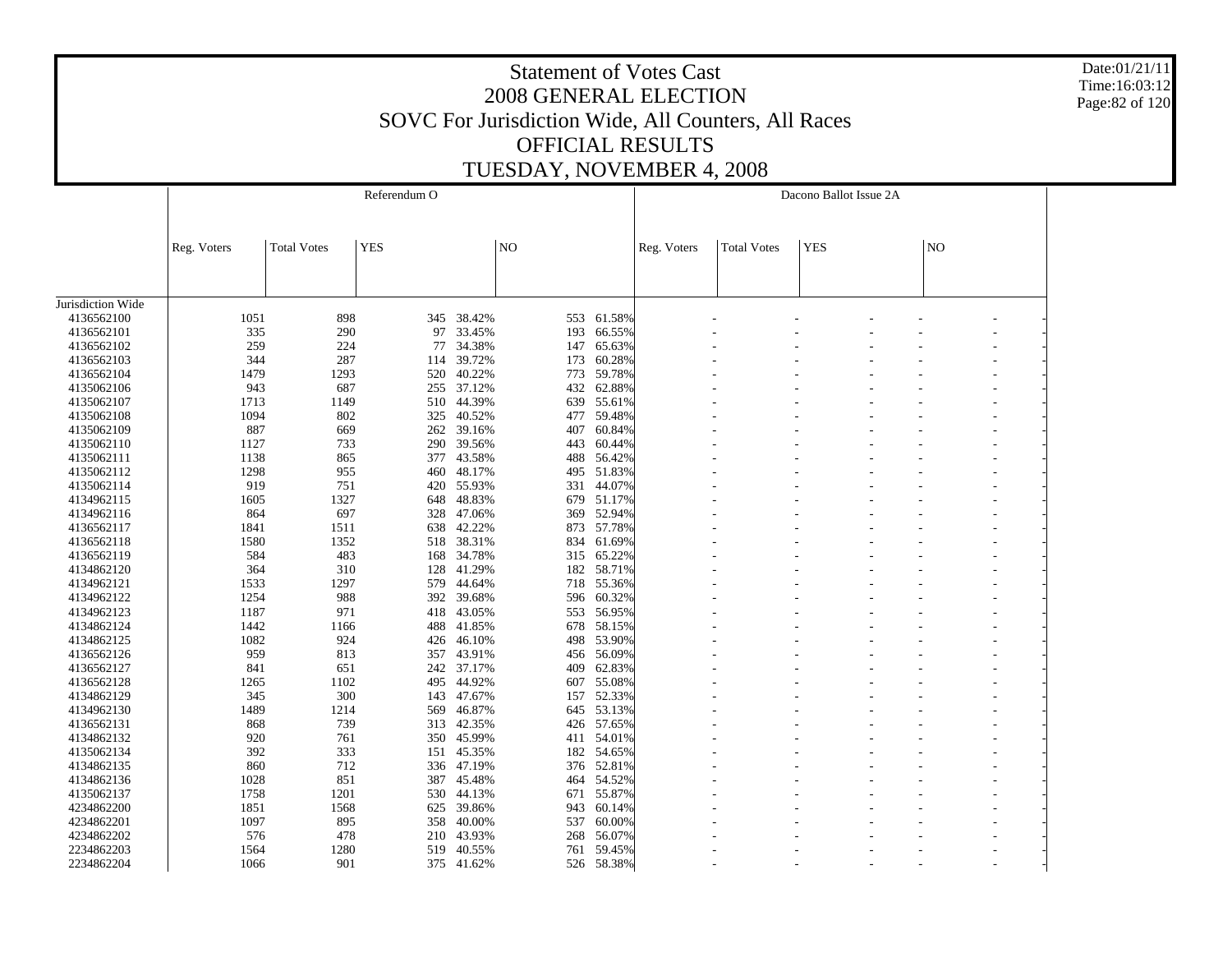Date:01/21/11 Time:16:03:12 Page:83 of 120

|            |             |                    | Referendum O |            |                |            |             |                    | Dacono Ballot Issue 2A |        |     |        |
|------------|-------------|--------------------|--------------|------------|----------------|------------|-------------|--------------------|------------------------|--------|-----|--------|
|            |             |                    |              |            |                |            |             |                    |                        |        |     |        |
|            | Reg. Voters | <b>Total Votes</b> | <b>YES</b>   |            | N <sub>O</sub> |            | Reg. Voters | <b>Total Votes</b> | <b>YES</b>             |        | NO  |        |
|            |             |                    |              |            |                |            |             |                    |                        |        |     |        |
| 2234862205 | 1301        | 1053               | 380          | 36.09%     | 673            | 63.91%     | 520         | 435                | 130                    | 29.89% | 305 | 70.11% |
| 2234862206 | 1367        | 1114               | 462          | 41.47%     | 652            | 58.53%     |             |                    |                        |        |     |        |
| 2234862207 | 1477        | 1269               | 560          | 44.13%     | 709            | 55.87%     |             |                    |                        |        |     |        |
| 4234862208 | 789         | 675                | 293          | 43.41%     | 382            | 56.59%     |             |                    |                        |        |     |        |
| 4134862211 | 1026        | 803                | 337          | 41.97%     | 466            | 58.03%     |             |                    |                        |        |     |        |
| 4134862212 | 1255        | 993                | 484          | 48.74%     | 509            | 51.26%     |             |                    |                        |        |     |        |
| 4134862213 | 445         | 351                |              | 146 41.60% | 205            | 58.40%     |             |                    |                        |        |     |        |
| 4134862214 | 1280        | 1103               | 552          | 50.05%     | 551            | 49.95%     |             |                    |                        |        |     |        |
| 4134862215 | 1145        | 968                |              | 466 48.14% | 502            | 51.86%     |             |                    |                        |        |     |        |
| 4135062217 | 919         | 742                | 339          | 45.69%     | 403            | 54.31%     |             |                    |                        |        |     |        |
| 4135062218 | 749         | 608                | 251          | 41.28%     | 357            | 58.72%     |             |                    |                        |        |     |        |
| 4135062219 | 508         | 417                | 204          | 48.92%     | 213            | 51.08%     |             |                    |                        |        |     |        |
| 4135062220 | 808         | 566                | 235          | 41.52%     | 331            | 58.48%     |             |                    |                        |        |     |        |
| 4135062221 | 1051        | 872                | 398          | 45.64%     | 474            | 54.36%     |             |                    |                        |        |     |        |
| 4134862222 | 1238        | 1038               | 518          | 49.90%     | 520            | 50.10%     |             |                    |                        |        |     |        |
| 4134862223 | 1172        | 982                | 461          | 46.95%     | 521            | 53.05%     |             |                    |                        |        |     |        |
| 4234862224 | 578         | 490                | 204          | 41.63%     | 286            | 58.37%     |             |                    |                        |        |     |        |
| 4134862226 | 1195        | 886                | 394          | 44.47%     | 492            | 55.53%     |             |                    |                        |        |     |        |
| 4234862228 | 1866        | 1482               | 569          | 38.39%     | 913            | 61.61%     |             |                    |                        |        |     |        |
| 4234862229 | 1069        | 866                | 337          | 38.91%     | 529            | 61.09%     |             |                    |                        |        |     |        |
| 4234862230 | 1275        | 1058               | 462          | 43.67%     | 596            | 56.33%     |             |                    |                        |        |     |        |
| 4234862231 | 1193        | 969                | 414          | 42.72%     | 555            | 57.28%     |             |                    |                        |        |     |        |
| 4234862232 | 1922        | 1612               | 660          | 40.94%     | 952            | 59.06%     |             |                    |                        |        |     |        |
| 4134862235 | 1209        | 1023               | 463          | 45.26%     | 560            | 54.74%     |             |                    |                        |        |     |        |
| 4235062236 | 520         | 445                | 182          | 40.90%     | 263            | 59.10%     |             |                    |                        |        |     |        |
| 4234862237 |             | 1413               |              |            | 792            | 56.05%     |             |                    |                        |        |     |        |
|            | 1696        |                    | 621          | 43.95%     |                |            |             |                    |                        |        |     |        |
| 4134862238 | 1528        | 1225               | 538          | 43.92%     | 687            | 56.08%     |             |                    |                        |        |     |        |
| 2234862239 | 1404        | 1185               | 518          | 43.71%     | 667            | 56.29%     |             |                    |                        |        |     |        |
| 2234862240 | 1672        | 1388               | 568          | 40.92%     | 820            | 59.08%     |             |                    |                        |        |     |        |
| 4134862241 | 704         | 576                | 235          | 40.80%     | 341            | 59.20%     |             |                    |                        |        |     |        |
| 2234862242 | 1119        | 940                | 400          | 42.55%     | 540            | 57.45%     |             |                    |                        |        |     |        |
| 4134862243 | 1656        | 1383               | 632          | 45.70%     | 751            | 54.30%     |             |                    |                        |        |     |        |
| 4234862244 | 1308        | 1090               | 448          | 41.10%     | 642            | 58.90%     |             |                    |                        |        |     |        |
| 2999962999 |             |                    |              |            |                |            |             |                    |                        |        |     |        |
| 4234862300 | 1186        | 974                | 390          | 40.04%     | 584            | 59.96%     |             |                    |                        |        |     |        |
| 4236562301 | 975         | 775                | 320          | 41.29%     | 455            | 58.71%     |             |                    |                        |        |     |        |
| 4236562302 | 1050        | 832                |              | 330 39.66% | 502            | 60.34%     |             |                    |                        |        |     |        |
| 4236562303 | 723         | 595                | 219          | 36.81%     | 376            | 63.19%     |             |                    |                        |        |     |        |
| 4236562304 | 1003        | 820                | 292          | 35.61%     | 528            | 64.39%     |             |                    |                        |        |     |        |
| 2234862305 | 1181        | 945                | 385          | 40.74%     | 560            | 59.26%     | 1068        | 902                | 353                    | 39.14% | 549 | 60.86% |
| 2234862306 | 857         | 701                |              | 329 46.93% |                | 372 53.07% |             |                    |                        |        |     |        |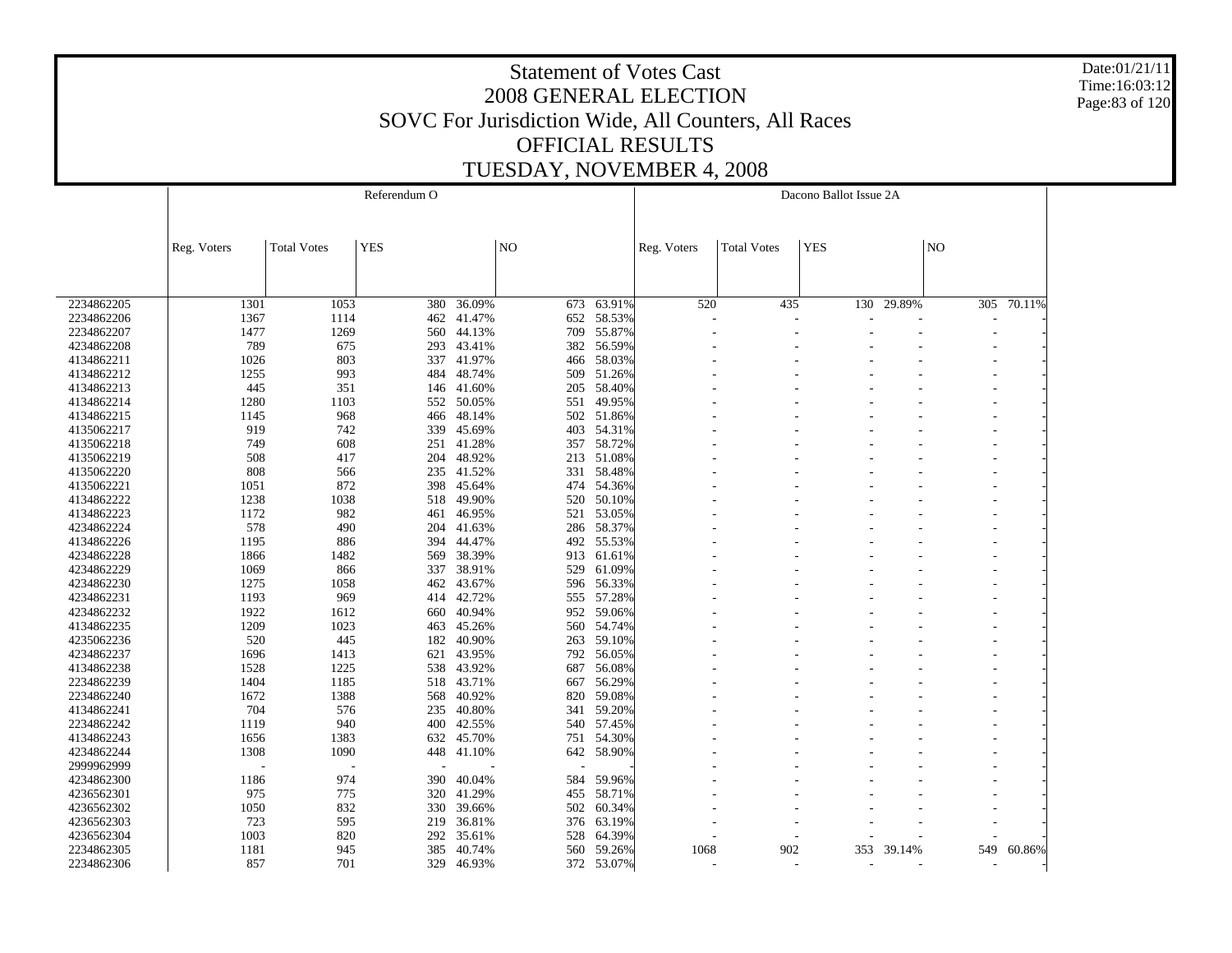Date:01/21/11 Time:16:03:12 Page:84 of 120

|               |             |                    | Referendum O |        |                |                 |             |                    | Dacono Ballot Issue 2A         |        |                              |            |
|---------------|-------------|--------------------|--------------|--------|----------------|-----------------|-------------|--------------------|--------------------------------|--------|------------------------------|------------|
|               |             |                    |              |        |                |                 |             |                    |                                |        |                              |            |
|               |             |                    |              |        |                |                 |             |                    |                                |        |                              |            |
|               | Reg. Voters | <b>Total Votes</b> | <b>YES</b>   |        | N <sub>O</sub> |                 | Reg. Voters | <b>Total Votes</b> | <b>YES</b>                     |        | NO <sub>1</sub>              |            |
|               |             |                    |              |        |                |                 |             |                    |                                |        |                              |            |
|               |             |                    |              |        |                |                 |             |                    |                                |        |                              |            |
|               |             |                    |              |        |                |                 |             |                    |                                |        |                              |            |
| 2234862307    | 2013        | 1683               | 782          | 46.46% |                | $901 - 53.54\%$ |             |                    |                                |        | $\qquad \qquad \blacksquare$ |            |
| 4136562308    | 1197        | 991                | 405          | 40.87% |                | 586 59.13%      |             |                    |                                |        |                              |            |
| 4236562309    | 555         | 483                | 175          | 36.23% | 308            | 63.77%          |             |                    |                                |        |                              |            |
| 4236562310    | 965         | 779                | 280          | 35.94% | 499            | 64.06%          |             |                    |                                |        |                              |            |
| 4136562311    | 1402        | 1187               | 439          | 36.98% | 748            | 63.02%          |             |                    |                                |        |                              |            |
| 4136562312    | 372         | 324                | 108          | 33.33% | 216            | 66.67%          |             |                    |                                |        |                              |            |
| 4236562313    | 648         | 559                | 202          | 36.14% | 357            | 63.86%          |             |                    |                                |        |                              |            |
| 4236562314    | 1765        | 1352               | 496          | 36.69% | 856            | 63.31%          |             |                    |                                |        |                              |            |
| 4135062315    | 1069        | 662                | 296          | 44.71% | 366            | 55.29%          |             |                    |                                |        |                              |            |
| 4135062317    | 690         | 583                | 282          | 48.37% | 301            | 51.63%          |             |                    |                                |        |                              |            |
| 4135062318    | 837         | 656                | 283          | 43.14% |                | 373 56.86%      |             |                    |                                |        | ۰                            |            |
| 4135062319    | 526         | 389                | 179          | 46.02% |                | 210 53.98%      |             |                    |                                |        |                              |            |
| 4135062320    | 497         | 306                | 129          | 42.16% |                | 177 57.84%      |             |                    |                                |        |                              |            |
| 4135062321    | 963         | 662                | 266          | 40.18% |                | 396 59.82%      |             |                    |                                |        |                              |            |
| 4135062322    | 1161        | 908                | 375          | 41.30% | 533            | 58.70%          |             |                    |                                |        |                              |            |
| 4135062323    | 1110        | 852                | 333          | 39.08% | 519            | 60.92%          |             |                    |                                |        |                              |            |
| 4135062324    | 1837        | 1429               | 577          | 40.38% |                | 852 59.62%      |             |                    |                                |        |                              |            |
| 4135062325    | 872         | 644                | 261          | 40.53% | 383            | 59.47%          |             |                    |                                |        |                              |            |
| 4134862326    | 1017        | 826                | 329          | 39.83% | 497            | 60.17%          |             |                    |                                |        |                              |            |
| 2233362327    | 42          | 35                 | 9            | 25.71% | 26             | 74.29%          |             |                    |                                |        |                              |            |
| 2234862328    | 1828        | 1458               | 692          | 47.46% | 766            | 52.54%          |             |                    |                                |        |                              |            |
| 4135062329    | 955         | 570                | 262          | 45.96% |                | 308 54.04%      |             |                    |                                |        |                              |            |
| 4135062330    | 2026        | 1575               | 660          | 41.90% |                | 915 58.10%      |             |                    |                                |        |                              |            |
| 4234862331    | 1151        | 984                | 424          | 43.09% | 560            | 56.91%          |             |                    |                                |        | ۰                            |            |
| 4136562332    | 303         | 266                | 105          | 39.47% | 161            | 60.53%          |             |                    |                                |        |                              |            |
| 4134862333    | 764         | 616                | 247          | 40.10% | 369            | 59.90%          |             |                    |                                |        |                              |            |
| 2234862334    | 1404        | 1122               | 550          | 49.02% | 572            | 50.98%          |             |                    |                                |        |                              |            |
| 4999962999    |             |                    |              |        | ٠              |                 |             |                    |                                |        |                              |            |
| Provisional 1 | 0           | 437                | 194          | 44.39% | 243            | 55.61%          | $\theta$    |                    | $\overline{c}$<br>$\mathbf{0}$ | 0.00%  |                              | 2 100.00%  |
| Provisional 2 | 0           | 473                | 212          | 44.82% | 261            | 55.18%          |             | 8                  |                                | 12.50% |                              | 87.50%     |
| Total         | 116190      | 94466              | 40291        | 42.65% |                | 54175 57.35%    | 1588        | 1347               | 484                            | 35.93% |                              | 863 64.07% |
|               |             |                    |              |        |                |                 |             |                    |                                |        |                              |            |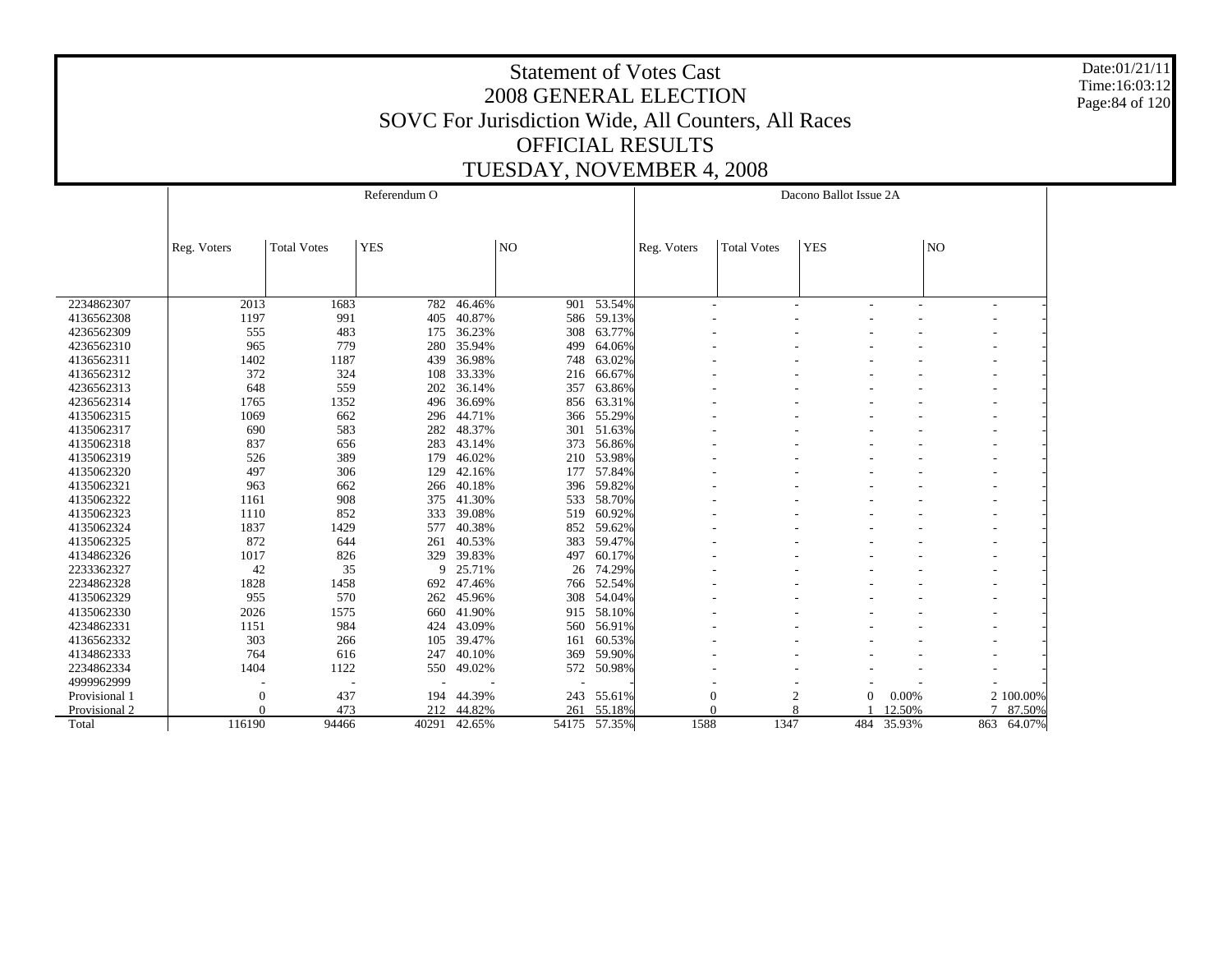Date:01/21/11 Time:16:03:12 Page:85 of 120

|                   |             |                    | City of Dacono Ballot Issue 2B |             |             |                    | Hudson Ballot Issue 2A |    |  |
|-------------------|-------------|--------------------|--------------------------------|-------------|-------------|--------------------|------------------------|----|--|
|                   |             |                    |                                |             |             |                    |                        |    |  |
|                   | Reg. Voters | <b>Total Votes</b> | <b>YES</b>                     | $_{\rm NO}$ | Reg. Voters | <b>Total Votes</b> | <b>YES</b>             | NO |  |
|                   |             |                    |                                |             |             |                    |                        |    |  |
| Jurisdiction Wide |             |                    |                                |             |             |                    |                        |    |  |
| 4136562100        |             |                    |                                |             |             |                    |                        |    |  |
| 4136562101        |             |                    |                                |             |             |                    |                        |    |  |
| 4136562102        |             |                    |                                |             |             |                    |                        |    |  |
| 4136562103        |             |                    |                                |             |             |                    |                        |    |  |
| 4136562104        |             |                    |                                |             |             |                    |                        |    |  |
| 4135062106        |             |                    |                                |             |             |                    |                        |    |  |
| 4135062107        |             |                    |                                |             |             |                    |                        |    |  |
| 4135062108        |             |                    |                                |             |             |                    |                        |    |  |
| 4135062109        |             |                    |                                |             |             |                    |                        |    |  |
| 4135062110        |             |                    |                                |             |             |                    |                        |    |  |
| 4135062111        |             |                    |                                |             |             |                    |                        |    |  |
| 4135062112        |             |                    |                                |             |             |                    |                        |    |  |
| 4135062114        |             |                    |                                |             |             |                    |                        |    |  |
| 4134962115        |             |                    |                                |             |             |                    |                        |    |  |
| 4134962116        |             |                    |                                |             |             |                    |                        |    |  |
| 4136562117        |             |                    |                                |             |             |                    |                        |    |  |
| 4136562118        |             |                    |                                |             |             |                    |                        |    |  |
| 4136562119        |             |                    |                                |             |             |                    |                        |    |  |
| 4134862120        |             |                    |                                |             |             |                    |                        |    |  |
| 4134962121        |             |                    |                                |             |             |                    |                        |    |  |
| 4134962122        |             |                    |                                |             |             |                    |                        |    |  |
|                   |             |                    |                                |             |             |                    |                        |    |  |
| 4134962123        |             |                    |                                |             |             |                    |                        |    |  |
| 4134862124        |             |                    |                                |             |             |                    |                        |    |  |
| 4134862125        |             |                    |                                |             |             |                    |                        |    |  |
| 4136562126        |             |                    |                                |             |             |                    |                        |    |  |
| 4136562127        |             |                    |                                |             |             |                    |                        |    |  |
| 4136562128        |             |                    |                                |             |             |                    |                        |    |  |
| 4134862129        |             |                    |                                |             |             |                    |                        |    |  |
| 4134962130        |             |                    |                                |             |             |                    |                        |    |  |
| 4136562131        |             |                    |                                |             |             |                    |                        |    |  |
| 4134862132        |             |                    |                                |             |             |                    |                        |    |  |
| 4135062134        |             |                    |                                |             |             |                    |                        |    |  |
| 4134862135        |             |                    |                                |             |             |                    |                        |    |  |
| 4134862136        |             |                    |                                |             |             |                    |                        |    |  |
| 4135062137        |             |                    |                                |             |             |                    |                        |    |  |
| 4234862200        |             |                    |                                |             |             |                    |                        |    |  |
| 4234862201        |             |                    |                                |             |             |                    |                        |    |  |
| 4234862202        |             |                    |                                |             |             |                    |                        |    |  |
| 2234862203        |             |                    |                                |             |             |                    |                        |    |  |
| 2234862204        |             |                    |                                |             |             |                    |                        |    |  |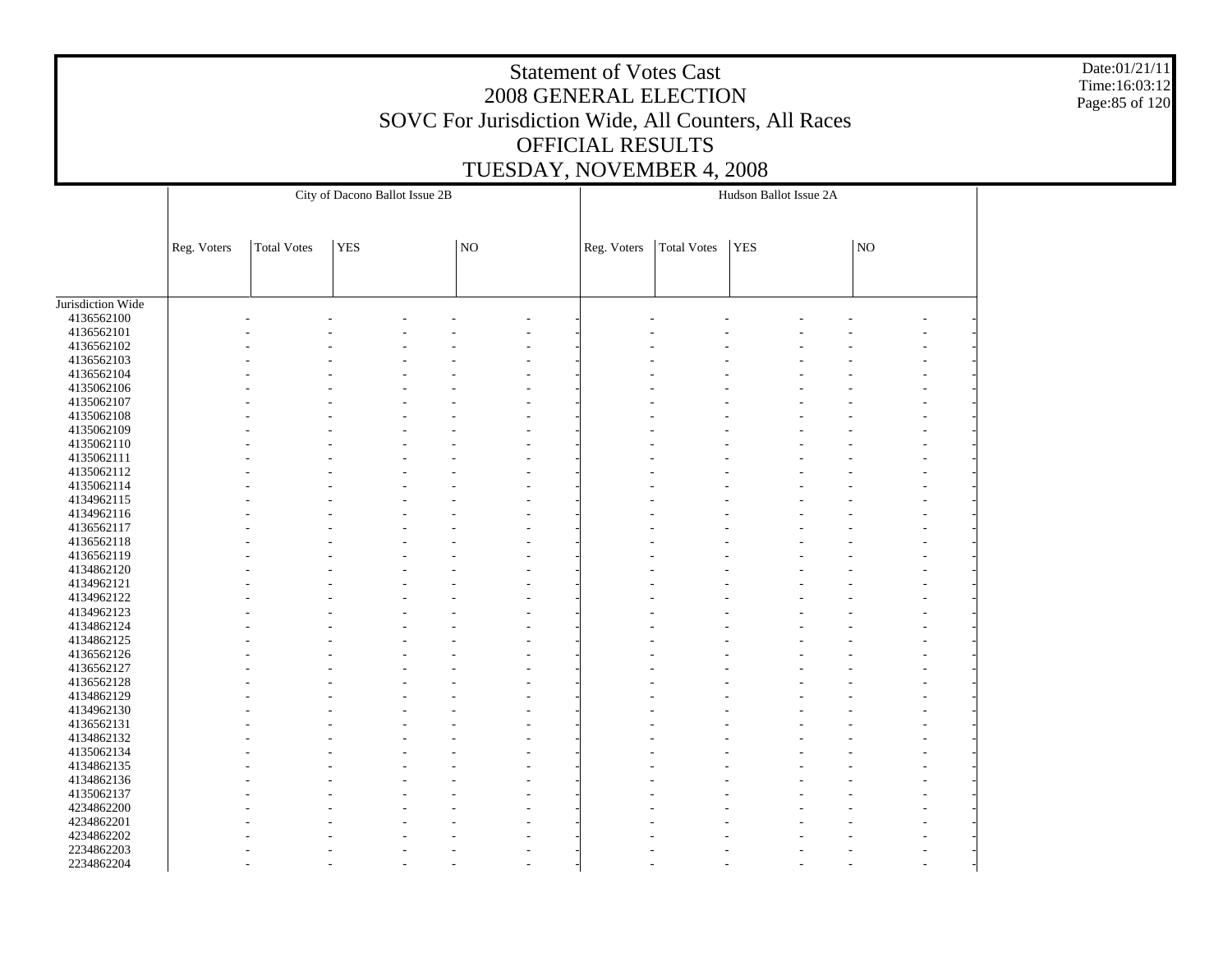Date:01/21/11 Time:16:03:12 Page:86 of 120

|            |                          |                    | City of Dacono Ballot Issue 2B |                          |                          |        |             |                    | Hudson Ballot Issue 2A |    |                          |  |
|------------|--------------------------|--------------------|--------------------------------|--------------------------|--------------------------|--------|-------------|--------------------|------------------------|----|--------------------------|--|
|            |                          |                    |                                |                          |                          |        |             |                    |                        |    |                          |  |
|            |                          |                    |                                |                          |                          |        |             |                    |                        |    |                          |  |
|            |                          | <b>Total Votes</b> | <b>YES</b>                     |                          | N <sub>O</sub>           |        |             | <b>Total Votes</b> | <b>YES</b>             | NO |                          |  |
|            | Reg. Voters              |                    |                                |                          |                          |        | Reg. Voters |                    |                        |    |                          |  |
|            |                          |                    |                                |                          |                          |        |             |                    |                        |    |                          |  |
|            |                          |                    |                                |                          |                          |        |             |                    |                        |    |                          |  |
| 2234862205 | 520                      | 442                | 153                            | 34.62%                   | 289                      | 65.38% |             | L.                 |                        | ÷  | $\overline{\phantom{a}}$ |  |
| 2234862206 |                          |                    |                                |                          | ٠                        |        |             |                    |                        |    |                          |  |
| 2234862207 |                          |                    |                                |                          |                          |        |             |                    |                        |    |                          |  |
| 4234862208 |                          |                    |                                |                          |                          |        |             |                    |                        |    |                          |  |
| 4134862211 |                          |                    |                                |                          |                          |        |             |                    |                        |    |                          |  |
| 4134862212 |                          |                    |                                |                          |                          |        |             |                    |                        |    |                          |  |
| 4134862213 |                          |                    |                                |                          |                          |        |             |                    |                        |    |                          |  |
| 4134862214 |                          |                    |                                |                          |                          |        |             |                    |                        |    |                          |  |
| 4134862215 |                          |                    |                                |                          |                          |        |             |                    |                        |    |                          |  |
| 4135062217 |                          |                    |                                |                          |                          |        |             |                    |                        |    |                          |  |
| 4135062218 |                          |                    |                                |                          |                          |        |             |                    |                        |    |                          |  |
| 4135062219 |                          |                    |                                |                          |                          |        |             |                    |                        |    |                          |  |
| 4135062220 |                          |                    |                                |                          |                          |        |             |                    |                        |    |                          |  |
| 4135062221 |                          |                    |                                |                          |                          |        |             |                    |                        |    |                          |  |
| 4134862222 |                          |                    |                                |                          |                          |        |             |                    |                        |    |                          |  |
| 4134862223 |                          |                    |                                |                          |                          |        |             |                    |                        |    |                          |  |
| 4234862224 |                          |                    |                                |                          |                          |        |             |                    |                        |    |                          |  |
| 4134862226 |                          |                    |                                |                          |                          |        |             |                    |                        |    |                          |  |
| 4234862228 |                          |                    |                                |                          |                          |        |             |                    |                        |    |                          |  |
| 4234862229 |                          |                    |                                |                          |                          |        |             |                    |                        |    |                          |  |
| 4234862230 |                          |                    |                                |                          |                          |        |             |                    |                        |    |                          |  |
| 4234862231 |                          |                    |                                |                          |                          |        |             |                    |                        |    |                          |  |
| 4234862232 |                          |                    |                                |                          |                          |        |             |                    |                        |    |                          |  |
| 4134862235 |                          |                    |                                |                          |                          |        |             |                    |                        |    |                          |  |
| 4235062236 |                          |                    |                                |                          |                          |        |             |                    |                        |    |                          |  |
| 4234862237 |                          |                    |                                |                          |                          |        |             |                    |                        |    |                          |  |
| 4134862238 |                          |                    |                                |                          |                          |        |             |                    |                        |    |                          |  |
|            |                          |                    |                                |                          |                          |        |             |                    |                        |    |                          |  |
| 2234862239 |                          |                    |                                |                          |                          |        |             |                    |                        |    |                          |  |
| 2234862240 |                          |                    |                                |                          |                          |        |             |                    |                        |    |                          |  |
| 4134862241 |                          |                    |                                |                          |                          |        |             |                    |                        |    |                          |  |
| 2234862242 |                          |                    |                                |                          |                          |        |             |                    |                        |    |                          |  |
| 4134862243 |                          |                    |                                |                          |                          |        |             |                    |                        |    |                          |  |
| 4234862244 |                          |                    |                                |                          |                          |        |             |                    |                        |    |                          |  |
| 2999962999 |                          |                    |                                |                          |                          |        |             |                    |                        |    |                          |  |
| 4234862300 |                          |                    |                                |                          |                          |        |             |                    |                        |    |                          |  |
| 4236562301 |                          |                    |                                |                          |                          |        |             |                    |                        |    |                          |  |
| 4236562302 |                          |                    |                                |                          |                          |        |             |                    |                        |    |                          |  |
| 4236562303 |                          |                    |                                |                          |                          |        |             |                    |                        |    |                          |  |
| 4236562304 |                          |                    |                                |                          |                          |        |             |                    |                        |    |                          |  |
| 2234862305 | 1068                     | 912                | 348                            | 38.16%                   | 564                      | 61.84% |             |                    |                        |    |                          |  |
| 2234862306 | $\overline{\phantom{a}}$ | $\overline{a}$     | $\overline{\phantom{a}}$       | $\overline{\phantom{a}}$ | $\overline{\phantom{a}}$ |        |             |                    |                        |    |                          |  |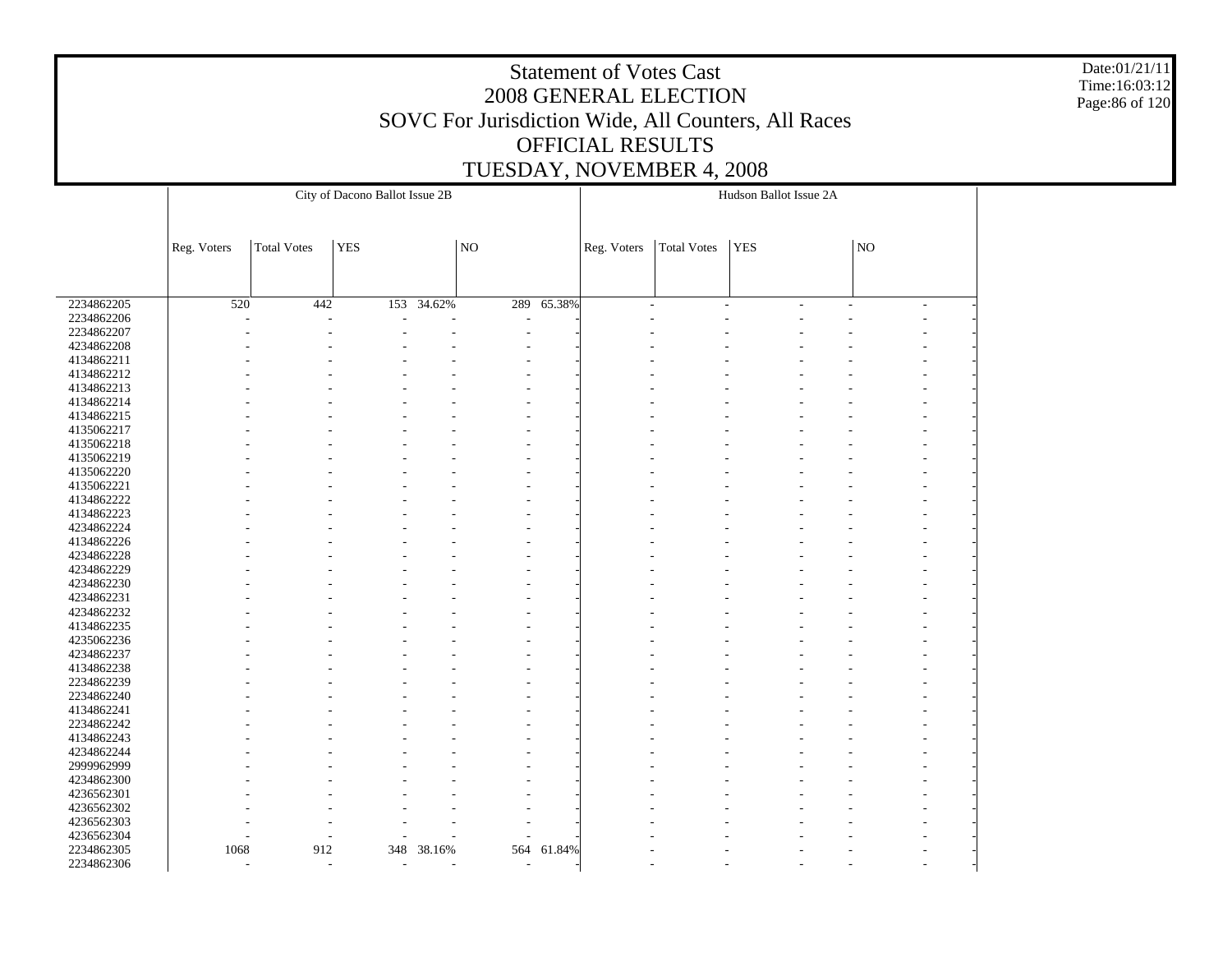Date:01/21/11 Time:16:03:12 Page:87 of 120

|               |             |                          | City of Dacono Ballot Issue 2B |                 |                          |                     |             |                    | Hudson Ballot Issue 2A |        |     |        |
|---------------|-------------|--------------------------|--------------------------------|-----------------|--------------------------|---------------------|-------------|--------------------|------------------------|--------|-----|--------|
|               |             |                          |                                |                 |                          |                     |             |                    |                        |        |     |        |
|               |             |                          |                                |                 |                          |                     |             |                    |                        |        |     |        |
|               | Reg. Voters | <b>Total Votes</b>       | <b>YES</b>                     |                 | NO                       |                     | Reg. Voters | <b>Total Votes</b> | <b>YES</b>             |        | NO. |        |
|               |             |                          |                                |                 |                          |                     |             |                    |                        |        |     |        |
|               |             |                          |                                |                 |                          |                     |             |                    |                        |        |     |        |
| 2234862307    |             | $\overline{\phantom{a}}$ | ٠<br>٠                         | Ē,              | $\overline{\phantom{a}}$ |                     | ٠           | ٠                  |                        |        | ٠   |        |
| 4136562308    |             |                          |                                |                 |                          |                     |             |                    |                        |        |     |        |
| 4236562309    |             |                          |                                |                 |                          |                     |             |                    |                        |        |     |        |
| 4236562310    |             |                          |                                |                 |                          |                     | 541         | 449                | 289                    | 64.37% | 160 | 35.63% |
| 4136562311    |             |                          |                                |                 |                          |                     |             |                    |                        |        |     |        |
| 4136562312    |             |                          |                                |                 |                          |                     |             |                    |                        |        |     |        |
| 4236562313    |             |                          |                                |                 |                          |                     |             |                    |                        |        |     |        |
| 4236562314    |             |                          |                                |                 |                          |                     |             |                    |                        |        |     |        |
| 4135062315    |             |                          |                                |                 |                          |                     |             |                    |                        |        |     |        |
| 4135062317    |             |                          |                                |                 |                          |                     |             |                    |                        |        |     |        |
| 4135062318    |             |                          |                                |                 |                          |                     |             |                    |                        |        |     |        |
| 4135062319    |             |                          |                                |                 |                          |                     |             |                    |                        |        |     |        |
| 4135062320    |             |                          |                                |                 |                          |                     |             |                    |                        |        |     |        |
| 4135062321    |             |                          |                                |                 |                          |                     |             |                    |                        |        |     |        |
| 4135062322    |             |                          |                                |                 |                          |                     |             |                    |                        |        |     |        |
| 4135062323    |             |                          |                                |                 |                          |                     |             |                    |                        |        |     |        |
| 4135062324    |             |                          |                                |                 |                          |                     |             |                    |                        |        |     |        |
| 4135062325    |             |                          |                                |                 |                          |                     |             |                    |                        |        |     |        |
| 4134862326    |             |                          |                                |                 |                          |                     |             |                    |                        |        |     |        |
| 2233362327    |             |                          |                                |                 |                          |                     |             |                    |                        |        |     |        |
| 2234862328    |             |                          |                                |                 |                          |                     |             |                    |                        |        |     |        |
| 4135062329    |             |                          |                                |                 |                          |                     |             |                    |                        |        |     |        |
| 4135062330    |             |                          |                                |                 |                          |                     |             |                    |                        |        |     |        |
| 4234862331    |             |                          |                                |                 |                          |                     |             |                    |                        |        |     |        |
| 4136562332    |             |                          |                                |                 |                          |                     |             |                    |                        |        |     |        |
| 4134862333    |             |                          |                                |                 |                          |                     |             |                    |                        |        |     |        |
| 2234862334    |             |                          |                                |                 |                          |                     |             |                    |                        |        |     |        |
| 4999962999    |             |                          |                                |                 |                          |                     |             |                    |                        |        |     |        |
| Provisional 1 |             |                          |                                |                 |                          |                     |             |                    |                        |        |     |        |
|               |             |                          |                                |                 |                          |                     |             |                    |                        |        |     |        |
| Provisional 2 |             | $\theta$<br>$\theta$     | $\mathbf{0}$<br>2<br>8         | 0.00%<br>12.50% | $\tau$                   | 2 100.00%<br>87.50% | $\Omega$    |                    | 5                      | 71.43% | 2   | 28.57% |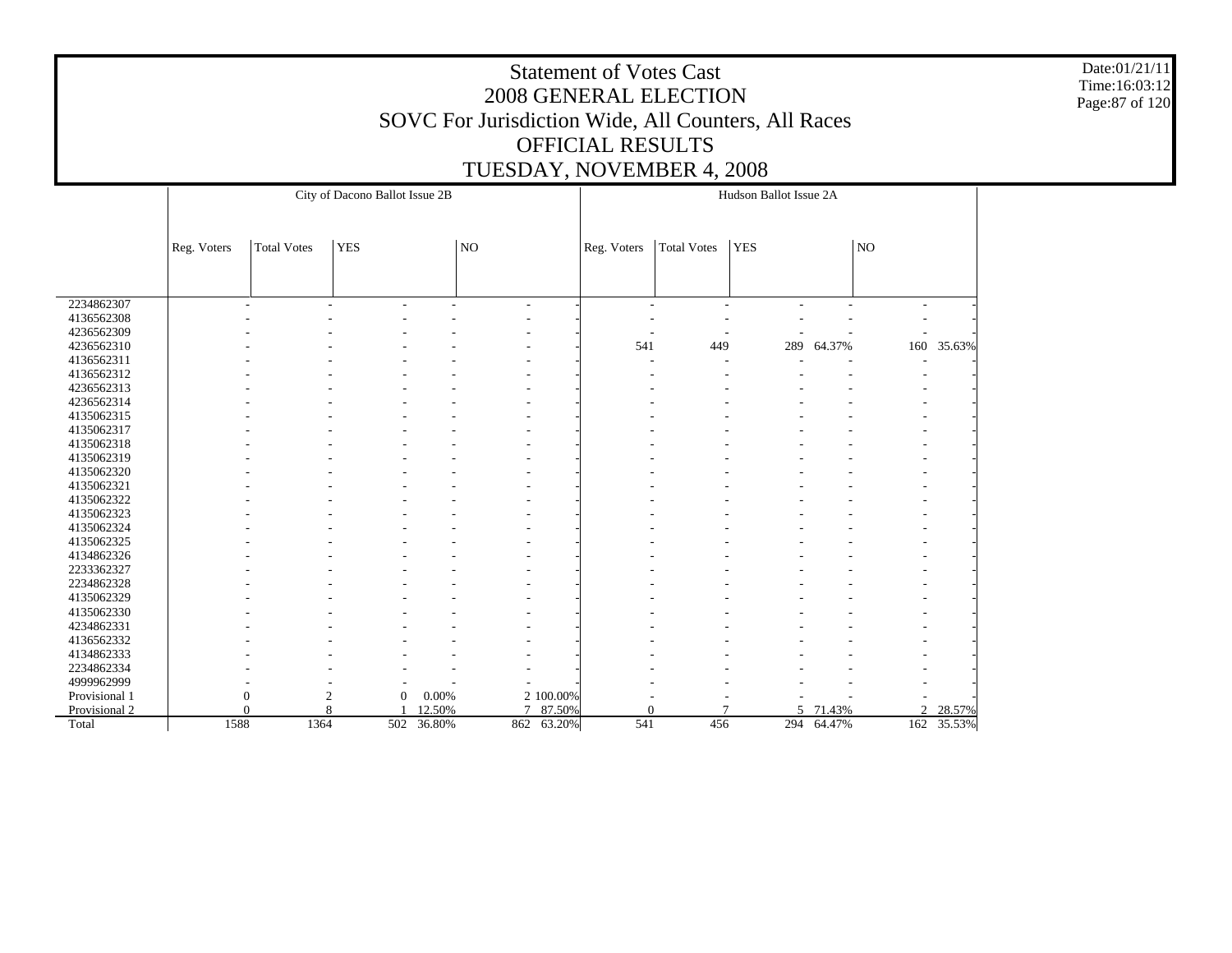Date:01/21/11 Time:16:03:12 Page:88 of 120

|                   | <b>Longmont Ballot Question 2A</b> |                |            |  |    |  |                | Northglenn Question 2A |            |    |                |                | Northglenn Question 2B |  |             |  |
|-------------------|------------------------------------|----------------|------------|--|----|--|----------------|------------------------|------------|----|----------------|----------------|------------------------|--|-------------|--|
|                   | Reg.<br>Voters                     | Total<br>Votes | <b>YES</b> |  | NO |  | Reg.<br>Voters | Total<br>Votes         | <b>YES</b> | NO | Reg.<br>Voters | Total<br>Votes | <b>YES</b>             |  | $_{\rm NO}$ |  |
|                   |                                    |                |            |  |    |  |                |                        |            |    |                |                |                        |  |             |  |
| Jurisdiction Wide |                                    |                |            |  |    |  |                |                        |            |    |                |                |                        |  |             |  |
| 4136562100        |                                    |                |            |  |    |  |                |                        |            |    |                |                |                        |  |             |  |
| 4136562101        |                                    |                |            |  |    |  |                |                        |            |    |                |                |                        |  |             |  |
| 4136562102        |                                    |                |            |  |    |  |                |                        |            |    |                |                |                        |  |             |  |
| 4136562103        |                                    |                |            |  |    |  |                |                        |            |    |                |                |                        |  |             |  |
| 4136562104        |                                    |                |            |  |    |  |                |                        |            |    |                |                |                        |  |             |  |
| 4135062106        |                                    |                |            |  |    |  |                |                        |            |    |                |                |                        |  |             |  |
| 4135062107        |                                    |                |            |  |    |  |                |                        |            |    |                |                |                        |  |             |  |
| 4135062108        |                                    |                |            |  |    |  |                |                        |            |    |                |                |                        |  |             |  |
| 4135062109        |                                    |                |            |  |    |  |                |                        |            |    |                |                |                        |  |             |  |
| 4135062110        |                                    |                |            |  |    |  |                |                        |            |    |                |                |                        |  |             |  |
| 4135062111        |                                    |                |            |  |    |  |                |                        |            |    |                |                |                        |  |             |  |
| 4135062112        |                                    |                |            |  |    |  |                |                        |            |    |                |                |                        |  |             |  |
| 4135062114        |                                    |                |            |  |    |  |                |                        |            |    |                |                |                        |  |             |  |
| 4134962115        |                                    |                |            |  |    |  |                |                        |            |    |                |                |                        |  |             |  |
| 4134962116        |                                    |                |            |  |    |  |                |                        |            |    |                |                |                        |  |             |  |
| 4136562117        |                                    |                |            |  |    |  |                |                        |            |    |                |                |                        |  |             |  |
| 4136562118        |                                    |                |            |  |    |  |                |                        |            |    |                |                |                        |  |             |  |
| 4136562119        |                                    |                |            |  |    |  |                |                        |            |    |                |                |                        |  |             |  |
| 4134862120        |                                    |                |            |  |    |  |                |                        |            |    |                |                |                        |  |             |  |
| 4134962121        |                                    |                |            |  |    |  |                |                        |            |    |                |                |                        |  |             |  |
| 4134962122        |                                    |                |            |  |    |  |                |                        |            |    |                |                |                        |  |             |  |
| 4134962123        |                                    |                |            |  |    |  |                |                        |            |    |                |                |                        |  |             |  |
| 4134862124        |                                    |                |            |  |    |  |                |                        |            |    |                |                |                        |  |             |  |
| 4134862125        |                                    |                |            |  |    |  |                |                        |            |    |                |                |                        |  |             |  |
| 4136562126        |                                    |                |            |  |    |  |                |                        |            |    |                |                |                        |  |             |  |
| 4136562127        |                                    |                |            |  |    |  |                |                        |            |    |                |                |                        |  |             |  |
| 4136562128        |                                    |                |            |  |    |  |                |                        |            |    |                |                |                        |  |             |  |
| 4134862129        |                                    |                |            |  |    |  |                |                        |            |    |                |                |                        |  |             |  |
| 4134962130        |                                    |                |            |  |    |  |                |                        |            |    |                |                |                        |  |             |  |
| 4136562131        |                                    |                |            |  |    |  |                |                        |            |    |                |                |                        |  |             |  |
| 4134862132        |                                    |                |            |  |    |  |                |                        |            |    |                |                |                        |  |             |  |
| 4135062134        |                                    |                |            |  |    |  |                |                        |            |    |                |                |                        |  |             |  |
|                   |                                    |                |            |  |    |  |                |                        |            |    |                |                |                        |  |             |  |
| 4134862135        |                                    |                |            |  |    |  |                |                        |            |    |                |                |                        |  |             |  |
| 4134862136        |                                    |                |            |  |    |  |                |                        |            |    |                |                |                        |  |             |  |
| 4135062137        |                                    |                |            |  |    |  |                |                        |            |    |                |                |                        |  |             |  |
| 4234862200        |                                    |                |            |  |    |  |                |                        |            |    |                |                |                        |  |             |  |
| 4234862201        |                                    |                |            |  |    |  |                |                        |            |    |                |                |                        |  |             |  |
| 4234862202        |                                    |                |            |  |    |  |                |                        |            |    |                |                |                        |  |             |  |
| 2234862203        |                                    |                |            |  |    |  |                |                        |            |    |                |                |                        |  |             |  |
| 2234862204        |                                    |                |            |  |    |  |                |                        |            |    |                |                |                        |  |             |  |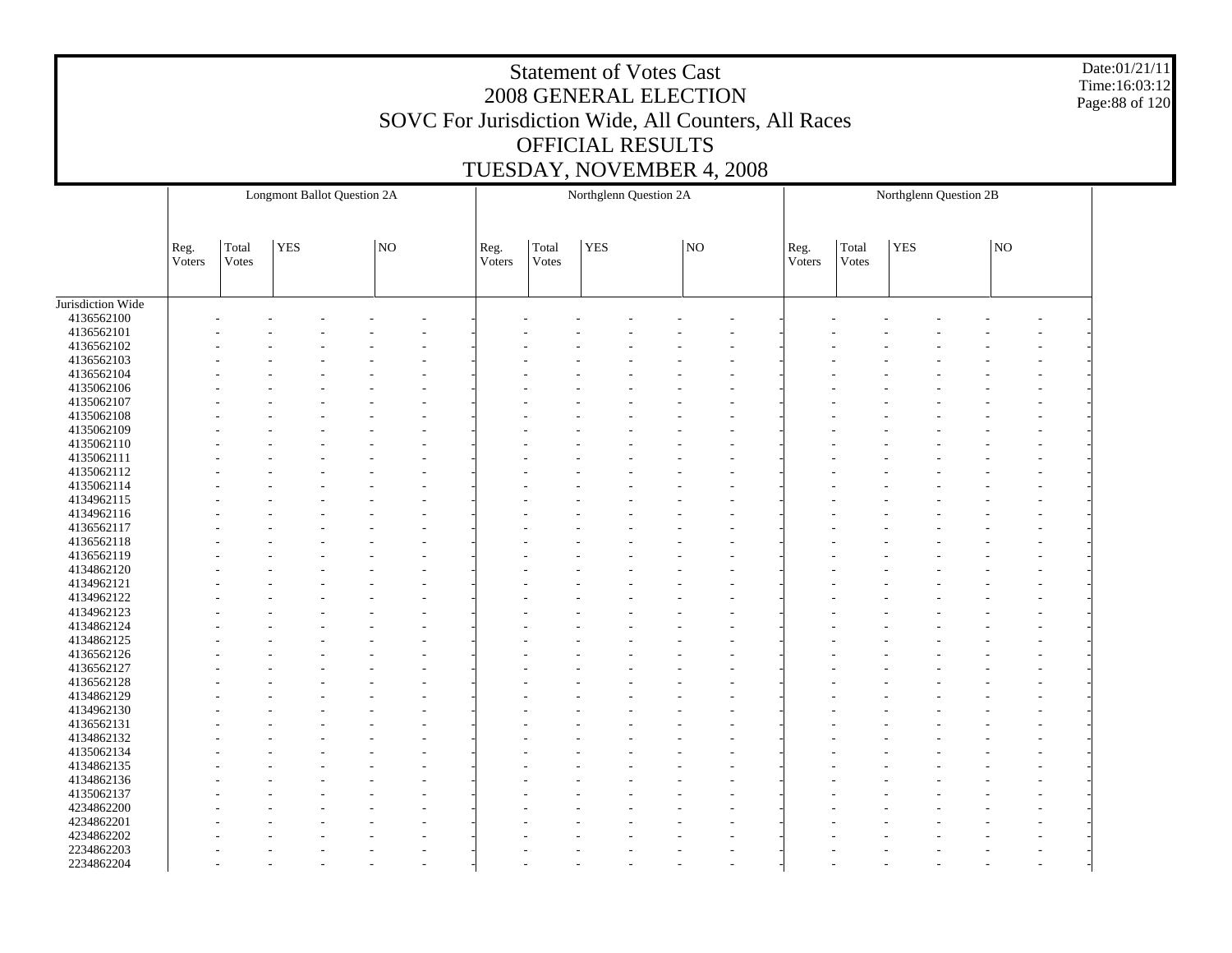Date:01/21/11 Time:16:03:12 Page:89 of 120

|            |        | <b>Longmont Ballot Question 2A</b> |            |             |                |        |        |                |                          | Northglenn Question 2A |    |                          |        |                |            | Northglenn Question 2B     |                |          |  |
|------------|--------|------------------------------------|------------|-------------|----------------|--------|--------|----------------|--------------------------|------------------------|----|--------------------------|--------|----------------|------------|----------------------------|----------------|----------|--|
|            |        |                                    |            |             |                |        |        |                |                          |                        |    |                          |        |                |            |                            |                |          |  |
|            |        |                                    |            |             |                |        |        |                |                          |                        |    |                          |        |                |            |                            |                |          |  |
|            |        |                                    |            |             |                |        |        |                |                          |                        |    |                          |        |                |            |                            |                |          |  |
|            | Reg.   | Total                              | <b>YES</b> |             | $\overline{N}$ |        | Reg.   | Total          | <b>YES</b>               |                        | NO |                          | Reg.   | Total          | <b>YES</b> |                            | $_{\rm NO}$    |          |  |
|            | Voters | Votes                              |            |             |                |        | Voters | Votes          |                          |                        |    |                          | Voters | Votes          |            |                            |                |          |  |
|            |        |                                    |            |             |                |        |        |                |                          |                        |    |                          |        |                |            |                            |                |          |  |
|            |        |                                    |            |             |                |        |        |                |                          |                        |    |                          |        |                |            |                            |                |          |  |
| 2234862205 | ٠      |                                    |            |             | ٠              | ٠      |        | ÷,             |                          | ٠                      |    | $\overline{\phantom{a}}$ | ٠      |                |            | ٠                          |                |          |  |
| 2234862206 |        |                                    |            |             |                |        |        |                |                          |                        |    |                          |        |                |            |                            |                |          |  |
| 2234862207 |        |                                    |            |             |                |        |        |                |                          |                        |    |                          |        |                |            |                            |                |          |  |
| 4234862208 |        |                                    |            |             |                |        |        |                |                          |                        |    |                          |        |                |            |                            |                |          |  |
| 4134862211 |        |                                    |            |             |                |        |        |                |                          |                        |    |                          |        |                |            |                            |                |          |  |
| 4134862212 |        |                                    |            |             |                |        |        |                |                          |                        |    |                          |        |                |            |                            |                |          |  |
| 4134862213 |        |                                    |            |             |                |        |        |                |                          |                        |    |                          |        |                |            |                            |                |          |  |
| 4134862214 |        |                                    |            |             |                |        |        |                |                          |                        |    |                          |        |                |            |                            |                |          |  |
| 4134862215 |        |                                    |            |             |                |        |        |                |                          |                        |    |                          |        |                |            |                            |                |          |  |
| 4135062217 |        |                                    |            |             |                |        |        |                |                          |                        |    |                          |        |                |            |                            |                |          |  |
| 4135062218 |        |                                    |            |             |                |        |        |                |                          |                        |    |                          |        |                |            |                            |                |          |  |
| 4135062219 |        |                                    |            |             |                |        |        |                |                          |                        |    |                          |        |                |            |                            |                |          |  |
| 4135062220 |        |                                    |            |             |                |        |        |                |                          |                        |    |                          |        |                |            |                            |                |          |  |
| 4135062221 |        |                                    |            |             |                |        |        |                |                          |                        |    |                          |        |                |            |                            |                |          |  |
| 4134862222 |        |                                    |            |             |                |        |        |                |                          |                        |    |                          |        |                |            |                            |                |          |  |
| 4134862223 |        |                                    |            |             |                |        |        |                |                          |                        |    |                          |        |                |            |                            |                |          |  |
| 4234862224 |        |                                    |            |             |                |        |        |                |                          |                        |    |                          |        |                |            |                            |                |          |  |
| 4134862226 |        |                                    |            |             |                |        |        |                |                          |                        |    |                          |        |                |            |                            |                |          |  |
| 4234862228 |        |                                    |            |             |                |        |        |                |                          |                        |    |                          |        |                |            |                            |                |          |  |
| 4234862229 |        |                                    |            |             |                |        |        |                |                          |                        |    |                          |        |                |            |                            |                |          |  |
| 4234862230 |        |                                    |            |             |                |        |        |                |                          |                        |    |                          |        |                |            |                            |                |          |  |
| 4234862231 |        |                                    |            |             |                |        |        |                |                          |                        |    |                          |        |                |            |                            |                |          |  |
| 4234862232 |        |                                    |            |             |                |        |        |                |                          |                        |    |                          |        |                |            |                            |                |          |  |
| 4134862235 |        |                                    |            |             |                |        |        |                |                          |                        |    |                          |        |                |            |                            |                |          |  |
| 4235062236 |        |                                    |            |             | $\overline{a}$ |        |        |                |                          |                        |    |                          |        |                |            |                            |                |          |  |
| 4234862237 | 5      | 5                                  |            | 3<br>60.00% | $\overline{2}$ | 40.00% |        |                |                          |                        |    |                          |        |                |            |                            |                |          |  |
| 4134862238 |        |                                    |            |             |                |        |        |                |                          |                        |    |                          |        |                |            |                            |                |          |  |
| 2234862239 |        |                                    |            |             |                |        |        |                |                          |                        |    |                          |        |                |            |                            |                |          |  |
| 2234862240 |        |                                    |            |             |                |        |        |                |                          |                        |    |                          |        |                |            |                            |                |          |  |
| 4134862241 |        |                                    |            |             |                |        |        |                |                          |                        |    |                          |        |                |            |                            |                |          |  |
| 2234862242 |        |                                    |            |             |                |        |        |                |                          |                        |    |                          |        |                |            |                            |                |          |  |
| 4134862243 |        |                                    |            |             |                |        |        |                |                          |                        |    |                          |        |                |            |                            |                |          |  |
| 4234862244 |        |                                    |            |             |                |        |        |                |                          |                        |    |                          |        |                |            |                            |                |          |  |
| 2999962999 |        |                                    |            |             |                |        |        |                |                          |                        |    |                          |        |                |            |                            |                |          |  |
|            |        |                                    |            |             |                |        |        |                |                          |                        |    |                          |        |                |            |                            |                |          |  |
| 4234862300 |        |                                    |            |             |                |        |        |                |                          |                        |    |                          |        |                |            |                            |                |          |  |
| 4236562301 |        |                                    |            |             |                |        |        |                |                          |                        |    |                          |        |                |            |                            |                |          |  |
| 4236562302 |        |                                    |            |             |                |        |        |                |                          |                        |    |                          |        |                |            |                            |                |          |  |
| 4236562303 |        |                                    |            |             |                |        |        |                |                          |                        |    |                          |        |                |            |                            |                |          |  |
| 4236562304 |        |                                    |            |             |                |        |        |                |                          |                        |    |                          |        |                |            |                            |                |          |  |
| 2234862305 |        |                                    |            |             |                |        | 6      | $\overline{4}$ | 3                        | 75.00%                 |    | 25.00%<br>$\mathbf{1}$   | 6      | $\overline{4}$ |            | 3<br>75.00%                |                | 1 25.00% |  |
| 2234862306 |        |                                    |            |             |                |        |        |                | $\overline{\phantom{a}}$ |                        |    |                          |        |                |            | $\tilde{\phantom{a}}$<br>٠ | $\overline{a}$ |          |  |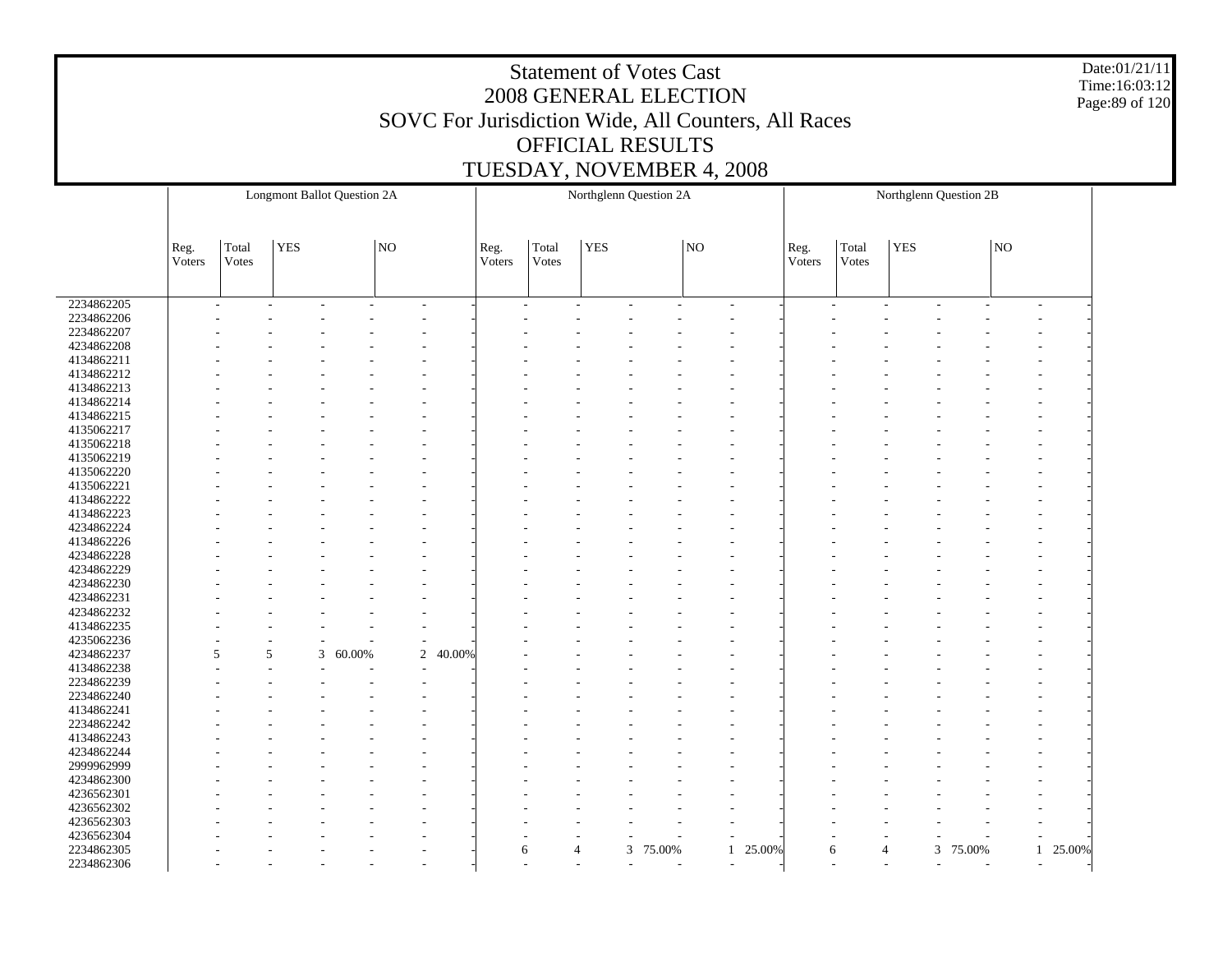Date:01/21/11 Time:16:03:12 Page:90 of 120

|               | <b>Longmont Ballot Question 2A</b> |                |            |          |          |          |                | Northglenn Question 2A |            |          |             |          |                |                     | Northglenn Question 2B |          |             |          |
|---------------|------------------------------------|----------------|------------|----------|----------|----------|----------------|------------------------|------------|----------|-------------|----------|----------------|---------------------|------------------------|----------|-------------|----------|
|               |                                    |                |            |          |          |          |                |                        |            |          |             |          |                |                     |                        |          |             |          |
|               | Reg.<br>Voters                     | Total<br>Votes | <b>YES</b> |          | NO       |          | Reg.<br>Voters | Total<br>Votes         | <b>YES</b> |          | $_{\rm NO}$ |          | Reg.<br>Voters | Total<br>Votes      | <b>YES</b>             |          | $_{\rm NO}$ |          |
|               |                                    |                |            |          |          |          |                |                        |            |          |             |          |                |                     |                        |          |             |          |
| 2234862307    |                                    |                |            |          |          |          |                |                        |            |          |             |          |                |                     |                        |          |             |          |
| 4136562308    |                                    |                |            |          |          |          |                |                        |            |          |             |          |                |                     |                        |          |             |          |
| 4236562309    |                                    |                |            |          |          |          |                |                        |            |          |             |          |                |                     |                        |          |             |          |
| 4236562310    |                                    |                |            |          |          |          |                |                        |            |          |             |          |                |                     |                        |          |             |          |
| 4136562311    |                                    |                |            |          |          |          |                |                        |            |          |             |          |                |                     |                        |          |             |          |
| 4136562312    |                                    |                |            |          |          |          |                |                        |            |          |             |          |                |                     |                        |          |             |          |
| 4236562313    |                                    |                |            |          |          |          |                |                        |            |          |             |          |                |                     |                        |          |             |          |
| 4236562314    |                                    |                |            |          |          |          |                |                        |            |          |             |          |                |                     |                        |          |             |          |
| 4135062315    |                                    |                |            |          |          |          |                |                        |            |          |             |          |                |                     |                        |          |             |          |
| 4135062317    |                                    |                |            |          |          |          |                |                        |            |          |             |          |                |                     |                        |          |             |          |
| 4135062318    |                                    |                |            |          |          |          |                |                        |            |          |             |          |                |                     |                        |          |             |          |
| 4135062319    |                                    |                |            |          |          |          |                |                        |            |          |             |          |                |                     |                        |          |             |          |
| 4135062320    |                                    |                |            |          |          |          |                |                        |            |          |             |          |                |                     |                        |          |             |          |
| 4135062321    |                                    |                |            |          |          |          |                |                        |            |          |             |          |                |                     |                        |          |             |          |
| 4135062322    |                                    |                |            |          |          |          |                |                        |            |          |             |          |                |                     |                        |          |             |          |
| 4135062323    |                                    |                |            |          |          |          |                |                        |            |          |             |          |                |                     |                        |          |             |          |
| 4135062324    |                                    |                |            |          |          |          |                |                        |            |          |             |          |                |                     |                        |          |             |          |
| 4135062325    |                                    |                |            |          |          |          |                |                        |            |          |             |          |                |                     |                        |          |             |          |
| 4134862326    |                                    |                |            |          |          |          |                |                        |            |          |             |          |                |                     |                        |          |             |          |
| 2233362327    |                                    |                |            |          |          |          |                |                        |            |          |             |          |                |                     |                        |          |             |          |
| 2234862328    |                                    |                |            |          |          |          |                |                        |            |          |             |          |                |                     |                        |          |             |          |
| 4135062329    |                                    |                |            |          |          |          |                |                        |            |          |             |          |                |                     |                        |          |             |          |
| 4135062330    |                                    |                |            |          |          |          |                |                        |            |          |             |          |                |                     |                        |          |             |          |
| 4234862331    |                                    |                |            |          |          |          |                |                        |            |          |             |          |                |                     |                        |          |             |          |
| 4136562332    |                                    |                |            |          |          |          |                |                        |            |          |             |          |                |                     |                        |          |             |          |
| 4134862333    |                                    |                |            |          |          |          |                |                        |            |          |             |          |                |                     |                        |          |             |          |
| 2234862334    |                                    |                |            |          |          |          |                |                        |            |          |             |          |                |                     |                        |          |             |          |
| 4999962999    |                                    |                |            |          |          |          |                |                        |            |          |             |          |                |                     |                        |          |             |          |
| Provisional 1 |                                    |                |            |          |          |          |                |                        |            |          |             |          |                |                     |                        |          |             |          |
| Provisional 2 |                                    | $\overline{0}$ | $\Omega$   | $\Omega$ | $\Omega$ |          | $\Omega$       | $\Omega$               |            | $\Omega$ |             | $\Omega$ | $\theta$       | $\overline{0}$      |                        | 0        |             | $\Omega$ |
| Total         |                                    | 5              | 5          | 3 60.00% |          | 2 40.00% |                | $\overline{4}$<br>6    |            | 3 75.00% |             | 25.00%   |                | $\overline{4}$<br>6 |                        | 3 75.00% |             | 25.00%   |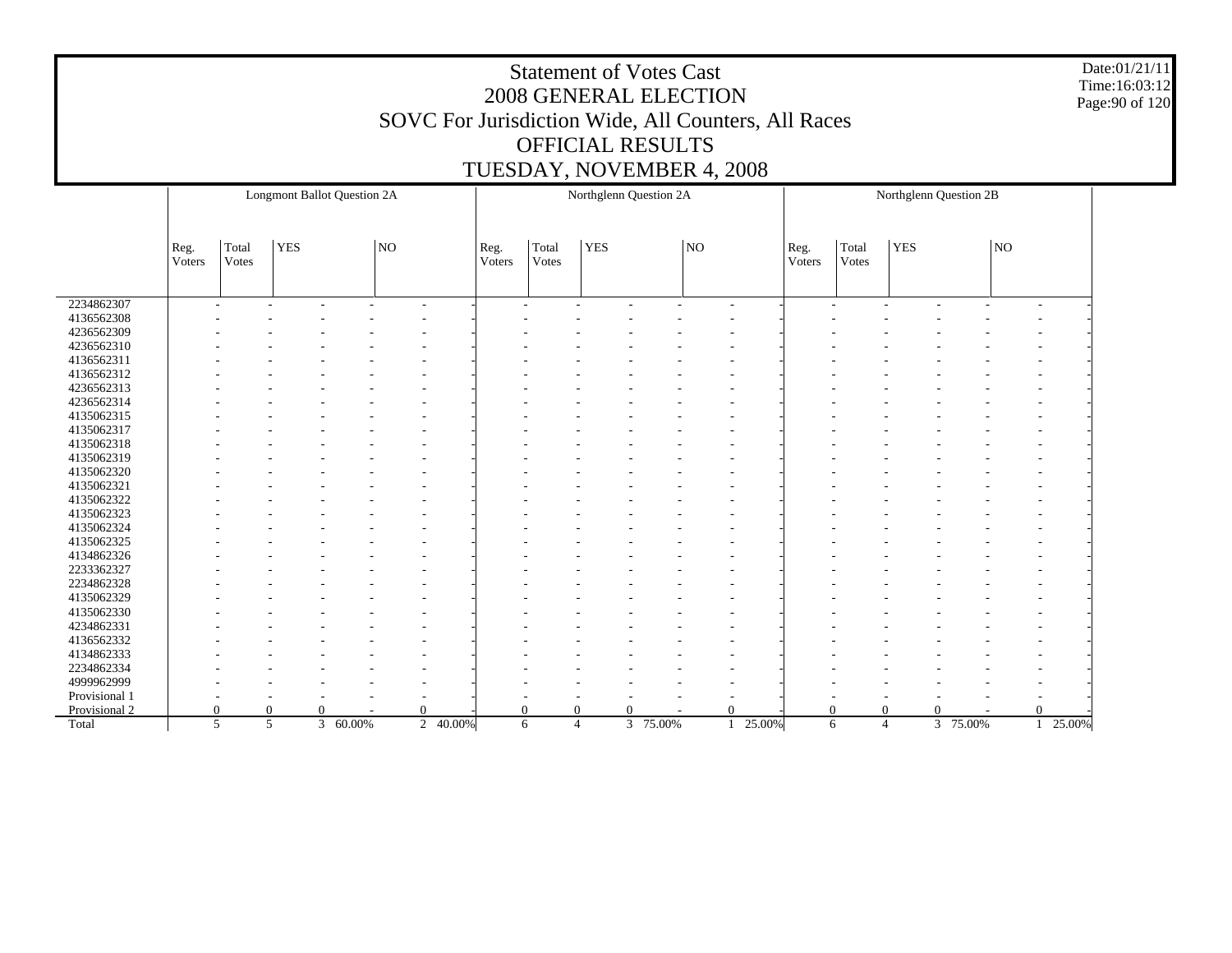Date:01/21/11 Time:16:03:12 Page:91 of 120

|                          | Northglenn Question 2C |                |            |  |    |  |                |                |            | Northglenn Question 2D |    |                |                |                |            | Northglenn Issue 2E |    |    |
|--------------------------|------------------------|----------------|------------|--|----|--|----------------|----------------|------------|------------------------|----|----------------|----------------|----------------|------------|---------------------|----|----|
|                          |                        |                |            |  |    |  |                |                |            |                        |    |                |                |                |            |                     |    |    |
|                          | Reg.<br>Voters         | Total<br>Votes | <b>YES</b> |  | NO |  | Reg.<br>Voters | Total<br>Votes | <b>YES</b> |                        | NO |                | Reg.<br>Voters | Total<br>Votes | <b>YES</b> |                     | NO |    |
| Jurisdiction Wide        |                        |                |            |  |    |  |                |                |            |                        |    |                |                |                |            |                     |    |    |
| 4136562100               |                        |                |            |  |    |  |                |                |            |                        |    |                |                |                |            |                     |    |    |
| 4136562101               |                        |                |            |  |    |  |                |                |            |                        |    |                |                |                |            |                     |    |    |
| 4136562102               |                        |                |            |  |    |  |                |                |            |                        |    |                |                |                |            |                     |    |    |
| 4136562103               |                        |                |            |  |    |  |                |                |            |                        |    |                |                |                |            |                     |    |    |
| 4136562104               |                        |                |            |  |    |  |                |                |            |                        |    |                |                |                |            |                     |    |    |
| 4135062106               |                        |                |            |  |    |  |                |                |            |                        |    |                |                |                |            |                     |    |    |
| 4135062107               |                        |                |            |  |    |  |                |                |            |                        |    |                |                |                |            |                     |    |    |
| 4135062108               |                        |                |            |  |    |  |                |                |            |                        |    |                |                |                |            |                     |    |    |
| 4135062109               |                        |                |            |  |    |  |                |                |            |                        |    |                |                |                |            |                     |    |    |
| 4135062110               |                        |                |            |  |    |  |                |                |            |                        |    |                |                |                |            |                     |    |    |
| 4135062111               |                        |                |            |  |    |  |                |                |            |                        |    |                |                |                |            |                     |    |    |
| 4135062112               |                        |                |            |  |    |  |                |                |            |                        |    |                |                |                |            |                     |    |    |
| 4135062114               |                        |                |            |  |    |  |                |                |            |                        |    |                |                |                |            |                     |    |    |
| 4134962115               |                        |                |            |  |    |  |                |                |            |                        |    |                |                |                |            |                     |    |    |
| 4134962116               |                        |                |            |  |    |  |                |                |            |                        |    |                |                |                |            |                     |    |    |
| 4136562117               |                        |                |            |  |    |  |                |                |            |                        |    |                |                |                |            |                     |    |    |
| 4136562118               |                        |                |            |  |    |  |                |                |            |                        |    |                |                |                |            |                     |    |    |
| 4136562119               |                        |                |            |  |    |  |                |                |            |                        |    |                |                |                |            |                     |    |    |
|                          |                        |                |            |  |    |  |                |                |            |                        |    |                |                |                |            |                     |    |    |
| 4134862120               |                        |                |            |  |    |  |                |                |            |                        |    |                |                |                |            |                     |    |    |
| 4134962121<br>4134962122 |                        |                |            |  |    |  |                |                |            |                        |    |                |                |                |            |                     |    |    |
|                          |                        |                |            |  |    |  |                |                |            |                        |    |                |                |                |            |                     |    |    |
| 4134962123               |                        |                |            |  |    |  |                |                |            |                        |    |                |                |                |            |                     |    |    |
| 4134862124               |                        |                |            |  |    |  |                |                |            |                        |    |                |                |                |            |                     |    |    |
| 4134862125               |                        |                |            |  |    |  |                |                |            |                        |    |                |                |                |            |                     |    |    |
| 4136562126               |                        |                |            |  |    |  |                |                |            |                        |    |                |                |                |            |                     |    |    |
| 4136562127               |                        |                |            |  |    |  |                |                |            |                        |    |                |                |                |            |                     |    |    |
| 4136562128               |                        |                |            |  |    |  |                |                |            |                        |    |                |                |                |            |                     |    |    |
| 4134862129               |                        |                |            |  |    |  |                |                |            |                        |    |                |                |                |            |                     |    |    |
| 4134962130               |                        |                |            |  |    |  |                |                |            |                        |    |                |                |                |            |                     |    |    |
| 4136562131               |                        |                |            |  |    |  |                |                |            |                        |    |                |                |                |            |                     |    |    |
| 4134862132               |                        |                |            |  |    |  |                |                |            |                        |    |                |                |                |            |                     |    |    |
| 4135062134               |                        |                |            |  |    |  |                |                |            |                        |    |                |                |                |            |                     |    |    |
| 4134862135               |                        |                |            |  |    |  |                |                |            |                        |    |                |                |                |            |                     |    |    |
| 4134862136               |                        |                |            |  |    |  |                |                |            |                        |    |                |                |                |            |                     |    |    |
| 4135062137               |                        |                |            |  |    |  |                |                |            |                        |    |                |                |                |            |                     |    |    |
| 4234862200               |                        |                |            |  |    |  |                |                |            |                        |    |                |                |                |            |                     |    |    |
| 4234862201               |                        |                |            |  |    |  |                |                |            |                        |    |                |                |                |            |                     |    |    |
| 4234862202               |                        |                |            |  |    |  |                |                |            |                        |    |                |                |                |            |                     |    |    |
| 2234862203               |                        |                |            |  |    |  |                |                |            |                        |    |                |                |                |            |                     |    |    |
| 2234862204               |                        |                |            |  |    |  |                |                |            |                        |    | $\overline{a}$ |                |                |            |                     |    | ÷, |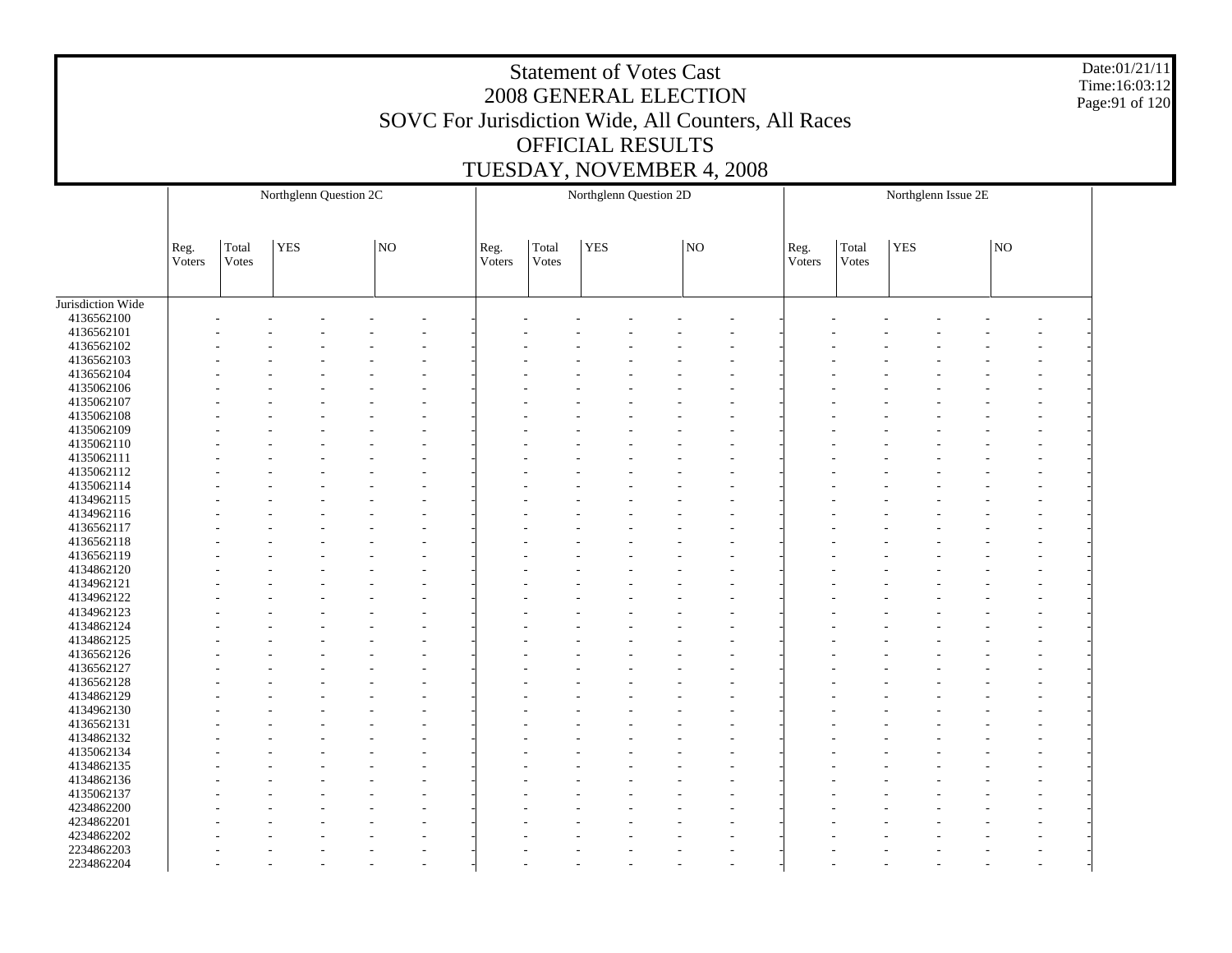Date:01/21/11 Time:16:03:12 Page:92 of 120

|            |        | Northglenn Question 2C |            |           |                          |                         |        |                |            | Northglenn Question 2D |    |                          |        |                |            | Northglenn Issue 2E                |    |                           |
|------------|--------|------------------------|------------|-----------|--------------------------|-------------------------|--------|----------------|------------|------------------------|----|--------------------------|--------|----------------|------------|------------------------------------|----|---------------------------|
|            |        |                        |            |           |                          |                         |        |                |            |                        |    |                          |        |                |            |                                    |    |                           |
|            |        |                        |            |           |                          |                         |        |                |            |                        |    |                          |        |                |            |                                    |    |                           |
|            | Reg.   | Total                  | <b>YES</b> |           | NO                       |                         | Reg.   | Total          | <b>YES</b> |                        | NO |                          | Reg.   | Total          | <b>YES</b> |                                    | NO |                           |
|            | Voters | Votes                  |            |           |                          |                         | Voters | Votes          |            |                        |    |                          | Voters | Votes          |            |                                    |    |                           |
|            |        |                        |            |           |                          |                         |        |                |            |                        |    |                          |        |                |            |                                    |    |                           |
| 2234862205 |        |                        |            |           | $\overline{\phantom{a}}$ |                         |        |                |            | $\tilde{\phantom{a}}$  |    | $\overline{\phantom{a}}$ |        | ٠              |            | $\tilde{\phantom{a}}$<br>٠         |    |                           |
| 2234862206 |        |                        |            |           |                          |                         |        |                |            |                        |    |                          |        |                |            |                                    |    |                           |
| 2234862207 |        |                        |            |           |                          |                         |        |                |            |                        |    |                          |        |                |            |                                    |    |                           |
| 4234862208 |        |                        |            |           |                          |                         |        |                |            |                        |    |                          |        |                |            |                                    |    |                           |
| 4134862211 |        |                        |            |           |                          |                         |        |                |            |                        |    |                          |        |                |            |                                    |    |                           |
| 4134862212 |        |                        |            |           |                          |                         |        |                |            |                        |    |                          |        |                |            |                                    |    |                           |
| 4134862213 |        |                        |            |           |                          |                         |        |                |            |                        |    |                          |        |                |            |                                    |    |                           |
| 4134862214 |        |                        |            |           |                          |                         |        |                |            |                        |    |                          |        |                |            |                                    |    |                           |
| 4134862215 |        |                        |            |           |                          |                         |        |                |            |                        |    |                          |        |                |            |                                    |    |                           |
| 4135062217 |        |                        |            |           |                          |                         |        |                |            |                        |    |                          |        |                |            |                                    |    |                           |
| 4135062218 |        |                        |            |           |                          |                         |        |                |            |                        |    |                          |        |                |            |                                    |    |                           |
| 4135062219 |        |                        |            |           |                          |                         |        |                |            |                        |    |                          |        |                |            |                                    |    |                           |
| 4135062220 |        |                        |            |           |                          |                         |        |                |            |                        |    |                          |        |                |            |                                    |    |                           |
| 4135062221 |        |                        |            |           |                          |                         |        |                |            |                        |    |                          |        |                |            |                                    |    |                           |
| 4134862222 |        |                        |            |           |                          |                         |        |                |            |                        |    |                          |        |                |            |                                    |    |                           |
| 4134862223 |        |                        |            |           |                          |                         |        |                |            |                        |    |                          |        |                |            |                                    |    |                           |
| 4234862224 |        |                        |            |           |                          |                         |        |                |            |                        |    |                          |        |                |            |                                    |    |                           |
| 4134862226 |        |                        |            |           |                          |                         |        |                |            |                        |    |                          |        |                |            |                                    |    |                           |
|            |        |                        |            |           |                          |                         |        |                |            |                        |    |                          |        |                |            |                                    |    |                           |
| 4234862228 |        |                        |            |           |                          |                         |        |                |            |                        |    |                          |        |                |            |                                    |    |                           |
| 4234862229 |        |                        |            |           |                          |                         |        |                |            |                        |    |                          |        |                |            |                                    |    |                           |
| 4234862230 |        |                        |            |           |                          |                         |        |                |            |                        |    |                          |        |                |            |                                    |    |                           |
| 4234862231 |        |                        |            |           |                          |                         |        |                |            |                        |    |                          |        |                |            |                                    |    |                           |
| 4234862232 |        |                        |            |           |                          |                         |        |                |            |                        |    |                          |        |                |            |                                    |    |                           |
| 4134862235 |        |                        |            |           |                          |                         |        |                |            |                        |    |                          |        |                |            |                                    |    |                           |
| 4235062236 |        |                        |            |           |                          |                         |        |                |            |                        |    |                          |        |                |            |                                    |    |                           |
| 4234862237 |        |                        |            |           |                          |                         |        |                |            |                        |    |                          |        |                |            |                                    |    |                           |
| 4134862238 |        |                        |            |           |                          |                         |        |                |            |                        |    |                          |        |                |            |                                    |    |                           |
| 2234862239 |        |                        |            |           |                          |                         |        |                |            |                        |    |                          |        |                |            |                                    |    |                           |
| 2234862240 |        |                        |            |           |                          |                         |        |                |            |                        |    |                          |        |                |            |                                    |    |                           |
| 4134862241 |        |                        |            |           |                          |                         |        |                |            |                        |    |                          |        |                |            |                                    |    |                           |
| 2234862242 |        |                        |            |           |                          |                         |        |                |            |                        |    |                          |        |                |            |                                    |    |                           |
| 4134862243 |        |                        |            |           |                          |                         |        |                |            |                        |    |                          |        |                |            |                                    |    |                           |
| 4234862244 |        |                        |            |           |                          |                         |        |                |            |                        |    |                          |        |                |            |                                    |    |                           |
| 2999962999 |        |                        |            |           |                          |                         |        |                |            |                        |    |                          |        |                |            |                                    |    |                           |
| 4234862300 |        |                        |            |           |                          |                         |        |                |            |                        |    |                          |        |                |            |                                    |    |                           |
| 4236562301 |        |                        |            |           |                          |                         |        |                |            |                        |    |                          |        |                |            |                                    |    |                           |
| 4236562302 |        |                        |            |           |                          |                         |        |                |            |                        |    |                          |        |                |            |                                    |    |                           |
| 4236562303 |        |                        |            |           |                          |                         |        |                |            |                        |    |                          |        |                |            |                                    |    | ÷,                        |
| 4236562304 |        |                        |            |           |                          |                         |        |                |            |                        |    |                          |        |                |            |                                    |    |                           |
| 2234862305 |        | $\overline{4}$<br>6    |            | 4 100.00% |                          | $\overline{0}$<br>0.00% | 6      | $\overline{4}$ |            | 4 100.00%              |    | $\mathbf{0}$<br>0.00%    | 6      | $\overline{4}$ |            | 4 100.00%                          |    | $\boldsymbol{0}$<br>0.00% |
| 2234862306 |        |                        | $\sim$     | $\sim$    |                          |                         |        | ٠              |            | $\sim$<br>٠            |    |                          | ٠      | ٠              |            | $\sim$<br>$\overline{\phantom{a}}$ |    |                           |
|            |        |                        |            |           |                          |                         |        |                |            |                        |    |                          |        |                |            |                                    |    |                           |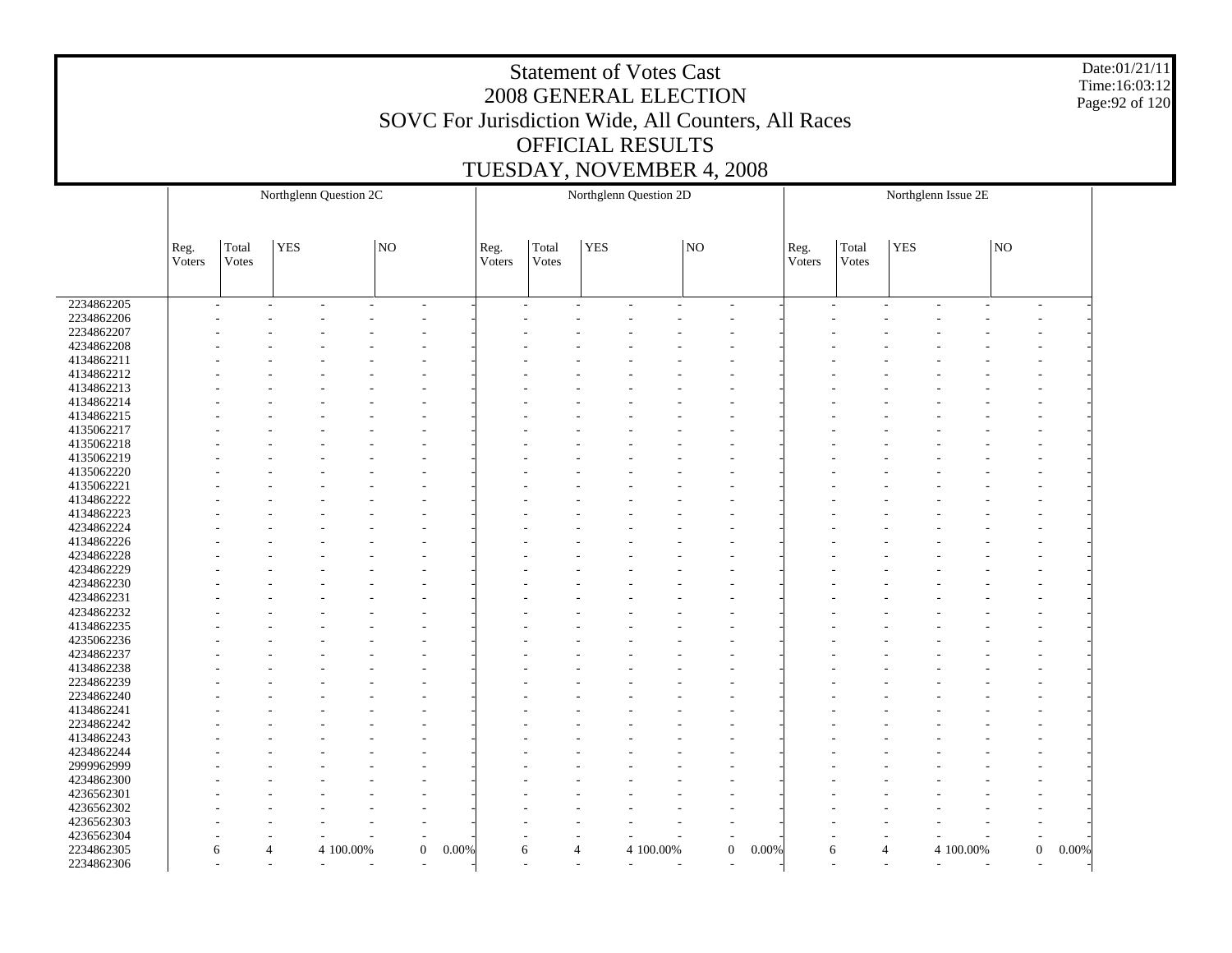Date:01/21/11 Time:16:03:13 Page:93 of 120

|               | Northglenn Question 2C   |                |                |                          |                          |       |                | Northglenn Question 2D   |            |           |                                                      |       |                |                | Northglenn Issue 2E |           |                          |       |
|---------------|--------------------------|----------------|----------------|--------------------------|--------------------------|-------|----------------|--------------------------|------------|-----------|------------------------------------------------------|-------|----------------|----------------|---------------------|-----------|--------------------------|-------|
|               |                          |                |                |                          |                          |       |                |                          |            |           |                                                      |       |                |                |                     |           |                          |       |
|               | Reg.<br>Voters           | Total<br>Votes | <b>YES</b>     |                          | NO                       |       | Reg.<br>Voters | Total<br>Votes           | <b>YES</b> |           | NO                                                   |       | Reg.<br>Voters | Total<br>Votes | <b>YES</b>          |           | NO                       |       |
|               |                          |                |                |                          |                          |       |                |                          |            |           |                                                      |       |                |                |                     |           |                          |       |
| 2234862307    | $\overline{\phantom{a}}$ |                |                | $\overline{\phantom{a}}$ | $\overline{\phantom{a}}$ |       |                | $\overline{\phantom{a}}$ |            | ٠         | $\overline{\phantom{a}}$<br>$\overline{\phantom{a}}$ |       |                | ٠<br>۰         |                     | ۰         | ٠<br>۰                   |       |
| 4136562308    |                          |                |                |                          |                          |       |                |                          |            |           |                                                      |       |                |                |                     |           |                          |       |
| 4236562309    |                          |                |                |                          |                          |       |                |                          |            |           |                                                      |       |                |                |                     |           |                          |       |
| 4236562310    |                          |                |                |                          |                          |       |                |                          |            |           |                                                      |       |                |                |                     |           |                          |       |
| 4136562311    |                          |                |                |                          |                          |       |                |                          |            |           |                                                      |       |                |                |                     |           |                          |       |
| 4136562312    |                          |                |                |                          |                          |       |                |                          |            |           |                                                      |       |                |                |                     |           |                          |       |
| 4236562313    |                          |                |                |                          |                          |       |                |                          |            |           |                                                      |       |                |                |                     |           |                          |       |
| 4236562314    |                          |                |                |                          |                          |       |                |                          |            |           |                                                      |       |                |                |                     |           |                          |       |
| 4135062315    |                          |                |                |                          |                          |       |                |                          |            |           |                                                      |       |                |                |                     |           |                          |       |
| 4135062317    |                          |                |                |                          |                          |       |                |                          |            |           |                                                      |       |                |                |                     |           |                          |       |
| 4135062318    |                          |                |                |                          |                          |       |                |                          |            |           |                                                      |       |                |                |                     |           |                          |       |
| 4135062319    |                          |                |                |                          |                          |       |                |                          |            |           |                                                      |       |                |                |                     |           |                          |       |
| 4135062320    |                          |                |                |                          |                          |       |                |                          |            |           |                                                      |       |                |                |                     |           |                          |       |
| 4135062321    |                          |                |                |                          |                          |       |                |                          |            |           |                                                      |       |                |                |                     |           |                          |       |
| 4135062322    |                          |                |                |                          |                          |       |                |                          |            |           |                                                      |       |                |                |                     |           |                          |       |
| 4135062323    |                          |                |                |                          |                          |       |                |                          |            |           |                                                      |       |                |                |                     |           |                          |       |
| 4135062324    |                          |                |                |                          |                          |       |                |                          |            |           |                                                      |       |                |                |                     |           |                          |       |
| 4135062325    |                          |                |                |                          |                          |       |                |                          |            |           |                                                      |       |                |                |                     |           |                          |       |
| 4134862326    |                          |                |                |                          |                          |       |                |                          |            |           |                                                      |       |                |                |                     |           |                          |       |
| 2233362327    |                          |                |                |                          |                          |       |                |                          |            |           |                                                      |       |                |                |                     |           |                          |       |
| 2234862328    |                          |                |                |                          |                          |       |                |                          |            |           |                                                      |       |                |                |                     |           |                          |       |
| 4135062329    |                          |                |                |                          |                          |       |                |                          |            |           |                                                      |       |                |                |                     |           |                          |       |
| 4135062330    |                          |                |                |                          |                          |       |                |                          |            |           |                                                      |       |                |                |                     |           |                          |       |
| 4234862331    |                          |                |                |                          |                          |       |                |                          |            |           |                                                      |       |                |                |                     |           |                          |       |
| 4136562332    |                          |                |                |                          |                          |       |                |                          |            |           |                                                      |       |                |                |                     |           |                          |       |
| 4134862333    |                          |                |                |                          |                          |       |                |                          |            |           |                                                      |       |                |                |                     |           |                          |       |
| 2234862334    |                          |                |                |                          |                          |       |                |                          |            |           |                                                      |       |                |                |                     |           |                          |       |
| 4999962999    |                          |                |                |                          |                          |       |                |                          |            |           |                                                      |       |                |                |                     |           |                          |       |
| Provisional 1 |                          |                |                |                          |                          |       |                |                          |            |           | $\overline{\phantom{a}}$                             |       |                |                |                     |           | $\overline{\phantom{a}}$ |       |
| Provisional 2 | $\Omega$                 |                | 0              | $\Omega$                 | 0                        |       | $\Omega$       | $\Omega$                 |            | $\Omega$  | $\Omega$                                             |       | $\Omega$       | $\theta$       |                     | $\Omega$  | $\Omega$                 |       |
| Total         | 6                        |                | $\overline{4}$ | 4 100.00%                | $\overline{0}$           | 0.00% | 6              | $\overline{4}$           |            | 4 100.00% | $\mathbf{0}$                                         | 0.00% | 6              | $\overline{4}$ |                     | 4 100.00% | $\mathbf{0}$             | 0.00% |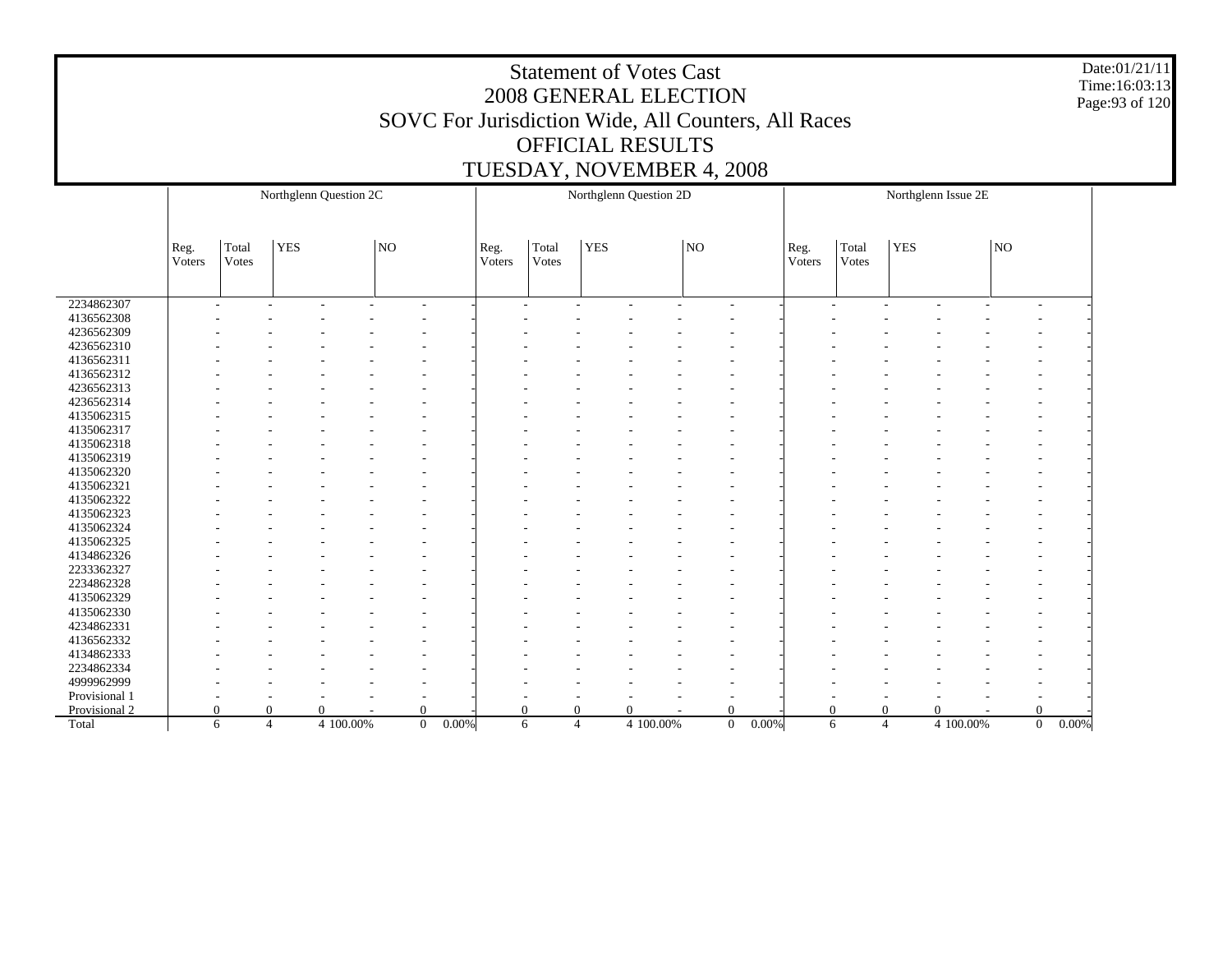Date:01/21/11 Time:16:03:13 Page:94 of 120

|                   |             |                    | Nunn Ballot Issue 2A |        |                |        |             |                    | Brighton 27J Ballot Issue 3A |    |  |
|-------------------|-------------|--------------------|----------------------|--------|----------------|--------|-------------|--------------------|------------------------------|----|--|
|                   | Reg. Voters | <b>Total Votes</b> | <b>YES</b>           |        | N <sub>O</sub> |        | Reg. Voters | <b>Total Votes</b> | <b>YES</b>                   | NO |  |
| Jurisdiction Wide |             |                    |                      |        |                |        |             |                    |                              |    |  |
| 4136562100        | 228         | 189                | 104                  | 55.03% | 85             | 44.97% |             |                    |                              |    |  |
| 4136562101        |             | ÷                  |                      |        | ÷              |        |             |                    |                              |    |  |
| 4136562102        |             |                    |                      |        | ÷,             |        |             |                    |                              |    |  |
| 4136562103        |             |                    |                      |        |                |        |             |                    |                              |    |  |
| 4136562104        |             |                    |                      |        |                |        |             |                    |                              |    |  |
| 4135062106        |             |                    |                      |        |                |        |             |                    |                              |    |  |
| 4135062107        |             |                    |                      |        |                |        |             |                    |                              |    |  |
| 4135062108        |             |                    |                      |        |                |        |             |                    |                              |    |  |
| 4135062109        |             |                    |                      |        |                |        |             |                    |                              |    |  |
| 4135062110        |             |                    |                      |        |                |        |             |                    |                              |    |  |
| 4135062111        |             |                    |                      |        |                |        |             |                    |                              |    |  |
| 4135062112        |             |                    |                      |        |                |        |             |                    |                              |    |  |
| 4135062114        |             |                    |                      |        |                |        |             |                    |                              |    |  |
| 4134962115        |             |                    |                      |        |                |        |             |                    |                              |    |  |
| 4134962116        |             |                    |                      |        |                |        |             |                    |                              |    |  |
| 4136562117        |             |                    |                      |        |                |        |             |                    |                              |    |  |
| 4136562118        |             |                    |                      |        |                |        |             |                    |                              |    |  |
| 4136562119        |             |                    |                      |        |                |        |             |                    |                              |    |  |
| 4134862120        |             |                    |                      |        |                |        |             |                    |                              |    |  |
| 4134962121        |             |                    |                      |        |                |        |             |                    |                              |    |  |
| 4134962122        |             |                    |                      |        |                |        |             |                    |                              |    |  |
| 4134962123        |             |                    |                      |        |                |        |             |                    |                              |    |  |
| 4134862124        |             |                    |                      |        |                |        |             |                    |                              |    |  |
| 4134862125        |             |                    |                      |        |                |        |             |                    |                              |    |  |
| 4136562126        |             |                    |                      |        |                |        |             |                    |                              |    |  |
| 4136562127        |             |                    |                      |        |                |        |             |                    |                              |    |  |
| 4136562128        |             |                    |                      |        |                |        |             |                    |                              |    |  |
| 4134862129        |             |                    |                      |        |                |        |             |                    |                              |    |  |
| 4134962130        |             |                    |                      |        |                |        |             |                    |                              |    |  |
| 4136562131        |             |                    |                      |        |                |        |             |                    |                              |    |  |
| 4134862132        |             |                    |                      |        |                |        |             |                    |                              |    |  |
|                   |             |                    |                      |        |                |        |             |                    |                              |    |  |
| 4135062134        |             |                    |                      |        |                |        |             |                    |                              |    |  |
| 4134862135        |             |                    |                      |        |                |        |             |                    |                              |    |  |
| 4134862136        |             |                    |                      |        |                |        |             |                    |                              |    |  |
| 4135062137        |             |                    |                      |        |                |        |             |                    |                              |    |  |
| 4234862200        |             |                    |                      |        |                |        |             |                    |                              |    |  |
| 4234862201        |             |                    |                      |        |                |        |             |                    |                              |    |  |
| 4234862202        |             |                    |                      |        |                |        |             |                    |                              |    |  |
| 2234862203        |             |                    |                      |        |                |        |             |                    |                              |    |  |
| 2234862204        |             |                    |                      |        |                |        |             |                    |                              |    |  |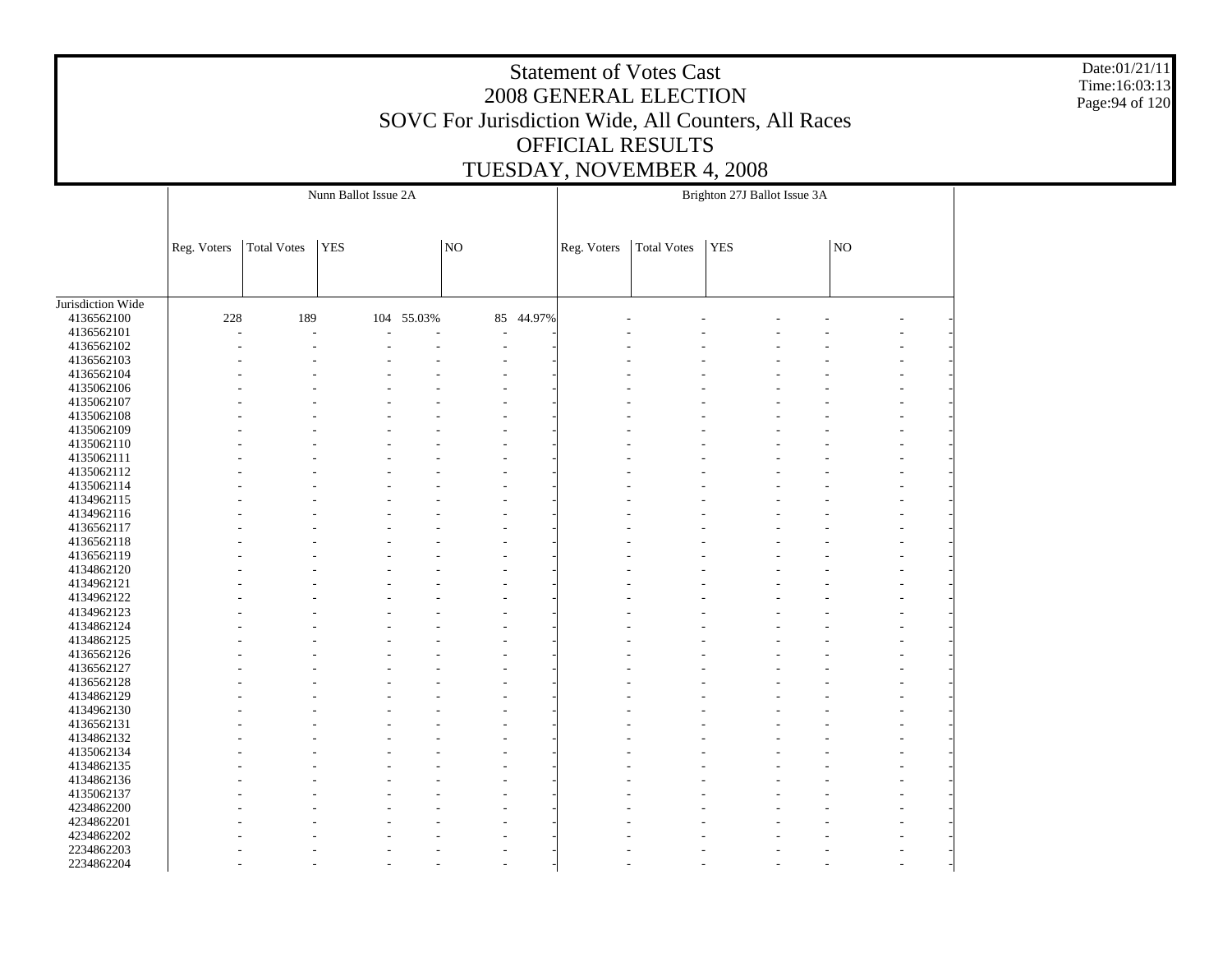Date:01/21/11 Time:16:03:13 Page:95 of 120

|            |             |                    | Nunn Ballot Issue 2A |    |    |    |                |                | Brighton 27J Ballot Issue 3A |                |        |        |
|------------|-------------|--------------------|----------------------|----|----|----|----------------|----------------|------------------------------|----------------|--------|--------|
|            | Reg. Voters | <b>Total Votes</b> | <b>YES</b>           |    | NO |    | Reg. Voters    | Total Votes    | <b>YES</b>                   |                | NO     |        |
|            |             |                    |                      |    |    |    |                |                |                              |                |        |        |
| 2234862205 |             | L.                 | L.                   | L, |    | ÷, | $\overline{a}$ | $\overline{a}$ | L,                           | $\overline{a}$ | $\sim$ |        |
| 2234862206 |             |                    |                      |    |    |    |                |                |                              |                |        |        |
| 2234862207 |             |                    |                      |    |    |    |                |                |                              |                |        |        |
| 4234862208 |             |                    |                      |    |    |    |                |                |                              |                |        |        |
| 4134862211 |             |                    |                      |    |    |    |                |                |                              |                |        |        |
| 4134862212 |             |                    |                      |    |    |    |                |                |                              |                |        |        |
| 4134862213 |             |                    |                      |    |    |    |                |                |                              |                |        |        |
| 4134862214 |             |                    |                      |    |    |    |                |                |                              |                |        |        |
| 4134862215 |             |                    |                      |    |    |    |                |                |                              |                |        |        |
| 4135062217 |             |                    |                      |    |    |    |                |                |                              |                |        |        |
| 4135062218 |             |                    |                      |    |    |    |                |                |                              |                |        |        |
| 4135062219 |             |                    |                      |    |    |    |                |                |                              |                |        |        |
| 4135062220 |             |                    |                      |    |    |    |                |                |                              |                |        |        |
| 4135062221 |             |                    |                      |    |    |    |                |                |                              |                |        |        |
| 4134862222 |             |                    |                      |    |    |    |                |                |                              |                |        |        |
| 4134862223 |             |                    |                      |    |    |    |                |                |                              |                |        |        |
| 4234862224 |             |                    |                      |    |    |    |                |                |                              |                |        |        |
| 4134862226 |             |                    |                      |    |    |    |                |                |                              |                |        |        |
| 4234862228 |             |                    |                      |    |    |    |                |                |                              |                |        |        |
| 4234862229 |             |                    |                      |    |    |    |                |                |                              |                |        |        |
| 4234862230 |             |                    |                      |    |    |    |                |                |                              |                |        |        |
| 4234862231 |             |                    |                      |    |    |    |                |                |                              |                |        |        |
| 4234862232 |             |                    |                      |    |    |    |                |                |                              |                |        |        |
| 4134862235 |             |                    |                      |    |    |    |                |                |                              |                |        |        |
| 4235062236 |             |                    |                      |    |    |    |                |                |                              |                |        |        |
| 4234862237 |             |                    |                      |    |    |    |                |                |                              |                |        |        |
| 4134862238 |             |                    |                      |    |    |    |                |                |                              |                |        |        |
| 2234862239 |             |                    |                      |    |    |    |                |                |                              |                |        |        |
| 2234862240 |             |                    |                      |    |    |    |                |                |                              |                |        |        |
| 4134862241 |             |                    |                      |    |    |    |                |                |                              |                |        |        |
| 2234862242 |             |                    |                      |    |    |    |                |                |                              |                |        |        |
| 4134862243 |             |                    |                      |    |    |    |                |                |                              |                |        |        |
| 4234862244 |             |                    |                      |    |    |    |                |                |                              |                |        |        |
| 2999962999 |             |                    |                      |    |    |    |                |                |                              |                |        |        |
| 4234862300 |             |                    |                      |    |    |    |                |                |                              |                |        |        |
| 4236562301 |             |                    |                      |    |    |    |                |                |                              |                |        |        |
| 4236562302 |             |                    |                      |    |    |    |                |                |                              |                |        |        |
| 4236562303 |             |                    |                      |    |    |    | ÷.             |                |                              |                |        |        |
| 4236562304 |             |                    |                      |    |    |    | 356            | 308            | 122                          | 39.61%         | 186    | 60.39% |
| 2234862305 |             |                    |                      |    |    |    | L,             | L,             |                              |                |        |        |
| 2234862306 |             |                    |                      |    |    |    |                |                |                              |                |        |        |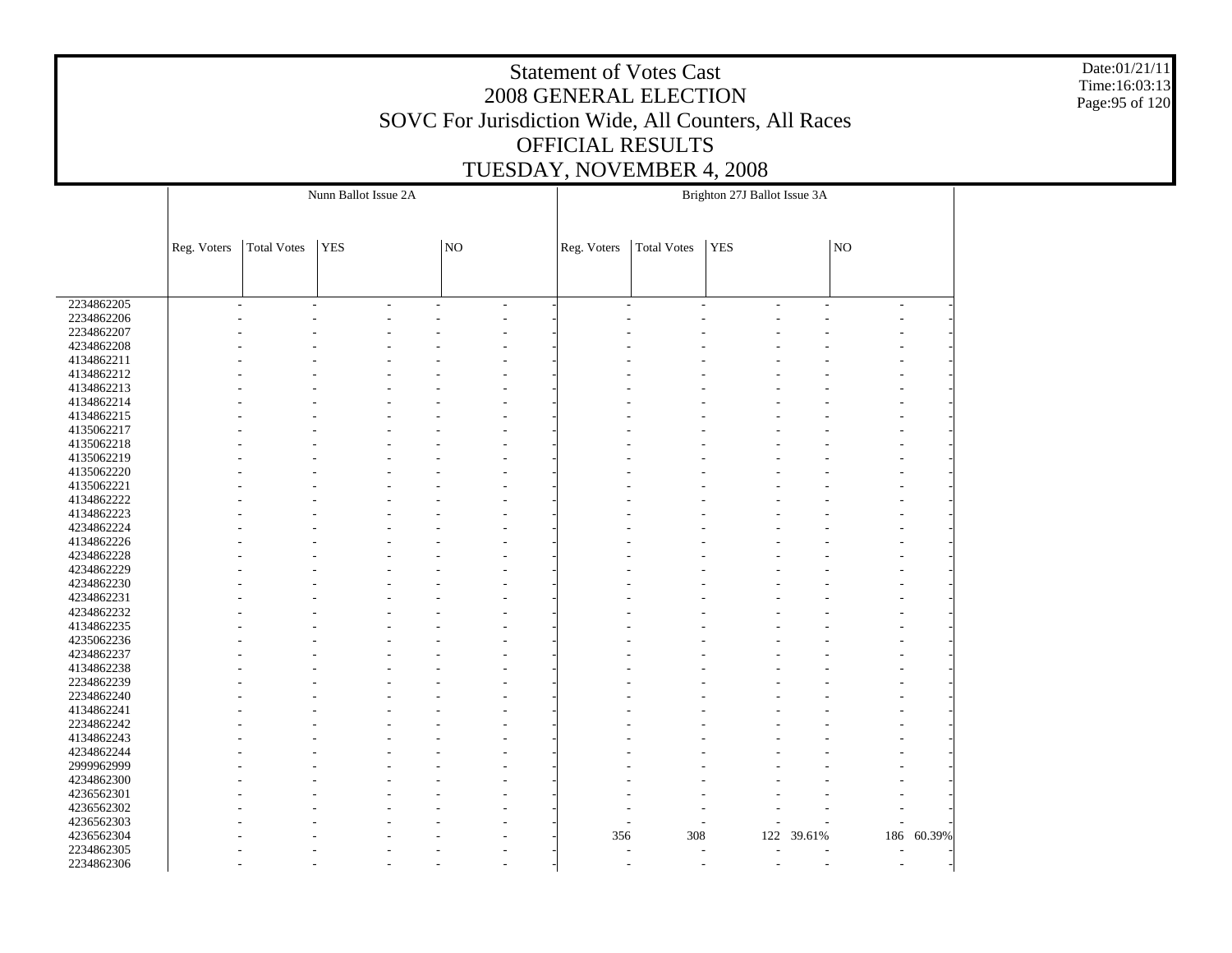Date:01/21/11 Time:16:03:13 Page:96 of 120

| Nunn Ballot Issue 2A<br>Brighton 27J Ballot Issue 3A                                                                                                             |                          |                                                      |            |
|------------------------------------------------------------------------------------------------------------------------------------------------------------------|--------------------------|------------------------------------------------------|------------|
| <b>Total Votes</b><br><b>YES</b><br>NO<br><b>Total Votes</b><br><b>YES</b><br>Reg. Voters<br>Reg. Voters                                                         |                          | $_{\rm NO}$                                          |            |
|                                                                                                                                                                  |                          |                                                      |            |
| 2234862307<br>$\sim$<br>$\overline{\phantom{a}}$<br>$\overline{a}$<br>$\sim$<br>$\overline{\phantom{a}}$<br>$\overline{\phantom{a}}$<br>$\overline{\phantom{a}}$ |                          | $\overline{\phantom{a}}$<br>$\overline{\phantom{a}}$ |            |
| 4136562308                                                                                                                                                       |                          |                                                      |            |
| 4236562309                                                                                                                                                       |                          |                                                      |            |
| 4236562310                                                                                                                                                       |                          |                                                      |            |
| 4136562311                                                                                                                                                       |                          |                                                      |            |
| 4136562312                                                                                                                                                       |                          |                                                      |            |
| 4236562313                                                                                                                                                       |                          |                                                      |            |
| 3<br>4236562314<br>5                                                                                                                                             | $\mathbf{0}$<br>$0.00\%$ |                                                      | 3 100.00%  |
| 4135062315                                                                                                                                                       |                          |                                                      |            |
| 4135062317                                                                                                                                                       |                          |                                                      |            |
| 4135062318                                                                                                                                                       |                          |                                                      |            |
| 4135062319                                                                                                                                                       |                          |                                                      |            |
| 4135062320                                                                                                                                                       |                          |                                                      |            |
| 4135062321                                                                                                                                                       |                          |                                                      |            |
| 4135062322                                                                                                                                                       |                          |                                                      |            |
| 4135062323                                                                                                                                                       |                          |                                                      |            |
| 4135062324                                                                                                                                                       |                          |                                                      |            |
| 4135062325                                                                                                                                                       |                          |                                                      |            |
| 4134862326                                                                                                                                                       |                          |                                                      |            |
| 2233362327                                                                                                                                                       |                          |                                                      |            |
| 2234862328                                                                                                                                                       |                          |                                                      |            |
| 4135062329                                                                                                                                                       |                          |                                                      |            |
| 4135062330                                                                                                                                                       |                          |                                                      |            |
| 4234862331                                                                                                                                                       |                          |                                                      |            |
| 4136562332                                                                                                                                                       |                          |                                                      |            |
| 4134862333                                                                                                                                                       |                          |                                                      |            |
| 2234862334                                                                                                                                                       |                          |                                                      |            |
| 4999962999                                                                                                                                                       |                          |                                                      |            |
| Provisional 1<br>40.00%<br>3<br>60.00%<br>5<br>2<br>$\mathbf{0}$                                                                                                 |                          |                                                      |            |
| Provisional 2<br>$\mathfrak{D}$<br>$\Omega$                                                                                                                      | 50.00%                   |                                                      | 50.00%     |
| 228<br>106 54.64%<br>88 45.36%<br>313<br>194<br>361<br>Total                                                                                                     | 123 39.30%               |                                                      | 190 60.70% |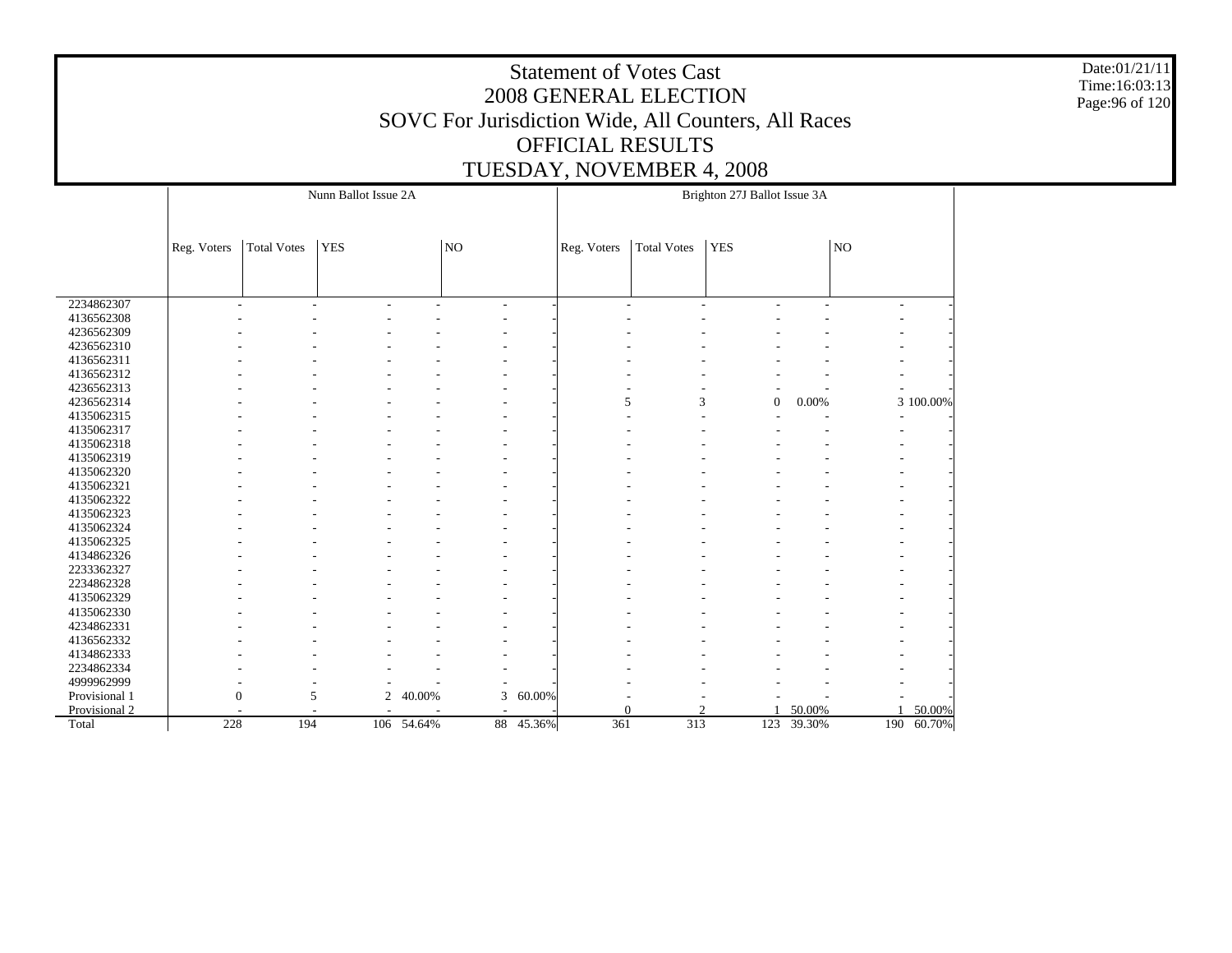Date:01/21/11 Time:16:03:13 Page:97 of 120

|                          |             |                    | Brighton 27J Ballot Issue 3B |    |             |                    | School District RE-3J Issue 3A |           |    |                  |
|--------------------------|-------------|--------------------|------------------------------|----|-------------|--------------------|--------------------------------|-----------|----|------------------|
|                          |             |                    |                              |    |             |                    |                                |           |    |                  |
|                          | Reg. Voters | <b>Total Votes</b> | YES                          | NO | Reg. Voters | <b>Total Votes</b> | <b>YES</b>                     |           | NO |                  |
|                          |             |                    |                              |    |             |                    |                                |           |    |                  |
| Jurisdiction Wide        |             |                    |                              |    |             |                    |                                |           |    |                  |
| 4136562100               |             |                    |                              |    |             |                    |                                |           |    |                  |
| 4136562101               |             |                    |                              |    |             |                    |                                |           |    |                  |
| 4136562102               |             |                    |                              |    |             |                    |                                |           |    |                  |
| 4136562103               |             |                    |                              |    |             |                    |                                |           |    |                  |
| 4136562104               |             |                    |                              |    |             |                    |                                |           |    |                  |
| 4135062106               |             |                    |                              |    |             |                    |                                |           |    |                  |
| 4135062107               |             |                    |                              |    |             |                    |                                |           |    |                  |
| 4135062108               |             |                    |                              |    |             |                    |                                |           |    |                  |
| 4135062109               |             |                    |                              |    |             |                    |                                |           |    |                  |
| 4135062110               |             |                    |                              |    |             |                    |                                |           |    |                  |
| 4135062111               |             |                    |                              |    |             |                    |                                |           |    |                  |
| 4135062112               |             |                    |                              |    |             |                    |                                |           |    |                  |
| 4135062114               |             |                    |                              |    |             |                    |                                |           |    |                  |
| 4134962115               |             |                    |                              |    |             |                    |                                |           |    |                  |
| 4134962116               |             |                    |                              |    |             |                    |                                |           |    |                  |
| 4136562117               |             |                    |                              |    |             |                    |                                |           |    |                  |
| 4136562118               |             |                    |                              |    |             |                    |                                |           |    |                  |
| 4136562119               |             |                    |                              |    |             |                    |                                |           |    |                  |
| 4134862120               |             |                    |                              |    |             |                    |                                |           |    |                  |
| 4134962121               |             |                    |                              |    |             |                    |                                |           |    |                  |
| 4134962122               |             |                    |                              |    |             |                    |                                |           |    |                  |
| 4134962123               |             |                    |                              |    |             |                    |                                |           |    |                  |
| 4134862124               |             |                    |                              |    |             |                    |                                |           |    |                  |
| 4134862125               |             |                    |                              |    |             |                    |                                |           |    |                  |
| 4136562126               |             |                    |                              |    |             |                    |                                |           |    |                  |
| 4136562127               |             |                    |                              |    |             |                    |                                |           |    |                  |
| 4136562128               |             |                    |                              |    |             |                    |                                |           |    |                  |
| 4134862129               |             |                    |                              |    |             |                    |                                |           |    |                  |
|                          |             |                    |                              |    |             |                    |                                |           |    |                  |
| 4134962130<br>4136562131 |             |                    |                              |    |             |                    |                                |           |    |                  |
|                          |             |                    |                              |    |             |                    |                                |           |    |                  |
| 4134862132               |             |                    |                              |    |             |                    |                                |           |    |                  |
| 4135062134               |             |                    |                              |    |             |                    |                                |           |    |                  |
| 4134862135               |             |                    |                              |    |             |                    |                                |           |    |                  |
| 4134862136               |             |                    |                              |    |             |                    |                                |           |    |                  |
| 4135062137               |             |                    |                              |    |             |                    |                                |           |    |                  |
| 4234862200               |             |                    |                              |    |             |                    |                                |           |    |                  |
| 4234862201               |             |                    |                              |    |             |                    |                                |           |    |                  |
| 4234862202               |             |                    |                              |    | 24          | 17                 |                                | 10 58.82% |    | $\tau$<br>41.18% |
| 2234862203               |             |                    |                              |    |             |                    |                                |           |    |                  |
| 2234862204               |             |                    |                              |    |             |                    |                                |           |    |                  |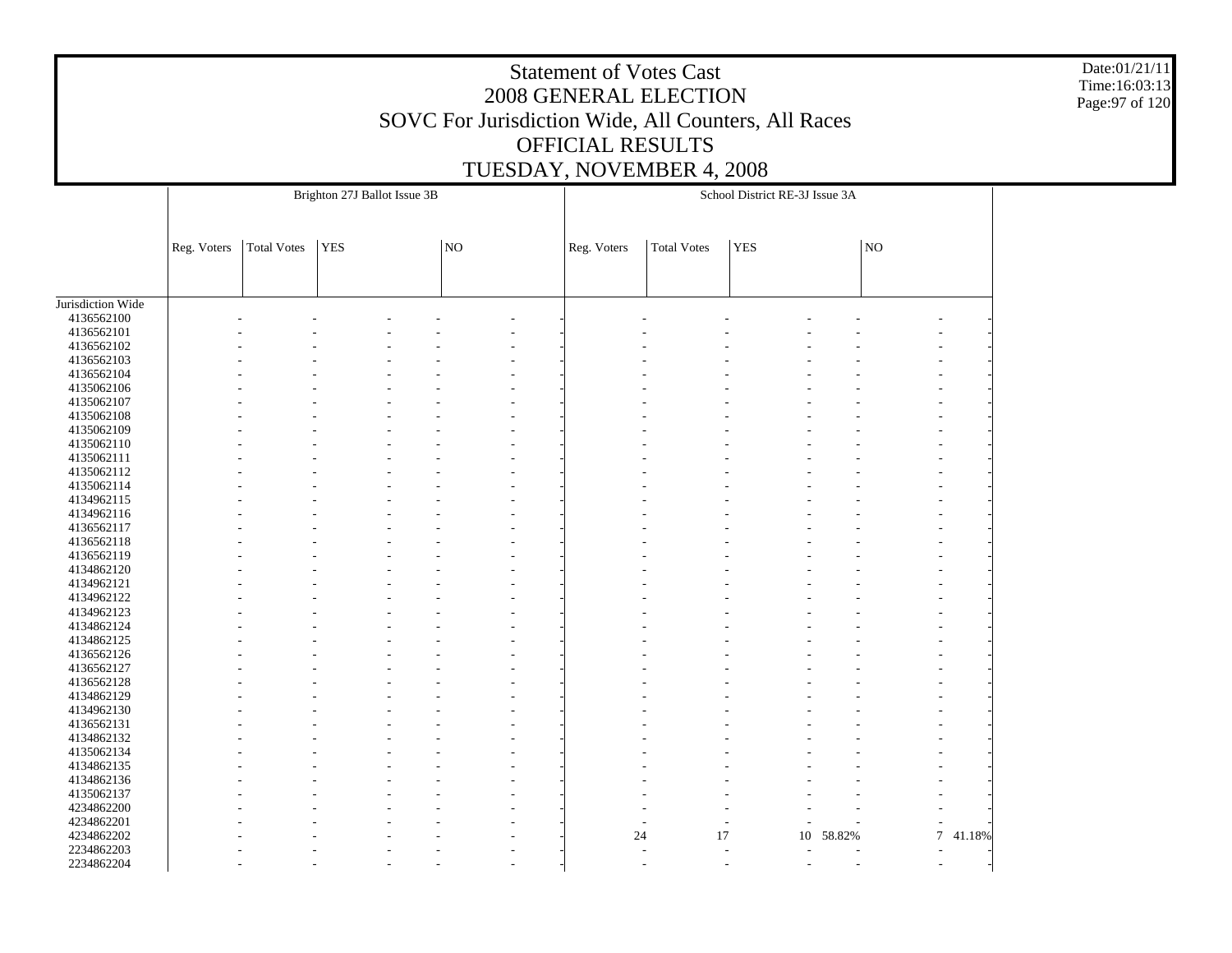Date:01/21/11 Time:16:03:13 Page:98 of 120

|            |             |                    | Brighton 27J Ballot Issue 3B |                          |     |        |                |                    | School District RE-3J Issue 3A |        |                |        |
|------------|-------------|--------------------|------------------------------|--------------------------|-----|--------|----------------|--------------------|--------------------------------|--------|----------------|--------|
|            |             |                    |                              |                          |     |        |                |                    |                                |        |                |        |
|            |             |                    |                              |                          |     |        |                |                    |                                |        |                |        |
|            | Reg. Voters | <b>Total Votes</b> | YES                          |                          | NO  |        | Reg. Voters    | <b>Total Votes</b> | <b>YES</b>                     |        | $\overline{N}$ |        |
|            |             |                    |                              |                          |     |        |                |                    |                                |        |                |        |
|            |             |                    |                              |                          |     |        |                |                    |                                |        |                |        |
|            |             |                    |                              |                          |     |        |                |                    |                                |        |                |        |
| 2234862205 | ÷           |                    | ÷.<br>÷                      | ÷.                       | ÷.  |        | $\overline{a}$ |                    | $\overline{a}$                 | ٠      | $\overline{a}$ |        |
| 2234862206 |             |                    |                              |                          |     |        |                |                    |                                |        |                |        |
| 2234862207 |             |                    |                              |                          |     |        |                |                    |                                |        |                |        |
| 4234862208 |             |                    |                              |                          |     |        |                |                    |                                |        |                |        |
| 4134862211 |             |                    |                              |                          |     |        |                |                    |                                |        |                |        |
| 4134862212 |             |                    |                              |                          |     |        |                |                    |                                |        |                |        |
| 4134862213 |             |                    |                              |                          |     |        |                |                    |                                |        |                |        |
| 4134862214 |             |                    |                              |                          |     |        |                |                    |                                |        |                |        |
| 4134862215 |             |                    |                              |                          |     |        |                |                    |                                |        |                |        |
| 4135062217 |             |                    |                              |                          |     |        |                |                    |                                |        |                |        |
| 4135062218 |             |                    |                              |                          |     |        |                |                    |                                |        |                |        |
| 4135062219 |             |                    |                              |                          |     |        |                |                    |                                |        |                |        |
| 4135062220 |             |                    |                              |                          |     |        |                |                    |                                |        |                |        |
| 4135062221 |             |                    |                              |                          |     |        |                |                    |                                |        |                |        |
| 4134862222 |             |                    |                              |                          |     |        |                |                    |                                |        |                |        |
| 4134862223 |             |                    |                              |                          |     |        |                |                    |                                |        |                |        |
| 4234862224 |             |                    |                              |                          |     |        |                |                    |                                |        |                |        |
| 4134862226 |             |                    |                              |                          |     |        |                |                    |                                |        |                |        |
| 4234862228 |             |                    |                              |                          |     |        |                |                    |                                |        |                |        |
| 4234862229 |             |                    |                              |                          |     |        |                |                    |                                |        |                |        |
| 4234862230 |             |                    |                              |                          |     |        |                |                    |                                |        |                |        |
| 4234862231 |             |                    |                              |                          |     |        |                |                    |                                |        |                |        |
| 4234862232 |             |                    |                              |                          |     |        |                |                    |                                |        |                |        |
| 4134862235 |             |                    |                              |                          |     |        |                |                    |                                |        |                |        |
| 4235062236 |             |                    |                              |                          |     |        |                |                    |                                |        |                |        |
| 4234862237 |             |                    |                              |                          |     |        |                |                    |                                |        |                |        |
| 4134862238 |             |                    |                              |                          |     |        |                |                    |                                |        |                |        |
| 2234862239 |             |                    |                              |                          |     |        |                |                    |                                |        |                |        |
| 2234862240 |             |                    |                              |                          |     |        |                |                    |                                |        |                |        |
| 4134862241 |             |                    |                              |                          |     |        |                |                    |                                |        |                |        |
| 2234862242 |             |                    |                              |                          |     |        |                |                    |                                |        |                |        |
| 4134862243 |             |                    |                              |                          |     |        |                |                    |                                |        |                |        |
| 4234862244 |             |                    |                              |                          |     |        |                |                    |                                |        |                |        |
| 2999962999 |             |                    |                              |                          |     |        |                |                    | L,                             |        |                |        |
| 4234862300 |             |                    |                              |                          |     |        | 12             | 11                 | 3                              | 27.27% | $\,8\,$        | 72.73% |
| 4236562301 |             |                    |                              |                          |     |        |                |                    |                                |        |                |        |
| 4236562302 |             |                    |                              |                          |     |        |                |                    |                                |        |                |        |
| 4236562303 |             |                    |                              |                          |     |        |                |                    |                                |        |                |        |
| 4236562304 | 356         | 307                | 125                          | 40.72%                   | 182 | 59.28% |                |                    |                                |        |                |        |
| 2234862305 |             |                    |                              |                          |     |        |                |                    |                                |        |                |        |
| 2234862306 |             |                    |                              | $\overline{\phantom{a}}$ |     |        |                |                    |                                |        |                |        |
|            |             |                    |                              |                          |     |        |                |                    |                                |        |                |        |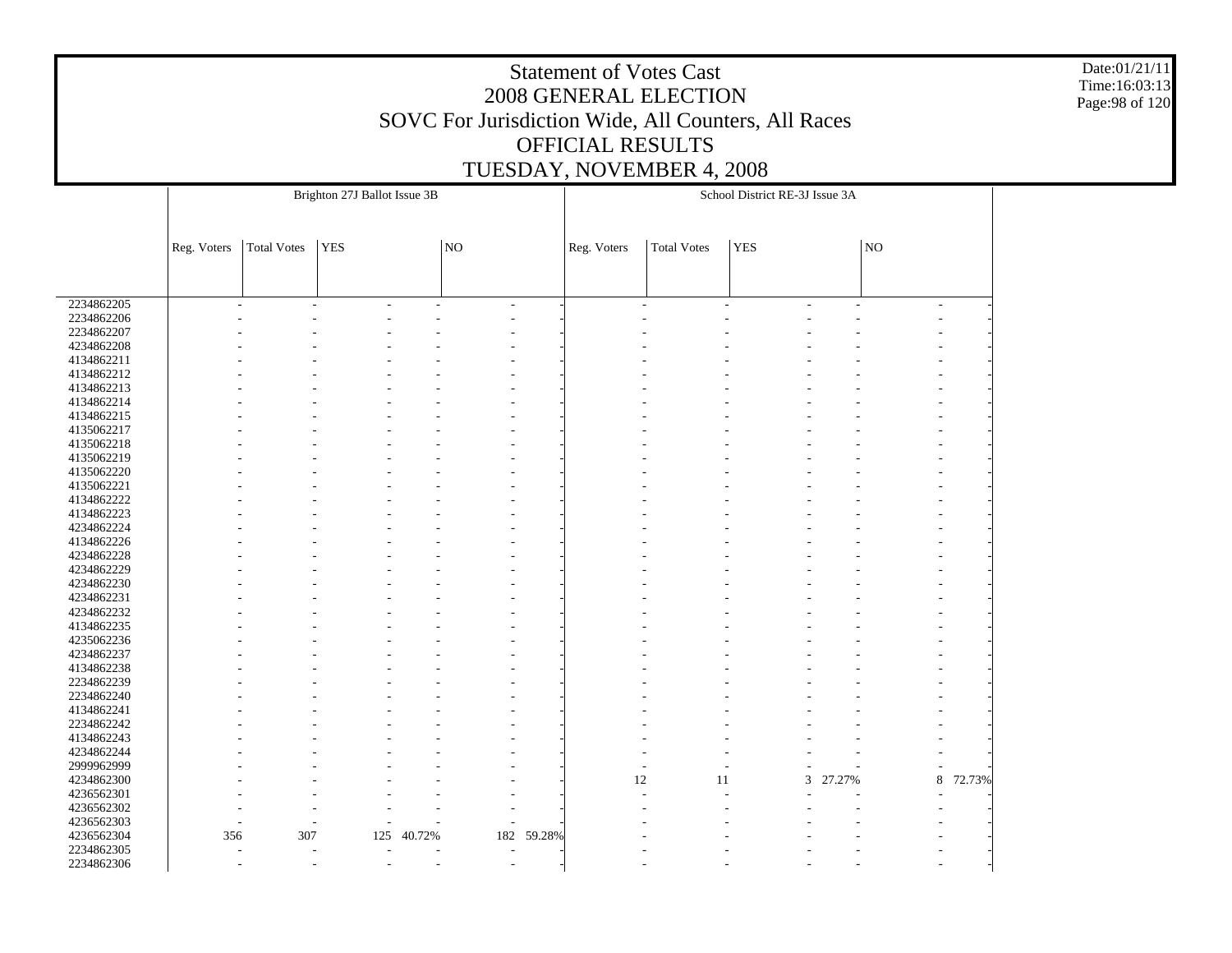Date:01/21/11 Time:16:03:13 Page:99 of 120

|               |             |                    | Brighton 27J Ballot Issue 3B |            |                |            |                          |                          | School District RE-3J Issue 3A |        |                          |             |
|---------------|-------------|--------------------|------------------------------|------------|----------------|------------|--------------------------|--------------------------|--------------------------------|--------|--------------------------|-------------|
|               |             |                    |                              |            |                |            |                          |                          |                                |        |                          |             |
|               | Reg. Voters | <b>Total Votes</b> | <b>YES</b>                   |            | NO             |            | Reg. Voters              | <b>Total Votes</b>       | <b>YES</b>                     |        | NO                       |             |
|               |             |                    |                              |            |                |            |                          |                          |                                |        |                          |             |
|               |             |                    |                              |            |                |            |                          |                          |                                |        |                          |             |
| 2234862307    |             | $\overline{a}$     | ÷                            | ÷,         | $\overline{a}$ |            | $\overline{\phantom{a}}$ | $\overline{\phantom{a}}$ |                                | ٠      | $\overline{\phantom{a}}$ |             |
| 4136562308    |             |                    |                              |            |                |            |                          | ÷,                       |                                |        |                          |             |
| 4236562309    |             |                    |                              |            |                |            | 209                      | 195                      | 84                             | 43.08% | 111                      | 56.92%      |
| 4236562310    |             |                    |                              |            |                |            | 965                      | 835                      | 352                            | 42.16% | 483                      | 57.84%      |
| 4136562311    |             |                    |                              |            |                |            | 1319                     | 1196                     | 595                            | 49.75% | 601                      | 50.25%      |
| 4136562312    |             |                    |                              |            |                |            | 314                      | 293                      | 106                            | 36.18% | 187                      | 63.82%      |
| 4236562313    |             |                    |                              |            |                |            | 528                      | 475                      | 195                            | 41.05% | 280                      | 58.95%      |
| 4236562314    | 5           | 3                  | $\boldsymbol{0}$             | 0.00%      |                | 3 100.00%  | 1760                     | 1417                     | 618                            | 43.61% | 799                      | 56.39%      |
| 4135062315    |             |                    |                              |            |                |            |                          |                          |                                |        |                          |             |
| 4135062317    |             |                    |                              |            |                |            |                          |                          |                                |        |                          |             |
| 4135062318    |             |                    |                              |            |                |            |                          |                          |                                |        |                          |             |
| 4135062319    |             |                    |                              |            |                |            |                          |                          |                                |        |                          |             |
| 4135062320    |             |                    |                              |            |                |            |                          |                          |                                |        |                          |             |
| 4135062321    |             |                    |                              |            |                |            |                          |                          |                                |        |                          |             |
| 4135062322    |             |                    |                              |            |                |            |                          |                          |                                |        |                          |             |
| 4135062323    |             |                    |                              |            |                |            |                          |                          |                                |        |                          |             |
| 4135062324    |             |                    |                              |            |                |            |                          |                          |                                |        |                          |             |
| 4135062325    |             |                    |                              |            |                |            |                          |                          |                                |        |                          |             |
| 4134862326    |             |                    |                              |            |                |            |                          |                          |                                |        |                          |             |
| 2233362327    |             |                    |                              |            |                |            |                          |                          |                                |        |                          |             |
| 2234862328    |             |                    |                              |            |                |            |                          |                          |                                |        |                          |             |
| 4135062329    |             |                    |                              |            |                |            |                          |                          |                                |        |                          |             |
| 4135062330    |             |                    |                              |            |                |            |                          |                          |                                |        |                          |             |
| 4234862331    |             |                    |                              |            |                |            |                          |                          |                                |        |                          |             |
| 4136562332    |             |                    |                              |            |                |            |                          |                          |                                |        |                          |             |
| 4134862333    |             |                    |                              |            |                |            |                          |                          |                                |        |                          |             |
| 2234862334    |             |                    |                              |            |                |            |                          |                          |                                |        |                          |             |
| 4999962999    |             |                    |                              |            |                |            |                          |                          |                                |        |                          |             |
| Provisional 1 |             |                    |                              |            |                |            | $\boldsymbol{0}$         | $\mathbf{0}$             | $\overline{0}$                 |        | $\Omega$                 |             |
| Provisional 2 | $\Omega$    | $\mathcal{D}$      |                              | 50.00%     |                | 50.00%     | $\theta$                 | 38                       | 17                             | 44.74% | 21                       | 55.26%      |
| Total         | 361         | 312                |                              | 126 40.38% |                | 186 59.62% | 5131                     | 4477                     | 1980                           | 44.23% |                          | 2497 55.77% |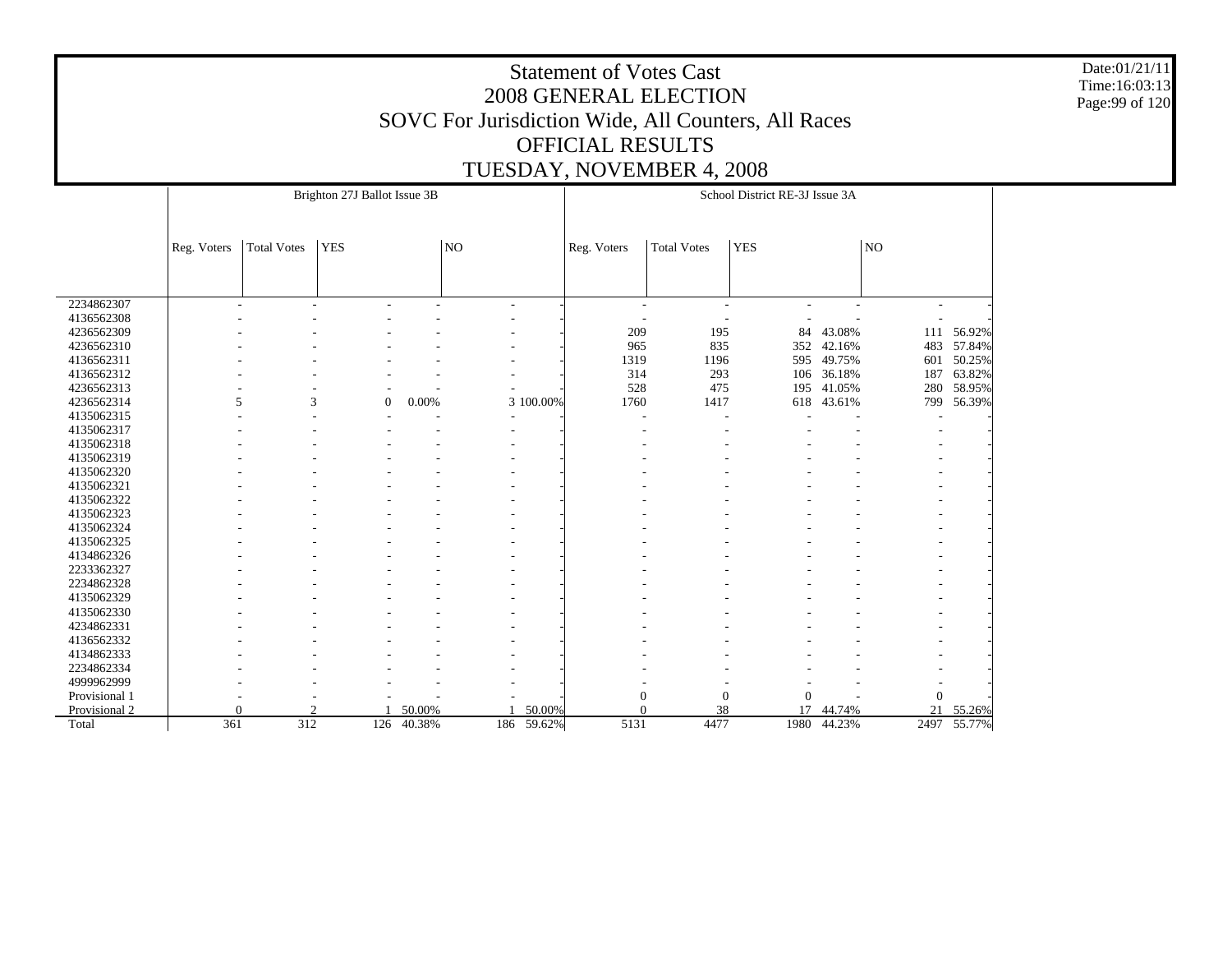Date:01/21/11 Time:16:03:13 Page:100 of 120

|                                 |             |                    | School District RE-3J Issue 3B |        |                     |        |                |                | Pawnee School District Issue 3A |            |                     |                           |
|---------------------------------|-------------|--------------------|--------------------------------|--------|---------------------|--------|----------------|----------------|---------------------------------|------------|---------------------|---------------------------|
|                                 |             |                    |                                |        |                     |        |                |                |                                 |            |                     |                           |
|                                 | Reg. Voters | <b>Total Votes</b> | <b>YES</b>                     |        | $\overline{\rm NO}$ |        | Reg. Voters    | Total Votes    | <b>YES</b>                      |            | $\overline{\rm NO}$ |                           |
|                                 |             |                    |                                |        |                     |        |                |                |                                 |            |                     |                           |
|                                 |             |                    |                                |        |                     |        |                |                |                                 |            |                     |                           |
| Jurisdiction Wide<br>4136562100 |             |                    |                                |        |                     |        | $\overline{2}$ | $\overline{c}$ | $\boldsymbol{0}$                | 0.00%      |                     | 2 100.00%                 |
| 4136562101                      |             |                    |                                |        |                     |        | 310            | 281            |                                 | 149 53.02% | 132                 | 46.98%                    |
| 4136562102                      |             |                    |                                |        |                     |        | $\sqrt{2}$     | $\mathbf{1}$   |                                 | 1 100.00%  |                     | $\boldsymbol{0}$<br>0.00% |
| 4136562103                      |             |                    |                                |        |                     |        | $\mathfrak{2}$ | $\sqrt{2}$     | $\boldsymbol{0}$                | 0.00%      |                     | 2 100.00%                 |
| 4136562104                      |             |                    |                                |        |                     |        |                |                |                                 |            |                     |                           |
| 4135062106                      |             |                    |                                |        |                     |        |                |                |                                 |            |                     |                           |
| 4135062107                      |             |                    |                                |        |                     |        |                |                |                                 |            |                     |                           |
| 4135062108                      |             |                    |                                |        |                     |        |                |                |                                 |            |                     |                           |
| 4135062109                      |             |                    |                                |        |                     |        |                |                |                                 |            |                     |                           |
| 4135062110                      |             |                    |                                |        |                     |        |                |                |                                 |            |                     |                           |
| 4135062111                      |             |                    |                                |        |                     |        |                |                |                                 |            |                     |                           |
| 4135062112                      |             |                    |                                |        |                     |        |                |                |                                 |            |                     |                           |
| 4135062114                      |             |                    |                                |        |                     |        |                |                |                                 |            |                     |                           |
| 4134962115                      |             |                    |                                |        |                     |        |                |                |                                 |            |                     |                           |
| 4134962116                      |             |                    |                                |        |                     |        |                |                |                                 |            |                     |                           |
| 4136562117                      |             |                    |                                |        |                     |        |                |                |                                 |            |                     |                           |
|                                 |             |                    |                                |        |                     |        |                |                |                                 |            |                     |                           |
| 4136562118<br>4136562119        |             |                    |                                |        |                     |        |                |                |                                 |            |                     |                           |
|                                 |             |                    |                                |        |                     |        |                |                |                                 |            |                     |                           |
| 4134862120<br>4134962121        |             |                    |                                |        |                     |        |                |                |                                 |            |                     |                           |
|                                 |             |                    |                                |        |                     |        |                |                |                                 |            |                     |                           |
| 4134962122                      |             |                    |                                |        |                     |        |                |                |                                 |            |                     |                           |
| 4134962123                      |             |                    |                                |        |                     |        |                |                |                                 |            |                     |                           |
| 4134862124                      |             |                    |                                |        |                     |        |                |                |                                 |            |                     |                           |
| 4134862125                      |             |                    |                                |        |                     |        |                |                |                                 |            |                     |                           |
| 4136562126                      |             |                    |                                |        |                     |        |                |                |                                 |            |                     |                           |
| 4136562127                      |             |                    |                                |        |                     |        |                |                |                                 |            |                     |                           |
| 4136562128                      |             |                    |                                |        |                     |        |                |                |                                 |            |                     |                           |
| 4134862129                      |             |                    |                                |        |                     |        |                |                |                                 |            |                     |                           |
| 4134962130                      |             |                    |                                |        |                     |        |                |                |                                 |            |                     |                           |
| 4136562131                      |             |                    |                                |        |                     |        |                |                |                                 |            |                     |                           |
| 4134862132                      |             |                    |                                |        |                     |        |                |                |                                 |            |                     |                           |
| 4135062134                      |             |                    |                                |        |                     |        |                |                |                                 |            |                     |                           |
| 4134862135                      |             |                    |                                |        |                     |        |                |                |                                 |            |                     |                           |
| 4134862136                      |             |                    |                                |        |                     |        |                |                |                                 |            |                     |                           |
| 4135062137                      |             |                    |                                |        |                     |        |                |                |                                 |            |                     |                           |
| 4234862200                      |             |                    |                                |        |                     |        |                |                |                                 |            |                     |                           |
| 4234862201                      |             |                    |                                |        |                     |        |                |                |                                 |            |                     |                           |
| 4234862202                      |             | 17<br>24           | 10                             | 58.82% | $\overline{7}$      | 41.18% |                |                |                                 |            |                     |                           |
| 2234862203                      |             |                    |                                |        |                     |        |                |                |                                 |            |                     |                           |
| 2234862204                      |             |                    |                                |        |                     |        |                |                |                                 |            |                     |                           |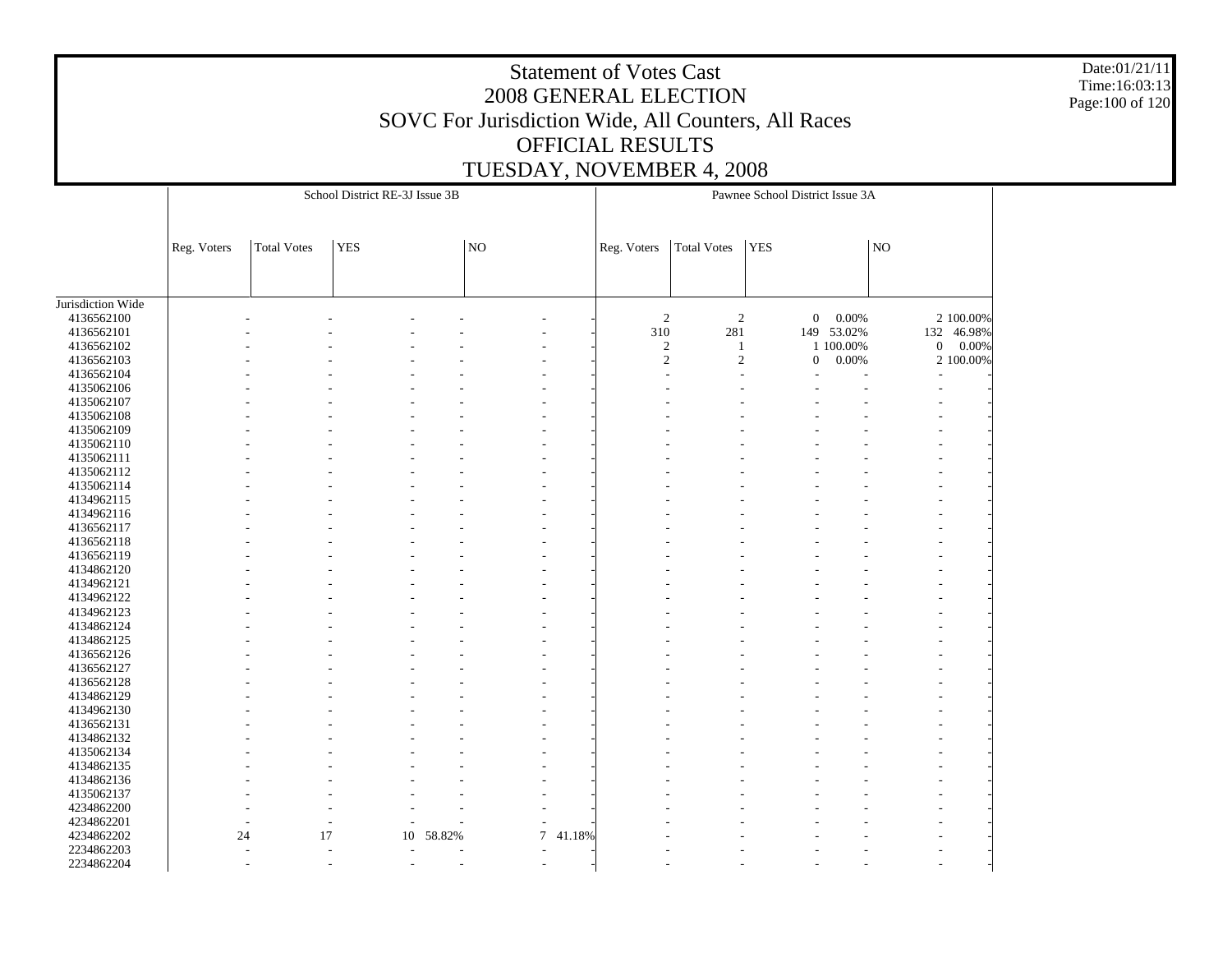Date:01/21/11 Time:16:03:13 Page:101 of 120

|            |             |                    | School District RE-3J Issue 3B |        |                |        |                          |                    | Pawnee School District Issue 3A |    |  |
|------------|-------------|--------------------|--------------------------------|--------|----------------|--------|--------------------------|--------------------|---------------------------------|----|--|
|            |             |                    |                                |        |                |        |                          |                    |                                 |    |  |
|            |             |                    |                                |        |                |        |                          |                    |                                 |    |  |
|            |             |                    | <b>YES</b>                     |        | NO             |        |                          |                    | <b>YES</b>                      | NO |  |
|            | Reg. Voters | <b>Total Votes</b> |                                |        |                |        | Reg. Voters              | <b>Total Votes</b> |                                 |    |  |
|            |             |                    |                                |        |                |        |                          |                    |                                 |    |  |
|            |             |                    |                                |        |                |        |                          |                    |                                 |    |  |
| 2234862205 | ÷,          |                    | ÷                              | $\sim$ | L,             |        | $\overline{\phantom{a}}$ |                    |                                 |    |  |
| 2234862206 |             |                    |                                |        |                |        |                          |                    |                                 |    |  |
| 2234862207 |             |                    |                                |        |                |        |                          |                    |                                 |    |  |
| 4234862208 |             |                    |                                |        |                |        |                          |                    |                                 |    |  |
| 4134862211 |             |                    |                                |        |                |        |                          |                    |                                 |    |  |
| 4134862212 |             |                    |                                |        |                |        |                          |                    |                                 |    |  |
| 4134862213 |             |                    |                                |        |                |        |                          |                    |                                 |    |  |
| 4134862214 |             |                    |                                |        |                |        |                          |                    |                                 |    |  |
| 4134862215 |             |                    |                                |        |                |        |                          |                    |                                 |    |  |
| 4135062217 |             |                    |                                |        |                |        |                          |                    |                                 |    |  |
| 4135062218 |             |                    |                                |        |                |        |                          |                    |                                 |    |  |
| 4135062219 |             |                    |                                |        |                |        |                          |                    |                                 |    |  |
| 4135062220 |             |                    |                                |        |                |        |                          |                    |                                 |    |  |
| 4135062221 |             |                    |                                |        |                |        |                          |                    |                                 |    |  |
| 4134862222 |             |                    |                                |        |                |        |                          |                    |                                 |    |  |
| 4134862223 |             |                    |                                |        |                |        |                          |                    |                                 |    |  |
| 4234862224 |             |                    |                                |        |                |        |                          |                    |                                 |    |  |
| 4134862226 |             |                    |                                |        |                |        |                          |                    |                                 |    |  |
| 4234862228 |             |                    |                                |        |                |        |                          |                    |                                 |    |  |
| 4234862229 |             |                    |                                |        |                |        |                          |                    |                                 |    |  |
| 4234862230 |             |                    |                                |        |                |        |                          |                    |                                 |    |  |
| 4234862231 |             |                    |                                |        |                |        |                          |                    |                                 |    |  |
| 4234862232 |             |                    |                                |        |                |        |                          |                    |                                 |    |  |
| 4134862235 |             |                    |                                |        |                |        |                          |                    |                                 |    |  |
| 4235062236 |             |                    |                                |        |                |        |                          |                    |                                 |    |  |
| 4234862237 |             |                    |                                |        |                |        |                          |                    |                                 |    |  |
| 4134862238 |             |                    |                                |        |                |        |                          |                    |                                 |    |  |
| 2234862239 |             |                    |                                |        |                |        |                          |                    |                                 |    |  |
| 2234862240 |             |                    |                                |        |                |        |                          |                    |                                 |    |  |
| 4134862241 |             |                    |                                |        |                |        |                          |                    |                                 |    |  |
| 2234862242 |             |                    |                                |        |                |        |                          |                    |                                 |    |  |
| 4134862243 |             |                    |                                |        |                |        |                          |                    |                                 |    |  |
| 4234862244 |             |                    |                                |        |                |        |                          |                    |                                 |    |  |
| 2999962999 |             |                    |                                |        |                |        |                          |                    |                                 |    |  |
| 4234862300 | 12          | 12                 | 5                              | 41.67% | $\overline{7}$ | 58.33% |                          |                    |                                 |    |  |
| 4236562301 |             |                    |                                |        |                |        |                          |                    |                                 |    |  |
| 4236562302 |             |                    |                                |        |                |        |                          |                    |                                 |    |  |
| 4236562303 |             |                    |                                |        |                |        |                          |                    |                                 |    |  |
| 4236562304 |             |                    |                                |        |                |        |                          |                    |                                 |    |  |
| 2234862305 |             |                    |                                |        |                |        |                          |                    |                                 |    |  |
| 2234862306 |             |                    |                                |        |                |        |                          |                    |                                 |    |  |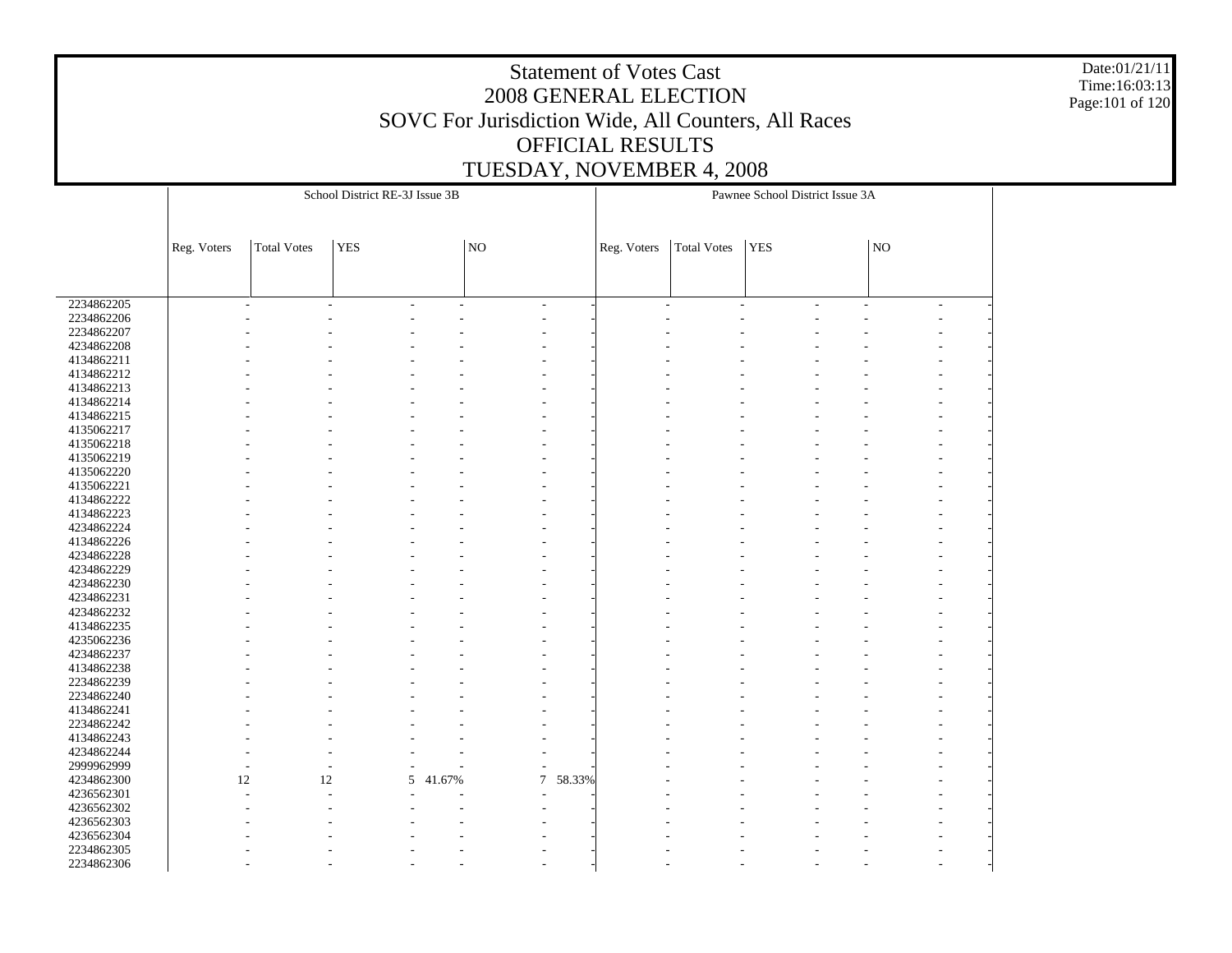Date:01/21/11 Time:16:03:13 Page:102 of 120

|               |                          |                          | School District RE-3J Issue 3B |             |                          |             |                          |                    | Pawnee School District Issue 3A |                          |                          |            |
|---------------|--------------------------|--------------------------|--------------------------------|-------------|--------------------------|-------------|--------------------------|--------------------|---------------------------------|--------------------------|--------------------------|------------|
|               |                          |                          |                                |             |                          |             |                          |                    |                                 |                          |                          |            |
|               | Reg. Voters              | <b>Total Votes</b>       | <b>YES</b>                     |             | NO                       |             | Reg. Voters              | <b>Total Votes</b> | <b>YES</b>                      |                          | NO                       |            |
|               |                          |                          |                                |             |                          |             |                          |                    |                                 |                          |                          |            |
|               |                          |                          |                                |             |                          |             |                          |                    |                                 |                          |                          |            |
| 2234862307    | $\overline{\phantom{a}}$ | $\overline{a}$           | ۰                              |             | $\overline{\phantom{a}}$ |             | $\overline{\phantom{a}}$ | $\overline{a}$     | $\overline{a}$                  | $\overline{\phantom{a}}$ | $\overline{\phantom{a}}$ |            |
| 4136562308    |                          | $\overline{\phantom{a}}$ |                                |             |                          |             |                          |                    |                                 |                          |                          |            |
| 4236562309    | 209                      | 191                      | 79                             | 41.36%      | 112                      | 58.64%      |                          |                    |                                 |                          |                          |            |
| 4236562310    | 965                      | 836                      | 353                            | 42.22%      | 483                      | 57.78%      |                          |                    |                                 |                          |                          |            |
| 4136562311    | 1319                     | 1192                     | 580                            | 48.66%      |                          | 612 51.34%  |                          |                    |                                 |                          |                          |            |
| 4136562312    | 314                      | 290                      | 100                            | 34.48%      | 190                      | 65.52%      |                          |                    |                                 |                          |                          |            |
| 4236562313    | 528                      | 473                      | 194                            | 41.01%      | 279                      | 58.99%      |                          |                    |                                 |                          |                          |            |
| 4236562314    | 1760                     | 1407                     | 662                            | 47.05%      | 745                      | 52.95%      |                          |                    |                                 |                          |                          |            |
| 4135062315    |                          | ٠                        |                                |             |                          |             |                          |                    |                                 |                          |                          |            |
| 4135062317    |                          |                          |                                |             |                          |             |                          |                    |                                 |                          |                          |            |
| 4135062318    |                          |                          |                                |             |                          |             |                          |                    |                                 |                          |                          |            |
| 4135062319    |                          |                          |                                |             |                          |             |                          |                    |                                 |                          |                          |            |
| 4135062320    |                          |                          |                                |             |                          |             |                          |                    |                                 |                          |                          |            |
| 4135062321    |                          |                          |                                |             |                          |             |                          |                    |                                 |                          |                          |            |
| 4135062322    |                          |                          |                                |             |                          |             |                          |                    |                                 |                          |                          |            |
| 4135062323    |                          |                          |                                |             |                          |             |                          |                    |                                 |                          |                          |            |
| 4135062324    |                          |                          |                                |             |                          |             |                          |                    |                                 |                          |                          |            |
| 4135062325    |                          |                          |                                |             |                          |             |                          |                    |                                 |                          |                          |            |
| 4134862326    |                          |                          |                                |             |                          |             |                          |                    |                                 |                          |                          |            |
| 2233362327    |                          |                          |                                |             |                          |             |                          |                    |                                 |                          |                          |            |
| 2234862328    |                          |                          |                                |             |                          |             |                          |                    |                                 |                          |                          |            |
| 4135062329    |                          |                          |                                |             |                          |             |                          |                    |                                 |                          |                          |            |
| 4135062330    |                          |                          |                                |             |                          |             |                          |                    |                                 |                          |                          |            |
| 4234862331    |                          |                          |                                |             |                          |             |                          |                    |                                 |                          |                          |            |
| 4136562332    |                          |                          |                                |             |                          |             |                          |                    |                                 |                          |                          |            |
| 4134862333    |                          |                          |                                |             |                          |             |                          |                    |                                 |                          |                          |            |
| 2234862334    |                          |                          |                                |             |                          |             |                          |                    |                                 |                          |                          |            |
| 4999962999    |                          |                          |                                |             |                          |             |                          |                    |                                 |                          |                          |            |
| Provisional 1 | 0                        | $\theta$                 | $\mathbf{0}$                   |             | $\mathbf{0}$             |             | $\mathbf{0}$             | 10                 | 4                               | 40.00%                   | 6                        | 60.00%     |
| Provisional 2 | $\Omega$                 | 37                       | 16                             | 43.24%      | 21                       | 56.76%      |                          |                    |                                 |                          |                          |            |
| Total         | 5131                     | 4455                     |                                | 1999 44.87% |                          | 2456 55.13% | 316                      | 296                |                                 | 154 52.03%               |                          | 142 47.97% |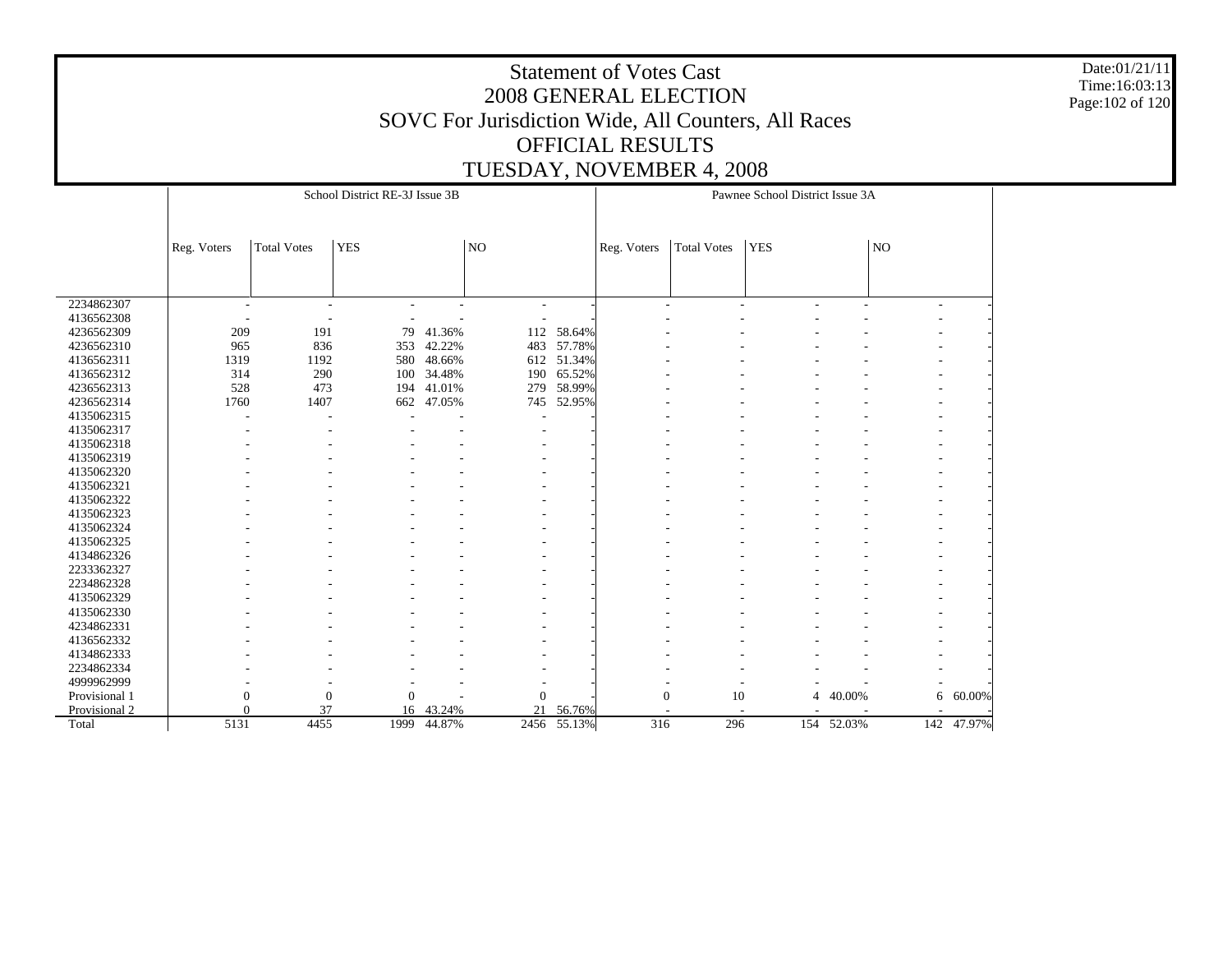Date:01/21/11 Time:16:03:13 Page:103 of 120

|                   |             |                    | Platte Valley School Question 3A |          |                     |        |             |                    | St. Vrain School Ballot Issue 3A |            |     |            |
|-------------------|-------------|--------------------|----------------------------------|----------|---------------------|--------|-------------|--------------------|----------------------------------|------------|-----|------------|
|                   | Reg. Voters | <b>Total Votes</b> | <b>YES</b>                       |          | $\overline{\rm NO}$ |        | Reg. Voters | <b>Total Votes</b> | <b>YES</b>                       |            | NO  |            |
|                   |             |                    |                                  |          |                     |        |             |                    |                                  |            |     |            |
| Jurisdiction Wide |             |                    |                                  |          |                     |        |             |                    |                                  |            |     |            |
| 4136562100        |             |                    |                                  |          |                     |        |             |                    |                                  |            |     |            |
| 4136562101        |             |                    |                                  |          |                     |        |             |                    |                                  |            |     |            |
| 4136562102        |             |                    |                                  |          |                     |        |             |                    |                                  |            |     |            |
| 4136562103        | 6           | 6                  |                                  | 5 83.33% | 1                   | 16.67% |             |                    |                                  |            |     |            |
| 4136562104        | 710         | 613                | 363                              | 59.22%   | 250                 | 40.78% |             |                    |                                  |            |     |            |
| 4135062106        |             |                    |                                  |          |                     |        |             |                    |                                  |            |     |            |
| 4135062107        |             |                    |                                  |          |                     |        |             |                    |                                  |            |     |            |
| 4135062108        |             |                    |                                  |          |                     |        |             |                    |                                  |            |     |            |
| 4135062109        |             |                    |                                  |          |                     |        |             |                    |                                  |            |     |            |
| 4135062110        |             |                    |                                  |          |                     |        |             |                    |                                  |            |     |            |
| 4135062111        |             |                    |                                  |          |                     |        |             |                    |                                  |            |     |            |
| 4135062112        |             |                    |                                  |          |                     |        |             |                    |                                  |            |     |            |
| 4135062114        |             |                    |                                  |          |                     |        |             |                    |                                  |            |     |            |
| 4134962115        |             |                    |                                  |          |                     |        |             |                    |                                  |            |     |            |
| 4134962116        |             |                    |                                  |          |                     |        |             |                    |                                  |            |     |            |
| 4136562117        |             |                    |                                  |          |                     |        |             |                    |                                  |            |     |            |
| 4136562118        |             |                    |                                  |          |                     |        |             |                    |                                  |            |     |            |
| 4136562119        |             |                    |                                  |          |                     |        |             |                    |                                  |            |     |            |
| 4134862120        |             |                    |                                  |          |                     |        |             |                    |                                  |            |     |            |
| 4134962121        |             |                    |                                  |          |                     |        |             |                    |                                  |            |     |            |
| 4134962122        |             |                    |                                  |          |                     |        |             |                    |                                  |            |     |            |
| 4134962123        |             |                    |                                  |          |                     |        |             |                    |                                  |            |     |            |
| 4134862124        |             |                    |                                  |          |                     |        |             |                    |                                  |            |     |            |
| 4134862125        |             |                    |                                  |          |                     |        |             |                    |                                  |            |     |            |
| 4136562126        |             |                    |                                  |          |                     |        |             |                    |                                  |            |     |            |
| 4136562127        |             |                    |                                  |          |                     |        |             |                    |                                  |            |     |            |
| 4136562128        |             |                    |                                  |          |                     |        |             |                    |                                  |            |     |            |
| 4134862129        |             |                    |                                  |          |                     |        |             |                    |                                  |            |     |            |
| 4134962130        |             |                    |                                  |          |                     |        |             |                    |                                  |            |     |            |
| 4136562131        |             |                    |                                  |          |                     |        |             |                    |                                  |            |     |            |
| 4134862132        |             |                    |                                  |          |                     |        |             |                    |                                  |            |     |            |
| 4135062134        |             |                    |                                  |          |                     |        |             |                    |                                  |            |     |            |
| 4134862135        |             |                    |                                  |          |                     |        |             |                    |                                  |            |     |            |
| 4134862136        |             |                    |                                  |          |                     |        |             |                    |                                  |            |     |            |
| 4135062137        |             |                    |                                  |          |                     |        |             |                    |                                  |            |     |            |
| 4234862200        |             |                    |                                  |          |                     |        | 1590        | 1431               | 799                              | 55.84%     | 632 | 44.16%     |
| 4234862201        |             |                    |                                  |          |                     |        |             |                    |                                  |            |     |            |
| 4234862202        |             |                    |                                  |          |                     |        |             |                    |                                  |            |     |            |
| 2234862203        |             |                    |                                  |          |                     |        | 1564        | 1396               | 754                              | 54.01%     | 642 | 45.99%     |
| 2234862204        |             |                    |                                  |          |                     |        | 1066        | 973                |                                  | 590 60.64% |     | 383 39.36% |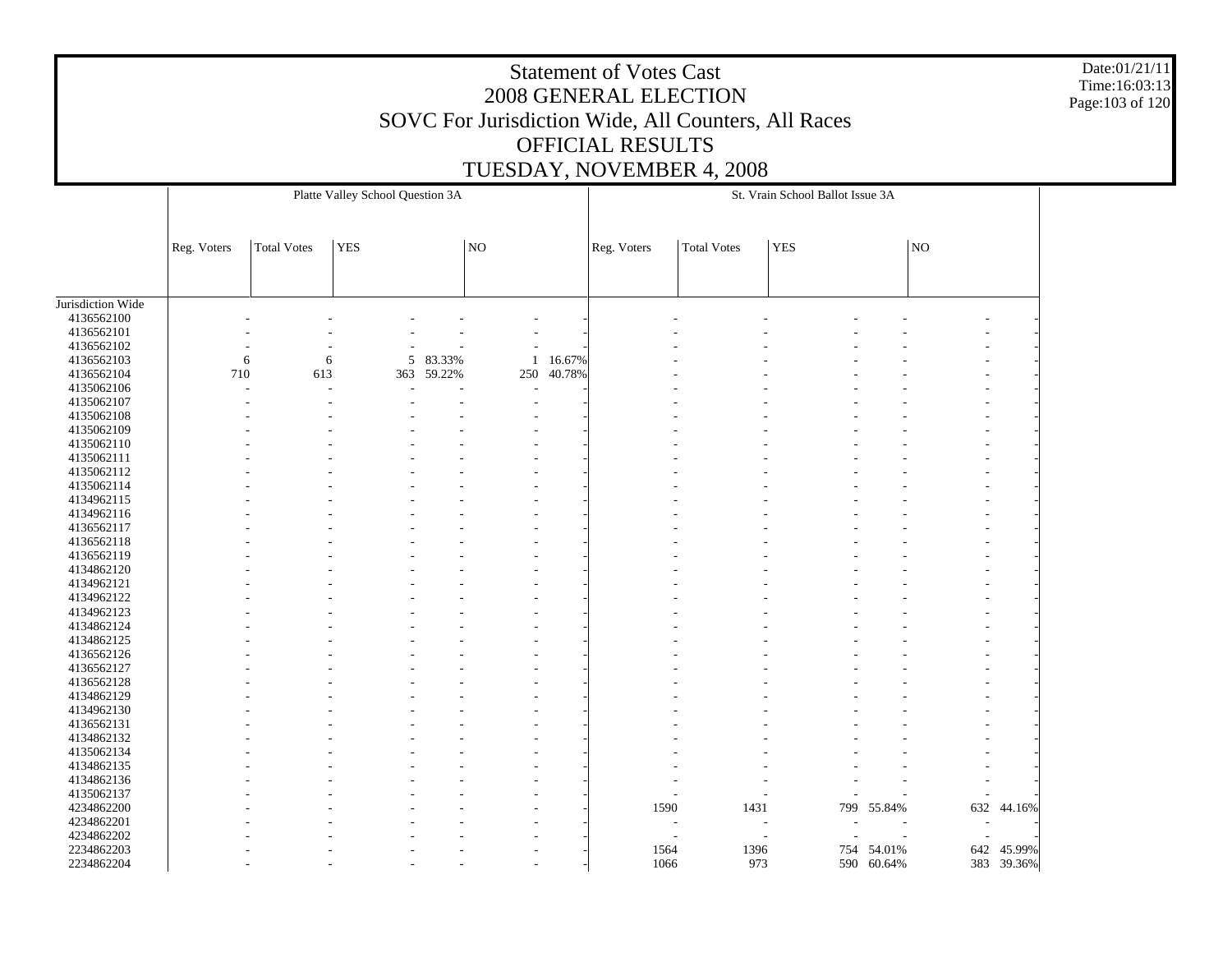Date:01/21/11 Time:16:03:13 Page:104 of 120

|            |             |                    | Platte Valley School Question 3A |    |                          |                    | St. Vrain School Ballot Issue 3A |            |     |            |
|------------|-------------|--------------------|----------------------------------|----|--------------------------|--------------------|----------------------------------|------------|-----|------------|
|            |             |                    |                                  |    |                          |                    |                                  |            |     |            |
|            |             |                    |                                  |    |                          |                    |                                  |            |     |            |
|            | Reg. Voters | <b>Total Votes</b> | <b>YES</b>                       | NO | Reg. Voters              | <b>Total Votes</b> | <b>YES</b>                       |            | NO  |            |
|            |             |                    |                                  |    |                          |                    |                                  |            |     |            |
|            |             |                    |                                  |    |                          |                    |                                  |            |     |            |
|            |             |                    |                                  |    |                          |                    |                                  |            |     |            |
| 2234862205 |             |                    |                                  |    | 1301                     | 1105               | 509                              | $-46.06%$  |     | 596 53.94% |
| 2234862206 |             |                    |                                  |    | 1367                     | 1192               |                                  | 598 50.17% | 594 | 49.83%     |
| 2234862207 |             |                    |                                  |    | 1477                     | 1337               |                                  | 790 59.09% | 547 | 40.91%     |
| 4234862208 |             |                    |                                  |    | 787                      | 717                |                                  | 376 52.44% |     | 341 47.56% |
| 4134862211 |             |                    |                                  |    |                          |                    |                                  |            |     |            |
| 4134862212 |             |                    |                                  |    |                          |                    |                                  |            |     |            |
| 4134862213 |             |                    |                                  |    |                          |                    |                                  |            |     |            |
| 4134862214 |             |                    |                                  |    |                          |                    |                                  |            |     |            |
| 4134862215 |             |                    |                                  |    |                          |                    |                                  |            |     |            |
| 4135062217 |             |                    |                                  |    |                          |                    |                                  |            |     |            |
| 4135062218 |             |                    |                                  |    |                          |                    |                                  |            |     |            |
| 4135062219 |             |                    |                                  |    |                          |                    |                                  |            |     |            |
| 4135062220 |             |                    |                                  |    |                          |                    |                                  |            |     |            |
| 4135062221 |             |                    |                                  |    |                          |                    |                                  |            |     |            |
| 4134862222 |             |                    |                                  |    |                          |                    |                                  |            |     |            |
| 4134862223 |             |                    |                                  |    |                          |                    |                                  |            |     |            |
| 4234862224 |             |                    |                                  |    |                          |                    |                                  |            |     |            |
| 4134862226 |             |                    |                                  |    |                          |                    |                                  |            |     |            |
| 4234862228 |             |                    |                                  |    |                          |                    |                                  |            |     |            |
| 4234862229 |             |                    |                                  |    |                          |                    |                                  |            |     |            |
| 4234862230 |             |                    |                                  |    |                          |                    |                                  |            |     |            |
| 4234862231 |             |                    |                                  |    |                          |                    |                                  |            |     |            |
| 4234862232 |             |                    |                                  |    |                          |                    |                                  |            |     |            |
| 4134862235 |             |                    |                                  |    |                          |                    |                                  |            |     |            |
| 4235062236 |             |                    |                                  |    |                          |                    |                                  |            |     |            |
| 4234862237 |             |                    |                                  |    | 1560                     | 1373               |                                  | 718 52.29% |     | 655 47.71% |
| 4134862238 |             |                    |                                  |    |                          |                    |                                  |            |     |            |
| 2234862239 |             |                    |                                  |    | 1404                     | 1263               |                                  | 726 57.48% |     | 537 42.52% |
| 2234862240 |             |                    |                                  |    | 1672                     | 1467               | 744                              | 50.72%     | 723 | 49.28%     |
| 4134862241 |             |                    |                                  |    | $\overline{\phantom{a}}$ |                    |                                  |            |     |            |
| 2234862242 |             |                    |                                  |    | 1119                     | 996                | 567                              | 56.93%     | 429 | 43.07%     |
| 4134862243 |             |                    |                                  |    |                          |                    |                                  |            |     |            |
| 4234862244 |             |                    |                                  |    |                          |                    |                                  |            |     |            |
| 2999962999 |             |                    |                                  |    | $\overline{\phantom{a}}$ |                    |                                  |            |     |            |
| 4234862300 |             |                    |                                  |    | 13                       | 11                 | $\overline{2}$                   | 18.18%     | 9   | 81.82%     |
| 4236562301 |             |                    |                                  |    |                          |                    |                                  |            |     |            |
| 4236562302 |             |                    |                                  |    |                          |                    |                                  |            |     |            |
| 4236562303 |             |                    |                                  |    |                          |                    |                                  |            |     |            |
| 4236562304 |             |                    |                                  |    |                          |                    |                                  |            |     |            |
| 2234862305 |             |                    |                                  |    | 947                      | 812                | 327                              | 40.27%     | 485 | 59.73%     |
| 2234862306 |             |                    |                                  |    | 857                      | 750                |                                  | 396 52.80% |     | 354 47.20% |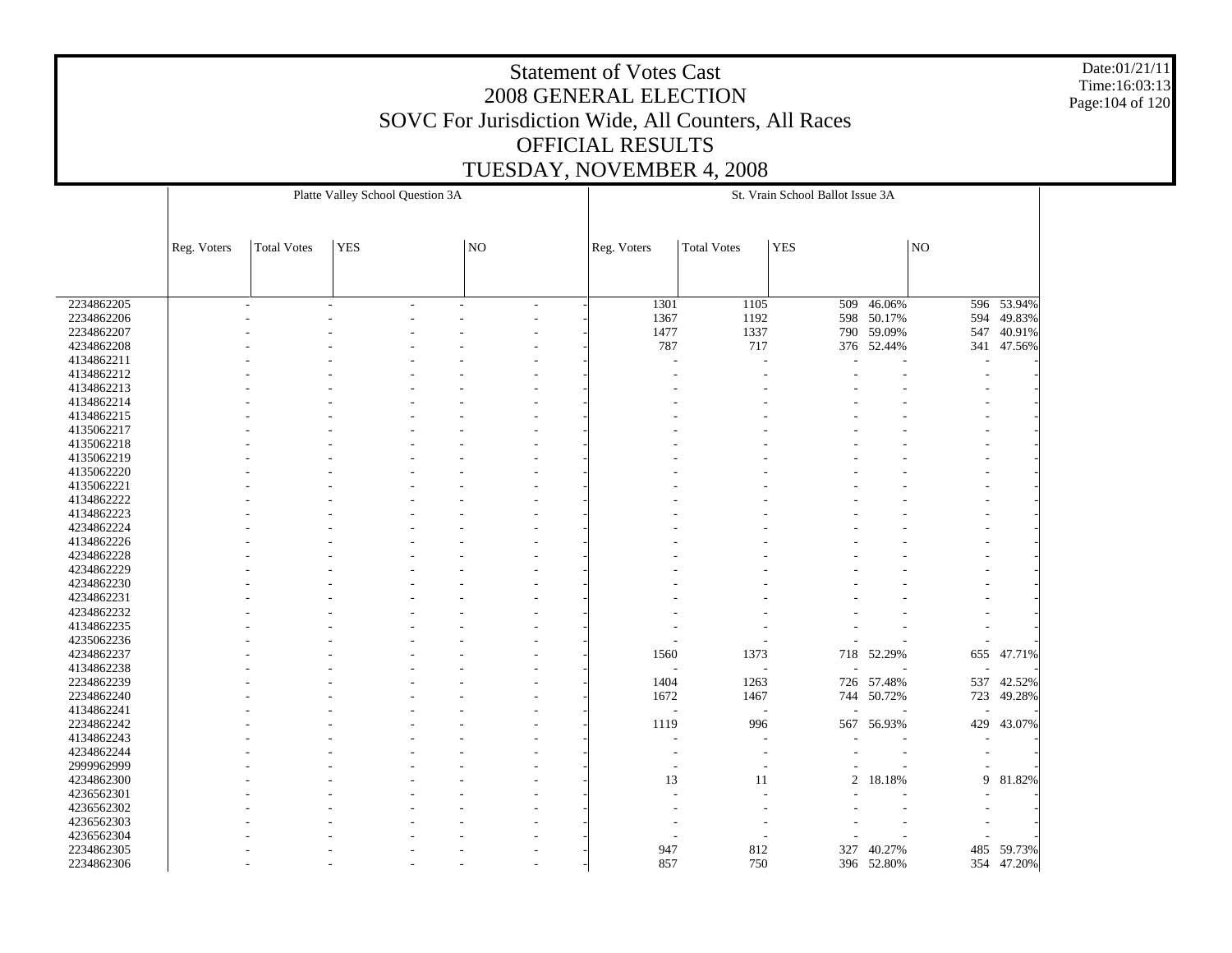Date:01/21/11 Time:16:03:13 Page:105 of 120

|               |                          |                          | Platte Valley School Question 3A |             |          |            |                  |                    | St. Vrain School Ballot Issue 3A |              |     |             |
|---------------|--------------------------|--------------------------|----------------------------------|-------------|----------|------------|------------------|--------------------|----------------------------------|--------------|-----|-------------|
|               | Reg. Voters              | <b>Total Votes</b>       | <b>YES</b>                       |             | NO       |            | Reg. Voters      | <b>Total Votes</b> | <b>YES</b>                       |              | NO  |             |
|               |                          |                          |                                  |             |          |            |                  |                    |                                  |              |     |             |
| 2234862307    | $\overline{\phantom{a}}$ | $\sim$                   |                                  | ÷           | $\sim$   |            | 2013             | 1783               |                                  | 941 52.78%   | 842 | 47.22%      |
| 4136562308    | 1142                     | 957                      | 605                              | 63.22%      |          | 352 36.78% |                  |                    |                                  |              |     |             |
| 4236562309    | 28                       | $26\,$                   |                                  | 15 57.69%   | 11       | 42.31%     |                  |                    |                                  |              |     |             |
| 4236562310    | $\overline{\phantom{a}}$ | $\overline{\phantom{a}}$ |                                  |             |          |            |                  |                    |                                  |              |     |             |
| 4136562311    | 83                       | 68                       | 35                               | 51.47%      | 33       | 48.53%     |                  |                    |                                  |              |     |             |
| 4136562312    |                          |                          |                                  |             |          |            |                  |                    |                                  |              |     |             |
| 4236562313    |                          |                          |                                  |             |          |            |                  |                    |                                  |              |     |             |
| 4236562314    |                          |                          |                                  |             |          |            |                  |                    |                                  |              |     |             |
| 4135062315    |                          |                          |                                  |             |          |            |                  |                    |                                  |              |     |             |
| 4135062317    |                          |                          |                                  |             |          |            |                  |                    |                                  |              |     |             |
| 4135062318    |                          |                          |                                  |             |          |            |                  |                    |                                  |              |     |             |
| 4135062319    |                          |                          |                                  |             |          |            |                  |                    |                                  |              |     |             |
| 4135062320    |                          |                          |                                  |             |          |            |                  |                    |                                  |              |     |             |
| 4135062321    |                          |                          |                                  |             |          |            |                  |                    |                                  |              |     |             |
| 4135062322    |                          |                          |                                  |             |          |            |                  |                    |                                  |              |     |             |
| 4135062323    |                          |                          |                                  |             |          |            |                  |                    |                                  |              |     |             |
| 4135062324    |                          |                          |                                  |             |          |            |                  |                    |                                  |              |     |             |
| 4135062325    |                          |                          |                                  |             |          |            |                  |                    |                                  |              |     |             |
| 4134862326    | 16                       | 17                       | 7                                | 41.18%      | 10       | 58.82%     |                  |                    |                                  |              |     |             |
| 2233362327    |                          |                          |                                  |             |          |            | 42               | 36                 | 6                                | 16.67%       | 30  | 83.33%      |
| 2234862328    |                          |                          |                                  |             |          |            | 1828             | 1580               | 912                              | 57.72%       | 668 | 42.28%      |
| 4135062329    |                          |                          |                                  |             |          |            |                  |                    |                                  |              |     |             |
| 4135062330    |                          |                          |                                  |             |          |            |                  |                    |                                  |              |     |             |
| 4234862331    |                          |                          |                                  |             |          |            |                  |                    |                                  |              |     |             |
| 4136562332    | 303                      | 268                      | 175                              | 65.30%      | 93       | 34.70%     |                  |                    |                                  |              |     |             |
| 4134862333    | 16                       | 14                       | 8                                | 57.14%      | 6        | 42.86%     |                  |                    |                                  |              |     |             |
| 2234862334    |                          |                          |                                  |             |          |            | 1404             | 1183               | 636                              | 53.76%       | 547 | 46.24%      |
| 4999962999    |                          |                          |                                  |             |          |            |                  |                    |                                  |              |     |             |
| Provisional 1 | 0                        | 4                        | 3                                | 75.00%      |          | 25.00%     | $\boldsymbol{0}$ | 52                 | 35                               | 67.31%       | 17  | 32.69%      |
| Provisional 2 | $\overline{0}$           | 0                        | $\Omega$                         |             | $\Omega$ |            | $\Omega$         | 111                | 65                               | 58.56%       | 46  | 41.44%      |
| Total         | 2304                     | 1973                     |                                  | 1216 61.63% |          | 757 38.37% | 22011            | 19568              |                                  | 10491 53.61% |     | 9077 46.39% |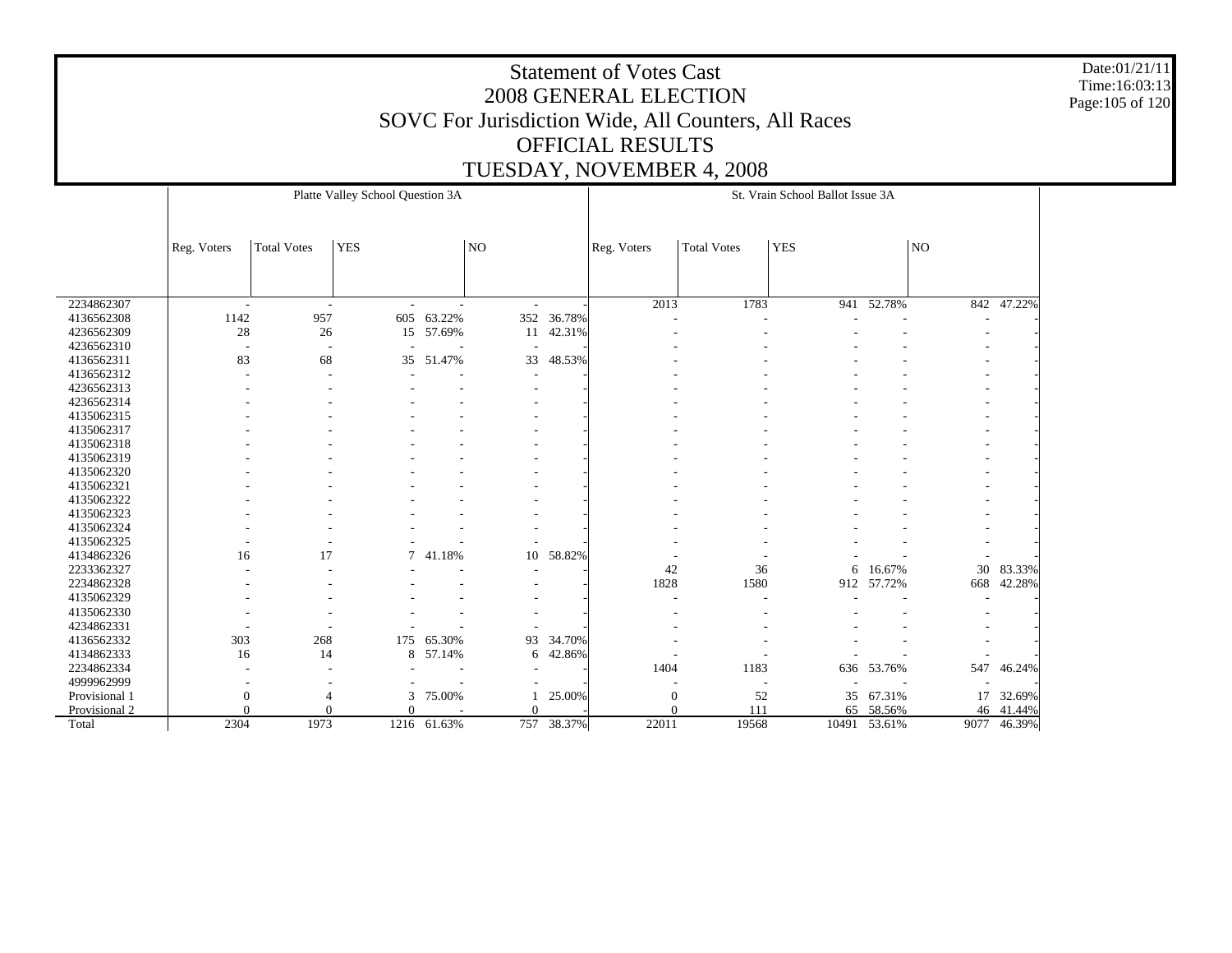Date:01/21/11 Time:16:03:13 Page:106 of 120

|                   |             |                    | St. Vrain School Ballot Issue 3B |            |           |            |                |                          | Briggsdale Fire Ballot Issue 5A |        |    |            |  |
|-------------------|-------------|--------------------|----------------------------------|------------|-----------|------------|----------------|--------------------------|---------------------------------|--------|----|------------|--|
|                   |             |                    | <b>YES</b>                       |            | <b>NO</b> |            |                |                          | <b>YES</b>                      |        | NO |            |  |
|                   | Reg. Voters | <b>Total Votes</b> |                                  |            |           |            | Reg. Voters    | <b>Total Votes</b>       |                                 |        |    |            |  |
|                   |             |                    |                                  |            |           |            |                |                          |                                 |        |    |            |  |
| Jurisdiction Wide |             |                    |                                  |            |           |            |                |                          |                                 |        |    |            |  |
| 4136562100        |             |                    |                                  |            |           |            | $\overline{a}$ | $\overline{\phantom{a}}$ |                                 |        |    |            |  |
| 4136562101        |             |                    |                                  |            |           |            | 19             | 16                       | 9                               | 56.25% |    | 7 43.75%   |  |
| 4136562102        |             |                    |                                  |            |           |            | 6              | 6                        | $\boldsymbol{0}$                | 0.00%  |    | 6 100.00%  |  |
| 4136562103        |             |                    |                                  |            |           |            | 337            | 295                      | 188                             | 63.73% |    | 107 36.27% |  |
| 4136562104        |             |                    |                                  |            |           |            | $50\,$         | 46                       | 26                              | 56.52% |    | 20 43.48%  |  |
| 4135062106        |             |                    |                                  |            |           |            |                |                          |                                 |        |    |            |  |
| 4135062107        |             |                    |                                  |            |           |            |                |                          |                                 |        |    |            |  |
| 4135062108        |             |                    |                                  |            |           |            |                |                          |                                 |        |    |            |  |
| 4135062109        |             |                    |                                  |            |           |            |                |                          |                                 |        |    |            |  |
| 4135062110        |             |                    |                                  |            |           |            |                |                          |                                 |        |    |            |  |
| 4135062111        |             |                    |                                  |            |           |            |                |                          |                                 |        |    |            |  |
| 4135062112        |             |                    |                                  |            |           |            |                |                          |                                 |        |    |            |  |
| 4135062114        |             |                    |                                  |            |           |            |                |                          |                                 |        |    |            |  |
| 4134962115        |             |                    |                                  |            |           |            |                |                          |                                 |        |    |            |  |
| 4134962116        |             |                    |                                  |            |           |            |                |                          |                                 |        |    |            |  |
| 4136562117        |             |                    |                                  |            |           |            |                |                          |                                 |        |    |            |  |
| 4136562118        |             |                    |                                  |            |           |            |                |                          |                                 |        |    |            |  |
| 4136562119        |             |                    |                                  |            |           |            |                |                          |                                 |        |    |            |  |
| 4134862120        |             |                    |                                  |            |           |            |                |                          |                                 |        |    |            |  |
| 4134962121        |             |                    |                                  |            |           |            |                |                          |                                 |        |    |            |  |
| 4134962122        |             |                    |                                  |            |           |            |                |                          |                                 |        |    |            |  |
| 4134962123        |             |                    |                                  |            |           |            |                |                          |                                 |        |    |            |  |
| 4134862124        |             |                    |                                  |            |           |            |                |                          |                                 |        |    |            |  |
| 4134862125        |             |                    |                                  |            |           |            |                |                          |                                 |        |    |            |  |
| 4136562126        |             |                    |                                  |            |           |            |                |                          |                                 |        |    |            |  |
| 4136562127        |             |                    |                                  |            |           |            |                |                          |                                 |        |    |            |  |
| 4136562128        |             |                    |                                  |            |           |            |                |                          |                                 |        |    |            |  |
| 4134862129        |             |                    |                                  |            |           |            |                |                          |                                 |        |    |            |  |
| 4134962130        |             |                    |                                  |            |           |            |                |                          |                                 |        |    |            |  |
| 4136562131        |             |                    |                                  |            |           |            |                |                          |                                 |        |    |            |  |
| 4134862132        |             |                    |                                  |            |           |            |                |                          |                                 |        |    |            |  |
| 4135062134        |             |                    |                                  |            |           |            |                |                          |                                 |        |    |            |  |
| 4134862135        |             |                    |                                  |            |           |            |                |                          |                                 |        |    |            |  |
| 4134862136        |             |                    |                                  |            |           |            |                |                          |                                 |        |    |            |  |
| 4135062137        |             |                    |                                  |            |           |            |                |                          |                                 |        |    |            |  |
| 4234862200        | 1590        | 1425               | 734                              | 51.51%     | 691       | 48.49%     |                |                          |                                 |        |    |            |  |
| 4234862201        |             |                    |                                  |            | ÷         |            |                |                          |                                 |        |    |            |  |
| 4234862202        |             |                    |                                  |            |           |            |                |                          |                                 |        |    |            |  |
| 2234862203        | 1564        | 1383               |                                  | 758 54.81% | 625       | 45.19%     |                |                          |                                 |        |    |            |  |
| 2234862204        | 1066        | 966                |                                  | 573 59.32% |           | 393 40.68% |                |                          |                                 |        |    |            |  |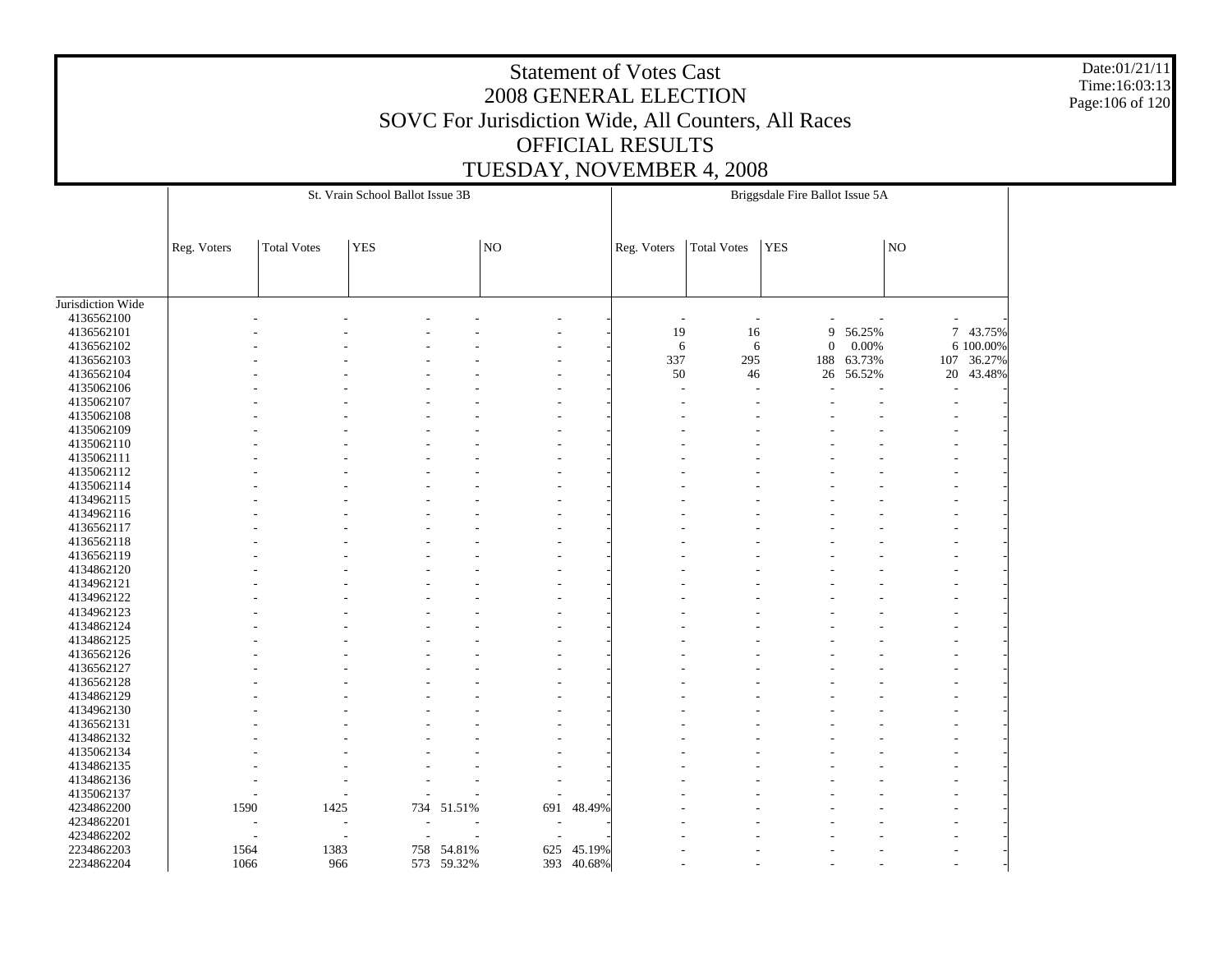Date:01/21/11 Time:16:03:13 Page:107 of 120

|            |             |                          | St. Vrain School Ballot Issue 3B |            |                 |                      |             |                    | Briggsdale Fire Ballot Issue 5A |    |   |  |
|------------|-------------|--------------------------|----------------------------------|------------|-----------------|----------------------|-------------|--------------------|---------------------------------|----|---|--|
|            |             |                          |                                  |            |                 |                      |             |                    |                                 |    |   |  |
|            |             |                          |                                  |            |                 |                      |             |                    |                                 |    |   |  |
|            | Reg. Voters | <b>Total Votes</b>       | <b>YES</b>                       |            | NO <sub>1</sub> |                      | Reg. Voters | <b>Total Votes</b> | <b>YES</b>                      | NO |   |  |
|            |             |                          |                                  |            |                 |                      |             |                    |                                 |    |   |  |
|            |             |                          |                                  |            |                 |                      |             |                    |                                 |    |   |  |
| 2234862205 | 1301        | 1101                     | 502                              | 45.59%     | 599             | $\overline{54.41\%}$ |             |                    |                                 |    |   |  |
| 2234862206 | 1367        | 1179                     | 561                              | 47.58%     |                 | 618 52.42%           |             |                    |                                 |    | ٠ |  |
| 2234862207 | 1477        | 1332                     | 787                              | 59.08%     | 545             | 40.92%               |             |                    |                                 |    |   |  |
| 4234862208 | 787         | 713                      |                                  | 342 47.97% | 371             | 52.03%               |             |                    |                                 |    |   |  |
| 4134862211 |             |                          |                                  |            |                 |                      |             |                    |                                 |    |   |  |
| 4134862212 |             |                          |                                  |            |                 |                      |             |                    |                                 |    |   |  |
|            |             |                          |                                  |            |                 |                      |             |                    |                                 |    |   |  |
| 4134862213 |             |                          |                                  |            |                 |                      |             |                    |                                 |    |   |  |
| 4134862214 |             |                          |                                  |            |                 |                      |             |                    |                                 |    |   |  |
| 4134862215 |             |                          |                                  |            |                 |                      |             |                    |                                 |    |   |  |
| 4135062217 |             |                          |                                  |            |                 |                      |             |                    |                                 |    |   |  |
| 4135062218 |             |                          |                                  |            |                 |                      |             |                    |                                 |    |   |  |
| 4135062219 |             |                          |                                  |            |                 |                      |             |                    |                                 |    |   |  |
| 4135062220 |             |                          |                                  |            |                 |                      |             |                    |                                 |    |   |  |
| 4135062221 |             |                          |                                  |            |                 |                      |             |                    |                                 |    |   |  |
| 4134862222 |             |                          |                                  |            |                 |                      |             |                    |                                 |    |   |  |
| 4134862223 |             |                          |                                  |            |                 |                      |             |                    |                                 |    |   |  |
| 4234862224 |             |                          |                                  |            |                 |                      |             |                    |                                 |    |   |  |
| 4134862226 |             |                          |                                  |            |                 |                      |             |                    |                                 |    |   |  |
| 4234862228 |             |                          |                                  |            |                 |                      |             |                    |                                 |    |   |  |
| 4234862229 |             |                          |                                  |            |                 |                      |             |                    |                                 |    |   |  |
| 4234862230 |             |                          |                                  |            |                 |                      |             |                    |                                 |    |   |  |
| 4234862231 |             |                          |                                  |            |                 |                      |             |                    |                                 |    |   |  |
| 4234862232 |             |                          |                                  |            |                 |                      |             |                    |                                 |    |   |  |
| 4134862235 |             |                          |                                  |            |                 |                      |             |                    |                                 |    |   |  |
| 4235062236 |             |                          |                                  |            |                 |                      |             |                    |                                 |    |   |  |
| 4234862237 | 1560        | 1366                     | 656                              | 48.02%     |                 | 710 51.98%           |             |                    |                                 |    |   |  |
| 4134862238 |             | $\overline{\phantom{a}}$ |                                  |            |                 |                      |             |                    |                                 |    |   |  |
| 2234862239 | 1404        | 1261                     | 732                              | 58.05%     | 529             | 41.95%               |             |                    |                                 |    |   |  |
| 2234862240 | 1672        | 1461                     | 722                              | 49.42%     | 739             | 50.58%               |             |                    |                                 |    |   |  |
| 4134862241 |             | Ĭ.                       |                                  |            |                 |                      |             |                    |                                 |    |   |  |
| 2234862242 | 1119        | 991                      | 566                              | 57.11%     | 425             | 42.89%               |             |                    |                                 |    |   |  |
| 4134862243 |             |                          |                                  |            |                 |                      |             |                    |                                 |    |   |  |
| 4234862244 |             |                          |                                  |            |                 |                      |             |                    |                                 |    |   |  |
| 2999962999 |             |                          |                                  |            |                 |                      |             |                    |                                 |    |   |  |
| 4234862300 | 13          | 11                       | 3                                | 27.27%     | 8               | 72.73%               |             |                    |                                 |    |   |  |
| 4236562301 |             |                          |                                  |            |                 |                      |             |                    |                                 |    |   |  |
| 4236562302 |             |                          |                                  |            |                 |                      |             |                    |                                 |    |   |  |
| 4236562303 |             |                          |                                  |            |                 |                      |             |                    |                                 |    |   |  |
| 4236562304 |             |                          |                                  |            |                 |                      |             |                    |                                 |    |   |  |
| 2234862305 | 947         | 808                      | 308                              | 38.12%     |                 | 500 61.88%           |             |                    |                                 |    |   |  |
| 2234862306 | 857         | 744                      |                                  | 342 45.97% |                 | 402 54.03%           |             |                    |                                 |    |   |  |
|            |             |                          |                                  |            |                 |                      |             |                    |                                 |    |   |  |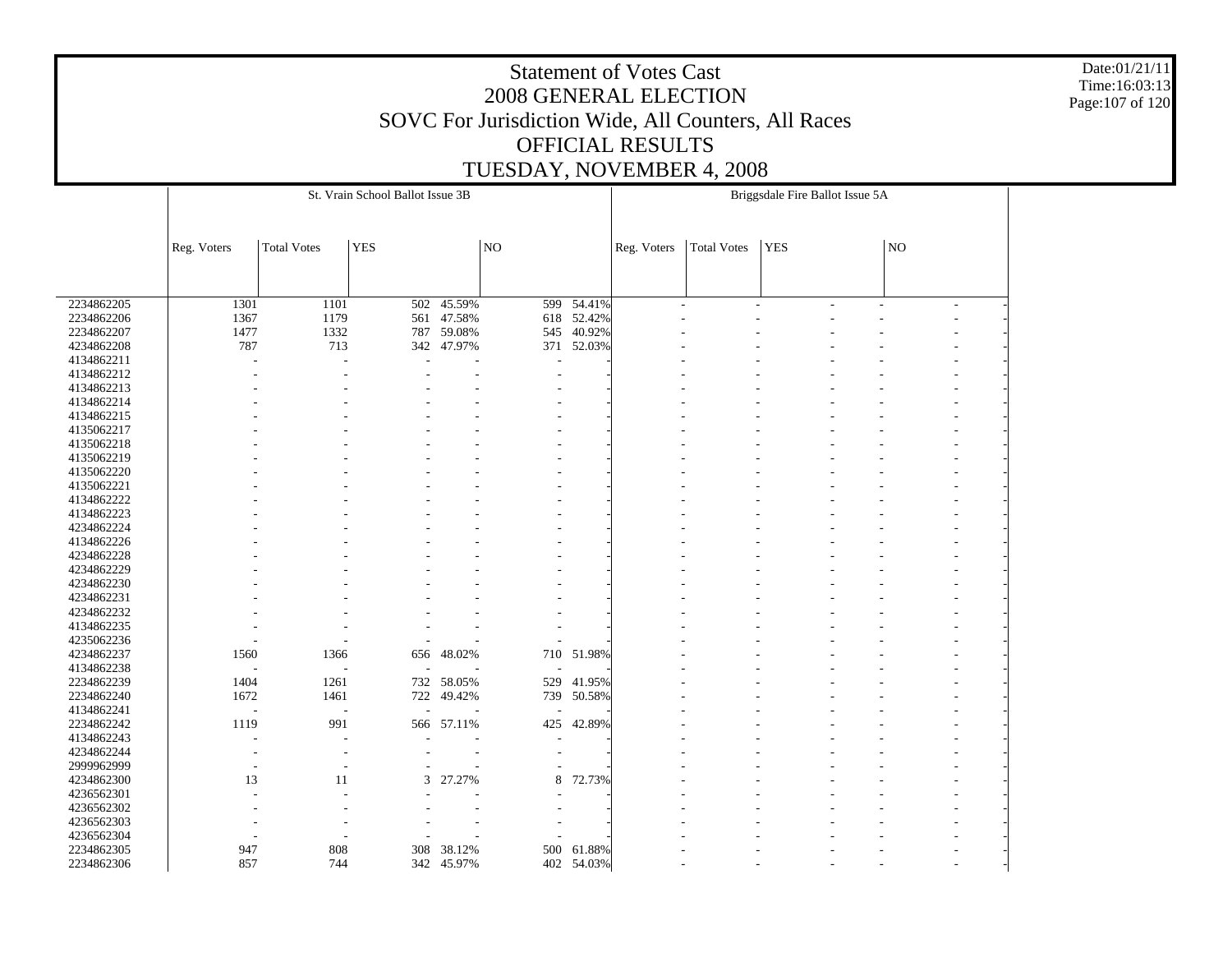Date:01/21/11 Time:16:03:13 Page:108 of 120

|               |                  |                    | St. Vrain School Ballot Issue 3B |             |                 |             |                  |             | Briggsdale Fire Ballot Issue 5A    |            |                  |            |
|---------------|------------------|--------------------|----------------------------------|-------------|-----------------|-------------|------------------|-------------|------------------------------------|------------|------------------|------------|
|               | Reg. Voters      | <b>Total Votes</b> | <b>YES</b>                       |             | NO <sub>1</sub> |             | Reg. Voters      | Total Votes | <b>YES</b>                         |            | NO               |            |
|               |                  |                    |                                  |             |                 |             |                  |             |                                    |            |                  |            |
| 2234862307    | 2013             | 1769               | 851                              | $-48.11%$   |                 | 918 51.89%  | $\sim$           |             | $\overline{\phantom{a}}$<br>$\sim$ | ÷          |                  |            |
| 4136562308    |                  |                    |                                  |             |                 |             | 24               | 21          | 10                                 | 47.62%     | 11               | 52.38%     |
| 4236562309    |                  |                    |                                  |             |                 |             |                  |             |                                    | L          |                  |            |
| 4236562310    |                  |                    |                                  |             |                 |             |                  |             |                                    |            |                  |            |
| 4136562311    |                  |                    |                                  |             |                 |             |                  |             |                                    |            |                  |            |
| 4136562312    |                  |                    |                                  |             |                 |             |                  |             |                                    |            |                  |            |
| 4236562313    |                  |                    |                                  |             |                 |             |                  |             |                                    |            |                  |            |
| 4236562314    |                  |                    |                                  |             |                 |             |                  |             |                                    |            |                  |            |
| 4135062315    |                  |                    |                                  |             |                 |             |                  |             |                                    |            |                  |            |
| 4135062317    |                  |                    |                                  |             |                 |             |                  |             |                                    |            |                  |            |
| 4135062318    |                  |                    |                                  |             |                 |             |                  |             |                                    |            |                  |            |
| 4135062319    |                  |                    |                                  |             |                 |             |                  |             |                                    |            |                  |            |
| 4135062320    |                  |                    |                                  |             |                 |             |                  |             |                                    |            |                  |            |
| 4135062321    |                  |                    |                                  |             |                 |             |                  |             |                                    |            |                  |            |
| 4135062322    |                  |                    |                                  |             |                 |             |                  |             |                                    |            |                  |            |
| 4135062323    |                  |                    |                                  |             |                 |             |                  |             |                                    |            |                  |            |
| 4135062324    |                  |                    |                                  |             |                 |             |                  |             |                                    |            |                  |            |
| 4135062325    |                  |                    |                                  |             |                 |             |                  |             |                                    |            |                  |            |
| 4134862326    |                  |                    |                                  |             |                 |             |                  |             |                                    |            |                  |            |
| 2233362327    | 42               | 35                 | 5                                | 14.29%      | 30              | 85.71%      |                  |             |                                    |            |                  |            |
| 2234862328    | 1828             | 1573               | 824                              | 52.38%      | 749             | 47.62%      |                  |             |                                    |            |                  |            |
| 4135062329    |                  |                    |                                  |             |                 |             |                  |             |                                    |            |                  |            |
| 4135062330    |                  |                    |                                  |             |                 |             |                  |             |                                    |            |                  |            |
| 4234862331    |                  |                    |                                  |             |                 |             |                  |             |                                    |            |                  |            |
| 4136562332    |                  |                    |                                  |             |                 |             |                  |             |                                    |            |                  |            |
| 4134862333    |                  |                    |                                  |             |                 |             |                  |             |                                    |            |                  |            |
| 2234862334    | 1404             | 1163               | 570                              | 49.01%      | 593             | 50.99%      |                  |             |                                    |            |                  |            |
| 4999962999    |                  |                    |                                  |             |                 |             |                  |             |                                    |            |                  |            |
| Provisional 1 | $\boldsymbol{0}$ | 50                 | 34                               | 68.00%      |                 | 16 32.00%   | $\boldsymbol{0}$ | 3           |                                    | 3 100.00%  | $\boldsymbol{0}$ | 0.00%      |
| Provisional 2 | $\Omega$         | 110                | 62                               | 56.36%      | 48              | 43.64%      | $\Omega$         | $\Omega$    | $\Omega$                           |            | $\Omega$         |            |
| Total         | 22011            | 19441              |                                  | 9932 51.09% |                 | 9509 48.91% | 436              | 387         |                                    | 236 60.98% |                  | 151 39.02% |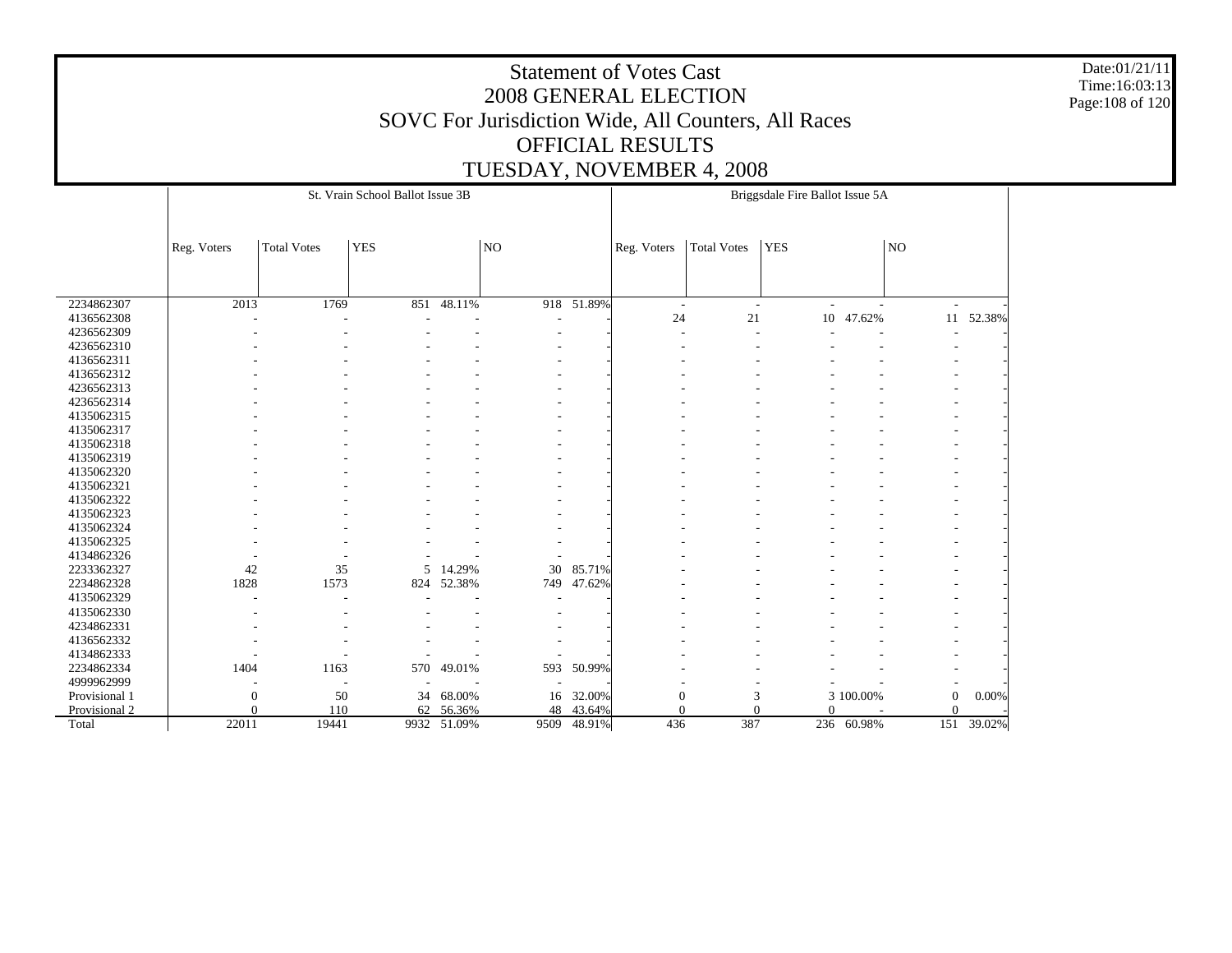Date:01/21/11 Time:16:03:13 Page:109 of 120

|                   |             |                    | Briggsdale Fire Ballot Issue 5B |            |     |           |             |                    | Briggsdale Fire Ballot Issue 5C |        |                     |           |
|-------------------|-------------|--------------------|---------------------------------|------------|-----|-----------|-------------|--------------------|---------------------------------|--------|---------------------|-----------|
|                   |             |                    |                                 |            |     |           |             |                    |                                 |        |                     |           |
|                   | Reg. Voters | <b>Total Votes</b> | <b>YES</b>                      |            | NO  |           | Reg. Voters | <b>Total Votes</b> | <b>YES</b>                      |        | $\overline{\rm NO}$ |           |
|                   |             |                    |                                 |            |     |           |             |                    |                                 |        |                     |           |
| Jurisdiction Wide |             |                    |                                 |            |     |           |             |                    |                                 |        |                     |           |
| 4136562100        |             |                    |                                 |            |     |           | J.          |                    |                                 |        |                     |           |
| 4136562101        | 19          | 16                 | $\,$ 8 $\,$                     | 50.00%     | 8   | 50.00%    | 19          | 15                 | 13                              | 86.67% | $\overline{c}$      | 13.33%    |
| 4136562102        | 6           | 6                  | $\boldsymbol{0}$                | 0.00%      |     | 6 100.00% | 6           | 6                  | $\overline{4}$                  | 66.67% | $\overline{c}$      | 33.33%    |
| 4136562103        | 337         | 293                |                                 | 157 53.58% | 136 | 46.42%    | 337         | 293                | 229                             | 78.16% | 64                  | 21.84%    |
| 4136562104        | 50          | 48                 | 22                              | 45.83%     |     | 26 54.17% | 50          | 48                 | 36                              | 75.00% |                     | 12 25.00% |
| 4135062106        | ٠           | $\overline{a}$     | ÷.                              |            | ÷,  |           | ä,          |                    |                                 |        |                     |           |
| 4135062107        |             |                    |                                 |            |     |           |             |                    |                                 |        |                     |           |
| 4135062108        |             |                    |                                 |            |     |           |             |                    |                                 |        |                     |           |
| 4135062109        |             |                    |                                 |            |     |           |             |                    |                                 |        |                     |           |
| 4135062110        |             |                    |                                 |            |     |           |             |                    |                                 |        |                     |           |
| 4135062111        |             |                    |                                 |            |     |           |             |                    |                                 |        |                     |           |
| 4135062112        |             |                    |                                 |            |     |           |             |                    |                                 |        |                     |           |
| 4135062114        |             |                    |                                 |            |     |           |             |                    |                                 |        |                     |           |
| 4134962115        |             |                    |                                 |            |     |           |             |                    |                                 |        |                     |           |
| 4134962116        |             |                    |                                 |            |     |           |             |                    |                                 |        |                     |           |
| 4136562117        |             |                    |                                 |            |     |           |             |                    |                                 |        |                     |           |
| 4136562118        |             |                    |                                 |            |     |           |             |                    |                                 |        |                     |           |
| 4136562119        |             |                    |                                 |            |     |           |             |                    |                                 |        |                     |           |
| 4134862120        |             |                    |                                 |            |     |           |             |                    |                                 |        |                     |           |
| 4134962121        |             |                    |                                 |            |     |           |             |                    |                                 |        |                     |           |
| 4134962122        |             |                    |                                 |            |     |           |             |                    |                                 |        |                     |           |
| 4134962123        |             |                    |                                 |            |     |           |             |                    |                                 |        |                     |           |
| 4134862124        |             |                    |                                 |            |     |           |             |                    |                                 |        |                     |           |
| 4134862125        |             |                    |                                 |            |     |           |             |                    |                                 |        |                     |           |
| 4136562126        |             |                    |                                 |            |     |           |             |                    |                                 |        |                     |           |
| 4136562127        |             |                    |                                 |            |     |           |             |                    |                                 |        |                     |           |
| 4136562128        |             |                    |                                 |            |     |           |             |                    |                                 |        |                     |           |
| 4134862129        |             |                    |                                 |            |     |           |             |                    |                                 |        |                     |           |
| 4134962130        |             |                    |                                 |            |     |           |             |                    |                                 |        |                     |           |
| 4136562131        |             |                    |                                 |            |     |           |             |                    |                                 |        |                     |           |
| 4134862132        |             |                    |                                 |            |     |           |             |                    |                                 |        |                     |           |
| 4135062134        |             |                    |                                 |            |     |           |             |                    |                                 |        |                     |           |
| 4134862135        |             |                    |                                 |            |     |           |             |                    |                                 |        |                     |           |
|                   |             |                    |                                 |            |     |           |             |                    |                                 |        |                     |           |
| 4134862136        |             |                    |                                 |            |     |           |             |                    |                                 |        |                     |           |
| 4135062137        |             |                    |                                 |            |     |           |             |                    |                                 |        |                     |           |
| 4234862200        |             |                    |                                 |            |     |           |             |                    |                                 |        |                     |           |
| 4234862201        |             |                    |                                 |            |     |           |             |                    |                                 |        |                     |           |
| 4234862202        |             |                    |                                 |            |     |           |             |                    |                                 |        |                     |           |
| 2234862203        |             |                    |                                 |            |     |           |             |                    |                                 |        |                     |           |
| 2234862204        |             |                    |                                 |            |     |           |             |                    |                                 |        |                     |           |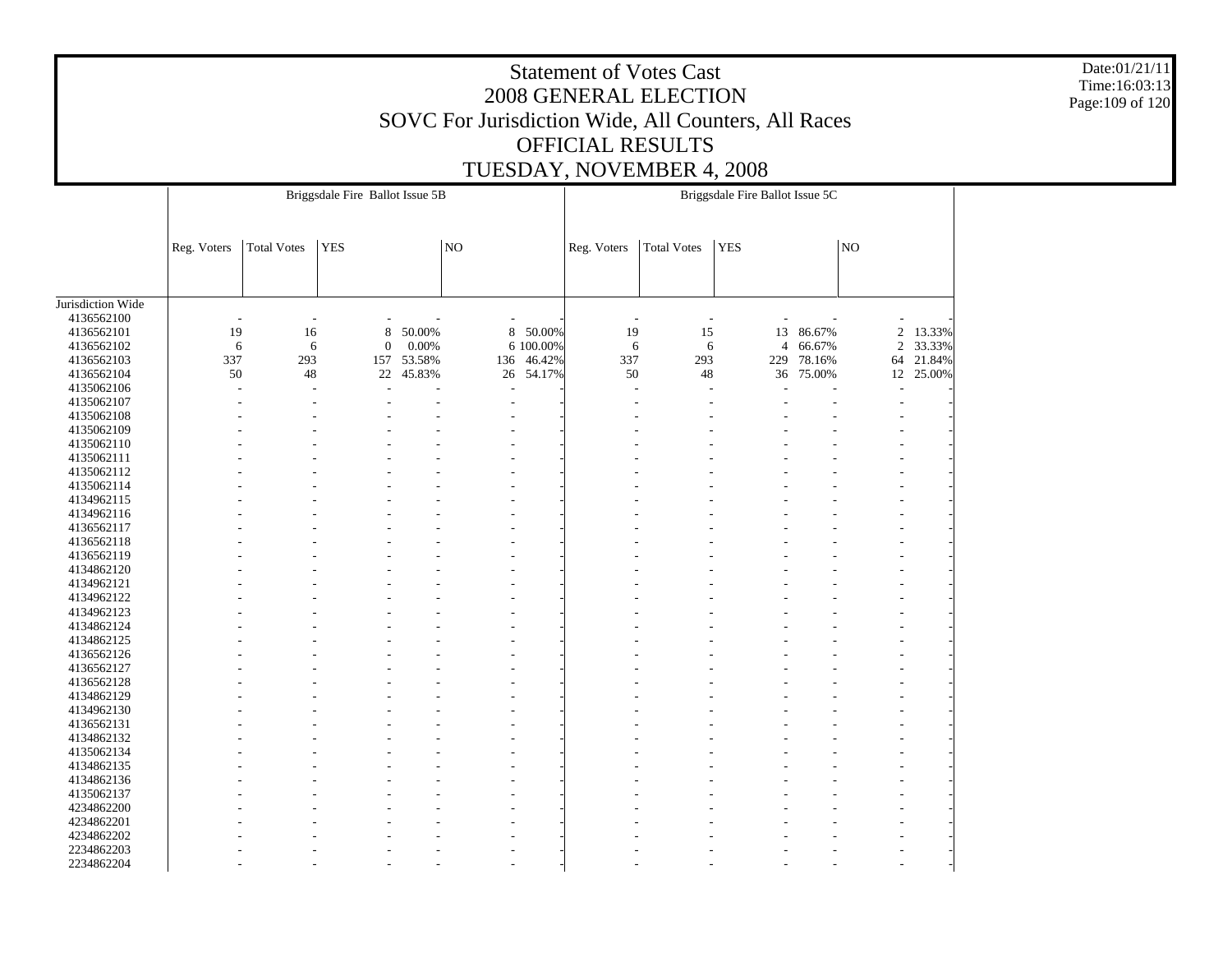Date:01/21/11 Time:16:03:14 Page:110 of 120

|            |                          |                    | Briggsdale Fire Ballot Issue 5B |    |                          |             |                     | Briggsdale Fire Ballot Issue 5C |        |                     |                          |  |
|------------|--------------------------|--------------------|---------------------------------|----|--------------------------|-------------|---------------------|---------------------------------|--------|---------------------|--------------------------|--|
|            |                          |                    |                                 |    |                          |             |                     |                                 |        |                     |                          |  |
|            |                          |                    |                                 |    |                          |             |                     |                                 |        |                     |                          |  |
|            | Reg. Voters              | <b>Total Votes</b> | <b>YES</b>                      | NO |                          | Reg. Voters | <b>Total Votes</b>  | YES                             |        | $\overline{\rm NO}$ |                          |  |
|            |                          |                    |                                 |    |                          |             |                     |                                 |        |                     |                          |  |
|            |                          |                    |                                 |    |                          |             |                     |                                 |        |                     |                          |  |
|            |                          |                    |                                 |    |                          |             |                     |                                 |        |                     |                          |  |
| 2234862205 | $\overline{\phantom{a}}$ | ÷.                 | $\overline{a}$                  |    | $\overline{\phantom{a}}$ |             | ÷<br>$\overline{a}$ |                                 | ÷<br>٠ |                     | $\overline{\phantom{a}}$ |  |
| 2234862206 |                          |                    |                                 |    |                          |             |                     |                                 |        |                     |                          |  |
| 2234862207 |                          |                    |                                 |    |                          |             |                     |                                 |        |                     |                          |  |
| 4234862208 |                          |                    |                                 |    |                          |             |                     |                                 |        |                     |                          |  |
| 4134862211 |                          |                    |                                 |    |                          |             |                     |                                 |        |                     |                          |  |
| 4134862212 |                          |                    |                                 |    |                          |             |                     |                                 |        |                     |                          |  |
| 4134862213 |                          |                    |                                 |    |                          |             |                     |                                 |        |                     |                          |  |
| 4134862214 |                          |                    |                                 |    |                          |             |                     |                                 |        |                     |                          |  |
| 4134862215 |                          |                    |                                 |    |                          |             |                     |                                 |        |                     |                          |  |
| 4135062217 |                          |                    |                                 |    |                          |             |                     |                                 |        |                     |                          |  |
| 4135062218 |                          |                    |                                 |    |                          |             |                     |                                 |        |                     |                          |  |
| 4135062219 |                          |                    |                                 |    |                          |             |                     |                                 |        |                     |                          |  |
| 4135062220 |                          |                    |                                 |    |                          |             |                     |                                 |        |                     |                          |  |
| 4135062221 |                          |                    |                                 |    |                          |             |                     |                                 |        |                     |                          |  |
| 4134862222 |                          |                    |                                 |    |                          |             |                     |                                 |        |                     |                          |  |
| 4134862223 |                          |                    |                                 |    |                          |             |                     |                                 |        |                     |                          |  |
| 4234862224 |                          |                    |                                 |    |                          |             |                     |                                 |        |                     |                          |  |
| 4134862226 |                          |                    |                                 |    |                          |             |                     |                                 |        |                     |                          |  |
| 4234862228 |                          |                    |                                 |    |                          |             |                     |                                 |        |                     |                          |  |
| 4234862229 |                          |                    |                                 |    |                          |             |                     |                                 |        |                     |                          |  |
| 4234862230 |                          |                    |                                 |    |                          |             |                     |                                 |        |                     |                          |  |
| 4234862231 |                          |                    |                                 |    |                          |             |                     |                                 |        |                     |                          |  |
| 4234862232 |                          |                    |                                 |    |                          |             |                     |                                 |        |                     |                          |  |
| 4134862235 |                          |                    |                                 |    |                          |             |                     |                                 |        |                     |                          |  |
| 4235062236 |                          |                    |                                 |    |                          |             |                     |                                 |        |                     |                          |  |
| 4234862237 |                          |                    |                                 |    |                          |             |                     |                                 |        |                     |                          |  |
| 4134862238 |                          |                    |                                 |    |                          |             |                     |                                 |        |                     |                          |  |
| 2234862239 |                          |                    |                                 |    |                          |             |                     |                                 |        |                     |                          |  |
| 2234862240 |                          |                    |                                 |    |                          |             |                     |                                 |        |                     |                          |  |
| 4134862241 |                          |                    |                                 |    |                          |             |                     |                                 |        |                     |                          |  |
| 2234862242 |                          |                    |                                 |    |                          |             |                     |                                 |        |                     |                          |  |
| 4134862243 |                          |                    |                                 |    |                          |             |                     |                                 |        |                     |                          |  |
| 4234862244 |                          |                    |                                 |    |                          |             |                     |                                 |        |                     |                          |  |
| 2999962999 |                          |                    |                                 |    |                          |             |                     |                                 |        |                     |                          |  |
| 4234862300 |                          |                    |                                 |    |                          |             |                     |                                 |        |                     |                          |  |
| 4236562301 |                          |                    |                                 |    |                          |             |                     |                                 |        |                     |                          |  |
| 4236562302 |                          |                    |                                 |    |                          |             |                     |                                 |        |                     |                          |  |
| 4236562303 |                          |                    |                                 |    |                          |             |                     |                                 |        |                     |                          |  |
| 4236562304 |                          |                    |                                 |    |                          |             |                     |                                 |        |                     |                          |  |
| 2234862305 |                          |                    |                                 |    |                          |             |                     |                                 |        |                     |                          |  |
| 2234862306 |                          |                    |                                 |    |                          |             |                     |                                 |        |                     |                          |  |
|            |                          |                    |                                 |    |                          |             |                     |                                 |        |                     |                          |  |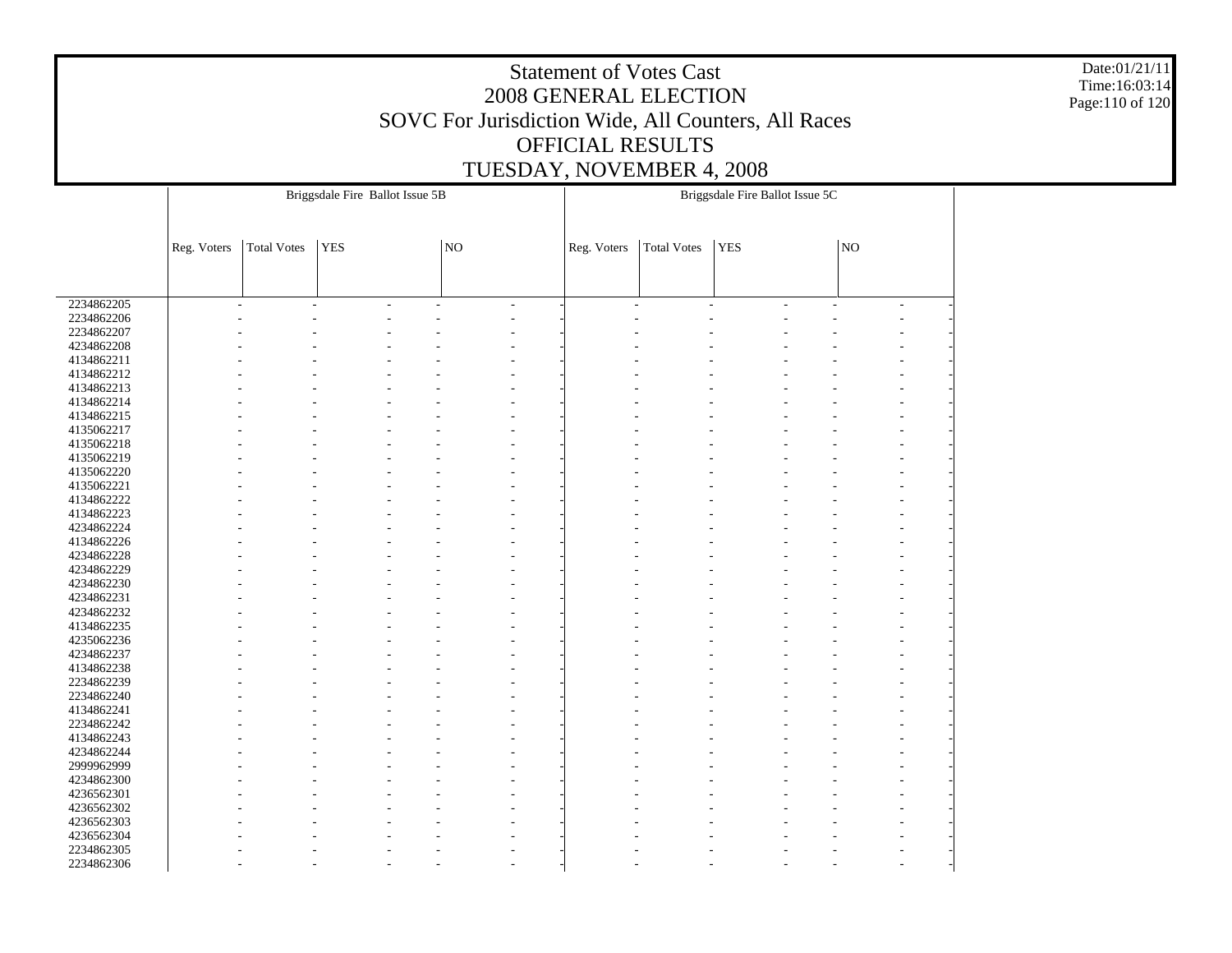Date:01/21/11 Time:16:03:14 Page:111 of 120

|               |                          |                    | Briggsdale Fire Ballot Issue 5B |        |                          |        |                  |                    | Briggsdale Fire Ballot Issue 5C |                |                  |        |
|---------------|--------------------------|--------------------|---------------------------------|--------|--------------------------|--------|------------------|--------------------|---------------------------------|----------------|------------------|--------|
|               |                          |                    |                                 |        |                          |        |                  |                    |                                 |                |                  |        |
|               | Reg. Voters              | <b>Total Votes</b> | <b>YES</b>                      |        | NO                       |        | Reg. Voters      | <b>Total Votes</b> | <b>YES</b>                      |                | NO               |        |
|               |                          |                    |                                 |        |                          |        |                  |                    |                                 |                |                  |        |
|               |                          |                    |                                 |        |                          |        |                  |                    |                                 |                |                  |        |
|               |                          |                    |                                 |        |                          |        |                  |                    |                                 |                |                  |        |
| 2234862307    | $\overline{\phantom{a}}$ | $\sim$             | $\overline{a}$                  | L.     | $\sim$                   |        | $\sim$           | $\sim$             | $\overline{a}$                  | $\overline{a}$ | $\sim$           |        |
| 4136562308    | 24                       | 21                 | $\overline{4}$                  | 19.05% | 17                       | 80.95% | 24               | 21                 | 14                              | 66.67%         | $\overline{7}$   | 33.33% |
| 4236562309    |                          |                    |                                 |        | $\overline{\phantom{a}}$ |        |                  |                    |                                 |                |                  |        |
| 4236562310    |                          |                    |                                 |        |                          |        |                  |                    |                                 |                |                  |        |
| 4136562311    |                          |                    |                                 |        |                          |        |                  |                    |                                 |                |                  |        |
| 4136562312    |                          |                    |                                 |        |                          |        |                  |                    |                                 |                |                  |        |
| 4236562313    |                          |                    |                                 |        |                          |        |                  |                    |                                 |                |                  |        |
| 4236562314    |                          |                    |                                 |        | ٠                        |        |                  |                    |                                 |                |                  |        |
| 4135062315    |                          |                    |                                 |        | ۰                        |        |                  |                    |                                 |                |                  |        |
| 4135062317    |                          |                    |                                 |        |                          |        |                  |                    |                                 |                |                  |        |
| 4135062318    |                          |                    |                                 |        |                          |        |                  |                    |                                 |                |                  |        |
| 4135062319    |                          |                    |                                 |        |                          |        |                  |                    |                                 |                |                  |        |
| 4135062320    |                          |                    |                                 |        | ٠                        |        |                  |                    |                                 |                |                  |        |
| 4135062321    |                          |                    |                                 |        |                          |        |                  |                    |                                 |                |                  |        |
| 4135062322    |                          |                    |                                 |        |                          |        |                  |                    |                                 |                |                  |        |
| 4135062323    |                          |                    |                                 |        |                          |        |                  |                    |                                 |                |                  |        |
| 4135062324    |                          |                    |                                 |        |                          |        |                  |                    |                                 |                |                  |        |
| 4135062325    |                          |                    |                                 |        | ٠                        |        |                  |                    |                                 |                |                  |        |
| 4134862326    |                          |                    |                                 |        |                          |        |                  |                    |                                 |                |                  |        |
| 2233362327    |                          |                    |                                 |        | ٠                        |        |                  |                    |                                 |                |                  |        |
| 2234862328    |                          |                    |                                 |        |                          |        |                  |                    |                                 |                |                  |        |
| 4135062329    |                          |                    |                                 |        | ٠                        |        |                  |                    |                                 |                |                  |        |
| 4135062330    |                          |                    |                                 |        |                          |        |                  |                    |                                 |                |                  |        |
| 4234862331    |                          |                    |                                 |        |                          |        |                  |                    |                                 |                |                  |        |
| 4136562332    |                          |                    |                                 |        |                          |        |                  |                    |                                 |                |                  |        |
| 4134862333    |                          |                    |                                 |        |                          |        |                  |                    |                                 |                |                  |        |
| 2234862334    |                          |                    |                                 |        |                          |        |                  |                    |                                 |                |                  |        |
| 4999962999    |                          |                    |                                 |        |                          |        |                  |                    |                                 |                |                  |        |
| Provisional 1 | 0                        | 3                  | 2                               | 66.67% | $\mathbf{1}$             | 33.33% | $\boldsymbol{0}$ | 3                  |                                 | 3 100.00%      | $\boldsymbol{0}$ | 0.00%  |
| Provisional 2 | $\theta$                 | $\theta$           | $\theta$                        |        | $\theta$                 |        | $\theta$         | $\theta$           | $\overline{0}$                  |                | $\Omega$         |        |
| Total         | 436                      | 387                | 193                             | 49.87% | 194                      | 50.13% | 436              | 386                |                                 | 299 77.46%     | 87               | 22.54% |
|               |                          |                    |                                 |        |                          |        |                  |                    |                                 |                |                  |        |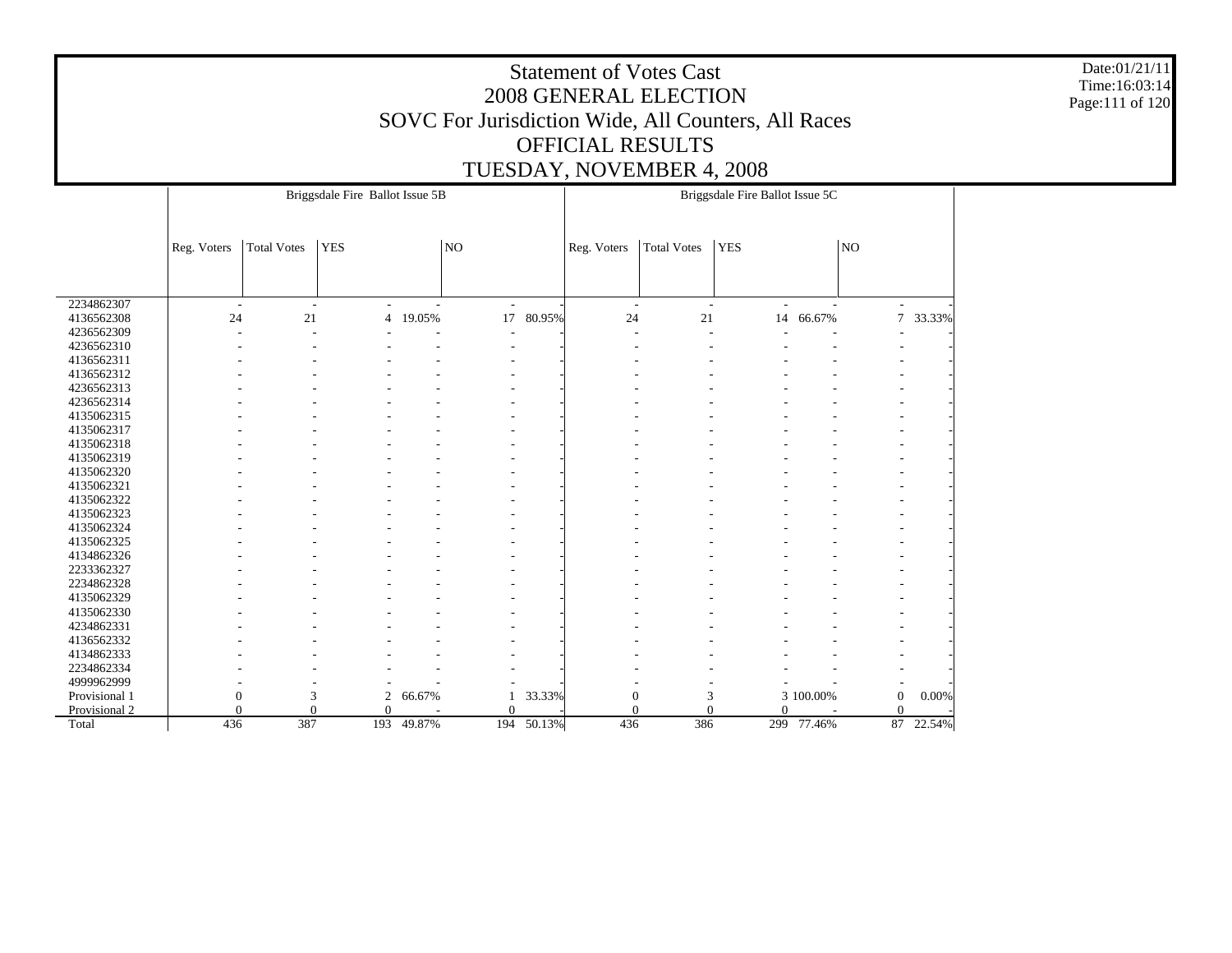Date:01/21/11 Time:16:03:14 Page:112 of 120

|                   |             |                          | Central CO Water Ballot Issue 4A |                          |                 |        |                  |                          | Ground Water Ballot Issue 4B |                          |                     |           |
|-------------------|-------------|--------------------------|----------------------------------|--------------------------|-----------------|--------|------------------|--------------------------|------------------------------|--------------------------|---------------------|-----------|
|                   |             | <b>Total Votes</b>       | <b>YES</b>                       |                          | NO <sub>1</sub> |        |                  |                          | <b>YES</b>                   |                          | $\overline{\rm NO}$ |           |
|                   | Reg. Voters |                          |                                  |                          |                 |        | Reg. Voters      | <b>Total Votes</b>       |                              |                          |                     |           |
|                   |             |                          |                                  |                          |                 |        |                  |                          |                              |                          |                     |           |
| Jurisdiction Wide |             |                          |                                  |                          |                 |        |                  |                          |                              |                          |                     |           |
| 4136562100        |             |                          |                                  |                          |                 |        |                  |                          |                              |                          |                     |           |
| 4136562101        |             |                          |                                  |                          |                 |        |                  |                          |                              |                          |                     |           |
| 4136562102        |             |                          |                                  |                          |                 |        |                  |                          |                              |                          |                     |           |
| 4136562103        |             |                          |                                  |                          |                 |        |                  |                          |                              |                          |                     |           |
| 4136562104        |             | 19                       | 18                               | $\overline{7}$<br>38.89% | 11              | 61.11% | 11               | 11                       | 3                            | 27.27%                   | 8                   | 72.73%    |
| 4135062106        |             |                          |                                  |                          |                 |        | Ĭ.               |                          |                              |                          |                     |           |
| 4135062107        |             | 3                        | $\overline{4}$                   | 25.00%<br>$\mathbf{1}$   | 3               | 75.00% | $\boldsymbol{0}$ | $\boldsymbol{0}$         | $\overline{0}$               |                          | $\boldsymbol{0}$    |           |
| 4135062108        |             |                          |                                  |                          |                 |        |                  |                          |                              |                          |                     |           |
| 4135062109        |             |                          |                                  |                          |                 |        |                  |                          |                              |                          |                     |           |
| 4135062110        |             |                          |                                  |                          |                 |        |                  |                          |                              |                          |                     |           |
| 4135062111        |             |                          |                                  |                          |                 |        |                  |                          |                              |                          |                     |           |
| 4135062112        |             |                          |                                  |                          |                 |        |                  |                          |                              |                          |                     |           |
| 4135062114        |             |                          |                                  |                          |                 |        |                  |                          |                              |                          |                     |           |
| 4134962115        |             |                          |                                  |                          |                 |        |                  |                          |                              |                          |                     |           |
| 4134962116        |             |                          |                                  |                          |                 |        |                  |                          |                              |                          |                     |           |
| 4136562117        |             |                          |                                  |                          |                 |        |                  |                          |                              |                          |                     |           |
| 4136562118        |             |                          |                                  |                          |                 |        |                  |                          |                              |                          |                     |           |
| 4136562119        |             |                          |                                  |                          |                 |        |                  |                          |                              |                          |                     |           |
| 4134862120        |             |                          |                                  |                          |                 |        |                  |                          |                              |                          |                     |           |
| 4134962121        |             |                          |                                  |                          |                 |        |                  |                          |                              |                          |                     |           |
| 4134962122        |             |                          |                                  |                          |                 |        |                  |                          |                              |                          |                     |           |
| 4134962123        |             |                          |                                  |                          |                 |        |                  |                          |                              |                          |                     |           |
| 4134862124        |             |                          |                                  |                          |                 |        |                  |                          |                              |                          |                     |           |
| 4134862125        |             |                          |                                  |                          |                 |        |                  |                          |                              |                          |                     |           |
| 4136562126        |             |                          |                                  |                          |                 |        |                  |                          |                              |                          |                     |           |
| 4136562127        |             |                          |                                  |                          |                 |        |                  |                          |                              |                          |                     |           |
| 4136562128        |             | 5                        | 4                                | 25.00%<br>$\mathbf{1}$   | 3               | 75.00% |                  |                          | $\overline{0}$               | $0.00\%$                 |                     | 1 100.00% |
| 4134862129        |             |                          |                                  |                          |                 |        |                  |                          |                              |                          |                     |           |
| 4134962130        |             |                          |                                  |                          |                 |        |                  |                          |                              |                          |                     |           |
| 4136562131        |             |                          |                                  |                          |                 |        |                  |                          |                              |                          |                     |           |
| 4134862132        |             |                          |                                  |                          |                 |        |                  |                          |                              |                          |                     |           |
| 4135062134        |             |                          |                                  |                          |                 |        |                  |                          |                              |                          |                     |           |
| 4134862135        |             |                          |                                  |                          |                 |        |                  |                          |                              |                          |                     |           |
| 4134862136        |             |                          |                                  |                          |                 |        |                  |                          |                              |                          |                     |           |
| 4135062137        | 86          |                          | 59                               | 22 37.29%                | 37              | 62.71% | 86               | 59                       | 23                           | 38.98%                   | 36                  | 61.02%    |
| 4234862200        |             | $\overline{\phantom{a}}$ | ÷                                |                          |                 |        | ÷,               | $\overline{\phantom{a}}$ |                              |                          |                     |           |
| 4234862201        | 457         |                          | 375                              | 25.60%<br>96             | 279             | 74.40% | 280              | 228                      | 58                           | 25.44%                   | 170                 | 74.56%    |
| 4234862202        | 277         |                          | 224                              | 59<br>26.34%             | 165             | 73.66% | 213              | 181                      | 45                           | 24.86%                   | 136                 | 75.14%    |
| 2234862203        |             |                          |                                  |                          |                 |        |                  |                          |                              |                          |                     |           |
| 2234862204        |             | $\overline{\phantom{a}}$ |                                  |                          | $\sim$<br>٠     |        |                  |                          |                              | $\overline{\phantom{a}}$ |                     |           |
|                   |             |                          |                                  |                          |                 |        |                  |                          |                              |                          |                     |           |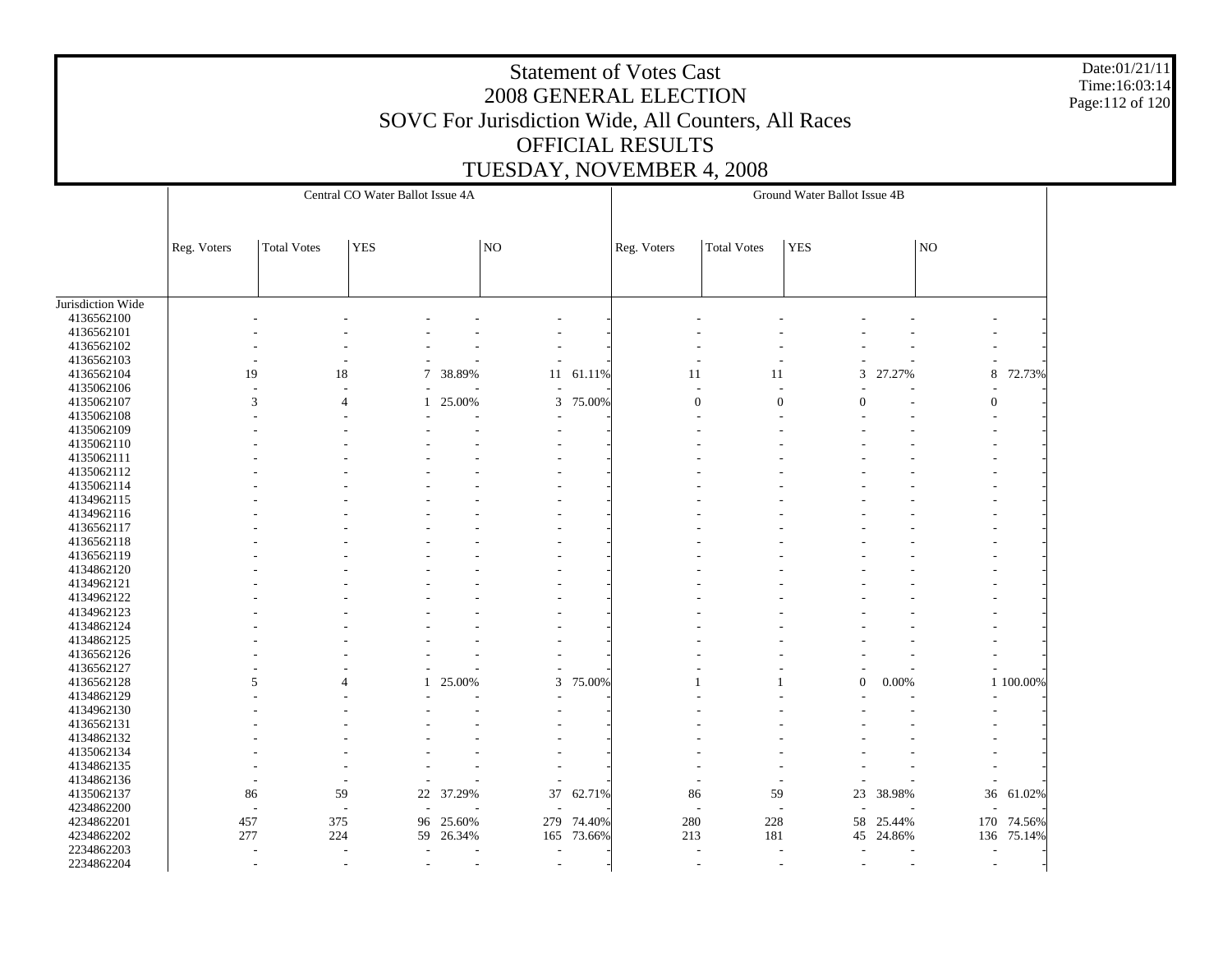Date:01/21/11 Time:16:03:14 Page:113 of 120

|            |                          |                          | Central CO Water Ballot Issue 4A |                 |                          |            |                          |                          | Ground Water Ballot Issue 4B |            |                          |            |
|------------|--------------------------|--------------------------|----------------------------------|-----------------|--------------------------|------------|--------------------------|--------------------------|------------------------------|------------|--------------------------|------------|
|            |                          |                          |                                  |                 |                          |            |                          |                          |                              |            |                          |            |
|            |                          |                          |                                  |                 |                          |            |                          |                          |                              |            |                          |            |
|            | Reg. Voters              | <b>Total Votes</b>       | <b>YES</b>                       |                 | N <sub>O</sub>           |            | Reg. Voters              | <b>Total Votes</b>       | <b>YES</b>                   |            | NO                       |            |
|            |                          |                          |                                  |                 |                          |            |                          |                          |                              |            |                          |            |
|            |                          |                          |                                  |                 |                          |            |                          |                          |                              |            |                          |            |
|            |                          |                          |                                  |                 |                          |            |                          |                          |                              |            |                          |            |
| 2234862205 | $\sim$                   | $\mathbf{r}$             | $\sim$                           |                 | $\overline{\phantom{a}}$ |            | $\overline{\phantom{a}}$ | $\overline{\phantom{a}}$ |                              |            | $\overline{\phantom{a}}$ |            |
| 2234862206 |                          | $\mathbf{0}$             | $\overline{0}$                   |                 | $\boldsymbol{0}$         |            |                          | $\boldsymbol{0}$         | $\boldsymbol{0}$             |            | $\boldsymbol{0}$         |            |
| 2234862207 | $\boldsymbol{\varDelta}$ | 5                        |                                  | 5 100.00%       | $\mathbf{0}$             | 0.00%      | $\overline{4}$           | 5                        |                              | 5 100.00%  | $\boldsymbol{0}$         | 0.00%      |
| 4234862208 |                          |                          |                                  |                 |                          |            |                          |                          |                              |            |                          |            |
| 4134862211 |                          |                          |                                  |                 |                          |            |                          |                          |                              |            |                          |            |
| 4134862212 |                          |                          |                                  |                 |                          |            |                          |                          |                              |            |                          |            |
| 4134862213 |                          |                          |                                  |                 |                          |            |                          |                          |                              |            |                          |            |
| 4134862214 |                          |                          |                                  |                 |                          |            |                          |                          |                              |            |                          |            |
| 4134862215 |                          |                          |                                  |                 |                          |            |                          |                          |                              |            |                          |            |
| 4135062217 |                          |                          |                                  |                 |                          |            |                          |                          |                              |            |                          |            |
| 4135062218 |                          |                          |                                  |                 |                          |            |                          |                          |                              |            |                          |            |
| 4135062219 |                          |                          |                                  |                 |                          |            |                          |                          |                              |            |                          |            |
| 4135062220 |                          |                          |                                  |                 |                          |            |                          |                          |                              |            |                          |            |
| 4135062221 |                          |                          |                                  |                 |                          |            |                          |                          |                              |            |                          |            |
| 4134862222 |                          |                          |                                  |                 |                          |            |                          |                          |                              |            |                          |            |
| 4134862223 |                          |                          |                                  |                 |                          |            |                          |                          |                              |            |                          |            |
| 4234862224 | 66                       | 57                       | 16                               | 28.07%          | 41                       | 71.93%     | 66                       | 58                       | 18                           | 31.03%     | 40                       | 68.97%     |
| 4134862226 | $\overline{\phantom{a}}$ | ÷                        |                                  |                 |                          |            | $\sim$                   | $\overline{a}$           |                              |            |                          |            |
| 4234862228 | 612                      | 468                      | 124                              | 26.50%          | 344                      | 73.50%     | 612                      | 466                      | 122                          | 26.18%     | 344                      | 73.82%     |
| 4234862229 | $\overline{\phantom{a}}$ |                          |                                  |                 |                          |            |                          | $\overline{\phantom{a}}$ |                              |            |                          |            |
| 4234862230 | $\overline{\phantom{a}}$ | $\overline{a}$           |                                  |                 |                          |            | $\overline{\phantom{a}}$ | $\sim$                   |                              |            |                          |            |
| 4234862231 | 224                      | 176                      | 76                               | 43.18%          | 100                      | 56.82%     | 222                      | 175                      | 78                           | 44.57%     | 97                       | 55.43%     |
| 4234862232 | 3                        | $\overline{c}$           | 1                                | 50.00%          | 1                        | 50.00%     |                          | $\overline{\phantom{a}}$ |                              |            |                          |            |
| 4134862235 |                          |                          |                                  |                 |                          |            |                          |                          |                              |            |                          |            |
| 4235062236 | 69                       | 58                       | 26                               | 44.83%          | 32                       | 55.17%     | 69                       | 58                       | 24                           | 41.38%     | 34                       | 58.62%     |
| 4234862237 |                          | $\overline{\phantom{a}}$ |                                  |                 |                          |            |                          |                          |                              |            |                          |            |
| 4134862238 |                          |                          |                                  |                 |                          |            |                          |                          |                              |            |                          |            |
| 2234862239 |                          |                          |                                  |                 |                          |            |                          |                          |                              |            |                          |            |
| 2234862240 |                          |                          |                                  |                 |                          |            |                          |                          |                              |            |                          |            |
| 4134862241 |                          |                          |                                  |                 |                          |            |                          |                          |                              |            |                          |            |
| 2234862242 |                          |                          |                                  |                 |                          |            |                          |                          |                              |            |                          |            |
| 4134862243 |                          |                          |                                  |                 |                          |            |                          |                          |                              |            |                          |            |
| 4234862244 | 6                        | 6                        | 3                                | 50.00%          | 3                        | 50.00%     | 6                        | 6                        | 3                            | 50.00%     | 3                        | 50.00%     |
| 2999962999 |                          |                          |                                  |                 |                          |            |                          |                          |                              |            |                          |            |
| 4234862300 | 843                      | 667                      | 171                              | 25.64%          | 496                      | 74.36%     | 324                      | 264                      | 69                           | 26.14%     | 195                      | 73.86%     |
| 4236562301 | 975                      | 762                      | 207                              | 27.17%          | 555                      | 72.83%     | 950                      | 743                      |                              | 213 28.67% | 530                      | 71.33%     |
| 4236562302 | 1050                     | 818                      | 208                              | 25.43%          | 610                      | 74.57%     | 919                      | 307                      | 56                           | 18.24%     | 251                      | 81.76%     |
| 4236562303 | 723                      | 579                      | 156                              | 26.94%          | 423                      | 73.06%     | 723                      | 581                      | 158                          | 27.19%     | 423                      |            |
| 4236562304 |                          | 770                      |                                  |                 |                          |            |                          | 672                      |                              | 26.79%     |                          | 72.81%     |
|            | 932                      |                          | 215                              | 27.92%<br>0.00% |                          | 555 72.08% | 825                      |                          | 180                          |            |                          | 492 73.21% |
| 2234862305 | $\mathfrak{2}$           | $\overline{c}$           | $\mathbf{0}$                     |                 |                          | 2 100.00%  | $\overline{c}$           | $\mathfrak{2}$           | $\boldsymbol{0}$             | 0.00%      |                          | 2 100.00%  |
| 2234862306 |                          | ÷,                       | $\overline{a}$                   |                 | $\overline{\phantom{a}}$ |            |                          |                          |                              |            | $\overline{\phantom{a}}$ |            |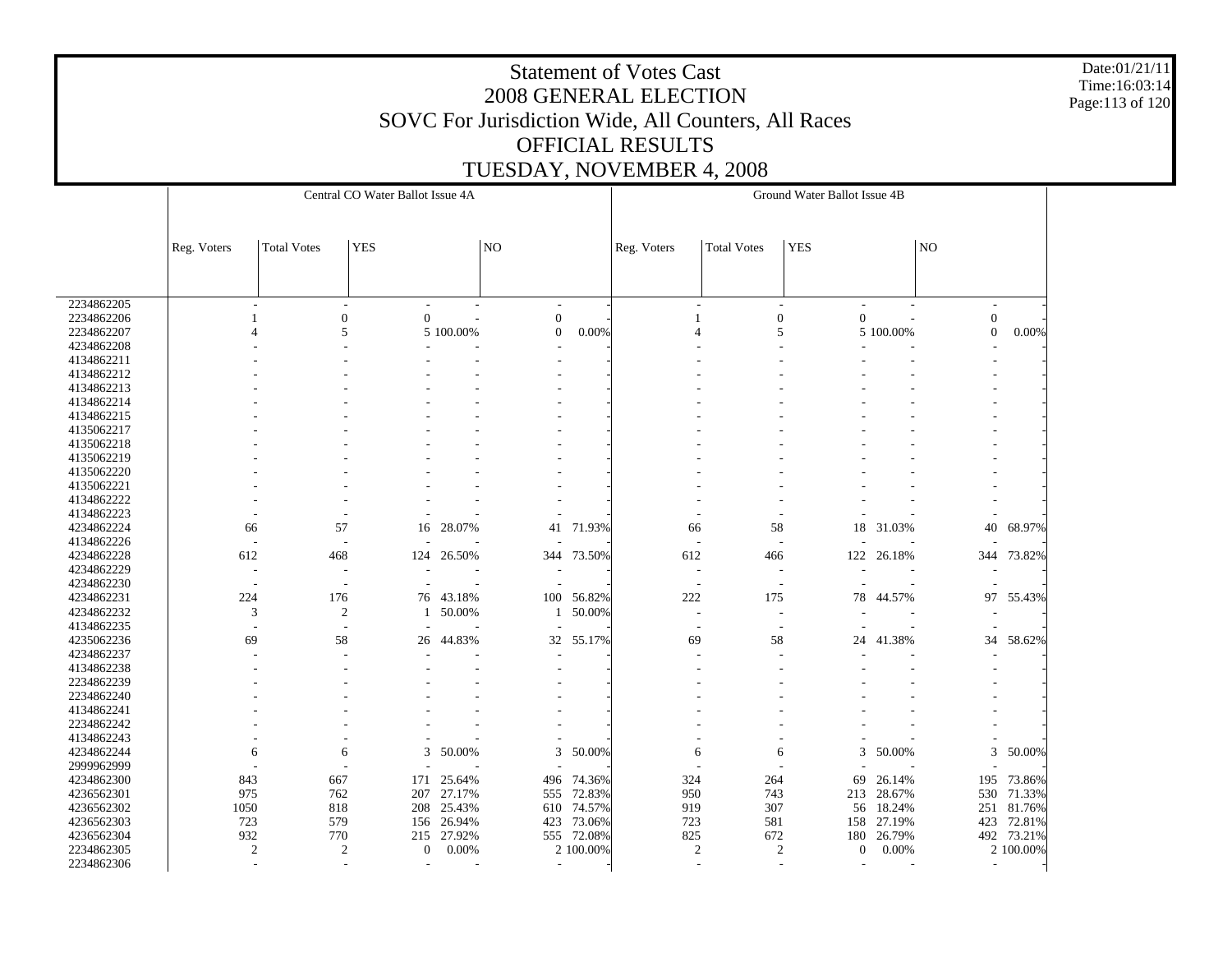Date:01/21/11 Time:16:03:14 Page:114 of 120

|               |                          |                          | Central CO Water Ballot Issue 4A |           |                          |        |                |                    | Ground Water Ballot Issue 4B |             |              |           |
|---------------|--------------------------|--------------------------|----------------------------------|-----------|--------------------------|--------|----------------|--------------------|------------------------------|-------------|--------------|-----------|
|               |                          |                          |                                  |           |                          |        |                |                    |                              |             |              |           |
|               | Reg. Voters              | <b>Total Votes</b>       | <b>YES</b>                       |           | N <sub>O</sub>           |        | Reg. Voters    | <b>Total Votes</b> | <b>YES</b>                   |             | NO           |           |
|               |                          |                          |                                  |           |                          |        |                |                    |                              |             |              |           |
|               |                          |                          |                                  |           |                          |        |                |                    |                              |             |              |           |
|               |                          |                          |                                  |           |                          |        |                |                    |                              |             |              |           |
| 2234862307    | $\theta$                 |                          |                                  | 1 100.00% | $\Omega$                 | 0.00%  | $\overline{0}$ |                    | $\overline{0}$               | 0.00%       |              | 1 100.00% |
| 4136562308    | 1122                     | 940                      | 288                              | 30.64%    | 652                      | 69.36% | 647            | 544                | 173                          | 31.80%      | 371          | 68.20%    |
| 4236562309    | 498                      | 430                      | 132                              | 30.70%    | 298                      | 69.30% | 385            | 332                | 101                          | 30.42%      | 231          | 69.58%    |
| 4236562310    | 860                      | 724                      | 175                              | 24.17%    | 549                      | 75.83% | 850            | 712                | 172                          | 24.16%      | 540          | 75.84%    |
| 4136562311    | 1203                     | 1037                     | 267                              | 25.75%    | 770                      | 74.25% | 203            | 169                | 42                           | 24.85%      | 127          | 75.15%    |
| 4136562312    | 185                      | 163                      | 45                               | 27.61%    | 118                      | 72.39% | 19             | 15                 | 5                            | 33.33%      | 10           | 66.67%    |
| 4236562313    | 580                      | 495                      | 140                              | 28.28%    | 355                      | 71.72% | 483            | 408                | 102                          | 25.00%      | 306          | 75.00%    |
| 4236562314    | 1745                     | 1347                     | 319                              | 23.68%    | 1028                     | 76.32% | 1518           | 1186               | 267                          | 22.51%      | 919          | 77.49%    |
| 4135062315    | 287                      | 187                      | 62                               | 33.16%    | 125                      | 66.84% | 287            | 183                | 64                           | 34.97%      | 119          | 65.03%    |
| 4135062317    |                          |                          |                                  |           |                          |        |                |                    |                              |             |              |           |
| 4135062318    | $\overline{\phantom{a}}$ |                          |                                  |           |                          |        |                |                    |                              |             |              |           |
| 4135062319    | 111                      | 68                       | 21                               | 30.88%    | 47                       | 69.12% | 111            | 65                 | 21                           | 32.31%      | 44           | 67.69%    |
| 4135062320    | 477                      | 276                      | 87                               | 31.52%    | 189                      | 68.48% | 477            | 278                | 84                           | 30.22%      | 194          | 69.78%    |
| 4135062321    |                          |                          |                                  |           |                          |        |                |                    |                              |             |              |           |
| 4135062322    | 261                      | 211                      | 65                               | 30.81%    | 146                      | 69.19% | 261            | 211                | 63                           | 29.86%      | 148          | 70.14%    |
| 4135062323    | 173                      | 123                      | 37                               | 30.08%    | 86                       | 69.92% | 173            | 124                | 35                           | 28.23%      | 89           | 71.77%    |
| 4135062324    | 231                      | 168                      | 52                               | 30.95%    | 116                      | 69.05% | 231            | 169                | 45                           | 26.63%      | 124          | 73.37%    |
| 4135062325    | 6                        | $\overline{c}$           |                                  | 2 100,00% | $\mathbf{0}$             | 0.00%  | $\overline{2}$ | $\overline{0}$     | $\overline{0}$               |             | $\mathbf{0}$ |           |
| 4134862326    | 269                      | 229                      | 69                               | 30.13%    | 160                      | 69.87% | 253            | 215                | 57                           | 26.51%      | 158          | 73.49%    |
| 2233362327    |                          |                          |                                  |           |                          |        |                |                    |                              |             |              |           |
| 2234862328    | 6                        | 5                        |                                  | 20.00%    | $\boldsymbol{\varDelta}$ | 80.00% | 6              | 5                  |                              | 20.00%      |              | 80.00%    |
| 4135062329    | 231                      | 141                      | 50                               | 35.46%    | 91                       | 64.54% | 231            | 138                | 44                           | 31.88%      | 94           | 68.12%    |
| 4135062330    | $\overline{\phantom{a}}$ | $\overline{\phantom{a}}$ |                                  |           |                          |        |                |                    |                              |             |              |           |
| 4234862331    | 1118                     | 949                      | 313                              | 32.98%    | 636                      | 67.02% | 1113           | 944                | 306                          | 32.42%      | 638          | 67.58%    |
| 4136562332    | 260                      | 228                      | 66                               | 28.95%    | 162                      | 71.05% | 227            | 197                | 63                           | 31.98%      | 134          | 68.02%    |
| 4134862333    | 171                      | 141                      | 36                               | 25.53%    | 105                      | 74.47% | 159            | 130                | 33                           | 25.38%      | 97           | 74.62%    |
| 2234862334    |                          |                          |                                  |           |                          |        |                |                    |                              |             |              |           |
| 4999962999    |                          |                          |                                  |           |                          |        |                |                    |                              |             |              |           |
| Provisional 1 | $\boldsymbol{0}$         | 14                       | 7                                | 50.00%    |                          | 50.00% | $\mathbf{0}$   | 12                 | 6                            | 50.00%      | 6            | 50.00%    |
| Provisional 2 | $\Omega$                 | 104                      | 21                               | 20.19%    | 83                       | 79.81% | $\Omega$       | 83                 | 24                           | 28.92%      | 59           | 71.08%    |
| Total         | 16151                    | 13037                    | 3650                             | 28.00%    | 9387                     | 72.00% | 12950          | 9938               |                              | 2763 27.80% | 7175         | 72.20%    |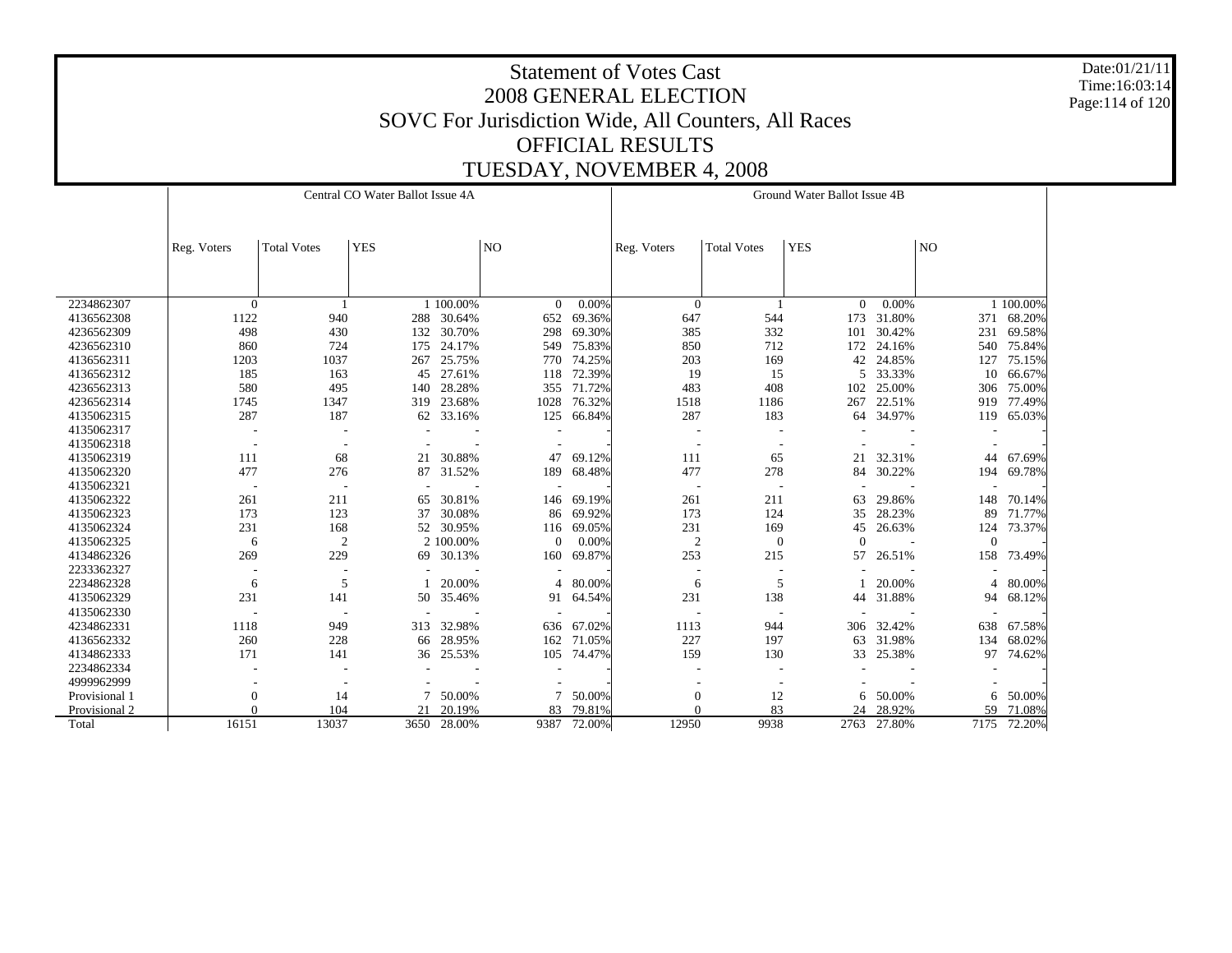Date:01/21/11 Time:16:03:14 Page:115 of 120

|                   |             |                    | Hudson Fire Ballot Issue 5A |                |             |                    | Mountain View Fire Ballot Issue 4A |            |                          |            |
|-------------------|-------------|--------------------|-----------------------------|----------------|-------------|--------------------|------------------------------------|------------|--------------------------|------------|
|                   | Reg. Voters | <b>Total Votes</b> | <b>YES</b>                  | $\overline{N}$ | Reg. Voters | <b>Total Votes</b> | <b>YES</b>                         |            | NO                       |            |
|                   |             |                    |                             |                |             |                    |                                    |            |                          |            |
| Jurisdiction Wide |             |                    |                             |                |             |                    |                                    |            |                          |            |
| 4136562100        |             |                    |                             |                |             |                    |                                    |            |                          |            |
| 4136562101        |             |                    |                             |                |             |                    |                                    |            |                          |            |
| 4136562102        |             |                    |                             |                |             |                    |                                    |            |                          |            |
| 4136562103        |             |                    |                             |                |             |                    |                                    |            |                          |            |
| 4136562104        |             |                    |                             |                |             |                    |                                    |            |                          |            |
| 4135062106        |             |                    |                             |                |             |                    |                                    |            |                          |            |
| 4135062107        |             |                    |                             |                |             |                    |                                    |            |                          |            |
| 4135062108        |             |                    |                             |                |             |                    |                                    |            |                          |            |
| 4135062109        |             |                    |                             |                |             |                    |                                    |            |                          |            |
| 4135062110        |             |                    |                             |                |             |                    |                                    |            |                          |            |
| 4135062111        |             |                    |                             |                |             |                    |                                    |            |                          |            |
| 4135062112        |             |                    |                             |                |             |                    |                                    |            |                          |            |
| 4135062114        |             |                    |                             |                |             |                    |                                    |            |                          |            |
| 4134962115        |             |                    |                             |                |             |                    |                                    |            |                          |            |
| 4134962116        |             |                    |                             |                |             |                    |                                    |            |                          |            |
| 4136562117        |             |                    |                             |                |             |                    |                                    |            |                          |            |
| 4136562118        |             |                    |                             |                |             |                    |                                    |            |                          |            |
| 4136562119        |             |                    |                             |                |             |                    |                                    |            |                          |            |
| 4134862120        |             |                    |                             |                |             |                    |                                    |            |                          |            |
| 4134962121        |             |                    |                             |                |             |                    |                                    |            |                          |            |
| 4134962122        |             |                    |                             |                |             |                    |                                    |            |                          |            |
| 4134962123        |             |                    |                             |                |             |                    |                                    |            |                          |            |
| 4134862124        |             |                    |                             |                |             |                    |                                    |            |                          |            |
| 4134862125        |             |                    |                             |                |             |                    |                                    |            |                          |            |
| 4136562126        |             |                    |                             |                |             |                    |                                    |            |                          |            |
| 4136562127        |             |                    |                             |                |             |                    |                                    |            |                          |            |
| 4136562128        |             |                    |                             |                |             |                    |                                    |            |                          |            |
| 4134862129        |             |                    |                             |                |             |                    |                                    |            |                          |            |
| 4134962130        |             |                    |                             |                |             |                    |                                    |            |                          |            |
| 4136562131        |             |                    |                             |                |             |                    |                                    |            |                          |            |
| 4134862132        |             |                    |                             |                |             |                    |                                    |            |                          |            |
| 4135062134        |             |                    |                             |                |             |                    |                                    |            |                          |            |
| 4134862135        |             |                    |                             |                |             |                    |                                    |            |                          |            |
| 4134862136        |             |                    |                             |                |             |                    |                                    |            |                          |            |
| 4135062137        |             |                    |                             |                |             |                    |                                    |            |                          |            |
| 4234862200        |             |                    |                             |                | 1361        | 1240               |                                    | 757 61.05% |                          | 483 38.95% |
| 4234862201        |             |                    |                             |                |             | $\sim$             |                                    |            |                          |            |
| 4234862202        |             |                    |                             |                | 14          | 11                 | $\,8\,$                            | 72.73%     | $\overline{3}$           | 27.27%     |
| 2234862203        |             |                    |                             |                |             |                    |                                    |            |                          |            |
| 2234862204        |             |                    |                             |                |             |                    |                                    |            | $\overline{\phantom{a}}$ |            |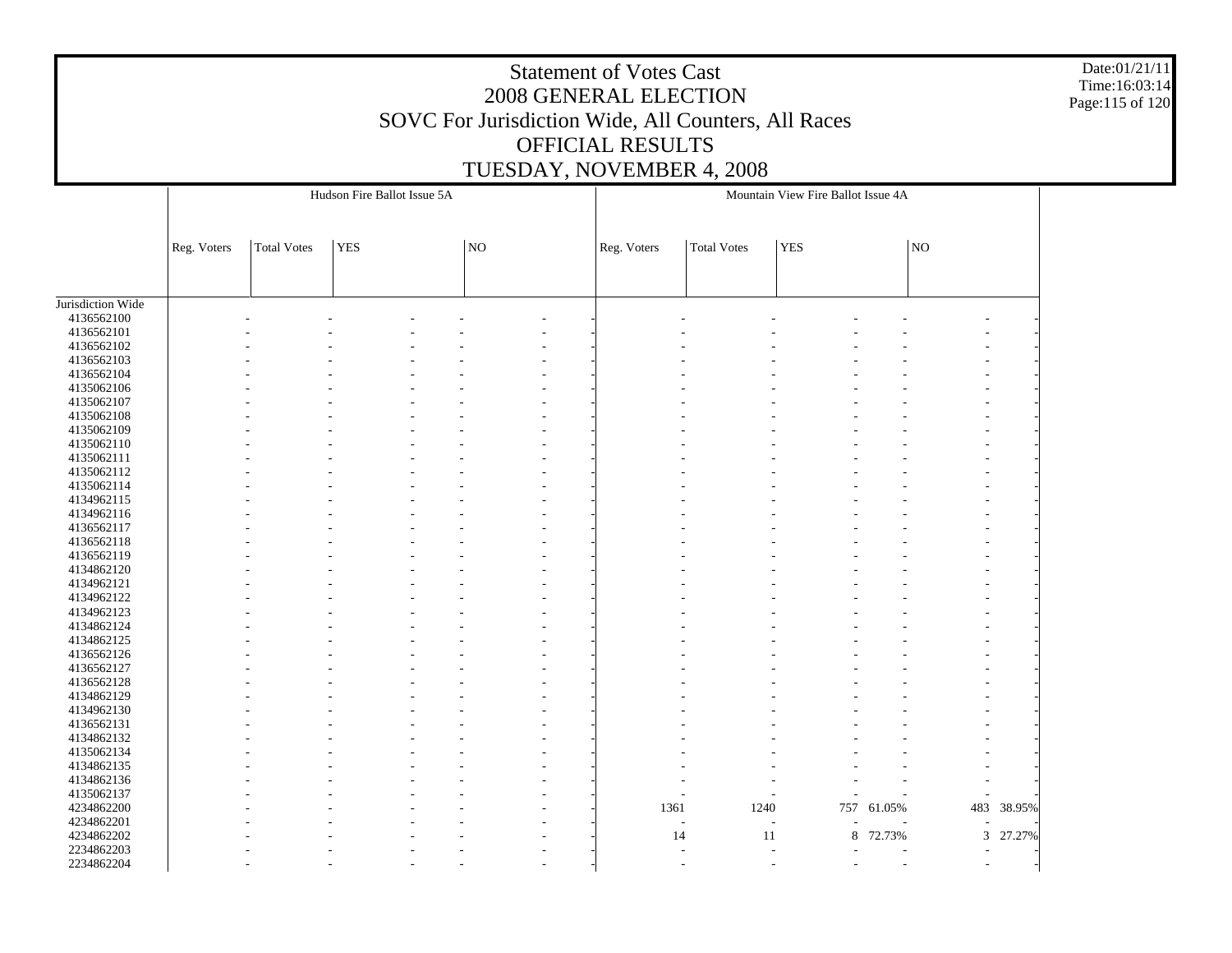Date:01/21/11 Time:16:03:14 Page:116 of 120

|            |             |                    | Hudson Fire Ballot Issue 5A |                          |                          |                    | Mountain View Fire Ballot Issue 4A |                |                     |            |
|------------|-------------|--------------------|-----------------------------|--------------------------|--------------------------|--------------------|------------------------------------|----------------|---------------------|------------|
|            |             |                    |                             |                          |                          |                    |                                    |                |                     |            |
|            | Reg. Voters | <b>Total Votes</b> | <b>YES</b>                  | NO                       | Reg. Voters              | <b>Total Votes</b> | <b>YES</b>                         |                | $\overline{\rm NO}$ |            |
|            |             |                    |                             |                          |                          |                    |                                    |                |                     |            |
| 2234862205 |             |                    |                             | $\overline{\phantom{a}}$ | 520                      | 438                |                                    | $232 - 52.97%$ | 206                 | 47.03%     |
| 2234862206 |             |                    |                             |                          | 825                      | 691                | 405                                | 58.61%         | 286                 | 41.39%     |
| 2234862207 |             |                    |                             |                          | 62                       | 55                 | 31                                 | 56.36%         | 24                  | 43.64%     |
| 4234862208 |             |                    |                             |                          | 781                      | 705                | 378                                | 53.62%         | 327                 | 46.38%     |
| 4134862211 |             |                    |                             |                          |                          |                    |                                    |                |                     |            |
| 4134862212 |             |                    |                             |                          |                          |                    |                                    |                |                     |            |
| 4134862213 |             |                    |                             |                          |                          |                    |                                    |                |                     |            |
| 4134862214 |             |                    |                             |                          |                          |                    |                                    |                |                     |            |
| 4134862215 |             |                    |                             |                          |                          |                    |                                    |                |                     |            |
| 4135062217 |             |                    |                             |                          |                          |                    |                                    |                |                     |            |
| 4135062218 |             |                    |                             |                          |                          |                    |                                    |                |                     |            |
| 4135062219 |             |                    |                             |                          |                          |                    |                                    |                |                     |            |
| 4135062220 |             |                    |                             |                          |                          |                    |                                    |                |                     |            |
| 4135062221 |             |                    |                             |                          |                          |                    |                                    |                |                     |            |
| 4134862222 |             |                    |                             |                          |                          |                    |                                    |                |                     |            |
| 4134862223 |             |                    |                             |                          |                          |                    |                                    |                |                     |            |
| 4234862224 |             |                    |                             |                          |                          |                    |                                    |                |                     |            |
| 4134862226 |             |                    |                             |                          |                          |                    |                                    |                |                     |            |
| 4234862228 |             |                    |                             |                          |                          |                    |                                    |                |                     |            |
| 4234862229 |             |                    |                             |                          |                          |                    |                                    |                |                     |            |
| 4234862230 |             |                    |                             |                          |                          |                    |                                    |                |                     |            |
| 4234862231 |             |                    |                             |                          |                          |                    |                                    |                |                     |            |
| 4234862232 |             |                    |                             |                          |                          |                    |                                    |                |                     |            |
| 4134862235 |             |                    |                             |                          |                          |                    |                                    |                |                     |            |
| 4235062236 |             |                    |                             |                          |                          |                    |                                    |                |                     |            |
| 4234862237 |             |                    |                             |                          | 1689                     | 1484               |                                    | 833 56.13%     | 651                 | 43.87%     |
| 4134862238 |             |                    |                             |                          | $\overline{\phantom{a}}$ | ÷,                 |                                    |                |                     |            |
| 2234862239 |             |                    |                             |                          | $\overline{\phantom{a}}$ | ٠                  | $\overline{\phantom{a}}$           |                |                     |            |
| 2234862240 |             |                    |                             |                          | 101                      | 82                 | $32\,$                             | 39.02%         | 50                  | 60.98%     |
| 4134862241 |             |                    |                             |                          |                          |                    |                                    |                |                     |            |
| 2234862242 |             |                    |                             |                          |                          |                    |                                    |                |                     |            |
| 4134862243 |             |                    |                             |                          |                          |                    |                                    |                |                     |            |
| 4234862244 |             |                    |                             |                          |                          |                    |                                    |                |                     |            |
| 2999962999 |             |                    |                             |                          |                          |                    |                                    |                |                     |            |
| 4234862300 |             |                    |                             |                          | 32                       | 24                 |                                    |                | 9                   |            |
|            |             |                    |                             |                          |                          |                    | 15                                 | 62.50%         |                     | 37.50%     |
| 4236562301 |             |                    |                             |                          |                          |                    |                                    |                |                     |            |
| 4236562302 |             |                    |                             |                          |                          |                    |                                    |                |                     |            |
| 4236562303 |             |                    |                             |                          |                          |                    |                                    |                |                     |            |
| 4236562304 |             |                    |                             |                          |                          |                    |                                    |                |                     |            |
| 2234862305 |             |                    |                             |                          | 1136                     | 969                |                                    | 514 53.04%     | 455                 | 46.96%     |
| 2234862306 |             |                    |                             |                          | 857                      | 749                |                                    | 425 56.74%     |                     | 324 43.26% |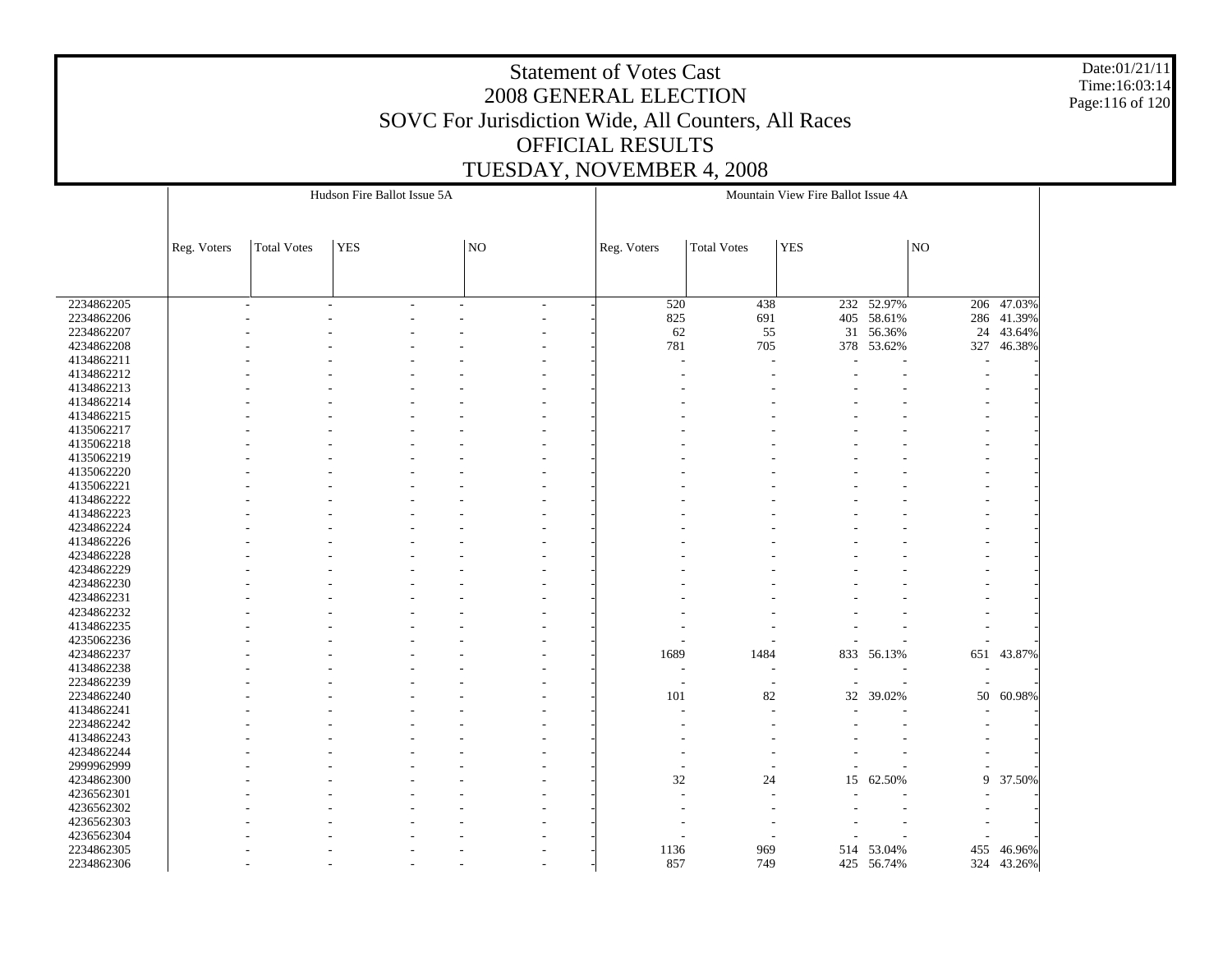Date:01/21/11 Time:16:03:14 Page:117 of 120

|               |                          |                          | Hudson Fire Ballot Issue 5A |        |                          |             |              |                    | Mountain View Fire Ballot Issue 4A |             |      |        |
|---------------|--------------------------|--------------------------|-----------------------------|--------|--------------------------|-------------|--------------|--------------------|------------------------------------|-------------|------|--------|
|               | Reg. Voters              | <b>Total Votes</b>       | <b>YES</b>                  |        | NO                       |             | Reg. Voters  | <b>Total Votes</b> | <b>YES</b>                         |             | NO   |        |
|               |                          |                          |                             |        |                          |             |              |                    |                                    |             |      |        |
| 2234862307    | $\overline{\phantom{a}}$ | $\overline{\phantom{a}}$ |                             |        | $\overline{\phantom{a}}$ |             | 1997         | 1771               |                                    | 948 53.53%  | 823  | 46.47% |
| 4136562308    | $\overline{\phantom{a}}$ |                          |                             |        |                          |             |              |                    |                                    |             |      |        |
| 4236562309    | 79                       | 69                       | 34                          | 49.28% | 35                       | 50.72%      |              |                    |                                    |             |      |        |
| 4236562310    | 950                      | 824                      | 402                         | 48.79% | 422                      | 51.21%      |              |                    |                                    |             |      |        |
| 4136562311    | 106                      | 93                       | 43                          | 46.24% |                          | 50 53.76%   |              |                    |                                    |             |      |        |
| 4136562312    | $\overline{\phantom{a}}$ |                          |                             |        |                          |             |              |                    |                                    |             |      |        |
| 4236562313    | 528                      | 464                      | 236                         | 50.86% | 228                      | 49.14%      |              |                    |                                    |             |      |        |
| 4236562314    | 1533                     | 1213                     | 615                         | 50.70% | 598                      | 49.30%      |              |                    |                                    |             |      |        |
| 4135062315    |                          |                          |                             |        |                          |             |              |                    |                                    |             |      |        |
| 4135062317    |                          |                          |                             |        |                          |             |              |                    |                                    |             |      |        |
| 4135062318    |                          |                          |                             |        |                          |             |              |                    |                                    |             |      |        |
| 4135062319    |                          |                          |                             |        |                          |             |              |                    |                                    |             |      |        |
| 4135062320    |                          |                          |                             |        |                          |             |              |                    |                                    |             |      |        |
| 4135062321    |                          |                          |                             |        |                          |             |              |                    |                                    |             |      |        |
| 4135062322    |                          |                          |                             |        |                          |             |              |                    |                                    |             |      |        |
| 4135062323    |                          |                          |                             |        |                          |             |              |                    |                                    |             |      |        |
| 4135062324    |                          |                          |                             |        |                          |             |              |                    |                                    |             |      |        |
| 4135062325    |                          |                          |                             |        |                          |             |              |                    |                                    |             |      |        |
| 4134862326    |                          |                          |                             |        |                          |             |              |                    |                                    |             |      |        |
| 2233362327    |                          |                          |                             |        |                          |             | 42           | 36                 | 11                                 | 30.56%      | 25   | 69.44% |
| 2234862328    |                          |                          |                             |        |                          |             | 1828         | 1567               | 816                                | 52.07%      | 751  | 47.93% |
| 4135062329    |                          |                          |                             |        |                          |             |              |                    |                                    |             |      |        |
| 4135062330    |                          |                          |                             |        |                          |             |              |                    |                                    |             |      |        |
| 4234862331    |                          |                          |                             |        |                          |             |              |                    |                                    |             |      |        |
| 4136562332    |                          |                          |                             |        |                          |             |              |                    |                                    |             |      |        |
| 4134862333    |                          |                          |                             |        |                          |             |              |                    |                                    |             |      |        |
| 2234862334    |                          |                          |                             |        |                          |             | 1404         | 1183               | 658                                | 55.62%      | 525  | 44.38% |
| 4999962999    |                          |                          |                             |        |                          |             |              |                    |                                    |             |      |        |
| Provisional 1 |                          |                          |                             |        |                          |             | $\mathbf{0}$ | 12                 | 9                                  | 75.00%      | 3    | 25.00% |
| Provisional 2 | $\Omega$                 | 22                       | 11                          | 50.00% | 11                       | 50.00%      | $\Omega$     | 95                 | 59                                 | 62.11%      | 36   | 37.89% |
| Total         | 3196                     | 2685                     | 1341                        | 49.94% |                          | 1344 50.06% | 12649        | 11112              |                                    | 6131 55.17% | 4981 | 44.83% |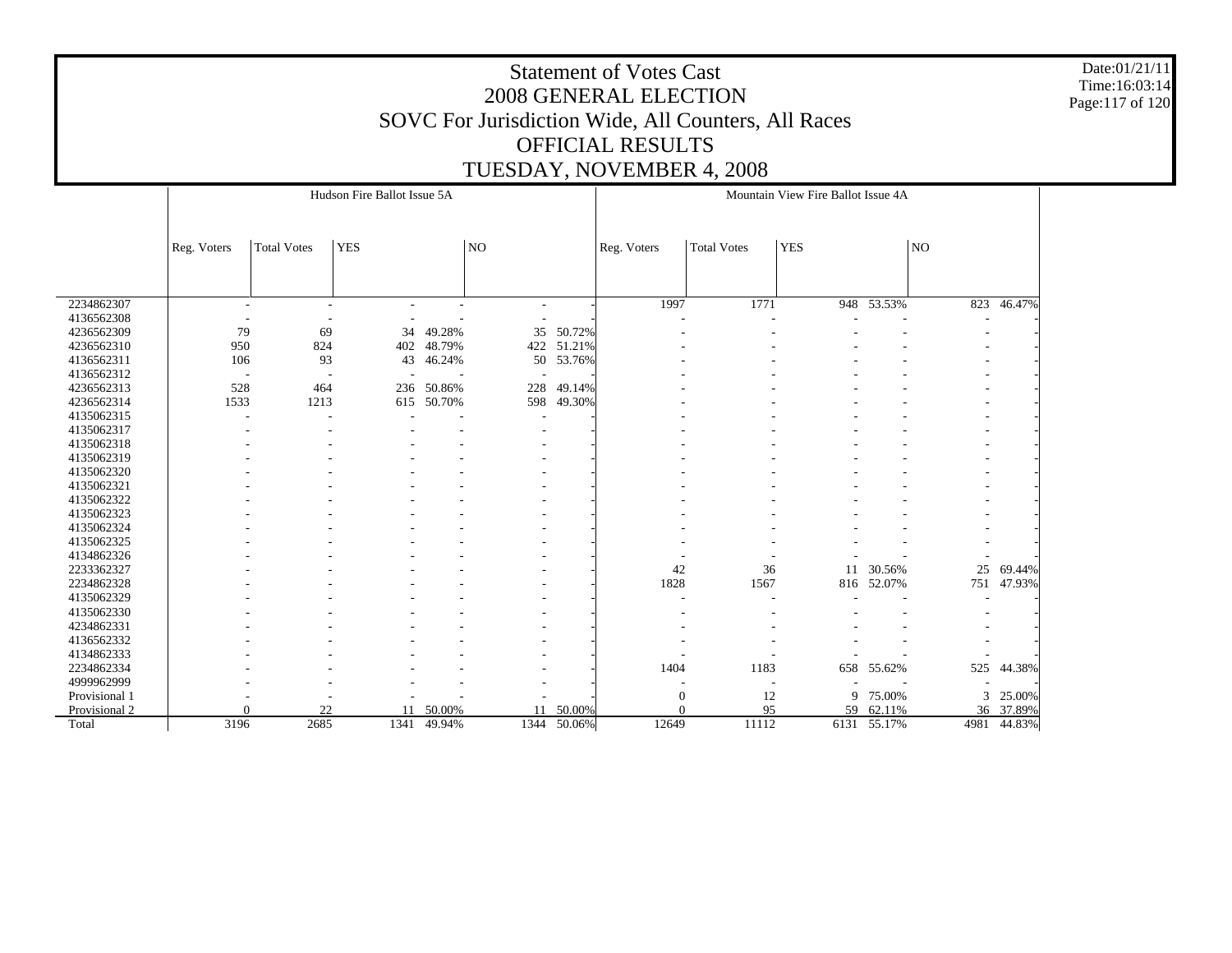Date:01/21/11 Time:16:03:14 Page:118 of 120

|                   |                          |                    | Windsor Fire Ballot Issue 4A |            |     |            |                |                          | Windsor Fire Ballot Issue 4B |            |     |            |
|-------------------|--------------------------|--------------------|------------------------------|------------|-----|------------|----------------|--------------------------|------------------------------|------------|-----|------------|
|                   |                          |                    |                              |            |     |            |                |                          |                              |            |     |            |
|                   |                          |                    |                              |            |     |            |                |                          |                              |            |     |            |
|                   | Reg. Voters              | <b>Total Votes</b> | <b>YES</b>                   |            | NO  |            | Reg. Voters    | <b>Total Votes</b>       | <b>YES</b>                   |            | NO  |            |
|                   |                          |                    |                              |            |     |            |                |                          |                              |            |     |            |
|                   |                          |                    |                              |            |     |            |                |                          |                              |            |     |            |
| Jurisdiction Wide |                          |                    |                              |            |     |            |                |                          |                              |            |     |            |
| 4136562100        |                          |                    |                              |            |     |            |                |                          |                              |            |     |            |
| 4136562101        |                          |                    |                              |            |     |            |                |                          |                              |            |     |            |
| 4136562102        |                          |                    |                              |            |     |            |                |                          |                              |            |     |            |
| 4136562103        |                          |                    |                              |            |     |            |                |                          |                              |            |     |            |
| 4136562104        |                          |                    |                              |            |     |            |                |                          |                              |            |     |            |
| 4135062106        |                          |                    |                              |            |     |            |                |                          |                              |            |     |            |
| 4135062107        |                          |                    |                              |            |     |            |                |                          |                              |            |     |            |
| 4135062108        |                          |                    |                              |            |     |            |                |                          |                              |            |     |            |
| 4135062109        |                          |                    |                              |            |     |            |                |                          |                              |            |     |            |
| 4135062110        |                          |                    |                              |            |     |            |                |                          |                              |            |     |            |
| 4135062111        |                          |                    |                              |            |     |            |                |                          |                              |            |     |            |
| 4135062112        |                          |                    |                              |            |     |            |                |                          |                              |            |     |            |
| 4135062114        |                          |                    |                              |            |     |            |                |                          |                              |            |     |            |
| 4134962115        | 1604                     | 1401               | 688                          | 49.11%     | 713 | 50.89%     | 1604           | 1390                     | 620                          | 44.60%     | 770 | 55.40%     |
| 4134962116        | 864                      | 743                | 388                          | 52.22%     | 355 | 47.78%     | 864            | 744                      | 350                          | 47.04%     | 394 | 52.96%     |
| 4136562117        | 1779                     |                    |                              | 862 55.12% |     |            | 1779           | 1567                     |                              |            |     |            |
| 4136562118        |                          | 1564               |                              |            |     | 702 44.88% |                |                          |                              | 859 54.82% | 708 | 45.18%     |
|                   |                          |                    |                              |            |     |            |                | $\overline{a}$           |                              |            |     |            |
| 4136562119        | $\overline{\phantom{a}}$ | $\overline{a}$     |                              |            |     |            | $\overline{a}$ | $\overline{\phantom{a}}$ |                              |            |     |            |
| 4134862120        | 47                       | 38                 | 20                           | 52.63%     | 18  | 47.37%     | 47             | 37                       | 15                           | 40.54%     | 22  | 59.46%     |
| 4134962121        | 1533                     | 1368               | 681                          | 49.78%     | 687 | 50.22%     | 1533           | 1363                     | 632                          | 46.37%     | 731 | 53.63%     |
| 4134962122        | 1254                     | 1062               | 508                          | 47.83%     |     | 554 52.17% | 1254           | 1059                     | 478                          | 45.14%     | 581 | 54.86%     |
| 4134962123        | 1187                     | 1025               |                              | 522 50.93% | 503 | 49.07%     | 1187           | 1024                     | 485                          | 47.36%     |     | 539 52.64% |
| 4134862124        |                          | ÷,                 |                              |            |     |            | ÷,             | ÷,                       |                              |            |     |            |
| 4134862125        | 20                       | 17                 | 8                            | 47.06%     | 9   | 52.94%     | 20             | 17                       | 7                            | 41.18%     | 10  | 58.82%     |
| 4136562126        | 30                       | 26                 | 12                           | 46.15%     |     | 14 53.85%  | $30\,$         | 26                       | 13                           | 50.00%     | 13  | 50.00%     |
| 4136562127        |                          |                    |                              |            |     |            |                |                          |                              |            |     |            |
| 4136562128        |                          |                    |                              |            |     |            |                |                          |                              |            |     |            |
| 4134862129        | 333                      | 308                | 136                          | 44.16%     | 172 | 55.84%     | 333            | 307                      | 134                          | 43.65%     | 173 | 56.35%     |
| 4134962130        | 1489                     | 1275               |                              | 708 55.53% | 567 | 44.47%     | 1489           | 1274                     | 683                          | 53.61%     | 591 | 46.39%     |
| 4136562131        | 525                      | 470                |                              | 225 47.87% |     | 245 52.13% | 525            | 470                      | 214                          | 45.53%     | 256 | 54.47%     |
| 4134862132        |                          |                    |                              |            |     |            | $\overline{a}$ |                          |                              |            |     |            |
| 4135062134        |                          |                    |                              |            |     |            |                |                          |                              |            |     |            |
| 4134862135        |                          |                    |                              |            |     |            |                |                          |                              |            |     |            |
| 4134862136        |                          |                    |                              |            |     |            |                |                          |                              |            |     |            |
| 4135062137        |                          |                    |                              |            |     |            |                |                          |                              |            |     |            |
| 4234862200        |                          |                    |                              |            |     |            |                |                          |                              |            |     |            |
| 4234862201        |                          |                    |                              |            |     |            |                |                          |                              |            |     |            |
| 4234862202        |                          |                    |                              |            |     |            |                |                          |                              |            |     |            |
| 2234862203        |                          |                    |                              |            |     |            |                |                          |                              |            |     |            |
|                   |                          |                    |                              |            |     |            |                |                          |                              |            |     |            |
| 2234862204        |                          |                    |                              |            |     |            |                |                          |                              |            |     |            |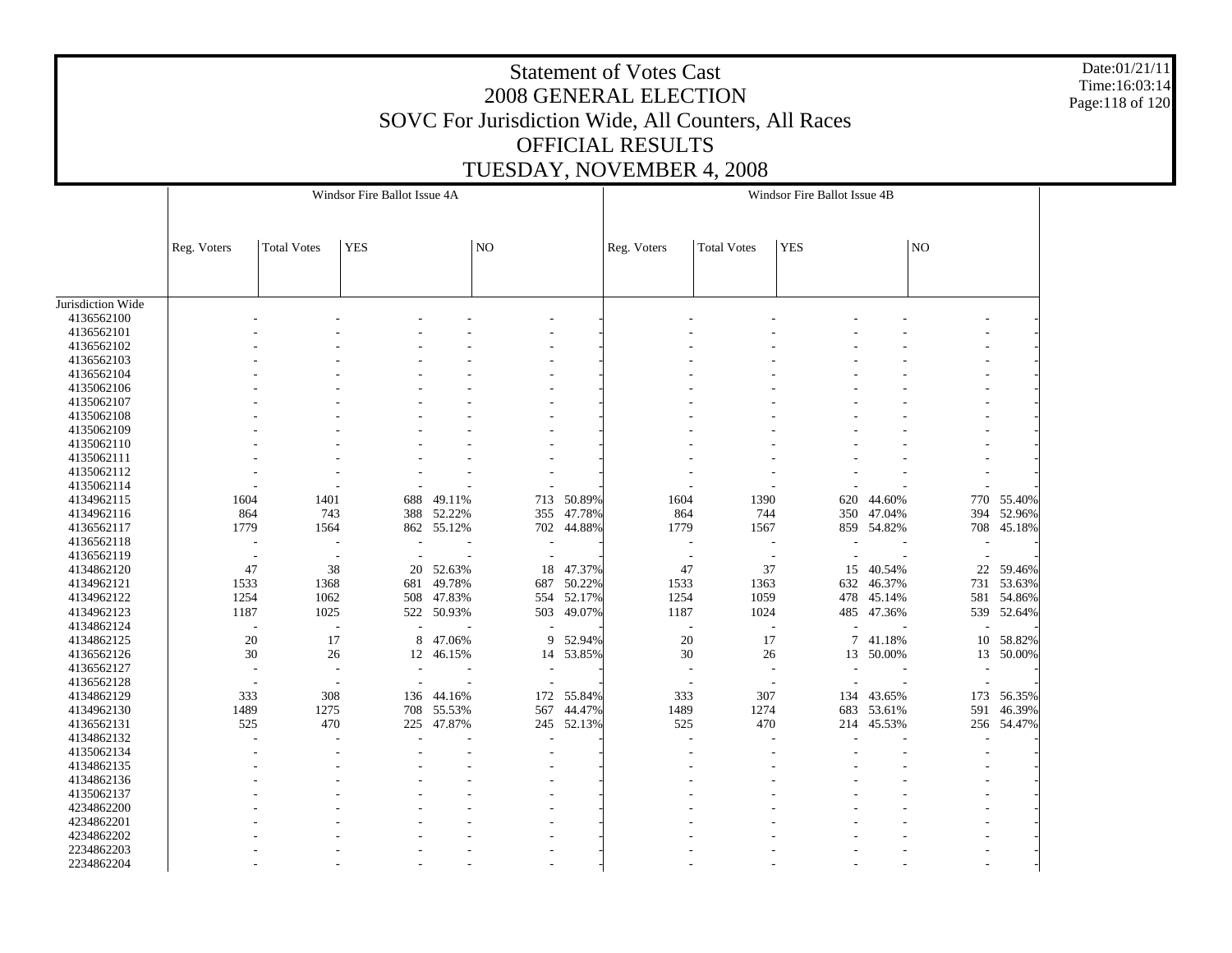Date:01/21/11 Time:16:03:14 Page:119 of 120

|            |                |                    | Windsor Fire Ballot Issue 4A |        |                          |        |                  |                    | Windsor Fire Ballot Issue 4B |        |                          |        |  |
|------------|----------------|--------------------|------------------------------|--------|--------------------------|--------|------------------|--------------------|------------------------------|--------|--------------------------|--------|--|
|            |                |                    |                              |        |                          |        |                  |                    |                              |        |                          |        |  |
|            | Reg. Voters    | <b>Total Votes</b> | <b>YES</b>                   |        | $\overline{N}$           |        | Reg. Voters      | <b>Total Votes</b> | <b>YES</b>                   |        | NO                       |        |  |
|            |                |                    |                              |        |                          |        |                  |                    |                              |        |                          |        |  |
|            |                |                    |                              |        |                          |        |                  |                    |                              |        |                          |        |  |
| 2234862205 |                |                    |                              |        | $\overline{\phantom{a}}$ |        | $\sim$           | ÷                  |                              | ÷      | $\overline{\phantom{a}}$ |        |  |
| 2234862206 |                |                    |                              |        |                          |        |                  |                    |                              |        |                          |        |  |
| 2234862207 |                |                    |                              |        |                          |        |                  |                    |                              |        |                          |        |  |
| 4234862208 |                |                    |                              |        |                          |        |                  |                    |                              |        |                          |        |  |
| 4134862211 |                |                    |                              |        |                          |        |                  |                    |                              |        |                          |        |  |
| 4134862212 |                |                    |                              |        |                          |        |                  |                    |                              |        |                          |        |  |
| 4134862213 | 13             | 10                 | 2                            | 20.00% | 8                        | 80.00% | 13               | 9                  | $\overline{c}$               | 22.22% | $\tau$                   | 77.78% |  |
| 4134862214 |                |                    |                              |        |                          |        |                  |                    |                              |        |                          |        |  |
| 4134862215 |                |                    |                              |        |                          |        |                  |                    |                              |        |                          |        |  |
| 4135062217 |                |                    |                              |        |                          |        |                  |                    |                              |        |                          |        |  |
| 4135062218 |                |                    |                              |        |                          |        |                  |                    |                              |        |                          |        |  |
| 4135062219 |                |                    |                              |        |                          |        |                  |                    |                              |        |                          |        |  |
| 4135062220 |                |                    |                              |        |                          |        |                  |                    |                              |        |                          |        |  |
| 4135062221 |                |                    |                              |        |                          |        |                  |                    |                              |        |                          |        |  |
| 4134862222 |                |                    |                              |        |                          |        |                  |                    |                              |        |                          |        |  |
| 4134862223 |                |                    |                              |        |                          |        |                  |                    |                              |        |                          |        |  |
| 4234862224 |                |                    |                              |        |                          |        |                  |                    |                              |        |                          |        |  |
| 4134862226 |                |                    |                              |        |                          |        |                  |                    |                              |        |                          |        |  |
| 4234862228 |                |                    |                              |        |                          |        |                  |                    |                              |        |                          |        |  |
| 4234862229 |                |                    |                              |        |                          |        |                  |                    |                              |        |                          |        |  |
| 4234862230 |                |                    |                              |        |                          |        |                  |                    |                              |        |                          |        |  |
| 4234862231 | 10             | 10                 | 2                            | 20.00% | 8                        | 80.00% | 10               | 10                 | $\mathbf{1}$                 | 10.00% | 9                        | 90.00% |  |
| 4234862232 | $\overline{0}$ | $\boldsymbol{0}$   | $\Omega$                     |        | $\overline{0}$           |        | $\boldsymbol{0}$ | $\boldsymbol{0}$   | $\theta$                     |        | $\overline{0}$           |        |  |
| 4134862235 |                |                    |                              |        |                          |        |                  |                    |                              |        |                          |        |  |
| 4235062236 |                |                    |                              |        |                          |        |                  |                    |                              |        |                          |        |  |
| 4234862237 |                |                    |                              |        |                          |        |                  |                    |                              |        |                          |        |  |
| 4134862238 |                |                    |                              |        |                          |        |                  |                    |                              |        |                          |        |  |
| 2234862239 |                |                    |                              |        |                          |        |                  |                    |                              |        |                          |        |  |
| 2234862240 |                |                    |                              |        |                          |        |                  |                    |                              |        |                          |        |  |
| 4134862241 |                |                    |                              |        |                          |        |                  |                    |                              |        |                          |        |  |
| 2234862242 |                |                    |                              |        |                          |        |                  |                    |                              |        |                          |        |  |
| 4134862243 |                |                    | ٠                            |        | $\overline{\phantom{a}}$ |        | $\overline{a}$   |                    |                              |        | L,                       |        |  |
| 4234862244 | 178            | 154                | 80                           | 51.95% | 74                       | 48.05% | 178              | 153                | 77                           | 50.33% | 76                       | 49.67% |  |
| 2999962999 |                |                    |                              |        | ٠                        |        |                  |                    |                              |        |                          |        |  |
| 4234862300 |                |                    |                              |        |                          |        |                  |                    |                              |        |                          |        |  |
| 4236562301 |                |                    |                              |        |                          |        |                  |                    |                              |        |                          |        |  |
| 4236562302 |                |                    |                              |        |                          |        |                  |                    |                              |        |                          |        |  |
| 4236562303 |                |                    |                              |        |                          |        |                  |                    |                              |        |                          |        |  |
| 4236562304 |                |                    |                              |        |                          |        |                  |                    |                              |        |                          |        |  |
| 2234862305 |                |                    |                              |        |                          |        |                  |                    |                              |        |                          |        |  |
| 2234862306 |                |                    |                              |        |                          |        |                  |                    |                              |        |                          |        |  |
|            |                |                    |                              |        |                          |        |                  |                    |                              |        |                          |        |  |